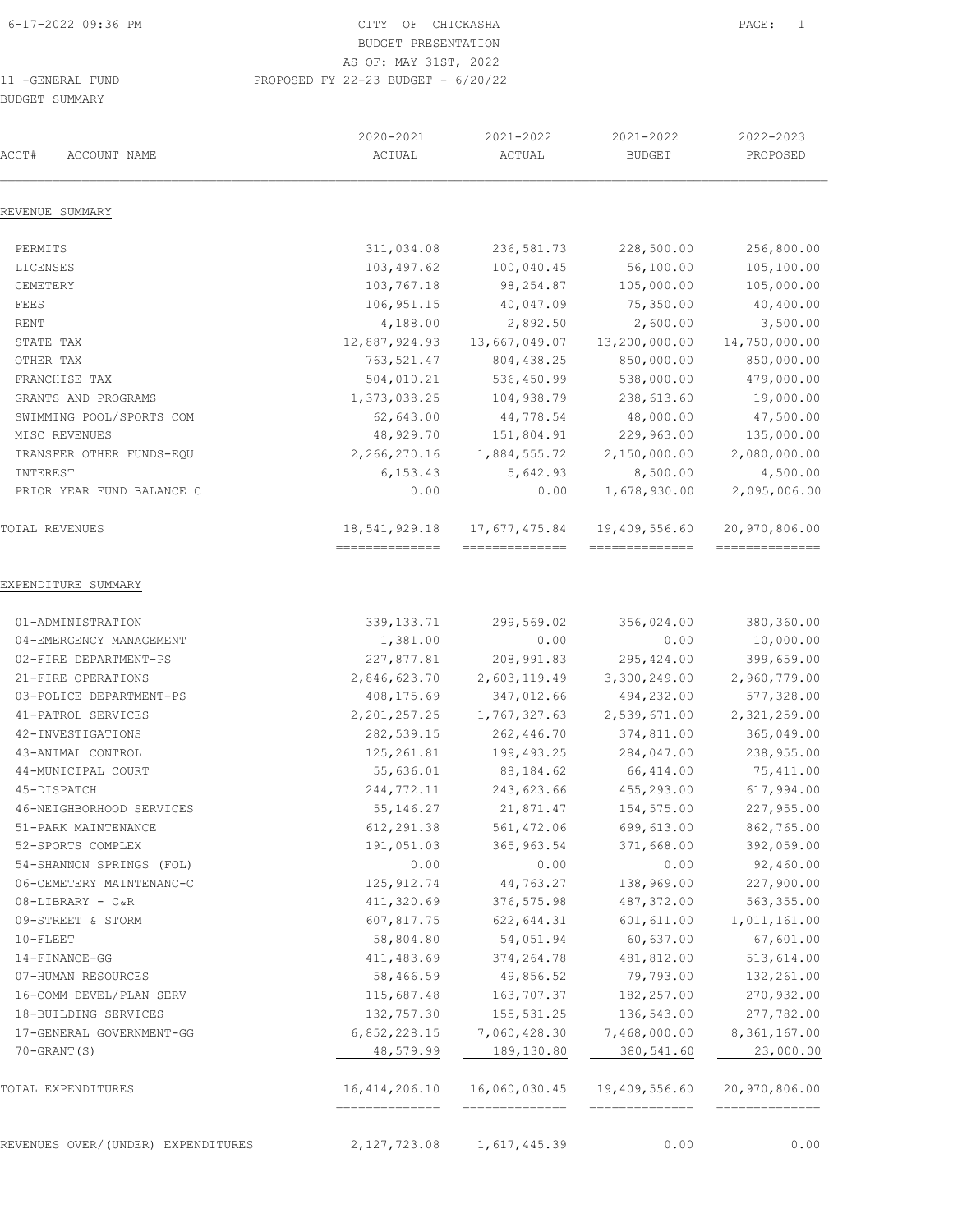# BUDGET PRESENTATION

11 -GENERAL FUND PROPOS

AS OF: MAY 31ST, 2022

|  | $11000 + 11111000 + 110000$    |  |
|--|--------------------------------|--|
|  | )SED FY 22-23 BUDGET - 6/20/22 |  |
|  |                                |  |

| REVENUES          |                                         | 2020-2021<br>ACTUAL | 2021-2022<br>ACTUAL | 2021-2022<br><b>BUDGET</b> | 2022-2023<br>PROPOSED |
|-------------------|-----------------------------------------|---------------------|---------------------|----------------------------|-----------------------|
|                   |                                         |                     |                     |                            |                       |
| PERMITS           |                                         |                     |                     |                            |                       |
| $11 - 4001 - 000$ | OTHER PERMITS- GG                       | 39, 211.03          | 48,229.10           | 45,000.00                  | 50,000.00             |
| $11 - 4001 - 001$ | BUILDING - CD                           | 102,648.40          | 60,556.18           | 65,000.00                  | 75,000.00             |
| $11 - 4001 - 002$ | FENCE - CD                              | 3,780.98            | 2,992.00            | 2,000.00                   | 3,000.00              |
| $11 - 4001 - 003$ | DEMOLITION - CD                         | 1,057.50            | 1,395.00            | 1,500.00                   | 1,500.00              |
| $11 - 4001 - 004$ | ROOF PERMIT                             | 5,882.00            | 5,368.00            | 4,000.00                   | 5,300.00              |
| $11 - 4001 - 005$ | SIGN - CD                               | 7,038.00            | 4,730.00            | 3,000.00                   | 3,500.00              |
| $11 - 4001 - 006$ | USE ON REVIEW - CD                      | 783.75              | 660.00              | 1,000.00                   | 1,000.00              |
| $11 - 4001 - 007$ | ZONING VARIANCE - CD                    | 1,320.00            | 990.00              | 2,000.00                   | 2,000.00              |
| $11 - 4001 - 008$ | DRIVEWAY PERMIT                         | 5,353.00            | 4,015.00            | 3,000.00                   | 3,000.00              |
| $11 - 4001 - 010$ | PLAN REVIEW FEE                         | 26, 437.04          | 17,842.20           | 15,000.00                  | 20,000.00             |
| $11 - 4001 - 011$ | PLUMBING - CD                           | 39,235.78           | 27,612.50           | 25,000.00                  | 30,000.00             |
| $11 - 4001 - 012$ | ELECTRICAL - CD                         | 24,259.60           | 20, 227.25          | 20,000.00                  | 20,000.00             |
| $11 - 4001 - 013$ | MECHANICAL - CD                         | 39,984.50           | 29,957.00           | 30,000.00                  | 30,000.00             |
| $11 - 4001 - 014$ | STATE PERMIT FEE                        | 4,702.50            | 3,757.50            | 4,000.00                   | 4,000.00              |
| $11 - 4001 - 016$ | INSPECTION FEE                          | 9,340.00            | 8,250.00            | 8,000.00                   | 8,500.00              |
| TOTAL PERMITS     |                                         | 311,034.08          | 236, 581.73         | 228,500.00                 | 256,800.00            |
| LICENSES          |                                         |                     |                     |                            |                       |
| 11-4002-000       | OTHER TRADE REGISTRATION                | 10,144.15           | 11,724.50           | 3,500.00                   | 12,000.00             |
| 11-4002-003       | BEER-OFF PREMISES - GG                  | 21,726.49           | 16,529.50           | 2,000.00                   | 20,000.00             |
| $11 - 4002 - 004$ | BEER-ON PREMISES - GG                   | 2,083.33            | 3,626.25            | 1,000.00                   | 3,700.00              |
| $11 - 4002 - 006$ | ALCOHOLIC BEVERAGE - GG                 | 12,330.00           | 12, 152.50          | 5,000.00                   | 12,000.00             |
| $11 - 4002 - 008$ | CHILD CARE - GG                         | 237.50              | 207.50              | 300.00                     | 250.00                |
| $11 - 4002 - 010$ | PET TAGS/LICENSE - PS                   | 3,530.00            | 3,762.00            | 500.00                     | 3,500.00              |
| $11 - 4002 - 011$ | GENERAL CONTRACTOR REGISTRATIO          | 2,880.00            | 4,842.50            | 2,200.00                   | 5,000.00              |
| $11 - 4002 - 012$ | ELECTRICAL-TRADE REGISTRATION           | 14,551.25           | 14,443.00           | 12,000.00                  | 12,000.00             |
| $11 - 4002 - 017$ | MECHANICAL-TRADE REGISTRATION           | 11,231.25           | 9,834.00            | 12,000.00                  | 12,000.00             |
| $11 - 4002 - 018$ | ROOFING-TRADE REGISTRATION              | 1,425.00            | 2,255.00            | 1,200.00                   | 2,000.00              |
| $11 - 4002 - 020$ | TREE TRIMMING-TRADE REGISTRAT           | 239.80              | 359.70              | 500.00                     | 350.00                |
| $11 - 4002 - 025$ | OPERATOR - GG                           | 0.00                | 33.00               | 0.00                       | 0.00                  |
| $11 - 4002 - 028$ | PLUMBING-TRADE REGISTRATION             | 14,330.85           | 8,382.00            | 0.00                       | 10,000.00             |
| 11-4002-035       | RETAIL LIQUOR - GG                      | 4,620.00            | 6,025.00            | 8,500.00                   | 7,000.00              |
| $11 - 4002 - 037$ | SOLICITOR - GG                          | 2,400.00            | 3,750.00            | 4,500.00                   | 2,500.00              |
| $11 - 4002 - 042$ | TRANSIENT MERCHANT - GG                 | 105.50              | 0.00                | 100.00                     | 0.00                  |
| $11 - 4002 - 046$ | GARAGE SALE - GG                        | 1,662.50            | 2,114.00            | 2,800.00                   | 2,800.00              |
| TOTAL LICENSES    |                                         | 103,497.62          | 100,040.45          | 56,100.00                  | 105,100.00            |
| CEMETERY          |                                         |                     |                     |                            |                       |
| $11 - 4003 - 001$ | LOT FEES - C&R                          | 45,898.21           | 55,716.75           | 45,000.00                  | 45,000.00             |
| $11 - 4003 - 002$ | GRAVE OPENING & CLOSING - C&R 57,868.97 |                     | 42,538.12           | 60,000.00                  | 60,000.00             |
| TOTAL CEMETERY    |                                         | 103,767.18          | 98,254.87           | 105,000.00                 | 105,000.00            |
| FEES              |                                         |                     |                     |                            |                       |
| $11 - 4004 - 000$ | OTHER FEES- GG                          | 820.62              | 3,852.21            | 2,750.00                   | 2,000.00              |
| $11 - 4004 - 001$ | ANIMAL ADOPTION - PS                    | 236.50              | 1,584.00            | 2,500.00                   | 1,000.00              |
| $11 - 4004 - 002$ | LIBRARY - C&R                           | 10,822.90           | 14, 129. 14         | 15,000.00                  | 12,000.00             |
| $11 - 4004 - 004$ | $COPIES - GG$                           | 2,676.75            | 2,038.25            | 1,500.00                   | 2,000.00              |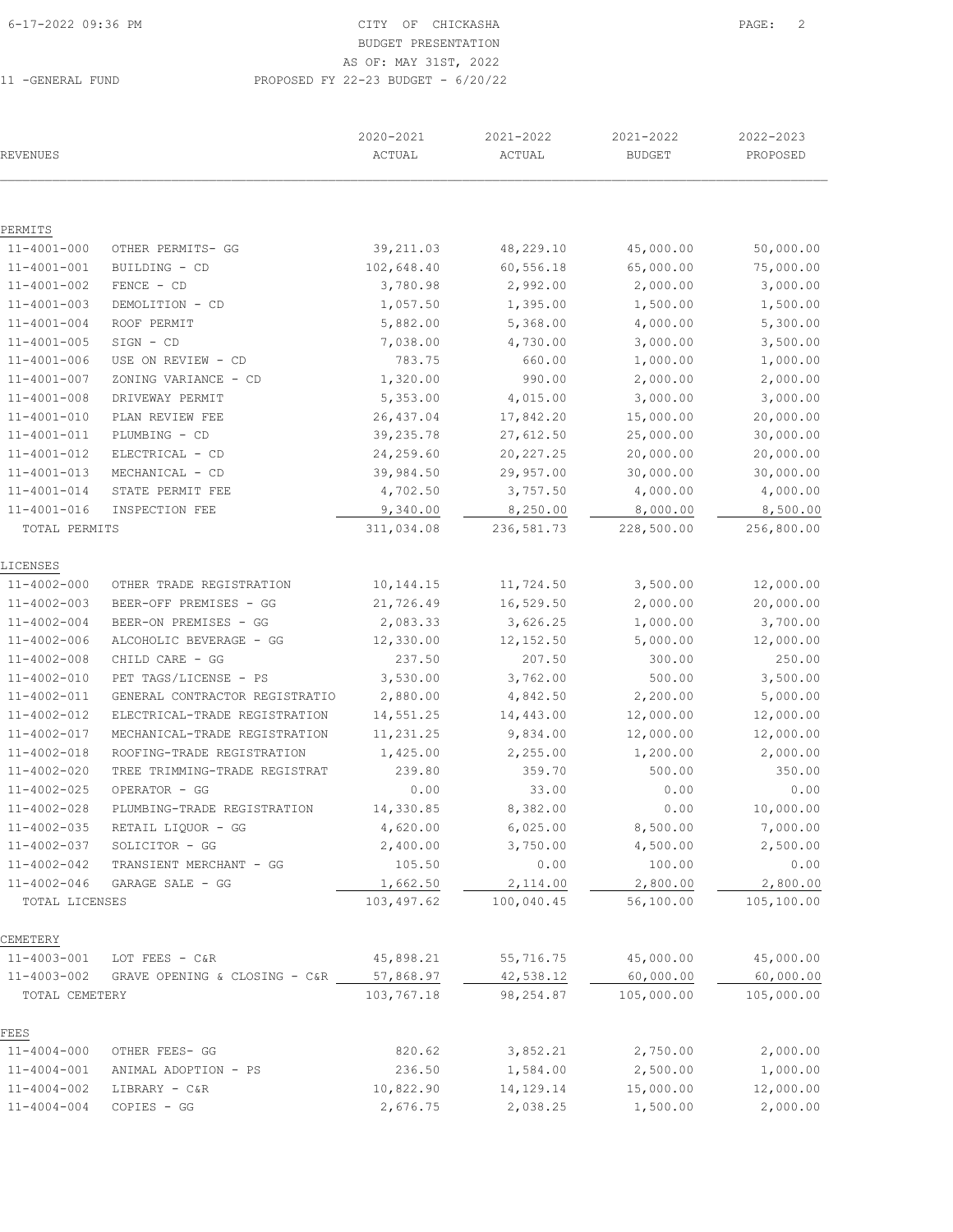# BUDGET PRESENTATION AS OF: MAY 31ST, 2022

11 -GENERAL FUND PROPOSED FY 22-23 BUDGET - 6/20/22

 2020-2021 2021-2022 2021-2022 2022-2023 REVENUES ACTUAL ACTUAL BUDGET PROPOSED

| $11 - 4004 - 006$   | CODE COMPLIANCE (ASSESSMENTS)                             | 19,652.48     | 11,700.29                                          | 20,000.00          | 20,000.00     |
|---------------------|-----------------------------------------------------------|---------------|----------------------------------------------------|--------------------|---------------|
| $11 - 4004 - 011$   | ANIMAL DISPOSAL/SURRENDR/BOARD                            | 4,031.50      | 1,881.00                                           | 300.00             | 2,000.00      |
| $11 - 4004 - 018$   | CEMETERY DEED FILING FEES -C&R                            | 630.00        | 810.00                                             | 300.00             | 500.00        |
| $11 - 4004 - 020$   | OMAG TTD FEES - GG                                        | 68,080.40     | 3,607.20                                           | 32,000.00          | 0.00          |
| $11 - 4004 - 024$   | HAZ MAT FEES/COLLECTIONS-PS                               | $0.00$ (      | 800.00                                             | 1,000.00           | 0.00          |
| $11 - 4004 - 031$   | FALSE ALARM                                               | 0.00          | 820.00                                             | 0.00               | 900.00        |
| $11 - 4004 - 032$   | ESCORT SERVICES (FUNERAL, ETC)                            | 0.00          | 425.00                                             | 0.00               | 0.00          |
| TOTAL FEES          |                                                           | 106,951.15    | 40,047.09                                          | 75,350.00          | 40,400.00     |
| RENT                |                                                           |               |                                                    |                    |               |
| $11 - 4020 - 000$   | OTHER - GG                                                | 412.50        | 1,082.50                                           | 0.00               | 500.00        |
| $11 - 4020 - 016$   | BATH HOUSE/PAVILION/PARKS -C&R                            | 3,775.50      | 1,810.00                                           | 2,600.00           | 3,000.00      |
| TOTAL RENT          |                                                           | 4,188.00      | 2,892.50                                           | 2,600.00           | 3,500.00      |
| STATE TAX           |                                                           |               |                                                    |                    |               |
| $11 - 4200 - 001$   | SALES TAX $-$ GG                                          | 11,650,856.43 | 12,006,577.52                                      | 12,275,000.00      | 13,750,000.00 |
| $11 - 4200 - 003$   | USE TAX                                                   |               | 1, 129, 293.53 1, 563, 975.99                      | 800,000.00         | 900,000.00    |
| $11 - 4200 - 004$   | TOBACCO TAX                                               | 107,774.97    | 96,495.56                                          | 125,000.00         | 100,000.00    |
| TOTAL STATE TAX     |                                                           | 12,887,924.93 | 13,667,049.07                                      | 13,200,000.00      | 14,750,000.00 |
| OTHER TAX           |                                                           |               |                                                    |                    |               |
| 11-4210-001         | ALCOHOL/BEVERAGE TAX -GG                                  | 199,961.43    | 197,285.99                                         | 175,000.00         | 175,000.00    |
| $11 - 4210 - 003$   | HOTEL/MOTEL COLLECTIONS                                   | 563,560.04    | 607, 152.26                                        | 675,000.00         | 675,000.00    |
| TOTAL OTHER TAX     |                                                           | 763,521.47    | 804, 438.25                                        | 850,000.00         | 850,000.00    |
| FRANCHISE TAX       |                                                           |               |                                                    |                    |               |
| $11 - 4230 - 001$   | CENTER POINT ENERGY- GG                                   | 77,766.81     | 89,833.93                                          | 75,000.00          | 75,000.00     |
| $11 - 4230 - 002$   | CEBRIDGE DBA SUDDENLINK                                   | 110,109.21    | 90,878.19                                          | 135,000.00         | 80,000.00     |
| $11 - 4230 - 003$   | AEP/PUBLIC SERVICE CO- GG                                 | 306,483.28    | 347,390.70                                         | 315,000.00         | 315,000.00    |
| $11 - 4230 - 004$   | TELECOMMUNICATION - GG                                    | 9,632.56      | 8,118.00                                           | 13,000.00          | 9,000.00      |
| $11 - 4230 - 005$   | MISC FRANCHISE - ELECTRIC/GAS                             | 18.35         | 230.17                                             | 0.00               | 0.00          |
| TOTAL FRANCHISE TAX |                                                           | 504,010.21    | 536,450.99                                         | 538,000.00         | 479,000.00    |
| GRANTS AND PROGRAMS |                                                           |               |                                                    |                    |               |
| 11-4300-022         | ODL-GRANT (S)                                             | 7,077.00      | 5,923.53                                           | 10,424.00          | 0.00          |
| $11 - 4300 - 023$   | ODL-ANNUAL STATE AID - C&R                                | 18,920.00     | 18,943.00                                          | 19,717.00          | 19,000.00     |
| 11-4300-035         | JAG-LLE PROGRAMS (USDOJ-LLEBG)                            | 4,984.00      | 0.00                                               | 0.00               | 0.00          |
| 11-4300-050         | CARES GRANT-STIMULUS(COVID-19) 1,292,057.25 6,249.26      |               |                                                    | 0.00               | 0.00          |
| 11-4300-051         | OK OFFICE OF HOMELAND SECURITY 0.00                       |               |                                                    | $0.00$ $32,849.60$ | 0.00          |
| 11-4300-056         | EQUIPMENT - 522 BOARD                                     |               | $0.00$ $33,823.00$ $33,823.00$                     |                    | 0.00          |
| 11-4300-057         | LIVE AT 25 (POLICE)                                       | 0.00          | 0.00                                               | 3,000.00           | 0.00          |
| 11-4300-063         | EMPG GRANT                                                | 5,000.00      | 0.00                                               | 0.00               | 0.00          |
| 11-4300-068         | 2021 SAFE OK GRANT                                        | 45,000.00     | 0.00                                               | 0.00               | 0.00          |
|                     | 11-4300-069 2022 SAFE OK GRANT                            |               | $0.00$ 40,000.00 40,000.00                         |                    | 0.00          |
|                     | 11-4300-070 USDA COMMUNITY FACILITIES GRAN 0.00 0.00 0.00 |               |                                                    | 98,800.00          | 0.00          |
|                     | TOTAL GRANTS AND PROGRAMS                                 |               | 1,373,038.25   104,938.79   238,613.60   19,000.00 |                    |               |
| OIL & GAS           |                                                           |               |                                                    |                    |               |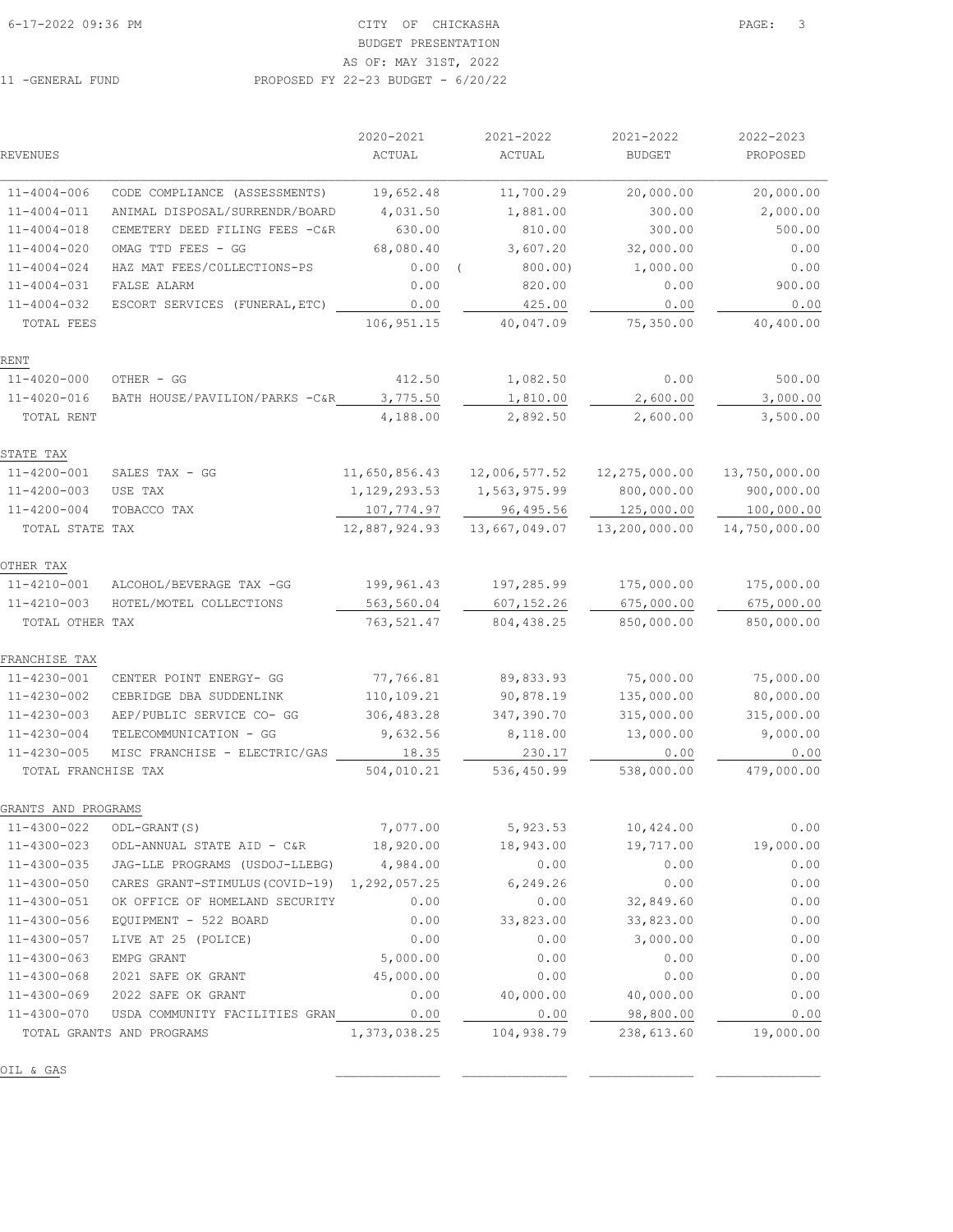# BUDGET PRESENTATION

AS OF: MAY 31ST, 2022

# 11 -GENERAL FUND PROPOSED FY 22-23 BUDGET - 6/20/22

| REVENUES                                      |                                                  | 2020-2021<br>ACTUAL | 2021-2022<br>ACTUAL | 2021-2022<br><b>BUDGET</b> | 2022-2023<br>PROPOSED |
|-----------------------------------------------|--------------------------------------------------|---------------------|---------------------|----------------------------|-----------------------|
|                                               |                                                  |                     |                     |                            |                       |
| SWIMMING POOL/SPORTS COM<br>$11 - 4370 - 000$ |                                                  | 0.00                |                     | 0.00                       | 0.00                  |
| $11 - 4370 - 002$                             | MISCELLANEOUS-C&R                                | 32,698.50           | 7,537.50            | 3,000.00                   | 10,000.00             |
| $11 - 4370 - 003$                             | RENTALS/LESSONS-C&R<br>MOBILE CONCESSIONS/VENDOR | 2,953.28            | 2,775.00<br>898.60  | 5,000.00                   | 2,500.00              |
| $11 - 4370 - 004$                             | CONCESSIONS-C&R                                  |                     |                     | 30,000.00                  | 35,000.00             |
|                                               |                                                  | 21, 243.22          | 33,567.44           |                            |                       |
| $11 - 4370 - 006$                             | LEAGUE/TOURNAMENT FEES                           | 5,748.00            | 0.00                | 5,000.00                   | 0.00                  |
| $11 - 4370 - 012$                             | CITY LEAGUE PARTICIPANT FEES                     | 0.00                | 0.00                | 5,000.00                   | 0.00                  |
|                                               | TOTAL SWIMMING POOL/SPORTS COM                   | 62,643.00           | 44,778.54           | 48,000.00                  | 47,500.00             |
| MISC REVENUES                                 |                                                  |                     |                     |                            |                       |
| $11 - 4400 - 000$                             | MISCELLANEOUS REVENUE                            | 36,929.70           | 22,662.63           | 25,000.00                  | 25,000.00             |
| $11 - 4400 - 002$                             | OTHER                                            | 0.00                | 100,010.00          | 193,780.00                 | 100,000.00            |
| $11 - 4400 - 004$                             | DA FORFEITURE (GRADY CO)                         | 0.00                | 374.13              | 0.00                       | 0.00                  |
| $11 - 4400 - 020$                             | PROCEEDS FROM SALEOFASSETS                       | 12,000.00           | 28,758.15           | 11,183.00                  | 10,000.00             |
| TOTAL MISC REVENUES                           |                                                  | 48,929.70           | 151,804.91          | 229,963.00                 | 135,000.00            |
|                                               |                                                  |                     |                     |                            |                       |
| TRANSFER OTHER FUNDS-EQU                      |                                                  |                     |                     |                            |                       |
| 11-4500-004                                   | $CMA-BT$                                         | 1,960,000.00        | 1,796,666.63        | 1,960,000.00               | 1,960,000.00          |
| $11 - 4500 - 023$                             | POLICE BOND-PS                                   | 177,727.25          | 87,889.09           | 180,000.00                 | 120,000.00            |
| $11 - 4500 - 025$                             | TRANSFER IN-CIA                                  | 116,611.10          | 0.00                | 0.00                       | 0.00                  |
| $11 - 4500 - 071$                             | TRANSFER IN-COMBINED INS                         | 11,931.81           | 0.00                | 10,000.00                  | 0.00                  |
|                                               | TOTAL TRANSFER OTHER FUNDS-EQU                   | 2,266,270.16        | 1,884,555.72        | 2,150,000.00               | 2,080,000.00          |
| INTEREST                                      |                                                  |                     |                     |                            |                       |
| $11 - 4600 - 001$                             | INTEREST INCOME - GG                             | 6, 153.43           | 5,642.93            | 8,500.00                   | 4,500.00              |
| TOTAL INTEREST                                |                                                  | 6, 153.43           | 5,642.93            | 8,500.00                   | 4,500.00              |
| PRIOR YEAR FUND BALANCE C                     |                                                  |                     |                     |                            |                       |
| 11-4700-001                                   | AVAILABLE FUND BALANCE - GG                      | 0.00                | 0.00                | 1,678,930.00               | 2,095,006.00          |
|                                               | TOTAL PRIOR YEAR FUND BALANCE C                  | 0.00                | 0.00                | 1,678,930.00               | 2,095,006.00          |
| TOTAL REVENUES                                |                                                  | 18,541,929.18       | 17,677,475.84       | 19,409,556.60              | 20,970,806.00         |
|                                               |                                                  | ==============      | ---------------     | --------------             | ---------------       |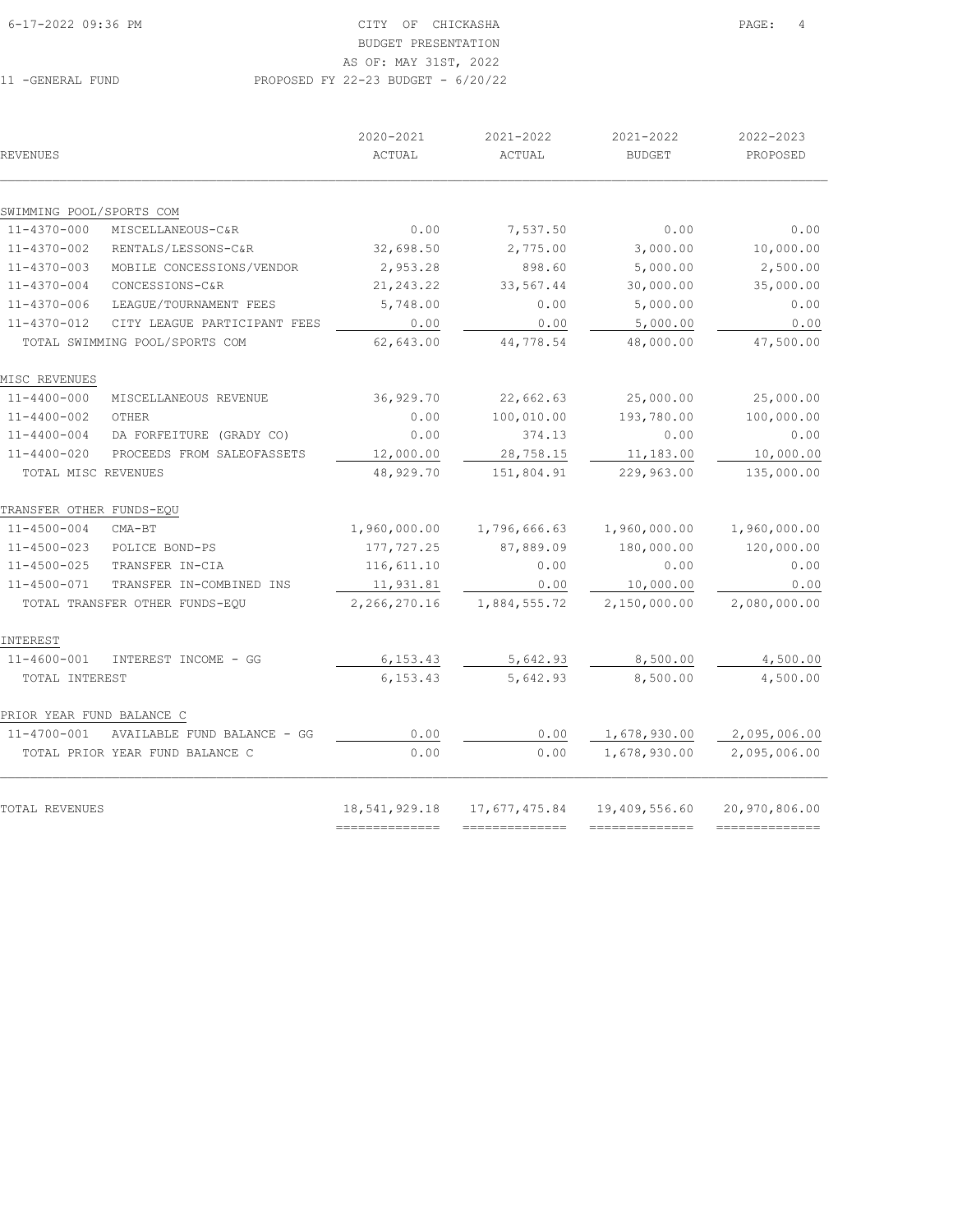| 6-17-2022 09:36 PM                                       | CITY<br>OF          | CHICKASHA     |               | 5<br>PAGE: |  |  |
|----------------------------------------------------------|---------------------|---------------|---------------|------------|--|--|
|                                                          | BUDGET PRESENTATION |               |               |            |  |  |
| AS OF: MAY 31ST, 2022                                    |                     |               |               |            |  |  |
| PROPOSED FY 22-23 BUDGET - $6/20/22$<br>11 -GENERAL FUND |                     |               |               |            |  |  |
|                                                          |                     |               |               |            |  |  |
|                                                          |                     |               |               |            |  |  |
|                                                          | $2020 - 2021$       | $2021 - 2022$ | $2021 - 2022$ | 2022-2023  |  |  |
| <b>EXPENDITURES</b>                                      | ACTUAL              | ACTUAL        | <b>BUDGET</b> | PROPOSED   |  |  |
|                                                          |                     |               |               |            |  |  |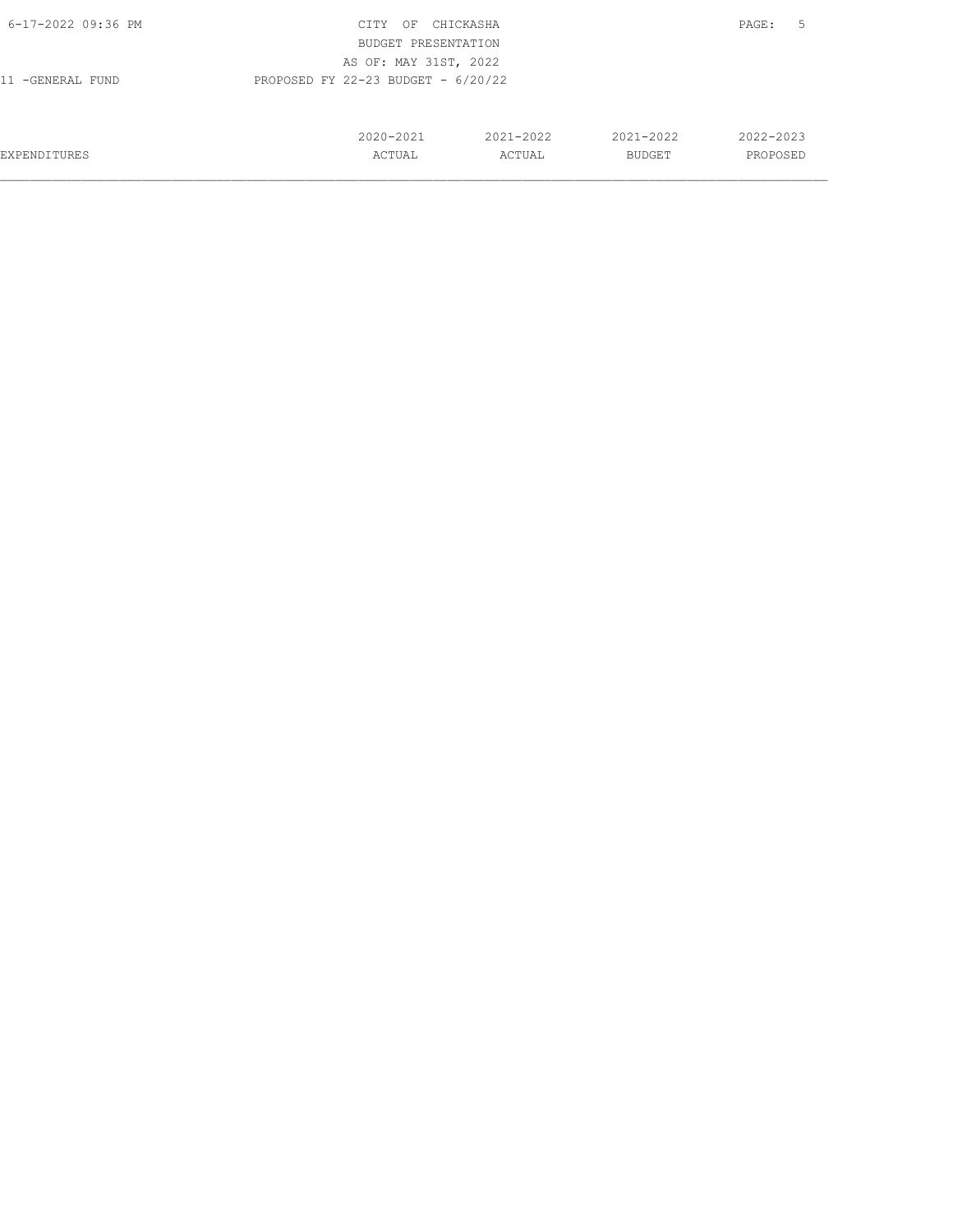| 6-17-2022 09:36 PM | CITY OF CHICKASHA                    | PAGE: 6 |
|--------------------|--------------------------------------|---------|
|                    | BUDGET PRESENTATION                  |         |
|                    | AS OF: MAY 31ST, 2022                |         |
| 11 - GENERAL FUND  | PROPOSED FY 22-23 BUDGET - $6/20/22$ |         |
| 01-ADMINISTRATION  |                                      |         |

| EXPENDITURES                  |                                     | 2020-2021<br>ACTUAL | 2021-2022<br>ACTUAL | 2021-2022<br><b>BUDGET</b> | 2022-2023<br>PROPOSED |
|-------------------------------|-------------------------------------|---------------------|---------------------|----------------------------|-----------------------|
|                               |                                     |                     |                     |                            |                       |
| PERSONNEL COST                |                                     |                     |                     |                            |                       |
| 5101-DIRECT PERSONNEL COSTS   |                                     |                     |                     |                            |                       |
| 11-501-5101-001               | SALARIES                            | 218,149.47          | 175,498.44          | 208,029.00                 | 202,600.00            |
| 11-501-5101-003               | OVERTIME                            | 2,951.25            | 10,624.31           | 5,000.00                   | 16,009.00             |
| 11-501-5101-006               | COMPENSATED ABSENCES                | 3,200.00            | 2,399.99            | 3,200.00                   | 3,770.00              |
| 11-501-5101-007               | HOLIDAY PAY                         | 3,299.61            | 1,176.96            | 7,197.00                   | 8,000.00              |
|                               | TOTAL 5101-DIRECT PERSONNEL COSTS   | 227,600.33          | 189,699.70          | 223,426.00                 | 230,379.00            |
| 5102-RETIREMENT/PENSION COSTS |                                     |                     |                     |                            |                       |
| 11-501-5102-003               | OMRF RETIREMENT                     | 19,165.41           | 17,630.75           | 27,043.00                  | 25,000.00             |
| 11-501-5102-004               | FICA                                | 15,531.25           | 13,554.10           | 16,648.00                  | 16,725.00             |
|                               | TOTAL 5102-RETIREMENT/PENSION COSTS | 34,696.66           | 31, 184.85          | 43,691.00                  | 41,725.00             |
| 5103-INDIRECT PERSONNEL COSTS |                                     |                     |                     |                            |                       |
| 11-501-5103-003               | AUTO ALLOWANCE                      | 750.00              | 3,750.00            | 6,000.00                   | 6,000.00              |
| 11-501-5103-006               | LONGEVITY PAY                       | 1,140.00            | 1,140.00            | 1,360.00                   | 1,500.00              |
|                               | TOTAL 5103-INDIRECT PERSONNEL COSTS | 1,890.00            | 4,890.00            | 7,360.00                   | 7,500.00              |
| 5104-HEALTH CARE              |                                     |                     |                     |                            |                       |
| 11-501-5104-002               | HEALTH BENEFIT PKG                  | 34,898.84           | 27,843.06           | 48,650.00                  | 35,640.00             |
| 11-501-5104-003               | WORKERS COMPENSATION                | 7,314.00            | 5,485.50            | 7,314.00                   | 6,516.00              |
| TOTAL 5104-HEALTH CARE        |                                     | 42, 212.84          | 33, 328.56          | 55,964.00                  | 42,156.00             |
| 5105-INDIRECT PERSONNEL COST  |                                     |                     |                     |                            |                       |

#### MAINTENANCE AND OPERATION

| 5201-SUPPLIES                  |                                   |          |          |          |           |
|--------------------------------|-----------------------------------|----------|----------|----------|-----------|
| 11-501-5201-001                | OFFICE SUPPLIES & PUBLICA         | 2,288.39 | 9,025.96 | 2,600.00 | 10,000.00 |
| 11-501-5201-009                | FOOD FOR HUMANS                   | 0.00     | 363.14   | 0.00     | 0.00      |
| TOTAL 5201-SUPPLIES            |                                   | 2,288.39 | 9,389.10 | 2,600.00 | 10,000.00 |
| 5202-MAINTENANCE-VEHICLES & EO |                                   |          |          |          |           |
| 5206-UTILITIES                 |                                   |          |          |          |           |
| 11-501-5206-007                | COMMUNICATIONS                    | 2,649.08 | 2,471.00 | 3,000.00 | 3,000.00  |
| TOTAL 5206-UTILITIES           |                                   | 2,649.08 | 2,471.00 | 3,000.00 | 3,000.00  |
| 5208-MISCELLANEOUS             |                                   |          |          |          |           |
| 5209-TRAVEL & ENTERTAINMENT    |                                   |          |          |          |           |
| 11-501-5209-001                | TRAVEL EXPENSE                    | 0.00     | 45.15    | 500.00   | 1,800.00  |
|                                | TOTAL 5209-TRAVEL & ENTERTAINMENT | 0.00     | 45.15    | 500.00   | 1,800.00  |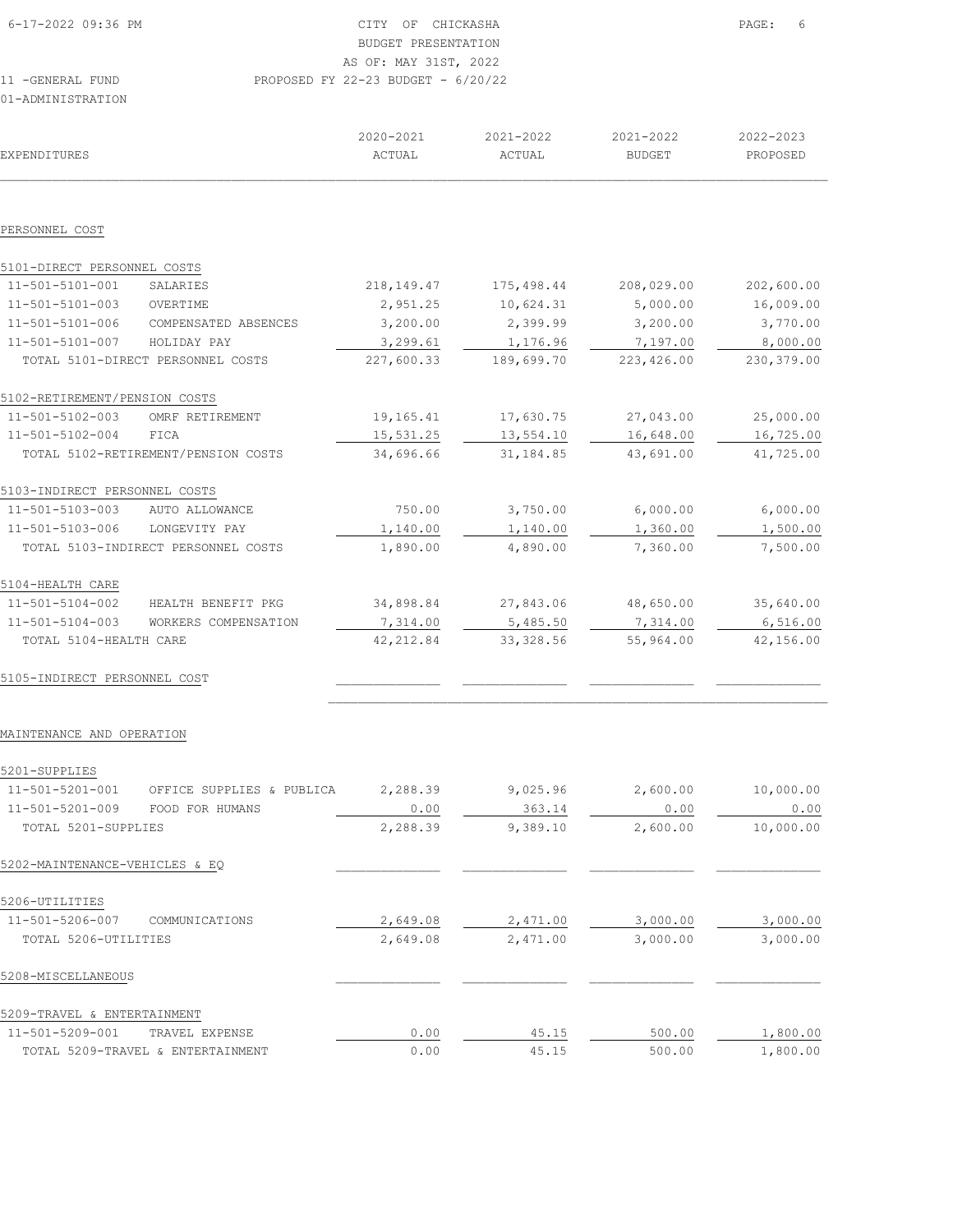|                              |                                 | 2020-2021 | 2021-2022  | 2021-2022     | 2022-2023 |
|------------------------------|---------------------------------|-----------|------------|---------------|-----------|
| EXPENDITURES                 |                                 | ACTUAL    | ACTUAL     | <b>BUDGET</b> | PROPOSED  |
| 5210-ADVERTISING             |                                 |           |            |               |           |
|                              |                                 |           |            |               |           |
| 5211-TRAINING & EDUCATION    |                                 |           |            |               |           |
| 11-501-5211-001              | PROFESSIONAL DEVELOPMENT        | 468.50    | 499.00     | 1,500.00      | 2,800.00  |
| 11-501-5211-003              | PROFESSIONAL FEES               | 2,511.07  | 2,235.00   | 5,000.00      | 2,000.00  |
|                              | TOTAL 5211-TRAINING & EDUCATION | 2,979.57  | 2,734.00   | 6,500.00      | 4,800.00  |
|                              |                                 |           |            |               |           |
| OTHER SERVICE CHARGES        |                                 |           |            |               |           |
| 5301-OPERATIONAL CONTRACT    |                                 |           |            |               |           |
| 11-501-5301-020              | PERSONNEL SERVICES-RECRUI       | 6,916.67  | 17,182.57  | 0.00          | 0.00      |
|                              | TOTAL 5301-OPERATIONAL CONTRACT | 6,916.67  | 17, 182.57 | 0.00          | 0.00      |
| 5302-SERVICE CONTRACTS       |                                 |           |            |               |           |
| 11-501-5302-001              | COPY MACHINE SRV CONTRACT       | 5,600.17  | 5,316.09   | 4,500.00      | 6,500.00  |
| $11 - 501 - 5302 - 003$      | IT SERVICES                     | 0.00      | 0.00       | 300.00        | 0.00      |
| TOTAL 5302-SERVICE CONTRACTS |                                 | 5,600.17  | 5,316.09   | 4,800.00      | 6,500.00  |
|                              |                                 |           |            |               |           |
| UNDESIGNATED EXPENSES        |                                 |           |            |               |           |
| 5600-UNDESIGNATED EXPENSES   |                                 |           |            |               |           |

CAPITAL EQUIPMENT

6100-FURNISHINGS \_\_\_\_\_\_\_\_\_\_\_\_\_\_ \_\_\_\_\_\_\_\_\_\_\_\_\_\_ \_\_\_\_\_\_\_\_\_\_\_\_\_\_ \_\_\_\_\_\_\_\_\_\_\_\_\_\_

#### CAPITAL EQUIPMENT

| 6300-EOUIPMENT/MISCELLANE |                                 |           |          |          |           |
|---------------------------|---------------------------------|-----------|----------|----------|-----------|
| 11-501-6300-020           | COMPUTER SOFTWARE               | 0.00      | 0.00     | 0.00     | 25,000.00 |
| 11-501-6300-023           | PC & SERVER SUPPORT<br>$TP =$   | 0.00      | 105.00   | 2,500.00 | 0.00      |
| 11-501-6300-026           | LIC & PERMIT SOFTWARE           | 12,300.00 | 3,223.00 | 5,683.00 | 7,500.00  |
|                           | TOTAL 6300-EOUIPMENT/MISCELLANE | 12,300.00 | 3,328.00 | 8,183.00 | 32,500.00 |

 $\mathcal{L}_\text{max}$ 

 $\mathcal{L}_\text{max}$  $\mathcal{L}_\text{max} = \mathcal{L}_\text{max} = \mathcal{L}_\text{max} = \mathcal{L}_\text{max} = \mathcal{L}_\text{max} = \mathcal{L}_\text{max} = \mathcal{L}_\text{max} = \mathcal{L}_\text{max} = \mathcal{L}_\text{max} = \mathcal{L}_\text{max} = \mathcal{L}_\text{max} = \mathcal{L}_\text{max} = \mathcal{L}_\text{max} = \mathcal{L}_\text{max} = \mathcal{L}_\text{max} = \mathcal{L}_\text{max} = \mathcal{L}_\text{max} = \mathcal{L}_\text{max} = \mathcal{$ 

 $\mathcal{L}_\text{max}$ 

 $\mathcal{L}_\text{max}$ 

#### DEBT SERVICE

7000-DEBT SERVICE \_\_\_\_\_\_\_\_\_\_\_\_\_\_ \_\_\_\_\_\_\_\_\_\_\_\_\_\_ \_\_\_\_\_\_\_\_\_\_\_\_\_\_ \_\_\_\_\_\_\_\_\_\_\_\_\_\_

| TOTAL 01-ADMINISTRATION                                                                                         | 339, 133. 71 | 299,569.02 | 356,024.00 | 380,360.00 |
|-----------------------------------------------------------------------------------------------------------------|--------------|------------|------------|------------|
| the contract of the contract of the contract of the contract of the contract of the contract of the contract of |              | .          |            |            |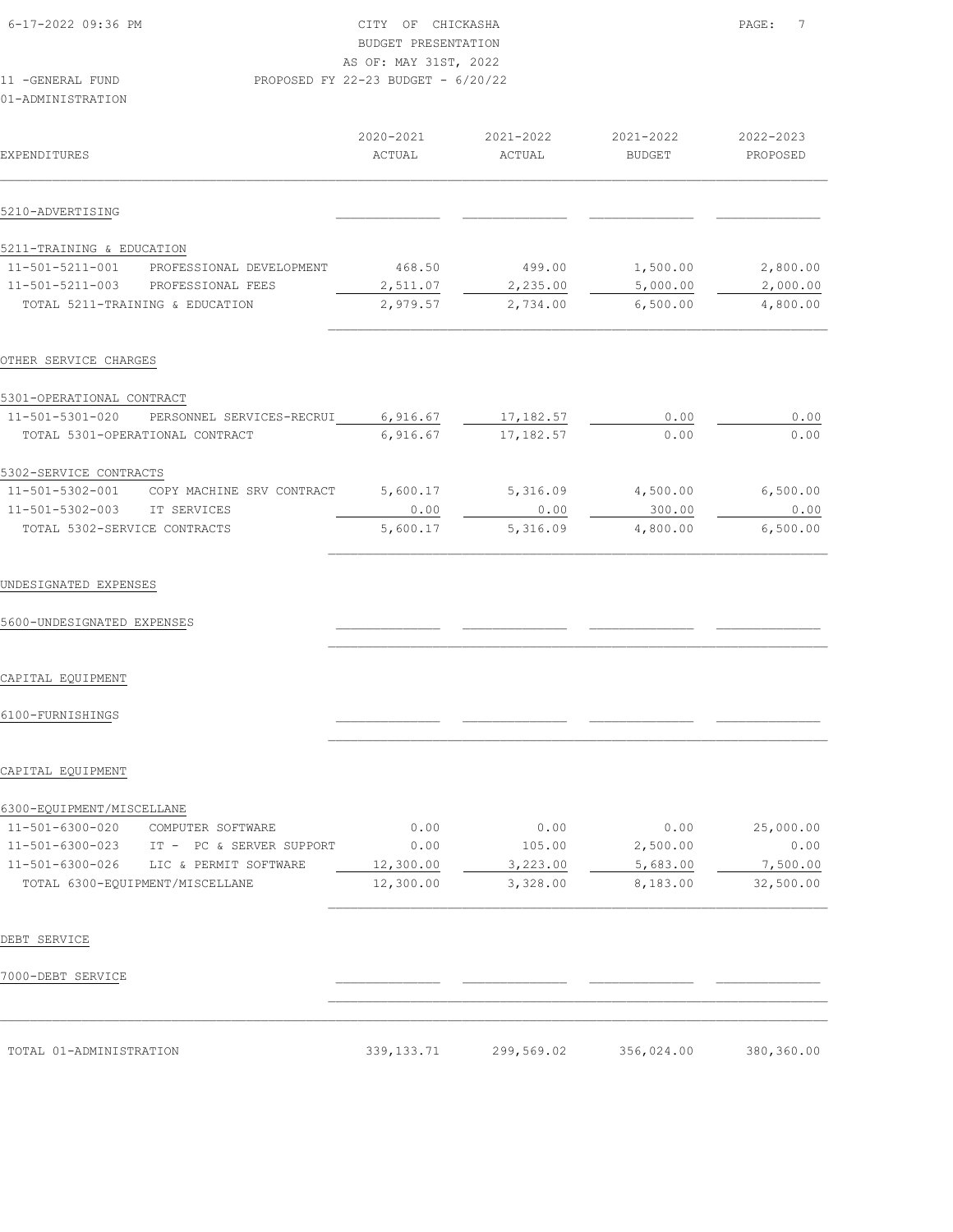| 6-17-2022 09:36 PM                   | CITY OF CHICKASHA<br>BUDGET PRESENTATION<br>AS OF: MAY 31ST, 2022 |           |           | 8<br>PAGE: |
|--------------------------------------|-------------------------------------------------------------------|-----------|-----------|------------|
| 11 -GENERAL FUND                     | PROPOSED FY 22-23 BUDGET - 6/20/22                                |           |           |            |
| 04-EMERGENCY MANAGEMENT              |                                                                   |           |           |            |
|                                      |                                                                   |           |           |            |
|                                      | 2020-2021                                                         | 2021-2022 | 2021-2022 | 2022-2023  |
| <b>EXPENDITURES</b>                  | ACTUAL                                                            | ACTUAL    | BUDGET    | PROPOSED   |
|                                      |                                                                   |           |           |            |
| PERSONNEL COST                       |                                                                   |           |           |            |
| 5101-DIRECT PERSONNEL COSTS          |                                                                   |           |           |            |
| 11-504-5101-006 COMPENSATED ABSENCES | 162.00                                                            | 0.00      | 0.00      | 0.00       |
| TOTAL 5101-DIRECT PERSONNEL COSTS    | 162.00                                                            | 0.00      | 0.00      | 0.00       |
| 5102-RETIREMENT/PENSION COSTS        |                                                                   |           |           |            |
| 5103-INDIRECT PERSONNEL COSTS        |                                                                   |           |           |            |
| 5104-HEALTH CARE                     |                                                                   |           |           |            |
| 11-504-5104-003 WORKERS COMPENSATION | 1,219.00                                                          | 0.00      | 0.00      | 0.00       |
| TOTAL 5104-HEALTH CARE               | 1,219.00                                                          | 0.00      | 0.00      | 0.00       |
| MAINTENANCE AND OPERATION            |                                                                   |           |           |            |
| 5201-SUPPLIES                        |                                                                   |           |           |            |
| 11-504-5201-001 OFFICE SUPPLIES      | 0.00                                                              | 0.00      | 0.00      | 10,000.00  |
| TOTAL 5201-SUPPLIES                  | 0.00                                                              | 0.00      | 0.00      | 10,000.00  |
| 5202-MAINTENANCE-VEHICLES & EQ       |                                                                   |           |           |            |
| 5206-UTILITIES                       |                                                                   |           |           |            |
| 5208-MISCELLANEOUS                   |                                                                   |           |           |            |
| 5209-TRAVEL & ENTERTAINMENT          |                                                                   |           |           |            |
| 5211-TRAINING & EDUCATION            |                                                                   |           |           |            |
|                                      |                                                                   |           |           |            |
| OTHER SERVICE CHARGES                |                                                                   |           |           |            |
| 5302-SERVICE CONTRACTS               |                                                                   |           |           |            |
|                                      |                                                                   |           |           |            |
| TOTAL 04-EMERGENCY MANAGEMENT        | 1,381.00                                                          | 0.00      | 0.00      | 10,000.00  |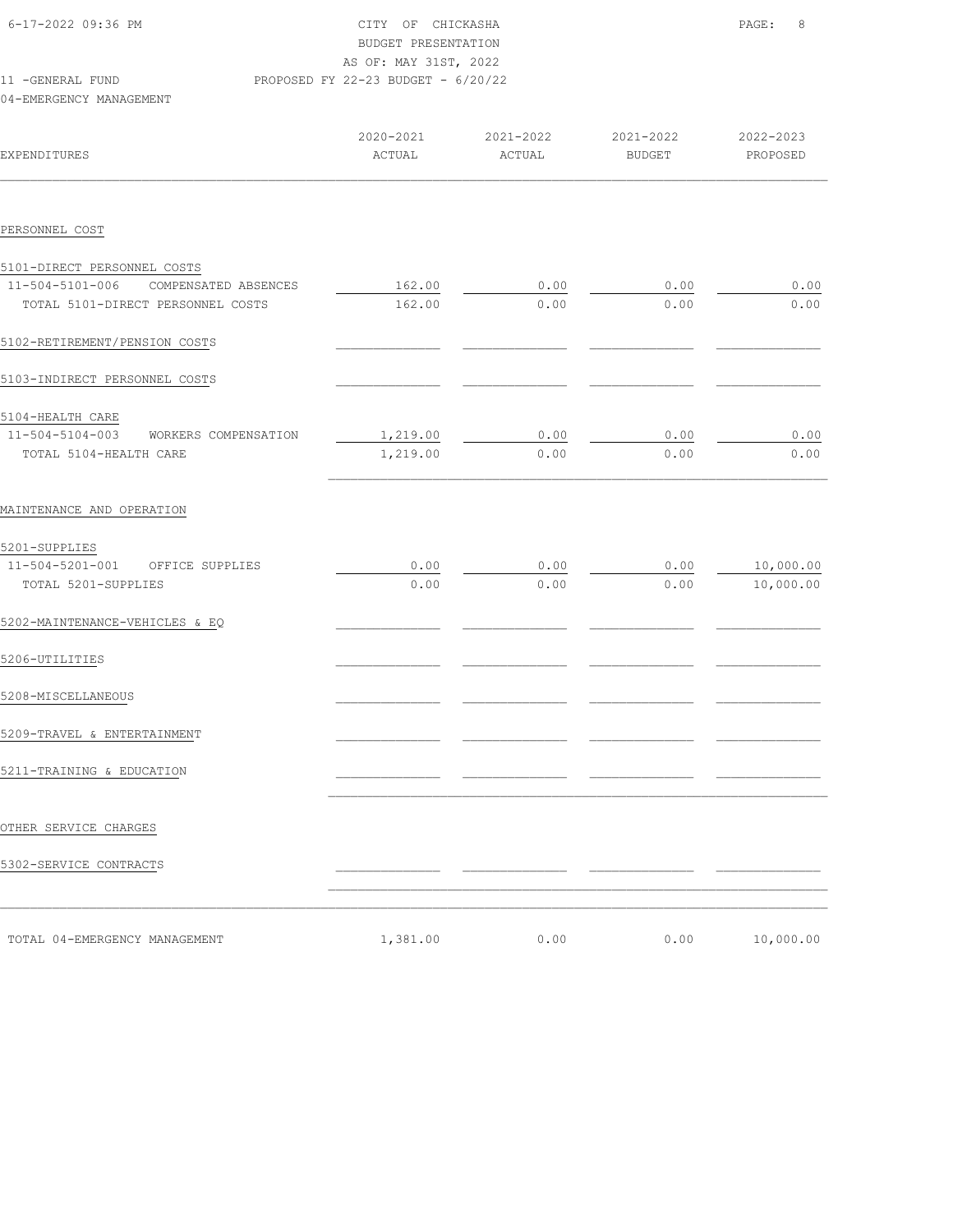| 6-17-2022 09:36 PM             |                                      | CITY OF CHICKASHA<br>BUDGET PRESENTATION<br>AS OF: MAY 31ST, 2022 | 9<br>PAGE: |               |            |
|--------------------------------|--------------------------------------|-------------------------------------------------------------------|------------|---------------|------------|
| 11 - GENERAL FUND              |                                      | PROPOSED FY 22-23 BUDGET - $6/20/22$                              |            |               |            |
| 02-FIRE DEPARTMENT-PS          |                                      |                                                                   |            |               |            |
|                                |                                      | 2020-2021                                                         | 2021-2022  | 2021-2022     | 2022-2023  |
| <b>EXPENDITURES</b>            |                                      | ACTUAL                                                            | ACTUAL     | <b>BUDGET</b> | PROPOSED   |
|                                |                                      |                                                                   |            |               |            |
| PERSONNEL COST                 |                                      |                                                                   |            |               |            |
| 5101-DIRECT PERSONNEL COSTS    |                                      |                                                                   |            |               |            |
| 11-502-5101-001                | SALARIES                             | 119, 153. 27                                                      | 98, 418.84 | 152,710.00    | 206,900.00 |
| 11-502-5101-003                | OVERTIME                             | 610.92                                                            | 127.44     | 0.00          | 500.00     |
| 11-502-5101-006                | COMPENSATED ABSENCES                 | 1,000.00                                                          | 750.01     | 1,000.00      | 1,000.00   |
| 11-502-5101-007                | HOLIDAY PAY                          | 1,095.76                                                          | 576.00     | 5,054.00      | 5,054.00   |
|                                | TOTAL 5101-DIRECT PERSONNEL COSTS    | 121,859.95                                                        | 99,872.29  | 158,764.00    | 213,454.00 |
| 5102-RETIREMENT/PENSION COSTS  |                                      |                                                                   |            |               |            |
| 11-502-5102-001                | FIRE PENSION                         | 13,665.49                                                         | 10,799.54  | 12,495.00     | 12,500.00  |
| 11-502-5102-003                | OMRF RETIREMENT                      | 2,186.56                                                          | 2,367.13   | 3,621.00      | 8,000.00   |
| 11-502-5102-004                | FICA & MEDICARE                      | 2,804.61                                                          | 2,715.21   | 3,382.00      | 16,330.00  |
|                                | TOTAL 5102-RETIREMENT/PENSION COSTS  | 18,656.66                                                         | 15,881.88  | 19,498.00     | 36,830.00  |
| 5103-INDIRECT PERSONNEL COSTS  |                                      |                                                                   |            |               |            |
| 11-502-5103-006                | LONGEVITY PAY                        | 300.00                                                            | 120.00     | 120.00        | 240.00     |
|                                | TOTAL 5103-INDIRECT PERSONNEL COSTS  | 300.00                                                            | 120.00     | 120.00        | 240.00     |
| 5104-HEALTH CARE               |                                      |                                                                   |            |               |            |
| 11-502-5104-002                | HEALTH BENEFIT PKG                   | 33, 363.40                                                        | 21, 418.83 | 55,900.00     | 53,460.00  |
| 11-502-5104-003                | WORKERS COMPENSATION                 | 6,148.00                                                          | 4,611.01   | 6,148.00      | 6,975.00   |
| TOTAL 5104-HEALTH CARE         |                                      | 39,511.40                                                         | 26,029.84  | 62,048.00     | 60,435.00  |
| MAINTENANCE AND OPERATION      |                                      |                                                                   |            |               |            |
| 5201-SUPPLIES                  |                                      |                                                                   |            |               |            |
| 11-502-5201-001                | OFFICE SUPPLIES & PUBLICA            | 3,041.15                                                          | 1,250.45   | 2,500.00      | 2,000.00   |
| 11-502-5201-020                | SMALL TOOLS & SUPPLIES               | 841.49                                                            | 667.04     | 1,000.00      | 1,200.00   |
| TOTAL 5201-SUPPLIES            |                                      | 3,882.64                                                          | 1,917.49   | 3,500.00      | 3,200.00   |
| 5202-MAINTENANCE-VEHICLES & EQ |                                      |                                                                   |            |               |            |
| 11-502-5202-001                | GAS, FUELS, OILS, LUBRICA            | 7,173.18                                                          | 4,722.26   | 7,000.00      | 7,500.00   |
|                                | TOTAL 5202-MAINTENANCE-VEHICLES & EQ | 7,173.18                                                          | 4,722.26   | 7,000.00      | 7,500.00   |
| 5205-MAINTENANCE-PROPERTY & BL |                                      |                                                                   |            |               |            |
| 11-502-5205-001                | BUILDING AND GROUNDS                 | 3,523.77                                                          | 7,289.17   | 1,244.00      | 7,500.00   |
|                                | TOTAL 5205-MAINTENANCE-PROPERTY & BL | 3,523.77                                                          | 7,289.17   | 1,244.00      | 7,500.00   |
| 5206-UTILITIES                 |                                      |                                                                   |            |               |            |

11-502-5206-003 UTILITIES 15,940.49 23,865.32 20,000.00 30,000.00<br>11-502-5206-007 COMMUNICATIONS <u>6,352.33</u> 13,468.76 6,000.00 15,000.00 11-502-5206-007 COMMUNICATIONS 6,352.33 13,468.76 6,000.00 15,000.00 TOTAL 5206-UTILITIES 22,292.82 37,334.08 26,000.00 45,000.00 5208-MISCELLANEOUS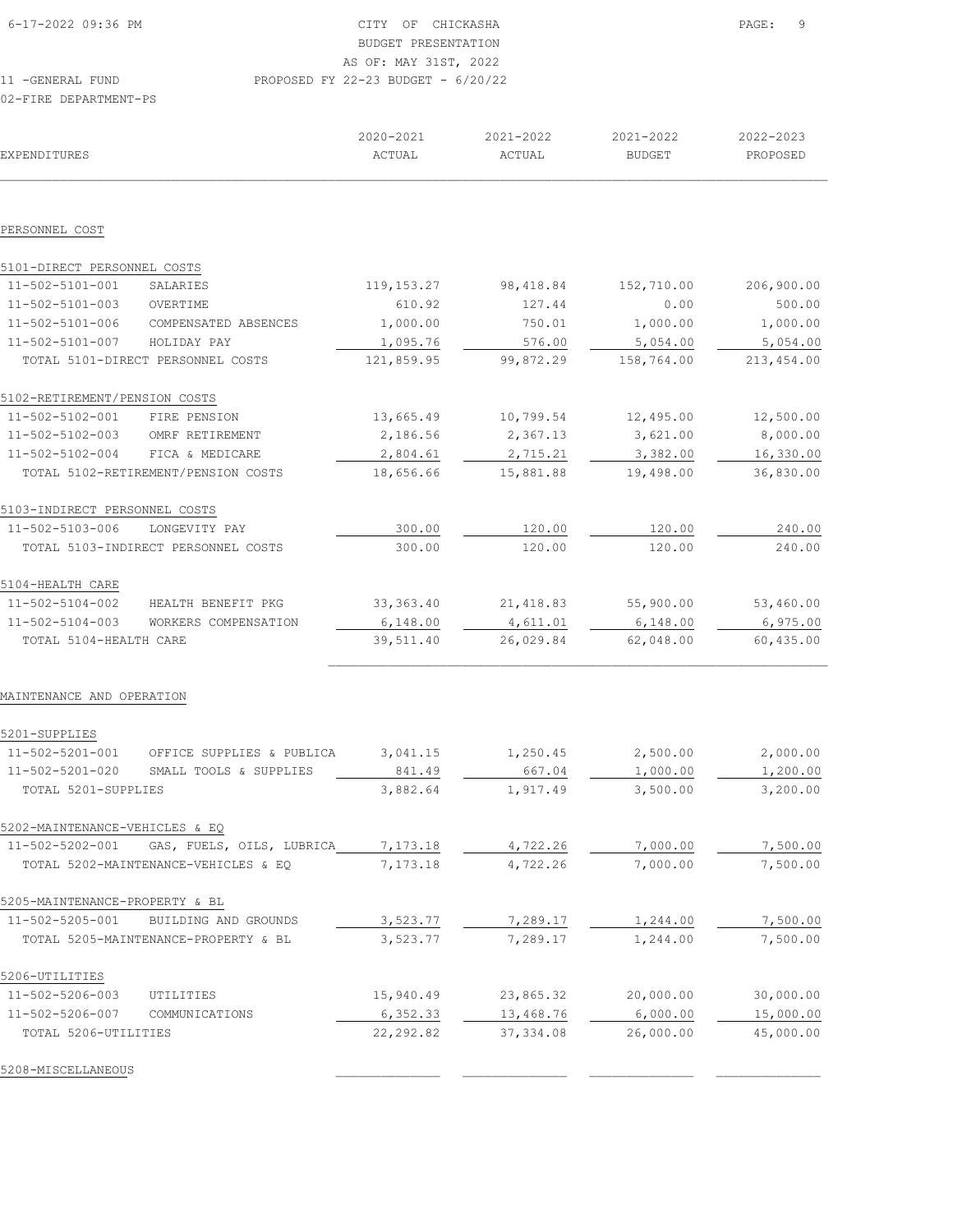| EXPENDITURES                |                                   | $2020 - 2021$<br>ACTUAL | 2021-2022<br>ACTUAL | 2021-2022<br><b>BUDGET</b> | 2022-2023<br>PROPOSED |
|-----------------------------|-----------------------------------|-------------------------|---------------------|----------------------------|-----------------------|
|                             |                                   |                         |                     |                            |                       |
| 5209-TRAVEL & ENTERTAINMENT |                                   |                         |                     |                            |                       |
| 11-502-5209-001             | TRAVEL EXPENSE                    | 858.06                  | 855.58              | 2,000.00                   | 1,500.00              |
|                             | TOTAL 5209-TRAVEL & ENTERTAINMENT | 858.06                  | 855.58              | 2,000.00                   | 1,500.00              |
| 5211-TRAINING & EDUCATION   |                                   |                         |                     |                            |                       |
| 11-502-5211-001             | PROFESSIONAL DEVELOPMENT          | 3,107.40                | 180.00              | 1,250.00                   | 2,500.00              |
| 11-502-5211-002             | EDUCATIONAL REIMBURSEMENT         | 1,239.96                | 1,013.00            | 1,500.00                   | 1,500.00              |
| 11-502-5211-003             | PROFESSIONAL FEES                 | 247.00                  | 1,344.00            | 1,000.00                   | 3,500.00              |
| 11-502-5211-004             | SUBSCRIPTIONS                     | 70.00                   | 0.00                | 0.00                       | 0.00                  |
| 11-502-5211-005             | BOOKS AND PERIODICALS             | 75.00                   | 0.00                | 0.00                       | 0.00                  |

 TOTAL 5211-TRAINING & EDUCATION 4,739.36 2,537.00 3,750.00 7,500.00  $\mathcal{L}_\text{max}$ 

## OTHER SERVICE CHARGES

| 5302-SERVICE CONTRACTS                              |                                            |          |           |           |           |
|-----------------------------------------------------|--------------------------------------------|----------|-----------|-----------|-----------|
| 11-502-5302-001                                     | COPY MACHINE SRV CONTRACT                  | 3,542.47 | 2,931.41  | 3,000.00  | 3,500.00  |
|                                                     | 11-502-5302-019 COMPUTER SOFTWARE (FIREHOU | 0.00     | 5,863.00  | 5,500.00  | 8,000.00  |
| 11-502-5302-020                                     | CONTRACT SRV - OVERHEAD D                  | 1,454.50 | 2,277.36  | 3,000.00  | 5,000.00  |
| TOTAL 5302-SERVICE CONTRACTS                        |                                            | 4,996.97 | 11,071.77 | 11,500.00 | 16,500.00 |
| 5303-LEASE/PURCHASE AGREE                           |                                            |          |           |           |           |
| 5305-GRANTS & PROGRAMS                              |                                            |          |           |           |           |
| 5310-DONATIONS                                      |                                            |          |           |           |           |
| 5399-CONTINGENCY RESERVE                            |                                            |          |           |           |           |
| UNDESIGNATED EXPENSES<br>5600-UNDESIGNATED EXPENSES |                                            |          |           |           |           |
| CAPITAL EQUIPMENT                                   |                                            |          |           |           |           |
|                                                     |                                            |          |           |           |           |
| 6300-EQUIPMENT/MISCELLANE                           |                                            |          |           |           |           |
| 11-502-6300-040                                     | VEHICLE                                    | 83.00    | 1,360.47  | 0.00      | 0.00      |
|                                                     | TOTAL 6300-EQUIPMENT/MISCELLANE            | 83.00    | 1,360.47  | 0.00      | 0.00      |
| CAPITAL EQUIPMENT                                   |                                            |          |           |           |           |
| 6500-PROGRAMS                                       |                                            |          |           |           |           |

TOTAL 02-FIRE DEPARTMENT-PS 227,877.81 208,991.83 295,424.00 399,659.00

 $\mathcal{L}_\text{max} = \mathcal{L}_\text{max} = \mathcal{L}_\text{max} = \mathcal{L}_\text{max} = \mathcal{L}_\text{max} = \mathcal{L}_\text{max} = \mathcal{L}_\text{max} = \mathcal{L}_\text{max} = \mathcal{L}_\text{max} = \mathcal{L}_\text{max} = \mathcal{L}_\text{max} = \mathcal{L}_\text{max} = \mathcal{L}_\text{max} = \mathcal{L}_\text{max} = \mathcal{L}_\text{max} = \mathcal{L}_\text{max} = \mathcal{L}_\text{max} = \mathcal{L}_\text{max} = \mathcal{$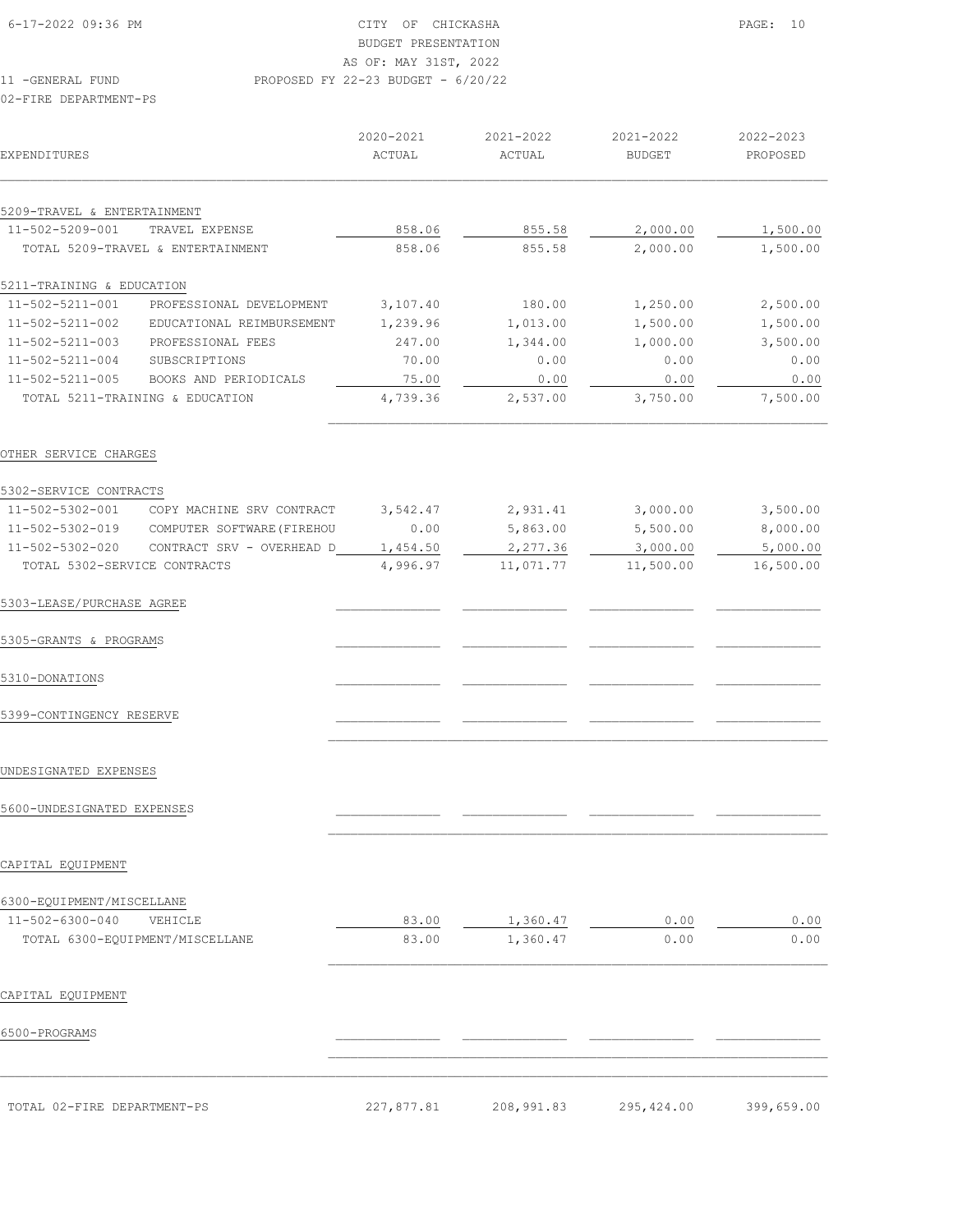| ZI-FIKE UFEKATIUND          |                                              |                     |                     |                     |                       |
|-----------------------------|----------------------------------------------|---------------------|---------------------|---------------------|-----------------------|
| EXPENDITURES                |                                              | 2020-2021<br>ACTUAL | 2021-2022<br>ACTUAL | 2021-2022<br>BUDGET | 2022-2023<br>PROPOSED |
|                             |                                              |                     |                     |                     |                       |
| PERSONNEL COST              |                                              |                     |                     |                     |                       |
| 5101-DIRECT PERSONNEL COSTS |                                              |                     |                     |                     |                       |
| 11-521-5101-001             | SALARIES                                     | 1,602,231.53        | 1,430,034.53        | 1,828,790.00        | 1,547,125.00          |
| 11-521-5101-003             | OVERTIME                                     | 320,697.24          | 196, 433.18         | 185,000.00          | 200,000.00            |
| 11-521-5101-004             | PAYOUT COMP TIME                             | 12,595.96           | 3,688.15            | 8,000.00            | 8,000.00              |
| 11 FO1 F101 OOF             | $\blacksquare$ $\blacksquare$ $\blacksquare$ | oc oco oo           | 00, 00, 00, 00      | 0000000             | $100,000,00$          |

| 11-521-5101-005               | FLSA                                | 86,860.20    | 82, 327.98   | 80,000.00    | 100,000.00   |
|-------------------------------|-------------------------------------|--------------|--------------|--------------|--------------|
| 11-521-5101-006               | COMPENSATED ABSENCES                | 39,100.00    | 29,325.01    | 39,100.00    | 35,000.00    |
| $11 - 521 - 5101 - 007$       | HOLIDAY PAY                         | 2,407.68     | 1,549.60     | 78,279.00    | 75,000.00    |
|                               | TOTAL 5101-DIRECT PERSONNEL COSTS   | 2,063,892.61 | 1,743,358.45 | 2,219,169.00 | 1,965,125.00 |
| 5102-RETIREMENT/PENSION COSTS |                                     |              |              |              |              |
| 11-521-5102-001               | FIRE PENSION                        | 237,942.25   | 239,630.96   | 213,547.00   | 250,000.00   |
| 11-521-5102-004               | FICA & MEDICARE (MEDCR ON           | 27,831.81    | 24,922.93    | 30,000.00    | 31,750.00    |
|                               | TOTAL 5102-RETIREMENT/PENSION COSTS | 265,774.06   | 264,553.89   | 243,547.00   | 281,750.00   |
| 5103-INDIRECT PERSONNEL COSTS |                                     |              |              |              |              |
| 11-521-5103-002               | UNIFORM ALLOWANCE                   | 3,087.92     | 50,451.10    | 20,800.00    | 50,000.00    |
| 11-521-5103-006               | LONGEVITY                           | 0.00         | 69,644.06    | 45,000.00    | 55,000.00    |
| 11-521-5103-010               | KELLY (BUY-BACK)                    | 17,060.88    | 14,791.20    | 12,000.00    | 15,000.00    |
| 11-521-5103-011               | UNIFORM PURCHASE/REPLACEM           | 0.00         | 50.00        | 0.00         | 0.00         |
|                               | TOTAL 5103-INDIRECT PERSONNEL COSTS | 20,148.80    | 134,936.36   | 77,800.00    | 120,000.00   |
| 5104-HEALTH CARE              |                                     |              |              |              |              |
| 11-521-5104-001               | PERSONAL PHYS (INC DRG &            | 1,786.47     | 4,680.00     | 5,800.00     | 5,000.00     |
| 11-521-5104-002               | HEALTH BENEFIT PKG                  | 319,445.08   | 297,701.57   | 524,657.00   | 350,000.00   |
| $11 - 521 - 5104 - 003$       | WORKERS COMPENSATION                | 99,852.00    | 74,889.76    | 99,853.00    | 148,804.00   |
| TOTAL 5104-HEALTH CARE        |                                     | 421,083.55   | 377, 271.33  | 630,310.00   | 503,804.00   |
|                               |                                     |              |              |              |              |

## MAINTENANCE AND OPERATION

| OFFICE SUPPLIES & PUBLICA | 1,455.70                                                                                      | 1,098.04  | 1,500.00  | 1,500.00  |
|---------------------------|-----------------------------------------------------------------------------------------------|-----------|-----------|-----------|
| JANITORIAL SUPPLIES       | 0.00                                                                                          | 430.18    | 0.00      | 0.00      |
| SAFETY APPAREL            | 0.00                                                                                          | 0.00      | 2,000.00  | 0.00      |
| SMALL TOOLS & SUPPLIES    | 1,407.90                                                                                      | 2,397.34  | 2,000.00  | 2,000.00  |
| HAZARDOUS MATERIALS SUPPL | 0.00                                                                                          | 0.00      | 1,000.00  | 0.00      |
|                           | 2,863.60                                                                                      | 3,925.56  | 6,500.00  | 3,500.00  |
|                           |                                                                                               |           |           |           |
| GAS, FUELS, OILS, LUBRICA | 24,500.11                                                                                     | 21,603.40 | 30,000.00 | 40,000.00 |
| VEHICLE MAINT & REPAIRS   | 18,790.06                                                                                     | 20,210.34 | 45,000.00 | 35,000.00 |
| EQUIPMENT MAINT & REPAIRS | 0.00                                                                                          | 658.86    | 4,500.00  | 5,000.00  |
| EOUIP REPAIR/REPLACE      | 0.00                                                                                          | 1,375.55  | 0.00      | 2,000.00  |
|                           | 43,290.17                                                                                     | 43,848.15 | 79,500.00 | 82,000.00 |
|                           | TOTAL 5201-SUPPLIES<br>5202-MAINTENANCE-VEHICLES & EO<br>TOTAL 5202-MAINTENANCE-VEHICLES & EO |           |           |           |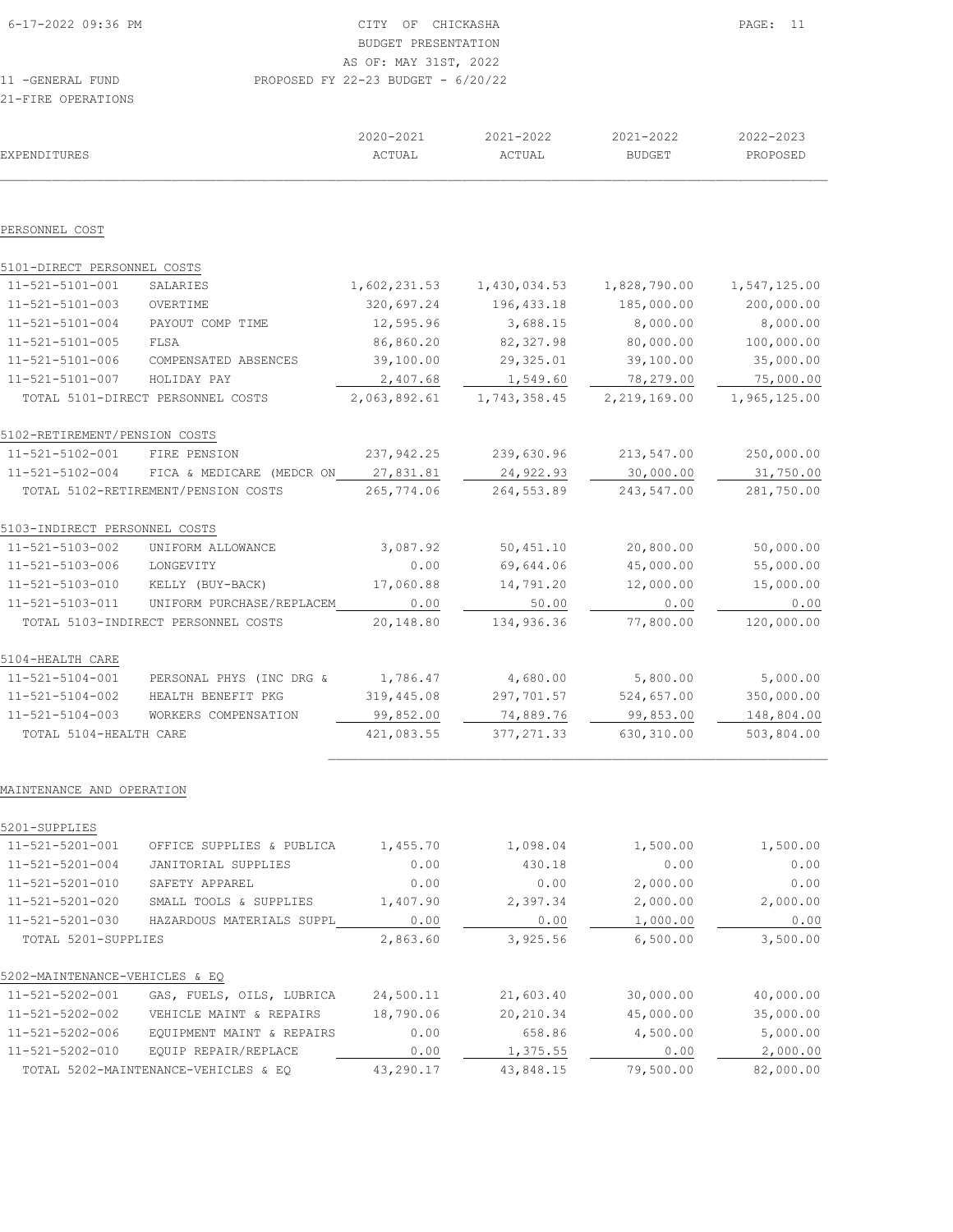| 6-17-2022 09:36 PM | CITY OF CHICKASHA                    | PAGE: 12 |  |
|--------------------|--------------------------------------|----------|--|
|                    | BUDGET PRESENTATION                  |          |  |
|                    | AS OF: MAY 31ST, 2022                |          |  |
| 11 - GENERAL FUND  | PROPOSED FY 22-23 BUDGET - $6/20/22$ |          |  |
|                    |                                      |          |  |

| EXPENDITURES                |                                   | 2020-2021<br>ACTUAL | 2021-2022<br>ACTUAL | 2021-2022<br><b>BUDGET</b> | 2022-2023<br>PROPOSED |
|-----------------------------|-----------------------------------|---------------------|---------------------|----------------------------|-----------------------|
| 5208-MISCELLANEOUS          |                                   |                     |                     |                            |                       |
| 5209-TRAVEL & ENTERTAINMENT |                                   |                     |                     |                            |                       |
| 11-521-5209-001             | TRAVEL EXPENSE                    | 1,304.66            | 0.00                | 1,000.00                   | 1,000.00              |
|                             | TOTAL 5209-TRAVEL & ENTERTAINMENT | 1,304.66            | 0.00                | 1,000.00                   | 1,000.00              |
| 5211-TRAINING & EDUCATION   |                                   |                     |                     |                            |                       |
| 11-521-5211-001             | PROFESSIONAL DEVELOPMENT          | 1,827.25            | 814.04              | 1,200.00                   | 1,200.00              |
| 11-521-5211-002             | EDUCATION REIMBURSEMENTS          | 0.00                | 578.95              | 2,400.00                   | 2,400.00              |
|                             | TOTAL 5211-TRAINING & EDUCATION   | 1,827.25            | 1,392.99            | 3,600.00                   | 3,600.00              |

OTHER SERVICE CHARGES

| 5301-OPERATIONAL CONTRACT                    |           |      |      |      |
|----------------------------------------------|-----------|------|------|------|
| 11-521-5301-020<br>PERSONNEL SERVICES-RECRUI | 26,439.00 | 0.00 | 0.00 | 0.00 |
| TOTAL 5301-OPERATIONAL CONTRACT              | 26,439.00 | 0.00 | 0.00 | 0.00 |
| 5302-SERVICE CONTRACTS                       |           |      |      |      |
| 5303-LEASE/PURCHASE AGREE                    |           |      |      |      |

 $\mathcal{L}_\text{max}$ 

 $\mathcal{L}_\text{max}$ 

 $\mathcal{L}_\text{max}$ 

TRANSFERS TO OTHER FUNDS

5500-TRANSFER TO OTHER FUNDS \_\_\_\_\_\_\_\_\_\_\_\_\_\_ \_\_\_\_\_\_\_\_\_\_\_\_\_\_ \_\_\_\_\_\_\_\_\_\_\_\_\_\_ \_\_\_\_\_\_\_\_\_\_\_\_\_\_

#### UNDESIGNATED EXPENSES

5600-UNDESIGNATED EXPENSES \_\_\_\_\_\_\_\_\_\_\_\_\_\_ \_\_\_\_\_\_\_\_\_\_\_\_\_\_ \_\_\_\_\_\_\_\_\_\_\_\_\_\_ \_\_\_\_\_\_\_\_\_\_\_\_\_\_

## CAPITAL EQUIPMENT

# 6100-FURNISHINGS \_\_\_\_\_\_\_\_\_\_\_\_\_\_ \_\_\_\_\_\_\_\_\_\_\_\_\_\_ \_\_\_\_\_\_\_\_\_\_\_\_\_\_ \_\_\_\_\_\_\_\_\_\_\_\_\_\_

#### CAPITAL EQUIPMENT

| 11-521-6300-034 | FIRE HOSE                       | 0.00 | 0.00      | 5,000.00  | 0.00 |
|-----------------|---------------------------------|------|-----------|-----------|------|
| 11-521-6300-035 | FIRE EQUIPMENT MISC.            | 0.00 | 33,823.00 | 33,823.00 | 0.00 |
| 11-521-6300-042 | SCBA REPLACEMENT LEASE PU       | 0.00 | 9.76      | 0.00      | 0.00 |
|                 | TOTAL 6300-EOUIPMENT/MISCELLANE | 0.00 | 33,832.76 | 38,823.00 | 0.00 |
|                 |                                 |      |           |           |      |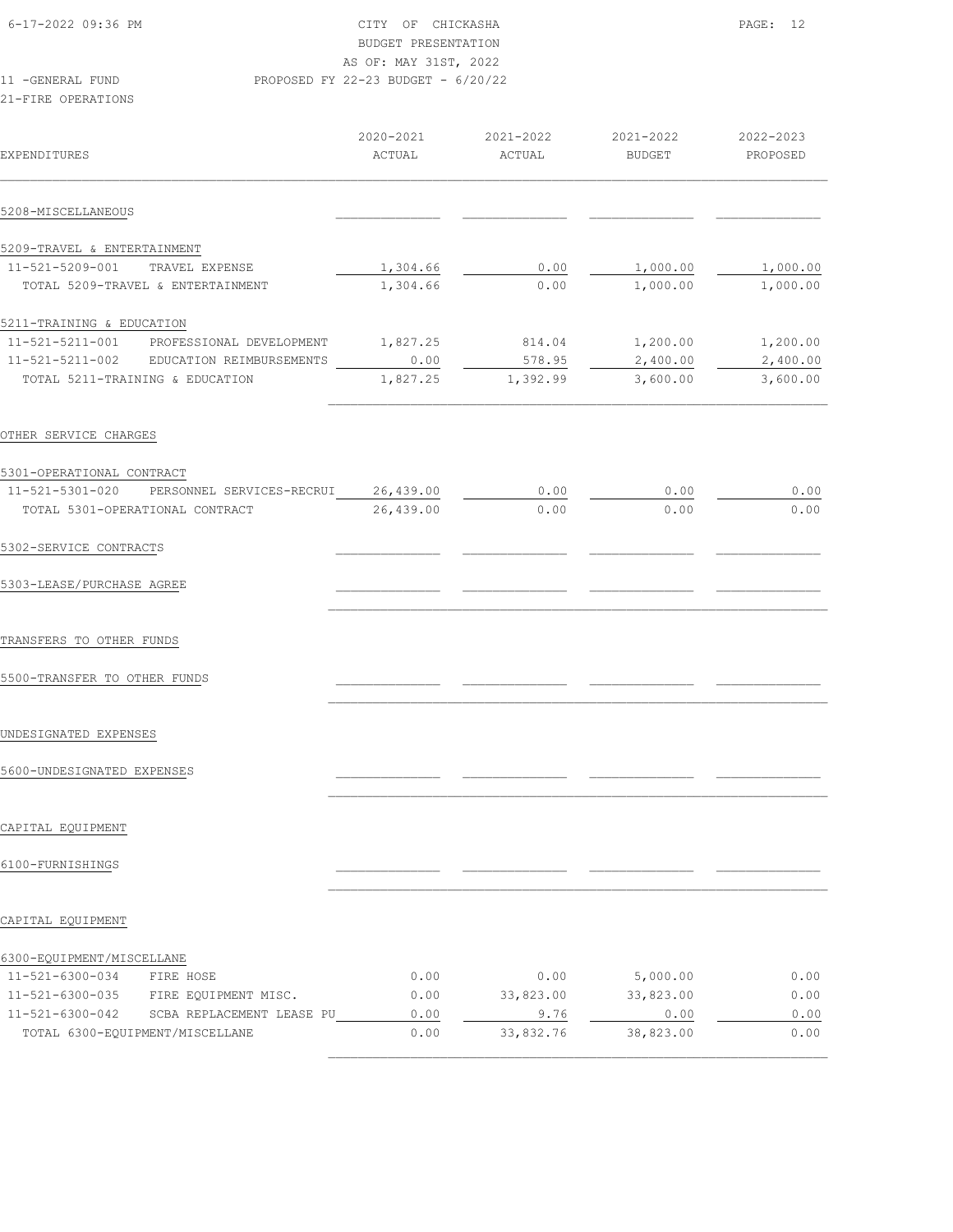| 6-17-2022 09:36 PM                     | <b>CTTY</b><br>OF                    | CHICKASHA<br>BUDGET PRESENTATION<br>AS OF: MAY 31ST, 2022 |                           |                       |  |  |  |
|----------------------------------------|--------------------------------------|-----------------------------------------------------------|---------------------------|-----------------------|--|--|--|
| 11 -GENERAL FUND<br>21-FIRE OPERATIONS | PROPOSED FY 22-23 BUDGET - $6/20/22$ |                                                           |                           |                       |  |  |  |
| EXPENDITURES                           | 2020-2021<br>ACTUAL                  | 2021-2022<br>ACTUAL                                       | 2021-2022<br>BUDGET       | 2022-2023<br>PROPOSED |  |  |  |
| DEBT SERVICE                           |                                      |                                                           |                           |                       |  |  |  |
| 7000-DEBT SERVICE                      |                                      |                                                           |                           |                       |  |  |  |
| TOTAL 21-FIRE OPERATIONS               |                                      | 2,846,623.70 2,603,119.49                                 | 3,300,249.00 2,960,779.00 |                       |  |  |  |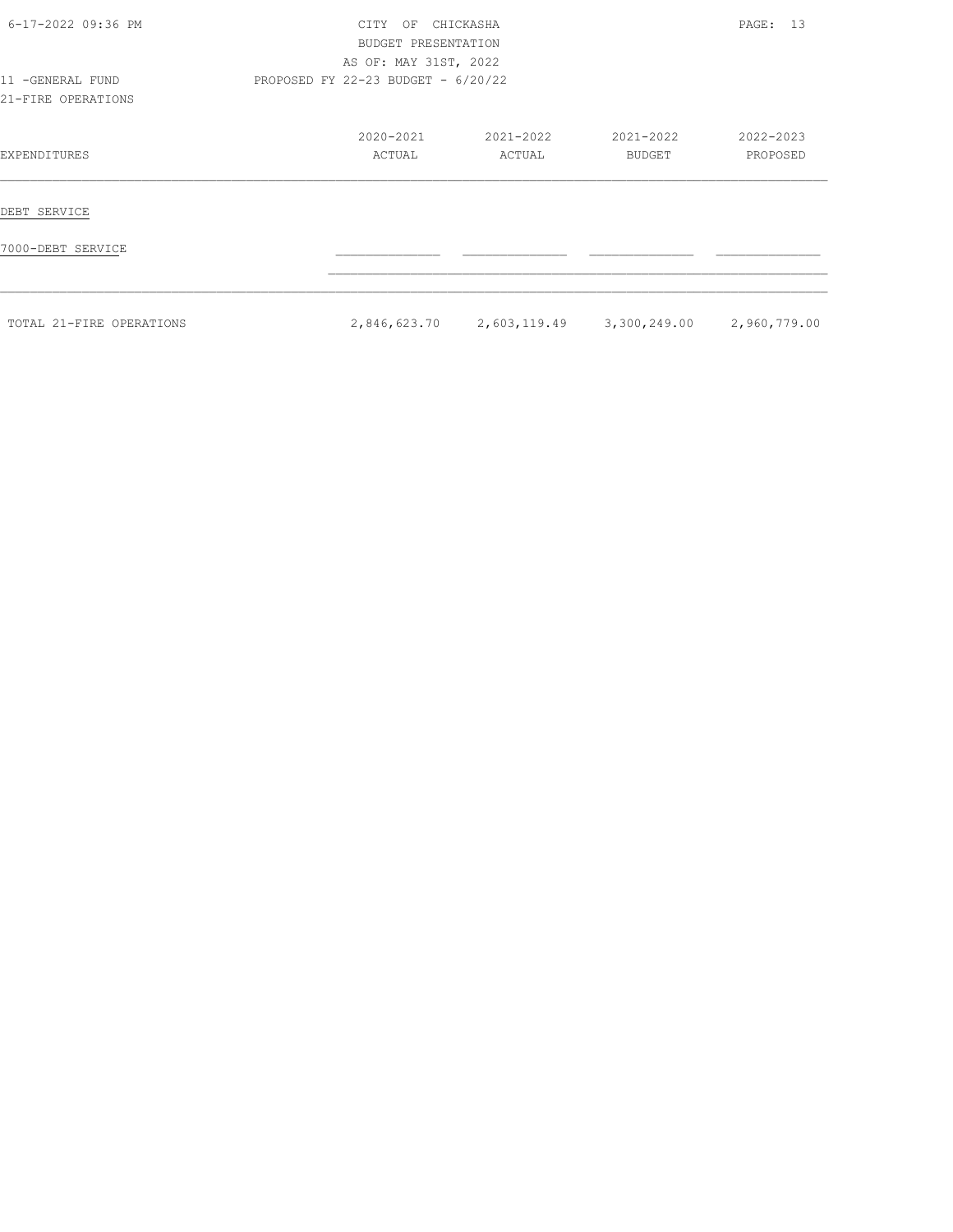| 6-17-2022 09:36 PM              |                                     | CITY OF CHICKASHA                    | PAGF: 14   |               |            |
|---------------------------------|-------------------------------------|--------------------------------------|------------|---------------|------------|
|                                 |                                     | <b>BUDGET PRESENTATION</b>           |            |               |            |
|                                 |                                     | AS OF: MAY 31ST, 2022                |            |               |            |
| 11 - GENERAL FUND               |                                     | PROPOSED FY 22-23 BUDGET - $6/20/22$ |            |               |            |
| 03-POLICE DEPARTMENT-PS         |                                     |                                      |            |               |            |
|                                 |                                     | 2020-2021                            | 2021-2022  | 2021-2022     | 2022-2023  |
| <b>EXPENDITURES</b>             |                                     | ACTUAL                               | ACTUAL     | <b>BUDGET</b> | PROPOSED   |
|                                 |                                     |                                      |            |               |            |
| PERSONNEL COST                  |                                     |                                      |            |               |            |
| 5101-DIRECT PERSONNEL COSTS     |                                     |                                      |            |               |            |
| 11-503-5101-001                 | SALARIES                            | 216, 472.39                          | 201,713.79 | 228,161.00    | 247,650.00 |
| 11-503-5101-003                 | OVERTIME                            | 139.79                               | 513.70     | 0.00          | 0.00       |
| 11-503-5101-006                 | COMPENSATED ABSENCES                | 4,500.00                             | 3,375.00   | 4,500.00      | 5,000.00   |
| 11-503-5101-007                 | HOLIDAY PAY                         | 1,366.11                             | 934.40     | 7,973.00      | 8,000.00   |
|                                 | TOTAL 5101-DIRECT PERSONNEL COSTS   | 222,478.29                           | 206,536.89 | 240,634.00    | 260,650.00 |
| 5102-RETIREMENT/PENSION COSTS   |                                     |                                      |            |               |            |
| 11-503-5102-002                 | POLICE PENSION                      | 10,400.00                            | 9,600.00   | 11,100.00     | 12,500.00  |
| 11-503-5102-003 OMRF RETIREMENT |                                     | 13,048.34                            | 13,849.61  | 15,600.00     | 16,500.00  |
| 11-503-5102-004 FICA & MEDICARE |                                     | 16,321.72                            | 15,246.53  | 18,304.00     | 19,000.00  |
|                                 | TOTAL 5102-RETIREMENT/PENSION COSTS | 39,770.06                            | 38,696.14  | 45,004.00     | 48,000.00  |
| 5103-INDIRECT PERSONNEL COSTS   |                                     |                                      |            |               |            |
| 11-503-5103-006                 | LONGEVITY PAY                       | 1,440.00                             | 1,620.00   | 1,600.00      | 1,920.00   |
|                                 | TOTAL 5103-INDIRECT PERSONNEL COSTS | 1,440.00                             | 1,620.00   | 1,600.00      | 1,920.00   |
| 5104-HEALTH CARE                |                                     |                                      |            |               |            |
|                                 |                                     |                                      |            |               |            |

| 11-503-5104-002        | HEALTH BENEFIT PKG   | 22,040.96 | 21,120.32 | 45,700.00 | 48,000.00 |
|------------------------|----------------------|-----------|-----------|-----------|-----------|
| 11-503-5104-003        | WORKERS COMPENSATION | 9,752.00  | 7,313.99  | 9,752.00  | 14,258.00 |
| TOTAL 5104-HEALTH CARE |                      | 31,792.96 | 28,434.31 | 55,452.00 | 62,258.00 |
|                        |                      |           |           |           |           |

#### MAINTENANCE AND OPERATION

| 5201-SUPPLIES                  |                                      |           |            |           |           |
|--------------------------------|--------------------------------------|-----------|------------|-----------|-----------|
| 11-503-5201-001                | OFFICE SUPPLIES & PUBLICA            | 4,881.30  | 2,659.97   | 4,500.00  | 5,000.00  |
| 11-503-5201-002                | FORMS/PRINTING                       | 0.00      | 619.78     | 0.00      | 2,000.00  |
| 11-503-5201-004                | JANITORIAL SUPPLIES                  | 0.00      | 945.09     | 1,500.00  | 2,000.00  |
| 11-503-5201-020                | SMALL TOOL AND SUPPLIES              | 106.82    | 939.33     | 2,600.00  | 3,000.00  |
| TOTAL 5201-SUPPLIES            |                                      | 4,988.12  | 5,164.17   | 8,600.00  | 12,000.00 |
| 5202-MAINTENANCE-VEHICLES & EQ |                                      |           |            |           |           |
| 11-503-5202-001                | GAS, FUELS, OILS, LUBRICA            | 2,834.38  | 4,781.64   | 5,600.00  | 7,500.00  |
| 11-503-5202-002                | VEHICLE MAINT & REPAIRS              | 1,974.16  | 514.48     | 3,000.00  | 5,000.00  |
| 11-503-5202-006                | EQUIPMENT MAINT & REPAIRS            | 0.00      | 48.97      | 1,500.00  | 2,000.00  |
| 11-503-5202-010                | TIRES AND WHEELS                     | 4,587.87  | 0.00       | 0.00      | 2,000.00  |
|                                | TOTAL 5202-MAINTENANCE-VEHICLES & EQ | 9,396.41  | 5,345.09   | 10,100.00 | 16,500.00 |
| 5205-MAINTENANCE-PROPERTY & BL |                                      |           |            |           |           |
| 11-503-5205-001                | BUILDING AND GROUNDS                 | 5,192.33  | 2,044.00   | 2,242.00  | 6,000.00  |
|                                | TOTAL 5205-MAINTENANCE-PROPERTY & BL | 5,192.33  | 2,044.00   | 2,242.00  | 6,000.00  |
| 5206-UTILITIES                 |                                      |           |            |           |           |
| 11-503-5206-003                | UTILITIES                            | 15,192.04 | 21, 148.45 | 25,000.00 | 35,000.00 |
| TOTAL 5206-UTILITIES           |                                      | 15,192.04 | 21, 148.45 | 25,000.00 | 35,000.00 |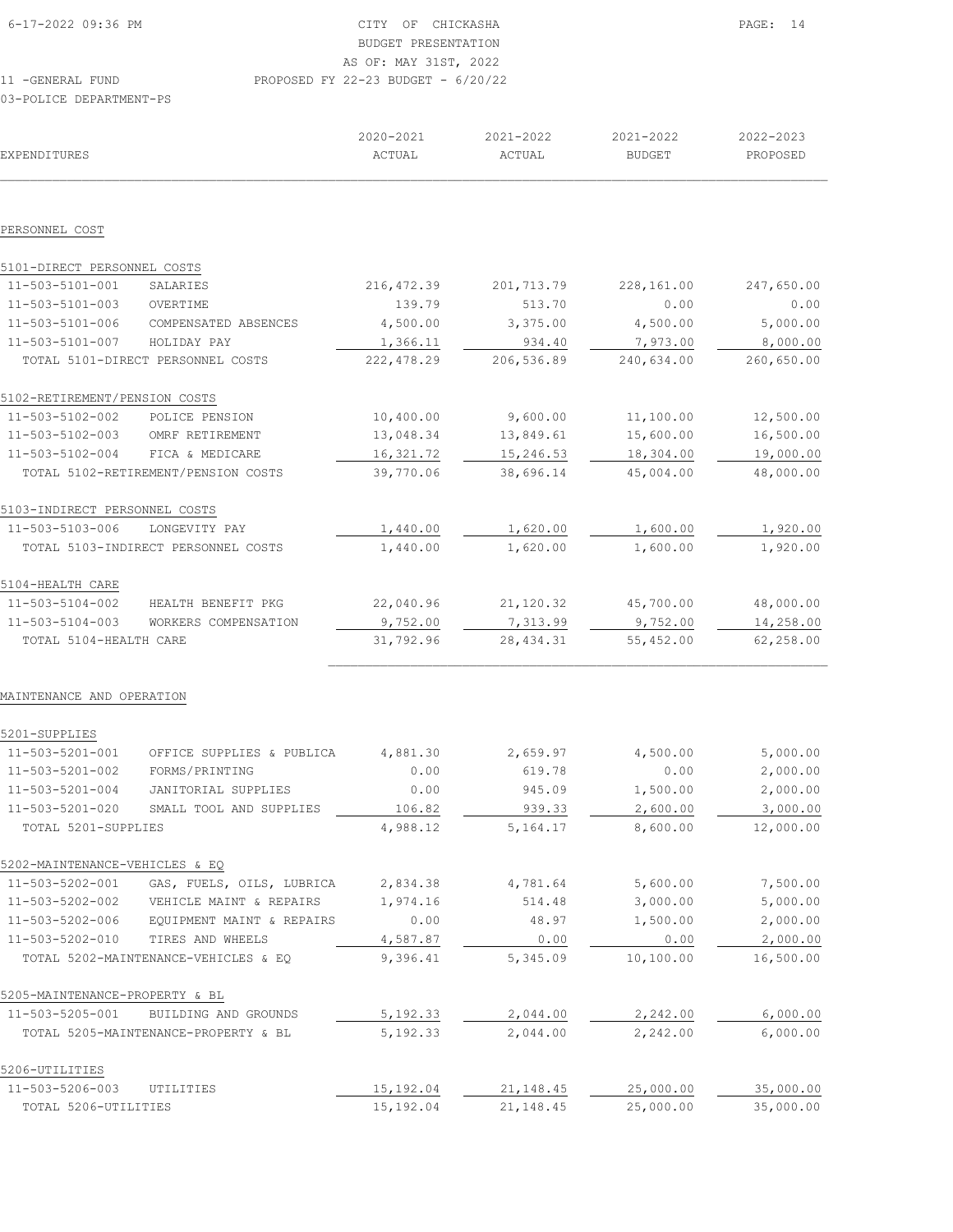11 -GENERAL FUND PROPOSED FY 22-23 BUDGET - 6/20/22

03-POLICE DEPARTMENT-PS

| EXPENDITURES                   |                                   | 2020-2021<br>ACTUAL | 2021-2022<br>ACTUAL | 2021-2022<br><b>BUDGET</b> | 2022-2023<br>PROPOSED |
|--------------------------------|-----------------------------------|---------------------|---------------------|----------------------------|-----------------------|
| 5208-MISCELLANEOUS             |                                   |                     |                     |                            |                       |
| 11-503-5208-013                | UNIFORMS                          | 929.82              | 737.19              | 0.00                       | 0.00                  |
| 11-503-5208-014                | TURNPIKE TOLLS/PIKE PASS          | 0.00                | 0.00                | 500.00                     | 1,000.00              |
| TOTAL 5208-MISCELLANEOUS       |                                   | 929.82              | 737.19              | 500.00                     | 1,000.00              |
| 5209-TRAVEL & ENTERTAINMENT    |                                   |                     |                     |                            |                       |
| 11-503-5209-001                | TRAVEL EXPENSE                    | 69.34               | 555.95              | 500.00                     | 1,000.00              |
|                                | TOTAL 5209-TRAVEL & ENTERTAINMENT | 69.34               | 555.95              | 500.00                     | 1,000.00              |
| 5211-TRAINING & EDUCATION      |                                   |                     |                     |                            |                       |
| 11-503-5211-001                | PROFESSIONAL DEVELOPMENT          | 396.00              | 865.00              | 600.00                     | 1,000.00              |
| 11-503-5211-002                | CLEET COURSES                     | 3,328.95            | 8,713.87            | 10,000.00                  | 20,000.00             |
| $11 - 503 - 5211 - 003$        | PROFESSIONAL FEES                 | 300.00              | 0.00                | 500.00                     | 1,000.00              |
|                                | TOTAL 5211-TRAINING & EDUCATION   | 4,024.95            | 9,578.87            | 11,100.00                  | 22,000.00             |
| OTHER SERVICE CHARGES          |                                   |                     |                     |                            |                       |
| 5301-OPERATIONAL CONTRACT      |                                   |                     |                     |                            |                       |
| 11-503-5301-028                | IT MANAGED SERVICES               | 0.00                | 0.00                | 5,500.00                   | 5,500.00              |
|                                | TOTAL 5301-OPERATIONAL CONTRACT   | 0.00                | 0.00                | 5,500.00                   | 5,500.00              |
| 5302-SERVICE CONTRACTS         |                                   |                     |                     |                            |                       |
| 11-503-5302-001                | COPY MACHINE SVR CONTRACT         | 8,483.77            | 7,705.60            | 5,500.00                   | 10,000.00             |
| 11-503-5302-003                | IT SERVICES                       | 30.17               | 0.00                | 0.00                       | 0.00                  |
| 11-503-5302-006                | JANITORIAL SERVICES               | 15,364.40           | 10,820.00           | 11,000.00                  | 20,000.00             |
| 11-503-5302-010                | <b>JAIL SERVICE</b>               | 7,012.00            | 6,712.00            | 30,000.00                  | 30,000.00             |
| 11-503-5302-019                | COMPUTER SOFTWARE SUPPORT         | 41,758.03           | 0.00                | 0.00                       | 0.00                  |
| TOTAL 5302-SERVICE CONTRACTS   |                                   | 72,648.37           | 25, 237.60          | 46,500.00                  | 60,000.00             |
| 5303-LEASE/PURCHASE AGREE      |                                   |                     |                     |                            |                       |
| 5305-GRANTS & PROGRAMS         |                                   |                     |                     |                            |                       |
| 5306-LABORATORY EXPENSES       |                                   |                     |                     |                            |                       |
| 11-503-5306-007 BLOOD TEST     |                                   | 253.00              | 125.00              | 500.00                     | 500.00                |
| TOTAL 5306-LABORATORY EXPENSES |                                   | 253.00              | 125.00              | 500.00                     | 500.00                |
| 5310-DONATIONS                 |                                   |                     |                     |                            |                       |
| TRANSFERS TO OTHER FUNDS       |                                   |                     |                     |                            |                       |
| 5500-TRANSFER TO OTHER FUNDS   |                                   |                     |                     |                            |                       |

 $\mathcal{L}_\text{max}$ 

UNDESIGNATED EXPENSES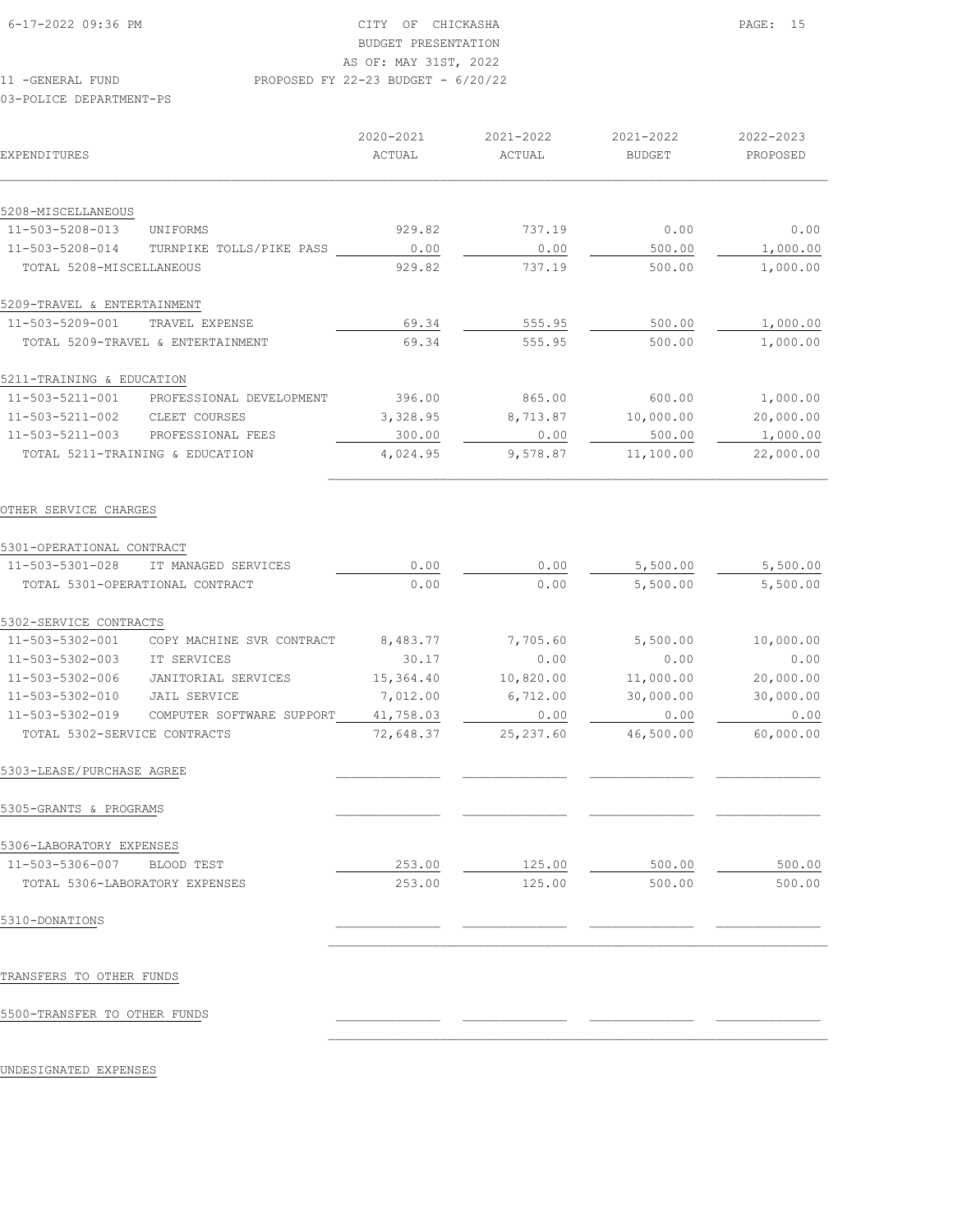| 6-17-2022 09:36 PM                                                                                 | CITY OF CHICKASHA<br>BUDGET PRESENTATION<br>AS OF: MAY 31ST, 2022 |                     |                            | PAGE: 16              |
|----------------------------------------------------------------------------------------------------|-------------------------------------------------------------------|---------------------|----------------------------|-----------------------|
| 11 -GENERAL FUND<br>03-POLICE DEPARTMENT-PS                                                        | PROPOSED FY 22-23 BUDGET - 6/20/22                                |                     |                            |                       |
| EXPENDITURES                                                                                       | 2020-2021<br>ACTUAL                                               | 2021-2022<br>ACTUAL | 2021-2022<br><b>BUDGET</b> | 2022-2023<br>PROPOSED |
| 5600-UNDESIGNATED EXPENSES                                                                         |                                                                   |                     |                            |                       |
| CAPITAL EQUIPMENT                                                                                  |                                                                   |                     |                            |                       |
| 6000-CAPITAL EQUIPMENT                                                                             |                                                                   |                     |                            |                       |
| CAPITAL EQUIPMENT                                                                                  |                                                                   |                     |                            |                       |
| 6100-FURNISHINGS                                                                                   |                                                                   |                     |                            |                       |
| 6150-FLEET/MOTOR POOL                                                                              |                                                                   |                     |                            |                       |
| CAPITAL EQUIPMENT                                                                                  |                                                                   |                     |                            |                       |
| 6250-FLEET/EQUIPMENT/MISC                                                                          |                                                                   |                     |                            |                       |
| CAPITAL EQUIPMENT                                                                                  |                                                                   |                     |                            |                       |
| 6300-EQUIPMENT/MISCELLANE<br>11-503-6300-003 TECH REFRESH<br>11-503-6300-019 ADP SYSTEMS-COMPUTERS | 0.00<br>0.00                                                      | 0.00<br>1,789.00    | 0.00<br>41,000.00          | 45,000.00<br>0.00     |
| TOTAL 6300-EQUIPMENT/MISCELLANE<br>6350-EQUIPMENT/CONSTRUCTI                                       | 0.00                                                              | 1,789.00            | 41,000.00                  | 45,000.00             |
|                                                                                                    |                                                                   |                     |                            |                       |
| DEBT SERVICE                                                                                       |                                                                   |                     |                            |                       |
| 7000-DEBT SERVICE                                                                                  |                                                                   |                     |                            |                       |
| TOTAL 03-POLICE DEPARTMENT-PS                                                                      | 408,175.69                                                        | 347,012.66          | 494,232.00                 | 577,328.00            |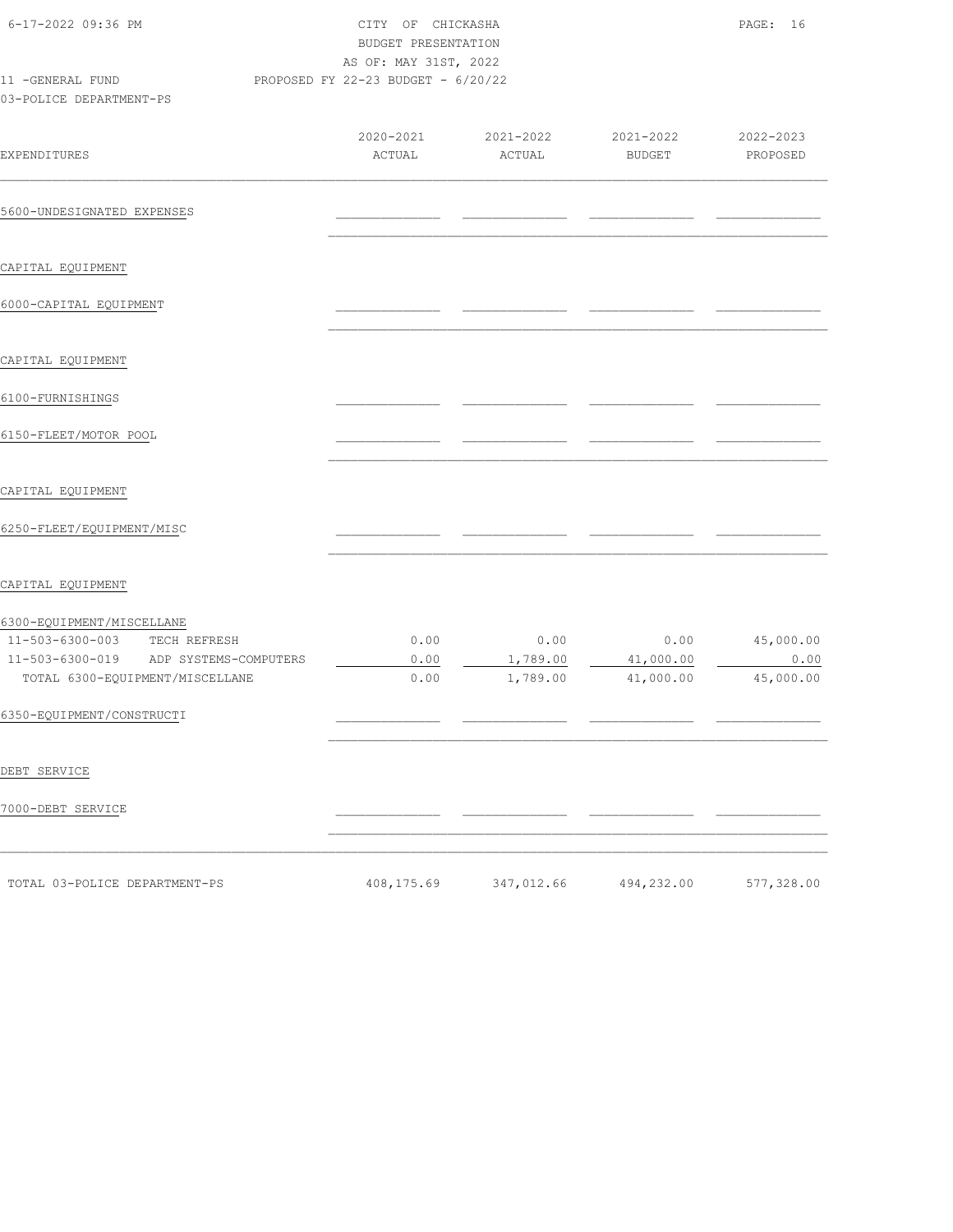| 16-17-2022 09:36 PM | CITY OF CHICKASHA                    | PAGE: 17 |
|---------------------|--------------------------------------|----------|
|                     | BUDGET PRESENTATION                  |          |
|                     | AS OF: MAY 31ST, 2022                |          |
| 11 -GENERAL FUND    | PROPOSED FY 22-23 BUDGET - $6/20/22$ |          |
| 41-PATROL SERVICES  |                                      |          |

 2020-2021 2021-2022 2021-2022 2022-2023 EXPENDITURES ACTUAL ACTUAL BUDGET PROPOSED  $\mathcal{L}_\text{max} = \mathcal{L}_\text{max} = \mathcal{L}_\text{max} = \mathcal{L}_\text{max} = \mathcal{L}_\text{max} = \mathcal{L}_\text{max} = \mathcal{L}_\text{max} = \mathcal{L}_\text{max} = \mathcal{L}_\text{max} = \mathcal{L}_\text{max} = \mathcal{L}_\text{max} = \mathcal{L}_\text{max} = \mathcal{L}_\text{max} = \mathcal{L}_\text{max} = \mathcal{L}_\text{max} = \mathcal{L}_\text{max} = \mathcal{L}_\text{max} = \mathcal{L}_\text{max} = \mathcal{$ PERSONNEL COST 5101-DIRECT PERSONNEL COSTS 11-541-5101-001 SALARIES 1,093,297.94 916,248.25 1,306,820.00 1,032,286.00 11-541-5101-003 OVERTIME 187,183.30 128,598.77 150,000.00 175,000.00 11-541-5101-004 PAYOUT COMP TIME 20,862.87 274.40 15,000.00 15,000.00 11-541-5101-006 COMPENSATED ABSENCES 28,600.00 21,450.01 28,600.00 30,000.00 11-541-5101-007 HOLIDAY PAY 19,697.74 13,382.77 122,271.00 100,000.00 TOTAL 5101-DIRECT PERSONNEL COSTS 1,349,641.85 1,079,954.20 1,622,691.00 1,352,286.00 5102-RETIREMENT/PENSION COSTS 11-541-5102-002 POLICE PENSION 149,704.39 125,103.44 183,800.00 185,500.00 11-541-5102-004 FICA & MEDICARE 99,689.84 81,626.22 108,200.00 110,500.00 TOTAL 5102-RETIREMENT/PENSION COSTS 249,394.23 206,729.66 292,000.00 296,000.00 5103-INDIRECT PERSONNEL COSTS 11-541-5103-002 UNIFORM ALLOWANCE 40,820.74 37,696.60 36,000.00 40,000.00 11-541-5103-006 LONGEVITY  $\frac{0.00}{40,820.74}$   $\frac{0.00}{37,696.60}$   $\frac{2,500.00}{38,500.00}$   $\frac{10,000.00}{50,000.00}$  TOTAL 5103-INDIRECT PERSONNEL COSTS 40,820.74 37,696.60 38,500.00 50,000.00 5104-HEALTH CARE 11-541-5104-001 PERSONNEL PHYSICALS 0.00 3,390.00 5,800.00 5,800.00<br>11-541-5104-002 HEALTH BENEFIT PKG 233,116.61 172,004.61 245,340.00 250,000.00<br>11-541-5104-003 WORKERS COMPENSATION 155,820.00 116,865.00 155,820.00 110,2 11-541-5104-002 HEALTH BENEFIT PKG 233,116.61 11-541-5104-003 WORKERS COMPENSATION 155,820.00 116,865.00 155,820.00 110,223.00 11-541-5104-004 UNEMPLOYMENT CLAIMS PAID 2,091.15 198.16 198.16 19,000.00 5,000.00<br>
198.16 19,000.00 5,000.00 5,000.00 5,000.00 5,000.00 5,000.00 1371,023.00 TOTAL 5104-HEALTH CARE 391,027.76 292,457.77 425,960.00 371,023.00  $\mathcal{L}_\text{max}$ 

#### MAINTENANCE AND OPERATION

| 5201-SUPPLIES                  |                                      |           |           |            |            |
|--------------------------------|--------------------------------------|-----------|-----------|------------|------------|
| 11-541-5201-001                | OFFICE SUPPLIES & PUBLICA            | 1,205.88  | 1,829.35  | 2,000.00   | 3,000.00   |
| 11-541-5201-013                | INVESTIGATIVE SUPPLIES               | 168.50    | 0.00      | 1,000.00   | 1,500.00   |
| 11-541-5201-020                | SMALL TOOLS AND SUPPLIES             | 9.56      | 627.29    | 750.00     | 1,000.00   |
| TOTAL 5201-SUPPLIES            |                                      | 1,383.94  | 2,456.64  | 3,750.00   | 5,500.00   |
| 5202-MAINTENANCE-VEHICLES & EO |                                      |           |           |            |            |
| 11-541-5202-001                | GAS, FUELS, OILS, LUBRICA            | 48,671.56 | 35,600.86 | 63,000.00  | 75,000.00  |
| 11-541-5202-002                | VEHICLE MAINT & REPAIRS              | 27,351.79 | 28,785.66 | 50,000.00  | 50,000.00  |
| 11-541-5202-010                | EQUIPMENT REPAIR/REPLACE             | 7,085.28  | 5,843.22  | 10,000.00  | 10,000.00  |
|                                | TOTAL 5202-MAINTENANCE-VEHICLES & EQ | 83,108.63 | 70,229.74 | 123,000.00 | 135,000.00 |
| 5206-UTILITIES                 |                                      |           |           |            |            |
| 11-541-5206-007                | COMMUNICATIONS                       | 41,920.90 | 60,115.90 | 0.00       | 70,000.00  |
| TOTAL 5206-UTILITIES           |                                      | 41,920.90 | 60,115.90 | 0.00       | 70,000.00  |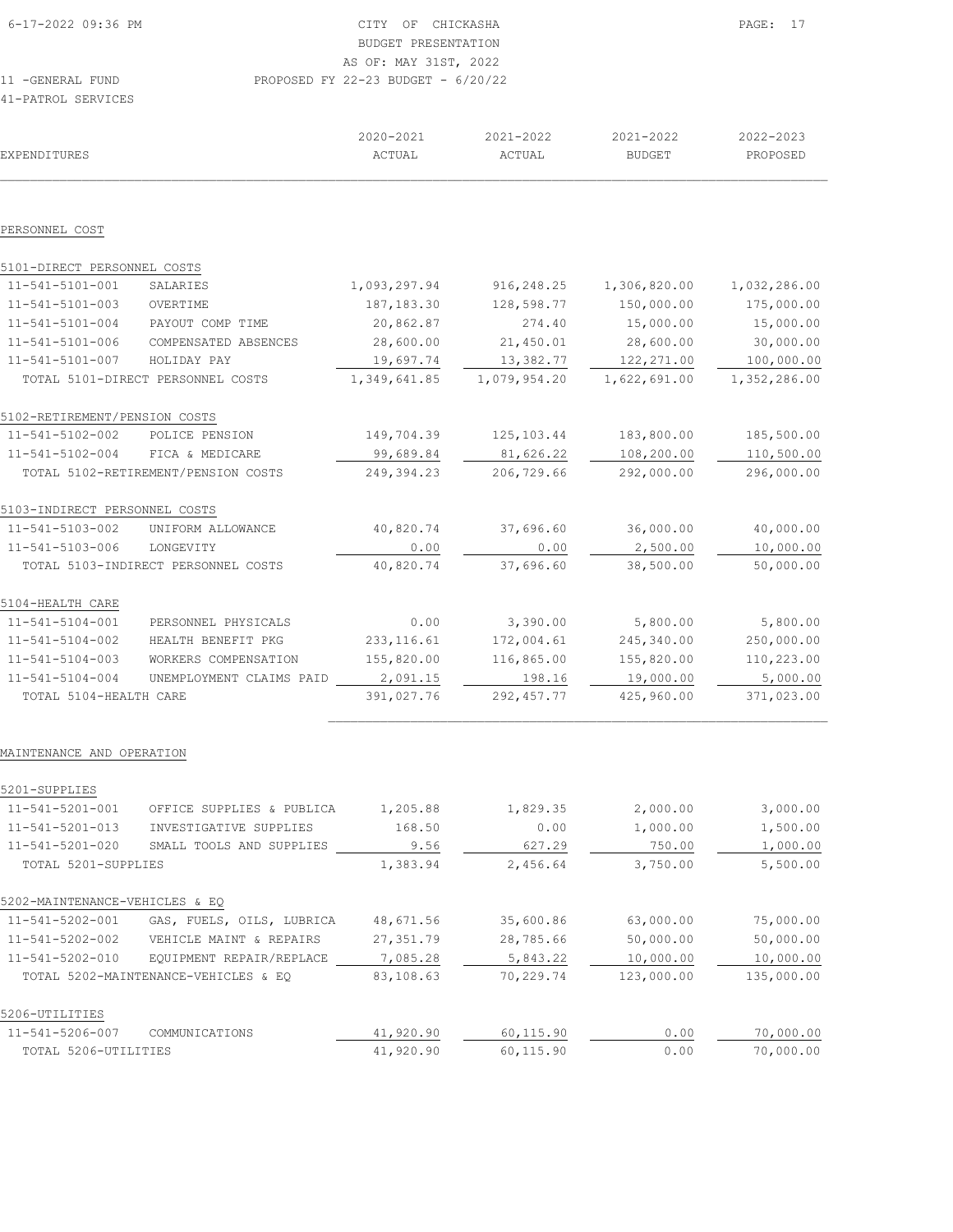AS OF: MAY 31ST, 2022

# BUDGET PRESENTATION

11 -GENERAL FUND PROPOSED FY 22-23 BUDGET - 6/20/22

#### 41-PATROL SERVICES

| EXPENDITURES                                       | 2020-2021<br>ACTUAL | 2021-2022<br>ACTUAL | 2021-2022<br><b>BUDGET</b> | 2022-2023<br>PROPOSED |
|----------------------------------------------------|---------------------|---------------------|----------------------------|-----------------------|
| 5208-MISCELLANEOUS                                 |                     |                     |                            |                       |
| $11 - 541 - 5208 - 013$<br><b>UNTFORMS</b>         | 123.96              | 0.00                | 0.00                       | 3,000.00              |
| TOTAL 5208-MISCELLANEOUS                           | 123.96              | 0.00                | 0.00                       | 3,000.00              |
| 5209-TRAVEL & ENTERTAINMENT                        |                     |                     |                            |                       |
| 11-541-5209-001<br>TRAVEL EXPENSE                  | 633.15              | 1,681.85            | 1,500.00                   | 5,000.00              |
| TOTAL 5209-TRAVEL & ENTERTAINMENT                  | 633.15              | 1,681.85            | 1,500.00                   | 5,000.00              |
| 5211-TRAINING & EDUCATION                          |                     |                     |                            |                       |
| 11-541-5211-003<br>PROFESSIONAL FEES               | 0.00                | 399.00              | 500.00                     | 5,000.00              |
| TOTAL 5211-TRAINING & EDUCATION                    | 0.00                | 399.00              | 500.00                     | 5,000.00              |
| OTHER SERVICE CHARGES<br>5301-OPERATIONAL CONTRACT |                     |                     |                            |                       |
| 5302-SERVICE CONTRACTS                             |                     |                     |                            |                       |
| 11-541-5302-003<br><b>TT SERVICES</b>              | 0.00                | 0.00                | 1,000.00                   | 1,000.00              |
| TOTAL 5302-SERVICE CONTRACTS                       | 0.00                | 0.00                | 1,000.00                   | 1,000.00              |
| 5303-LEASE/PURCHASE AGREE                          |                     |                     |                            |                       |
| 11-541-5303-001<br>EQUIPMENT LEASES                | 0.00                | 0.00                | 3,500.00                   | 3,500.00              |
| 11-541-5303-002<br>ELECTRONIC TICKET WRITER        | 15,418.09           | 0.00                | 0.00                       | 0.00                  |
| TOTAL 5303-LEASE/PURCHASE AGREE                    | 15,418.09           | 0.00                | 3,500.00                   | 3,500.00              |
| 5305-GRANTS & PROGRAMS                             |                     |                     |                            |                       |
| 11-541-5305-035<br>JAG-LLE PROGRAMS                | 4,984.00            | 0.00                | 0.00                       | 0.00                  |
| TOTAL 5305-GRANTS & PROGRAMS                       | 4,984.00            | 0.00                | 0.00                       | 0.00                  |

#### UNDESIGNATED EXPENSES

## 5600-UNDESIGNATED EXPENSES

CAPITAL EQUIPMENT

## 6250-FLEET/EQUIPMENT/MISC \_\_\_\_\_\_\_\_\_\_\_\_\_\_ \_\_\_\_\_\_\_\_\_\_\_\_\_\_ \_\_\_\_\_\_\_\_\_\_\_\_\_\_ \_\_\_\_\_\_\_\_\_\_\_\_\_\_

#### CAPITAL EQUIPMENT

| 11-541-6300-044 | DA FORFEITURE-EQUIPMENT         | 3,300.00  | 0.00      | 0.00      | 0.00      |
|-----------------|---------------------------------|-----------|-----------|-----------|-----------|
| 11-541-6300-045 | POLICE EQUIP - MISC             | 600.00    | 1,656.27  | 3,500.00  | 10,000.00 |
| 11-541-6300-058 | OMAG-BODY WORN VIDEO CAME       | 18,900.00 | 13,950.00 | 23,770.00 | 13,950.00 |
|                 | TOTAL 6300-EOUIPMENT/MISCELLANE | 22,800.00 | 15,606.27 | 27,270.00 | 23,950.00 |
|                 |                                 |           |           |           |           |

 $\mathcal{L}_\text{max}$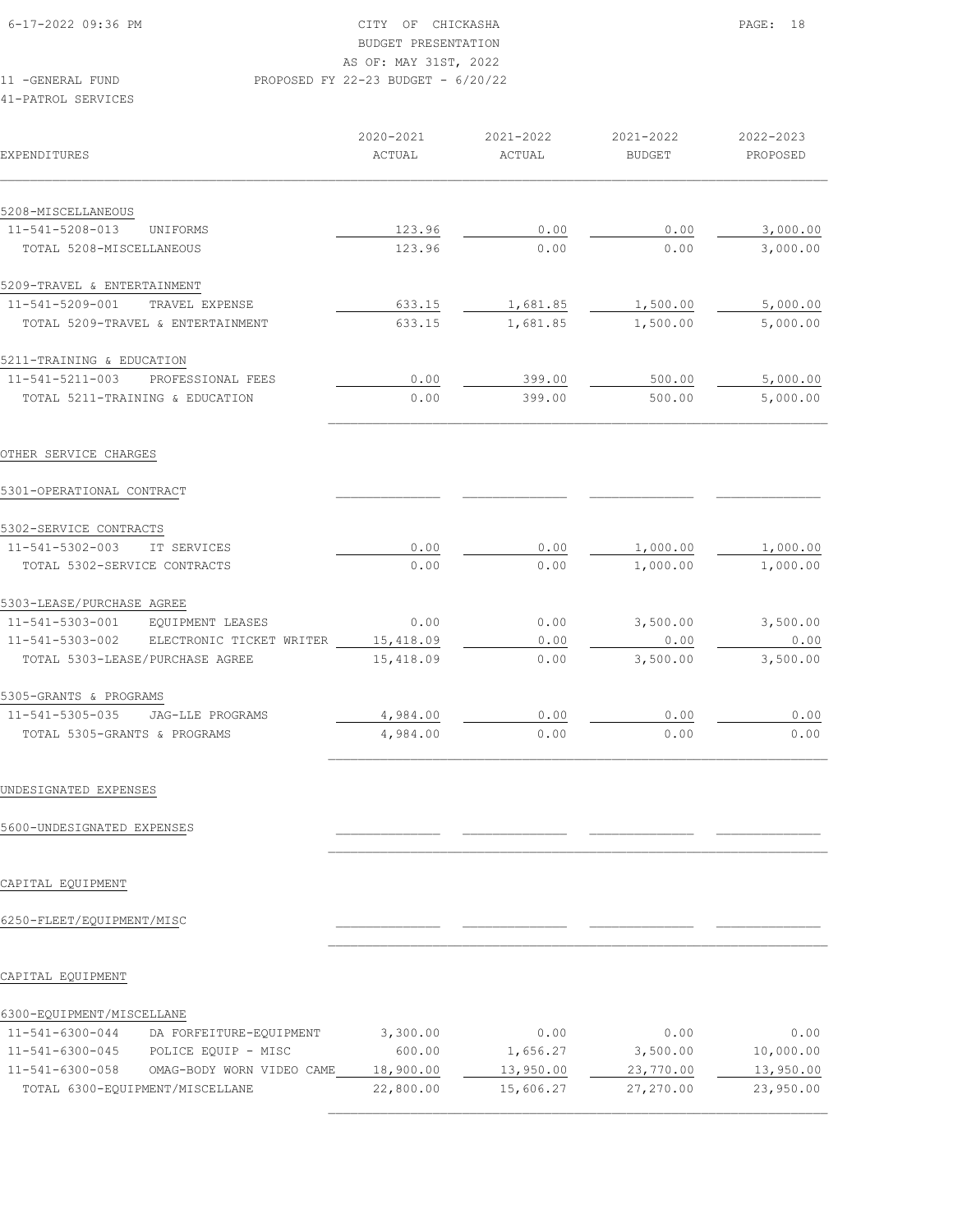| 6-17-2022 09:36 PM                     | CHICKASHA<br><b>CTTY</b><br>OF<br>BUDGET PRESENTATION<br>AS OF: MAY 31ST, 2022 | PAGE: 19            |                                                                 |                       |
|----------------------------------------|--------------------------------------------------------------------------------|---------------------|-----------------------------------------------------------------|-----------------------|
| 11 -GENERAL FUND<br>41-PATROL SERVICES | PROPOSED FY 22-23 BUDGET - $6/20/22$                                           |                     |                                                                 |                       |
| EXPENDITURES                           | 2020-2021<br>ACTUAL                                                            | 2021-2022<br>ACTUAL | 2021-2022<br>BUDGET                                             | 2022-2023<br>PROPOSED |
| DEBT SERVICE                           |                                                                                |                     |                                                                 |                       |
| 7000-DEBT SERVICE                      |                                                                                |                     |                                                                 |                       |
| TOTAL 41-PATROL SERVICES               |                                                                                |                     | 2, 201, 257. 25 1, 767, 327. 63 2, 539, 671. 00 2, 321, 259. 00 |                       |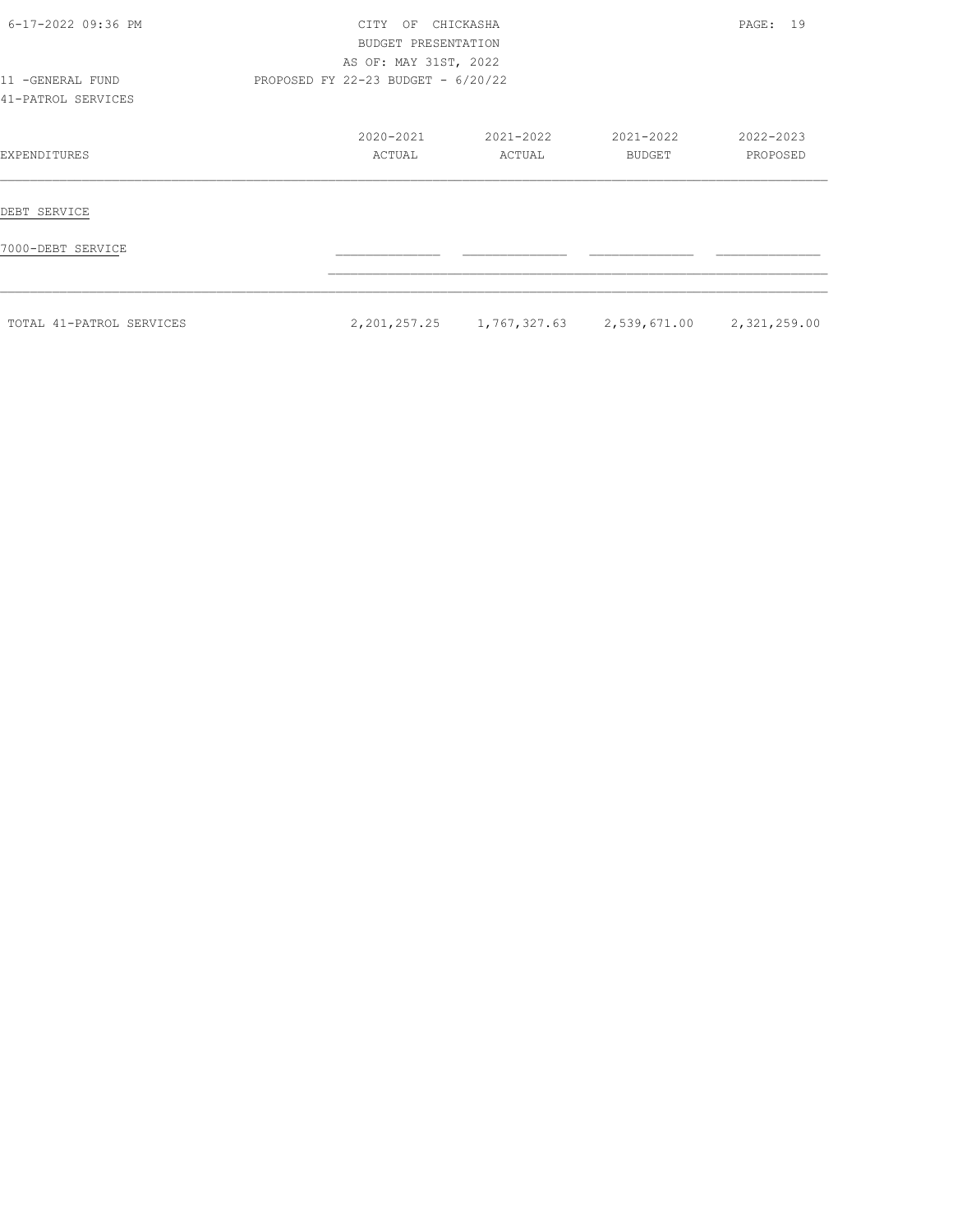| 6-17-2022 09:36 PM | CITY OF CHICKASHA                    | PAGE: 20 |
|--------------------|--------------------------------------|----------|
|                    | BUDGET PRESENTATION                  |          |
|                    | AS OF: MAY 31ST, 2022                |          |
| 11 - GENERAL FUND  | PROPOSED FY 22-23 BUDGET - $6/20/22$ |          |
| 42-INVESTIGATIONS  |                                      |          |

| EXPENDITURES                   |                                      | 2020-2021<br>ACTUAL | 2021-2022<br>ACTUAL | 2021-2022<br><b>BUDGET</b> | 2022-2023<br>PROPOSED |
|--------------------------------|--------------------------------------|---------------------|---------------------|----------------------------|-----------------------|
| PERSONNEL COST                 |                                      |                     |                     |                            |                       |
| 5101-DIRECT PERSONNEL COSTS    |                                      |                     |                     |                            |                       |
| 11-542-5101-001                | SALARIES                             | 162,380.75          | 160,238.74          | 198,471.00                 | 186,107.00            |
| 11-542-5101-003                | OVERTIME                             | 10,710.70           | 10,345.02           | 15,000.00                  | 15,000.00             |
| $11 - 542 - 5101 - 004$        | PAYOUT COMP TIME                     | 2,426.76            | 0.00                | 6,000.00                   | 5,000.00              |
| 11-542-5101-006                | COMPENSATED ABSENCES                 | 5,400.00            | 4,050.00            | 5,400.00                   | 6,000.00              |
| 11-542-5101-007                | HOLIDAY PAY                          | 5,297.84            | 3,363.97            | 20,581.00                  | 10,000.00             |
|                                | TOTAL 5101-DIRECT PERSONNEL COSTS    | 186,216.05          | 177,997.73          | 245,452.00                 | 222,107.00            |
| 5102-RETIREMENT/PENSION COSTS  |                                      |                     |                     |                            |                       |
| 11-542-5102-002                | POLICE PENSION                       | 22,909.20           | 22,328.24           | 29,600.00                  | 27,500.00             |
| 11-542-5102-004                | FICA & MEDICARE                      | 13,945.93           | 13, 213. 22         | 17,400.00                  | 20,500.00             |
|                                | TOTAL 5102-RETIREMENT/PENSION COSTS  | 36,855.13           | 35,541.46           | 47,000.00                  | 48,000.00             |
| 5103-INDIRECT PERSONNEL COSTS  |                                      |                     |                     |                            |                       |
| 11-542-5103-002                | UNIFORM ALLOWANCE                    | 6,000.00            | 6,000.00            | 8,000.00                   | 6,000.00              |
| 11-542-5103-006                | LONGEVITY                            | 0.00                | 0.00                | 1,000.00                   | 1,000.00              |
|                                | TOTAL 5103-INDIRECT PERSONNEL COSTS  | 6,000.00            | 6,000.00            | 9,000.00                   | 7,000.00              |
| 5104-HEALTH CARE               |                                      |                     |                     |                            |                       |
| 11-542-5104-002                | HEALTH BENEFIT PKG                   | 25,785.75           | 23, 118.49          | 28,403.00                  | 35,000.00             |
| 11-542-5104-003                | WORKERS COMPENSATION                 | 23,956.00           | 17,967.01           | 23,956.00                  | 20,542.00             |
| TOTAL 5104-HEALTH CARE         |                                      | 49,741.75           | 41,085.50           | 52,359.00                  | 55,542.00             |
| MAINTENANCE AND OPERATION      |                                      |                     |                     |                            |                       |
| 5201-SUPPLIES                  |                                      |                     |                     |                            |                       |
| 11-542-5201-001                | OFFICE SUPPLIES & PUBLICA            | 9.50                | 53.90               | 250.00                     | 400.00                |
| 11-542-5201-013                | INVESTIGATION SUPPLIES               | 717.82              | 739.94              | 750.00                     | 2,000.00              |
| TOTAL 5201-SUPPLIES            |                                      | 727.32              | 793.84              | 1,000.00                   | 2,400.00              |
| 5202-MAINTENANCE-VEHICLES & EQ |                                      |                     |                     |                            |                       |
| 11-542-5202-001                | GAS, FUELS, OILS, LUBRICA            | 1,303.14            | 0.00                | 14,000.00                  | 18,000.00             |
| 11-542-5202-002                | VEHICLE MAINT & REPAIRS              | 1,615.88            | 627.96              | 6,000.00                   | 6,000.00              |
| 11-542-5202-010                | TIRES AND WHEELS                     | 79.88               | 400.21              | 0.00                       | 6,000.00              |
|                                | TOTAL 5202-MAINTENANCE-VEHICLES & EQ | 2,998.90            | 1,028.17            | 20,000.00                  | 30,000.00             |

 $\mathcal{L}_\text{max}$ 

## 5206-UTILITIES \_\_\_\_\_\_\_\_\_\_\_\_\_\_ \_\_\_\_\_\_\_\_\_\_\_\_\_\_ \_\_\_\_\_\_\_\_\_\_\_\_\_\_ \_\_\_\_\_\_\_\_\_\_\_\_\_\_

5208-MISCELLANEOUS \_\_\_\_\_\_\_\_\_\_\_\_\_\_ \_\_\_\_\_\_\_\_\_\_\_\_\_\_ \_\_\_\_\_\_\_\_\_\_\_\_\_\_ \_\_\_\_\_\_\_\_\_\_\_\_\_\_

OTHER SERVICE CHARGES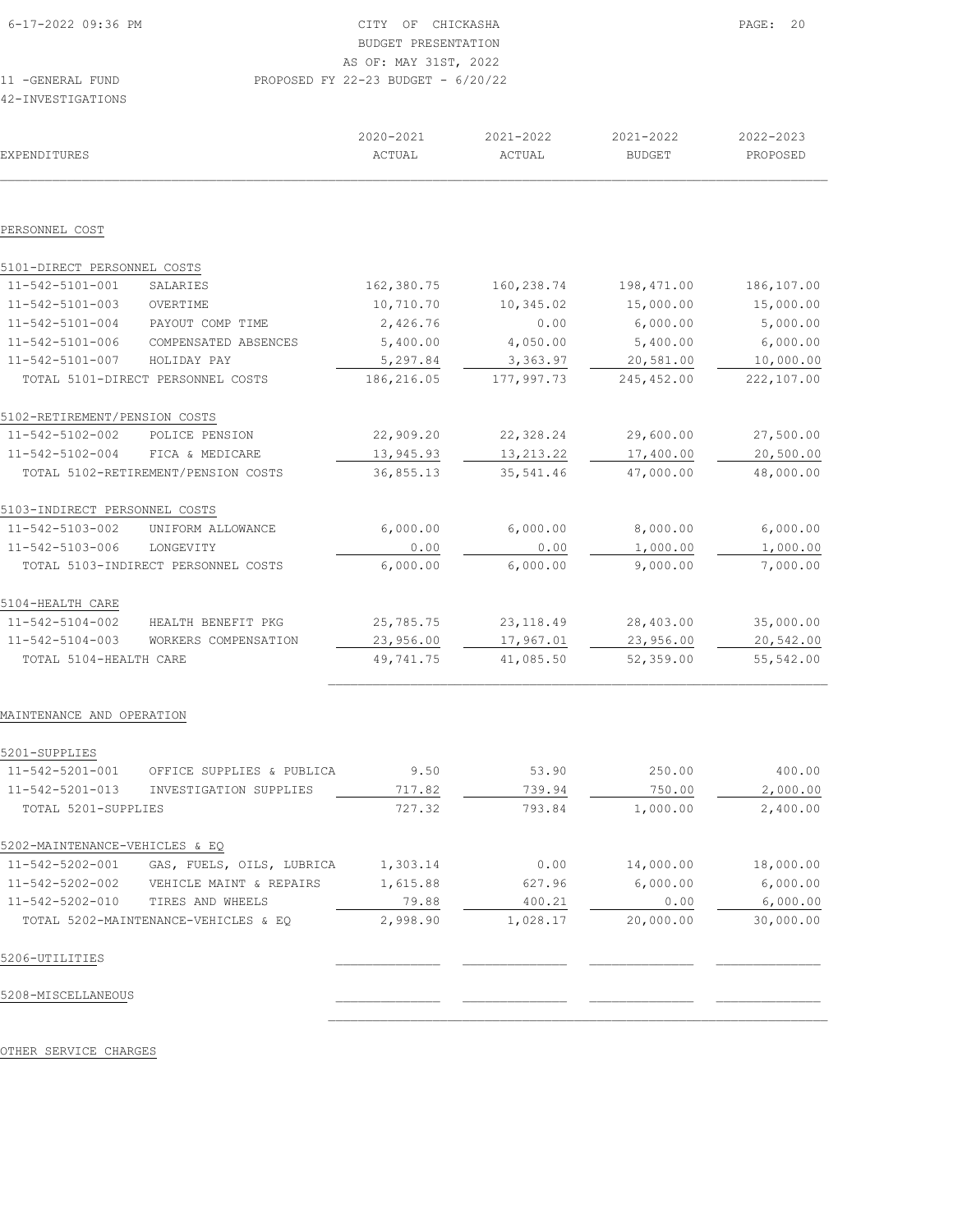| 6-17-2022 09:36 PM                    | PAGE: 21<br>CITY OF CHICKASHA<br>BUDGET PRESENTATION<br>AS OF: MAY 31ST, 2022 |                                    |        |                                                   |          |
|---------------------------------------|-------------------------------------------------------------------------------|------------------------------------|--------|---------------------------------------------------|----------|
| 11 -GENERAL FUND<br>42-INVESTIGATIONS |                                                                               | PROPOSED FY 22-23 BUDGET - 6/20/22 |        |                                                   |          |
| EXPENDITURES                          |                                                                               | ACTUAL                             | ACTUAL | 2020-2021 2021-2022 2021-2022 2020-2023<br>BUDGET | PROPOSED |
| 5302-SERVICE CONTRACTS                |                                                                               |                                    |        |                                                   |          |
| UNDESIGNATED EXPENSES                 |                                                                               |                                    |        |                                                   |          |
| 5600-UNDESIGNATED EXPENSES            |                                                                               |                                    |        |                                                   |          |
| CAPITAL EQUIPMENT                     |                                                                               |                                    |        |                                                   |          |
| 6250-FLEET/EQUIPMENT/MISC             |                                                                               |                                    |        |                                                   |          |
| CAPITAL EQUIPMENT                     |                                                                               |                                    |        |                                                   |          |
| 6300-EQUIPMENT/MISCELLANE             |                                                                               |                                    |        |                                                   |          |
| DEBT SERVICE                          |                                                                               |                                    |        |                                                   |          |
| 7000-DEBT SERVICE                     |                                                                               |                                    |        |                                                   |          |
| TOTAL 42-INVESTIGATIONS               |                                                                               |                                    |        | 282,539.15 262,446.70 374,811.00 365,049.00       |          |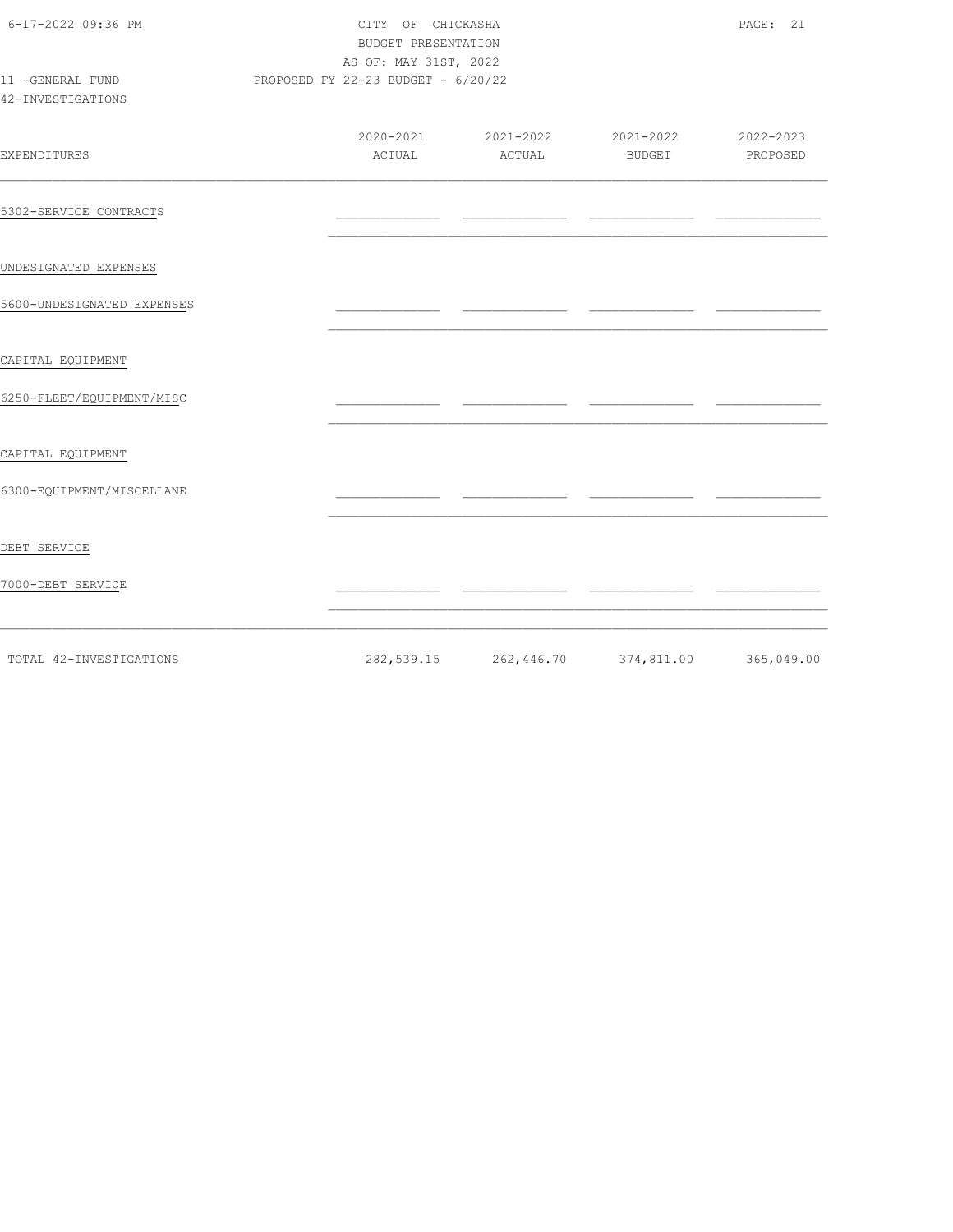| 6-17-2022 09:36 PM | CITY OF CHICKASHA                    | 22<br>PAGE: |
|--------------------|--------------------------------------|-------------|
|                    | BUDGET PRESENTATION                  |             |
|                    | AS OF: MAY 31ST, 2022                |             |
| 11 -GENERAL FUND   | PROPOSED FY 22-23 BUDGET - $6/20/22$ |             |
| 43-ANIMAL CONTROL  |                                      |             |

| EXPENDITURES                  |                                     | 2020-2021<br>ACTUAL | 2021-2022<br>ACTUAL | 2021-2022<br><b>BUDGET</b> | 2022-2023<br>PROPOSED |
|-------------------------------|-------------------------------------|---------------------|---------------------|----------------------------|-----------------------|
|                               |                                     |                     |                     |                            |                       |
|                               |                                     |                     |                     |                            |                       |
| PERSONNEL COST                |                                     |                     |                     |                            |                       |
| 5101-DIRECT PERSONNEL COSTS   |                                     |                     |                     |                            |                       |
| 11-543-5101-001               | SALARIES                            | 58,980.49           | 40, 144.79          | 70,991.00                  | 97,015.00             |
| 11-543-5101-003               | OVERTIME                            | 9,548.25            | 16,569.24           | 4,000.00                   | 15,000.00             |
| 11-543-5101-006               | COMPENSATED ABSENCES                | 500.00              | 374.99              | 500.00                     | 500.00                |
| 11-543-5101-007               | HOLIDAY PAY                         | 1,890.40            | 357.78              | 2,574.00                   | 2,500.00              |
|                               | TOTAL 5101-DIRECT PERSONNEL COSTS   | 70,919.14           | 57,446.80           | 78,065.00                  | 115,015.00            |
| 5102-RETIREMENT/PENSION COSTS |                                     |                     |                     |                            |                       |
| 11-543-5102-003               | OMRF RETIREMENT                     | 6,614.77            | 5,941.69            | 6,300.00                   | 7,500.00              |
| 11-543-5102-004               | FICA & MEDICARE                     | 5,287.36            | 4,288.11            | 5,700.00                   | 7,500.00              |
|                               | TOTAL 5102-RETIREMENT/PENSION COSTS | 11,902.13           | 10,229.80           | 12,000.00                  | 15,000.00             |
| 5103-INDIRECT PERSONNEL COSTS |                                     |                     |                     |                            |                       |
| 11-543-5103-006               | LONGEVITY                           | 360.00              | 480.00              | 480.00                     | 540.00                |
| 11-543-5103-012               | DRUG AND ALCOHOL TESTING            | 0.00                | 0.00                | 0.00                       | 500.00                |
| 11-543-5103-013               | TECHNOLOGY ALLOWANCE                | 1,021.62            | 918.70              | 0.00                       | 0.00                  |
|                               | TOTAL 5103-INDIRECT PERSONNEL COSTS | 1,381.62            | 1,398.70            | 480.00                     | 1,040.00              |
| 5104-HEALTH CARE              |                                     |                     |                     |                            |                       |
| 11-543-5104-002               | HEALTH BENEFIT PKG                  | 5,004.72            | 4,565.00            | 28,600.00                  | 20,000.00             |
| 11-543-5104-003               | WORKERS COMPENSATION                | 12,402.00           | 9,301.50            | 12,402.00                  | 5,400.00              |
| TOTAL 5104-HEALTH CARE        |                                     | 17,406.72           | 13,866.50           | 41,002.00                  | 25,400.00             |
|                               |                                     |                     |                     |                            |                       |

#### MAINTENANCE AND OPERATION

| 5201-SUPPLIES                  |                                      |          |          |           |           |
|--------------------------------|--------------------------------------|----------|----------|-----------|-----------|
| 11-543-5201-001                | OFFICE SUPPLIES & PUBLICA            | 121.45   | 237.28   | 600.00    | 1,000.00  |
| 11-543-5201-002                | FORMS/PRINTING                       | 0.00     | 65.90    | 0.00      | 500.00    |
| 11-543-5201-005                | CLEANING SUPPLIES                    | 0.00     | 1,055.32 | 3,000.00  | 4,000.00  |
| 11-543-5201-006                | MEDICAL SUPPLIES/VACCINAT            | 0.00     | 495.68   | 1,000.00  | 2,000.00  |
| 11-543-5201-008                | FOOD FOR ANIMALS                     | 0.00     | 4,185.22 | 15,000.00 | 18,000.00 |
| 11-543-5201-020                | SMALL TOOLS AND SUPPLIES             | 713.94   | 902.11   | 2,000.00  | 2,000.00  |
| TOTAL 5201-SUPPLIES            |                                      | 835.39   | 6,941.51 | 21,600.00 | 27,500.00 |
| 5202-MAINTENANCE-VEHICLES & EQ |                                      |          |          |           |           |
| 11-543-5202-001                | GAS, FUELS, OILS, LUBRICA            | 445.41   | 658.88   | 5,250.00  | 7,000.00  |
| 11-543-5202-002                | VEHICLE MAINT & REPAIRS              | 989.68   | 224.43   | 3,000.00  | 5,000.00  |
| 11-543-5202-010                | EQUIPMENT REPAIR/REPLACE             | 665.65   | 0.00     | 3,000.00  | 5,000.00  |
|                                | TOTAL 5202-MAINTENANCE-VEHICLES & EO | 2,100.74 | 883.31   | 11,250.00 | 17,000.00 |
| 5205-MAINTENANCE-PROPERTY & BL |                                      |          |          |           |           |
| 11-543-5205-001                | BUILDING<br>GROUNDS MAINTE<br>ିଧ     | 2,984.78 | 4,543.21 | 3,500.00  | 9,000.00  |
|                                | TOTAL 5205-MAINTENANCE-PROPERTY & BL | 2,984.78 | 4,543.21 | 3,500.00  | 9,000.00  |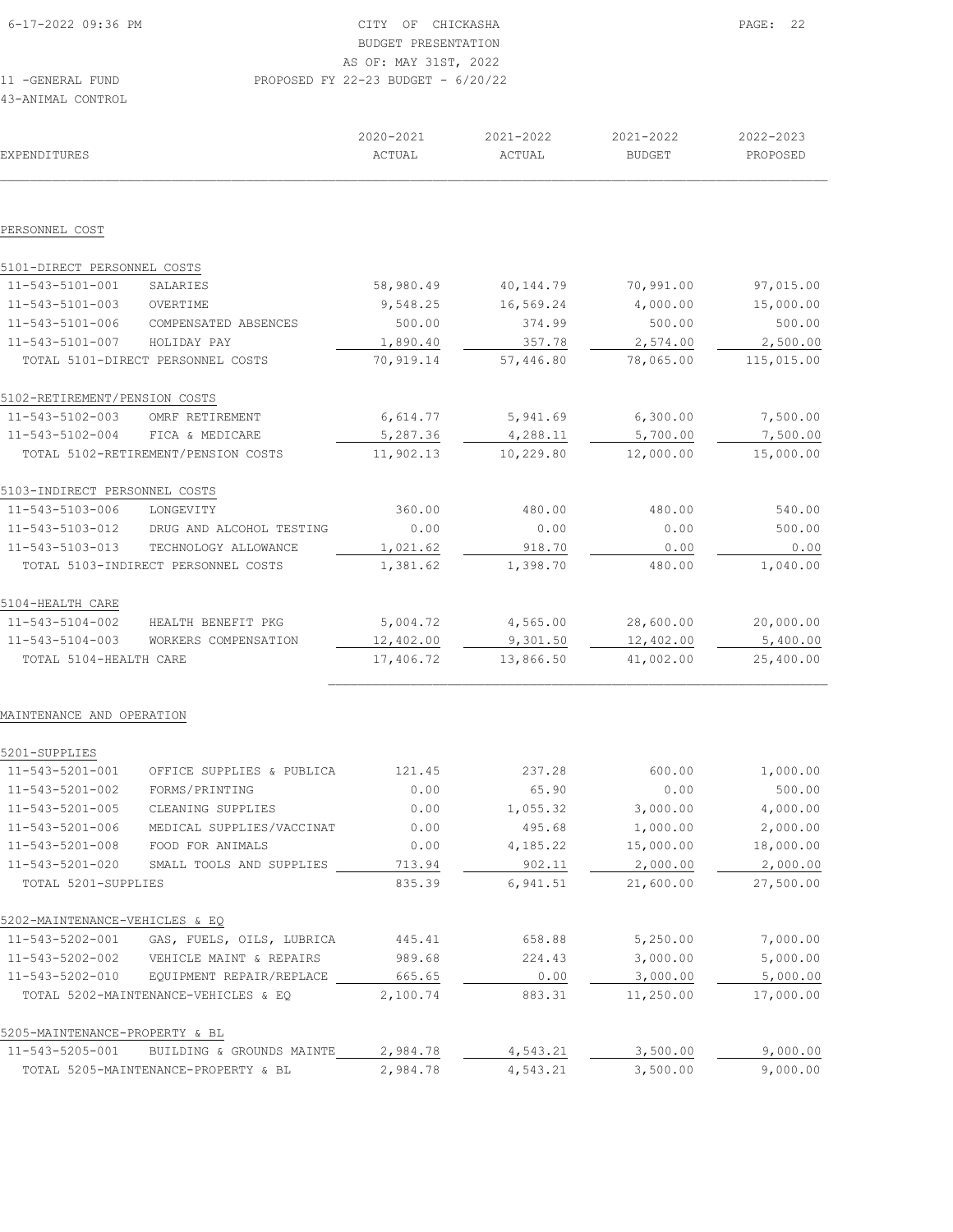11 -GENERAL FUND PROPOSED FY 22-23 BUDGET - 6/20/22

#### 43-ANIMAL CONTROL

| EXPENDITURES                                                           | 2020-2021<br>ACTUAL    | 2021-2022<br>ACTUAL   | 2021-2022<br><b>BUDGET</b> | 2022-2023<br>PROPOSED  |
|------------------------------------------------------------------------|------------------------|-----------------------|----------------------------|------------------------|
|                                                                        |                        |                       |                            |                        |
| 5206-UTILITIES                                                         |                        |                       |                            |                        |
| 11-543-5206-003<br>UTILITIES                                           | 3,999.70               | 4,273.18              | 7,200.00                   | 8,000.00               |
| 11-543-5206-007<br>COMMUNICATIONS<br>TOTAL 5206-UTILITIES              | 0.00<br>3,999.70       | 0.00<br>4,273.18      | 1,200.00<br>8,400.00       | 0.00<br>8,000.00       |
| 5208-MISCELLANEOUS                                                     |                        |                       |                            |                        |
| 11-543-5208-013<br>UNIFORMS                                            | 343.30                 | 290.05                | 750.00                     | 1,000.00               |
| TOTAL 5208-MISCELLANEOUS                                               | 343.30                 | 290.05                | 750.00                     | 1,000.00               |
| 5209-TRAVEL & ENTERTAINMENT                                            |                        |                       |                            |                        |
| 11-543-5209-001<br>TRAVEL EXPENSE                                      | 0.00                   | 0.00                  | 500.00                     | 1,000.00               |
| TOTAL 5209-TRAVEL & ENTERTAINMENT                                      | 0.00                   | 0.00                  | 500.00                     | 1,000.00               |
| 5211-TRAINING & EDUCATION                                              |                        |                       |                            |                        |
| 11-543-5211-001 PROFESSIONAL DEVELOPMENT                               | 0.00                   | 0.00                  | 500.00                     | 1,000.00               |
| TOTAL 5211-TRAINING & EDUCATION                                        | 0.00                   | 0.00                  | 500.00                     | 1,000.00               |
| OTHER SERVICE CHARGES                                                  |                        |                       |                            |                        |
| 5301-OPERATIONAL CONTRACT                                              |                        |                       |                            |                        |
| 11-543-5301-019 ABATEMENT PROGRAM-ANIMALS                              | 1,011.62               | 175.00                | 1,000.00                   | 1,000.00               |
| TOTAL 5301-OPERATIONAL CONTRACT                                        | 1,011.62               | 175.00                | 1,000.00                   | 1,000.00               |
| 5302-SERVICE CONTRACTS                                                 |                        |                       |                            |                        |
| 11-543-5302-001<br>COPY MACHINE SVR CONTRACT                           | 1,576.67               | 1,445.19              | 1,000.00                   | 2,000.00               |
| 11-543-5302-012<br>VETERINARY SERVICES<br>TOTAL 5302-SERVICE CONTRACTS | 10,800.00<br>12,376.67 | 9,000.00<br>10,445.19 | 14,000.00<br>15,000.00     | 15,000.00<br>17,000.00 |
| CAPITAL EQUIPMENT                                                      |                        |                       |                            |                        |
| 6300-EOUIPMENT/MISCELLANE                                              |                        |                       |                            |                        |
| 11-543-6300-013<br>ANIMAL CONTROL - MISC.                              | 0.00                   | 89,000.00             | 90,000.00                  | 0.00                   |
| TOTAL 6300-EQUIPMENT/MISCELLANE                                        | 0.00                   | 89,000.00             | 90,000.00                  | 0.00                   |
| DEBT SERVICE                                                           |                        |                       |                            |                        |
| 7000-DEBT SERVICE                                                      |                        |                       |                            |                        |
| TOTAL 43-ANIMAL CONTROL                                                | 125, 261.81            | 199, 493.25           | 284,047.00                 | 238,955.00             |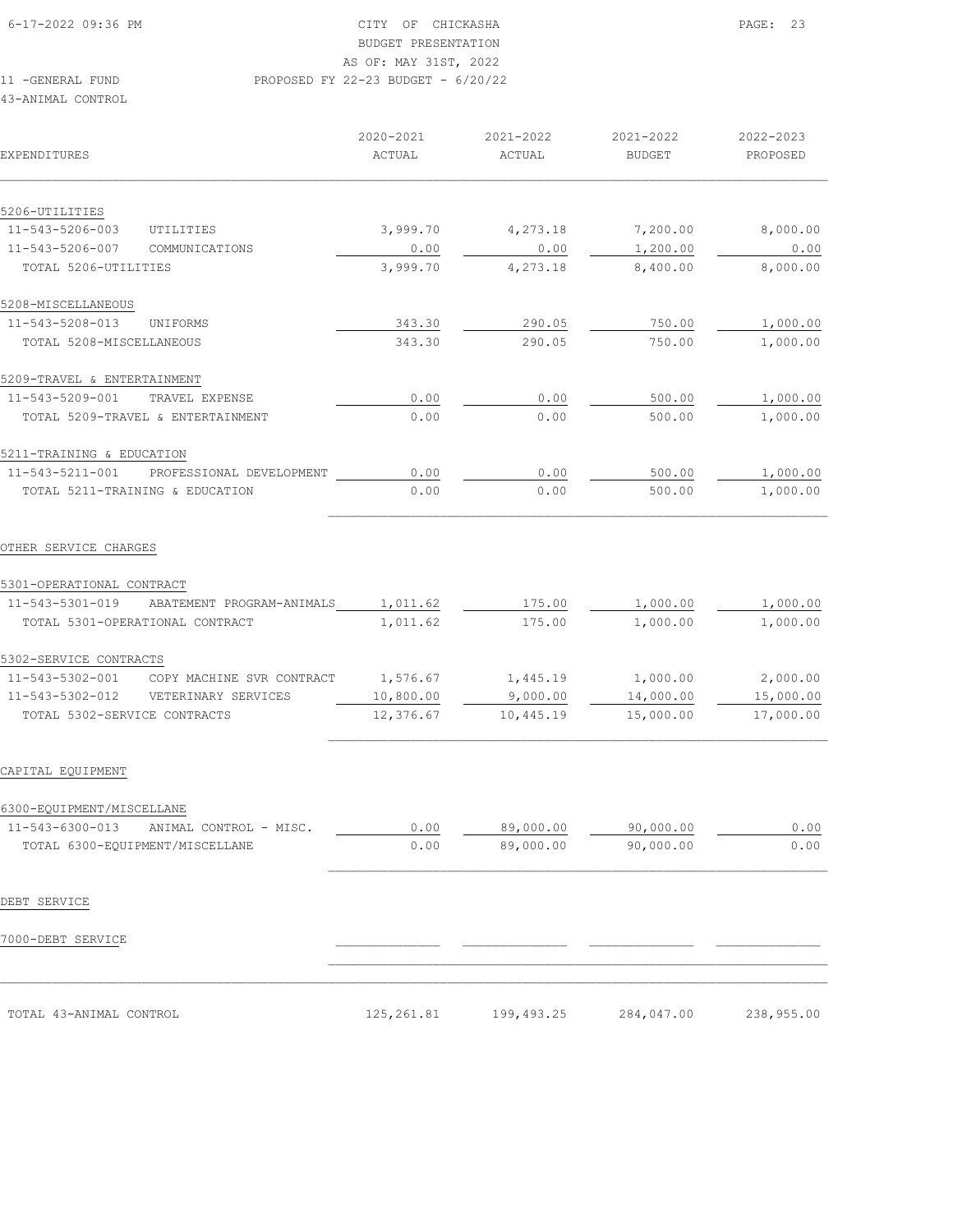| 6-17-2022 09:36 PM          | CITY OF CHICKASHA                    |           |               | PAGE: 24  |
|-----------------------------|--------------------------------------|-----------|---------------|-----------|
|                             | BUDGET PRESENTATION                  |           |               |           |
|                             | AS OF: MAY 31ST, 2022                |           |               |           |
| 11 - GENERAL FUND           | PROPOSED FY 22-23 BUDGET - $6/20/22$ |           |               |           |
| 44-MUNICIPAL COURT          |                                      |           |               |           |
|                             | 2020-2021                            | 2021-2022 | 2021-2022     | 2022-2023 |
| EXPENDITURES                | ACTUAL                               | ACTUAL    | <b>BUDGET</b> | PROPOSED  |
|                             |                                      |           |               |           |
| PERSONNEL COST              |                                      |           |               |           |
| 5101-DIRECT PERSONNEL COSTS |                                      |           |               |           |

| $11 - 544 - 5101 - 001$       | SALARIES                            | 31,565.80 | 29,805.93 | 31,720.00 | 40,560.00 |
|-------------------------------|-------------------------------------|-----------|-----------|-----------|-----------|
| 11-544-5101-003               | OVERTIME                            | 0.00      | 682.68    | 0.00      | 1,000.00  |
| 11-544-5101-006               | COMPENSATED ABSENCES                | 700.00    | 525.01    | 700.00    | 750.00    |
| 11-544-5101-007               | HOLIDAY PAY                         | 1,262.00  | 631.00    | 1,093.00  | 1,100.00  |
|                               | TOTAL 5101-DIRECT PERSONNEL COSTS   | 33,527.80 | 31,644.62 | 33,513.00 | 43,410.00 |
| 5102-RETIREMENT/PENSION COSTS |                                     |           |           |           |           |
| 11-544-5102-003               | OMRF RETIREMENT                     | 3,105.62  | 3,332.91  | 3,593.00  | 4,000.00  |
| 11-544-5102-004               | FICA & MEDICARE                     | 2,362.57  | 2,260.47  | 2,475.00  | 3,185.00  |
|                               | TOTAL 5102-RETIREMENT/PENSION COSTS | 5,468.19  | 5,593.38  | 6,068.00  | 7,185.00  |
| 5103-INDIRECT PERSONNEL COSTS |                                     |           |           |           |           |
| 11-544-5103-006               | LONGEVITY                           | 1,260.00  | 1,320.00  | 1,295.00  | 1,380.00  |
|                               | TOTAL 5103-INDIRECT PERSONNEL COSTS | 1,260.00  | 1,320.00  | 1,295.00  | 1,380.00  |
| 5104-HEALTH CARE              |                                     |           |           |           |           |
| 11-544-5104-002               | HEALTH BENEFIT PKG                  | 11,863.20 | 10,874.60 | 20,050.00 | 17,820.00 |
| 11-544-5104-003               | WORKERS<br>COMPENSATION             | 2,438.00  | 1,828.49  | 2,438.00  | 116.00    |
| TOTAL 5104-HEALTH CARE        |                                     | 14,301.20 | 12,703.09 | 22,488.00 | 17,936.00 |
|                               |                                     |           |           |           |           |

 $\mathcal{L}_\text{max}$ 

#### MAINTENANCE AND OPERATION

| OFFICE SUPPLIES & PUBLICA         | 1,078.82 | 1,141.74 | 2,050.00 | 1,500.00 |
|-----------------------------------|----------|----------|----------|----------|
| TOTAL 5201-SUPPLIES               | 1,078.82 | 1,141.74 | 2,050.00 | 1,500.00 |
| 5202-MAINTENANCE-VEHICLES & EO    |          |          |          |          |
|                                   |          |          |          |          |
| 5209-TRAVEL & ENTERTAINMENT       |          |          |          |          |
| TRAVEL EXPENSE                    | 0.00     | 50.90    | 500.00   | 1,000.00 |
| TOTAL 5209-TRAVEL & ENTERTAINMENT | 0.00     | 50.90    | 500.00   | 1,000.00 |
| 5211-TRAINING & EDUCATION         |          |          |          |          |
| PROFESSIONAL DEVELOPMENT          | 0.00     | 0.00     | 500.00   | 1,000.00 |
| TOTAL 5211-TRAINING & EDUCATION   | 0.00     | 0.00     | 500.00   | 1,000.00 |
|                                   |          |          |          |          |

#### OTHER SERVICE CHARGES

| 5302-SERVICE CONTRACTS                 |      |           |      |          |
|----------------------------------------|------|-----------|------|----------|
| $11 - 544 - 5302 - 003$<br>TT SERVICES | 0.00 | 35,730.89 | 0.00 | 2,000.00 |
| TOTAL 5302-SERVICE CONTRACTS           | 0.00 | 35,730.89 | 0.00 | 2,000.00 |
|                                        |      |           |      |          |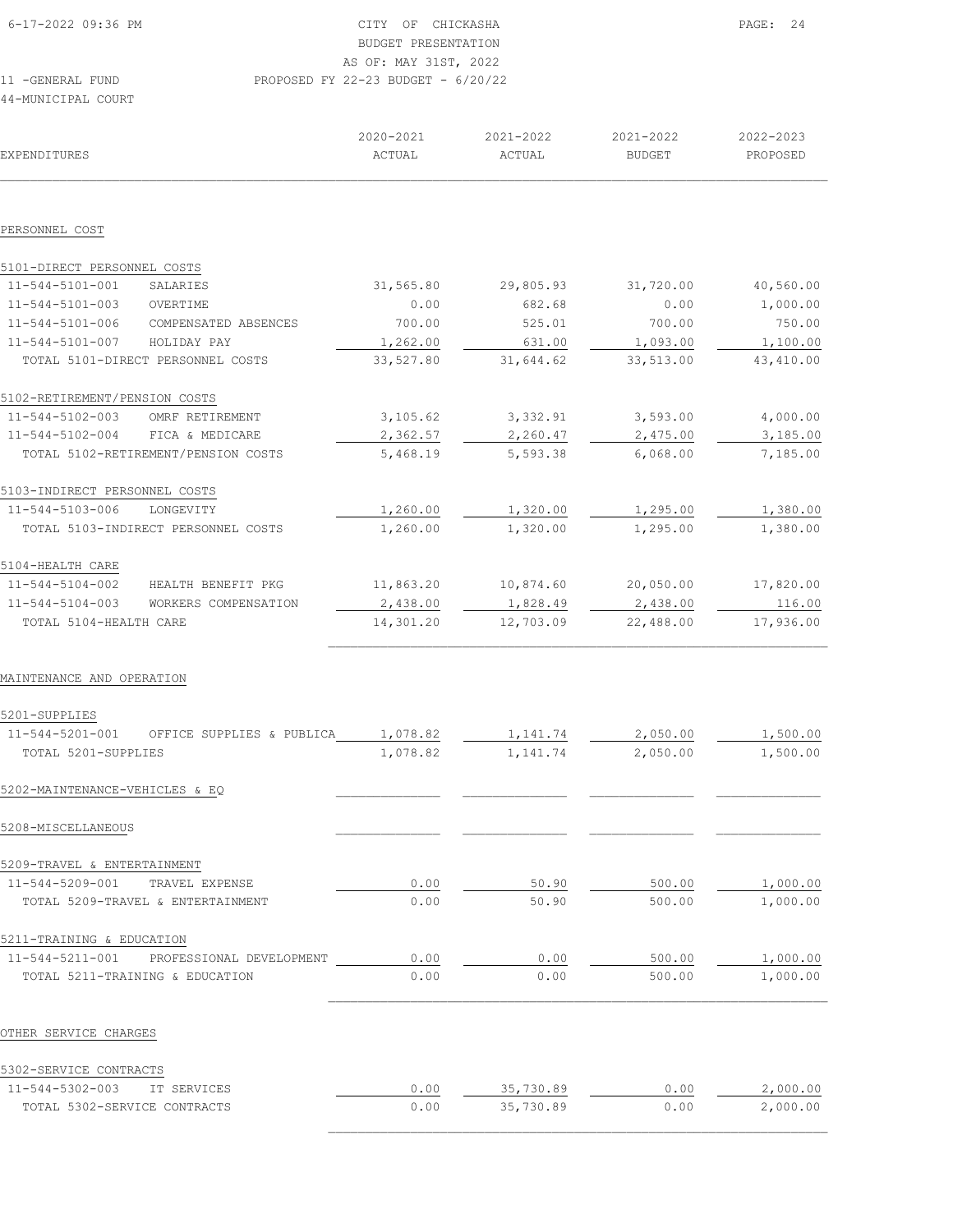| 6-17-2022 09:36 PM<br>11 -GENERAL FUND | CITY OF CHICKASHA<br>BUDGET PRESENTATION<br>AS OF: MAY 31ST, 2022<br>PROPOSED FY 22-23 BUDGET - 6/20/22 |        |                               | PAGE: 25              |
|----------------------------------------|---------------------------------------------------------------------------------------------------------|--------|-------------------------------|-----------------------|
| 44-MUNICIPAL COURT                     |                                                                                                         |        |                               |                       |
| EXPENDITURES                           | 2020-2021<br>ACTUAL                                                                                     | ACTUAL | 2021-2022 2021-2022<br>BUDGET | 2022-2023<br>PROPOSED |
| UNDESIGNATED EXPENSES                  |                                                                                                         |        |                               |                       |
| 5600-UNDESIGNATED EXPENSES             |                                                                                                         |        |                               |                       |
| CAPITAL EQUIPMENT                      |                                                                                                         |        |                               |                       |
| 6300-EQUIPMENT/MISCELLANE              |                                                                                                         |        |                               |                       |
| TOTAL 44-MUNICIPAL COURT               | 55,636.01                                                                                               |        | 88,184.62 66,414.00 75,411.00 |                       |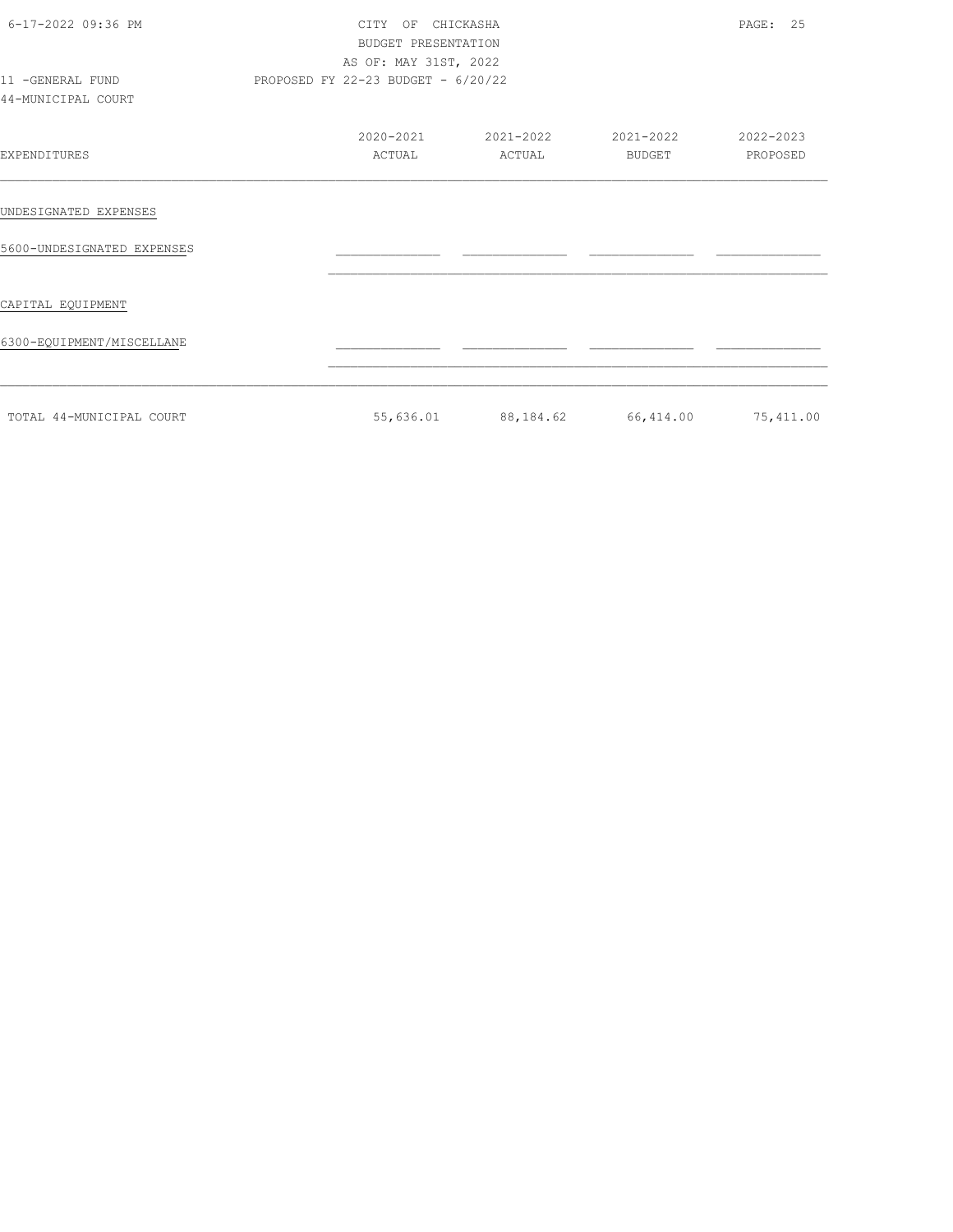| DISPATCH |  |  |  |
|----------|--|--|--|
|          |  |  |  |
|          |  |  |  |
|          |  |  |  |

|                                |                                      | 2020-2021  | 2021-2022  | 2021-2022     | 2022-2023  |
|--------------------------------|--------------------------------------|------------|------------|---------------|------------|
| EXPENDITURES                   |                                      | ACTUAL     | ACTUAL     | <b>BUDGET</b> | PROPOSED   |
|                                |                                      |            |            |               |            |
| PERSONNEL COST                 |                                      |            |            |               |            |
| 5101-DIRECT PERSONNEL COSTS    |                                      |            |            |               |            |
| 11-545-5101-001                | SALARIES                             | 125,745.13 | 118,011.34 | 151,351.00    | 385,278.00 |
| 11-545-5101-003                | OVERTIME                             | 23,201.86  | 27,864.82  | 20,000.00     | 10,000.00  |
| 11-545-5101-006                | COMPENSATED ABSENCES                 | 1,000.00   | 750.01     | 1,000.00      | 2,500.00   |
| 11-545-5101-007                | HOLIDAY PAY                          | 2,291.07   | 840.78     | 5,242.00      | 2,500.00   |
|                                | TOTAL 5101-DIRECT PERSONNEL COSTS    | 152,238.06 | 147,466.95 | 177,593.00    | 400,278.00 |
| 5102-RETIREMENT/PENSION COSTS  |                                      |            |            |               |            |
| 11-545-5102-003                | OMRF RETIREMENT                      | 13,583.09  | 15,574.57  | 18,300.00     | 37,500.00  |
|                                | 11-545-5102-004 FICA & MEDICARE      | 10,906.62  | 10,565.00  | 13,000.00     | 29,500.00  |
|                                | TOTAL 5102-RETIREMENT/PENSION COSTS  | 24,489.71  | 26, 139.57 | 31,300.00     | 67,000.00  |
| 5103-INDIRECT PERSONNEL COSTS  |                                      |            |            |               |            |
| 11-545-5103-006                | LONGEVITY                            | 240.00     | 480.00     | 420.00        | 600.00     |
| 11-545-5103-012                | DRUG AND ALCOHOL TESTING             | 0.00       | 0.00       | 250.00        | 0.00       |
|                                | TOTAL 5103-INDIRECT PERSONNEL COSTS  | 240.00     | 480.00     | 670.00        | 600.00     |
| 5104-HEALTH CARE               |                                      |            |            |               |            |
| 11-545-5104-002                | HEALTH BENEFIT PKG                   | 34,082.16  | 34,839.64  | 77,300.00     | 120,000.00 |
| 11-545-5104-003                | WORKERS COMPENSATION                 | 12,190.00  | 9,142.51   | 12,190.00     | 696.00     |
| 11-545-5104-004                | UNEMPLOYMENT COMPENSATION            | 2,494.86   | 430.06     | 0.00          | 0.00       |
| TOTAL 5104-HEALTH CARE         |                                      | 48,767.02  | 44, 412.21 | 89,490.00     | 120,696.00 |
| MAINTENANCE AND OPERATION      |                                      |            |            |               |            |
|                                |                                      |            |            |               |            |
| 5201-SUPPLIES                  |                                      |            |            |               |            |
| 11-545-5201-001                | OFFICE SUPPLIES & PUBLICA            | 223.33     | 585.34     | 500.00        | 1,000.00   |
| TOTAL 5201-SUPPLIES            |                                      | 223.33     | 585.34     | 500.00        | 1,000.00   |
| 5205-MAINTENANCE-PROPERTY & BL |                                      |            |            |               |            |
| 11-545-5205-001                | BUILDING & GROUND MAINTEN            | 0.00       | 2,452.20   | 500.00        | 3,000.00   |
|                                | TOTAL 5205-MAINTENANCE-PROPERTY & BL | 0.00       | 2,452.20   | 500.00        | 3,000.00   |
| 5206-UTILITIES                 |                                      |            |            |               |            |
| 11-545-5206-003                | UTILITIES                            | 10,493.09  | 9,663.69   | 5,300.00      | 16,000.00  |
| TOTAL 5206-UTILITIES           |                                      | 10,493.09  | 9,663.69   | 5,300.00      | 16,000.00  |
| 5208-MISCELLANEOUS             |                                      |            |            |               |            |
|                                |                                      |            |            |               |            |
| OTHER SERVICE CHARGES          |                                      |            |            |               |            |
|                                |                                      |            |            |               |            |

## 5301-OPERATIONAL CONTRACT

| $11 - 545 - 5301 - 011$         | OLETS TERMINAL CONTRACT | 5,460.00 | 3,745.00 | 4,370.00 | 6,420.00 |
|---------------------------------|-------------------------|----------|----------|----------|----------|
| TOTAL 5301-OPERATIONAL CONTRACT |                         | 5,460.00 | 3,745.00 | 4,370.00 | 6,420.00 |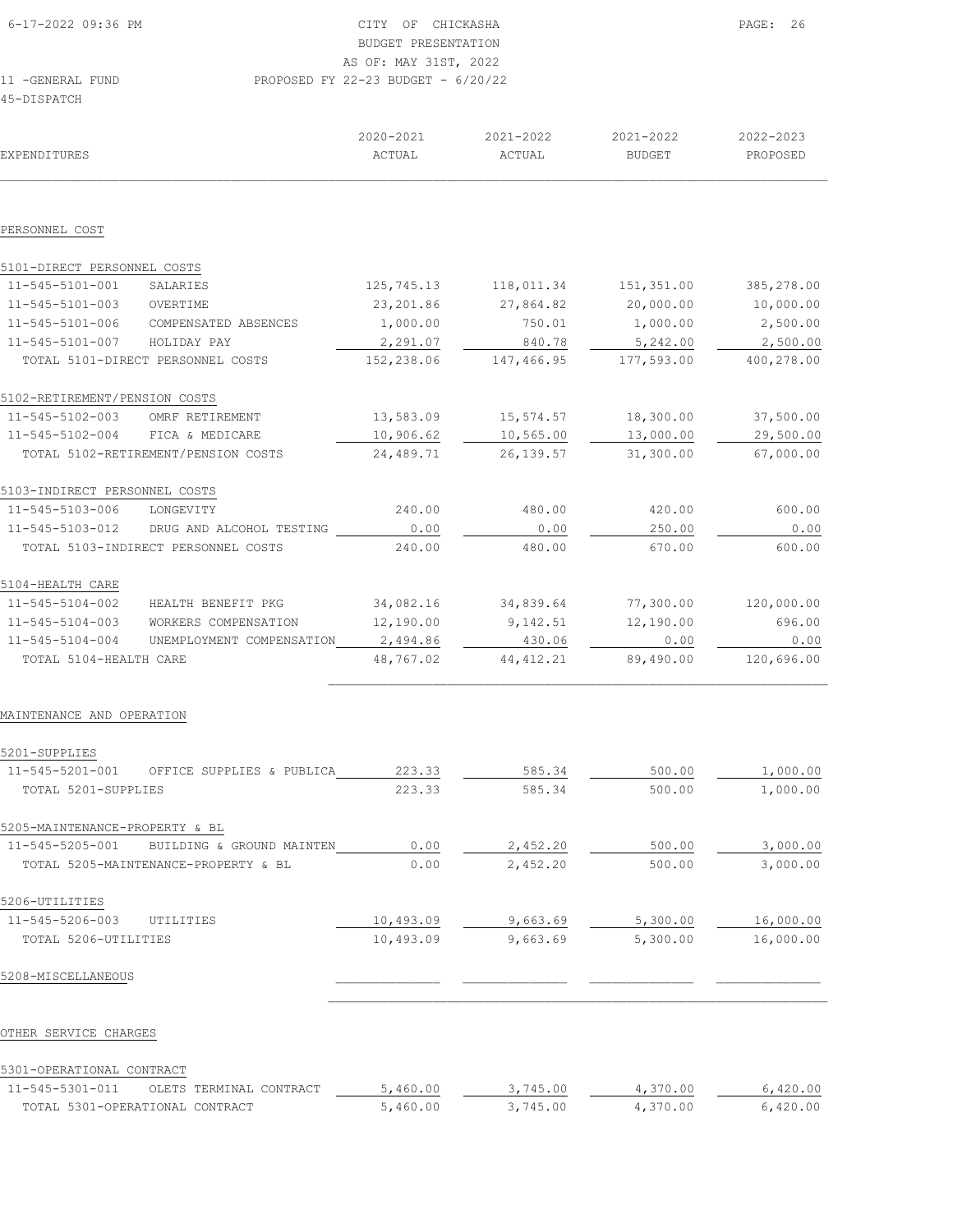| 6-17-2022 09:36 PM<br>11 -GENERAL FUND   | CITY OF CHICKASHA<br>BUDGET PRESENTATION<br>AS OF: MAY 31ST, 2022<br>PROPOSED FY 22-23 BUDGET - 6/20/22 |                       |                       | PAGE: 27              |
|------------------------------------------|---------------------------------------------------------------------------------------------------------|-----------------------|-----------------------|-----------------------|
| 45-DISPATCH                              |                                                                                                         |                       |                       |                       |
| EXPENDITURES                             | 2020-2021<br>ACTUAL                                                                                     | 2021-2022<br>ACTUAL   | 2021-2022<br>BUDGET   | 2022-2023<br>PROPOSED |
| 5302-SERVICE CONTRACTS                   |                                                                                                         |                       |                       |                       |
| 11-545-5302-006 JANITORIAL SERVICES      | 2,860.90                                                                                                | 408.70                | $3,300.00$ $3,000.00$ |                       |
| TOTAL 5302-SERVICE CONTRACTS             | 2,860.90                                                                                                | 408.70                | 3,300.00              | 3,000.00              |
| UNDESIGNATED EXPENSES                    |                                                                                                         |                       |                       |                       |
| 5600-UNDESIGNATED EXPENSES               |                                                                                                         |                       |                       |                       |
| CAPITAL EQUIPMENT                        |                                                                                                         |                       |                       |                       |
|                                          |                                                                                                         |                       |                       |                       |
| 6300-EQUIPMENT/MISCELLANE                |                                                                                                         |                       |                       |                       |
| 11-545-6300-023 IT - PC & SERVER SUPPORT | 0.00                                                                                                    | 0.00                  | 134,000.00            | 0.00                  |
| TOTAL 6300-EQUIPMENT/MISCELLANE          | 0.00                                                                                                    | 0.00                  | 134,000.00            | 0.00                  |
| CAPITAL EQUIPMENT                        |                                                                                                         |                       |                       |                       |
| 6400-BUILDINGS                           |                                                                                                         |                       |                       |                       |
| 11-545-6400-008 HVAC REPLACEMENT         | 0.00                                                                                                    | 8,270.00              | 8,270.00              | 0.00                  |
| TOTAL 6400-BUILDINGS                     | 0.00                                                                                                    | 8,270.00              | 8,270.00              | 0.00                  |
| TOTAL 45-DISPATCH                        |                                                                                                         | 244,772.11 243,623.66 | 455,293.00            | 617,994.00            |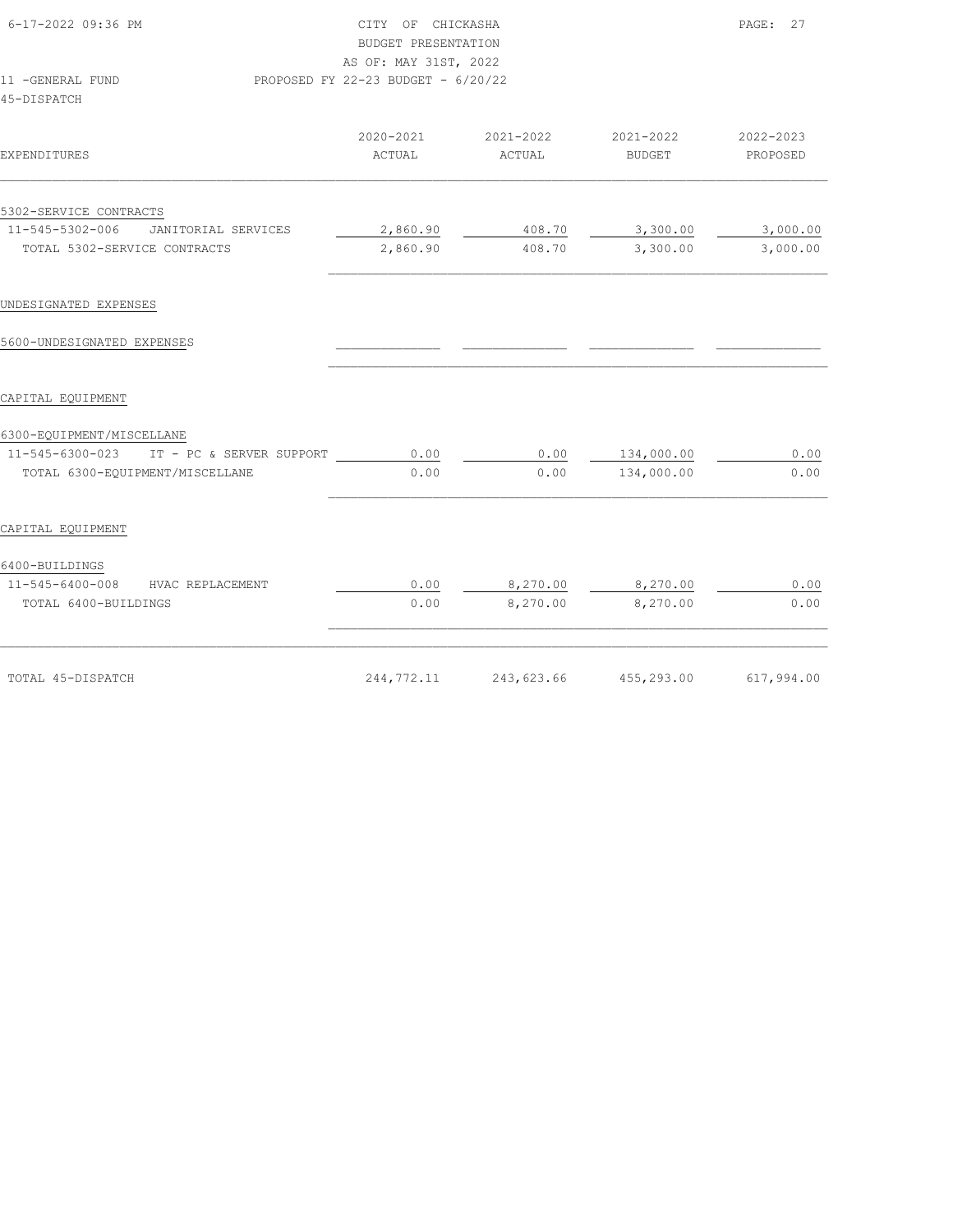| 6-17-2022 09:36 PM       | CTTY<br>OF                           | CHICKASHA |           | PAGE: 28      |  |
|--------------------------|--------------------------------------|-----------|-----------|---------------|--|
|                          | BUDGET PRESENTATION                  |           |           |               |  |
|                          | AS OF: MAY 31ST, 2022                |           |           |               |  |
| 11 -GENERAL FUND         | PROPOSED FY 22-23 BUDGET - $6/20/22$ |           |           |               |  |
| 46-NEIGHBORHOOD SERVICES |                                      |           |           |               |  |
|                          |                                      |           |           |               |  |
|                          | 2020-2021                            | 2021-2022 | 2021-2022 | $2022 - 2023$ |  |

| EXPENDITURES                   |                                           | ACTUAL      | ACTUAL   | BUDGET    | PROPOSED  |
|--------------------------------|-------------------------------------------|-------------|----------|-----------|-----------|
|                                |                                           |             |          |           |           |
| PERSONNEL COST                 |                                           |             |          |           |           |
| 5101-DIRECT PERSONNEL COSTS    |                                           |             |          |           |           |
| 11-546-5101-001                | SALARIES                                  | 32,664.60   | 3,366.00 | 54,996.00 | 74,700.00 |
| 11-546-5101-003                | OVERTIME                                  | 19.73       | 15.08    | 2,500.00  | 2,500.00  |
| 11-546-5101-006                | COMPENSATED ABSENCES                      | 200.00      | 149.99   | 200.00    | 0.00      |
| $11 - 546 - 5101 - 007$        | HOLIDAY PAY                               | 1,262.40    | 120.00   | 1,894.00  | 0.00      |
|                                | TOTAL 5101-DIRECT PERSONNEL COSTS         | 34, 146. 73 | 3,651.07 | 59,590.00 | 77,200.00 |
| 5102-RETIREMENT/PENSION COSTS  |                                           |             |          |           |           |
| 11-546-5102-003                | OMRF RETIREMENT                           | 3, 211.38   | 374.97   | 6, 275.00 | 6,500.00  |
| 11-546-5102-004                | FICA & MEDICARE                           | 2,571.60    | 267.83   | 4,300.00  | 6, 200.00 |
|                                | TOTAL 5102-RETIREMENT/PENSION COSTS       | 5,782.98    | 642.80   | 10,575.00 | 12,700.00 |
| 5103-INDIRECT PERSONNEL COSTS  |                                           |             |          |           |           |
| 11-546-5103-006                | LONGEVITY                                 | 0.00        | 0.00     | 60.00     | 60.00     |
| 11-546-5103-012                | DRUG AND ALCOHOL TESTING                  | 0.00        | 0.00     | 100.00    | 100.00    |
|                                | TOTAL 5103-INDIRECT PERSONNEL COSTS       | 0.00        | 0.00     | 160.00    | 160.00    |
| 5104-HEALTH CARE               |                                           |             |          |           |           |
| 11-546-5104-002                | HEALTH BENEFIT PKG                        | 1,238.16    | 0.00     | 17,100.00 | 35,640.00 |
| 11-546-5104-003                | WORKERS COMPENSATION                      | 5,300.00    | 3,974.99 | 5,300.00  | 55.00     |
| TOTAL 5104-HEALTH CARE         |                                           | 6,538.16    | 3,974.99 | 22,400.00 | 35,695.00 |
| MAINTENANCE AND OPERATION      |                                           |             |          |           |           |
| 5201-SUPPLIES                  |                                           |             |          |           |           |
| 11-546-5201-001                | OFFICE SUPPLIES & PUBLICA                 | 680.07      | 712.51   | 1,700.00  | 1,700.00  |
| TOTAL 5201-SUPPLIES            |                                           | 680.07      | 712.51   | 1,700.00  | 1,700.00  |
| 5202-MAINTENANCE-VEHICLES & EO |                                           |             |          |           |           |
| 11-546-5202-001                | GAS, FUELS, OILS, LUBRICA                 | 3,698.13    | 4,409.36 | 2,500.00  | 5,000.00  |
|                                | 11-546-5202-002 VEHICLE MAINT & REPAIRS   | 638.16      | 293.06   | 1,000.00  | 2,000.00  |
|                                | 11-546-5202-010 EQUIPMENT REPAIR/REPLACE  | 0.00        | 0.00     | 0.00      | 1,000.00  |
|                                | TOTAL 5202-MAINTENANCE-VEHICLES & EQ      | 4,336.29    | 4,702.42 | 3,500.00  | 8,000.00  |
| 5208-MISCELLANEOUS             |                                           |             |          |           |           |
|                                | 11-546-5208-010 FILING FEES / CO PROPERTY | 0.00        | 0.00     | 0.00      | 5,000.00  |
| 11-546-5208-013 UNIFORMS       |                                           | 0.00        | 134.13   | 600.00    | 1,000.00  |
| TOTAL 5208-MISCELLANEOUS       |                                           | 0.00        | 134.13   | 600.00    | 6,000.00  |
| 5209-TRAVEL & ENTERTAINMENT    |                                           |             |          |           |           |
| 11-546-5209-001 TRAVEL EXPENSE |                                           | 0.00        | 0.00     | 500.00    | 500.00    |
|                                | TOTAL 5209-TRAVEL & ENTERTAINMENT         | 0.00        | 0.00     | 500.00    | 500.00    |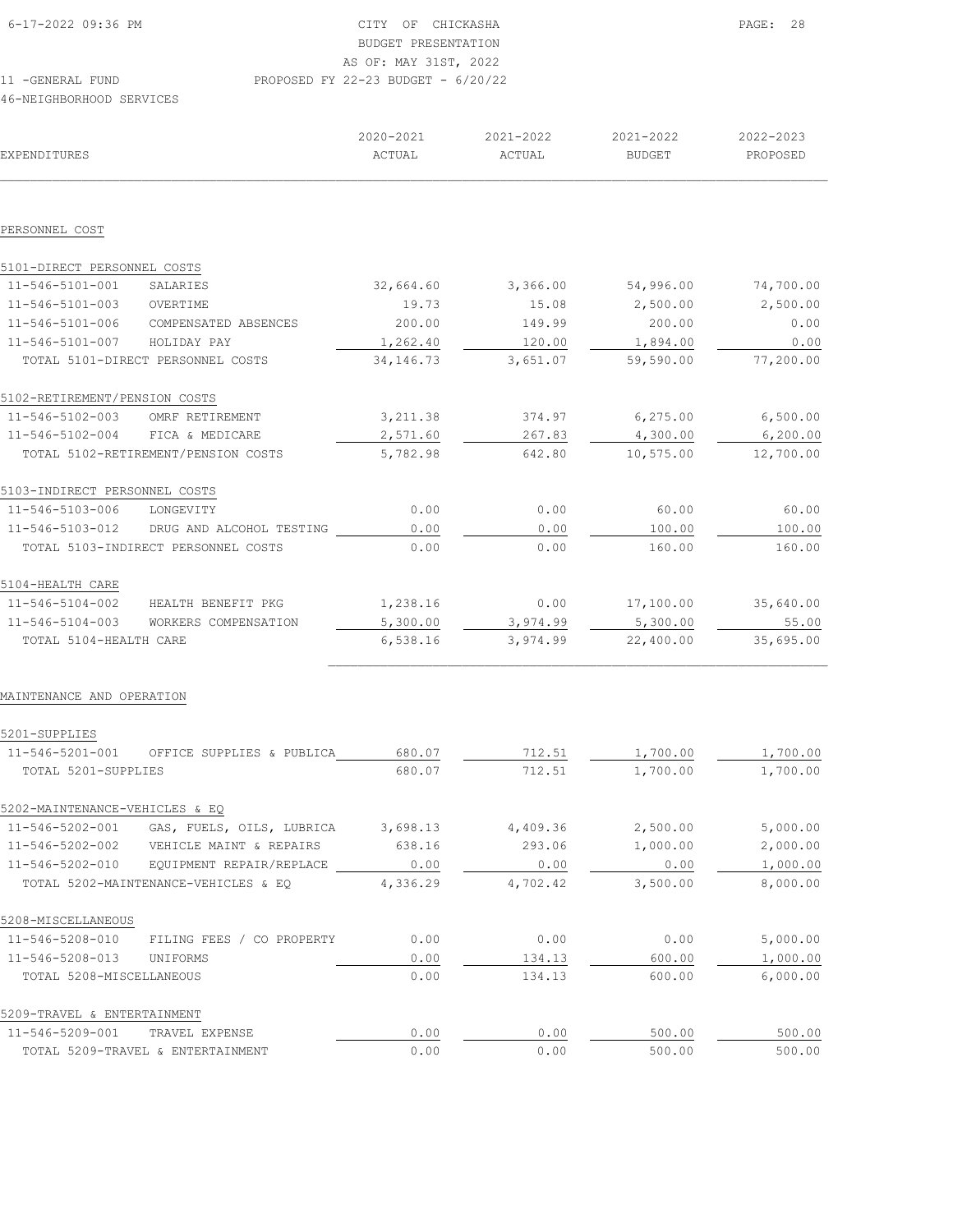| 6-17-2022 09:36 PM                              |                          | OF<br>CITY<br>BUDGET PRESENTATION  | CHICKASHA           |                            | 29<br>PAGE:           |
|-------------------------------------------------|--------------------------|------------------------------------|---------------------|----------------------------|-----------------------|
|                                                 |                          | AS OF: MAY 31ST, 2022              |                     |                            |                       |
| 11<br>-GENERAL FUND<br>46-NEIGHBORHOOD SERVICES |                          | PROPOSED FY 22-23 BUDGET - 6/20/22 |                     |                            |                       |
| <b>EXPENDITURES</b>                             |                          | 2020-2021<br>ACTUAL                | 2021-2022<br>ACTUAL | 2021-2022<br><b>BUDGET</b> | 2022-2023<br>PROPOSED |
| 5210-ADVERTISING                                |                          |                                    |                     |                            |                       |
| 5211-TRAINING & EDUCATION                       |                          |                                    |                     |                            |                       |
| $11 - 546 - 5211 - 001$                         | PROFESSIONAL DEVELOPMENT | 132.52                             | 465.00              | 400.00                     | 2,000.00              |
| $11 - 546 - 5211 - 003$                         | PROFESSIONAL FEES        | 0.00                               | 0.00                | 150.00                     | 1,000.00              |
| TOTAL 5211-TRAINING & EDUCATION                 |                          | 132.52                             | 465.00              | 550.00                     | 3,000.00              |

| OTHER SERVICE CHARGES                  |          |          |           |           |
|----------------------------------------|----------|----------|-----------|-----------|
| 5301-OPERATIONAL CONTRACT              |          |          |           |           |
| 11-546-5301-017<br>ABATEMENTS - WEEDS  | 1,830.00 | 1,476.21 | 30,000.00 | 10,000.00 |
| 11-546-5301-018 ABATEMENTS - BUILDINGS | 1,699.52 | 6,112.34 | 25,000.00 | 45,000.00 |
| TOTAL 5301-OPERATIONAL CONTRACT        | 3,529.52 | 7,588.55 | 55,000.00 | 55,000.00 |
| 5302-SERVICE CONTRACTS                 |          |          |           |           |
| 5303-LEASE/PURCHASE AGREE              |          |          |           |           |
| CAPITAL EQUIPMENT                      |          |          |           |           |
| 6300-EOUIPMENT/MISCELLANE              |          |          |           |           |
| 11-546-6300-040<br>VEHICLE REPLACEMENT | 0.00     | 0.00     | 0.00      | 28,000.00 |
| TOTAL 6300-EQUIPMENT/MISCELLANE        | 0.00     | 0.00     | 0.00      | 28,000.00 |
|                                        |          |          |           |           |
| DEBT SERVICE                           |          |          |           |           |
| 7000-DEBT SERVICE                      |          |          |           |           |
|                                        |          |          |           |           |
|                                        |          |          |           |           |

 TOTAL 5211-TRAINING & EDUCATION 132.52 465.00 550.00 3,000.00  $\mathcal{L}_\text{max}$ 

| TOTAL 46-NEIGHBORHOOD SERVICES | 55, 146.27 | 21,871.47 | 154,575.00 | 227,955.00 |
|--------------------------------|------------|-----------|------------|------------|
|--------------------------------|------------|-----------|------------|------------|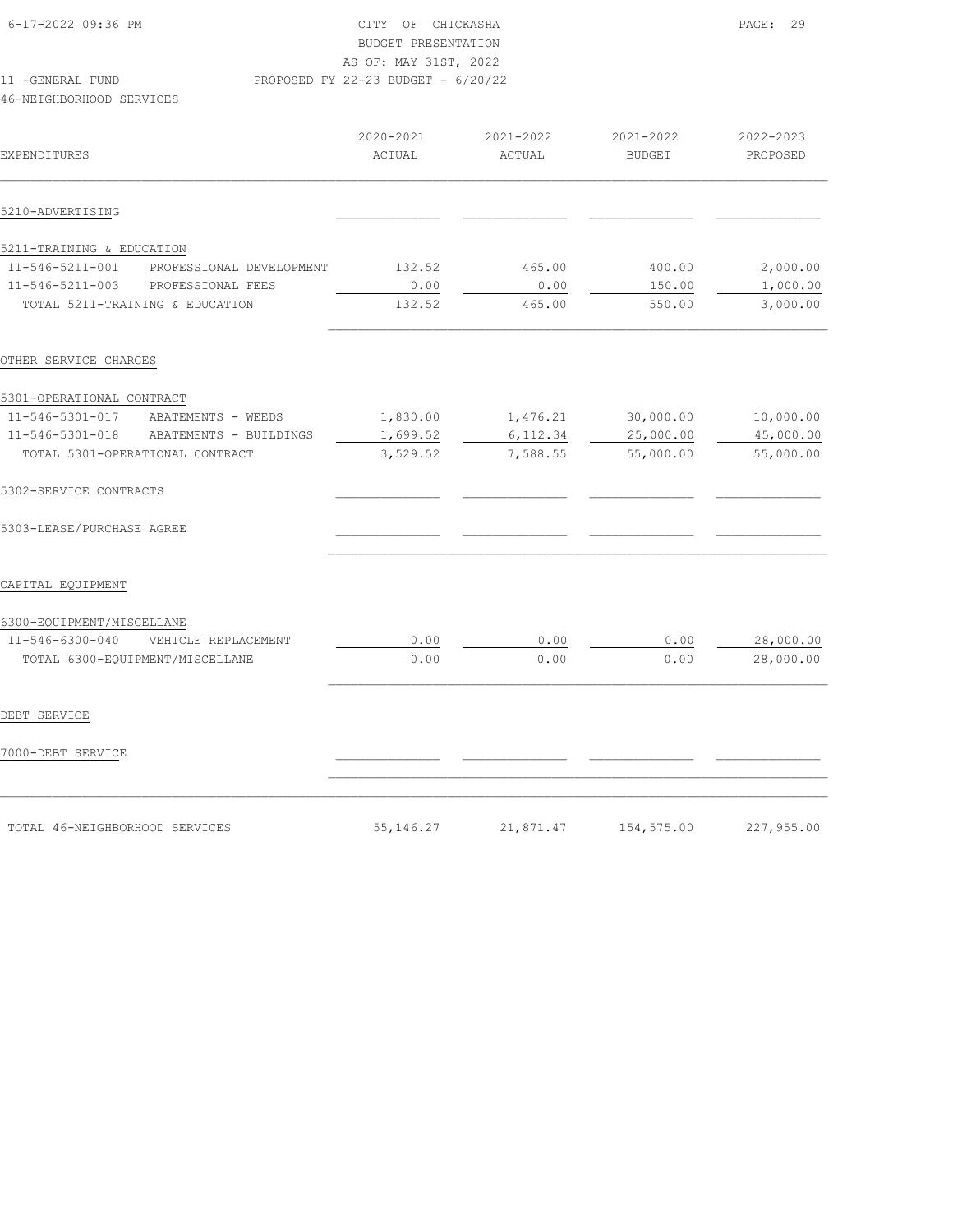| 6-17-2022 09:36 PM<br>11 -GENERAL FUND PROPOSED FY 22-23 BUDGET - 6/20/22 | CITY OF CHICKASHA<br>BUDGET PRESENTATION<br>AS OF: MAY 31ST, 2022 | PAGE: 30      |                                                                            |  |
|---------------------------------------------------------------------------|-------------------------------------------------------------------|---------------|----------------------------------------------------------------------------|--|
| 05-PARKS & REC DEPARTMNT                                                  |                                                                   |               |                                                                            |  |
| <b>EXPENDITURES</b>                                                       |                                                                   | ACTUAL ACTUAL | $2020 - 2021$ $2021 - 2022$ $2021 - 2022$ $2022 - 2023$<br>BUDGET PROPOSED |  |
|                                                                           |                                                                   |               |                                                                            |  |
| PERSONNEL COST                                                            |                                                                   |               |                                                                            |  |
| 5101-DIRECT PERSONNEL COSTS                                               |                                                                   |               |                                                                            |  |
| MAINTENANCE AND OPERATION                                                 |                                                                   |               |                                                                            |  |
| 5201-SUPPLIES                                                             |                                                                   |               |                                                                            |  |
| 5209-TRAVEL & ENTERTAINMENT                                               |                                                                   |               |                                                                            |  |
| 5210-ADVERTISING                                                          |                                                                   |               |                                                                            |  |
| 5211-TRAINING & EDUCATION                                                 |                                                                   |               |                                                                            |  |
| OTHER SERVICE CHARGES                                                     |                                                                   |               |                                                                            |  |
| 5301-OPERATIONAL CONTRACT                                                 |                                                                   |               |                                                                            |  |
| 5304-RENTAL EXPENSES                                                      |                                                                   |               |                                                                            |  |
| 5305-GRANTS & PROGRAMS                                                    |                                                                   |               | ____                                                                       |  |
| TRANSFERS TO OTHER FUNDS                                                  |                                                                   |               |                                                                            |  |
| 5500-TRANSFER TO OTHER FUNDS                                              |                                                                   |               |                                                                            |  |
| UNDESIGNATED EXPENSES                                                     |                                                                   |               |                                                                            |  |
| 5600-UNDESIGNATED EXPENSES                                                |                                                                   |               |                                                                            |  |
| CAPITAL EQUIPMENT                                                         |                                                                   |               |                                                                            |  |
| 6000-CAPITAL EQUIPMENT                                                    |                                                                   |               |                                                                            |  |
| CAPITAL EQUIPMENT                                                         |                                                                   |               |                                                                            |  |
| 6100-FURNISHINGS                                                          |                                                                   |               |                                                                            |  |
| 6150-FLEET/MOTOR POOL                                                     |                                                                   |               |                                                                            |  |
|                                                                           |                                                                   |               |                                                                            |  |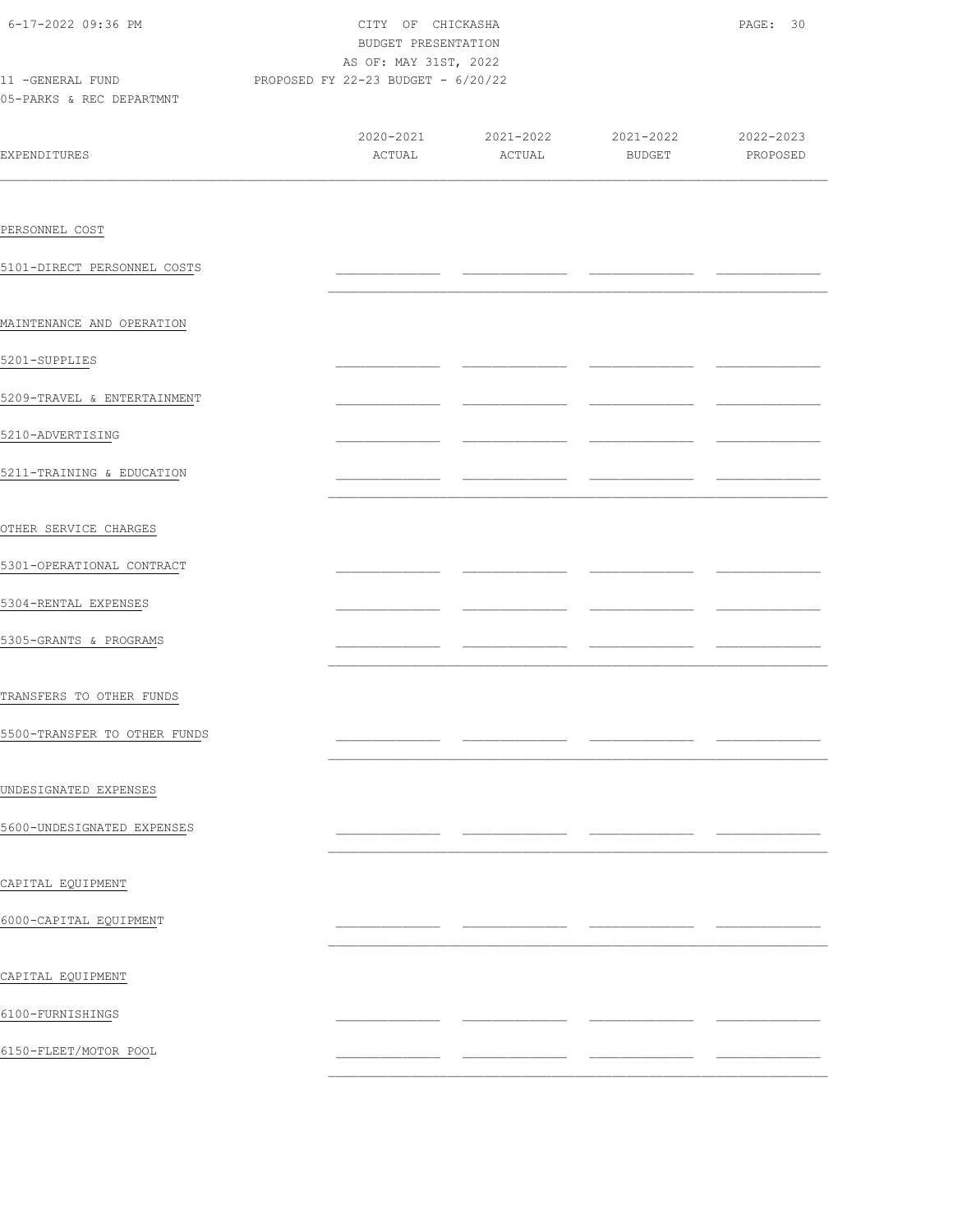| 6-17-2022 09:36 PM<br>11 -GENERAL FUND<br>05-PARKS & REC DEPARTMNT | CITY OF CHICKASHA<br><b>BUDGET PRESENTATION</b><br>AS OF: MAY 31ST, 2022<br>PROPOSED FY 22-23 BUDGET - 6/20/22 | PAGE: 31 |                                                   |          |
|--------------------------------------------------------------------|----------------------------------------------------------------------------------------------------------------|----------|---------------------------------------------------|----------|
| <b>EXPENDITURES</b>                                                | ACTUAL                                                                                                         | ACTUAL   | 2020-2021 2021-2022 2021-2022 2022-2023<br>BUDGET | PROPOSED |
| CAPITAL EQUIPMENT                                                  |                                                                                                                |          |                                                   |          |
| 6200-FLEET/HEAVY EQUIPMEN                                          |                                                                                                                |          |                                                   |          |
| 6250-FLEET/EOUIPMENT/MISC                                          |                                                                                                                |          |                                                   |          |
| CAPITAL EQUIPMENT                                                  |                                                                                                                |          |                                                   |          |
| 6300-EQUIPMENT/MISCELLANE                                          |                                                                                                                |          |                                                   |          |
| 6350-EQUIPMENT/CONSTRUCTI                                          |                                                                                                                |          |                                                   |          |
| CAPITAL EQUIPMENT                                                  |                                                                                                                |          |                                                   |          |
| 6400-BUILDINGS                                                     |                                                                                                                |          |                                                   |          |
| 6450-PROJECTS                                                      |                                                                                                                |          |                                                   |          |
|                                                                    |                                                                                                                |          |                                                   |          |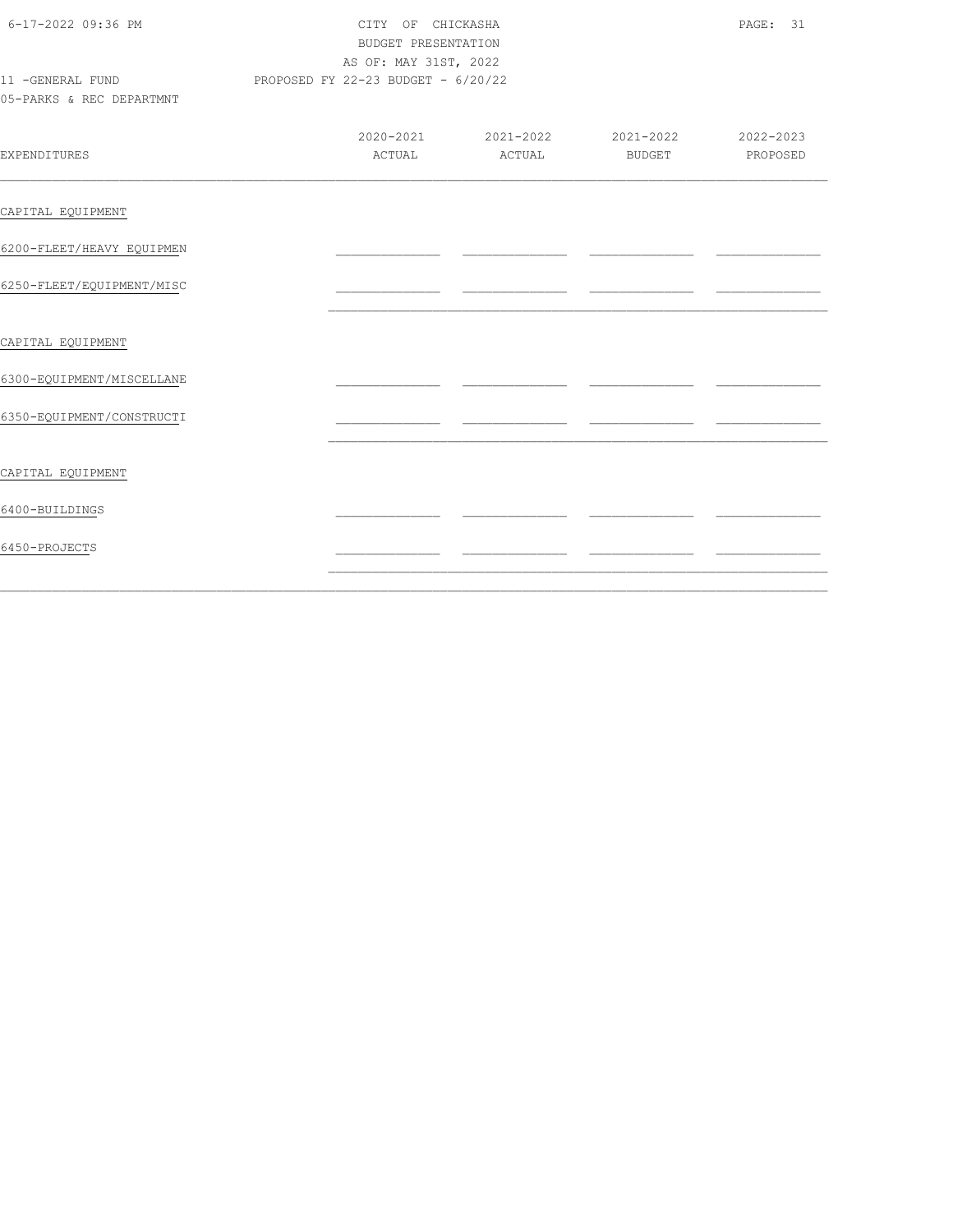| 16-17-2022 09:36 PM | CITY OF CHICKASHA                    | PAGE: 32 |
|---------------------|--------------------------------------|----------|
|                     | BUDGET PRESENTATION                  |          |
|                     | AS OF: MAY 31ST, 2022                |          |
| 11 -GENERAL FUND    | PROPOSED FY 22-23 BUDGET - $6/20/22$ |          |

51-PARK MAINTENANCE

| <b>EXPENDITURES</b>                    |                                                             | 2020-2021<br>ACTUAL  | 2021-2022<br>ACTUAL  | 2021-2022<br><b>BUDGET</b> | 2022-2023<br>PROPOSED  |
|----------------------------------------|-------------------------------------------------------------|----------------------|----------------------|----------------------------|------------------------|
| PERSONNEL COST                         |                                                             |                      |                      |                            |                        |
| 5101-DIRECT PERSONNEL COSTS            |                                                             |                      |                      |                            |                        |
| 11-551-5101-001                        | SALARIES                                                    | 184,229.74           | 150,821.45           | 163,051.00                 | 287,650.00             |
| 11-551-5101-003                        | OVERTIME                                                    | 31,753.17            | 31,304.45            | 13,313.00                  | 15,000.00              |
| 11-551-5101-006                        | COMPENSATED ABSENCES                                        | 1,800.00             | 1,350.00             | 1,800.00                   | 2,500.00               |
| 11-551-5101-007                        | HOLIDAY PAY                                                 | 2,470.01             | 2,379.28             | 4,334.00                   | 6,500.00               |
|                                        | TOTAL 5101-DIRECT PERSONNEL COSTS                           | 220, 252.92          | 185,855.18           | 182,498.00                 | 311,650.00             |
| 5102-RETIREMENT/PENSION COSTS          |                                                             |                      |                      |                            |                        |
| 11-551-5102-003                        | OMRF RETIREMENT                                             | 20,457.60            | 19,760.56            | 17,000.00                  | 18,300.00              |
| 11-551-5102-004                        | FICA & MEDICARE                                             | 16, 114.28           | 13,827.22            | 17,500.00                  | 22,000.00              |
|                                        | TOTAL 5102-RETIREMENT/PENSION COSTS                         | 36,571.88            | 33,587.78            | 34,500.00                  | 40,300.00              |
| 5103-INDIRECT PERSONNEL COSTS          |                                                             |                      |                      |                            |                        |
| 11-551-5103-001                        | UNIFORM CLEANING                                            | 0.00                 | 0.00                 | 0.00                       | 2,800.00               |
| 11-551-5103-003                        | AUTO ALLOWANCE                                              | 2,600.00             | 4,000.00             | 4,800.00                   | 0.00                   |
| 11-551-5103-006                        | LONGEVITY                                                   | 3,480.00             | 1,920.00             | 1,920.00                   | 840.00                 |
| 11-551-5103-012                        | DRUG AND ALCOHOL TESTING                                    | 0.00                 | 0.00                 | 0.00                       | 500.00                 |
|                                        | TOTAL 5103-INDIRECT PERSONNEL COSTS                         | 6,080.00             | 5,920.00             | 6,720.00                   | 4,140.00               |
| 5104-HEALTH CARE                       |                                                             |                      |                      |                            |                        |
| 11-551-5104-002                        | HEALTH BENEFIT PKG                                          | 46,858.32            | 31,239.28            | 57,200.00                  | 85,000.00              |
| 11-551-5104-003                        | WORKERS COMPENSATION                                        | 17,384.00            | 13,037.99            | 17,384.00                  | 12,600.00              |
| $11 - 551 - 5104 - 004$                | UNEMPLOYEMENT COMPENSATIO                                   | 0.00                 | 0.00                 | 0.00                       | 2,500.00               |
| TOTAL 5104-HEALTH CARE                 |                                                             | 64, 242.32           | 44, 277.27           | 74,584.00                  | 100,100.00             |
| 5105-INDIRECT PERSONNEL COST           |                                                             |                      |                      |                            |                        |
| 11-551-5105-001                        | CONTRACT LABOR                                              | 127,568.60           | 111,976.29           | 97,522.00                  | 130,000.00             |
|                                        | TOTAL 5105-INDIRECT PERSONNEL COST                          | 127,568.60           | 111,976.29           | 97,522.00                  | 130,000.00             |
| MAINTENANCE AND OPERATION              |                                                             |                      |                      |                            |                        |
| 5201-SUPPLIES                          |                                                             |                      |                      |                            |                        |
| 11-551-5201-001                        | OFFICE SUPPLIES & PUBLICA                                   | 266.47               | 1,295.18             | 500.00                     | 1,000.00               |
| 11-551-5201-004                        | <b>JANITORIAL SUPPLIES</b>                                  | 0.00                 | 0.00                 | 0.00                       | 1,500.00               |
| 11-551-5201-010                        | SAFETY APPAREL AND SUPPLI                                   | 525.02               | 365.00               | 500.00                     | 0.00                   |
| 11-551-5201-015                        | RECREATIONAL SUPPLIES                                       | 0.00                 | 0.00                 | 0.00                       | 5,000.00               |
| 11-551-5201-020<br>TOTAL 5201-SUPPLIES | SMALL TOOLS & SUPPLIES                                      | 1,813.02<br>2,604.51 | 2,901.13<br>4,561.31 | 6, 257.00<br>7,257.00      | 3,500.00<br>11,000.00  |
|                                        |                                                             |                      |                      |                            |                        |
| 5202-MAINTENANCE-VEHICLES & EQ         |                                                             |                      |                      |                            |                        |
| 11-551-5202-001                        | GAS, FUELS, OILS, LUBRICA                                   | 17,373.26            | 13,018.18            | 23,258.00                  | 66,000.00              |
| 11-551-5202-002                        | VEHICLE MAINT & REPAIRS                                     | 8,980.02             | 13,827.01            | 37,557.00                  | 15,000.00              |
| 11-551-5202-003                        | TRACTOR MAINTENANCE                                         | 18.99                | 0.00                 | 0.00                       | 500.00                 |
| 11-551-5202-010<br>11-551-5202-011     | TIRES AND WHEELS                                            | 0.00                 | 0.00                 | 0.00                       | 1,000.00               |
|                                        | SMALL ENGINE REPAIR<br>TOTAL 5202-MAINTENANCE-VEHICLES & EQ | 0.00<br>26, 372.27   | 0.00<br>26,845.19    | 0.00<br>60,815.00          | 10,000.00<br>92,500.00 |
|                                        |                                                             |                      |                      |                            |                        |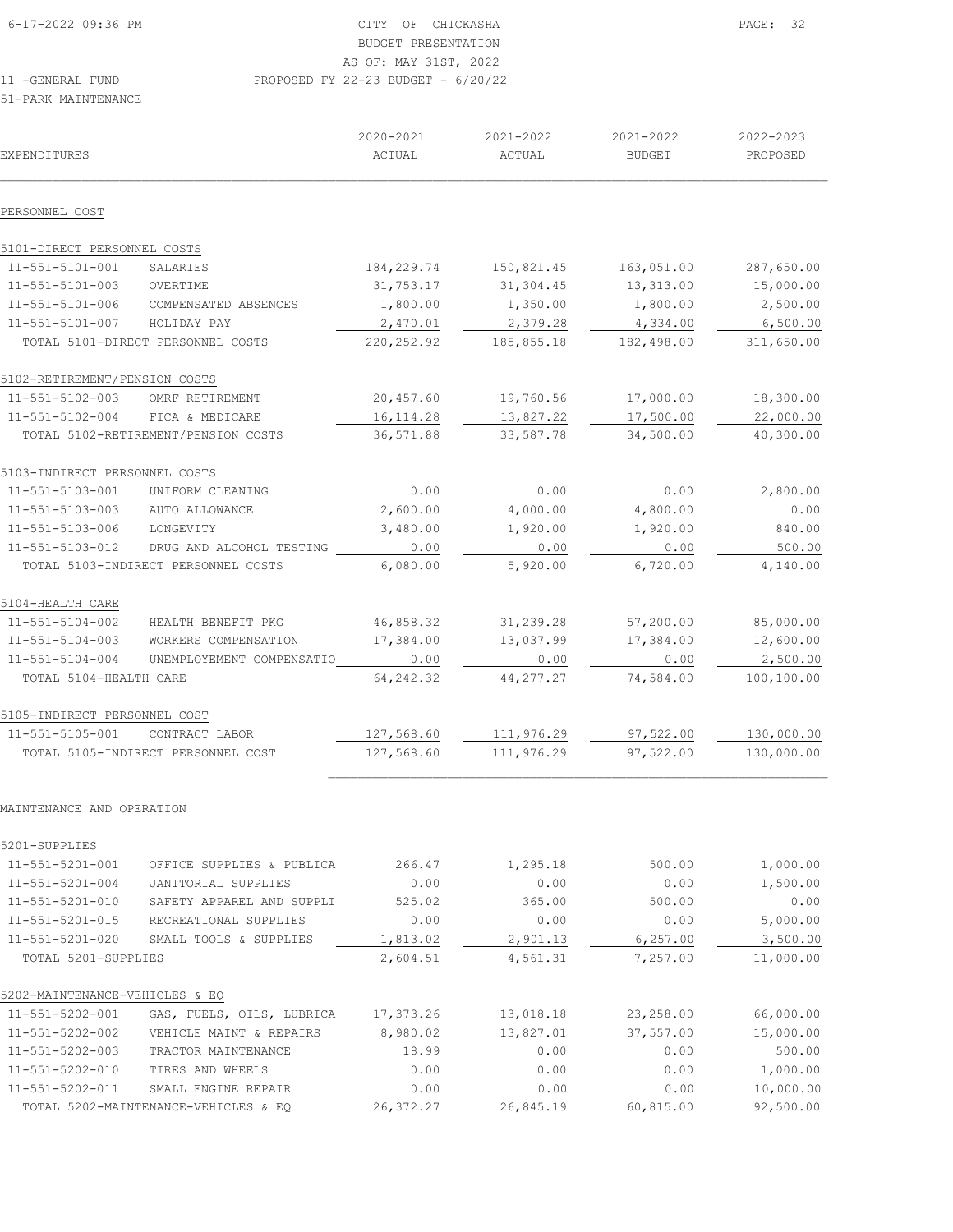# BUDGET PRESENTATION

11 -GENERAL FUND PROPOSED FY 22-23 BUDGET - 6/20/22

#### 51-PARK MAINTENANCE

| <b>EXPENDITURES</b>            |                                      | 2020-2021<br>ACTUAL | 2021-2022<br>ACTUAL | 2021-2022<br><b>BUDGET</b> | 2022-2023<br>PROPOSED |
|--------------------------------|--------------------------------------|---------------------|---------------------|----------------------------|-----------------------|
| 5204-PURCHASE OF CHEMICALS     |                                      |                     |                     |                            |                       |
| 11-551-5204-001                | SWIMMING POOL CHEMICALS              | 578.92              | 239.85              | 0.00                       | 9,000.00              |
| 11-551-5204-004                | GROUND CHEMICALS                     | 162.20              | 0.00                | 0.00                       | 7,000.00              |
| 11-551-5204-007                | CHEMICALS & LAB SUPPLIES             | 9,529.04            | 574.76              | 20,000.00                  | 0.00                  |
|                                | TOTAL 5204-PURCHASE OF CHEMICALS     | 10,270.16           | 814.61              | 20,000.00                  | 16,000.00             |
| 5205-MAINTENANCE-PROPERTY & BL |                                      |                     |                     |                            |                       |
| 11-551-5205-001                | BUILDING AND GROUNDS                 | 32,422.42           | 33,633.35           | 35,100.00                  | 40,000.00             |
|                                | TOTAL 5205-MAINTENANCE-PROPERTY & BL | 32,422.42           | 33,633.35           | 35,100.00                  | 40,000.00             |
| 5206-UTILITIES                 |                                      |                     |                     |                            |                       |
| 11-551-5206-003                | UTILITIES                            | 27,837.20           | 35,690.98           | 56,972.00                  | 40,000.00             |
| 11-551-5206-007                | COMMUNICATIONS                       | 5,302.99            | 4,304.75            | 5,500.00                   | 5,500.00              |
| TOTAL 5206-UTILITIES           |                                      | 33,140.19           | 39,995.73           | 62,472.00                  | 45,500.00             |
| 5208-MISCELLANEOUS             |                                      |                     |                     |                            |                       |
| 11-551-5208-000                | OTHER PERMITS (POOL)                 | 0.00                | 75.00               | 75.00                      | 75.00                 |
| 11-551-5208-006                | REIMBURSEMENT / REFUND OF            | 0.00                | 225.00              | 0.00                       | 0.00                  |
| 11-551-5208-013                | UNIFORMS                             | 2,837.21            | 2,057.89            | 1,000.00                   | 2,500.00              |
| TOTAL 5208-MISCELLANEOUS       |                                      | 2,837.21            | 2,357.89            | 1,075.00                   | 2,575.00              |
| OTHER SERVICE CHARGES          |                                      |                     |                     |                            |                       |
| 5302-SERVICE CONTRACTS         |                                      |                     |                     |                            |                       |
| 5303-LEASE/PURCHASE AGREE      |                                      |                     |                     |                            |                       |
| 5304-RENTAL EXPENSES           |                                      |                     |                     |                            |                       |
| 11-551-5304-003                | MACHINERY-RENTAL                     | 0.00                | 0.00                | 9,570.00                   | 11,000.00             |
| TOTAL 5304-RENTAL EXPENSES     |                                      | 0.00                | 0.00                | 9,570.00                   | 11,000.00             |
| UNDESIGNATED EXPENSES          |                                      |                     |                     |                            |                       |
| 5600-UNDESIGNATED EXPENSES     |                                      |                     |                     |                            |                       |

CAPITAL EQUIPMENT

## 6300-EQUIPMENT/MISCELLANE

| 11-551-6300-040                 | VEHICLE REPLACEMENT             | 0.00      | 0.00      | 0.00       | 28,000.00 |
|---------------------------------|---------------------------------|-----------|-----------|------------|-----------|
|                                 | TOTAL 6300-EOUIPMENT/MISCELLANE | 0.00      | 0.00      | 0.00       | 28,000.00 |
| 6350-EQUIPMENT/CONSTRUCTI       |                                 |           |           |            |           |
| 11-551-6350-001                 | MISCELLANEOUS                   | 0.00      | 1,950.00  | 7,500.00   | 0.00      |
| 11-551-6350-003                 | DOG PARK                        | 15,670.26 | 69,697.46 | 100,000.00 | 30,000.00 |
| 11-551-6350-023                 | MOWER-RIDING                    | 34,258.64 | 0.00      | 0.00       | 0.00      |
| TOTAL 6350-EQUIPMENT/CONSTRUCTI |                                 | 49,928.90 | 71,647.46 | 107,500.00 | 30,000.00 |
|                                 |                                 |           |           |            |           |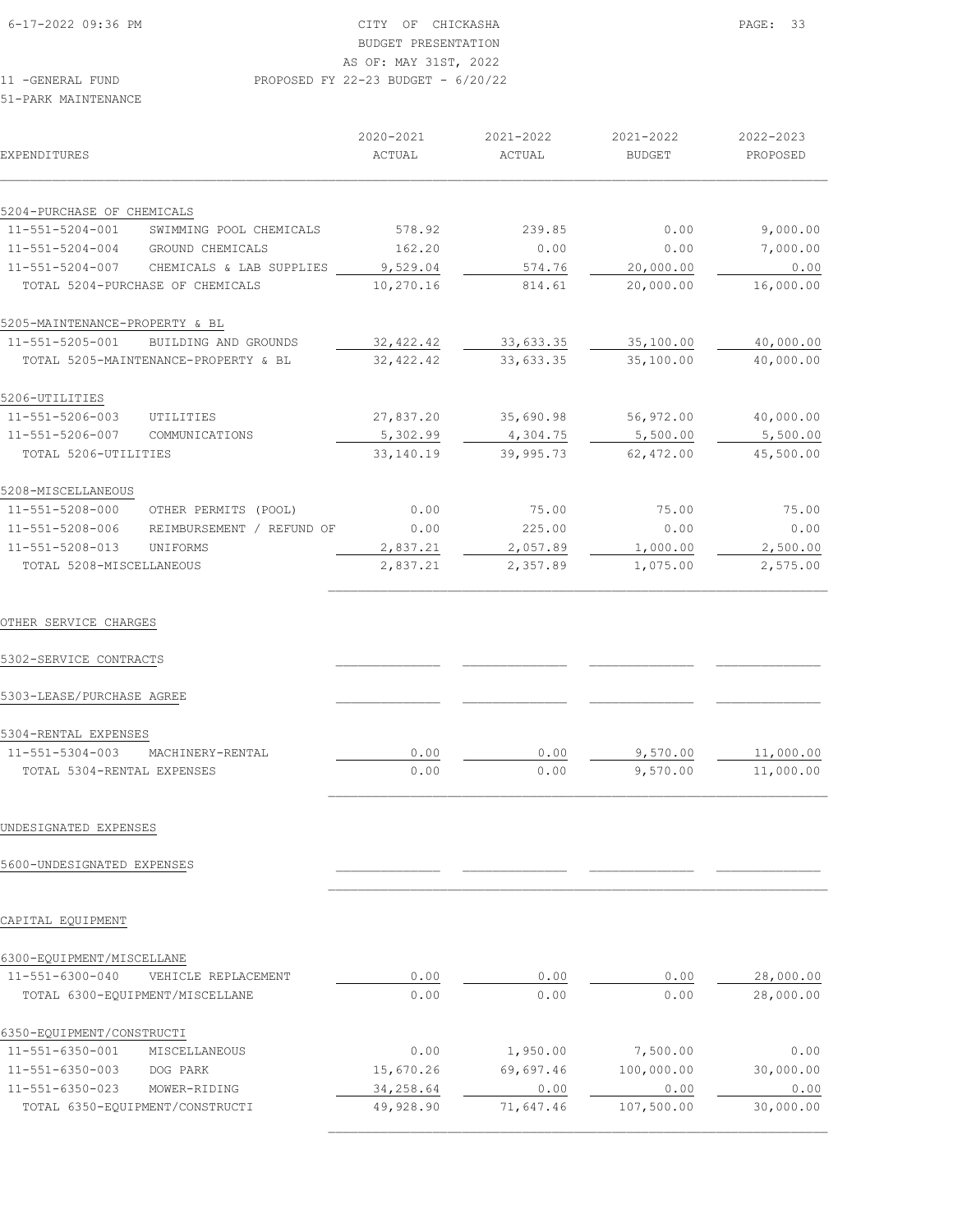| 6-17-2022 09:36 PM                      | <b>CTTY</b>                          | CHICKASHA<br>ΟF<br>BUDGET PRESENTATION<br>AS OF: MAY 31ST, 2022 |                     |                     | 34<br>PAGE:           |
|-----------------------------------------|--------------------------------------|-----------------------------------------------------------------|---------------------|---------------------|-----------------------|
| 11 -GENERAL FUND<br>51-PARK MAINTENANCE | PROPOSED FY 22-23 BUDGET - $6/20/22$ |                                                                 |                     |                     |                       |
| EXPENDITURES                            |                                      | 2020-2021<br>ACTUAL                                             | 2021-2022<br>ACTUAL | 2021-2022<br>BUDGET | 2022-2023<br>PROPOSED |
| DEBT SERVICE                            |                                      |                                                                 |                     |                     |                       |
| 7000-DEBT SERVICE                       |                                      |                                                                 |                     |                     |                       |
| TOTAL 51-PARK MAINTENANCE               |                                      | 612,291.38                                                      | 561,472.06          | 699,613.00          | 862,765.00            |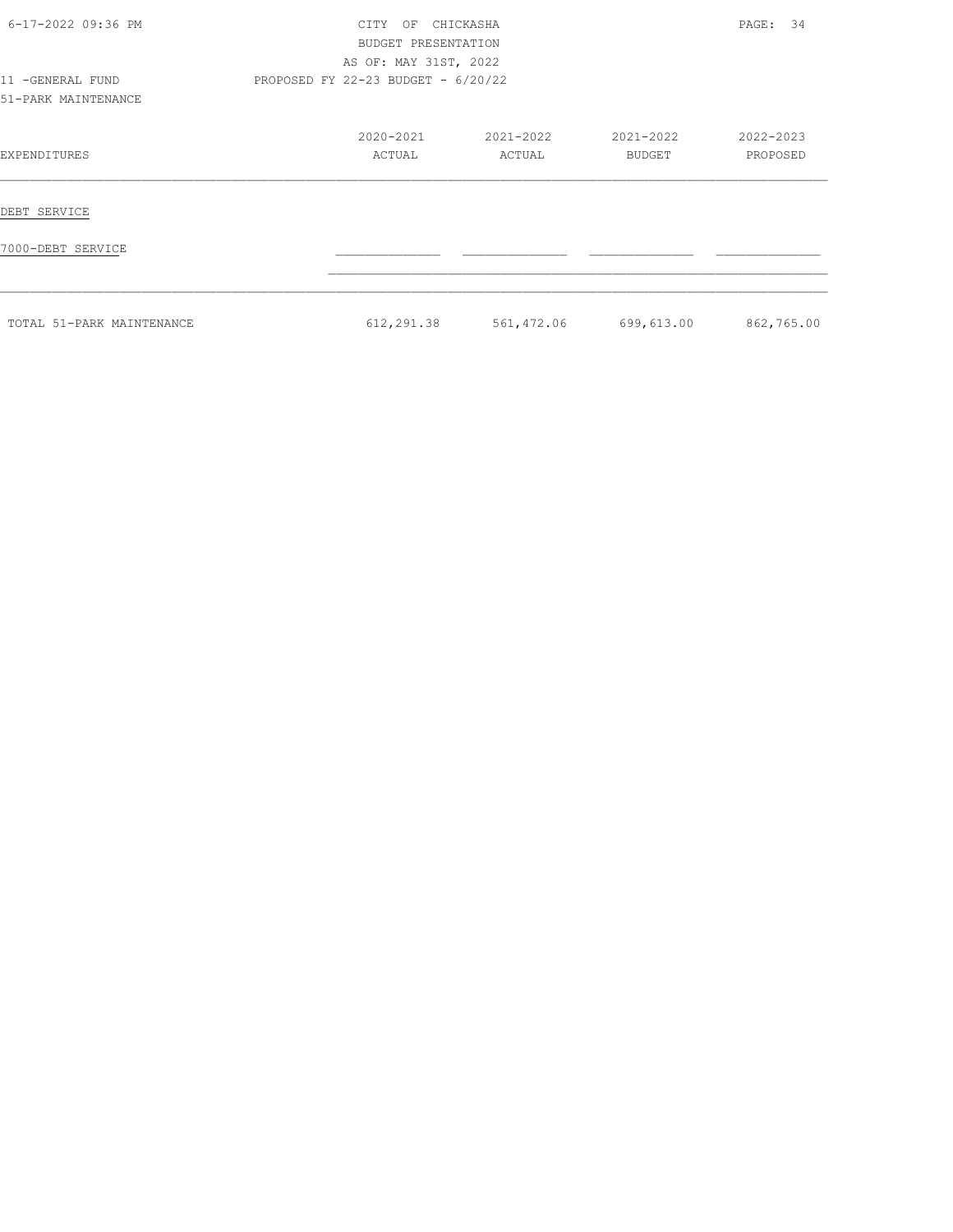| 6-17-2022 09:36 PM | CITY OF CHICKASHA                    | PAGE: 35 |
|--------------------|--------------------------------------|----------|
|                    | BUDGET PRESENTATION                  |          |
|                    | AS OF: MAY 31ST, 2022                |          |
| 11 - GENERAL FUND  | PROPOSED FY 22-23 BUDGET - $6/20/22$ |          |
| 52-SPORTS COMPLEX  |                                      |          |

 ${\tt ACTUAL} \hspace{1.5cm} {\tt ACTUAL} \hspace{1.5cm} {\tt BUDGET} \hspace{1.5cm} {\tt PROPOSED}$  $\mathcal{L}_\text{max} = \mathcal{L}_\text{max} = \mathcal{L}_\text{max} = \mathcal{L}_\text{max} = \mathcal{L}_\text{max} = \mathcal{L}_\text{max} = \mathcal{L}_\text{max} = \mathcal{L}_\text{max} = \mathcal{L}_\text{max} = \mathcal{L}_\text{max} = \mathcal{L}_\text{max} = \mathcal{L}_\text{max} = \mathcal{L}_\text{max} = \mathcal{L}_\text{max} = \mathcal{L}_\text{max} = \mathcal{L}_\text{max} = \mathcal{L}_\text{max} = \mathcal{L}_\text{max} = \mathcal{$ PERSONNEL COST 5101-DIRECT PERSONNEL COSTS 11-552-5101-001 SALARIES 38,274.00 64,910.24 95,000.00 136,697.00 11-552-5101-002 SEASONAL PAY 9,752.00 0.00 0.00 0.00 11-552-5101-003 OVERTIME 21,320.10 7,770.14 10,000.00 10,000.00 11-552-5101-006 COMPENSATED ABSENCES 800.00 599.99 800.00 1,000.00<br>11-552-5101-007 HOLIDAY PAY 1,416.00 1,416.00 1,680.00 2,128.00 2,000.00<br>11-552-5101-DIRECT PERSONNEL COSTS 71,562.10 74,960.37 107,928.00 149,697.00 11-552-5101-007 HOLIDAY PAY 1,416.00 1,680.00 2,128.00 2,000.00 TOTAL 5101-DIRECT PERSONNEL COSTS 71,562.10 74,960.37 107,928.00 149,697.00 5102-RETIREMENT/PENSION COSTS 11-552-5102-003 OMRF RETIREMENT 5,610.32 7,963.96 7,872.00 13,500.00<br>11-552-5102-004 FICA & MEDICARE 5,290.10 5,603.44 11,200.00 10,457.00 11-552-5102-004 FICA & MEDICARE 5,290.10 5,603.44 11,200.00 10,457.00 TOTAL 5102-RETIREMENT/PENSION COSTS 10,900.42 13,567.40 19,072.00 23,957.00 5103-INDIRECT PERSONNEL COSTS 11-552-5103-006 LONGEVITY 0.00 0.00 60.00 180.00<br>11-552-5103-012 DRUG AND ALCOHOL TESTING 0.00 0.00 0.00 0.00 0.00 500.00<br>680.00 680.00 11-552-5103-012 DRUG AND ALCOHOL TESTING <br>
momai. 5103-TNDIRECT PERSONNEL COSTS 0.00 0.00 0.00 0.00 60.00 60.00 680.00 TOTAL 5103-INDIRECT PERSONNEL COSTS 0.00 5104-HEALTH CARE 11-552-5104-002 HEALTH BENEFIT PKG 5,389.60 4,565.00 17,100.00 40,000.00 11-552-5104-003 WORKERS COMPENSATION 9,328.00 6,996.01 9,328.00 4,725.00 11-552-5104-004 UNEMPLOYMENT COMPENSATION 157.49 0.00 500.00 0.00 TOTAL 5104-HEALTH CARE 14,875.09 11,561.01 26,928.00 44,725.00 5105-INDIRECT PERSONNEL COST 11-552-5105-001 CONTRACT LABOR 13,542.47 69,054.95 37,000.00 35,000.00 TOTAL 5105-INDIRECT PERSONNEL COST 13,542.47 69,054.95 37,000.00 35,000.00

2020-2021 2021-2022 2021-2022 2022-2023

#### MAINTENANCE AND OPERATION

| 5201-SUPPLIES                  |                                      |          |          |           |           |
|--------------------------------|--------------------------------------|----------|----------|-----------|-----------|
| 11-552-5201-001                | OFFICE SUPPLIES & PUBLICA            | 241.59   | 503.52   | 500.00    | 1,000.00  |
| 11-552-5201-010                | SAFETY APPAREL AND SUPPLI            | 282.50   | 0.00     | 250.00    | 250.00    |
| 11-552-5201-020                | SMALL TOOLS & SUPPLIES               | 1,178.99 | 1,634.98 | 750.00    | 1,500.00  |
| TOTAL 5201-SUPPLIES            |                                      | 1,703.08 | 2,138.50 | 1,500.00  | 2,750.00  |
| 5202-MAINTENANCE-VEHICLES & EO |                                      |          |          |           |           |
| 11-552-5202-001                | GAS, FUELS, OILS, LUBRICA            | 5,291.82 | 1,645.25 | 10,000.00 | 10,000.00 |
| 11-552-5202-002                | VEHICLE MAINT & REPAIRS              | 603.66   | 2,888.97 | 1,000.00  | 1,250.00  |
| $11 - 552 - 5202 - 010$        | TIRES AND WHEELS                     | 0.00     | 0.00     | 0.00      | 500.00    |
|                                | TOTAL 5202-MAINTENANCE-VEHICLES & EO | 5,895.48 | 4,534.22 | 11,000.00 | 11,750.00 |
| 5203-TAXES                     |                                      |          |          |           |           |
| 11-552-5203-001                | SALES TAX                            | 1,063.44 | 1,463.62 | 0.00      | 0.00      |
| TOTAL 5203-TAXES               |                                      | 1,063.44 | 1,463.62 | 0.00      | 0.00      |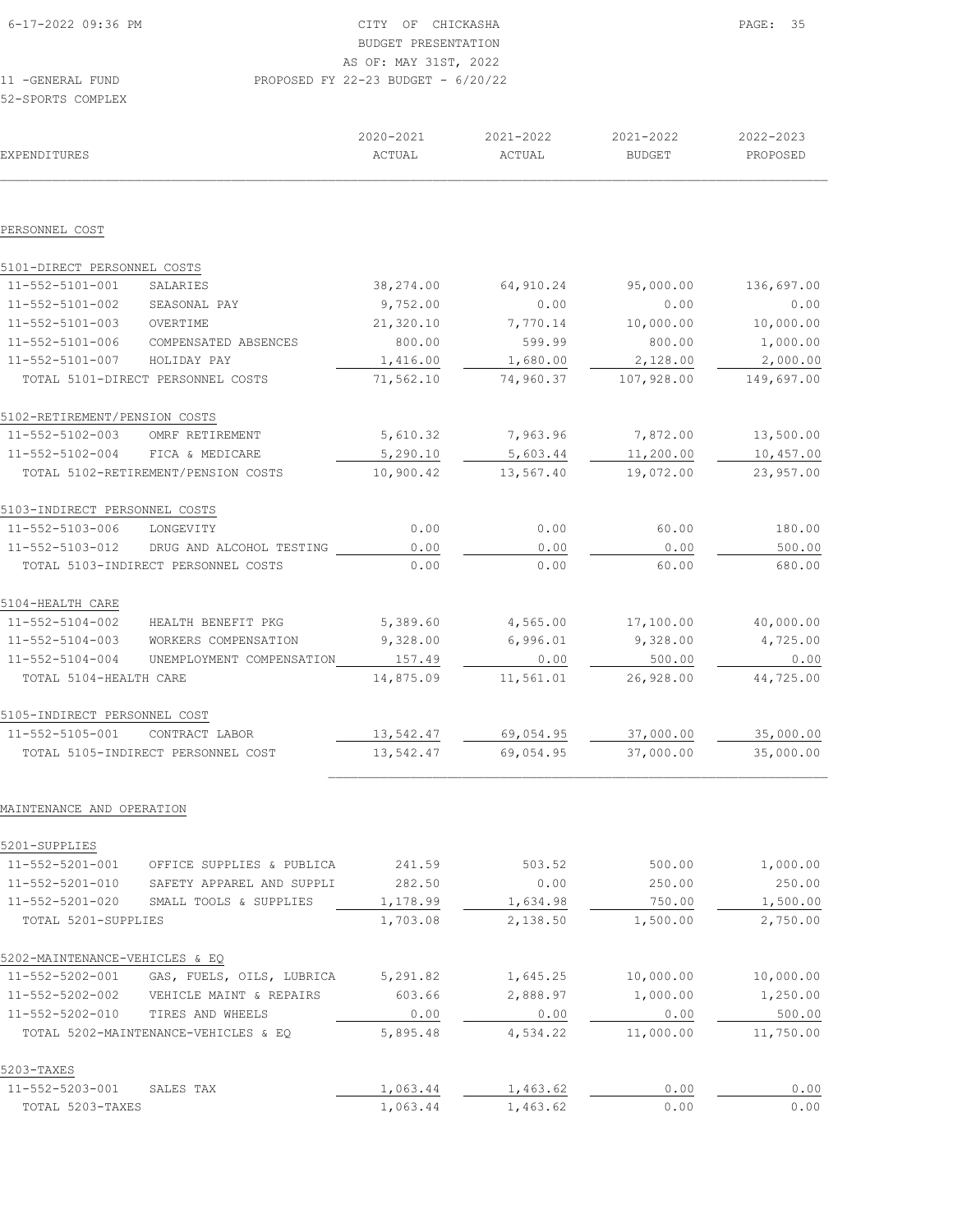# BUDGET PRESENTATION

AS OF: MAY 31ST, 2022

11 -GENERAL FUND PROPOSED FY 22-23 BUDGET - 6/20/22

52-SPORTS COMPLEX

| <b>EXPENDITURES</b>                                                                 |                       | 2020-2021<br>ACTUAL | 2021-2022<br>ACTUAL                             | 2021-2022<br>BUDGET  | 2022-2023<br>PROPOSED |
|-------------------------------------------------------------------------------------|-----------------------|---------------------|-------------------------------------------------|----------------------|-----------------------|
|                                                                                     |                       |                     |                                                 |                      |                       |
| 5204-PURCHASE OF CHEMICALS                                                          |                       |                     |                                                 |                      |                       |
| $11-552-5204-007$ CHEMICALS & LAB SUPPLIES 0.00<br>TOTAL 5204-PURCHASE OF CHEMICALS |                       | 0.00                | 696.59<br>696.59                                | 2,500.00<br>2,500.00 | 1,000.00<br>1,000.00  |
|                                                                                     |                       |                     |                                                 |                      |                       |
| 5205-MAINTENANCE-PROPERTY & BL                                                      |                       |                     |                                                 |                      |                       |
| 11-552-5205-001 BUILDING MAINT & REPAIRS 34,680.74 35,611.86 39,000.00 80,000.00    |                       |                     |                                                 |                      |                       |
| 11-552-5205-007 SPORTS FIELD AREA MAINTEN 0.00 94,217.00                            |                       |                     |                                                 | 93,780.00            | 0.00                  |
| TOTAL 5205-MAINTENANCE-PROPERTY & BL                                                |                       |                     | 34,680.74 129,828.86 132,780.00                 |                      | 80,000.00             |
| 5206-UTILITIES                                                                      |                       |                     |                                                 |                      |                       |
| 11-552-5206-003 UTILITIES                                                           |                       |                     | $33,223.90$ $56,814.39$ $15,000.00$ $40,000.00$ |                      |                       |
| 11-552-5206-007 COMMUNICATIONS                                                      |                       | 2,359.08            | 343.63                                          | 1,000.00             | 0.00                  |
| TOTAL 5206-UTILITIES                                                                |                       |                     | 35,582.98 57,158.02 16,000.00                   |                      | 40,000.00             |
| 5208-MISCELLANEOUS                                                                  |                       |                     |                                                 |                      |                       |
| 11-552-5208-013 UNIFORMS                                                            |                       |                     | $65.23$ 0.00 0.00                               |                      | 500.00                |
| 11-552-5208-022 CITY LEAGUE ORGANIZATION 1,180.00                                   |                       |                     | 105.00                                          | 6,400.00             | 0.00                  |
| TOTAL 5208-MISCELLANEOUS                                                            |                       | 1,245.23            | 105.00                                          | 6,400.00             | 500.00                |
|                                                                                     |                       |                     |                                                 |                      |                       |
| 5209-TRAVEL & ENTERTAINMENT                                                         |                       |                     |                                                 |                      |                       |
| 11-552-5209-001 TRAVEL EXPENSE                                                      |                       | 0.00                | 0.00                                            | 0.00                 | 2,000.00              |
| TOTAL 5209-TRAVEL & ENTERTAINMENT                                                   |                       | 0.00                | 0.00                                            | 0.00                 | 2,000.00              |
| 5211-TRAINING & EDUCATION                                                           |                       |                     |                                                 |                      |                       |
| 11-552-5211-001 PROFESSIONAL DEVELOPMENT                                            |                       | 0.00                | 895.00                                          | 500.00               | 0.00                  |
| TOTAL 5211-TRAINING & EDUCATION                                                     |                       | 0.00                | 895.00                                          | 500.00               | 0.00                  |
| OTHER SERVICE CHARGES                                                               |                       |                     |                                                 |                      |                       |
| 5301-OPERATIONAL CONTRACT                                                           |                       |                     |                                                 |                      |                       |
| 5302-SERVICE CONTRACTS                                                              |                       |                     |                                                 |                      |                       |
| 5303-LEASE/PURCHASE AGREE                                                           |                       |                     |                                                 |                      |                       |
| UNDESIGNATED EXPENSES                                                               |                       |                     |                                                 |                      |                       |
| 5600-UNDESIGNATED EXPENSES                                                          |                       |                     |                                                 |                      |                       |
| CAPITAL EQUIPMENT                                                                   |                       |                     |                                                 |                      |                       |
| 6300-EQUIPMENT/MISCELLANE                                                           |                       |                     |                                                 |                      |                       |
| 11-552-6300-060                                                                     | EQUIPMENT REPLACEMENT | 0.00                | 0.00                                            | 10,000.00            | 0.00                  |
| TOTAL 6300-EQUIPMENT/MISCELLANE                                                     |                       | 0.00                | 0.00                                            | 10,000.00            | 0.00                  |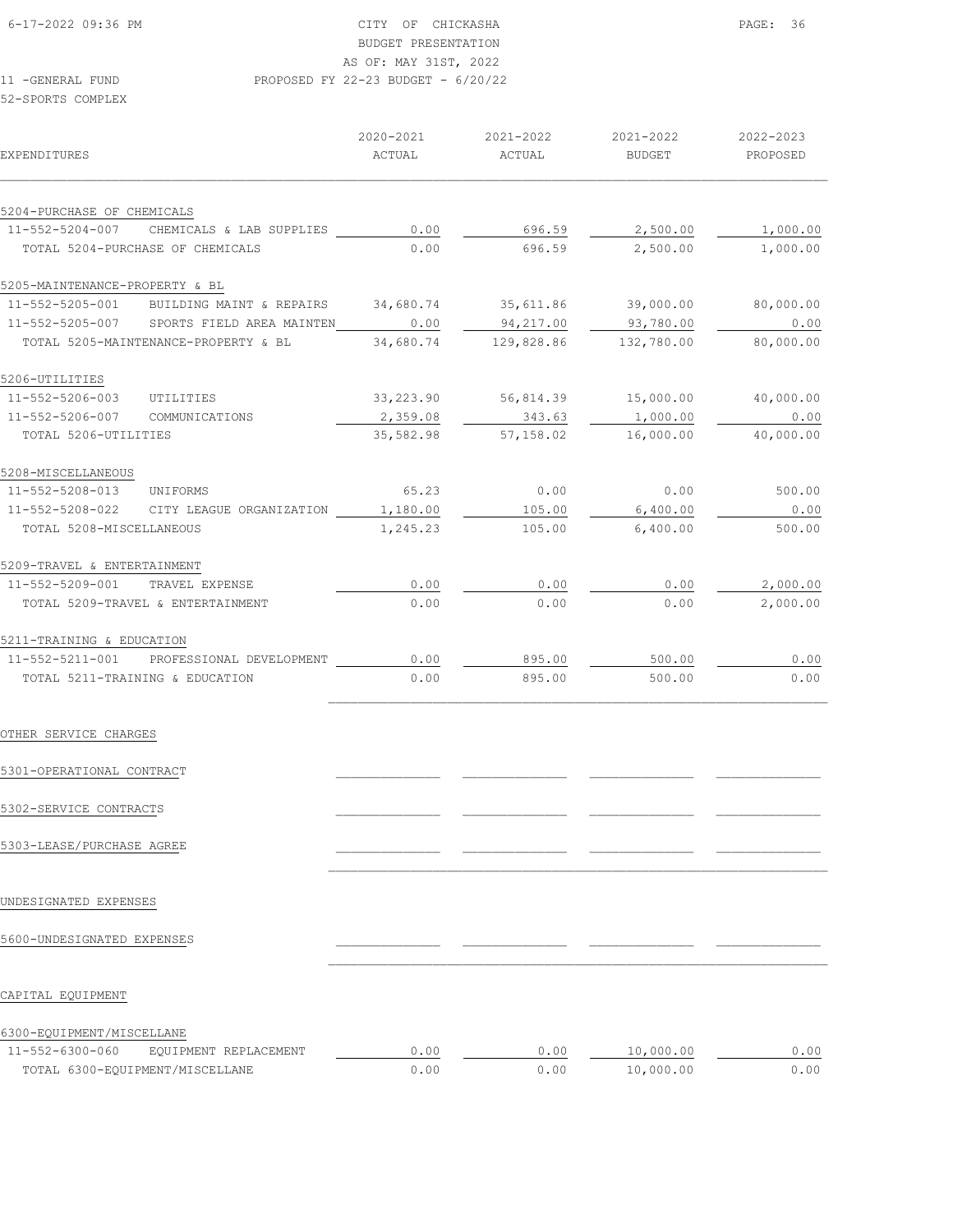| 6-17-2022 09:36 PM<br>11 -GENERAL FUND<br>52-SPORTS COMPLEX | PROPOSED FY 22-23 BUDGET - 6/20/22 | CITY OF CHICKASHA<br>BUDGET PRESENTATION<br>AS OF: MAY 31ST, 2022 |                            |                       |  |  |
|-------------------------------------------------------------|------------------------------------|-------------------------------------------------------------------|----------------------------|-----------------------|--|--|
| EXPENDITURES                                                | 2020-2021<br>ACTUAL                | 2021-2022<br>ACTUAL                                               | 2021-2022<br><b>BUDGET</b> | 2022-2023<br>PROPOSED |  |  |
| 6350-EQUIPMENT/CONSTRUCTI                                   |                                    |                                                                   |                            |                       |  |  |
| CAPITAL EQUIPMENT                                           |                                    |                                                                   |                            |                       |  |  |
| 6450-PROJECTS                                               |                                    |                                                                   |                            |                       |  |  |
| DEBT SERVICE                                                |                                    |                                                                   |                            |                       |  |  |
| 7000-DEBT SERVICE                                           |                                    |                                                                   |                            |                       |  |  |
| TOTAL 52-SPORTS COMPLEX                                     |                                    | 191,051.03 365,963.54 371,668.00 392,059.00                       |                            |                       |  |  |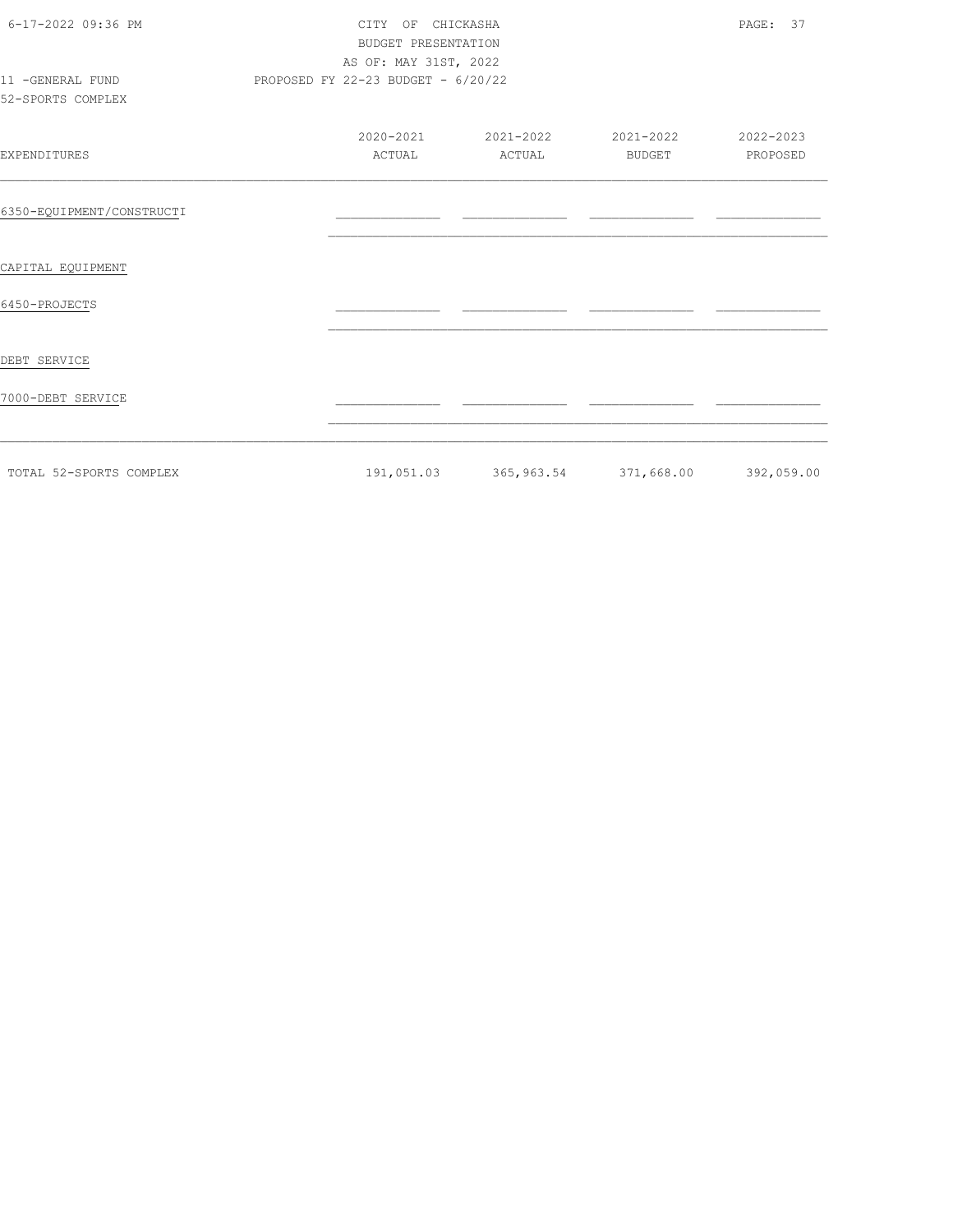| 6-17-2022 09:36 PM                          |                                    | CITY OF CHICKASHA<br>BUDGET PRESENTATION<br>AS OF: MAY 31ST, 2022 |                     |                       |  |  |
|---------------------------------------------|------------------------------------|-------------------------------------------------------------------|---------------------|-----------------------|--|--|
| 11 - GENERAL FUND                           | PROPOSED FY 22-23 BUDGET - 6/20/22 |                                                                   |                     |                       |  |  |
| 54-SHANNON SPRINGS (FOL)                    |                                    |                                                                   |                     |                       |  |  |
|                                             |                                    |                                                                   |                     |                       |  |  |
| <b>EXPENDITURES</b>                         | 2020-2021<br>ACTUAL                | 2021-2022<br>ACTUAL                                               | 2021-2022<br>BUDGET | 2022-2023<br>PROPOSED |  |  |
|                                             |                                    |                                                                   |                     |                       |  |  |
| PERSONNEL COST                              |                                    |                                                                   |                     |                       |  |  |
| 5101-DIRECT PERSONNEL COSTS                 |                                    |                                                                   |                     |                       |  |  |
| 11-554-5101-001<br>SALARIES                 | 0.00                               | 0.00                                                              | 0.00                | 19,000.00             |  |  |
| TOTAL 5101-DIRECT PERSONNEL COSTS           | 0.00                               | 0.00                                                              | 0.00                | 19,000.00             |  |  |
| 5102-RETIREMENT/PENSION COSTS               |                                    |                                                                   |                     |                       |  |  |
| 11-554-5102-004 FICA & MEDICARE             | 0.00                               | 0.00                                                              | 0.00                | 1,460.00              |  |  |
| TOTAL 5102-RETIREMENT/PENSION COSTS         | 0.00                               | 0.00                                                              | 0.00                | 1,460.00              |  |  |
| 5105-INDIRECT PERSONNEL COST                |                                    |                                                                   |                     |                       |  |  |
| $11 - 554 - 5105 - 001$<br>CONTRACT LABOR   | 0.00                               | 0.00                                                              | 0.00                | 40,000.00             |  |  |
| TOTAL 5105-INDIRECT PERSONNEL COST          | 0.00                               | 0.00                                                              | 0.00                | 40,000.00             |  |  |
| MAINTENANCE AND OPERATION                   |                                    |                                                                   |                     |                       |  |  |
| 5201-SUPPLIES                               |                                    |                                                                   |                     |                       |  |  |
| 11-554-5201-020<br>SMALL TOOLS AND SUPPLIES | 0.00                               | 0.00                                                              | 0.00                | 22,000.00             |  |  |
| TOTAL 5201-SUPPLIES                         | 0.00                               | 0.00                                                              | 0.00                | 22,000.00             |  |  |
| 5202-MAINTENANCE-VEHICLES & EQ              |                                    |                                                                   |                     |                       |  |  |
| 11-554-5202-001 GAS, FUELS, OILS, LUBRICA   | 0.00                               | 0.00                                                              | 0.00                | 5,000.00              |  |  |
| TOTAL 5202-MAINTENANCE-VEHICLES & EQ        | 0.00                               | 0.00                                                              | 0.00                | 5,000.00              |  |  |
| 5206-UTILITIES                              |                                    |                                                                   |                     |                       |  |  |
| 11-554-5206-003 UTILITIES                   | 0.00                               | 0.00                                                              | 0.00                | 5,000.00              |  |  |
| TOTAL 5206-UTILITIES                        | 0.00                               | 0.00                                                              | 0.00                | 5,000.00              |  |  |
|                                             |                                    |                                                                   |                     |                       |  |  |
| OTHER SERVICE CHARGES                       |                                    |                                                                   |                     |                       |  |  |
| 5304-RENTAL EXPENSES                        |                                    |                                                                   |                     |                       |  |  |
|                                             |                                    |                                                                   |                     |                       |  |  |
| TOTAL 54-SHANNON SPRINGS (FOL)              | 0.00                               | 0.00                                                              | 0.00                | 92,460.00             |  |  |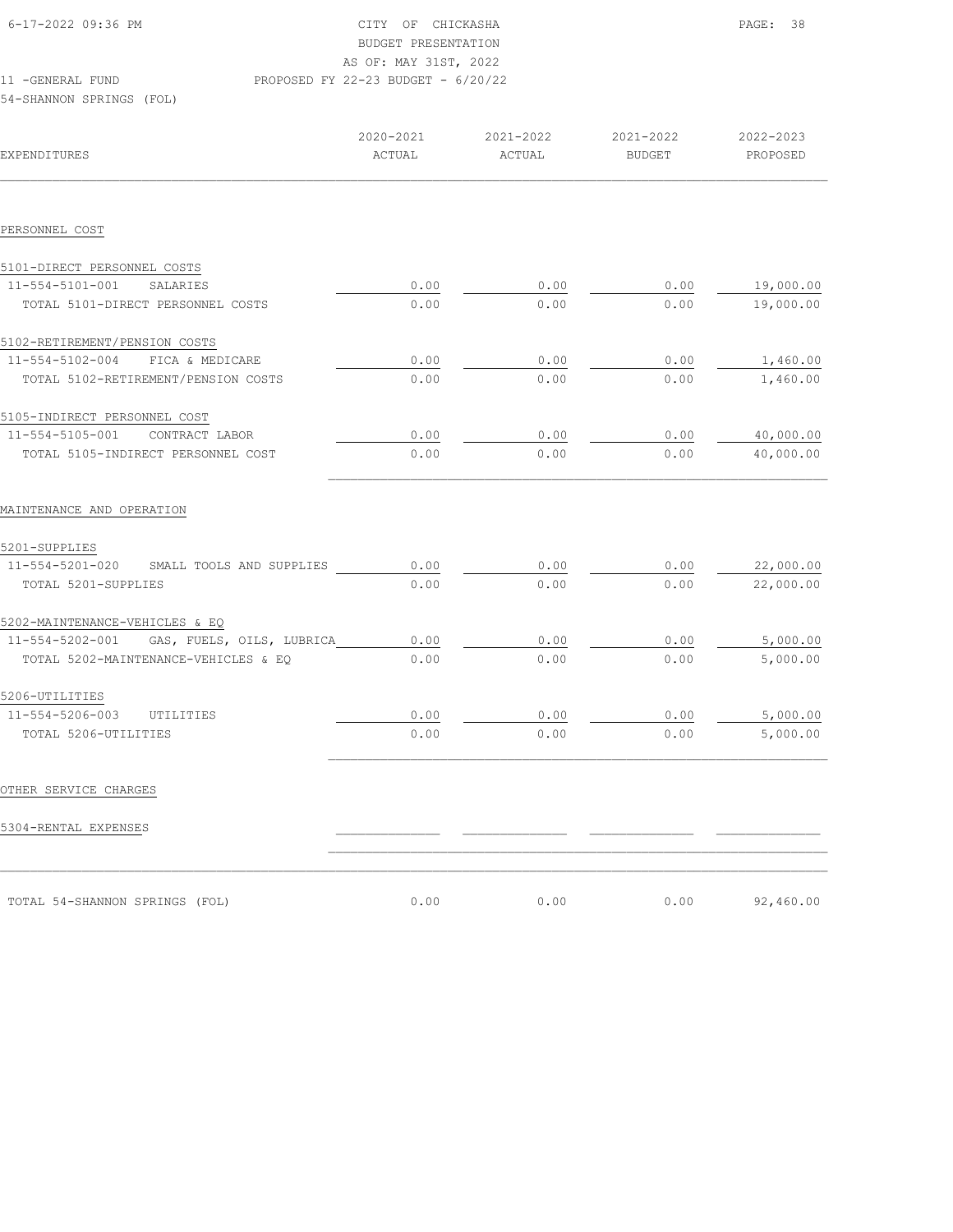| 11 - GENERAL FUND  | PROPOSED FY 22-23 BUDGET - 6/20/22 |
|--------------------|------------------------------------|
|                    | AS OF: MAY 31ST, 2022              |
|                    | BUDGET PRESENTATION                |
| 6-17-2022 09:36 PM | CITY OF CHICKASHA                  |
|                    |                                    |

| EXPENDITURES                  |                                     | 2020-2021<br>ACTUAL | 2021-2022<br>ACTUAL | 2021-2022<br><b>BUDGET</b> | 2022-2023<br>PROPOSED |
|-------------------------------|-------------------------------------|---------------------|---------------------|----------------------------|-----------------------|
|                               |                                     |                     |                     |                            |                       |
| PERSONNEL COST                |                                     |                     |                     |                            |                       |
| 5101-DIRECT PERSONNEL COSTS   |                                     |                     |                     |                            |                       |
| 11-506-5101-001               | SALARIES                            | 0.00                | 0.00                | 32,400.00                  | 39,500.00             |
| 11-506-5101-003               | OVERTIME                            | 0.00                | 0.00                | 1,500.00                   | 1,500.00              |
| 11-506-5101-006               | COMPENSATED ABSENCES                | 0.00                | 0.00                | 0.00                       | 200.00                |
| 11-506-5101-007               | HOLIDAY PAY                         | 0.00                | 0.00                | 2,400.00                   | 2,400.00              |
|                               | TOTAL 5101-DIRECT PERSONNEL COSTS   | 0.00                | 0.00                | 36,300.00                  | 43,600.00             |
| 5102-RETIREMENT/PENSION COSTS |                                     |                     |                     |                            |                       |
| 11-506-5102-003               | OMRF RETIREMENT                     | 0.00                | 0.00                | 3,267.00                   | 3,500.00              |
| 11-506-5102-004               | FICA & MEDICARE                     | 0.00                | 0.00                | 4,502.00                   | 3,500.00              |
|                               | TOTAL 5102-RETIREMENT/PENSION COSTS | 0.00                | 0.00                | 7,769.00                   | 7,000.00              |
| 5103-INDIRECT PERSONNEL COSTS |                                     |                     |                     |                            |                       |
| 11-506-5103-006               | LONGEVITY                           | 0.00                | 0.00                | 0.00                       | 600.00                |
| 11-506-5103-012               | DRUG & ALCOHOL TESTING              | 0.00                | 0.00                | 100.00                     | 0.00                  |
|                               | TOTAL 5103-INDIRECT PERSONNEL COSTS | 0.00                | 0.00                | 100.00                     | 600.00                |
| 5104-HEALTH CARE              |                                     |                     |                     |                            |                       |
| 11-506-5104-002               | HEALTH BENEFIT PACKAGE              | 0.00                | 0.00                | 24,000.00                  | 7,500.00              |
| 11-506-5104-003               | WORKERS COMPENSATION INSU           | 0.00                | 2,624.99            | 3,500.00                   | 0.00                  |
| TOTAL 5104-HEALTH CARE        |                                     | 0.00                | 2,624.99            | 27,500.00                  | 7,500.00              |
|                               |                                     |                     |                     |                            |                       |

## MAINTENANCE AND OPERATION

|  | 5201-SUPPLIES |
|--|---------------|
|--|---------------|

| 5201-SUPPLIES                  |                |          |          |          |          |
|--------------------------------|----------------|----------|----------|----------|----------|
| 5202-MAINTENANCE-VEHICLES & EO |                |          |          |          |          |
| 5205-MAINTENANCE-PROPERTY & BL |                |          |          |          |          |
| 5206-UTILITIES                 |                |          |          |          |          |
| 11-506-5206-003                | UTILITIES      | 689.04   | 707.40   | 6,000.00 | 1,000.00 |
| 11-506-5206-007                | COMMUNICATIONS | 3,190.21 | 1,927.94 | 300.00   | 3,200.00 |
| TOTAL 5206-UTILITIES           |                | 3,879.25 | 2,635.34 | 6,300.00 | 4,200.00 |
| 5208-MISCELLANEOUS             |                |          |          |          |          |

# OTHER SERVICE CHARGES

| 5302-SERVICE CONTRACTS |  |
|------------------------|--|
|------------------------|--|

| $11 - 506 - 5302 - 008$      | CEMETERY MAINT SRVC CONTR | 85,451.24  | 0.00      | 0.00      | 120,000.00 |
|------------------------------|---------------------------|------------|-----------|-----------|------------|
| 11-506-5302-009              | CEMETERY INTERNMENTS      | 36,582.25  | 37,300.00 | 36,000.00 | 45,000.00  |
| TOTAL 5302-SERVICE CONTRACTS |                           | 122,033.49 | 37,300.00 | 36,000.00 | 165,000.00 |
|                              |                           |            |           |           |            |

 $\mathcal{L}_\text{max}$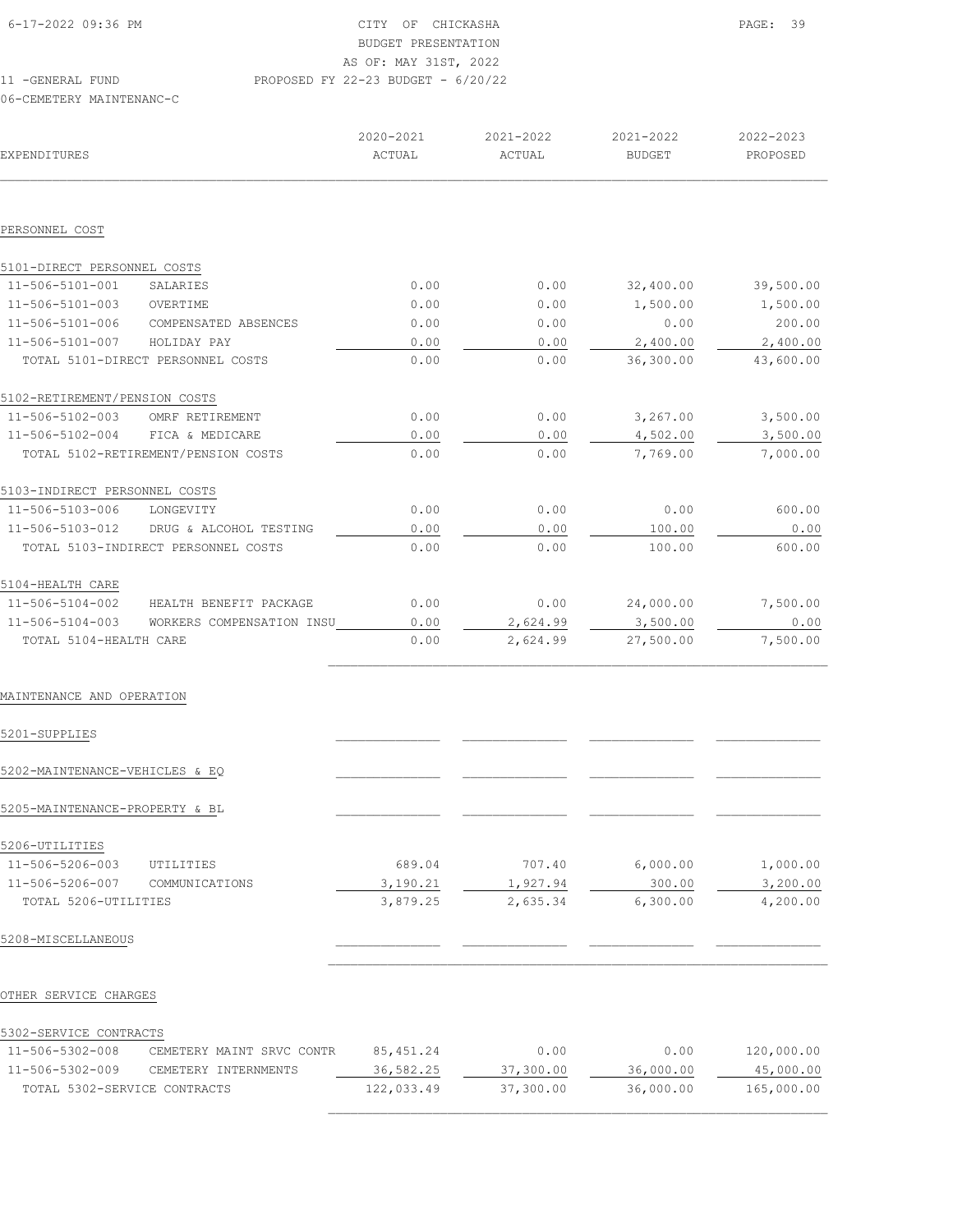| 6-17-2022 09:36 PM<br>11 -GENERAL FUND<br>06-CEMETERY MAINTENANC-C                                   | CITY OF CHICKASHA<br>BUDGET PRESENTATION<br>AS OF: MAY 31ST, 2022<br>PROPOSED FY 22-23 BUDGET - 6/20/22 |                      |                            | PAGE:<br>40           |
|------------------------------------------------------------------------------------------------------|---------------------------------------------------------------------------------------------------------|----------------------|----------------------------|-----------------------|
| EXPENDITURES                                                                                         | 2020-2021<br>ACTUAL                                                                                     | 2021-2022<br>ACTUAL  | 2021-2022<br><b>BUDGET</b> | 2022-2023<br>PROPOSED |
| CAPITAL EQUIPMENT                                                                                    |                                                                                                         |                      |                            |                       |
| 6350-EQUIPMENT/CONSTRUCTI<br>11-506-6350-023<br>MOWER & EQUIPMENT<br>TOTAL 6350-EQUIPMENT/CONSTRUCTI | 0.00<br>0.00                                                                                            | 2,202.94<br>2,202.94 | 25,000.00<br>25,000.00     | 0.00<br>0.00          |
| DEBT SERVICE                                                                                         |                                                                                                         |                      |                            |                       |
| 7000-DEBT SERVICE                                                                                    |                                                                                                         |                      |                            |                       |
| TOTAL 06-CEMETERY MAINTENANC-C                                                                       | 125, 912.74                                                                                             | 44,763.27            | 138,969.00                 | 227,900.00            |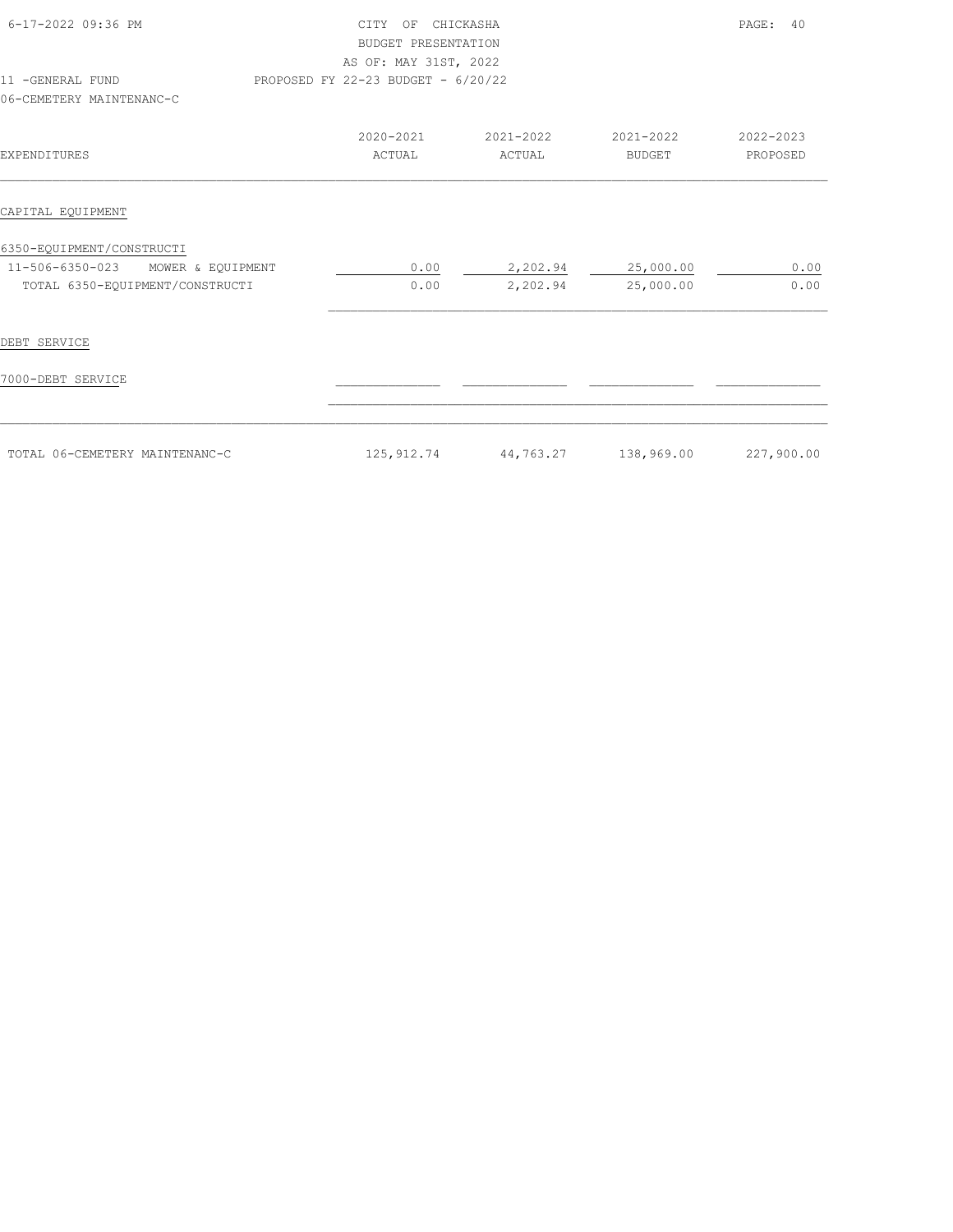| 6-17-2022 09:36 PM | CITY OF CHICKASHA                    | PAGE: 41 |
|--------------------|--------------------------------------|----------|
|                    | BUDGET PRESENTATION                  |          |
|                    | AS OF: MAY 31ST, 2022                |          |
| 11 -GENERAL FUND   | PROPOSED FY 22-23 BUDGET - $6/20/22$ |          |
| 08-LIBRARY - C&R   |                                      |          |

|                                |                                      | 2020-2021  | 2021-2022     | 2021-2022     | 2022-2023  |
|--------------------------------|--------------------------------------|------------|---------------|---------------|------------|
| EXPENDITURES                   |                                      | ACTUAL     | <b>ACTUAL</b> | <b>BUDGET</b> | PROPOSED   |
|                                |                                      |            |               |               |            |
| PERSONNEL COST                 |                                      |            |               |               |            |
| 5101-DIRECT PERSONNEL COSTS    |                                      |            |               |               |            |
| 11-508-5101-001                | SALARIES                             | 195,248.89 | 178,547.57    | 204,183.00    | 244,705.00 |
| 11-508-5101-003                | OVERTIME                             | 1,015.20   | 2,364.98      | 1,000.00      | 3,500.00   |
| 11-508-5101-006                | COMPENSATED ABSENCES                 | 2,300.00   | 1,724.99      | 2,300.00      | 3,500.00   |
| 11-508-5101-007                | HOLIDAY PAY                          | 5,036.19   | 3,026.10      | 6,672.00      | 2,500.00   |
|                                | TOTAL 5101-DIRECT PERSONNEL COSTS    | 203,600.28 | 185,663.64    | 214,155.00    | 254,205.00 |
| 5102-RETIREMENT/PENSION COSTS  |                                      |            |               |               |            |
| 11-508-5102-003                | OMRF RETIREMENT                      | 17,184.55  | 18,160.53     | 18,700.00     | 21,500.00  |
| 11-508-5102-004                | FICA & MEDICARE                      | 14,668.63  | 13,903.40     | 15,900.00     | 20,500.00  |
|                                | TOTAL 5102-RETIREMENT/PENSION COSTS  | 31,853.18  | 32,063.93     | 34,600.00     | 42,000.00  |
| 5103-INDIRECT PERSONNEL COSTS  |                                      |            |               |               |            |
| 11-508-5103-003                | AUTO ALLOWANCE                       | 0.00       | 4,000.00      | 0.00          | 5,000.00   |
| 11-508-5103-006                | LONGEVITY PAY                        | 3,360.00   | 3,660.00      | 3,660.00      | 5,000.00   |
|                                | TOTAL 5103-INDIRECT PERSONNEL COSTS  | 3,360.00   | 7,660.00      | 3,660.00      | 10,000.00  |
| 5104-HEALTH CARE               |                                      |            |               |               |            |
| 11-508-5104-002                | HEALTH BENEFIT PKG                   | 40,256.40  | 29,832.00     | 50,000.00     | 55,000.00  |
| 11-508-5104-003                | WORKERS COMPENSATION                 | 17,066.00  | 12,799.49     | 17,066.00     | 15,000.00  |
| TOTAL 5104-HEALTH CARE         |                                      | 57,322.40  | 42,631.49     | 67,066.00     | 70,000.00  |
|                                |                                      |            |               |               |            |
| MAINTENANCE AND OPERATION      |                                      |            |               |               |            |
| 5201-SUPPLIES                  |                                      |            |               |               |            |
| 11-508-5201-001                | OFFICE SUPPLIES & PUBLICA            | 2,115.76   | 1,431.78      | 4,000.00      | 4,000.00   |
| 11-508-5201-004                | <b>JANITORIAL SUPPLIES</b>           | 0.00       | 0.00          | 0.00          | 1,000.00   |
| 11-508-5201-020                | SMALL TOOLS & SUPPLIES               | 2,956.35   | 4,900.89      | 6,500.00      | 6,500.00   |
| TOTAL 5201-SUPPLIES            |                                      | 5,072.11   | 6,332.67      | 10,500.00     | 11,500.00  |
| 5202-MAINTENANCE-VEHICLES & EQ |                                      |            |               |               |            |
| 11-508-5202-005                | OFFICE MACHINES                      | 0.00       | 0.00          | 0.00          | 1,500.00   |
| 11-508-5202-007                | COMPUTER SYSTEM                      | 1,350.00   | 0.00          | 0.00          | 0.00       |
|                                | TOTAL 5202-MAINTENANCE-VEHICLES & EQ | 1,350.00   | 0.00          | 0.00          | 1,500.00   |
| 5205-MAINTENANCE-PROPERTY & BL |                                      |            |               |               |            |
| 11-508-5205-001                | BUILDING AND GROUNDS                 | 8,575.40   | 4,031.94      | 9,000.00      | 9,000.00   |
|                                | TOTAL 5205-MAINTENANCE-PROPERTY & BL | 8,575.40   | 4,031.94      | 9,000.00      | 9,000.00   |
| 5206-UTILITIES                 |                                      |            |               |               |            |
| 11-508-5206-003                | UTILITIES                            | 10,787.43  | 21,087.66     | 20,000.00     | 20,000.00  |
| 11-508-5206-007                | COMMUNICATIONS                       | 710.72     | 451.68        | 600.00        | 2,000.00   |
| TOTAL 5206-UTILITIES           |                                      | 11,498.15  | 21,539.34     | 20,600.00     | 22,000.00  |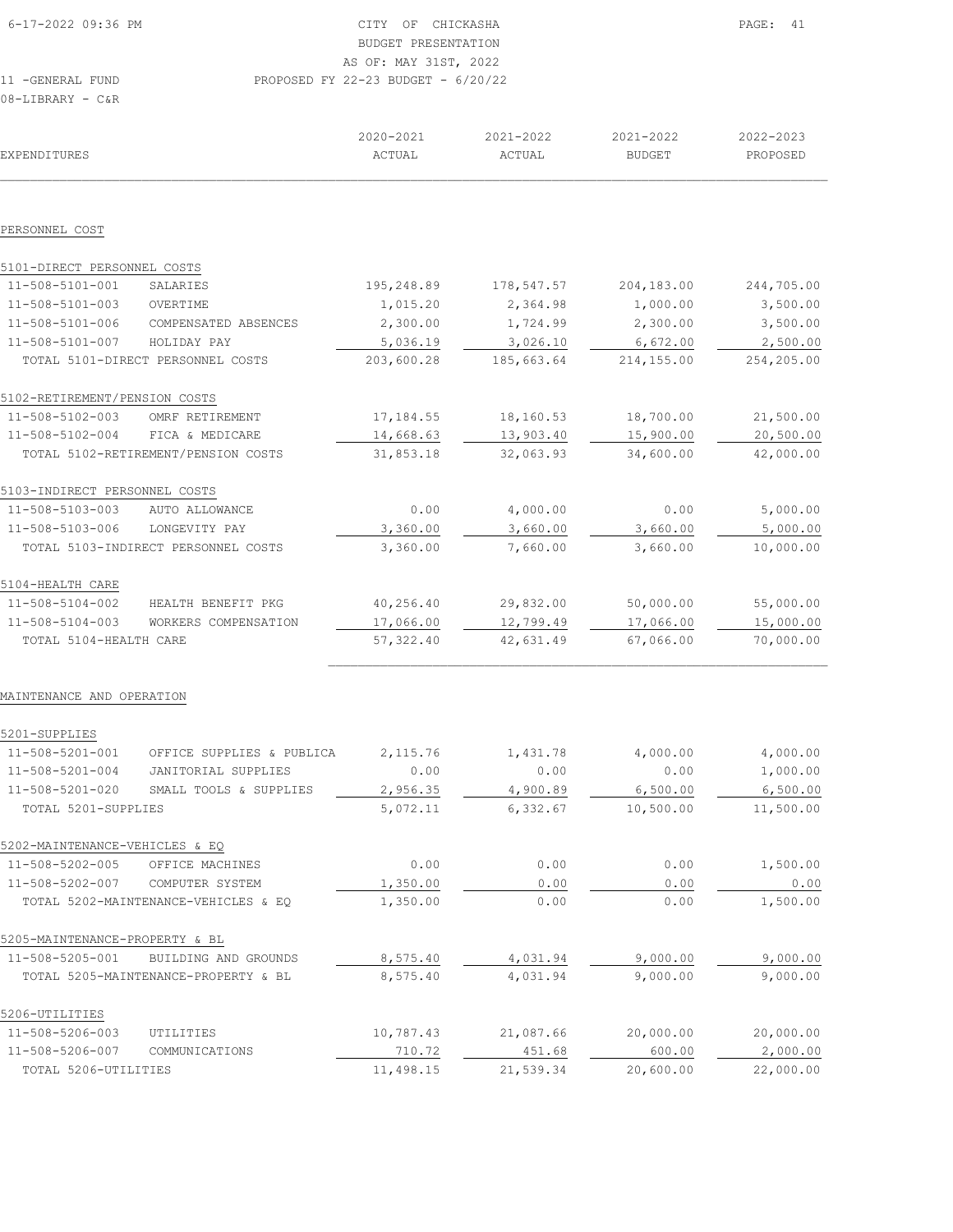| 08-LIBRARY - C&R                |                                   |                         |                         |                            |                       |
|---------------------------------|-----------------------------------|-------------------------|-------------------------|----------------------------|-----------------------|
| EXPENDITURES                    |                                   | $2020 - 2021$<br>ACTUAL | $2021 - 2022$<br>ACTUAL | 2021-2022<br><b>BUDGET</b> | 2022-2023<br>PROPOSED |
| 5208-MISCELLANEOUS              |                                   |                         |                         |                            |                       |
| 5209-TRAVEL & ENTERTAINMENT     |                                   |                         |                         |                            |                       |
| 11-508-5209-001                 | TRAVEL EXPENSE                    | 202.43                  | 757.44                  | 1,000.00                   | 2,000.00              |
|                                 | TOTAL 5209-TRAVEL & ENTERTAINMENT | 202.43                  | 757.44                  | 1,000.00                   | 2,000.00              |
| 5211-TRAINING & EDUCATION       |                                   |                         |                         |                            |                       |
| 11-508-5211-001                 | PROFESSIONAL DEVELOPMENT          | 0.00                    | 957.56                  | 1,000.00                   | 1,000.00              |
| 11-508-5211-002                 | EDUCATIONAL COURSES               | 0.08)                   | 0.00                    | 0.00                       | 500.00                |
| 11-508-5211-003                 | PROFESSIONAL FEES                 | 123.00                  | 461.95                  | 300.00                     | 500.00                |
| 11-508-5211-005                 | BOOKS AND PERIODICALS             | 23, 474.10              | 22,369.54               | 28,000.00                  | 28,000.00             |
| $11 - 508 - 5211 - 005.1$       | ODL-STATE AID                     | 18,192.96               | 16,082.35               | 19,717.00                  | 18,500.00             |
| TOTAL 5211-TRAINING & EDUCATION |                                   | 41,789.98               | 39,871.40               | 49,017.00                  | 48,500.00             |

| 5301-OPERATIONAL CONTRACT       |                           |             |           |           |           |
|---------------------------------|---------------------------|-------------|-----------|-----------|-----------|
| 11-508-5301-024                 | FIRE/SECURITY ALARM CONTR | 315.00      | 388.85    | 1,340.00  | 500.00    |
| TOTAL 5301-OPERATIONAL CONTRACT |                           | 315.00      | 388.85    | 1,340.00  | 500.00    |
| 5302-SERVICE CONTRACTS          |                           |             |           |           |           |
| 11-508-5302-000                 | OTHER SERVICE AGREEMENTS  | 4,559.35    | 6,358.80  | 6,000.00  | 8,000.00  |
| 11-508-5302-001                 | COPY MACHINE SRV CONTRACT | 2,635.82    | 2,062.68  | 2,500.00  | 3,500.00  |
| 11-508-5302-003                 | IT SERVICES               | 0.00        | 0.00      | 0.00      | 500.00    |
| 11-508-5302-006                 | JANITORIAL SERVICE        | 19,980.00   | 17,274.00 | 17,000.00 | 20,000.00 |
| 11-508-5302-019                 | COMPUTER SOFTWARE SUPPORT | 0.00        | 0.00      | 1,500.00  | 1,600.00  |
| TOTAL 5302-SERVICE CONTRACTS    |                           | 27, 175. 17 | 25,695.48 | 27,000.00 | 33,600.00 |
| 5304-RENTAL EXPENSES            |                           |             |           |           |           |
| 11-508-5304-004                 | LIBRARY BOOKS/SERVICES    | 3,792.00    | 3,813.60  | 3,500.00  | 4,000.00  |
| TOTAL 5304-RENTAL EXPENSES      |                           | 3,792.00    | 3,813.60  | 3,500.00  | 4,000.00  |
| 5305-GRANTS & PROGRAMS          |                           |             |           |           |           |
| 11-508-5305-022                 | ODL-GRANT (S)             | 8,366.59    | 2,776.76  | 4,500.00  | 0.00      |
| TOTAL 5305-GRANTS & PROGRAMS    |                           | 8,366.59    | 2,776.76  | 4,500.00  | 0.00      |

 $\mathcal{L}_\text{max}$ 

 $\mathcal{L}_\text{max}$ 

#### UNDESIGNATED EXPENSES

## 5600-UNDESIGNATED EXPENSES \_\_\_\_\_\_\_\_\_\_\_\_\_\_ \_\_\_\_\_\_\_\_\_\_\_\_\_\_ \_\_\_\_\_\_\_\_\_\_\_\_\_\_ \_\_\_\_\_\_\_\_\_\_\_\_\_\_

#### CAPITAL EQUIPMENT

# 6100-FURNISHINGS

| $11 - 508 - 6100 - 001$ | MISCELLANEOUS (FURNISHING | .00  | .00  | ე. იი | 7,800.00 |
|-------------------------|---------------------------|------|------|-------|----------|
| TOTAL 6100-FURNISHINGS  |                           | 0.00 | 0.00 | 0.00  | 7,800.00 |
|                         |                           |      |      |       |          |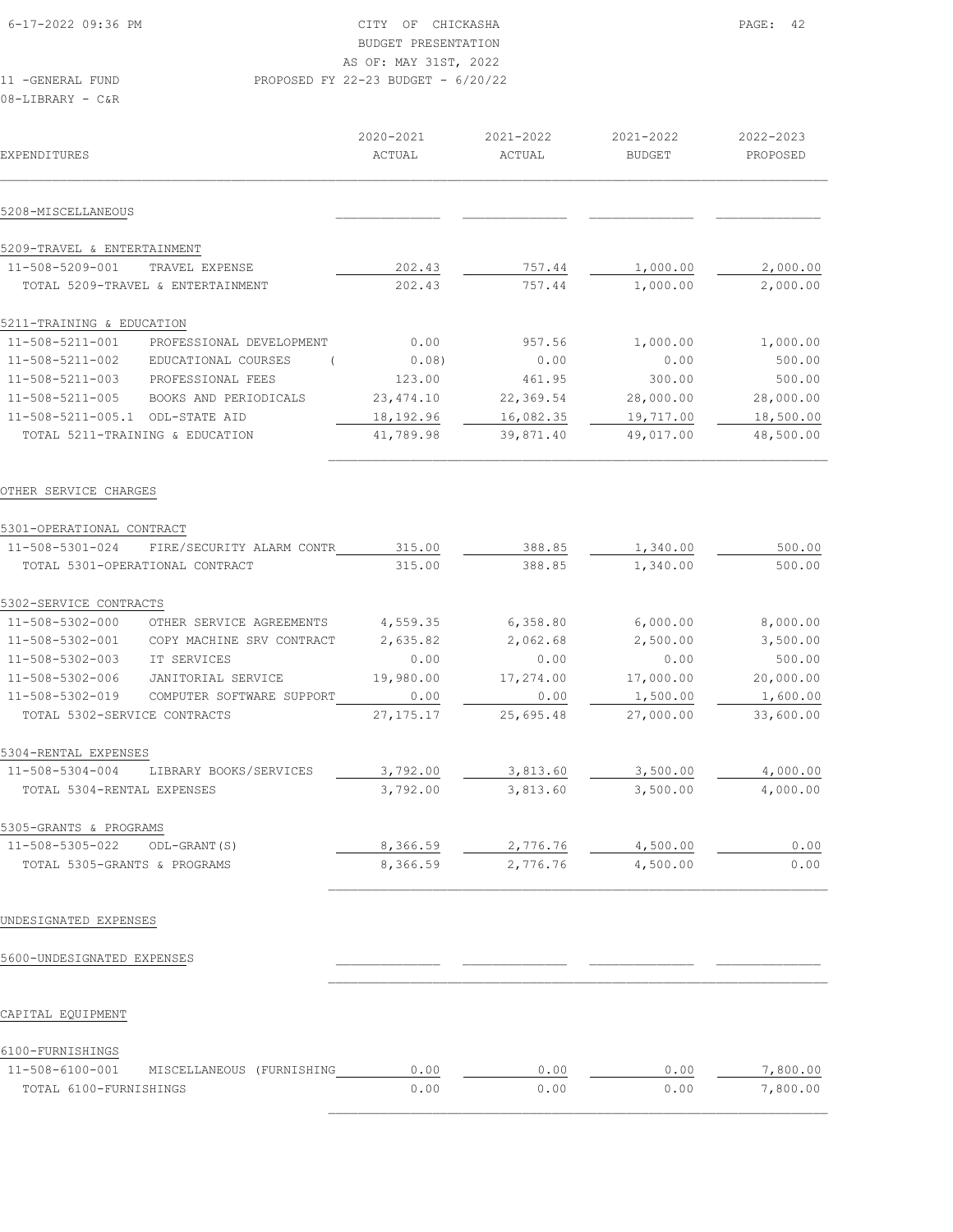| 6-17-2022 09:36 PM                        | CITY OF CHICKASHA<br>BUDGET PRESENTATION<br>AS OF: MAY 31ST, 2022 | PAGE: 43    |               |            |
|-------------------------------------------|-------------------------------------------------------------------|-------------|---------------|------------|
| 11 -GENERAL FUND                          | PROPOSED FY 22-23 BUDGET - 6/20/22                                |             |               |            |
| 08-LIBRARY - C&R                          |                                                                   |             |               |            |
|                                           | 2020-2021                                                         | 2021-2022   | 2021-2022     | 2022-2023  |
| EXPENDITURES                              | ACTUAL                                                            | ACTUAL      | <b>BUDGET</b> | PROPOSED   |
| CAPITAL EQUIPMENT                         |                                                                   |             |               |            |
| 6300-EQUIPMENT/MISCELLANE                 |                                                                   |             |               |            |
| 11-508-6300-019 ADP SYSTEMS (COMPUTERS)   | 7,048.00                                                          | 3,349.44    | 4,924.00      | 6,750.00   |
| TOTAL 6300-EQUIPMENT/MISCELLANE           | 7,048.00                                                          | 3,349.44    | 4,924.00      | 6,750.00   |
| CAPITAL EQUIPMENT                         |                                                                   |             |               |            |
| 6450-PROJECTS                             |                                                                   |             |               |            |
| 11-508-6450-001 MISC-REPLACE AIR COND UNI | 0.00                                                              | 0.00        | 36,510.00     | 40,000.00  |
| TOTAL 6450-PROJECTS                       | 0.00                                                              | 0.00        | 36,510.00     | 40,000.00  |
| DEBT SERVICE                              |                                                                   |             |               |            |
|                                           |                                                                   |             |               |            |
| 7000-DEBT SERVICE                         |                                                                   |             |               |            |
|                                           |                                                                   |             |               |            |
| TOTAL 08-LIBRARY - C&R                    | 411,320.69                                                        | 376, 575.98 | 487,372.00    | 563,355.00 |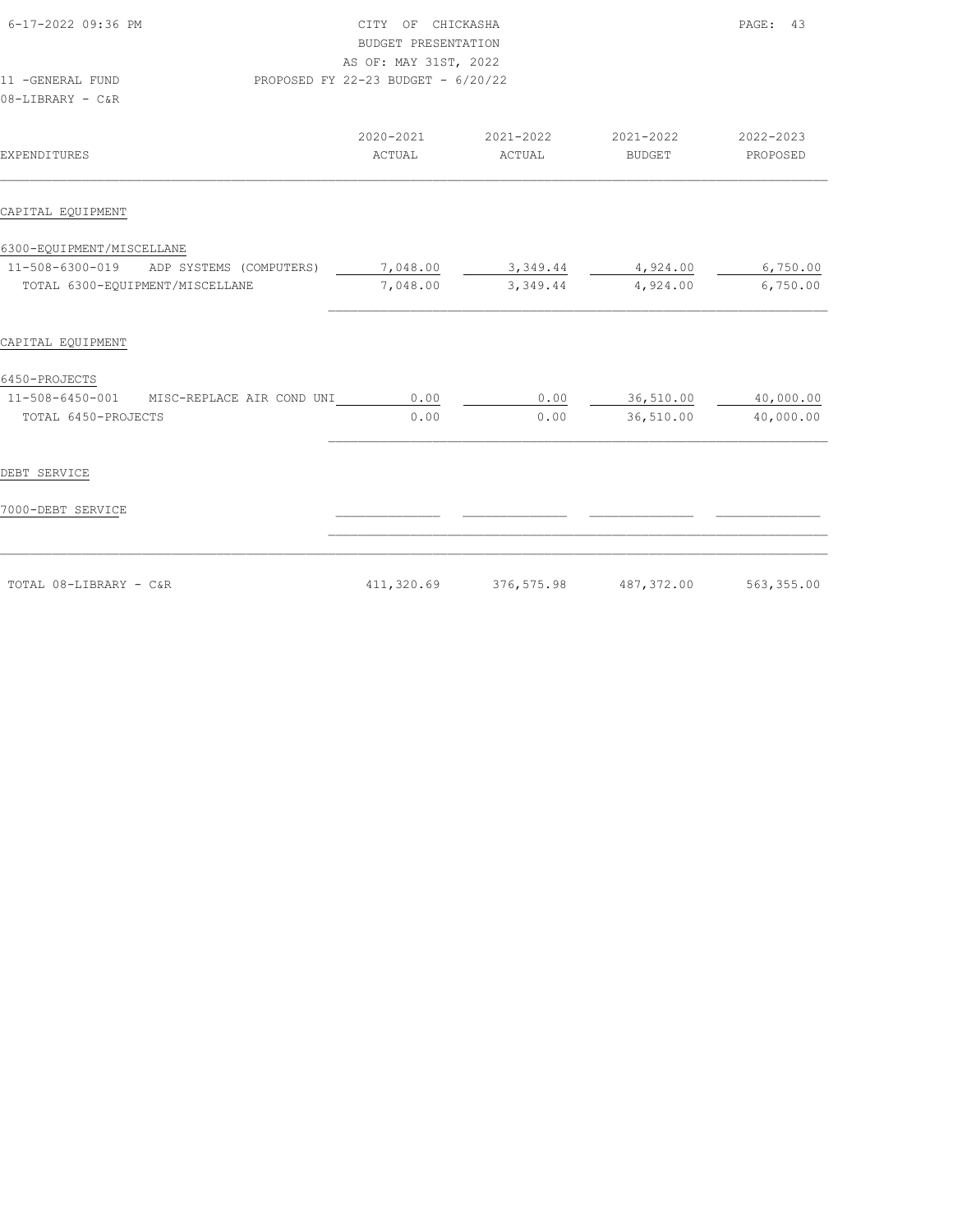| 6-17-2022 09:36 PM | CITY OF CHICKASHA                    | PAGE: 44 |
|--------------------|--------------------------------------|----------|
|                    | BUDGET PRESENTATION                  |          |
|                    | AS OF: MAY 31ST, 2022                |          |
| 11 - GENERAL FUND  | PROPOSED FY 22-23 BUDGET - $6/20/22$ |          |
| 09-STREET & STORM  |                                      |          |

| EXPENDITURES                   |                                      | 2020-2021<br>ACTUAL | 2021-2022<br>ACTUAL | 2021-2022<br><b>BUDGET</b> | 2022-2023<br>PROPOSED |
|--------------------------------|--------------------------------------|---------------------|---------------------|----------------------------|-----------------------|
|                                |                                      |                     |                     |                            |                       |
| PERSONNEL COST                 |                                      |                     |                     |                            |                       |
| 5101-DIRECT PERSONNEL COSTS    |                                      |                     |                     |                            |                       |
| 11-509-5101-001                | SALARIES                             | 184, 487.36         | 134,565.65          | 140,000.00                 | 299,300.00            |
| 11-509-5101-003                | OVERTIME                             | 21,029.70           | 7,068.16            | 5,000.00                   | 15,000.00             |
| $11 - 509 - 5101 - 006$        | COMPENSATED ABSENCES                 | 700.00              | 525.01              | 700.00                     | 750.00                |
| 11-509-5101-007                | HOLIDAY PAY                          | 7,315.20            | 3,455.40            | 6,475.00                   | 7,000.00              |
|                                | TOTAL 5101-DIRECT PERSONNEL COSTS    | 213,532.26          | 145, 614.22         | 152,175.00                 | 322,050.00            |
| 5102-RETIREMENT/PENSION COSTS  |                                      |                     |                     |                            |                       |
| 11-509-5102-003                | OMRF RETIREMENT                      | 20,133.95           | 15,539.07           | 20,700.00                  | 18,500.00             |
| 11-509-5102-004                | FICA & MEDICARE                      | 15, 474.42          | 10,721.36           | 14,700.00                  | 22,900.00             |
|                                | TOTAL 5102-RETIREMENT/PENSION COSTS  | 35,608.37           | 26, 260.43          | 35,400.00                  | 41,400.00             |
| 5103-INDIRECT PERSONNEL COSTS  |                                      |                     |                     |                            |                       |
| 11-509-5103-006                | LONGEVITY PAY                        | 1,320.00            | 1,380.00            | 1,400.00                   | 3,000.00              |
|                                | TOTAL 5103-INDIRECT PERSONNEL COSTS  | 1,320.00            | 1,380.00            | 1,400.00                   | 3,000.00              |
| 5104-HEALTH CARE               |                                      |                     |                     |                            |                       |
| 11-509-5104-002                | HEALTH BENEFIT PKG                   | 38,281.80           | 33,005.68           | 85,900.00                  | 90,000.00             |
| 11-509-5104-003                | WORKERS COMPENSATION                 | 32,542.00           | 24,406.51           | 32,542.00                  | 40,511.00             |
| 11-509-5104-004                | UNEMPLOYMENT CLAIMS PAID             | 14,030.12           | 0.00                | 0.00                       | 0.00                  |
| TOTAL 5104-HEALTH CARE         |                                      | 84,853.92           | 57, 412.19          | 118,442.00                 | 130,511.00            |
| 5105-INDIRECT PERSONNEL COST   |                                      |                     |                     |                            |                       |
| 11-509-5105-001                | CONTRACT LABOR                       | 68,763.59           | 156, 434.29         | 40,000.00                  | 75,000.00             |
|                                | TOTAL 5105-INDIRECT PERSONNEL COST   | 68,763.59           | 156,434.29          | 40,000.00                  | 75,000.00             |
|                                |                                      |                     |                     |                            |                       |
| MAINTENANCE AND OPERATION      |                                      |                     |                     |                            |                       |
| 5201-SUPPLIES                  |                                      |                     |                     |                            |                       |
| 11-509-5201-012                | SIGNS                                | 2,349.04            | 1,656.94            | 10,000.00                  | 30,000.00             |
| 11-509-5201-020                | SMALL TOOLS & SUPPLIES               | 191.99              | 0.00                | 3,400.00                   | 7,000.00              |
| TOTAL 5201-SUPPLIES            |                                      | 2,541.03            | 1,656.94            | 13,400.00                  | 37,000.00             |
| 5202-MAINTENANCE-VEHICLES & EQ |                                      |                     |                     |                            |                       |
| 11-509-5202-001                | GAS, FUELS, OILS, LUBRICA            | 19,488.81           | 39,780.66           | 25,000.00                  | 35,000.00             |
| 11-509-5202-002                | VEHICLE MAINT & REPAIRS              | 3,978.80            | 5,221.86            | 5,000.00                   | 10,000.00             |
| 11-509-5202-004                | EQUIPMENT MAINT & REPAIRS            | 22,573.00           | 18,936.59           | 25,000.00                  | 25,000.00             |
|                                | TOTAL 5202-MAINTENANCE-VEHICLES & EQ | 46,040.61           | 63, 939.11          | 55,000.00                  | 70,000.00             |
|                                |                                      |                     |                     |                            |                       |

| 5205-MAINTENANCE-PROPERTY & BL |                                      |           |           |           |            |
|--------------------------------|--------------------------------------|-----------|-----------|-----------|------------|
| 11-509-5205-001                | BUILDING AND GROUNDS                 | 41,143.72 | 49,879.32 | 39,744.00 | 100,000.00 |
|                                | TOTAL 5205-MAINTENANCE-PROPERTY & BL | 41,143.72 | 49,879.32 | 39,744.00 | 100,000.00 |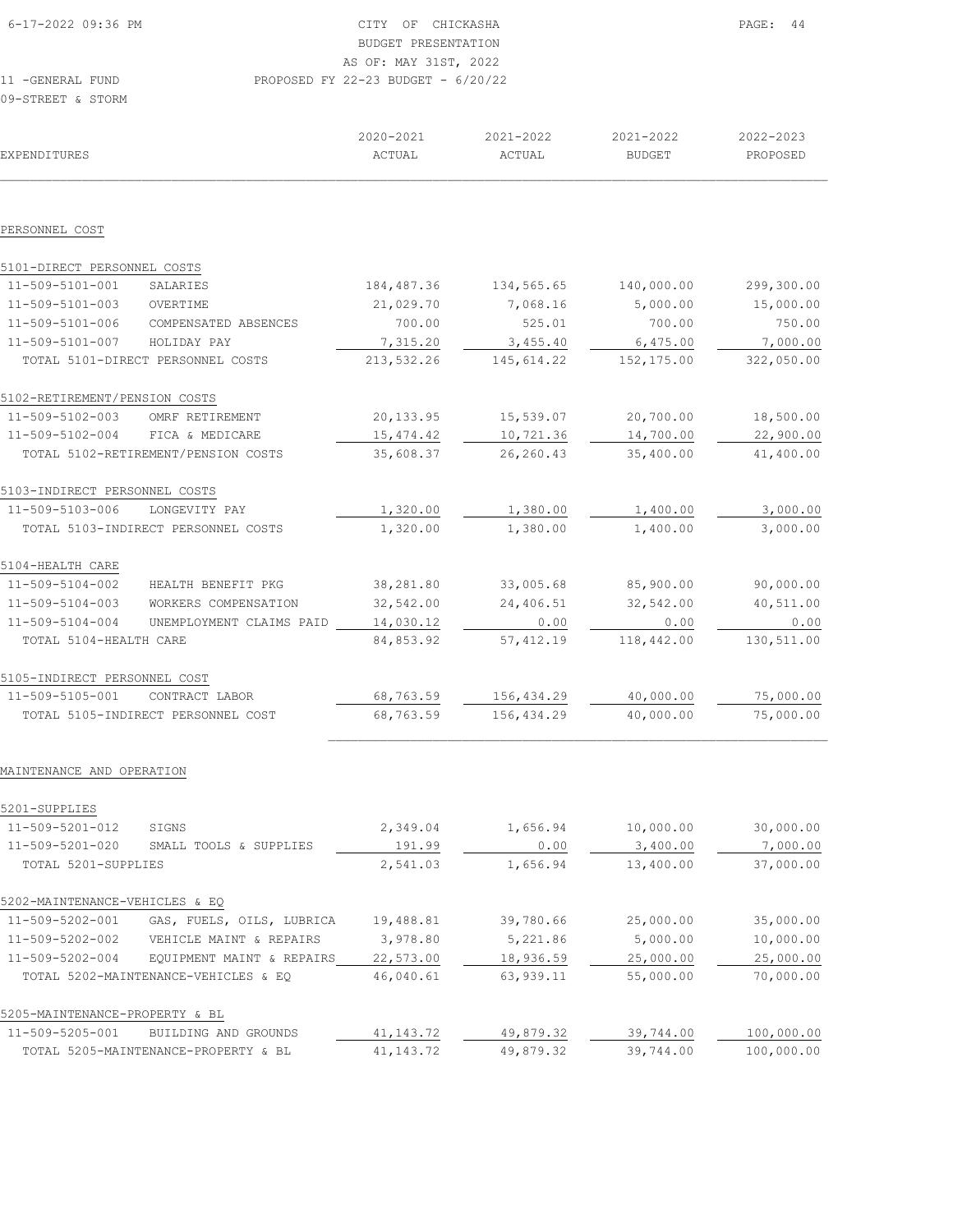# BUDGET PRESENTATION

AS OF: MAY 31ST, 2022

11 -GENERAL FUND PROPOSED FY 22-23 BUDGET - 6/20/22

09-STREET & STORM

| <b>EXPENDITURES</b>          |                                   | 2020-2021<br>ACTUAL | 2021-2022<br>ACTUAL | 2021-2022<br><b>BUDGET</b> | 2022-2023<br>PROPOSED |
|------------------------------|-----------------------------------|---------------------|---------------------|----------------------------|-----------------------|
| 5206-UTILITIES               |                                   |                     |                     |                            |                       |
| 11-509-5206-003              | UTILITIES                         | 93,506.11           | 108,423.98          | 107,000.00                 | 120,000.00            |
| TOTAL 5206-UTILITIES         |                                   | 93,506.11           | 108,423.98          | 107,000.00                 | 120,000.00            |
| 5208-MISCELLANEOUS           |                                   |                     |                     |                            |                       |
| 11-509-5208-013              | UNIFORMS                          | 5,832.78            | 4,681.29            | 4,000.00                   | 12,000.00             |
| 11-509-5208-014              | TURNPIKE TOLLS/PIKE PASS          | 53.55               | 163.06              | 0.00                       | 200.00                |
| 11-509-5208-017              | MACHINERY RENTAL                  | 0.00                | 0.00                | 1,000.00                   | 0.00                  |
| TOTAL 5208-MISCELLANEOUS     |                                   | 5,886.33            | 4,844.35            | 5,000.00                   | 12,200.00             |
| 5209-TRAVEL & ENTERTAINMENT  |                                   |                     |                     |                            |                       |
| 11-509-5209-001              | TRAVEL EXPENSES                   | 0.00                | 0.00                | 50.00                      | 0.00                  |
|                              | TOTAL 5209-TRAVEL & ENTERTAINMENT | 0.00                | 0.00                | 50.00                      | 0.00                  |
| OTHER SERVICE CHARGES        |                                   |                     |                     |                            |                       |
| 5301-OPERATIONAL CONTRACT    |                                   |                     |                     |                            |                       |
| 11-509-5301-012              | STREET LIGHTING                   | 728.65              | 499.00              | 9,000.00                   | 5,000.00              |
| 11-509-5301-026              | TRAFFIC SIGNALS                   | 13,893.16           | 6,300.48            | 15,000.00                  | 25,000.00             |
|                              | TOTAL 5301-OPERATIONAL CONTRACT   | 14,621.81           | 6,799.48            | 24,000.00                  | 30,000.00             |
| 5302-SERVICE CONTRACTS       |                                   |                     |                     |                            |                       |
| 5303-LEASE/PURCHASE AGREE    |                                   |                     |                     |                            |                       |
| 5304-RENTAL EXPENSES         |                                   |                     |                     |                            |                       |
| $11 - 509 - 5304 - 003$      | MACHINERY RENTAL                  | 0.00                | 0.00                | 0.00                       | 20,000.00             |
| TOTAL 5304-RENTAL EXPENSES   |                                   | 0.00                | 0.00                | 0.00                       | 20,000.00             |
| TRANSFERS TO OTHER FUNDS     |                                   |                     |                     |                            |                       |
| 5500-TRANSFER TO OTHER FUNDS |                                   |                     |                     |                            |                       |
| UNDESIGNATED EXPENSES        |                                   |                     |                     |                            |                       |
| 5600-UNDESIGNATED EXPENSES   |                                   |                     |                     |                            |                       |
| CAPITAL EQUIPMENT            |                                   |                     |                     |                            |                       |
| 6000-CAPITAL EQUIPMENT       |                                   |                     |                     |                            |                       |

 $\mathcal{L}_\text{max}$ 

CAPITAL EQUIPMENT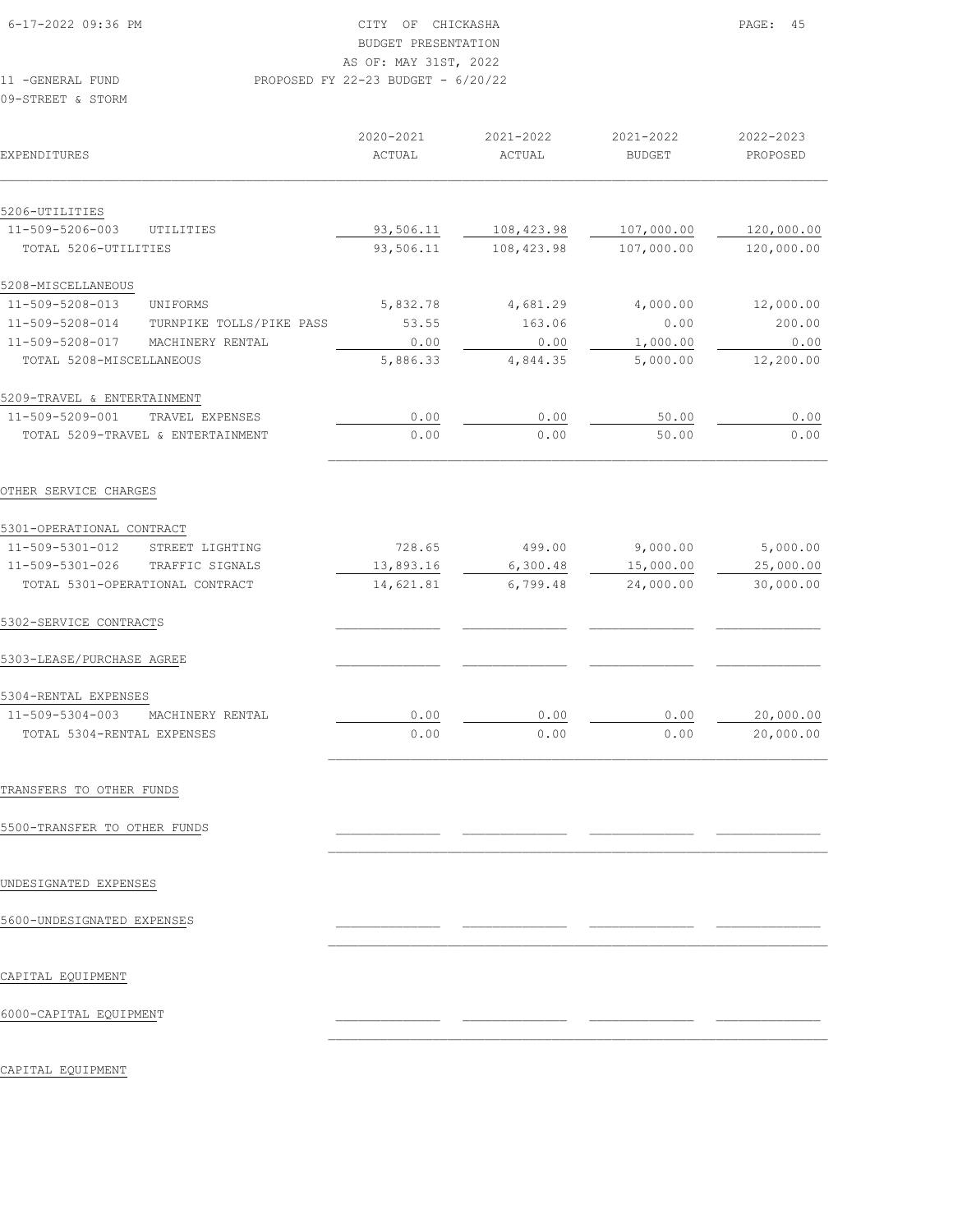| 6-17-2022 09:36 PM<br>11 -GENERAL FUND<br>09-STREET & STORM                                              | CITY OF CHICKASHA<br>BUDGET PRESENTATION<br>AS OF: MAY 31ST, 2022<br>PROPOSED FY 22-23 BUDGET - 6/20/22 |                     |                            | PAGE:<br>46            |
|----------------------------------------------------------------------------------------------------------|---------------------------------------------------------------------------------------------------------|---------------------|----------------------------|------------------------|
| EXPENDITURES                                                                                             | 2020-2021<br>ACTUAL                                                                                     | 2021-2022<br>ACTUAL | 2021-2022<br><b>BUDGET</b> | 2022-2023<br>PROPOSED  |
| 6300-EQUIPMENT/MISCELLANE<br>11-509-6300-060<br>EOUIPMENT REPLACEMENT<br>TOTAL 6300-EQUIPMENT/MISCELLANE | 0.00<br>0.00                                                                                            | 0.00<br>0.00        | 10,000.00<br>10,000.00     | 50,000.00<br>50,000.00 |
| 6350-EQUIPMENT/CONSTRUCTI                                                                                |                                                                                                         |                     |                            |                        |
| DEBT SERVICE                                                                                             |                                                                                                         |                     |                            |                        |
| 7000-DEBT SERVICE                                                                                        |                                                                                                         |                     |                            |                        |
| TOTAL 09-STREET & STORM                                                                                  | 607,817.75                                                                                              | 622,644.31          | 601,611.00                 | 1,011,161.00           |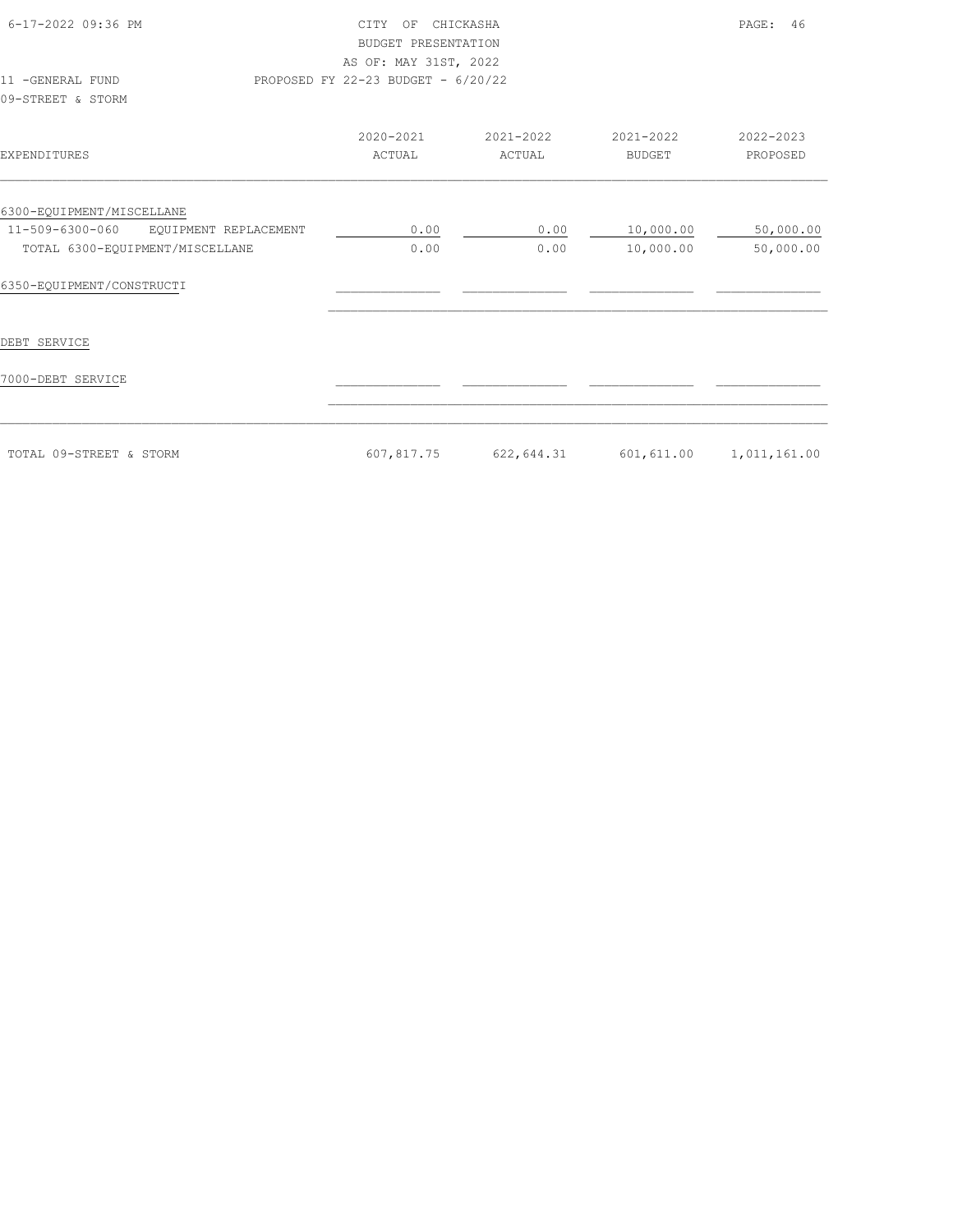| 6-17-2022 09:36 PM      | CITY OF CHICKASHA                    | PAGE: 47 |
|-------------------------|--------------------------------------|----------|
|                         | BUDGET PRESENTATION                  |          |
|                         | AS OF: MAY 31ST, 2022                |          |
| 11 -GENERAL FUND        | PROPOSED FY 22-23 BUDGET - $6/20/22$ |          |
| $10 - \text{F}$ T.E.E.T |                                      |          |

| EXPENDITURES                   |                                      | 2020-2021<br>ACTUAL | 2021-2022<br>ACTUAL | 2021-2022<br><b>BUDGET</b> | 2022-2023<br>PROPOSED |
|--------------------------------|--------------------------------------|---------------------|---------------------|----------------------------|-----------------------|
|                                |                                      |                     |                     |                            |                       |
| PERSONNEL COST                 |                                      |                     |                     |                            |                       |
| 5101-DIRECT PERSONNEL COSTS    |                                      |                     |                     |                            |                       |
| 11-510-5101-001                | SALARIES                             | 35,742.70           | 34, 312.25          | 36,849.00                  | 31,200.00             |
| 11-510-5101-003                | OVERTIME                             | 3,967.04            | 2,024.63            | 0.00                       | 3,000.00              |
| 11-510-5101-006                | COMPENSATED ABSENCES                 | 500.00              | 374.99              | 500.00                     | 0.00                  |
| 11-510-5101-007                | HOLIDAY PAY                          | 1,300.22            | 813.74              | 1,008.00                   | 0.00                  |
|                                | TOTAL 5101-DIRECT PERSONNEL COSTS    | 41,509.96           | 37,525.61           | 38, 357.00                 | 34,200.00             |
| 5102-RETIREMENT/PENSION COSTS  |                                      |                     |                     |                            |                       |
| 11-510-5102-003                | OMRF RETIREMENT                      | 3,879.54            | 3,978.84            | 3,900.00                   | 2,500.00              |
| 11-510-5102-004                | FICA & MEDICARE                      | 3,086.29            | 2,806.37            | 2,800.00                   | 2,387.00              |
|                                | TOTAL 5102-RETIREMENT/PENSION COSTS  | 6,965.83            | 6,785.21            | 6,700.00                   | 4,887.00              |
| 5103-INDIRECT PERSONNEL COSTS  |                                      |                     |                     |                            |                       |
| 11-510-5103-006                | LONGEVITY PAY                        | 1,800.00            | 1,800.00            | 1,800.00                   | 0.00                  |
| 11-510-5103-012                | DRUG AND ALCOHOL TESTING             | 0.00                | 0.00                | 0.00                       | 150.00                |
|                                | TOTAL 5103-INDIRECT PERSONNEL COSTS  | 1,800.00            | 1,800.00            | 1,800.00                   | 150.00                |
| 5104-HEALTH CARE               |                                      |                     |                     |                            |                       |
| 11-510-5104-002                | HEALTH BENEFIT PKG                   | 4,952.64            | 4,565.00            | 8,500.00                   | 17,820.00             |
| 11-510-5104-003                | WORKERS COMPENSATION                 | 3,180.00            | 2,385.00            | 3,180.00                   | 2,044.00              |
| TOTAL 5104-HEALTH CARE         |                                      | 8,132.64            | 6,950.00            | 11,680.00                  | 19,864.00             |
| MAINTENANCE AND OPERATION      |                                      |                     |                     |                            |                       |
| 5201-SUPPLIES                  |                                      |                     |                     |                            |                       |
| 11-510-5201-020                | SMALL TOOLS & SUPPLIES               | 0.00                | 150.92              | 400.00                     | 1,000.00              |
| TOTAL 5201-SUPPLIES            |                                      | 0.00                | 150.92              | 400.00                     | 1,000.00              |
| 5202-MAINTENANCE-VEHICLES & EQ |                                      |                     |                     |                            |                       |
| 11-510-5202-001                | GAS, FUELS, OILS, LUBRICA            | 396.37              | 0.00                | 200.00                     | 2,500.00              |
| 11-510-5202-002                | VEHICLE MAINT & REPAIRS              | 0.00                | 0.00                | 0.00                       | 3,500.00              |
|                                | TOTAL 5202-MAINTENANCE-VEHICLES & EQ | 396.37              | 0.00                | 200.00                     | 6,000.00              |
| 5205-MAINTENANCE-PROPERTY & BL |                                      |                     |                     |                            |                       |
| 11-510-5205-001                | BUILDING AND GROUNDS                 | 0.00                | 840.20              | 1,500.00                   | 1,500.00              |
|                                | TOTAL 5205-MAINTENANCE-PROPERTY & BL | 0.00                | 840.20              | 1,500.00                   | 1,500.00              |
| 5208-MISCELLANEOUS             |                                      |                     |                     |                            |                       |
|                                |                                      |                     |                     |                            |                       |

5302-SERVICE CONTRACTS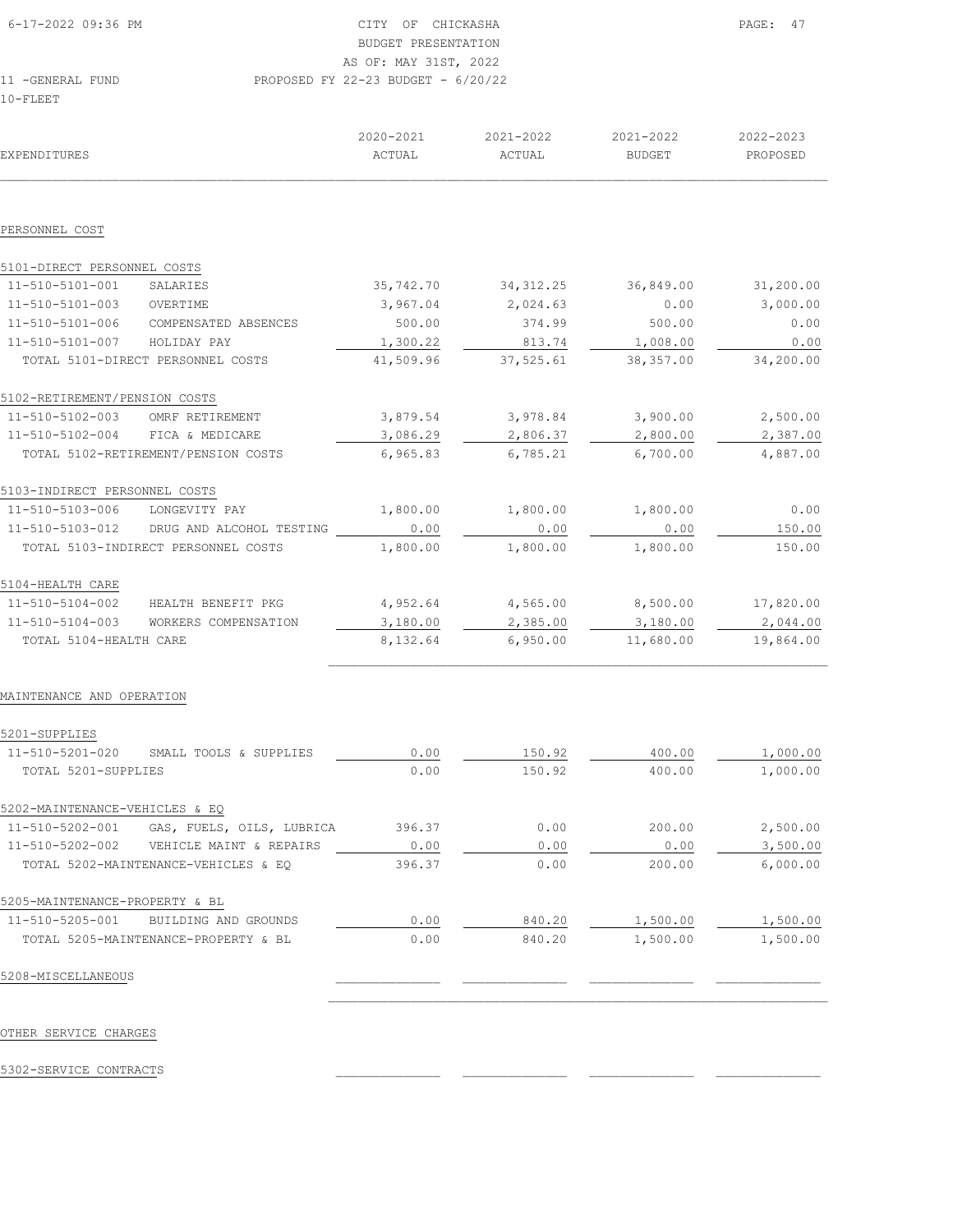| 6-17-2022 09:36 PM<br>11 -GENERAL FUND | CITY OF CHICKASHA<br>BUDGET PRESENTATION<br>AS OF: MAY 31ST, 2022<br>PROPOSED FY 22-23 BUDGET - 6/20/22 |  |                                         | PAGE: 48 |  |  |
|----------------------------------------|---------------------------------------------------------------------------------------------------------|--|-----------------------------------------|----------|--|--|
| 10-FLEET                               |                                                                                                         |  |                                         |          |  |  |
| EXPENDITURES                           |                                                                                                         |  |                                         |          |  |  |
| 5303-LEASE/PURCHASE AGREE              |                                                                                                         |  |                                         |          |  |  |
| UNDESIGNATED EXPENSES                  |                                                                                                         |  |                                         |          |  |  |
| 5600-UNDESIGNATED EXPENSES             |                                                                                                         |  |                                         |          |  |  |
| CAPITAL EQUIPMENT                      |                                                                                                         |  |                                         |          |  |  |
| 6300-EQUIPMENT/MISCELLANE              |                                                                                                         |  |                                         |          |  |  |
| DEBT SERVICE                           |                                                                                                         |  |                                         |          |  |  |
| 7000-DEBT SERVICE                      |                                                                                                         |  |                                         |          |  |  |
| TOTAL 10-FLEET                         |                                                                                                         |  | 58,804.80 54,051.94 60,637.00 67,601.00 |          |  |  |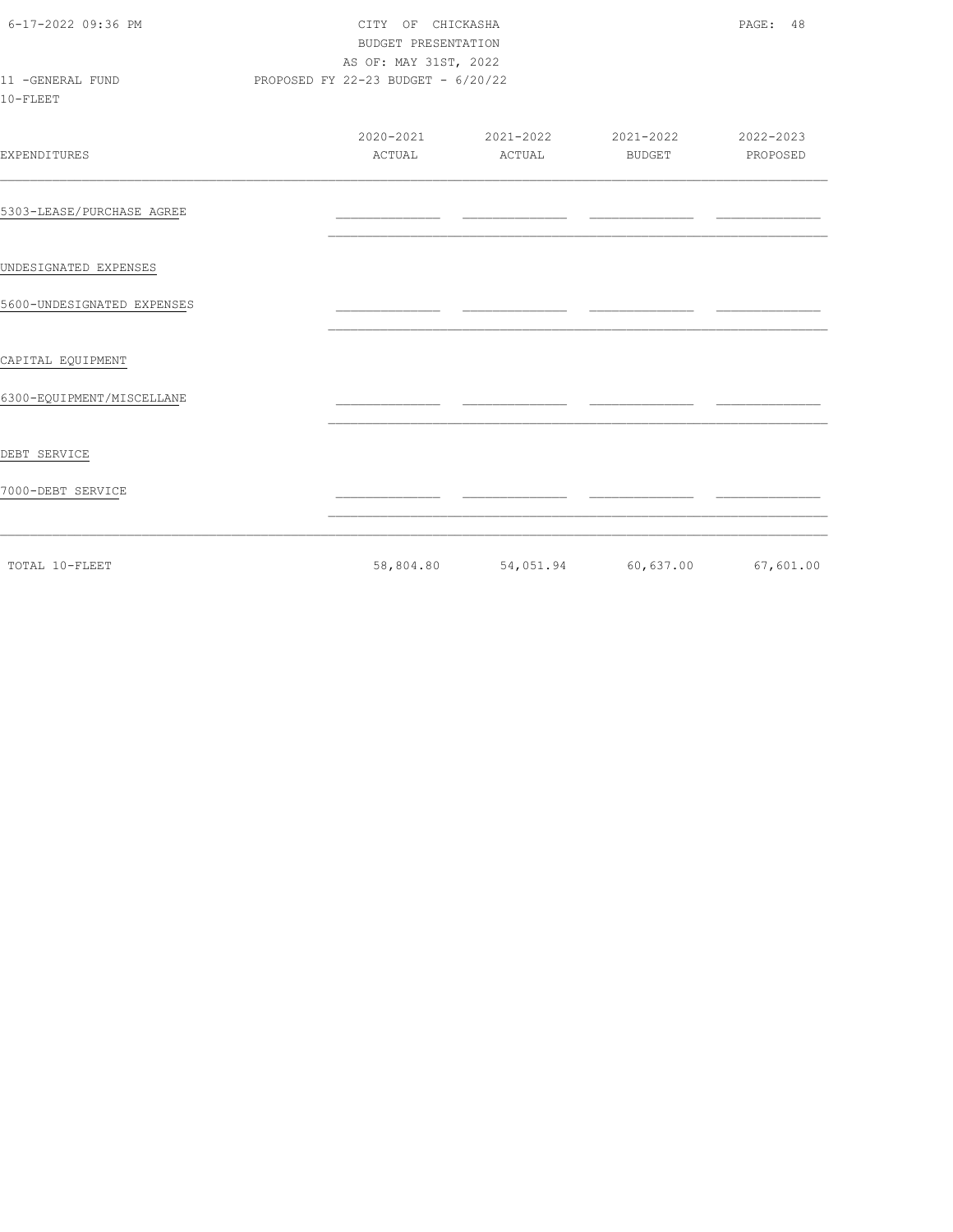| 6-17-2022 09:36 PM<br>11 -GENERAL FUND<br>PROPOSED FY 22-23 BUDGET - 6/20/22 |  | CITY OF CHICKASHA<br>BUDGET PRESENTATION<br>AS OF: MAY 31ST, 2022 | PAGE: 49                                |  |  |
|------------------------------------------------------------------------------|--|-------------------------------------------------------------------|-----------------------------------------|--|--|
| 11-SUPPORT SERVICES-GG                                                       |  |                                                                   |                                         |  |  |
| EXPENDITURES                                                                 |  |                                                                   | 2020-2021 2021-2022 2021-2022 2020-2022 |  |  |
|                                                                              |  |                                                                   |                                         |  |  |
| PERSONNEL COST                                                               |  |                                                                   |                                         |  |  |
| 5101-DIRECT PERSONNEL COSTS                                                  |  |                                                                   |                                         |  |  |
| 5102-RETIREMENT/PENSION COSTS                                                |  |                                                                   |                                         |  |  |
| 5103-INDIRECT PERSONNEL COSTS                                                |  |                                                                   |                                         |  |  |
| 5104-HEALTH CARE                                                             |  |                                                                   |                                         |  |  |
| MAINTENANCE AND OPERATION                                                    |  |                                                                   |                                         |  |  |
| 5201-SUPPLIES                                                                |  |                                                                   |                                         |  |  |
| 5202-MAINTENANCE-VEHICLES & EQ                                               |  |                                                                   |                                         |  |  |
| 5208-MISCELLANEOUS                                                           |  |                                                                   |                                         |  |  |
| 5209-TRAVEL & ENTERTAINMENT                                                  |  |                                                                   |                                         |  |  |
| 5210-ADVERTISING                                                             |  |                                                                   |                                         |  |  |
| 5211-TRAINING & EDUCATION                                                    |  |                                                                   |                                         |  |  |
| OTHER SERVICE CHARGES                                                        |  |                                                                   |                                         |  |  |
| 5301-OPERATIONAL CONTRACT                                                    |  |                                                                   |                                         |  |  |
|                                                                              |  |                                                                   |                                         |  |  |
| UNDESIGNATED EXPENSES                                                        |  |                                                                   |                                         |  |  |
| 5600-UNDESIGNATED EXPENSES                                                   |  |                                                                   |                                         |  |  |
| CAPITAL EQUIPMENT                                                            |  |                                                                   |                                         |  |  |
| 6300-EQUIPMENT/MISCELLANE                                                    |  |                                                                   |                                         |  |  |
| CAPITAL EQUIPMENT                                                            |  |                                                                   |                                         |  |  |
| 6500-PROGRAMS                                                                |  |                                                                   |                                         |  |  |
|                                                                              |  |                                                                   |                                         |  |  |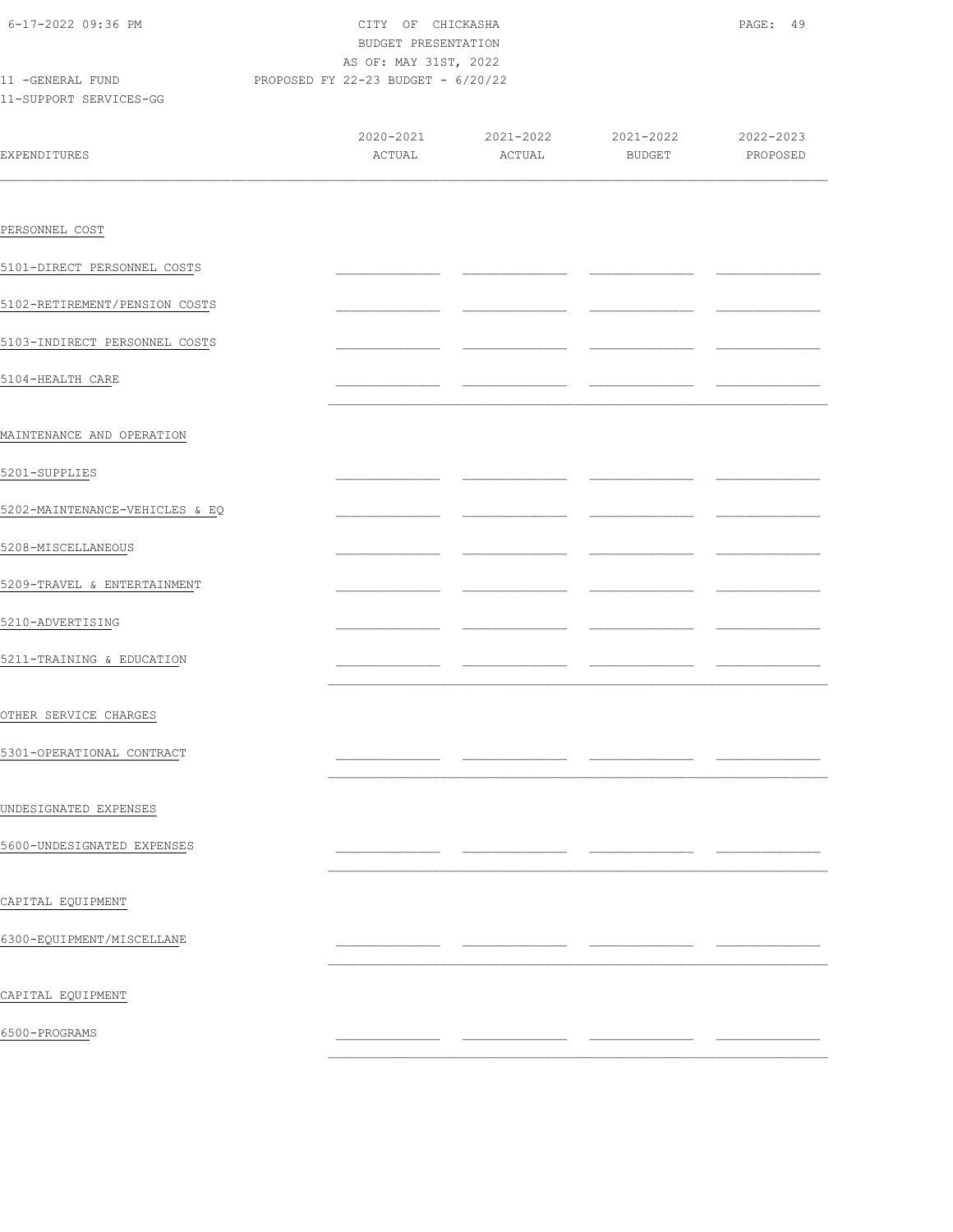| 6-17-2022 09:36 PM                         | CITY OF CHICKASHA<br>BUDGET PRESENTATION<br>AS OF: MAY 31ST, 2022 |                     |                     | PAGE: 50              |
|--------------------------------------------|-------------------------------------------------------------------|---------------------|---------------------|-----------------------|
| 11 -GENERAL FUND<br>11-SUPPORT SERVICES-GG | PROPOSED FY 22-23 BUDGET - 6/20/22                                |                     |                     |                       |
| EXPENDITURES                               | 2020-2021<br>ACTUAL                                               | 2021-2022<br>ACTUAL | 2021-2022<br>BUDGET | 2022-2023<br>PROPOSED |
| DEBT SERVICE                               |                                                                   |                     |                     |                       |
| 7000-DEBT SERVICE                          |                                                                   |                     |                     |                       |

 $\mathcal{L}_\text{max}$  $\mathcal{L}_\text{max} = \mathcal{L}_\text{max} = \mathcal{L}_\text{max} = \mathcal{L}_\text{max} = \mathcal{L}_\text{max} = \mathcal{L}_\text{max} = \mathcal{L}_\text{max} = \mathcal{L}_\text{max} = \mathcal{L}_\text{max} = \mathcal{L}_\text{max} = \mathcal{L}_\text{max} = \mathcal{L}_\text{max} = \mathcal{L}_\text{max} = \mathcal{L}_\text{max} = \mathcal{L}_\text{max} = \mathcal{L}_\text{max} = \mathcal{L}_\text{max} = \mathcal{L}_\text{max} = \mathcal{$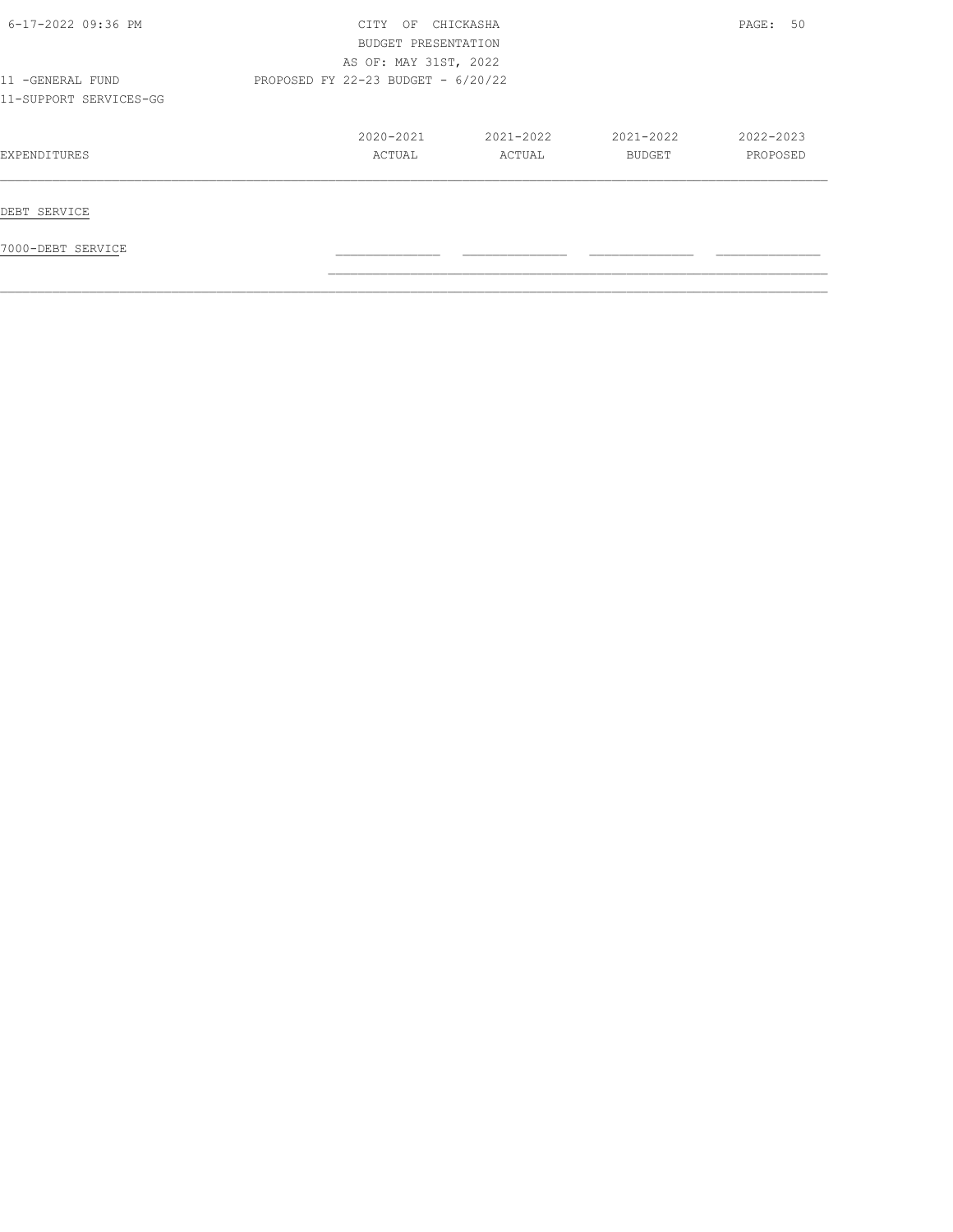| EXPENDITURES                  |                                     | 2020-2021<br>ACTUAL | 2021-2022<br>ACTUAL | 2021-2022<br><b>BUDGET</b> | 2022-2023<br>PROPOSED |
|-------------------------------|-------------------------------------|---------------------|---------------------|----------------------------|-----------------------|
| PERSONNEL COST                |                                     |                     |                     |                            |                       |
| 5101-DIRECT PERSONNEL COSTS   |                                     |                     |                     |                            |                       |
| 11-514-5101-001               | SALARIES                            | 158,925.48          | 179,569.92          | 235,897.00                 | 249,000.00            |
| 11-514-5101-003               | OVERTIME                            | 1,045.19            | 2,544.04            | 800.00                     | 3,000.00              |
| $11 - 514 - 5101 - 006$       | COMPENSATED ABSENCES                | 500.00              | 374.99              | 500.00                     | 1,500.00              |
| 11-514-5101-007               | HOLIDAY PAY                         | 2,978.78            | 3, 171.76           | 6,806.00                   | 3,500.00              |
|                               | TOTAL 5101-DIRECT PERSONNEL COSTS   | 163,449.45          | 185,660.71          | 244,003.00                 | 257,000.00            |
| 5102-RETIREMENT/PENSION COSTS |                                     |                     |                     |                            |                       |
| 11-514-5102-003               | OMRF RETIREMENT                     | 15,206.91           | 19,844.16           | 20,293.00                  | 20,500.00             |
| 11-514-5102-004               | FICA & MEDICARE                     | 12,205.49           | 14,270.04           | 16,632.00                  | 20,250.00             |
|                               | TOTAL 5102-RETIREMENT/PENSION COSTS | 27, 412.40          | 34, 114.20          | 36,925.00                  | 40,750.00             |
| 5103-INDIRECT PERSONNEL COSTS |                                     |                     |                     |                            |                       |
| 11-514-5103-003               | AUTO ALLOWANCE                      | 2,600.00            | 4,200.00            | 4,800.00                   | 4,800.00              |
| 11-514-5103-006               | LONGEVITY PAY                       | 180.00              | 240.00              | 180.00                     | 300.00                |
|                               | TOTAL 5103-INDIRECT PERSONNEL COSTS | 2,780.00            | 4,440.00            | 4,980.00                   | 5,100.00              |
| 5104-HEALTH CARE              |                                     |                     |                     |                            |                       |
| 11-514-5104-002               | HEALTH BENEFIT PKG                  | 16,518.80           | 11, 157.80          | 25,700.00                  | 35,000.00             |
| $11 - 514 - 5104 - 003$       | WORKERS COMPENSATION                | 9,752.00            | 7,313.99            | 9,752.00                   | 464.00                |
| TOTAL 5104-HEALTH CARE        |                                     | 26,270.80           | 18, 471.79          | 35,452.00                  | 35,464.00             |
| 5105-INDIRECT PERSONNEL COST  |                                     |                     |                     |                            |                       |
|                               |                                     |                     |                     |                            |                       |
| MAINTENANCE AND OPERATION     |                                     |                     |                     |                            |                       |

| 5201-SUPPLIES                  |                                      |          |          |          |          |
|--------------------------------|--------------------------------------|----------|----------|----------|----------|
| 11-514-5201-001                | OFFICE SUPPLIES &<br>PUBLICA         | 3,951.45 | 3,122.86 | 4,000.00 | 6,000.00 |
| 11-514-5201-009                | FOOD FOR HUMANS                      | 0.00     | 0.00     | 0.00     | 500.00   |
| TOTAL 5201-SUPPLIES            |                                      | 3,951.45 | 3,122.86 | 4,000.00 | 6,500.00 |
| 5202-MAINTENANCE-VEHICLES & EQ |                                      |          |          |          |          |
| 11-514-5202-001                | GAS, FUELS, OILS, LUBRICA            | 29.40    | 155.48   | 0.00     | 0.00     |
|                                | TOTAL 5202-MAINTENANCE-VEHICLES & EO | 29.40    | 155.48   | 0.00     | 0.00     |
| 5206-UTILITIES                 |                                      |          |          |          |          |
| 11-514-5206-007                | COMMUNICATIONS                       | 621.02   | 406.05   | 700.00   | 800.00   |
| TOTAL 5206-UTILITIES           |                                      | 621.02   | 406.05   | 700.00   | 800.00   |
| 5208-MISCELLANEOUS             |                                      |          |          |          |          |
| 11-514-5208-010                | FILING FEES                          | 702.00   | 671.85   | 100.00   | 1,500.00 |
| TOTAL 5208-MISCELLANEOUS       |                                      | 702.00   | 671.85   | 100.00   | 1,500.00 |
| 5209-TRAVEL & ENTERTAINMENT    |                                      |          |          |          |          |
| 11-514-5209-001                | TRAVEL EXPENSE                       | 0.00     | 0.00     | 250.00   | 1,500.00 |
|                                | TOTAL 5209-TRAVEL & ENTERTAINMENT    | 0.00     | 0.00     | 250.00   | 1,500.00 |
|                                |                                      |          |          |          |          |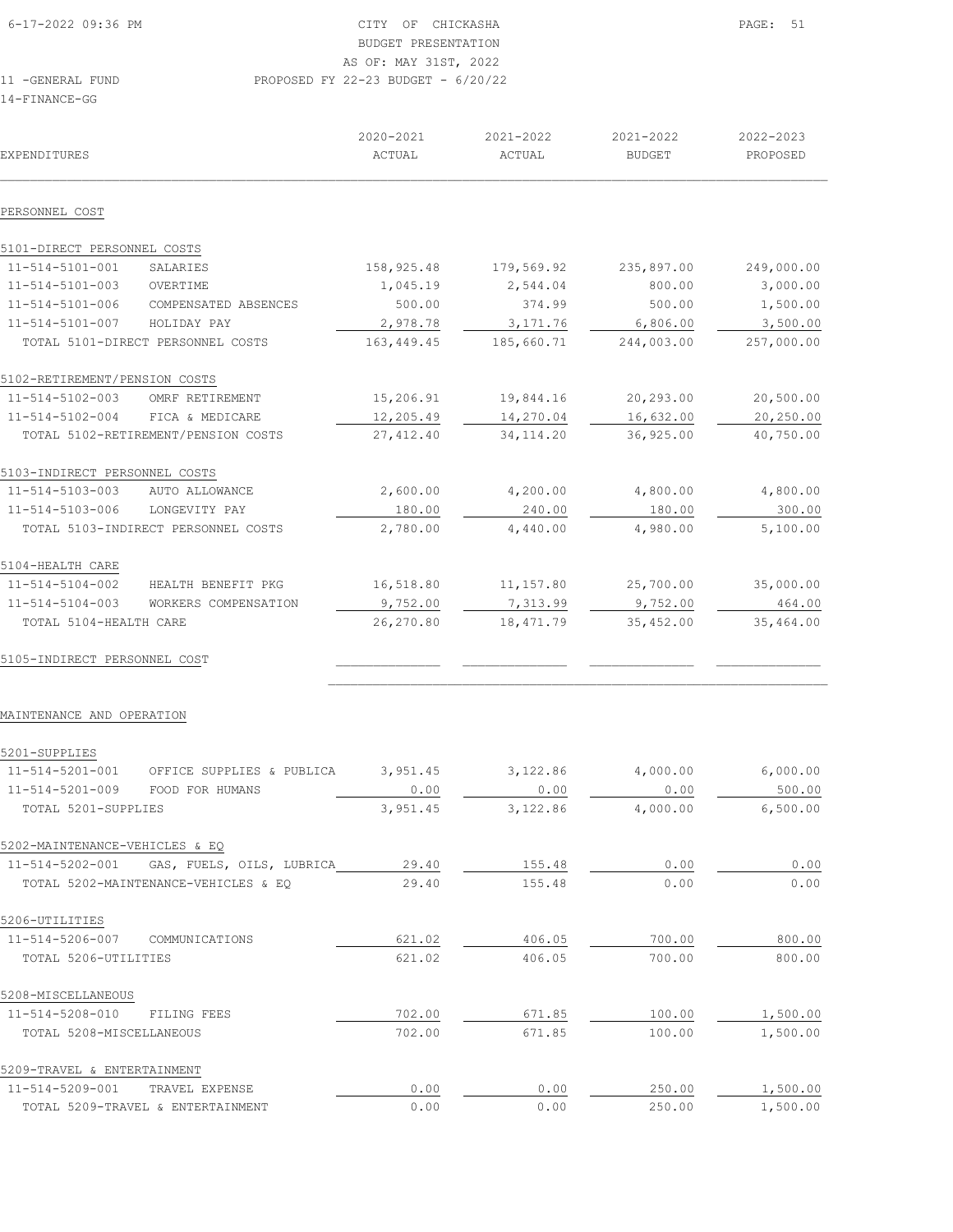# BUDGET PRESENTATION

AS OF: MAY 31ST, 2022

# 11 -GENERAL FUND PROPOSED FY 22-23 BUDGET - 6/20/22

14-FINANCE-GG

| <b>EXPENDITURES</b>          |                                                        | 2020-2021<br>ACTUAL | 2021-2022<br>ACTUAL                 | 2021-2022<br>BUDGET | 2022-2023<br>PROPOSED |
|------------------------------|--------------------------------------------------------|---------------------|-------------------------------------|---------------------|-----------------------|
| 5210-ADVERTISING             |                                                        |                     |                                     |                     |                       |
| 11-514-5210-001              | LEGAL NOTICES & PUBLICATI                              | 0.00                | 0.00                                | 0.00                | 500.00                |
| TOTAL 5210-ADVERTISING       |                                                        | 0.00                | 0.00                                | 0.00                | 500.00                |
| 5211-TRAINING & EDUCATION    |                                                        |                     |                                     |                     |                       |
|                              | 11-514-5211-001 PROFESSIONAL DEVELOPMENT               |                     | 917.41 4,035.66 2,500.00            |                     | 5,000.00              |
|                              | 11-514-5211-003 PROFESSIONAL FEES                      | 465.99              | 0.00                                | 750.00              | 1,000.00              |
|                              | TOTAL 5211-TRAINING & EDUCATION                        | 1,383.40            | 4,035.66                            | 3,250.00            | 6,000.00              |
| OTHER SERVICE CHARGES        |                                                        |                     |                                     |                     |                       |
| 5301-OPERATIONAL CONTRACT    |                                                        |                     |                                     |                     |                       |
| 11-514-5301-001 AUDIT FEES   |                                                        |                     | 21,965.00    11,435.00    40,000.00 |                     | 60,000.00             |
|                              | $11-514-5301-028$ ACCOUNTING SERVICE CONTRA 159,610.37 |                     | 98,884.48                           | 95,000.00           | 80,000.00             |
|                              | TOTAL 5301-OPERATIONAL CONTRACT                        | 181,575.37          | 110, 319.48                         | 135,000.00          | 140,000.00            |
| 5302-SERVICE CONTRACTS       |                                                        |                     |                                     |                     |                       |
| 11-514-5302-001              | COPY MACHINE SERVICE CONT                              | 3,308.40            | 2,976.70                            | 2,152.00            | 3,500.00              |
| TOTAL 5302-SERVICE CONTRACTS |                                                        | 3,308.40            | 2,976.70                            | 2,152.00            | 3,500.00              |
| UNDESIGNATED EXPENSES        |                                                        |                     |                                     |                     |                       |
| 5600-UNDESIGNATED EXPENSES   |                                                        |                     |                                     |                     |                       |
| CAPITAL EQUIPMENT            |                                                        |                     |                                     |                     |                       |
| 6300-EOUIPMENT/MISCELLANE    |                                                        |                     |                                     |                     |                       |
| 11-514-6300-001              | MISCELLANEOUS                                          | 0.00                | 9,890.00                            | 15,000.00           | 5,000.00              |

 11-514-6300-001 MISCELLANEOUS 0.00 9,890.00 15,000.00 5,000.00 11-514-6300-020 COMPUTER SOFTWARE 0.00 0.00 0.00 10,000.00 TOTAL 6300-EQUIPMENT/MISCELLANE 0.00 9,890.00 15,000.00 15,000.00

 $\mathcal{L}_\text{max} = \mathcal{L}_\text{max} = \mathcal{L}_\text{max} = \mathcal{L}_\text{max} = \mathcal{L}_\text{max} = \mathcal{L}_\text{max} = \mathcal{L}_\text{max} = \mathcal{L}_\text{max} = \mathcal{L}_\text{max} = \mathcal{L}_\text{max} = \mathcal{L}_\text{max} = \mathcal{L}_\text{max} = \mathcal{L}_\text{max} = \mathcal{L}_\text{max} = \mathcal{L}_\text{max} = \mathcal{L}_\text{max} = \mathcal{L}_\text{max} = \mathcal{L}_\text{max} = \mathcal{$ 

TOTAL 14-FINANCE-GG 411,483.69 374,264.78 481,812.00 513,614.00

 $\frac{0.00}{9,890.00}$  –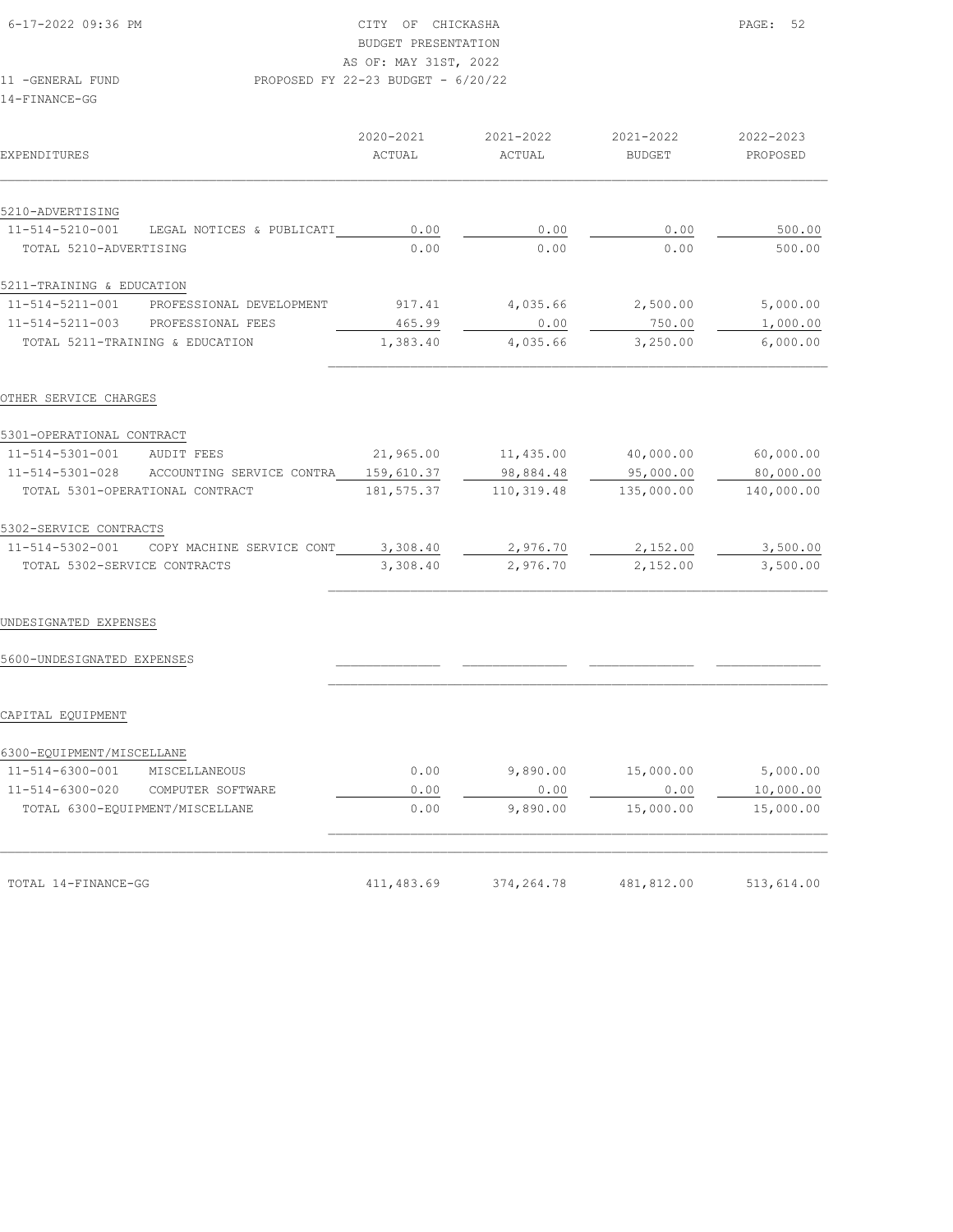| $6 - 17 - 2022$ 09:36 PM                | OF<br>CTTY                           | CHICKASHA     |               | PAGE: 53  |
|-----------------------------------------|--------------------------------------|---------------|---------------|-----------|
|                                         | BUDGET PRESENTATION                  |               |               |           |
|                                         | AS OF: MAY 31ST, 2022                |               |               |           |
| 11 - GENERAL FUND<br>07-HUMAN RESOURCES | PROPOSED FY 22-23 BUDGET - $6/20/22$ |               |               |           |
|                                         | 2020-2021                            | $2021 - 2022$ | $2021 - 2022$ | 2022-2023 |
| <b>EXPENDITURES</b>                     | ACTUAL                               | ACTUAL        | BUDGET        | PROPOSED  |
|                                         |                                      |               |               |           |

| 5101-DIRECT PERSONNEL COSTS   |                                     |            |           |            |           |
|-------------------------------|-------------------------------------|------------|-----------|------------|-----------|
| 11-507-5101-001               | SALARIES                            | 28,873.84  | 27,695.12 | 34, 112.00 | 86,175.00 |
| 11-507-5101-003               | OVERTIME                            | 21.72      | 281.79    | 0.00       | 500.00    |
| 11-507-5101-006               | COMPENSATED ABSENCES                | 300.00     | 225.00    | 300.00     | 300.00    |
| 11-507-5101-007               | HOLIDAY PAY                         | 1,158.70   | 695.22    | 3,055.00   | 1,500.00  |
|                               | TOTAL 5101-DIRECT PERSONNEL COSTS   | 30, 354.26 | 28,897.13 | 37,467.00  | 88,475.00 |
| 5102-RETIREMENT/PENSION COSTS |                                     |            |           |            |           |
| 11-507-5102-003               | OMRF RETIREMENT                     | 2,843.08   | 3,070.80  | 10,000.00  | 7,500.00  |
| 11-507-5102-004               | FICA & MEDICARE                     | 1,982.41   | 1,979.74  | 2,890.00   | 7,000.00  |
|                               | TOTAL 5102-RETIREMENT/PENSION COSTS | 4,825.49   | 5,050.54  | 12,890.00  | 14,500.00 |
| 5103-INDIRECT PERSONNEL COSTS |                                     |            |           |            |           |
| 11-507-5103-006               | LONGEVITY PAY                       | 300.00     | 360.00    | 360.00     | 420.00    |
|                               | TOTAL 5103-INDIRECT PERSONNEL COSTS | 300.00     | 360.00    | 360.00     | 420.00    |
| 5104-HEALTH CARE              |                                     |            |           |            |           |
| 11-507-5104-002               | HEALTH BENEFIT PKG                  | 16,508.64  | 11,098.20 | 20,100.00  | 25,000.00 |
| 11-507-5104-003               | WORKERS COMPENSATION                | 4,876.00   | 3,657.01  | 4,876.00   | 116.00    |
| TOTAL 5104-HEALTH CARE        |                                     | 21,384.64  | 14,755.21 | 24,976.00  | 25,116.00 |
|                               |                                     |            |           |            |           |

 $\mathcal{L}_\text{max}$ 

MAINTENANCE AND OPERATION

| 5201-SUPPLIES               |                                   |          |        |          |          |
|-----------------------------|-----------------------------------|----------|--------|----------|----------|
| 11-507-5201-001             | OFFICE SUPPLIES & PUBLICA         | 1,262.97 | 610.31 | 1,250.00 | 1,300.00 |
| TOTAL 5201-SUPPLIES         |                                   | 1,262.97 | 610.31 | 1,250.00 | 1,300.00 |
| 5206-UTILITIES              |                                   |          |        |          |          |
| 11-507-5206-007             | COMMUNICATIONS                    | 0.00     | 0.00   | 500.00   | 700.00   |
| TOTAL 5206-UTILITIES        |                                   | 0.00     | 0.00   | 500.00   | 700.00   |
| 5208-MISCELLANEOUS          |                                   |          |        |          |          |
| 5209-TRAVEL & ENTERTAINMENT |                                   |          |        |          |          |
| 11-507-5209-001             | TRAVEL EXPENSES                   | 0.00     | 0.00   | 0.00     | 500.00   |
|                             | TOTAL 5209-TRAVEL & ENTERTAINMENT | 0.00     | 0.00   | 0.00     | 500.00   |
| 5211-TRAINING & EDUCATION   |                                   |          |        |          |          |
| 11-507-5211-001             | PROFESSIONAL DEVELOPMENT          | 0.00     | 0.00   | 750.00   | 750.00   |
| $11 - 507 - 5211 - 003$     | PROFESSIONAL FEES                 | 0.00     | 0.00   | 500.00   | 500.00   |
|                             | TOTAL 5211-TRAINING & EDUCATION   | 0.00     | 0.00   | 1,250.00 | 1,250.00 |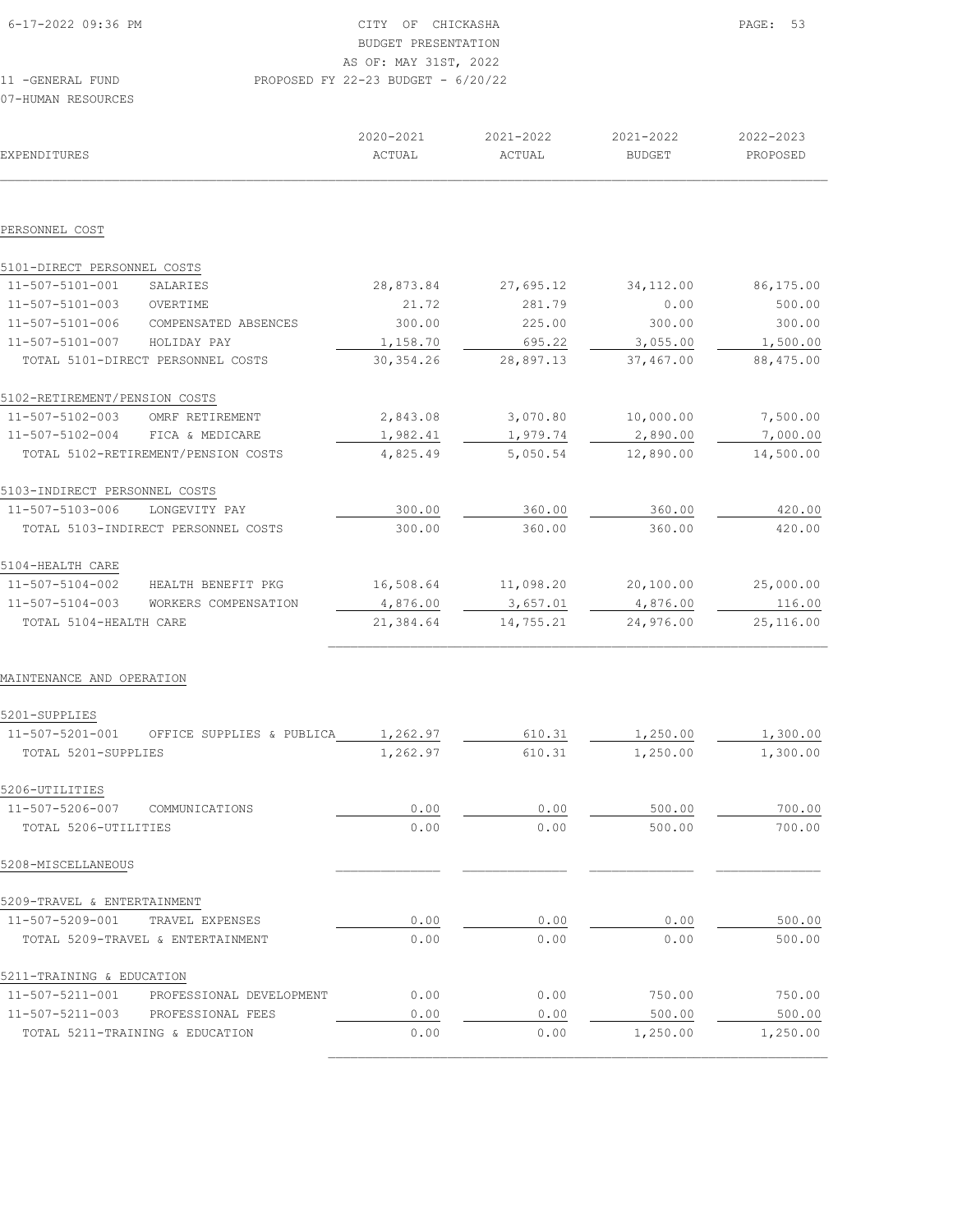| 6-17-2022 09:36 PM<br>11 -GENERAL FUND                           | CITY OF CHICKASHA<br>BUDGET PRESENTATION<br>AS OF: MAY 31ST, 2022<br>PROPOSED FY 22-23 BUDGET - 6/20/22 |                        |                                                          | PAGE: 54        |
|------------------------------------------------------------------|---------------------------------------------------------------------------------------------------------|------------------------|----------------------------------------------------------|-----------------|
| 07-HUMAN RESOURCES                                               |                                                                                                         |                        |                                                          |                 |
| EXPENDITURES                                                     |                                                                                                         | ACTUAL ACTUAL          | 2020-2021 2021-2022 2021-2022 2020-2023<br><b>BUDGET</b> | <b>PROPOSED</b> |
| OTHER SERVICE CHARGES                                            |                                                                                                         |                        |                                                          |                 |
| 5301-OPERATIONAL CONTRACT                                        |                                                                                                         |                        |                                                          |                 |
| 5302-SERVICE CONTRACTS                                           |                                                                                                         |                        |                                                          |                 |
| 11-507-5302-001 COPY MACHINE SVR CONTRACT 339.23 183.33 1,100.00 |                                                                                                         |                        |                                                          | 0.00            |
| TOTAL 5302-SERVICE CONTRACTS                                     |                                                                                                         | 339.23 183.33 1,100.00 |                                                          | 0.00            |
| DEBT SERVICE                                                     |                                                                                                         |                        |                                                          |                 |
| 7000-DEBT SERVICE                                                |                                                                                                         |                        |                                                          |                 |
| TOTAL 07-HUMAN RESOURCES                                         |                                                                                                         |                        | 58,466.59 49,856.52 79,793.00 132,261.00                 |                 |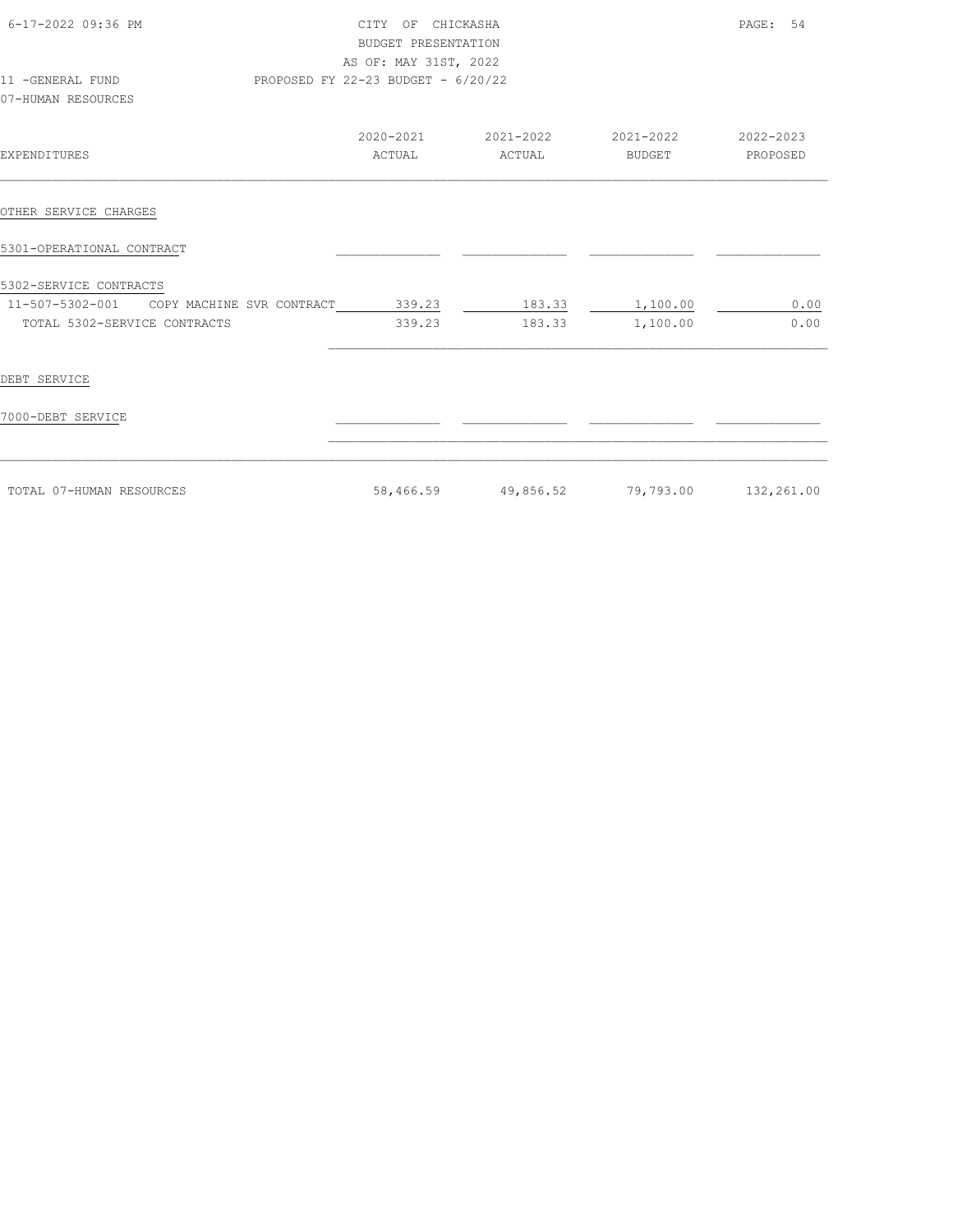| 6-17-2022 09:36 PM<br>11 -GENERAL FUND<br>15-UTILITY BILLING | CITY OF CHICKASHA<br>BUDGET PRESENTATION<br>AS OF: MAY 31ST, 2022<br>PROPOSED FY 22-23 BUDGET - 6/20/22 | PAGE: 55                                |  |
|--------------------------------------------------------------|---------------------------------------------------------------------------------------------------------|-----------------------------------------|--|
| EXPENDITURES                                                 |                                                                                                         | 2020-2021 2021-2022 2021-2022 2020-2023 |  |
| PERSONNEL COST<br>5101-DIRECT PERSONNEL COSTS                |                                                                                                         |                                         |  |
| OTHER SERVICE CHARGES<br>5303-LEASE/PURCHASE AGREE           |                                                                                                         |                                         |  |
| DEBT SERVICE                                                 |                                                                                                         |                                         |  |
| 7000-DEBT SERVICE                                            |                                                                                                         |                                         |  |

 $\mathcal{L}_\text{max} = \mathcal{L}_\text{max} = \mathcal{L}_\text{max} = \mathcal{L}_\text{max} = \mathcal{L}_\text{max} = \mathcal{L}_\text{max} = \mathcal{L}_\text{max} = \mathcal{L}_\text{max} = \mathcal{L}_\text{max} = \mathcal{L}_\text{max} = \mathcal{L}_\text{max} = \mathcal{L}_\text{max} = \mathcal{L}_\text{max} = \mathcal{L}_\text{max} = \mathcal{L}_\text{max} = \mathcal{L}_\text{max} = \mathcal{L}_\text{max} = \mathcal{L}_\text{max} = \mathcal{$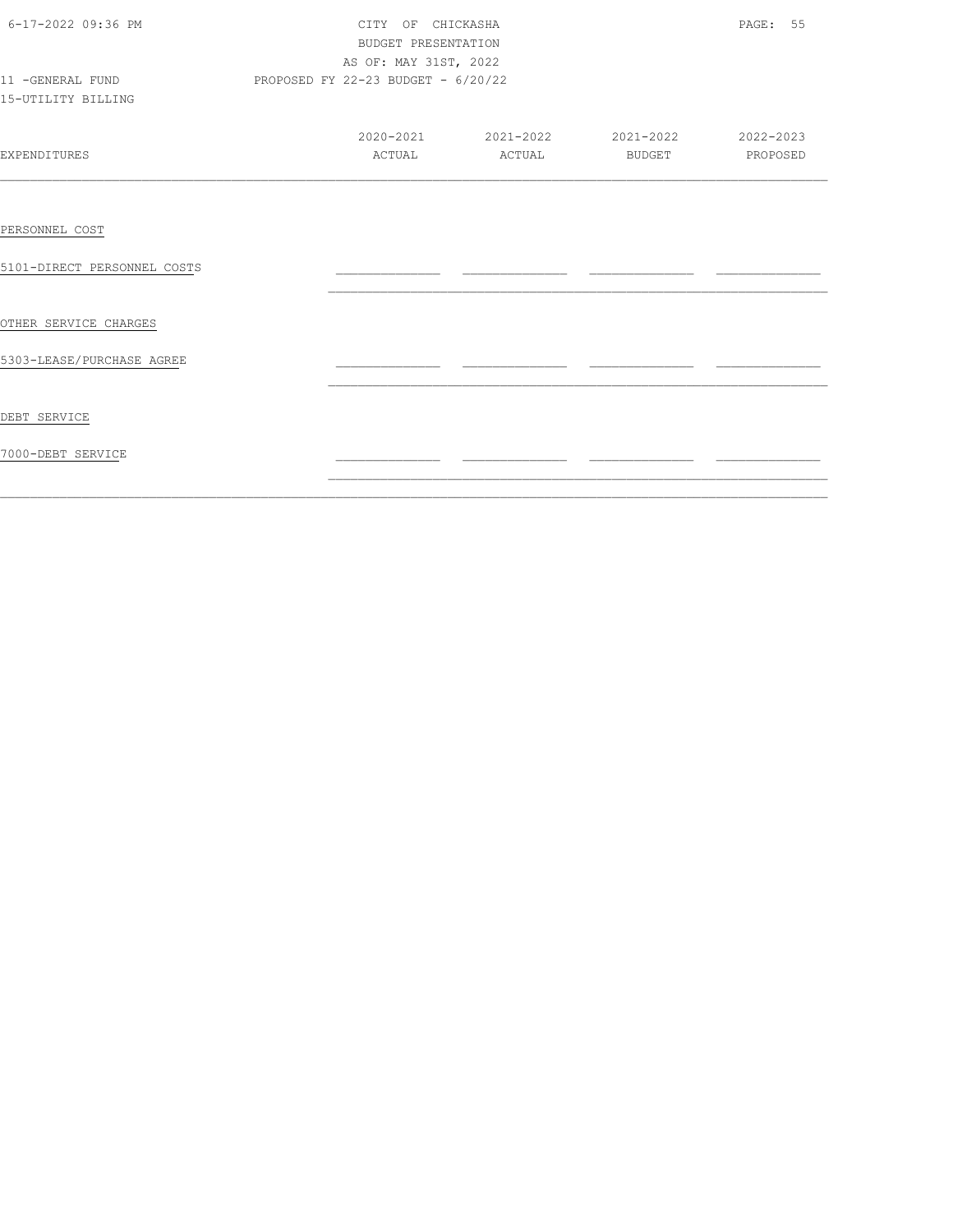| 6-17-2022 09:36 PM      | CITY OF CHICKASHA                    | PAGE: 56 |
|-------------------------|--------------------------------------|----------|
|                         | BUDGET PRESENTATION                  |          |
|                         | AS OF: MAY 31ST, 2022                |          |
| 11 -GENERAL FUND        | PROPOSED FY 22-23 BUDGET - $6/20/22$ |          |
| 16-COMM DEVEL/PLAN SERV |                                      |          |

| EXPENDITURES                  |                                     | 2020-2021<br>ACTUAL | 2021-2022<br>ACTUAL | 2021-2022<br><b>BUDGET</b> | 2022-2023<br>PROPOSED |
|-------------------------------|-------------------------------------|---------------------|---------------------|----------------------------|-----------------------|
| PERSONNEL COST                |                                     |                     |                     |                            |                       |
| 5101-DIRECT PERSONNEL COSTS   |                                     |                     |                     |                            |                       |
| 11-516-5101-001               | SALARIES                            | 72,682.06           | 106,764.63          | 97,527.00                  | 169,980.00            |
| 11-516-5101-003               | OVERTIME                            | 74.88               | 247.07              | 0.00                       | 1,000.00              |
| 11-516-5101-006               | COMPENSATED ABSENCES                | 5,300.00            | 3,974.99            | 5,300.00                   | 5,500.00              |
| 11-516-5101-007               | HOLIDAY PAY                         | 1,002.64            | 1,354.72            | 3,068.00                   | 3,000.00              |
|                               | TOTAL 5101-DIRECT PERSONNEL COSTS   | 79,059.58           | 112, 341.41         | 105,895.00                 | 179,480.00            |
| 5102-RETIREMENT/PENSION COSTS |                                     |                     |                     |                            |                       |
| 11-516-5102-003               | OMRF RETIREMENT                     | 6,977.69            | 11,605.97           | 9,872.00                   | 20,500.00             |
| 11-516-5102-004               | FICA                                | 5,850.22            | 8,415.60            | 7,489.00                   | 14,500.00             |
|                               | TOTAL 5102-RETIREMENT/PENSION COSTS | 12,827.91           | 20,021.57           | 17,361.00                  | 35,000.00             |
| 5103-INDIRECT PERSONNEL COSTS |                                     |                     |                     |                            |                       |
| 11-516-5103-003               | AUTO ALLOWANCE                      | 4,400.00            | 4,400.00            | 4,800.00                   | 4,800.00              |
| 11-516-5103-006               | LONGEVITY PAY                       | 955.00              | 0.00                | 60.00                      | 120.00                |
| 11-516-5103-012               | DRUG AND ALCOHOL TESTING            | 0.00                | 0.00                | 100.00                     | 0.00                  |
|                               | TOTAL 5103-INDIRECT PERSONNEL COSTS | 5,355.00            | 4,400.00            | 4,960.00                   | 4,920.00              |
| 5104-HEALTH CARE              |                                     |                     |                     |                            |                       |
| 11-516-5104-002               | HEALTH BENEFIT PKG                  | 8,644.00            | 10,569.40           | 28,600.00                  | 30,000.00             |
| 11-516-5104-003               | WORKERS COMPENSATION                | 4,876.00            | 3,657.01            | 4,876.00                   | 232.00                |
| TOTAL 5104-HEALTH CARE        |                                     | 13,520.00           | 14,226.41           | 33,476.00                  | 30,232.00             |
| 5105-INDIRECT PERSONNEL COST  |                                     |                     |                     |                            |                       |
|                               |                                     |                     |                     |                            |                       |

## MAINTENANCE AND OPERATION

| 5201-SUPPLIES                                |          |          |          |          |
|----------------------------------------------|----------|----------|----------|----------|
| 11-516-5201-001<br>OFFICE SUPPLIES & PUBLICA | 1,213.68 | 1,301.94 | 5,700.00 | 5,700.00 |
| TOTAL 5201-SUPPLIES                          | 1,213.68 | 1,301.94 | 5,700.00 | 5,700.00 |
| 5202-MAINTENANCE-VEHICLES & EQ               |          |          |          |          |
| 11-516-5202-001<br>GAS, FUELS, OILS, LUBRICA | 143.98   | 0.00     | 0.00     | 0.00     |
| TOTAL 5202-MAINTENANCE-VEHICLES & EQ         | 143.98   | 0.00     | 0.00     | 0.00     |
| 5206-UTILITIES                               |          |          |          |          |
| 11-516-5206-007<br>COMMUNICATIONS            | 854.77   | 2,301.86 | 500.00   | 500.00   |
| TOTAL 5206-UTILITIES                         | 854.77   | 2,301.86 | 500.00   | 500.00   |
| 5208-MISCELLANEOUS                           |          |          |          |          |
| 11-516-5208-013<br><b>UNTFORMS</b>           | 0.00     | 0.00     | 200.00   | 200.00   |
| TOTAL 5208-MISCELLANEOUS                     | 0.00     | 0.00     | 200.00   | 200.00   |
| 5209-TRAVEL & ENTERTAINMENT                  |          |          |          |          |
| 11-516-5209-001<br>TRAVEL EXPENSE            | 18.55    | 129.90   | 2,400.00 | 2,400.00 |
| TOTAL 5209-TRAVEL & ENTERTAINMENT            | 18.55    | 129.90   | 2,400.00 | 2,400.00 |

 $\mathcal{L}_\text{max}$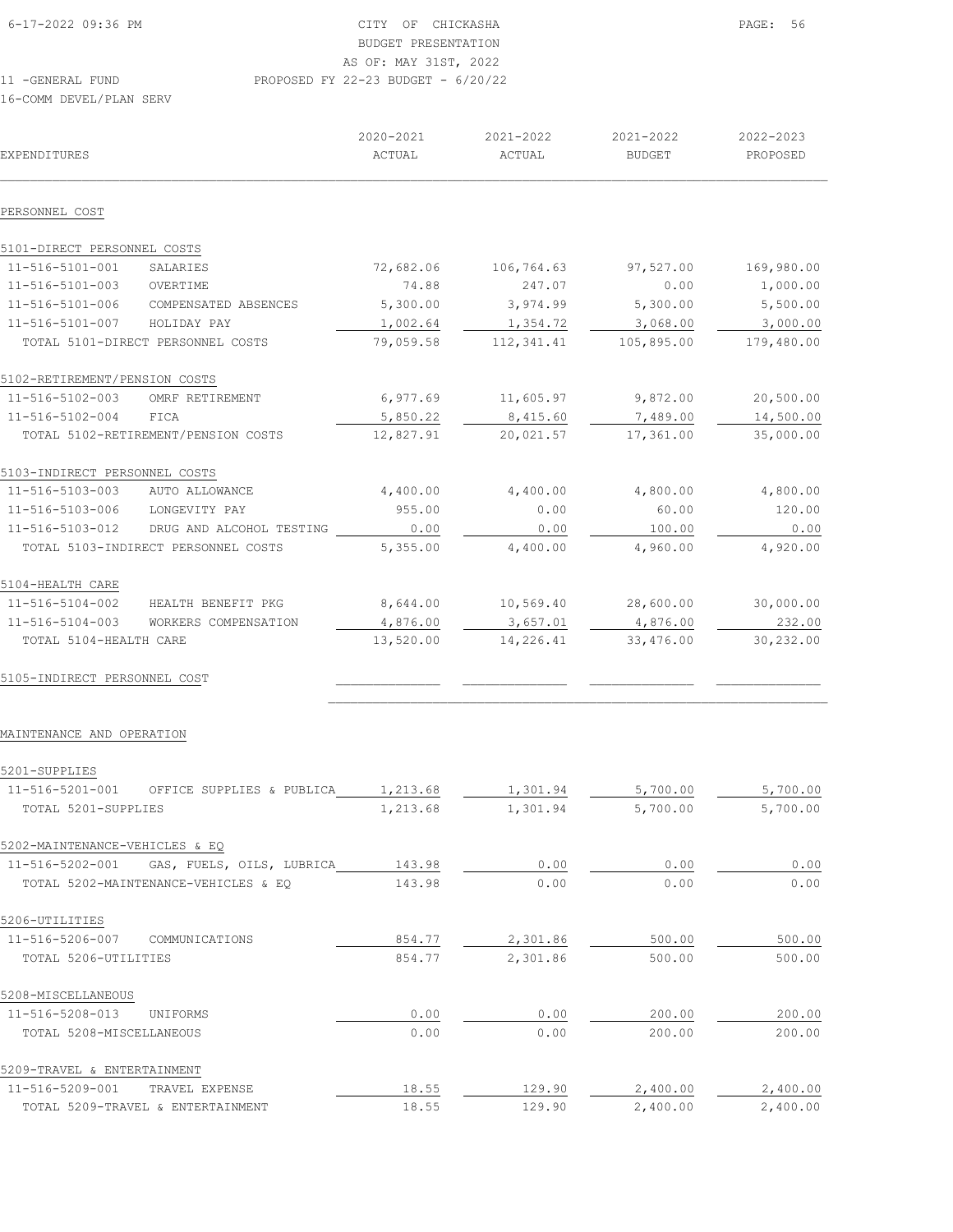| 6-17-2022 09:36 PM | CITY OF CHICKASHA                    | PAGE: 57 |
|--------------------|--------------------------------------|----------|
|                    | BUDGET PRESENTATION                  |          |
|                    | AS OF: MAY 31ST, 2022                |          |
| 11 -GENERAL FUND   | PROPOSED FY 22-23 BUDGET - $6/20/22$ |          |

| EXPENDITURES              |                                 | 2020-2021<br>ACTUAL | 2021-2022<br>ACTUAL | 2021-2022<br><b>BUDGET</b> | 2022-2023<br>PROPOSED |
|---------------------------|---------------------------------|---------------------|---------------------|----------------------------|-----------------------|
| 5210-ADVERTISING          |                                 |                     |                     |                            |                       |
| $11 - 516 - 5210 - 001$   | LEGAL NOTICES<br>& PUBLICATI    | 14.85               | 164.85              | 0.00                       | 3,000.00              |
| TOTAL 5210-ADVERTISING    |                                 | 14.85               | 164.85              | 0.00                       | 3,000.00              |
| 5211-TRAINING & EDUCATION |                                 |                     |                     |                            |                       |
| 11-516-5211-001           | PROFESSIONAL DEVELOPMENT        | 0.00                | 744.70              | 500.00                     | 2,500.00              |
| $11 - 516 - 5211 - 003$   | PROFESSIONAL FEES               | 0.00                | 36.58               | 665.00                     | 1,000.00              |
|                           | TOTAL 5211-TRAINING & EDUCATION | 0.00                | 781.28              | 1,165.00                   | 3,500.00              |

| 5301-OPERATIONAL CONTRACT       |                           |          |          |          |          |
|---------------------------------|---------------------------|----------|----------|----------|----------|
| 11-516-5301-007                 | MAPPING SERVICES          | 0.00     | 5,760.00 | 9,000.00 | 3,500.00 |
| TOTAL 5301-OPERATIONAL CONTRACT |                           | 0.00     | 5,760.00 | 9,000.00 | 3,500.00 |
| 5302-SERVICE CONTRACTS          |                           |          |          |          |          |
| 11-516-5302-001                 | COPY MACHINE SVR CONTRACT | 2,679.16 | 2,278.15 | 1,600.00 | 2,500.00 |
| TOTAL 5302-SERVICE CONTRACTS    |                           | 2,679.16 | 2,278.15 | 1,600.00 | 2,500.00 |

 $\mathcal{L}_\text{max}$ 

 $\mathcal{L}_\text{max}$ 

 $\mathcal{L}_\text{max}$ 

 $\mathcal{L}_\text{max}$ 

#### UNDESIGNATED EXPENSES

5600-UNDESIGNATED EXPENSES \_\_\_\_\_\_\_\_\_\_\_\_\_\_ \_\_\_\_\_\_\_\_\_\_\_\_\_\_ \_\_\_\_\_\_\_\_\_\_\_\_\_\_ \_\_\_\_\_\_\_\_\_\_\_\_\_\_

# CAPITAL EQUIPMENT

6300-EQUIPMENT/MISCELLANE \_\_\_\_\_\_\_\_\_\_\_\_\_\_ \_\_\_\_\_\_\_\_\_\_\_\_\_\_ \_\_\_\_\_\_\_\_\_\_\_\_\_\_ \_\_\_\_\_\_\_\_\_\_\_\_\_\_

# CAPITAL EQUIPMENT

# 6450-PROJECTS \_\_\_\_\_\_\_\_\_\_\_\_\_\_ \_\_\_\_\_\_\_\_\_\_\_\_\_\_ \_\_\_\_\_\_\_\_\_\_\_\_\_\_ \_\_\_\_\_\_\_\_\_\_\_\_\_\_

# DEBT SERVICE

7000-DEBT SERVICE \_\_\_\_\_\_\_\_\_\_\_\_\_\_ \_\_\_\_\_\_\_\_\_\_\_\_\_\_ \_\_\_\_\_\_\_\_\_\_\_\_\_\_ \_\_\_\_\_\_\_\_\_\_\_\_\_\_

| TOTAL 16-COMM DEVEL/PLAN SERV | 115,687.48 | 163,707.37 | 182,257.00 | 270,932.00 |
|-------------------------------|------------|------------|------------|------------|

 $\mathcal{L}_\text{max}$  $\mathcal{L}_\text{max} = \mathcal{L}_\text{max} = \mathcal{L}_\text{max} = \mathcal{L}_\text{max} = \mathcal{L}_\text{max} = \mathcal{L}_\text{max} = \mathcal{L}_\text{max} = \mathcal{L}_\text{max} = \mathcal{L}_\text{max} = \mathcal{L}_\text{max} = \mathcal{L}_\text{max} = \mathcal{L}_\text{max} = \mathcal{L}_\text{max} = \mathcal{L}_\text{max} = \mathcal{L}_\text{max} = \mathcal{L}_\text{max} = \mathcal{L}_\text{max} = \mathcal{L}_\text{max} = \mathcal{$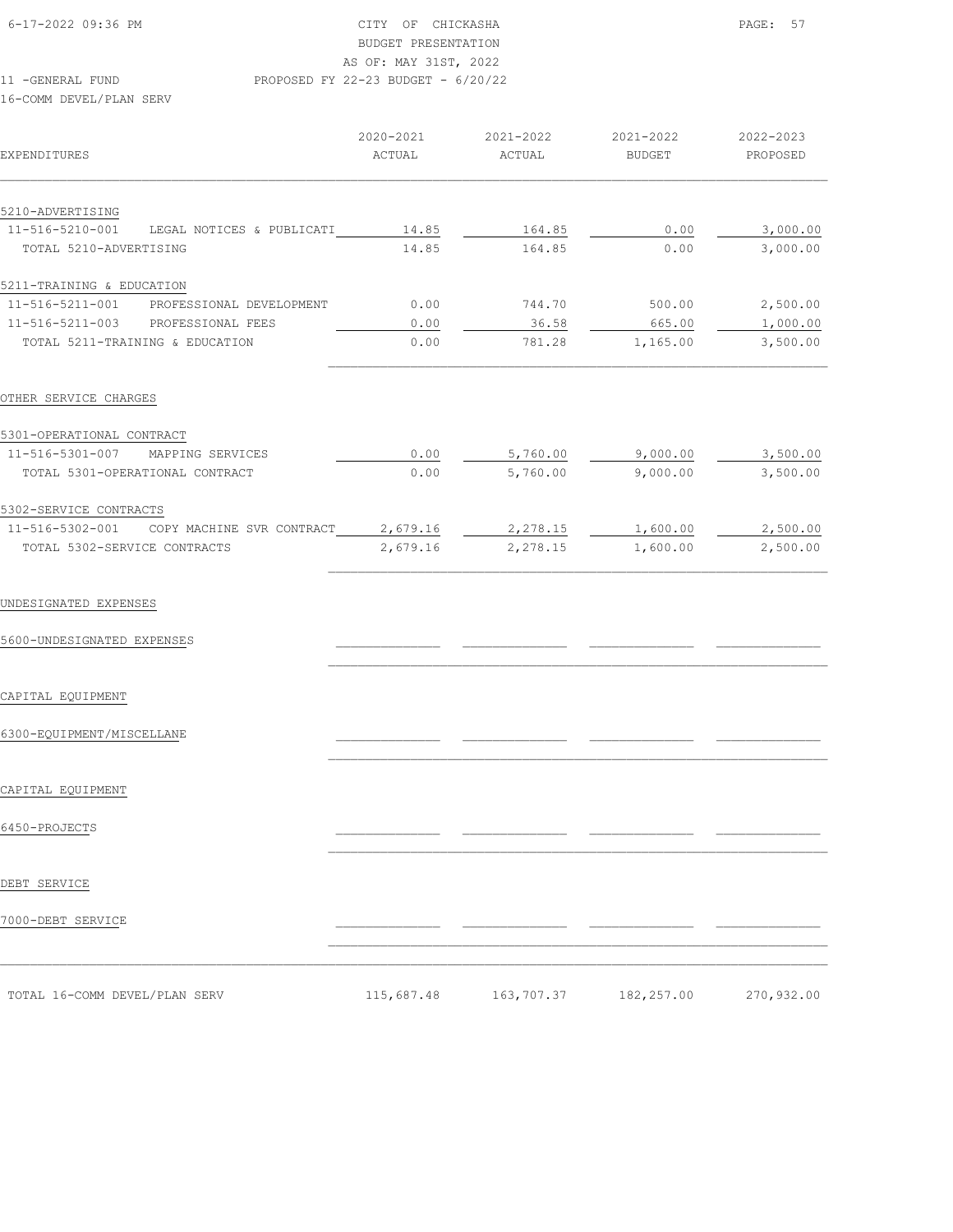| 6-17-2022 09:36 PM<br>CITY OF CHICKASHA                  | PAGE: | 58 |
|----------------------------------------------------------|-------|----|
| BUDGET PRESENTATION                                      |       |    |
| AS OF: MAY 31ST, 2022                                    |       |    |
| PROPOSED FY 22-23 BUDGET - $6/20/22$<br>11 -GENERAL FUND |       |    |
| 18-BUILDING SERVICES                                     |       |    |
|                                                          |       |    |

| EXPENDITURES                  |                                     | 2020-2021<br>ACTUAL | 2021-2022<br>ACTUAL | 2021-2022<br><b>BUDGET</b> | 2022-2023<br>PROPOSED |
|-------------------------------|-------------------------------------|---------------------|---------------------|----------------------------|-----------------------|
|                               |                                     |                     |                     |                            |                       |
| PERSONNEL COST                |                                     |                     |                     |                            |                       |
| 5101-DIRECT PERSONNEL COSTS   |                                     |                     |                     |                            |                       |
| 11-518-5101-001               | SALARIES                            | 90,447.39           | 97,850.21           | 61,736.00                  | 167,700.00            |
| 11-518-5101-003               | OVERTIME                            | 318.75              | 0.00                | 1,000.00                   | 1,000.00              |
| 11-518-5101-006               | COMPENSATED ABSENCES                | 300.00              | 225.00              | 300.00                     | 1,500.00              |
| 11-518-5101-007               | HOLIDAY PAY                         | 2,440.00            | 791.04              | 2,161.00                   | 2,500.00              |
|                               | TOTAL 5101-DIRECT PERSONNEL COSTS   | 93,506.14           | 98,866.25           | 65,197.00                  | 172,700.00            |
| 5102-RETIREMENT/PENSION COSTS |                                     |                     |                     |                            |                       |
| 11-518-5102-003               | OMRF RETIREMENT                     | 5,626.54            | 10,367.34           | 8,025.00                   | 0.00                  |
| 11-518-5102-004               | FICA & MEDICARE                     | 5,696.84            | 7,196.91            | 5,000.00                   | 13,700.00             |
|                               | TOTAL 5102-RETIREMENT/PENSION COSTS | 11,323.38           | 17,564.25           | 13,025.00                  | 13,700.00             |
| 5103-INDIRECT PERSONNEL COSTS |                                     |                     |                     |                            |                       |
| 11-518-5103-006               | LONGEVITY PAY                       | 240.00              | 300.00              | 300.00                     | 0.00                  |
| 11-518-5103-011               | UNIFORM PURCHASE/REPLACE            | 0.00                | 102.00              | 0.00                       | 0.00                  |
|                               | TOTAL 5103-INDIRECT PERSONNEL COSTS | 240.00              | 402.00              | 300.00                     | 0.00                  |
| 5104-HEALTH CARE              |                                     |                     |                     |                            |                       |
| 11-518-5104-002               | HEALTH BENEFIT PKG                  | 7,223.76            | 9,755.20            | 20,100.00                  | 30,000.00             |
| 11-518-5104-003               | WORKERS COMPENSATION                | 4,876.00            | 3,657.01            | 4,876.00                   | 232.00                |
| TOTAL 5104-HEALTH CARE        |                                     | 12,099.76           | 13, 412.21          | 24,976.00                  | 30,232.00             |
|                               |                                     |                     |                     |                            |                       |

5105-INDIRECT PERSONNEL COST \_\_\_\_\_\_\_\_\_\_\_\_\_\_ \_\_\_\_\_\_\_\_\_\_\_\_\_\_ \_\_\_\_\_\_\_\_\_\_\_\_\_\_ \_\_\_\_\_\_\_\_\_\_\_\_\_\_

## MAINTENANCE AND OPERATION

| 5201-SUPPLIES                  |                                      |          |          |          |          |
|--------------------------------|--------------------------------------|----------|----------|----------|----------|
| 11-518-5201-001                | OFFICE SUPPLIES & PUBLICA            | 299.48   | 1,262.55 | 1,425.00 | 1,500.00 |
| TOTAL 5201-SUPPLIES            |                                      | 299.48   | 1,262.55 | 1,425.00 | 1,500.00 |
| 5202-MAINTENANCE-VEHICLES & EO |                                      |          |          |          |          |
| 11-518-5202-001                | GAS, FUELS, OILS, LUBRICA            | 2,392.29 | 1,356.61 | 3,325.00 | 2,000.00 |
| 11-518-5202-002                | VEHICLE MAINTENANCE & REP            | 0.00     | 1,583.43 | 1,900.00 | 1,900.00 |
|                                | TOTAL 5202-MAINTENANCE-VEHICLES & EQ | 2,392.29 | 2,940.04 | 5,225.00 | 3,900.00 |
| 5206-UTILITIES                 |                                      |          |          |          |          |
| 11-518-5206-007                | COMMUNICATIONS                       | 0.00     | 1,961.10 | 330.00   | 2,500.00 |
| TOTAL 5206-UTILITIES           |                                      | 0.00     | 1,961.10 | 330.00   | 2,500.00 |
| 5208-MISCELLANEOUS             |                                      |          |          |          |          |
| 11-518-5208-023                | STATE FEES                           | 4,020.00 | 1,544.00 | 4,800.00 | 4,800.00 |
| TOTAL 5208-MISCELLANEOUS       |                                      | 4,020.00 | 1,544.00 | 4,800.00 | 4,800.00 |

 $\mathcal{L}_\text{max}$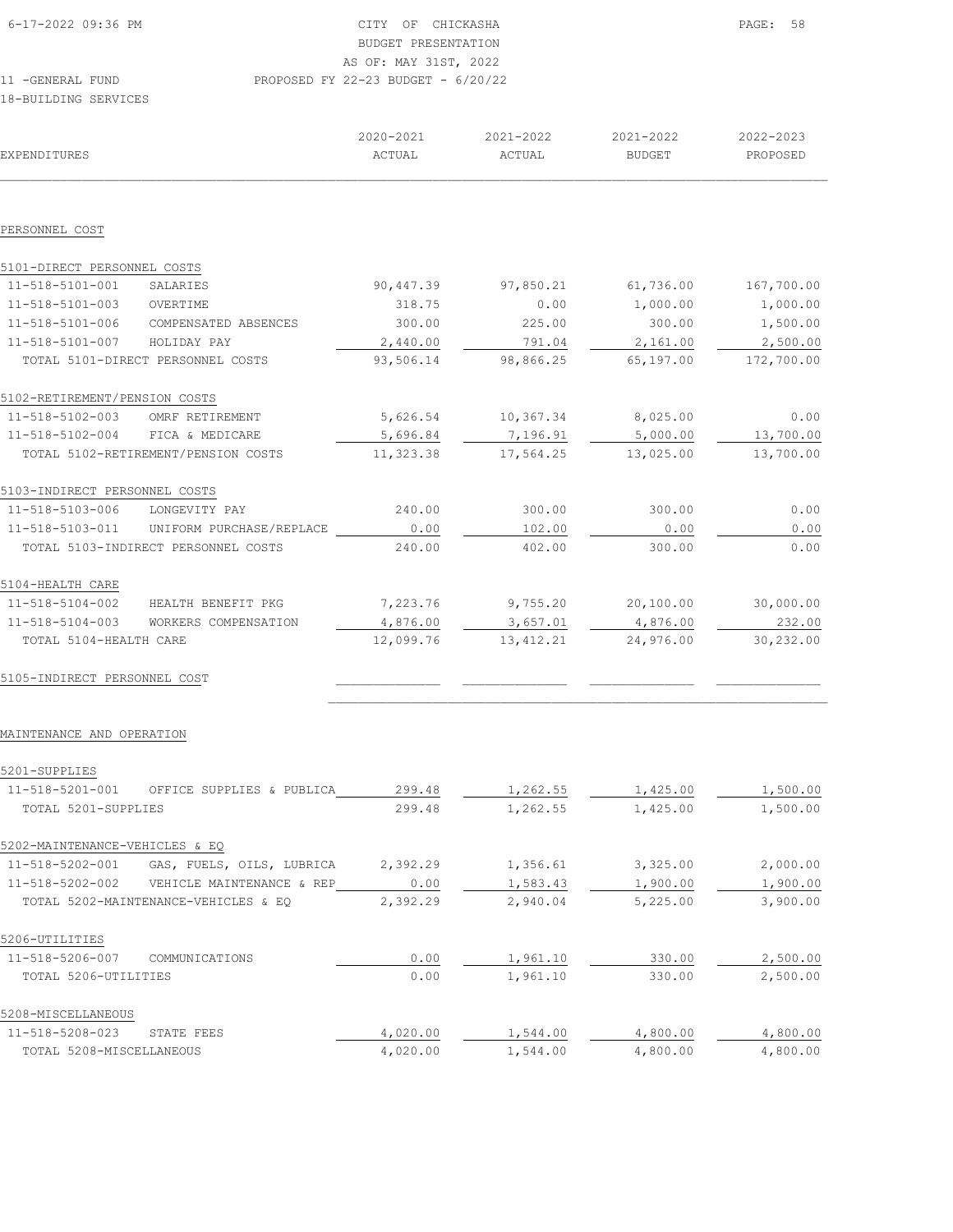| EXPENDITURES                |                                   | 2020-2021<br>ACTUAL | $2021 - 2022$<br>ACTUAL | 2021-2022<br><b>BUDGET</b> | 2022-2023<br>PROPOSED |
|-----------------------------|-----------------------------------|---------------------|-------------------------|----------------------------|-----------------------|
| 5209-TRAVEL & ENTERTAINMENT |                                   |                     |                         |                            |                       |
| 11-518-5209-001             | TRAVEL EXPENSE                    | 0.00                | 603.15                  | 400.00                     | 750.00                |
|                             | TOTAL 5209-TRAVEL & ENTERTAINMENT | 0.00                | 603.15                  | 400.00                     | 750.00                |
| 5211-TRAINING & EDUCATION   |                                   |                     |                         |                            |                       |
| 11-518-5211-001             | PROFESSIONAL DEVELOPMENT          | 259.00              | 1,886.70                | 665.00                     | 3,500.00              |
| $11 - 518 - 5211 - 003$     | PROFESSIONAL FEES                 | 371.00              | 35.00                   | 200.00                     | 200.00                |
| 11-518-5211-005             | BOOKS AND PERIODICALS             | 0.00                | 1,360.25                | 0.00                       | 1,000.00              |
|                             | TOTAL 5211-TRAINING & EDUCATION   | 630.00              | 3,281.95                | 865.00                     | 4,700.00              |

| 5301-OPERATIONAL CONTRACT                    |            |             |            |            |
|----------------------------------------------|------------|-------------|------------|------------|
| 11-518-5301-010<br>ENGINEER/ARCHITECT/SURVEY | 8,246.25   | 13,693.75   | 20,000.00  | 15,000.00  |
| TOTAL 5301-OPERATIONAL CONTRACT              | 8,246.25   | 13,693.75   | 20,000.00  | 15,000.00  |
| 5302-SERVICE CONTRACTS                       |            |             |            |            |
| UNDESIGNATED EXPENSES                        |            |             |            |            |
| 5600-UNDESIGNATED EXPENSES                   |            |             |            |            |
| CAPITAL EQUIPMENT                            |            |             |            |            |
| 6300-EQUIPMENT/MISCELLANE                    |            |             |            |            |
| 11-518-6300-059<br>VEHICLE - BUILDING SERVIC | 0.00       | 0.00        | 0.00       | 28,000.00  |
| TOTAL 6300-EQUIPMENT/MISCELLANE              | 0.00       | 0.00        | 0.00       | 28,000.00  |
|                                              |            |             |            |            |
| TOTAL 18-BUILDING SERVICES                   | 132,757.30 | 155, 531.25 | 136,543.00 | 277,782.00 |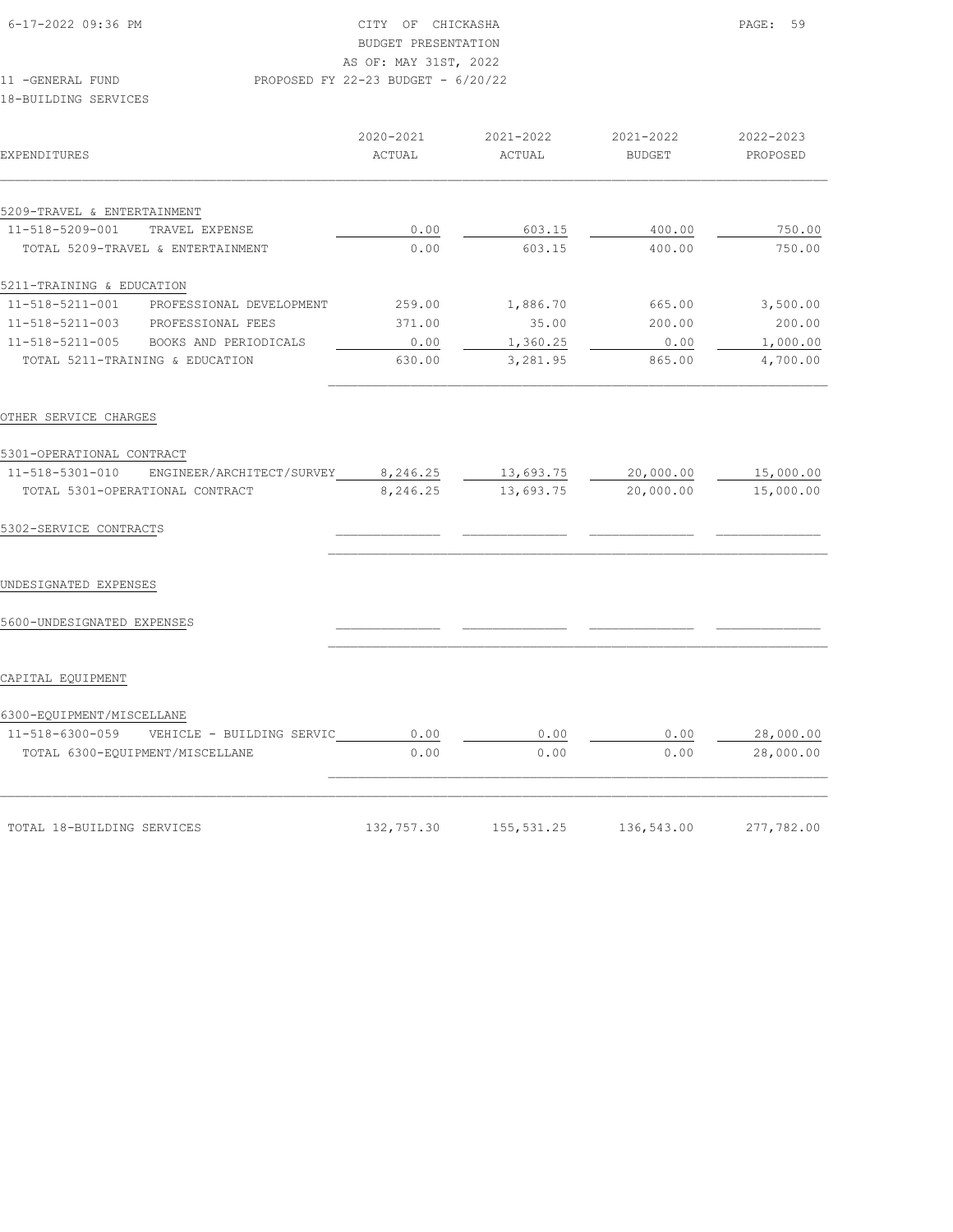| 6-17-2022 09:36 PM<br>11 -GENERAL FUND<br>19-NEIGHBORHOOD SERVICES | CITY OF CHICKASHA<br>BUDGET PRESENTATION<br>AS OF: MAY 31ST, 2022<br>PROPOSED FY 22-23 BUDGET - 6/20/22 | PAGE: 60                                          |                 |  |
|--------------------------------------------------------------------|---------------------------------------------------------------------------------------------------------|---------------------------------------------------|-----------------|--|
| <b>EXPENDITURES</b>                                                | ACTUAL                                                                                                  | 2020-2021 2021-2022 2021-2022 2020-2023<br>ACTUAL | BUDGET PROPOSED |  |
| PERSONNEL COST<br>5101-DIRECT PERSONNEL COSTS                      |                                                                                                         |                                                   |                 |  |
| MAINTENANCE AND OPERATION                                          |                                                                                                         |                                                   |                 |  |
| 5209-TRAVEL & ENTERTAINMENT                                        |                                                                                                         |                                                   |                 |  |
| OTHER SERVICE CHARGES<br>5301-OPERATIONAL CONTRACT                 |                                                                                                         |                                                   |                 |  |

 $\mathcal{L}_\text{max} = \mathcal{L}_\text{max} = \mathcal{L}_\text{max} = \mathcal{L}_\text{max} = \mathcal{L}_\text{max} = \mathcal{L}_\text{max} = \mathcal{L}_\text{max} = \mathcal{L}_\text{max} = \mathcal{L}_\text{max} = \mathcal{L}_\text{max} = \mathcal{L}_\text{max} = \mathcal{L}_\text{max} = \mathcal{L}_\text{max} = \mathcal{L}_\text{max} = \mathcal{L}_\text{max} = \mathcal{L}_\text{max} = \mathcal{L}_\text{max} = \mathcal{L}_\text{max} = \mathcal{$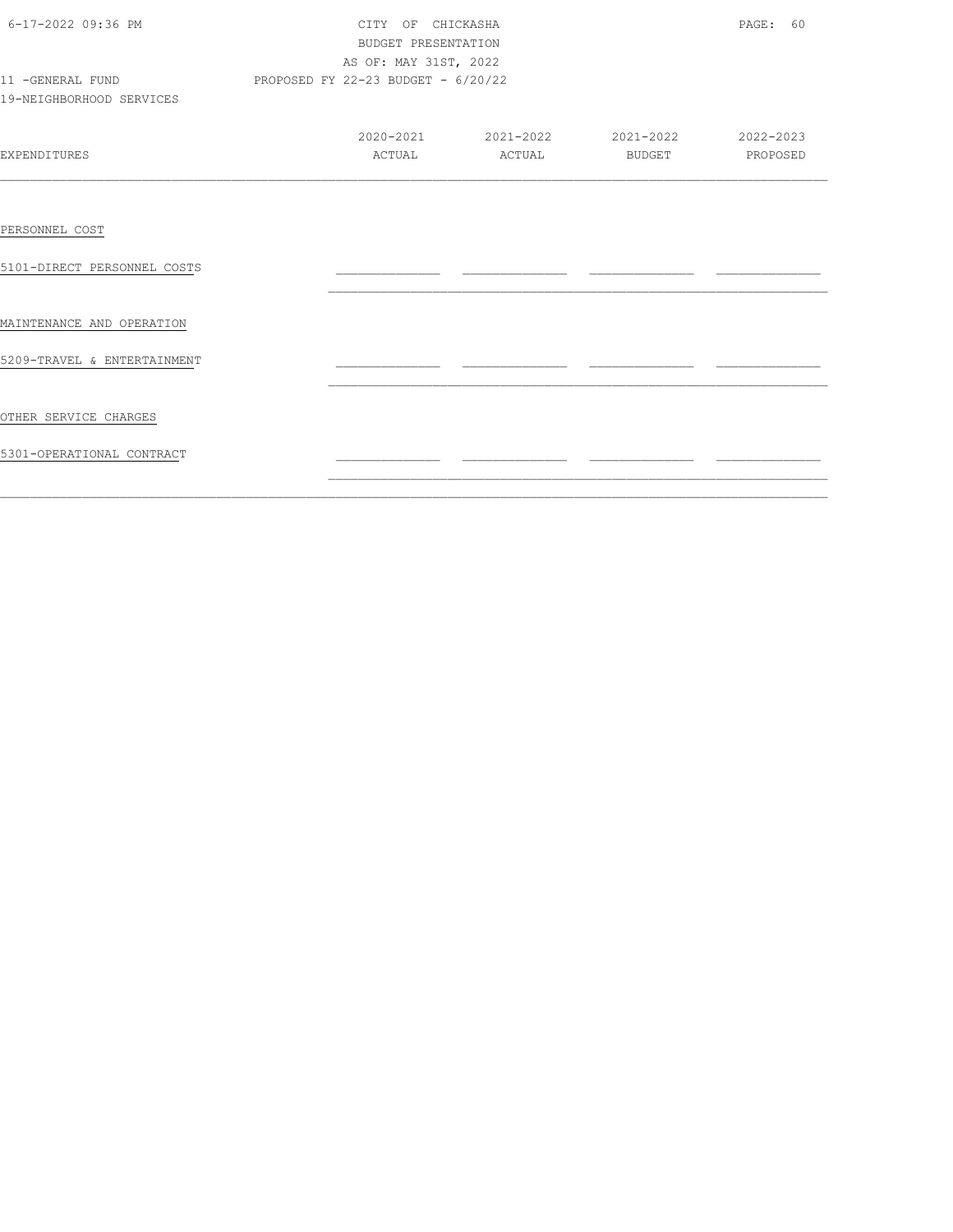| 6-17-2022 09:36 PM          | CITY OF CHICKASHA<br>BUDGET PRESENTATION<br>AS OF: MAY 31ST, 2022 | PAGE: 61                             |                               |           |  |  |  |
|-----------------------------|-------------------------------------------------------------------|--------------------------------------|-------------------------------|-----------|--|--|--|
| 11 -GENERAL FUND<br>$20 -$  |                                                                   | PROPOSED FY 22-23 BUDGET - $6/20/22$ |                               |           |  |  |  |
|                             |                                                                   |                                      | 2020-2021 2021-2022 2021-2022 | 2022-2023 |  |  |  |
| EXPENDITURES                | ACTUAL                                                            | ACTUAL                               | BUDGET                        | PROPOSED  |  |  |  |
| PERSONNEL COST              |                                                                   |                                      |                               |           |  |  |  |
| 5101-DIRECT PERSONNEL COSTS |                                                                   |                                      |                               |           |  |  |  |
| CAPITAL EQUIPMENT           |                                                                   |                                      |                               |           |  |  |  |
| 6300-EQUIPMENT/MISCELLANE   |                                                                   |                                      |                               |           |  |  |  |
|                             |                                                                   |                                      |                               |           |  |  |  |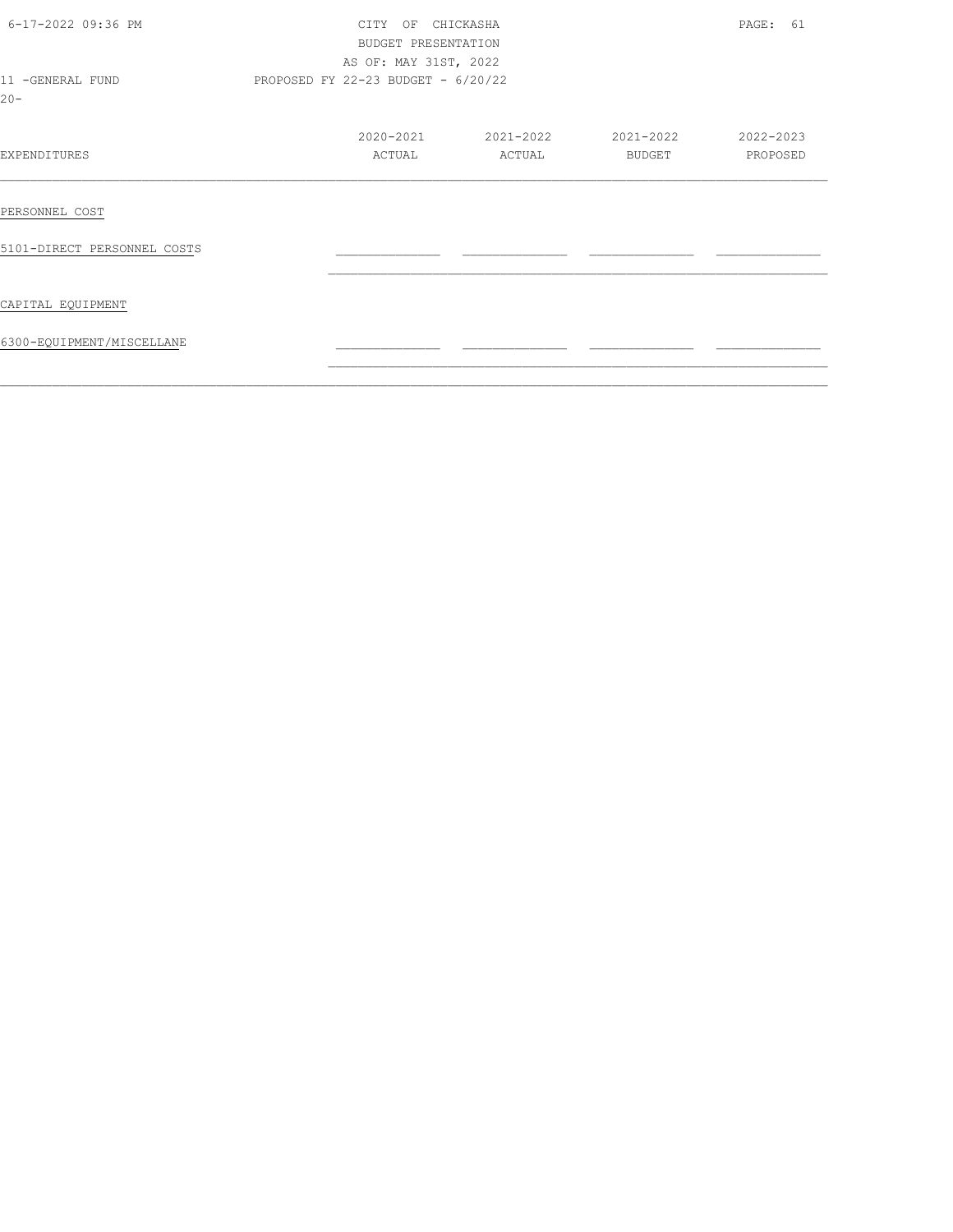| 6-17-2022 09:36 PM             |                                          | CITY OF CHICKASHA<br>BUDGET PRESENTATION<br>AS OF: MAY 31ST, 2022 |           |           | PAGE: 62  |
|--------------------------------|------------------------------------------|-------------------------------------------------------------------|-----------|-----------|-----------|
| 11 - GENERAL FUND              |                                          | PROPOSED FY 22-23 BUDGET - 6/20/22                                |           |           |           |
| 17-GENERAL GOVERNMENT-GG       |                                          |                                                                   |           |           |           |
|                                |                                          | 2020-2021                                                         | 2021-2022 | 2021-2022 | 2022-2023 |
| EXPENDITURES                   |                                          | ACTUAL                                                            | ACTUAL    | BUDGET    | PROPOSED  |
| PERSONNEL COST                 |                                          |                                                                   |           |           |           |
| 5102-RETIREMENT/PENSION COSTS  |                                          |                                                                   |           |           |           |
| 5103-INDIRECT PERSONNEL COSTS  |                                          |                                                                   |           |           |           |
| MAINTENANCE AND OPERATION      |                                          |                                                                   |           |           |           |
| 5201-SUPPLIES                  |                                          |                                                                   |           |           |           |
| 11-517-5201-001                | OFFICE SUPPLIES & PUBLICA                | 5,151.67                                                          | 3,106.64  | 12,500.00 | 15,000.00 |
| 11-517-5201-003                | POSTAGE                                  | 7,110.00                                                          | 7,000.00  | 7,000.00  | 8,500.00  |
| 11-517-5201-005                | CLEANING SUPPLIES                        | 0.00                                                              | 0.00      | 0.00      | 2,000.00  |
| 11-517-5201-009                | FOOD FOR HUMANS                          | 0.00                                                              | 1,485.22  | 0.00      | 0.00      |
| 11-517-5201-020                | SMALL TOOLS & SUPPLIES                   | 0.00                                                              | 0.00      | 1,000.00  | 1,000.00  |
| TOTAL 5201-SUPPLIES            |                                          | 12,261.67                                                         | 11,591.86 | 20,500.00 | 26,500.00 |
| 5202-MAINTENANCE-VEHICLES & EQ |                                          |                                                                   |           |           |           |
| 5207-GENERAL INSURANCE         |                                          |                                                                   |           |           |           |
| 5208-MISCELLANEOUS             |                                          |                                                                   |           |           |           |
|                                | 11-517-5208-004 BANK / SERVICE CHARGES   | 7,957.79                                                          | 6,366.47  | 11,000.00 | 10,000.00 |
| 11-517-5208-005                | ELECTION EXPENSE                         | 4,194.72                                                          | 5,107.54  | 5,000.00  | 5,500.00  |
| 11-517-5208-020                | CONTINGENCY-CORONAVIRUS                  | 3,959.85                                                          | 0.00      | 0.00      | 0.00      |
| TOTAL 5208-MISCELLANEOUS       |                                          | 16, 112.36                                                        | 11,474.01 | 16,000.00 | 15,500.00 |
| 5209-TRAVEL & ENTERTAINMENT    |                                          |                                                                   |           |           |           |
| 5210-ADVERTISING               |                                          |                                                                   |           |           |           |
|                                | 11-517-5210-002 PERSONNEL RECRUITING     | 0.00                                                              | 4,923.03  | 0.00      | 6,000.00  |
| TOTAL 5210-ADVERTISING         |                                          | 0.00                                                              | 4,923.03  | 0.00      | 6,000.00  |
| 5211-TRAINING & EDUCATION      |                                          |                                                                   |           |           |           |
|                                | 11-517-5211-001 PROFESSIONAL DEVELOPMENT | 85.00                                                             | 0.00      | 0.00      | 0.00      |
|                                | 11-517-5211-003 PROFESSIONAL FEES        | 4,000.00                                                          | 0.00      | 0.00      | 0.00      |
|                                | TOTAL 5211-TRAINING & EDUCATION          | 4,085.00                                                          | 0.00      | 0.00      | 0.00      |
| 5212-CITY COUNCIL/TRUSTEE EXPE |                                          |                                                                   |           |           |           |
|                                | 11-517-5212-002 SEMINAR-REGISTRATION     | 300.00                                                            | 385.00    | 0.00      | 1,000.00  |
|                                | TOTAL 5212-CITY COUNCIL/TRUSTEE EXPE     | 300.00                                                            | 385.00    | 0.00      | 1,000.00  |
|                                |                                          |                                                                   |           |           |           |

| 5301-OPERATIONAL CONTRACT |                    |            |            |            |            |
|---------------------------|--------------------|------------|------------|------------|------------|
| $11 - 517 - 5301 - 002$   | LEGAL FEES         | 155,996.92 | 150,126.16 | 175,400.00 | 200,000.00 |
| $11 - 517 - 5301 - 003$   | JUDICIAL CONTRACT  | 21,600.00  | 19,800.00  | 21,600.00  | 25,000.00  |
| $11 - 517 - 5301 - 004$   | STRATEGIC PLANNING | 0.00       | 0.00       | 0.00       | 150,000.00 |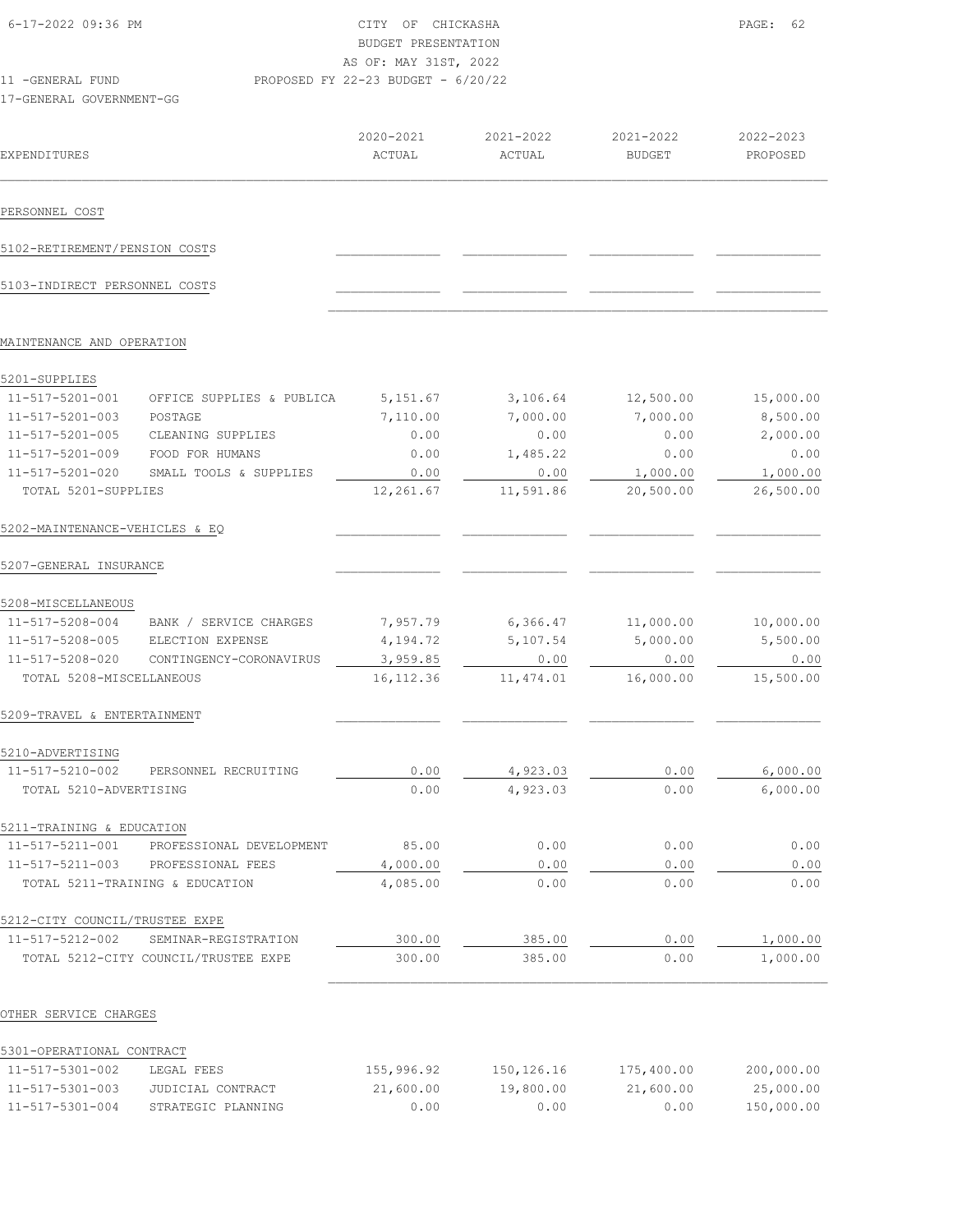|                              |                                 | 2020-2021  | 2021-2022   | 2021-2022     | 2022-2023  |
|------------------------------|---------------------------------|------------|-------------|---------------|------------|
| EXPENDITURES                 |                                 | ACTUAL     | ACTUAL      | <b>BUDGET</b> | PROPOSED   |
| 11-517-5301-005              | CODIFICATION SERVICES           | 3,555.47   | 3,616.17    | 3,000.00      | 3,500.00   |
| 11-517-5301-006              | ON-SITE SHREDDER                | 1,715.49   | 1,056.62    | 2,000.00      | 2,500.00   |
| 11-517-5301-007              | PROFESSIONAL SERVICES           | 0.00       | 0.00        | 1,000.00      | 1,000.00   |
| $11 - 517 - 5301 - 008$      | WEBSITE SERVICES                | 21,298.61  | 6,700.30    | 20,000.00     | 20,000.00  |
| 11-517-5301-015              | ASCOG                           | 1,500.00   | 1,815.00    | 1,500.00      | 2,000.00   |
| 11-517-5301-016              | OML MEMBERSHIP                  | 17,841.18  | 0.00        | 16,000.00     | 16,000.00  |
| 11-517-5301-020              | PERSONNEL SERVICES              | 347.00     | 350.00      | 6,500.00      | 1,000.00   |
| 11-517-5301-028              | IT MANAGED SERVICES CONTR       | 119,979.77 | 83,951.20   | 125,000.00    | 135,000.00 |
|                              | TOTAL 5301-OPERATIONAL CONTRACT | 343,834.44 | 267, 415.45 | 372,000.00    | 556,000.00 |
| 5302-SERVICE CONTRACTS       |                                 |            |             |               |            |
| 11-517-5302-001              | COPY MACHINES                   | 0.00       | 0.00        | 25,000.00     | 25,000.00  |
| 11-517-5302-002              | POSTAGE MACHINE                 | 3,899.16   | 3,574.23    | 4,000.00      | 4,500.00   |
| TOTAL 5302-SERVICE CONTRACTS |                                 | 3,899.16   | 3,574.23    | 29,000.00     | 29,500.00  |
| 5305-GRANTS & PROGRAMS       |                                 |            |             |               |            |
| 5307-INSURANCE COVERAGE E    |                                 |            |             |               |            |
| 11-517-5307-000              | COMBINED INSURANCE              | 287,635.50 | 282,749.99  | 377,000.00    | 450,000.00 |
|                              | TOTAL 5307-INSURANCE COVERAGE E | 287,635.50 | 282,749.99  | 377,000.00    | 450,000.00 |
| 5308-OTHER AGREEMENTS        |                                 |            |             |               |            |
| 11-517-5308-005              | ELECTION EXPENSE                | 0.00       | 0.00        | 0.00          | 7,500.00   |
| 11-517-5308-007              | TIF DISTRICT-REBATE AGREE       | 0.00       | 0.00        | 0.00          | 45,000.00  |
| TOTAL 5308-OTHER AGREEMENTS  |                                 | 0.00       | 0.00        | 0.00          | 52,500.00  |
|                              |                                 |            |             |               |            |

## 5350-SERVICE AGENCIES AND \_\_\_\_\_\_\_\_\_\_\_\_\_\_ \_\_\_\_\_\_\_\_\_\_\_\_\_\_ \_\_\_\_\_\_\_\_\_\_\_\_\_\_ \_\_\_\_\_\_\_\_\_\_\_\_\_\_

5399-CONTINGENCY RESERVE \_\_\_\_\_\_\_\_\_\_\_\_\_\_ \_\_\_\_\_\_\_\_\_\_\_\_\_\_ \_\_\_\_\_\_\_\_\_\_\_\_\_\_ \_\_\_\_\_\_\_\_\_\_\_\_\_\_

#### TRANSFERS TO OTHER FUNDS

| 5500-TRANSFER TO OTHER FUNDS |                                    |              |              |              |              |
|------------------------------|------------------------------------|--------------|--------------|--------------|--------------|
| 11-517-5500-016              | CHICKASHA INDUSTRIAL AUTH          | 507,204.06   | 546,437.03   | 607,500.00   | 607,500.00   |
| 11-517-5500-020              | TIF FUND                           | 0.00         | 0.00         | 150,000.00   | 0.00         |
| 11-517-5500-031              | TRANSFER OUT - CMA (31)            | 3,106,895.04 | 3,201,753.99 | 3,273,500.00 | 3,666,667.00 |
| 11-517-5500-053              | TRANSFER OUT - CIP-DST             | 2,556,030.00 | 2,714,110.71 | 2,615,000.00 | 2,930,000.00 |
|                              | TOTAL 5500-TRANSFER TO OTHER FUNDS | 6,170,129.10 | 6,462,301.73 | 6,646,000.00 | 7,204,167.00 |

 $\mathcal{L}_\text{max}$ 

 $\mathcal{L}_\text{max}$ 

 $\mathcal{L}_\text{max}$ 

## UNDESIGNATED EXPENSES

5600-UNDESIGNATED EXPENSES \_\_\_\_\_\_\_\_\_\_\_\_\_\_ \_\_\_\_\_\_\_\_\_\_\_\_\_\_ \_\_\_\_\_\_\_\_\_\_\_\_\_\_ \_\_\_\_\_\_\_\_\_\_\_\_\_\_

## CAPITAL EQUIPMENT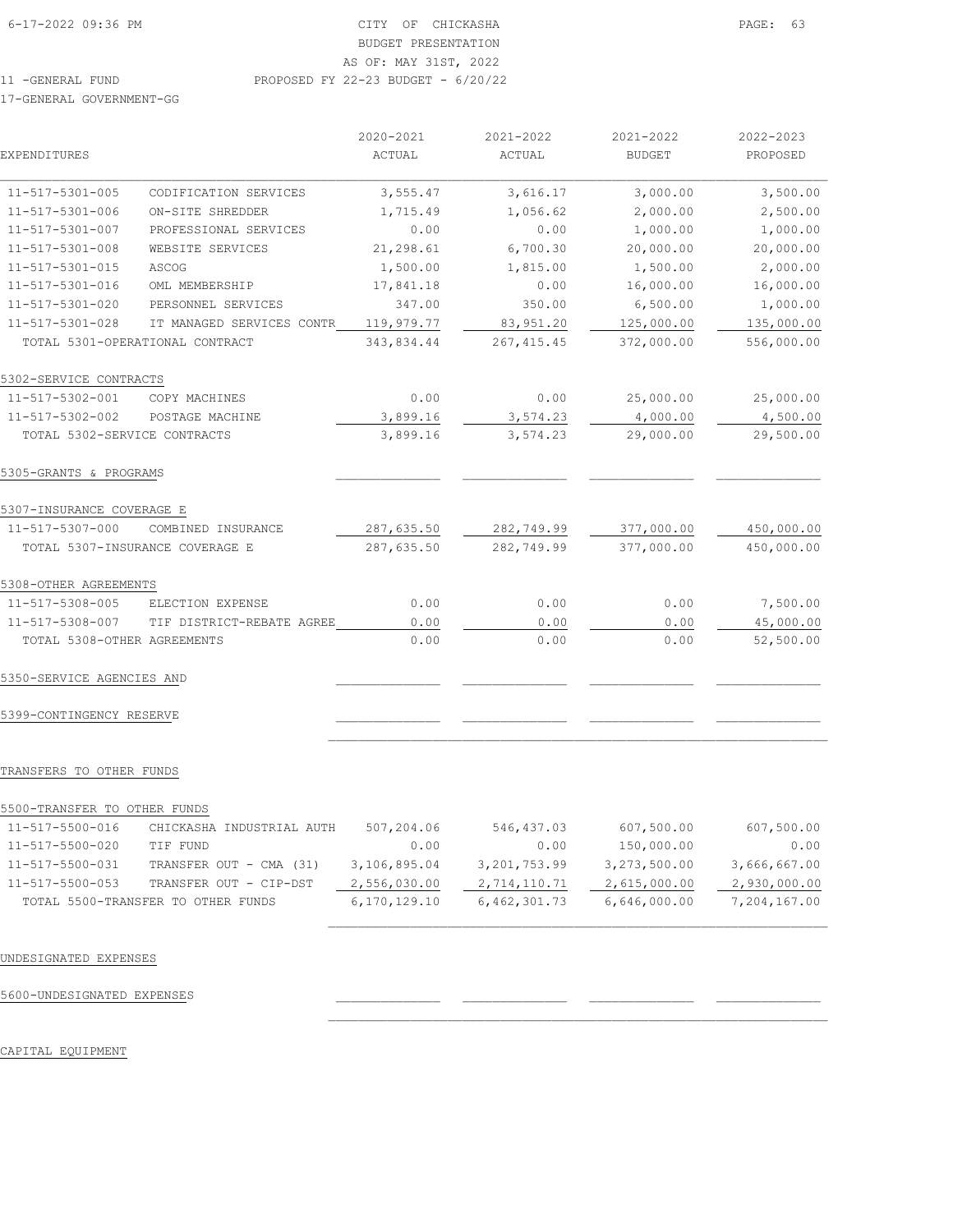| 6-17-2022 09:36 PM                           | OF<br>CTTY<br><b>BUDGET PRESENTATION</b><br>AS OF: MAY 31ST, 2022 | CHICKASHA                 |                     | PAGE:<br>- 64         |
|----------------------------------------------|-------------------------------------------------------------------|---------------------------|---------------------|-----------------------|
| 11 -GENERAL FUND<br>17-GENERAL GOVERNMENT-GG | PROPOSED FY 22-23 BUDGET - 6/20/22                                |                           |                     |                       |
| EXPENDITURES                                 | 2020-2021<br>ACTUAL                                               | 2021-2022<br>ACTUAL       | 2021-2022<br>BUDGET | 2022-2023<br>PROPOSED |
| 6000-CAPITAL EQUIPMENT                       |                                                                   |                           |                     |                       |
| 11-517-6000-295 TIME AND ATTENDANCE SYSTE    | 13,970.92                                                         | 16,013.00                 | 7,500.00            | 20,000.00             |
| TOTAL 6000-CAPITAL EQUIPMENT                 | 13,970.92                                                         | 16,013.00                 | 7,500.00            | 20,000.00             |
| DEBT SERVICE                                 |                                                                   |                           |                     |                       |
| 7000-DEBT SERVICE                            |                                                                   |                           |                     |                       |
|                                              |                                                                   |                           |                     |                       |
| TOTAL 17-GENERAL GOVERNMENT-GG               | 6,852,228.15                                                      | 7,060,428.30 7,468,000.00 |                     | 8,361,167.00          |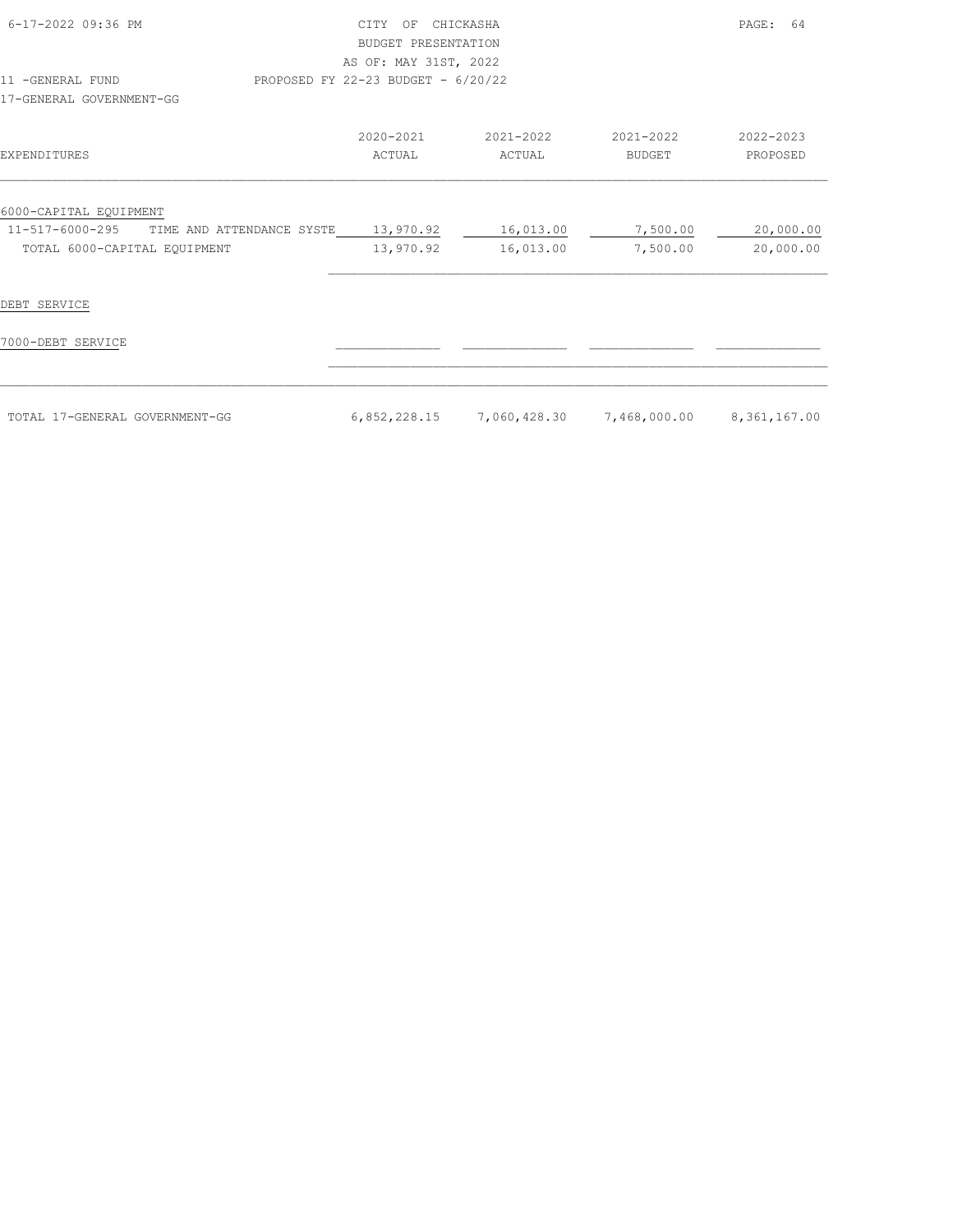| 6-17-2022 09:36 PM                                                                                         | CITY OF CHICKASHA<br>BUDGET PRESENTATION |                               |                     | PAGE: 65              |
|------------------------------------------------------------------------------------------------------------|------------------------------------------|-------------------------------|---------------------|-----------------------|
|                                                                                                            | AS OF: MAY 31ST, 2022                    |                               |                     |                       |
| PROPOSED FY 22-23 BUDGET - 6/20/22<br>11 -GENERAL FUND<br>$70 - GRANT(S)$                                  |                                          |                               |                     |                       |
| EXPENDITURES                                                                                               | ACTUAL                                   | 2020-2021 2021-2022<br>ACTUAL | 2021-2022<br>BUDGET | 2022-2023<br>PROPOSED |
| PERSONNEL COST                                                                                             |                                          |                               |                     |                       |
| 5101-DIRECT PERSONNEL COSTS                                                                                |                                          |                               |                     |                       |
| 11-570-5101-673 OVERTIME (2020 SAFE OK GR 14,260.63<br>11-570-5101-683 OVERTIME (2021 SAFE OK GR 19,665.87 |                                          | 0.00<br>25, 335.00            | 0.00<br>25, 335.00  | 0.00<br>0.00          |
| 11-570-5101-693 OVERTIME (2022 SAFE OK GR_ 0.00                                                            |                                          | 17,045.80                     | 40,000.00           | 23,000.00             |
| TOTAL 5101-DIRECT PERSONNEL COSTS                                                                          | 33,926.50                                | 42,380.80                     | 65, 335.00          | 23,000.00             |
| 5102-RETIREMENT/PENSION COSTS                                                                              |                                          |                               |                     |                       |
| 5103-INDIRECT PERSONNEL COSTS                                                                              |                                          |                               |                     |                       |
| MAINTENANCE AND OPERATION                                                                                  |                                          |                               |                     |                       |
| 5201-SUPPLIES                                                                                              |                                          |                               |                     |                       |
| 5208-MISCELLANEOUS                                                                                         |                                          |                               |                     |                       |
| 11-570-5208-120 EMERGENCY (CESF GRANT) 11,629.31                                                           |                                          | 0.00                          | 0.00                | 0.00                  |
| 11-570-5208-671 COMMUNITY OUTREACH (2020<br>TOTAL 5208-MISCELLANEOUS                                       | 3,024.18<br>14,653.49                    | 0.00<br>0.00                  | 0.00<br>0.00        | 0.00<br>0.00          |
|                                                                                                            |                                          |                               |                     |                       |
| OTHER SERVICE CHARGES                                                                                      |                                          |                               |                     |                       |
| 5305-GRANTS & PROGRAMS                                                                                     |                                          |                               |                     |                       |
|                                                                                                            |                                          |                               |                     |                       |
| CAPITAL EQUIPMENT                                                                                          |                                          |                               |                     |                       |
| 6300-EQUIPMENT/MISCELLANE                                                                                  |                                          |                               |                     |                       |
| 11-570-6300-004.1 HANDHELD RADIOS-OKOHS GRA                                                                | 0.00                                     | 0.00                          | 32,849.60           | 0.00                  |
| 11-570-6300-040.1 VEHICLE(S)-COMMUNITY FAC                                                                 | 0.00                                     | 146,750.00                    | 282,357.00          | 0.00                  |
| TOTAL 6300-EQUIPMENT/MISCELLANE                                                                            | 0.00                                     | 146,750.00                    | 315,206.60          | 0.00                  |

| TOTAL 70-GRANT(S)                  | 48,579.99    | 189,130.80   | 380,541.60 | 23,000.00 |
|------------------------------------|--------------|--------------|------------|-----------|
| REVENUES OVER/(UNDER) EXPENDITURES | 2,127,723.08 | 1,617,445.39 | 0.00       | 0.00      |
|                                    |              |              |            |           |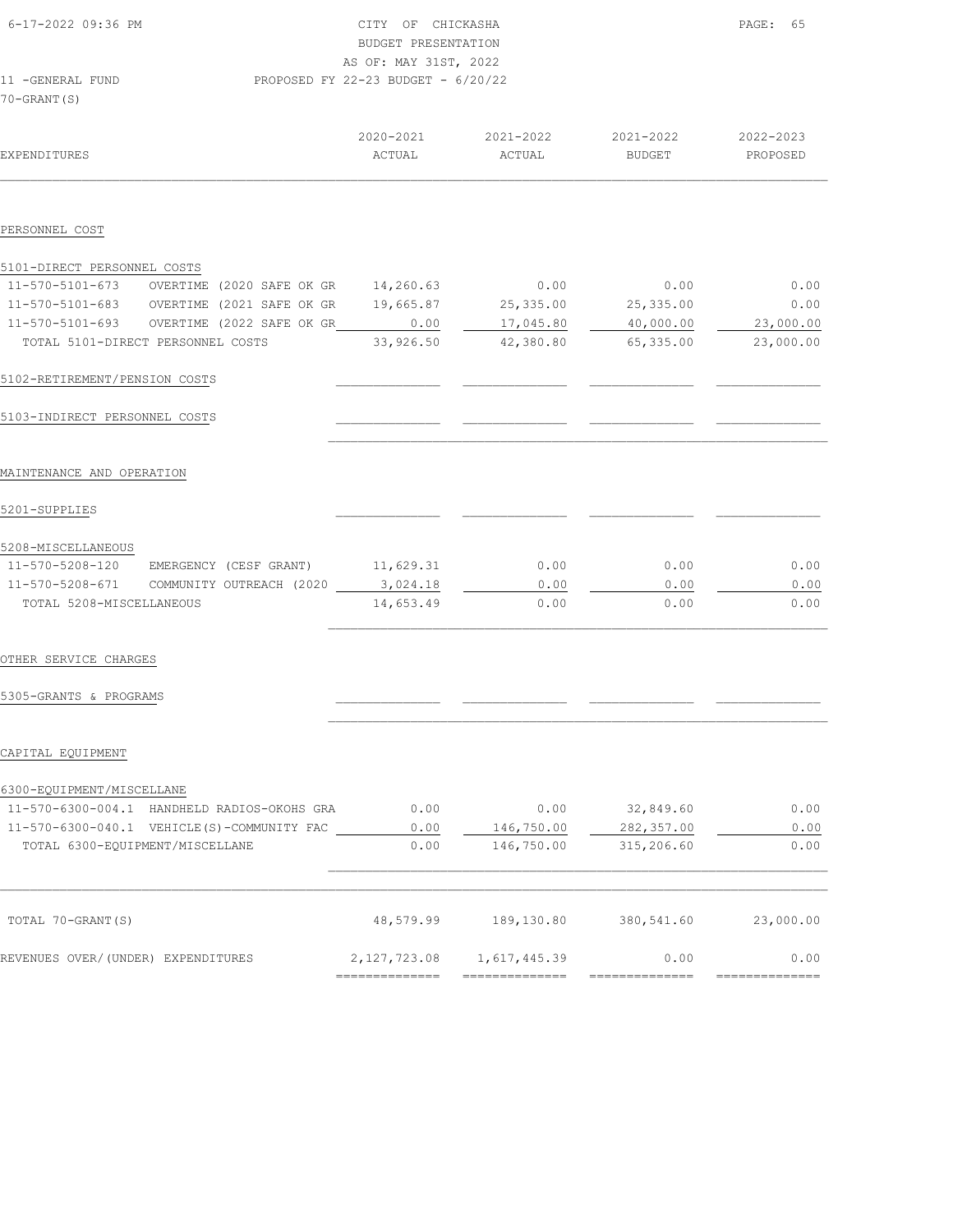| 6-17-2022 09:36 PM                   | OF<br>CITY                         | CHICKASHA |           | PAGE:     |
|--------------------------------------|------------------------------------|-----------|-----------|-----------|
|                                      | BUDGET PRESENTATION                |           |           |           |
|                                      | AS OF: MAY 31ST, 2022              |           |           |           |
| 20 -DONATIONS FUND<br>BUDGET SUMMARY | PROPOSED FY 22-23 BUDGET - 6/20/22 |           |           |           |
|                                      | 2020-2021                          | 2021-2022 | 2021-2022 | 2022-2023 |
| ACCT#<br>ACCOUNT NAME                | ACTUAL                             | ACTUAL    | BUDGET    | PROPOSED  |
| REVENUE SUMMARY                      |                                    |           |           |           |

| DONATIONS                          | 87,748.00  | 128,494.15 | 125,722.00 | 10,000.00 |
|------------------------------------|------------|------------|------------|-----------|
| INTEREST                           | 237.62     | 305.58     | 100.00     | 100.00    |
| PRIOR YEAR FUND BALANCE C          | 0.00       | 0.00       | 9,500.00   | 0.00      |
| TOTAL REVENUES                     | 87,985.62  | 128,799.73 | 135,322.00 | 10,100.00 |
|                                    | =========  |            |            |           |
| EXPENDITURE SUMMARY                |            |            |            |           |
| 20-DONATIONS-GG                    | 31, 123.45 | 47,761.58  | 135,322.00 | 10,000.00 |
| TOTAL EXPENDITURES                 | 31, 123.45 | 47,761.58  | 135,322.00 | 10,000.00 |
|                                    | ---------  |            |            |           |
| REVENUES OVER/(UNDER) EXPENDITURES | 56,862.17  | 81,038.15  | 0.00       | 100.00    |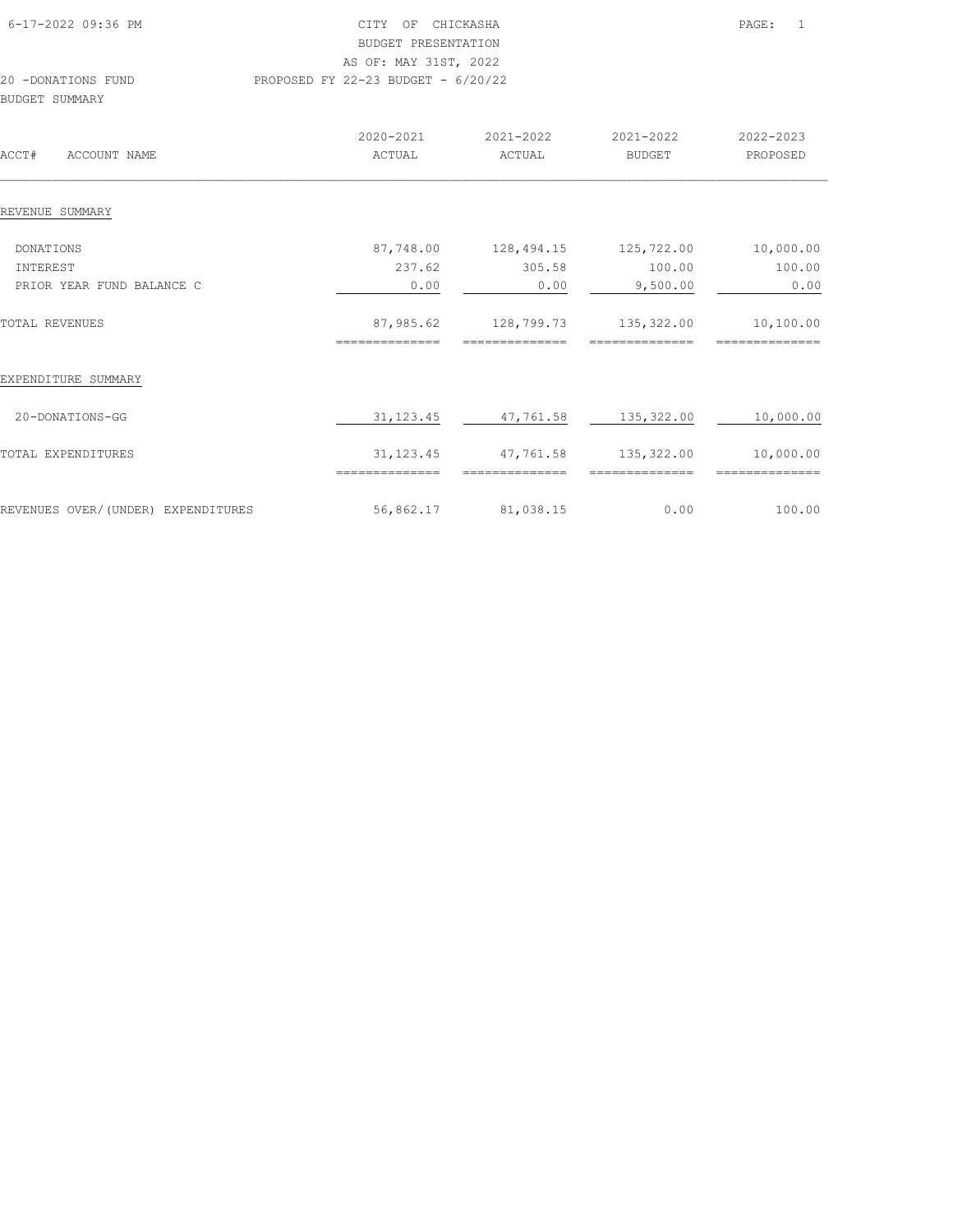AS OF: MAY 31ST, 2022

| REVENUES                  |                                 | 2020-2021<br>ACTUAL | 2021-2022<br>ACTUAL | 2021-2022<br><b>BUDGET</b> | 2022-2023<br>PROPOSED |
|---------------------------|---------------------------------|---------------------|---------------------|----------------------------|-----------------------|
|                           |                                 |                     |                     |                            |                       |
| DONATIONS                 |                                 |                     |                     |                            |                       |
| $20 - 4310 - 002$         | FIRE DONATIONS                  | 5,215.00            | 9,750.00            | 9,750.00                   | 0.00                  |
| 20-4310-003               | PARKS $-$ C&R                   | 51,500.00           | 50,000.00           | 50,000.00                  | 0.00                  |
| $20 - 4310 - 006$         | ANIMAL CONTROL - PS             | 13,311.00           | 519.50              | 0.00                       | 0.00                  |
| $20 - 4310 - 009$         | POLICE DONATIONS                | 4,250.00            | 54,193.60           | 51,941.00                  | 0.00                  |
| $20 - 4310 - 016$         | SHOP WITH A COP                 | 13,472.00           | 14,031.05           | 14,031.00                  | 0.00                  |
| $20 - 4310 - 018$         | CHICKASHA BLUELINE              | 0.00                | 0.00                | 0.00                       | 10,000.00             |
| TOTAL DONATIONS           |                                 | 87,748.00           | 128,494.15          | 125,722.00                 | 10,000.00             |
| MISC REVENUES             |                                 |                     |                     |                            |                       |
| INTEREST                  |                                 |                     |                     |                            |                       |
| 20-4600-001               | INTEREST INCOME - GG            | 237.62              | 305.58              | 100.00                     | 100.00                |
| TOTAL INTEREST            |                                 | 237.62              | 305.58              | 100.00                     | 100.00                |
| PRIOR YEAR FUND BALANCE C |                                 |                     |                     |                            |                       |
| 20-4700-001               | AVAILABLE FUND BALANCE - GG     | 0.00                | 0.00                | 9,500.00                   | 0.00                  |
|                           | TOTAL PRIOR YEAR FUND BALANCE C | 0.00                | 0.00                | 9,500.00                   | 0.00                  |
| REV CATG 4701             |                                 |                     |                     |                            |                       |
| TOTAL REVENUES            |                                 | 87,985.62           | 128,799.73          | 135,322.00                 | 10,100.00             |
|                           |                                 | ==============      | ==============      | ==============             | ==============        |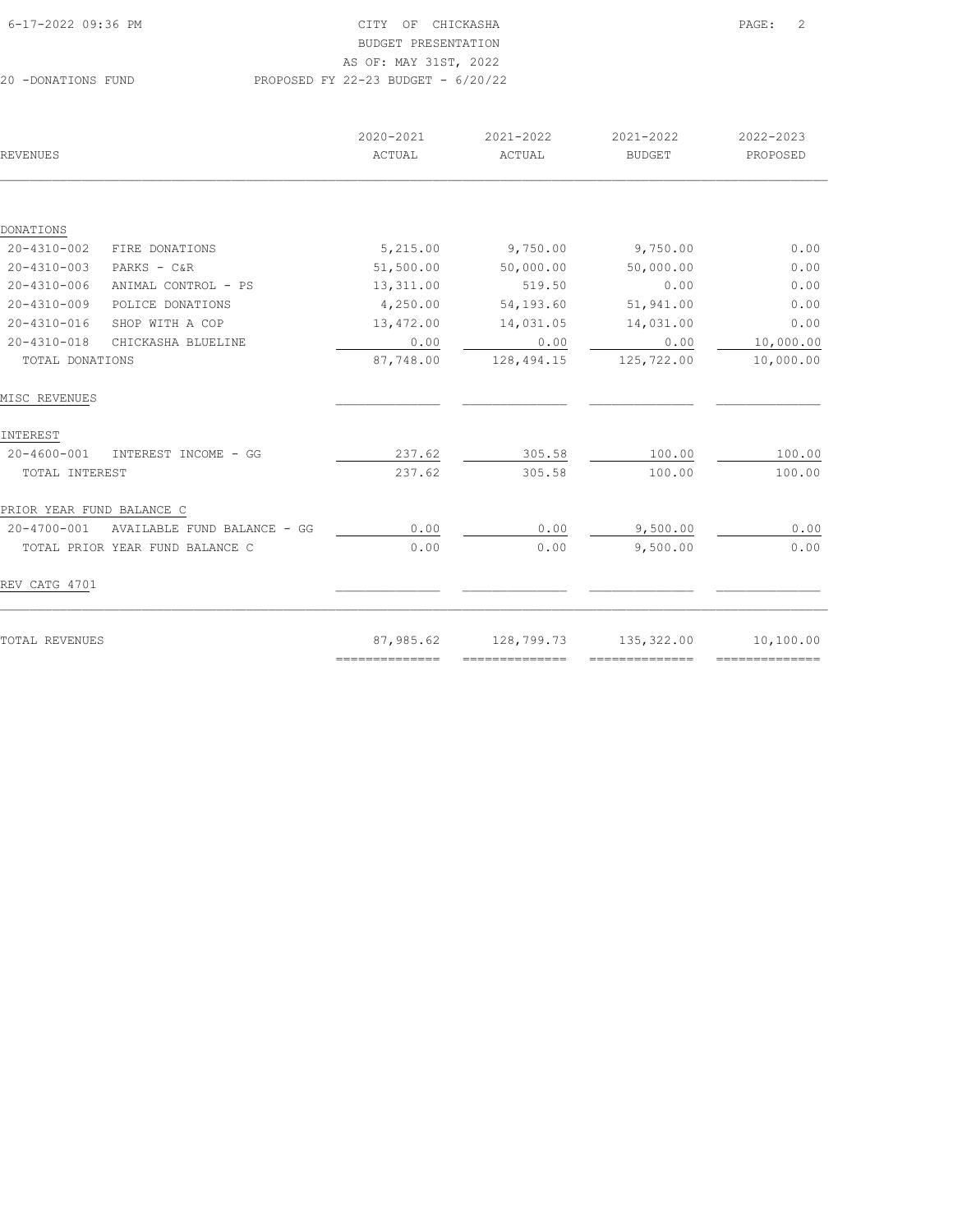| 6-17-2022 09:36 PM  | CITY<br>OF                           | CHICKASHA |           | 3<br>PAGE: |
|---------------------|--------------------------------------|-----------|-----------|------------|
|                     | BUDGET PRESENTATION                  |           |           |            |
|                     | AS OF: MAY 31ST, 2022                |           |           |            |
| 20 -DONATIONS FUND  | PROPOSED FY 22-23 BUDGET - $6/20/22$ |           |           |            |
|                     |                                      |           |           |            |
|                     |                                      |           |           |            |
|                     | 2020-2021                            | 2021-2022 | 2021-2022 | 2022-2023  |
| <b>EXPENDITURES</b> | ACTUAL                               | ACTUAL    | BUDGET    | PROPOSED   |
|                     |                                      |           |           |            |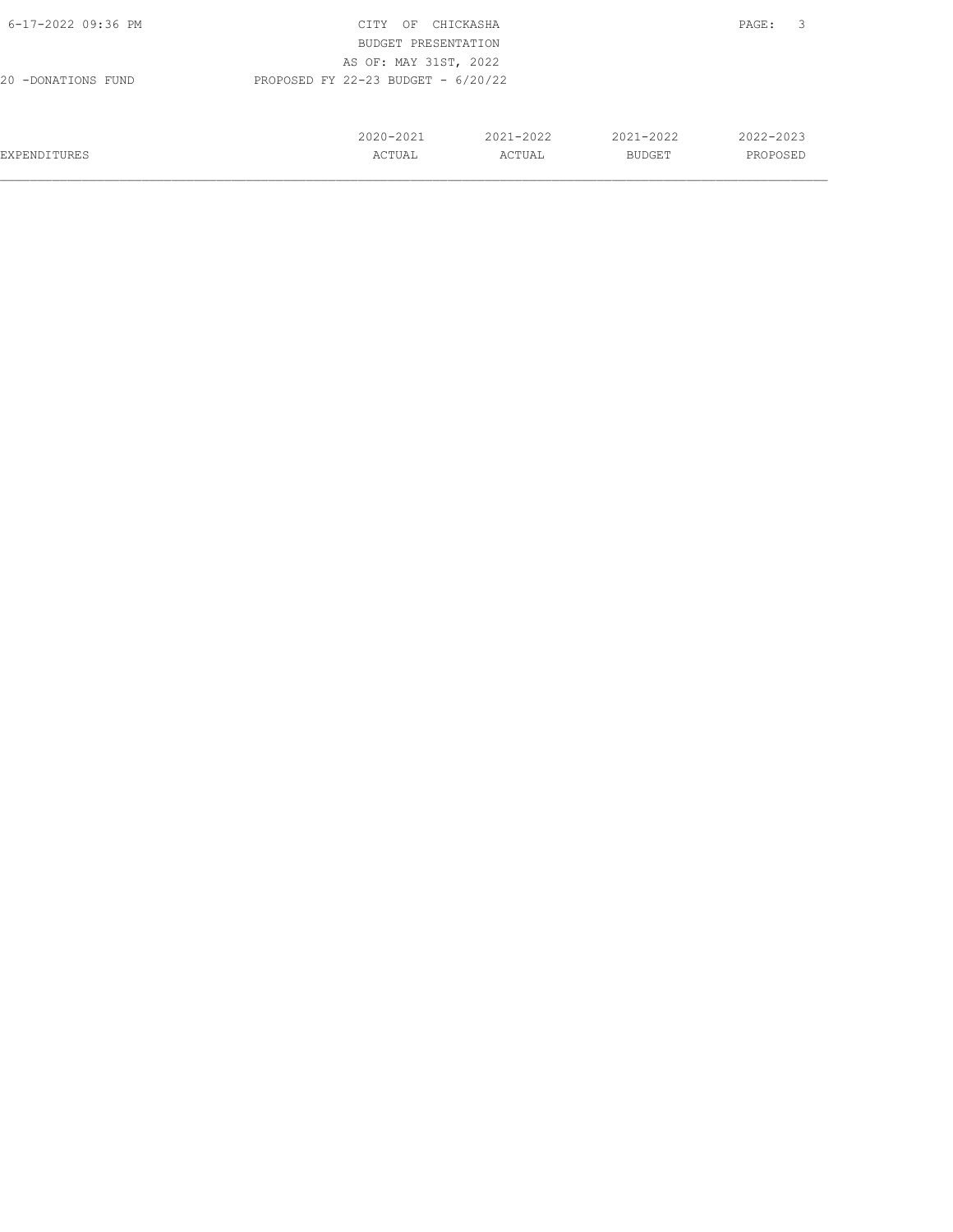| 6-17-2022 09:36 PM<br>20 -DONATIONS FUND |                                             | CITY OF CHICKASHA<br>BUDGET PRESENTATION<br>AS OF: MAY 31ST, 2022<br>PROPOSED FY 22-23 BUDGET - 6/20/22 |                     |                            | PAGE:<br>4            |
|------------------------------------------|---------------------------------------------|---------------------------------------------------------------------------------------------------------|---------------------|----------------------------|-----------------------|
| 20-DONATIONS-GG                          |                                             |                                                                                                         |                     |                            |                       |
| EXPENDITURES                             |                                             | 2020-2021<br>ACTUAL                                                                                     | 2021-2022<br>ACTUAL | 2021-2022<br><b>BUDGET</b> | 2022-2023<br>PROPOSED |
|                                          |                                             |                                                                                                         |                     |                            |                       |
| MAINTENANCE AND OPERATION                |                                             |                                                                                                         |                     |                            |                       |
| 5208-MISCELLANEOUS                       |                                             |                                                                                                         |                     |                            |                       |
| OTHER SERVICE CHARGES                    |                                             |                                                                                                         |                     |                            |                       |
| 5301-OPERATIONAL CONTRACT                |                                             |                                                                                                         |                     |                            |                       |
| 5310-DONATIONS                           |                                             |                                                                                                         |                     |                            |                       |
| 20-520-5310-003                          | PARKS IMPROVEMENTS                          | 2,406.25                                                                                                | 1,500.00            | 1,500.00                   | 0.00                  |
|                                          | 20-520-5310-003.4 SUSAN BADGETT DOG PARK    | 0.00                                                                                                    | 0.00                | 50,000.00                  | 0.00                  |
|                                          | 20-520-5310-006.1 ANIMAL SHELTER-HOUSING/EQ | 0.00                                                                                                    | 8,000.00            | 8,000.00                   | 0.00                  |
| 20-520-5310-009                          | POLICE                                      | 10,494.27                                                                                               | 1,638.79            | 1,941.00                   | 0.00                  |
|                                          | 20-520-5310-009.1 POLICE-CHICKASAW NATION   | 0.00                                                                                                    | 21,493.00           | 50,000.00                  | 0.00                  |
| 20-520-5310-012                          | FIRE/EMS                                    | 7,245.89                                                                                                | 3,500.00            | 9,750.00                   | 0.00                  |
| 20-520-5310-016 SHOP WITH A COP          |                                             | 10,977.04                                                                                               | 11, 479.79          | 14,031.00                  | 10,000.00             |
| 20-520-5310-018                          | CHICKASHA BLUELINE                          | 0.00                                                                                                    | 150.00              | 0.00                       | 0.00                  |
| TOTAL 5310-DONATIONS                     |                                             | 31, 123.45                                                                                              | 47,761.58           | 135,222.00                 | 10,000.00             |
| 5399-CONTINGENCY RESERVE                 |                                             |                                                                                                         |                     |                            |                       |
| 20-520-5399-000                          | CONTINGENCY RESERVE                         | 0.00                                                                                                    | 0.00                | 100.00                     | 0.00                  |
| TOTAL 5399-CONTINGENCY RESERVE           |                                             | 0.00                                                                                                    | 0.00                | 100.00                     | 0.00                  |
| UNDESIGNATED EXPENSES                    |                                             |                                                                                                         |                     |                            |                       |
| 5600-UNDESIGNATED EXPENSES               |                                             |                                                                                                         |                     |                            |                       |
| CAPITAL EQUIPMENT                        |                                             |                                                                                                         |                     |                            |                       |
| 6450-PROJECTS                            |                                             |                                                                                                         |                     |                            |                       |
|                                          |                                             |                                                                                                         |                     |                            |                       |
| TOTAL 20-DONATIONS-GG                    |                                             | 31, 123.45                                                                                              | 47,761.58           | 135,322.00                 | 10,000.00             |
| REVENUES OVER/(UNDER) EXPENDITURES       |                                             | 56,862.17                                                                                               | 81,038.15           | 0.00                       | 100.00                |
|                                          |                                             | ==============                                                                                          | ===============     | ==============             | ==============        |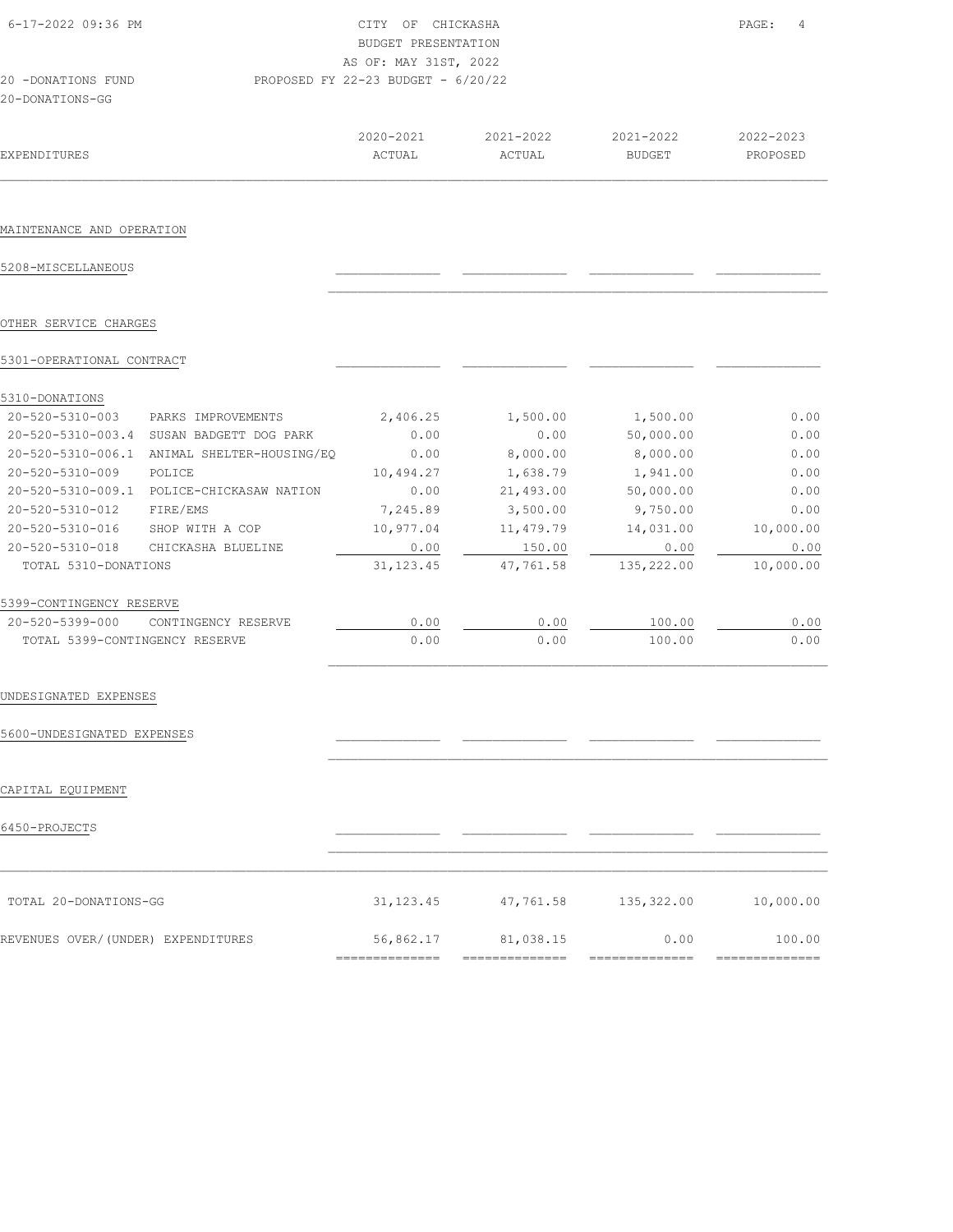| 6-17-2022 09:37 PM        | CITY OF CHICKASHA                    | PAGE: | $\overline{1}$ |
|---------------------------|--------------------------------------|-------|----------------|
|                           | BUDGET PRESENTATION                  |       |                |
|                           | AS OF: MAY 31ST, 2022                |       |                |
| 22 -TAX INCREMENT DISTRIC | PROPOSED FY 22-23 BUDGET - $6/20/22$ |       |                |
| BUDGET SUMMARY            |                                      |       |                |

| ACCT#<br>ACCOUNT NAME              | 2020-2021<br>ACTUAL          | 2021-2022<br>ACTUAL    | 2021-2022<br><b>BUDGET</b> | 2022-2023<br>PROPOSED |
|------------------------------------|------------------------------|------------------------|----------------------------|-----------------------|
| REVENUE SUMMARY                    |                              |                        |                            |                       |
| OTHER TAX                          | 252,923.94                   | 2,109.97               | 0.00                       | 0.00                  |
| TRANSFER OTHER FUNDS-EQU           | 0.00                         | 0.00                   | 225,000.00                 | 0.00                  |
| INTEREST                           | 690.58                       | 69.89                  | 0.00                       | 0.00                  |
| PRIOR YEAR FUND BALANCE C          | 0.00                         | 0.00                   | 109,535.00                 | 0.00                  |
| TOTAL REVENUES                     | 253,614.52                   | 2,179.86               | 334,535.00                 | 0.00                  |
| EXPENDITURE SUMMARY                |                              |                        |                            |                       |
| 22-TAX INCREMENT DISTRIC           | 89, 316.92                   | 0.00                   | 334,535.00                 | 0.00                  |
| TOTAL EXPENDITURES                 | 89, 316.92<br>============== | 0.00<br>-------------- | 334,535.00<br>------------ | 0.00                  |
| REVENUES OVER/(UNDER) EXPENDITURES | 164,297.60                   | 2,179.86               | 0.00                       | 0.00                  |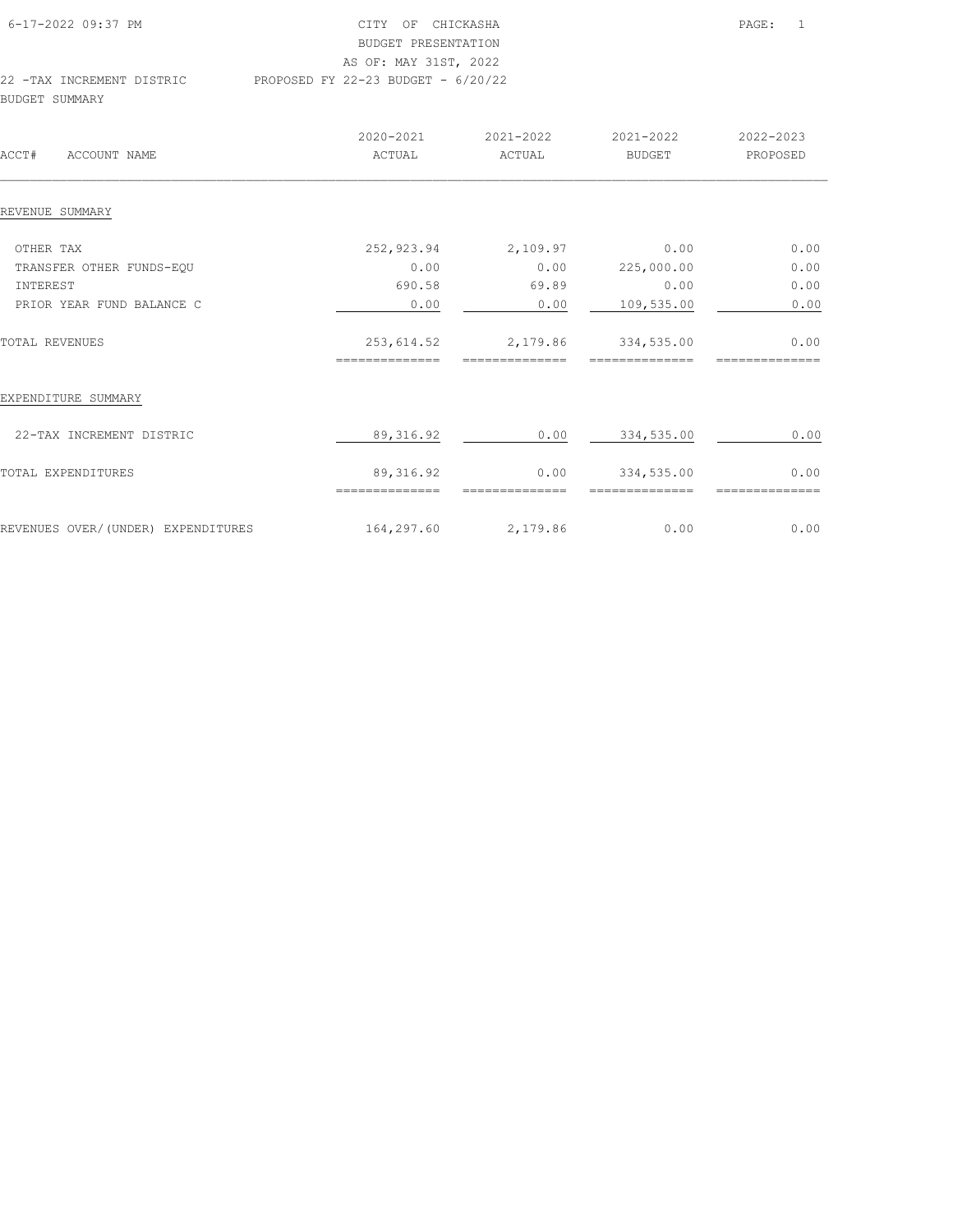| 6-17-2022 09:37 PM        | CITY OF CHICKASHA                    | PAGE: 2 |
|---------------------------|--------------------------------------|---------|
|                           | BUDGET PRESENTATION                  |         |
|                           | AS OF: MAY 31ST, 2022                |         |
| 22 -TAX INCREMENT DISTRIC | PROPOSED FY 22-23 BUDGET - $6/20/22$ |         |

| REVENUES                                   | 2020-2021<br>ACTUAL                                                                                                                                                                                                                                                                                                                                                                                                                                                                    | 2021-2022<br>ACTUAL | 2021-2022<br><b>BUDGET</b> | 2022-2023<br>PROPOSED |
|--------------------------------------------|----------------------------------------------------------------------------------------------------------------------------------------------------------------------------------------------------------------------------------------------------------------------------------------------------------------------------------------------------------------------------------------------------------------------------------------------------------------------------------------|---------------------|----------------------------|-----------------------|
|                                            |                                                                                                                                                                                                                                                                                                                                                                                                                                                                                        |                     |                            |                       |
| OTHER TAX                                  |                                                                                                                                                                                                                                                                                                                                                                                                                                                                                        |                     |                            |                       |
| $22 - 4210 - 002$<br>AD VALOREM TAX        | 252,923.94                                                                                                                                                                                                                                                                                                                                                                                                                                                                             | 2,109.97            | 0.00                       | 0.00                  |
| TOTAL OTHER TAX                            | 252,923.94                                                                                                                                                                                                                                                                                                                                                                                                                                                                             | 2,109.97            | 0.00                       | 0.00                  |
| MISC REVENUES                              |                                                                                                                                                                                                                                                                                                                                                                                                                                                                                        |                     |                            |                       |
| TRANSFER OTHER FUNDS-EQU                   |                                                                                                                                                                                                                                                                                                                                                                                                                                                                                        |                     |                            |                       |
| 22-4500-001<br>TR GENERAL FUND             | 0.00                                                                                                                                                                                                                                                                                                                                                                                                                                                                                   | 0.00                | 150,000.00                 | 0.00                  |
| $22 - 4500 - 002$<br>TR FROM CMA           | 0.00                                                                                                                                                                                                                                                                                                                                                                                                                                                                                   | 0.00                | 75,000.00                  | 0.00                  |
| TOTAL TRANSFER OTHER FUNDS-EQU             | 0.00                                                                                                                                                                                                                                                                                                                                                                                                                                                                                   | 0.00                | 225,000.00                 | 0.00                  |
| INTEREST                                   |                                                                                                                                                                                                                                                                                                                                                                                                                                                                                        |                     |                            |                       |
| 22-4600-001<br>INTEREST INCOME - TR        | 690.58                                                                                                                                                                                                                                                                                                                                                                                                                                                                                 | 69.89               | 0.00                       | 0.00                  |
| TOTAL INTEREST                             | 690.58                                                                                                                                                                                                                                                                                                                                                                                                                                                                                 | 69.89               | 0.00                       | 0.00                  |
| PRIOR YEAR FUND BALANCE C                  |                                                                                                                                                                                                                                                                                                                                                                                                                                                                                        |                     |                            |                       |
| 22-4700-001<br>AVAILABLE FUND BALANCE - TR | 0.00                                                                                                                                                                                                                                                                                                                                                                                                                                                                                   | 0.00                | 109,535.00                 | 0.00                  |
| TOTAL PRIOR YEAR FUND BALANCE C            | 0.00                                                                                                                                                                                                                                                                                                                                                                                                                                                                                   | 0.00                | 109,535.00                 | 0.00                  |
| TOTAL REVENUES                             | 253,614.52                                                                                                                                                                                                                                                                                                                                                                                                                                                                             | 2,179.86            | 334,535.00                 | 0.00                  |
|                                            | $\begin{array}{cccccccccc} \multicolumn{2}{c}{} & \multicolumn{2}{c}{} & \multicolumn{2}{c}{} & \multicolumn{2}{c}{} & \multicolumn{2}{c}{} & \multicolumn{2}{c}{} & \multicolumn{2}{c}{} & \multicolumn{2}{c}{} & \multicolumn{2}{c}{} & \multicolumn{2}{c}{} & \multicolumn{2}{c}{} & \multicolumn{2}{c}{} & \multicolumn{2}{c}{} & \multicolumn{2}{c}{} & \multicolumn{2}{c}{} & \multicolumn{2}{c}{} & \multicolumn{2}{c}{} & \multicolumn{2}{c}{} & \multicolumn{2}{c}{} & \mult$ | --------------      | --------------             | ===============       |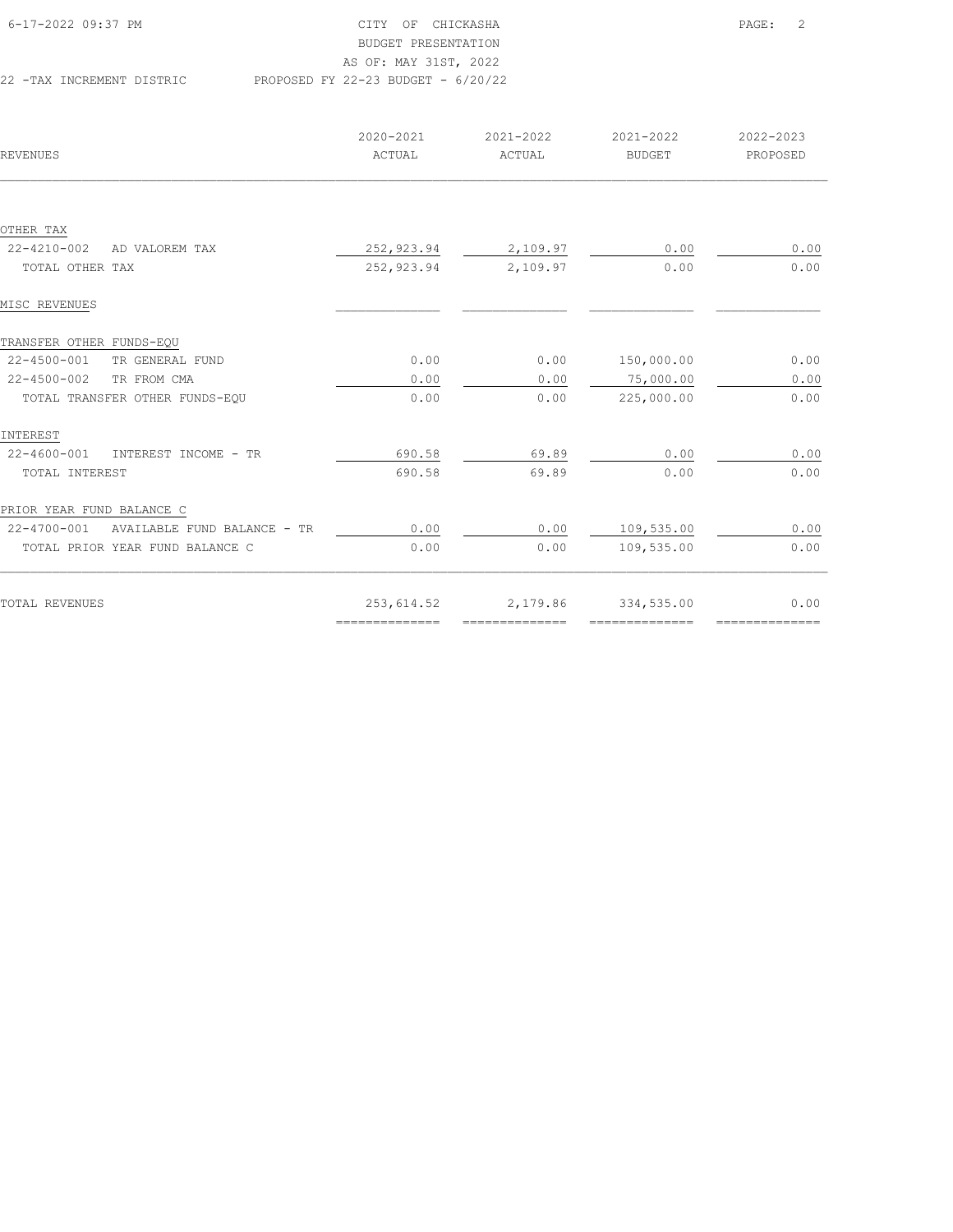| 6-17-2022 09:37 PM                                                | CITY<br>OF            | CHICKASHA     |               | -3<br>PAGE: |
|-------------------------------------------------------------------|-----------------------|---------------|---------------|-------------|
|                                                                   | BUDGET PRESENTATION   |               |               |             |
|                                                                   | AS OF: MAY 31ST, 2022 |               |               |             |
| PROPOSED FY 22-23 BUDGET - $6/20/22$<br>22 -TAX INCREMENT DISTRIC |                       |               |               |             |
|                                                                   |                       |               |               |             |
|                                                                   |                       |               |               |             |
|                                                                   | 2020-2021             | $2021 - 2022$ | $2021 - 2022$ | 2022-2023   |
| EXPENDITURES                                                      | ACTUAL                | ACTUAL        | BUDGET        | PROPOSED    |
|                                                                   |                       |               |               |             |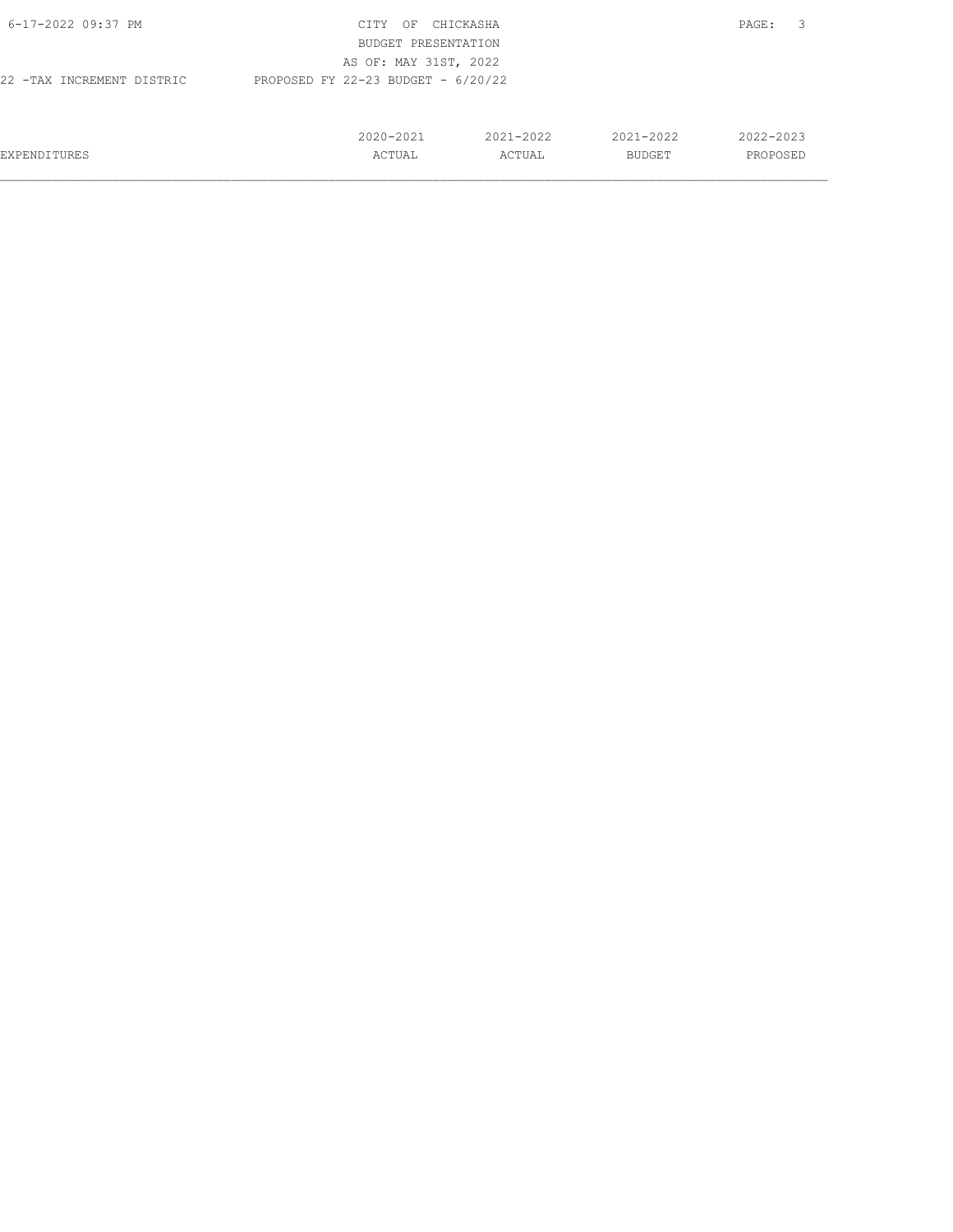| 2020-2021 2021-2022 2021-2022 2020-2023<br><b>EXPENDITURES</b><br>ACTUAL<br>ACTUAL<br>BUDGET<br>89, 316. 92<br>0.00<br>334,535.00<br>TIF DISTRICT-REIMBURSEMEN<br>89, 316.92<br>334,535.00<br>0.00<br>TOTAL 6500-PROGRAMS<br>TOTAL 22-TAX INCREMENT DISTRIC<br>89,316.92<br>0.00<br>334,535.00<br>164,297.60<br>2,179.86<br>0.00                                                                                                                                                                                            | $\overline{4}$ | PAGE:    | CITY OF CHICKASHA<br>BUDGET PRESENTATION<br>AS OF: MAY 31ST, 2022 | 6-17-2022 09:37 PM<br>22 -TAX INCREMENT DISTRIC PROPOSED FY 22-23 BUDGET - 6/20/22<br>22-TAX INCREMENT DISTRIC |  |  |  |
|-----------------------------------------------------------------------------------------------------------------------------------------------------------------------------------------------------------------------------------------------------------------------------------------------------------------------------------------------------------------------------------------------------------------------------------------------------------------------------------------------------------------------------|----------------|----------|-------------------------------------------------------------------|----------------------------------------------------------------------------------------------------------------|--|--|--|
| MAINTENANCE AND OPERATION<br>22-522-6500-007                                                                                                                                                                                                                                                                                                                                                                                                                                                                                |                | PROPOSED |                                                                   |                                                                                                                |  |  |  |
| 5208-MISCELLANEOUS<br>OTHER SERVICE CHARGES<br>5308-OTHER AGREEMENTS<br>TRANSFERS TO OTHER FUNDS<br>5500-TRANSFER TO OTHER FUNDS<br>CAPITAL EQUIPMENT<br>6500-PROGRAMS<br>REVENUES OVER/(UNDER) EXPENDITURES                                                                                                                                                                                                                                                                                                                |                |          |                                                                   |                                                                                                                |  |  |  |
|                                                                                                                                                                                                                                                                                                                                                                                                                                                                                                                             |                |          |                                                                   |                                                                                                                |  |  |  |
|                                                                                                                                                                                                                                                                                                                                                                                                                                                                                                                             |                |          |                                                                   |                                                                                                                |  |  |  |
|                                                                                                                                                                                                                                                                                                                                                                                                                                                                                                                             |                |          |                                                                   |                                                                                                                |  |  |  |
|                                                                                                                                                                                                                                                                                                                                                                                                                                                                                                                             |                |          |                                                                   |                                                                                                                |  |  |  |
|                                                                                                                                                                                                                                                                                                                                                                                                                                                                                                                             |                |          |                                                                   |                                                                                                                |  |  |  |
|                                                                                                                                                                                                                                                                                                                                                                                                                                                                                                                             |                |          |                                                                   |                                                                                                                |  |  |  |
|                                                                                                                                                                                                                                                                                                                                                                                                                                                                                                                             |                |          |                                                                   |                                                                                                                |  |  |  |
|                                                                                                                                                                                                                                                                                                                                                                                                                                                                                                                             | 0.00           |          |                                                                   |                                                                                                                |  |  |  |
|                                                                                                                                                                                                                                                                                                                                                                                                                                                                                                                             | 0.00           |          |                                                                   |                                                                                                                |  |  |  |
|                                                                                                                                                                                                                                                                                                                                                                                                                                                                                                                             | 0.00           |          |                                                                   |                                                                                                                |  |  |  |
| --------------<br>---------------<br>$\begin{array}{cccccccccc} \multicolumn{2}{c}{} & \multicolumn{2}{c}{} & \multicolumn{2}{c}{} & \multicolumn{2}{c}{} & \multicolumn{2}{c}{} & \multicolumn{2}{c}{} & \multicolumn{2}{c}{} & \multicolumn{2}{c}{} & \multicolumn{2}{c}{} & \multicolumn{2}{c}{} & \multicolumn{2}{c}{} & \multicolumn{2}{c}{} & \multicolumn{2}{c}{} & \multicolumn{2}{c}{} & \multicolumn{2}{c}{} & \multicolumn{2}{c}{} & \multicolumn{2}{c}{} & \multicolumn{2}{c}{} & \multicolumn{2}{c}{} & \mult$ | 0.00           |          |                                                                   |                                                                                                                |  |  |  |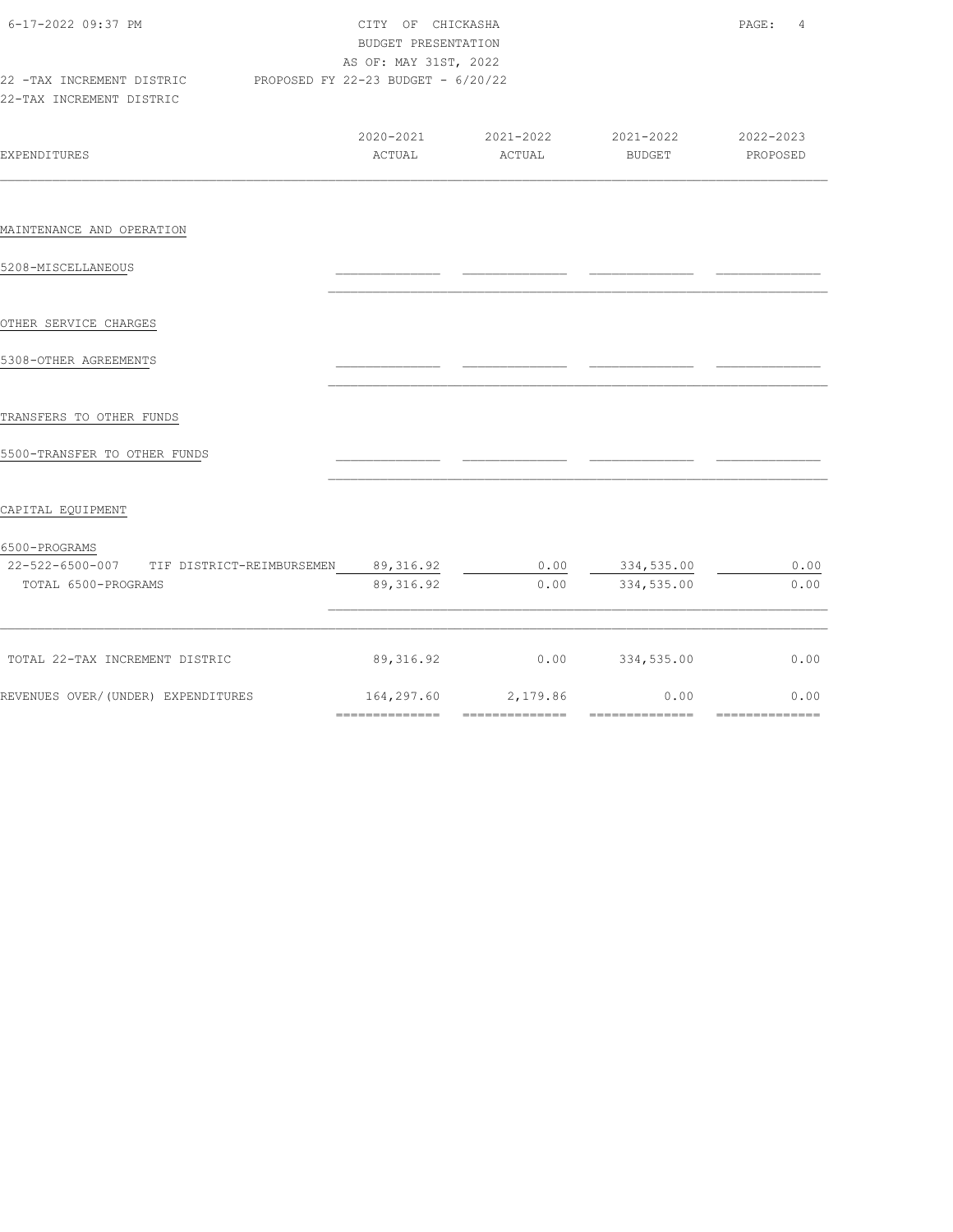| 6-17-2022 09:37 PM          | CITY OF CHICKASHA                    | PAGE: |
|-----------------------------|--------------------------------------|-------|
|                             | BUDGET PRESENTATION                  |       |
|                             | AS OF: MAY 31ST, 2022                |       |
| 23 -EMERGENCY MED SERV FUND | PROPOSED FY 22-23 BUDGET - $6/20/22$ |       |
| BUDGET SUMMARY              |                                      |       |

|                                    | 2020-2021      | 2021-2022                                                           | 2021-2022      | 2022-2023      |
|------------------------------------|----------------|---------------------------------------------------------------------|----------------|----------------|
| ACCT#<br>ACCOUNT NAME              | ACTUAL         | ACTUAL                                                              | BUDGET         | PROPOSED       |
|                                    |                |                                                                     |                |                |
| REVENUE SUMMARY                    |                |                                                                     |                |                |
| EMS FEES                           |                | $1, 173, 649.41$ $1, 075, 268.23$ $1, 377, 000.00$ $2, 606, 343.00$ |                |                |
| GRANTS AND PROGRAMS                | 476,546.54     | 144,170.06                                                          | 242,429.00     | 168,000.00     |
| MISC REVENUES                      | 10.72          | 87.65                                                               | 500.00         | 100.00         |
| INTEREST                           | 581.54         | 289.57                                                              | 50.00          | 250.00         |
| TOTAL REVENUES                     |                | $1,650,788.21$ $1,219,815.51$ $1,619,979.00$ $2,774,693.00$         |                |                |
|                                    | ============== | --------------                                                      | -------------- | -------------- |
| EXPENDITURE SUMMARY                |                |                                                                     |                |                |
| 02-FIRE DEPARTMENT-PS              |                | 1,450,557.73   1,285,631.28   1,619,979.00   1,890,194.00           |                |                |
| TOTAL EXPENDITURES                 | ============== | 1,450,557.73 1,285,631.28<br>==============                         | ============== | ============== |
| REVENUES OVER/(UNDER) EXPENDITURES |                | 200,230.48 (65,815.77)                                              | 0.00           | 884,499.00     |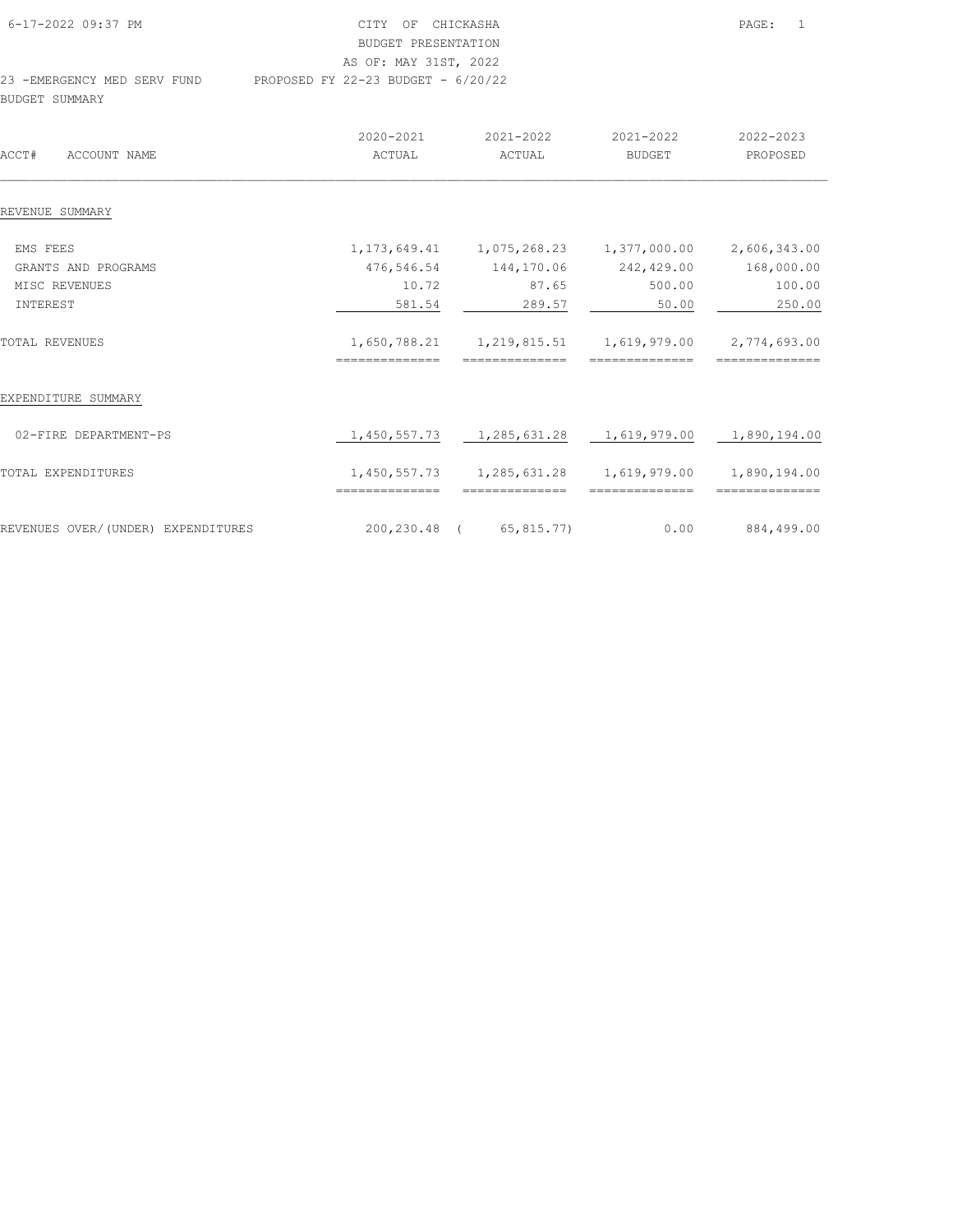| 6-17-2022 09:37 PM          | CITY OF CHICKASHA                    | PAGE: | $\overline{2}$ |
|-----------------------------|--------------------------------------|-------|----------------|
|                             | BUDGET PRESENTATION                  |       |                |
|                             | AS OF: MAY 31ST, 2022                |       |                |
| 23 -EMERGENCY MED SERV FUND | PROPOSED FY 22-23 BUDGET - $6/20/22$ |       |                |

| REVENUES                  |                                       | 2020-2021<br>ACTUAL | 2021-2022<br>ACTUAL | 2021-2022<br><b>BUDGET</b> | 2022-2023<br>PROPOSED |
|---------------------------|---------------------------------------|---------------------|---------------------|----------------------------|-----------------------|
|                           |                                       |                     |                     |                            |                       |
| FEES                      |                                       |                     |                     |                            |                       |
| EMS FEES                  |                                       |                     |                     |                            |                       |
| 23-4030-000               | COST REIMBURSEMENT (S)                | 0.00                | 31, 363.33          | 0.00                       | 500,000.00            |
| 23-4030-001               | AMBULANCE COLLECTIONS - PS            | 924,069.55          | 585,354.83          | 1,000,000.00               | 1,500,000.00          |
| $23 - 4030 - 002$         | 522 BOARD-EMS CONTRACT - PS           | 216,642.34          | 428,617.67          | 350,000.00                 | 576,343.00            |
| $23 - 4030 - 005$         | EMS SUBSCRIPTIONS-PS                  | 32,937.52           | 29,932.40           | 27,000.00                  | 30,000.00             |
| TOTAL EMS FEES            |                                       | 1, 173, 649.41      | 1,075,268.23        | 1,377,000.00               | 2,606,343.00          |
| GRANTS AND PROGRAMS       |                                       |                     |                     |                            |                       |
| 23-4300-050               | CARES GRANT-STIMULUS (COVID-19)       | 32,376.50           | 0.00                | 0.00                       | 0.00                  |
|                           | 23-4300-055 AMB REPLACEMENT-522 BOARD | 231,150.00          | 0.00                | 0.00                       | 0.00                  |
| 23-4300-056               | EQUIPMENT - 522 BOARD                 | 0.00                | 0.00                | 67,429.00                  | 0.00                  |
| 23-4300-057               | EMS-SUPPLEMENTAL MEDICAID REIM        | 213,020.04          | 144,170.06          | 175,000.00                 | 168,000.00            |
|                           | TOTAL GRANTS AND PROGRAMS             | 476,546.54          | 144,170.06          | 242,429.00                 | 168,000.00            |
| MISC REVENUES             |                                       |                     |                     |                            |                       |
| 23-4400-000               | MISCELLANEOUS REVENUE                 | 10.72               | 87.65               | 500.00                     | 100.00                |
| TOTAL MISC REVENUES       |                                       | 10.72               | 87.65               | 500.00                     | 100.00                |
| TRANSFER OTHER FUNDS-EQU  |                                       |                     |                     |                            |                       |
| INTEREST                  |                                       |                     |                     |                            |                       |
| 23-4600-001               | INTEREST INCOME - PS                  | 581.54              | 289.57              | 50.00                      | 250.00                |
| TOTAL INTEREST            |                                       | 581.54              | 289.57              | 50.00                      | 250.00                |
| PRIOR YEAR FUND BALANCE C |                                       |                     |                     |                            |                       |

| TOTAL REVENUES | $1,650,788.21$ $1,219,815.51$ $1,619,979.00$ $2,774,693.00$ |  |
|----------------|-------------------------------------------------------------|--|
|                |                                                             |  |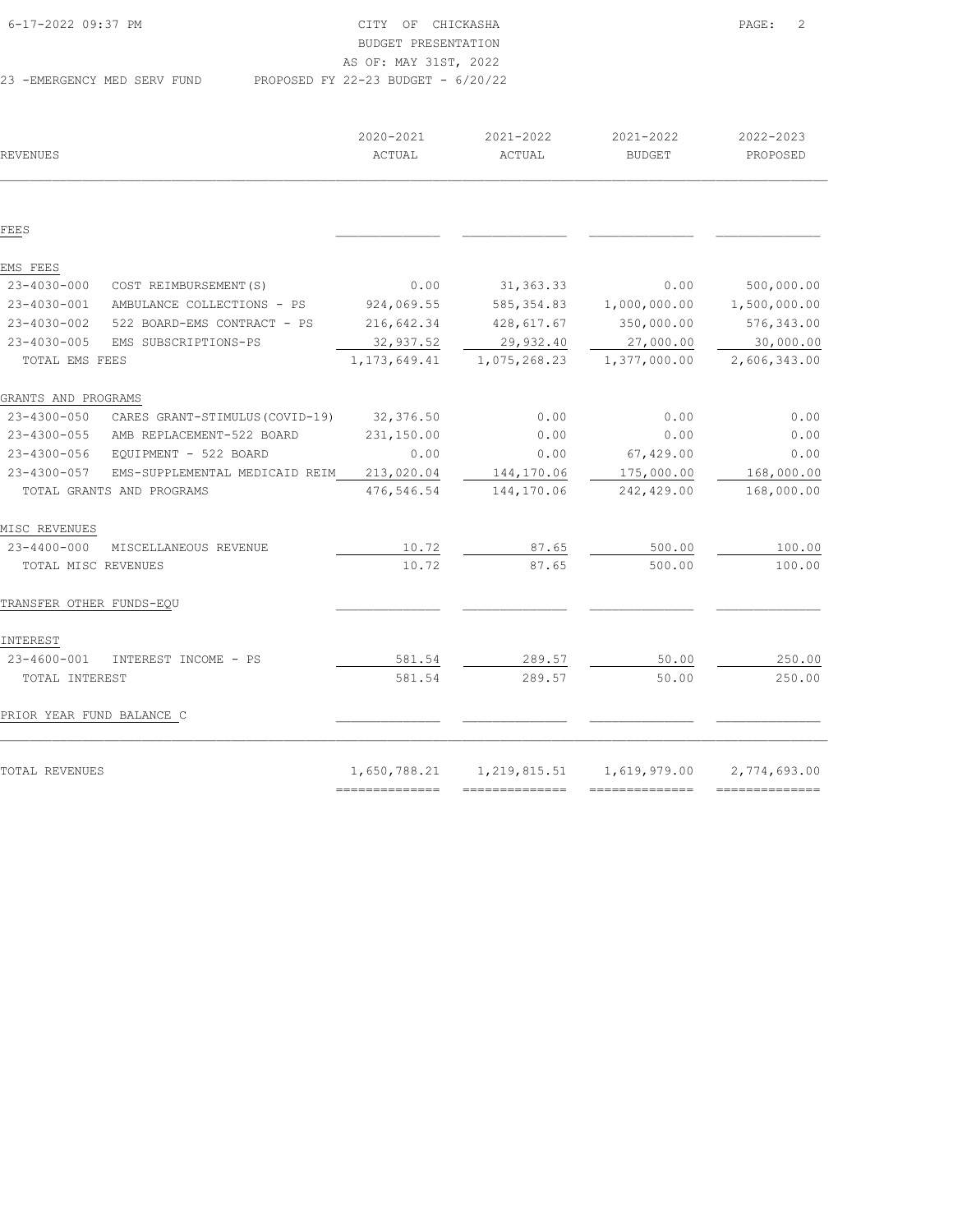| 6-17-2022 09:37 PM          | CITY<br>OF                           | CHICKASHA     |               | PAGE:         |
|-----------------------------|--------------------------------------|---------------|---------------|---------------|
|                             | BUDGET PRESENTATION                  |               |               |               |
|                             | AS OF: MAY 31ST, 2022                |               |               |               |
| 23 -EMERGENCY MED SERV FUND | PROPOSED FY 22-23 BUDGET - $6/20/22$ |               |               |               |
|                             |                                      |               |               |               |
|                             |                                      |               |               |               |
|                             | $2020 - 2021$                        | $2021 - 2022$ | $2021 - 2022$ | $2022 - 2023$ |
| EXPENDITURES                | ACTUAL                               | ACTUAL        | BUDGET        | PROPOSED      |
|                             |                                      |               |               |               |

 $\mathcal{L}_\text{max} = \mathcal{L}_\text{max} = \mathcal{L}_\text{max} = \mathcal{L}_\text{max} = \mathcal{L}_\text{max} = \mathcal{L}_\text{max} = \mathcal{L}_\text{max} = \mathcal{L}_\text{max} = \mathcal{L}_\text{max} = \mathcal{L}_\text{max} = \mathcal{L}_\text{max} = \mathcal{L}_\text{max} = \mathcal{L}_\text{max} = \mathcal{L}_\text{max} = \mathcal{L}_\text{max} = \mathcal{L}_\text{max} = \mathcal{L}_\text{max} = \mathcal{L}_\text{max} = \mathcal{$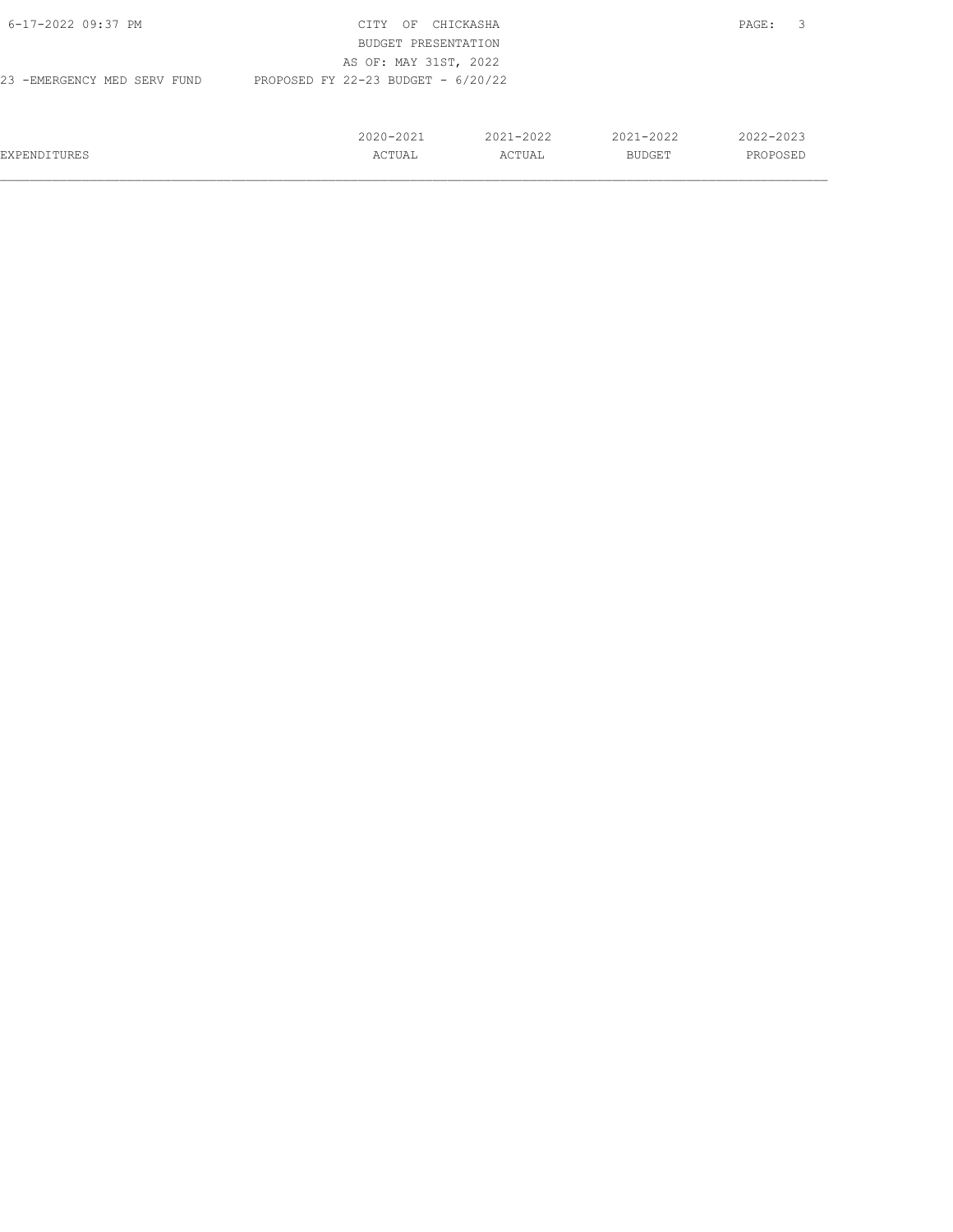2020-2021 2021-2022 2021-2022 2022-2023 EXPENDITURES ACTUAL ACTUAL BUDGET PROPOSED  $\mathcal{L}_\text{max} = \mathcal{L}_\text{max} = \mathcal{L}_\text{max} = \mathcal{L}_\text{max} = \mathcal{L}_\text{max} = \mathcal{L}_\text{max} = \mathcal{L}_\text{max} = \mathcal{L}_\text{max} = \mathcal{L}_\text{max} = \mathcal{L}_\text{max} = \mathcal{L}_\text{max} = \mathcal{L}_\text{max} = \mathcal{L}_\text{max} = \mathcal{L}_\text{max} = \mathcal{L}_\text{max} = \mathcal{L}_\text{max} = \mathcal{L}_\text{max} = \mathcal{L}_\text{max} = \mathcal{$ PERSONNEL COST 5101-DIRECT PERSONNEL COSTS 23-502-5101-001 SALARIES 526,464.13 537,178.38 636,792.00 768,629.00 23-502-5101-003 OVERTIME 112,966.09 116,655.35 100,000.00 141,678.00 23-502-5101-004 PAYOUT COMP TIME 2,940.02 2,718.90 3,500.00 3,200.00 23-502-5101-005 FLSA  $32,106.48$   $39,408.16$   $39,679.00$  80,000.00<br>
23-502-5101-006 COMPENSATED ABSENCES 7,872.00  $13,874.99$  18,500.00 27,000.00<br>
23-502-5101-007 HOLIDAY PAY  $\underbrace{447.36}_{682,796.08}$  709,835.78 798,471.00 23-502-5101-006 COMPENSATED ABSENCES 7,872.00 13,874.99 18,500.00 27,000.00 23-502-5101-007 HOLIDAY PAY 447.36 0.00 0.00 0.00 TOTAL 5101-DIRECT PERSONNEL COSTS 682,796.08 709,835.78 798,471.00 1,020,507.00 5102-RETIREMENT/PENSION COSTS 23-502-5102-001 FIRE PENSION 78,465.12 94,497.46 182,650.00 113,012.00<br>23-502-5102-004 FICA & MEDICARE 9,472.31 9,896.89 12,907.00 17,072.00 23-502-5102-004 FICA & MEDICARE 9,472.31 9,896.89 12,907.00 17,072.00 TOTAL 5102-RETIREMENT/PENSION COSTS 87,937.43 104,394.35 195,557.00 130,084.00 5103-INDIRECT PERSONNEL COSTS 23-502-5103-002 UNIFORM ALLOWANCE 2,570.41 12,000.00 12,500.00 18,000.00 23-502-5103-006 LONGEVITY PAY 0.00 11,289.51 12,462.00 18,000.00<br>23-502-5103-010 KELLY (BUY BACK) 3,042.72 807.84 2,500.00 0.00<br>23-502-5103-010 KELLY (BUY BACK) 3,042.72 807.84 2,500.00 0.00 23-502-5103-010 KELLY (BUY BACK) 3,042.72 807.84 2,500.00 0.00 23-502-5103-011 UNIFORM PURCHASE/REPLACEM TOTAL 5103-INDIRECT PERSONNEL COSTS 5,613.13 24,097.35 27,462.00 54,000.00 5104-HEALTH CARE 23-502-5104-001 PERSONNEL PHYSICALS 6,482.25 520.00 3,650.00 6,799.00 23-502-5104-002 HEALTH BENEFIT PKG 109,991.20 113,984.40 180,000.00 260,000.00 23-502-5104-003 WORKERS COMPENSATION 106,000.00 84,270.01 112,360.00 94,829.00 TOTAL 5104-HEALTH CARE 222,473.45 198,774.41 296,010.00 361,628.00

#### MAINTENANCE AND OPERATION

| 5201-SUPPLIES                  |                                      |           |            |           |            |
|--------------------------------|--------------------------------------|-----------|------------|-----------|------------|
| 23-502-5201-001                | OFFICE SUPPLIES & PUBLICA            | 1,032.78  | 92.00      | 1,750.00  | 2,500.00   |
| 23-502-5201-004                | JANITORIAL SUPPLIES                  | 0.00      | 1,262.27   | 0.00      | 0.00       |
| 23-502-5201-006                | MEDICAL SUPPLIES                     | 35,448.95 | 49, 271.87 | 40,000.00 | 70,500.00  |
| 23-502-5201-026                | COMPRESSED GAS (OXYGEN)              | 2,596.50  | 1,792.89   | 3,000.00  | 3,000.00   |
| TOTAL 5201-SUPPLIES            |                                      | 39,078.23 | 52,419.03  | 44,750.00 | 76,000.00  |
| 5202-MAINTENANCE-VEHICLES & EO |                                      |           |            |           |            |
| 23-502-5202-001                | GAS, FUELS, OILS, LUBRICA            | 38,830.64 | 37,150.86  | 25,000.00 | 62,500.00  |
| 23-502-5202-002                | VEHICLE MAINT & REPAIRS              | 5,044.26  | 4,027.34   | 10,000.00 | 40,000.00  |
| 23-502-5202-006                | EQUIPMENT MAINT & REPAIRS            | 0.00      | 1,733.52   | 0.00      | 3,000.00   |
| 23-502-5202-010                | EOUIPMENT REPAIR/REPLACE             | 164.99    | 0.00       | 1,000.00  | 0.00       |
|                                | TOTAL 5202-MAINTENANCE-VEHICLES & EO | 44,039.89 | 42, 911.72 | 36,000.00 | 105,500.00 |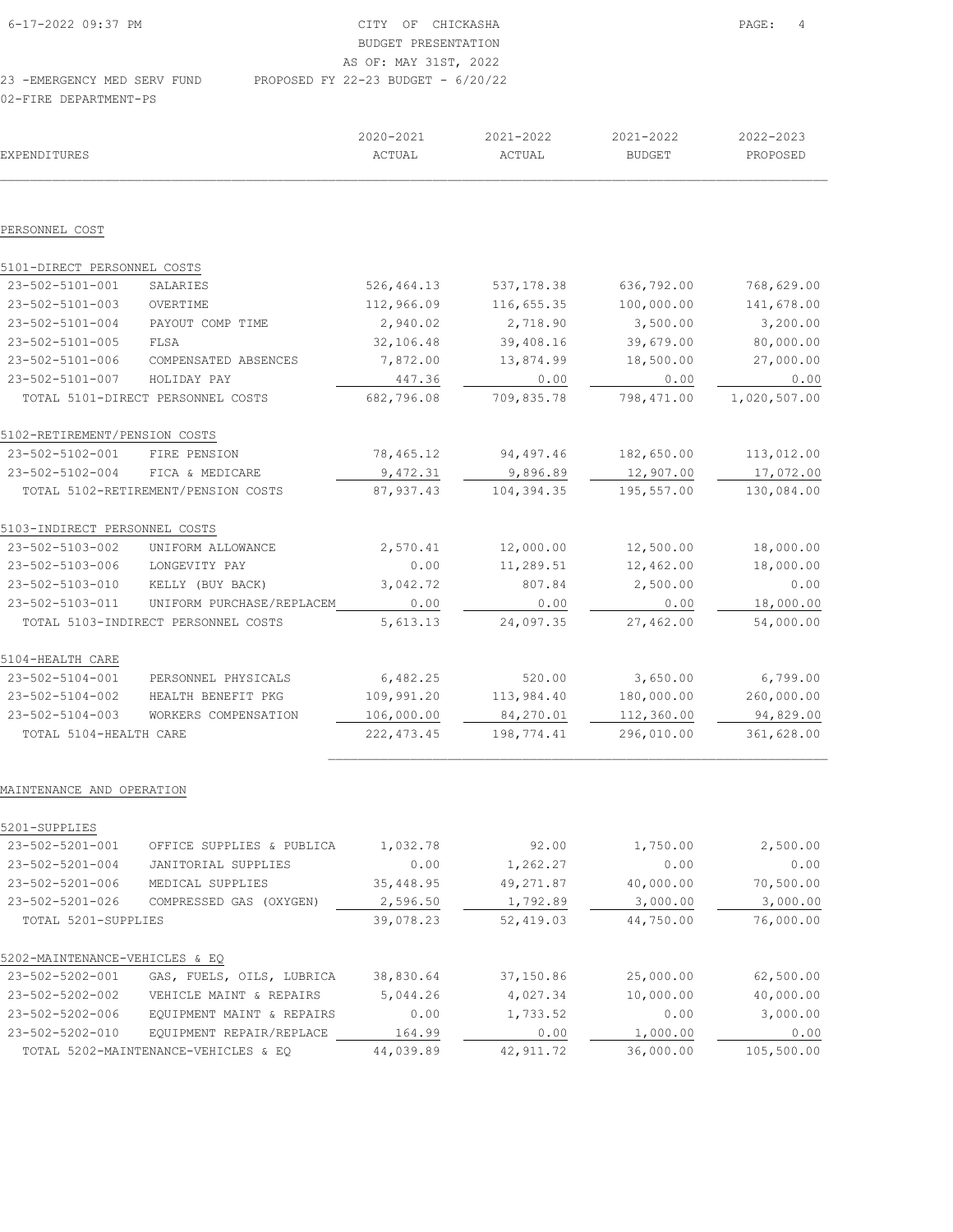| 6-17-2022 09:37 PM          | CITY OF CHICKASHA                    |
|-----------------------------|--------------------------------------|
|                             | BUDGET PRESENTATION                  |
|                             | AS OF: MAY 31ST, 2022                |
| 23 -EMERGENCY MED SERV FUND | PROPOSED FY 22-23 BUDGET - $6/20/22$ |

02-FIRE DEPARTMENT-PS

|                                 |                                      | 2020-2021 | 2021-2022 | 2021-2022     | 2022-2023 |
|---------------------------------|--------------------------------------|-----------|-----------|---------------|-----------|
| <b>EXPENDITURES</b>             |                                      | ACTUAL    | ACTUAL    | <b>BUDGET</b> | PROPOSED  |
| 5205-MAINTENANCE-PROPERTY & BL  |                                      |           |           |               |           |
| 23-502-5205-001                 | BUILDING AND GROUNDS                 | 503.94    | 130.00    | 750.00        | 350.00    |
|                                 | TOTAL 5205-MAINTENANCE-PROPERTY & BL | 503.94    | 130.00    | 750.00        | 350.00    |
| 5206-UTILITIES                  |                                      |           |           |               |           |
| 23-502-5206-007                 | COMMUNICATIONS                       | 8,506.50  | 1,637.15  | 8,000.00      | 2,500.00  |
| TOTAL 5206-UTILITIES            |                                      | 8,506.50  | 1,637.15  | 8,000.00      | 2,500.00  |
| 5207-GENERAL INSURANCE          |                                      |           |           |               |           |
| 5208-MISCELLANEOUS              |                                      |           |           |               |           |
| 23-502-5208-004                 | BANK / SERVICE CHARGES               | 10.95     | 0.00      | 0.00          | 25.00     |
| 23-502-5208-006                 | REIMBURSEMENT OF OVERPAYM            | 2,834.83  | 4,211.08  | 4,000.00      | 4,500.00  |
| 23-502-5208-021                 | BAD DEBT EXPENSE                     | 95.74     | 112.65    | 0.00          | 3,000.00  |
| TOTAL 5208-MISCELLANEOUS        |                                      | 2,941.52  | 4,323.73  | 4,000.00      | 7,525.00  |
| 5209-TRAVEL & ENTERTAINMENT     |                                      |           |           |               |           |
| 23-502-5209-001                 | TRAVEL EXPENSE                       | 1,424.45  | 1,045.85  | 1,200.00      | 1,200.00  |
|                                 | TOTAL 5209-TRAVEL & ENTERTAINMENT    | 1,424.45  | 1,045.85  | 1,200.00      | 1,200.00  |
| 5211-TRAINING & EDUCATION       |                                      |           |           |               |           |
| 23-502-5211-001                 | PROFESSIONAL DEVELOPMENT             | 272.50    | 1,975.00  | 1,000.00      | 3,500.00  |
| 23-502-5211-002                 | EDUCATIONAL REIMBURSEMENT            | 11,600.00 | 210.00    | 2,500.00      | 500.00    |
| $23 - 502 - 5211 - 003$         | PROFESSIONAL FEES                    | 278.00    | 728.00    | 250.00        | 0.00      |
| TOTAL 5211-TRAINING & EDUCATION |                                      | 12,150.50 | 2,913.00  | 3,750.00      | 4,000.00  |
|                                 |                                      |           |           |               |           |

PAGE: 5

## OTHER SERVICE CHARGES

### 5301-OPERATIONAL CONTRACT \_\_\_\_\_\_\_\_\_\_\_\_\_\_ \_\_\_\_\_\_\_\_\_\_\_\_\_\_ \_\_\_\_\_\_\_\_\_\_\_\_\_\_ \_\_\_\_\_\_\_\_\_\_\_\_\_\_

| 5302-SERVICE CONTRACTS       |                                 |           |            |           |            |
|------------------------------|---------------------------------|-----------|------------|-----------|------------|
| 23-502-5302-018              | DEFIBRILLATOR                   | 0.00      | 0.00       | 10,000.00 | 10,000.00  |
| 23-502-5302-019              | COMPUTER SOFTWARE               | 1,184.25  | 0.00       | 1,200.00  | 1,500.00   |
| 23-502-5302-020              | EMS BILLING SERVICES            | 49,383.07 | 35, 313.80 | 75,000.00 | 55,000.00  |
| 23-502-5302-021              | EMS CPE COST REPORTING SV       | 20,800.30 | 28,757.71  | 0.00      | 45,000.00  |
| 23-502-5302-029              | AMBULANCE COTS-SVC CONTRA       | 4,201.60  | 0.00       | 10,000.00 | 10,000.00  |
| TOTAL 5302-SERVICE CONTRACTS |                                 | 75,569.22 | 64,071.51  | 96,200.00 | 121,500.00 |
| 5303-LEASE/PURCHASE AGREE    |                                 |           |            |           |            |
| 5307-INSURANCE COVERAGE E    |                                 |           |            |           |            |
| 23-502-5307-000              | COMBINED<br>INSURANCE           | 5,400.00  | 4,050.00   | 5,400.00  | 5,400.00   |
|                              | TOTAL 5307-INSURANCE COVERAGE E | 5,400.00  | 4,050.00   | 5,400.00  | 5,400.00   |
| 5399-CONTINGENCY RESERVE     |                                 |           |            |           |            |
|                              |                                 |           |            |           |            |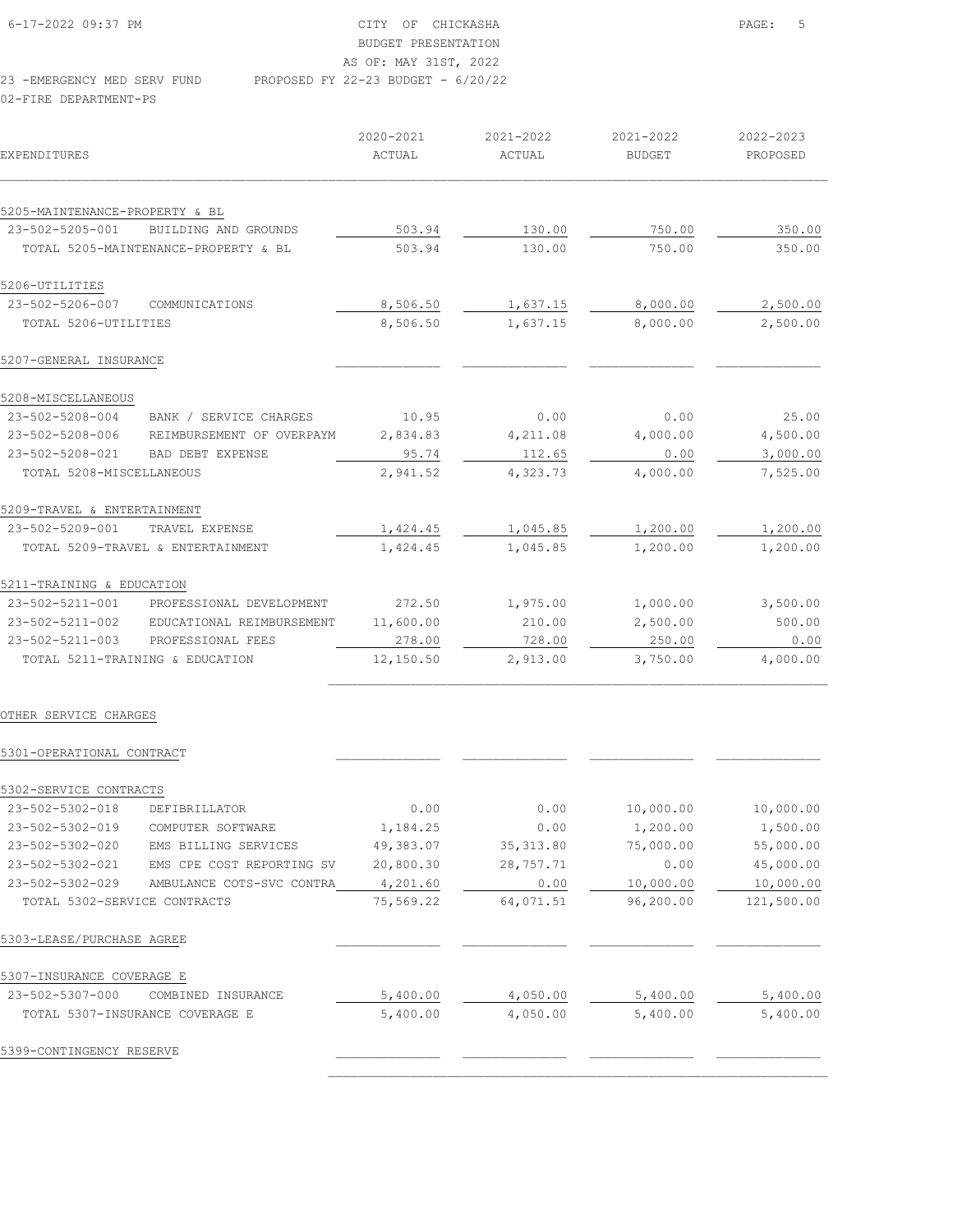| 6-17-2022 09:37 PM                                                                      | CITY OF CHICKASHA<br>BUDGET PRESENTATION<br>AS OF: MAY 31ST, 2022 |                                            |                     | PAGE:<br>6            |
|-----------------------------------------------------------------------------------------|-------------------------------------------------------------------|--------------------------------------------|---------------------|-----------------------|
| 23 -EMERGENCY MED SERV FUND PROPOSED FY 22-23 BUDGET - 6/20/22<br>02-FIRE DEPARTMENT-PS |                                                                   |                                            |                     |                       |
| <b>EXPENDITURES</b>                                                                     | 2020-2021<br>ACTUAL                                               | 2021-2022<br>ACTUAL                        | 2021-2022<br>BUDGET | 2022-2023<br>PROPOSED |
|                                                                                         |                                                                   |                                            |                     |                       |
| TRANSFERS TO OTHER FUNDS                                                                |                                                                   |                                            |                     |                       |
| 5500-TRANSFER TO OTHER FUNDS                                                            |                                                                   |                                            |                     |                       |
| UNDESIGNATED EXPENSES                                                                   |                                                                   |                                            |                     |                       |
| 5600-UNDESIGNATED EXPENSES                                                              |                                                                   |                                            |                     |                       |
| CAPITAL EQUIPMENT                                                                       |                                                                   |                                            |                     |                       |
| 6300-EQUIPMENT/MISCELLANE                                                               |                                                                   |                                            |                     |                       |
| 23-502-6300-001.1 EMS EQUIPMENT                                                         | 0.00                                                              | 7,313.40                                   | 0.00                | 0.00                  |
| 23-502-6300-002 REIMBURS/TUFF BOOK COMPUT                                               | 0.00                                                              | 285.00                                     | 0.00                | 0.00                  |
| 23-502-6300-033 EQUIPMENT - 522 BOARD                                                   |                                                                   | 30,973.39 67,429.00                        | 102,429.00          | 0.00                  |
| 23-502-6300-033.1 AMBULANCE                                                             | 231,150.00                                                        | 0.00                                       | 0.00                | 0.00                  |
| TOTAL 6300-EQUIPMENT/MISCELLANE                                                         | 262, 123.39                                                       | 75,027.40                                  | 102,429.00          | 0.00                  |
| TOTAL 02-FIRE DEPARTMENT-PS                                                             |                                                                   | 1,450,557.73   1,285,631.28   1,619,979.00 |                     | 1,890,194.00          |
| REVENUES OVER/(UNDER) EXPENDITURES                                                      |                                                                   | 200,230.48 (65,815.77)                     | 0.00                | 884,499.00            |
|                                                                                         | ==============                                                    | =================================          |                     | ==============        |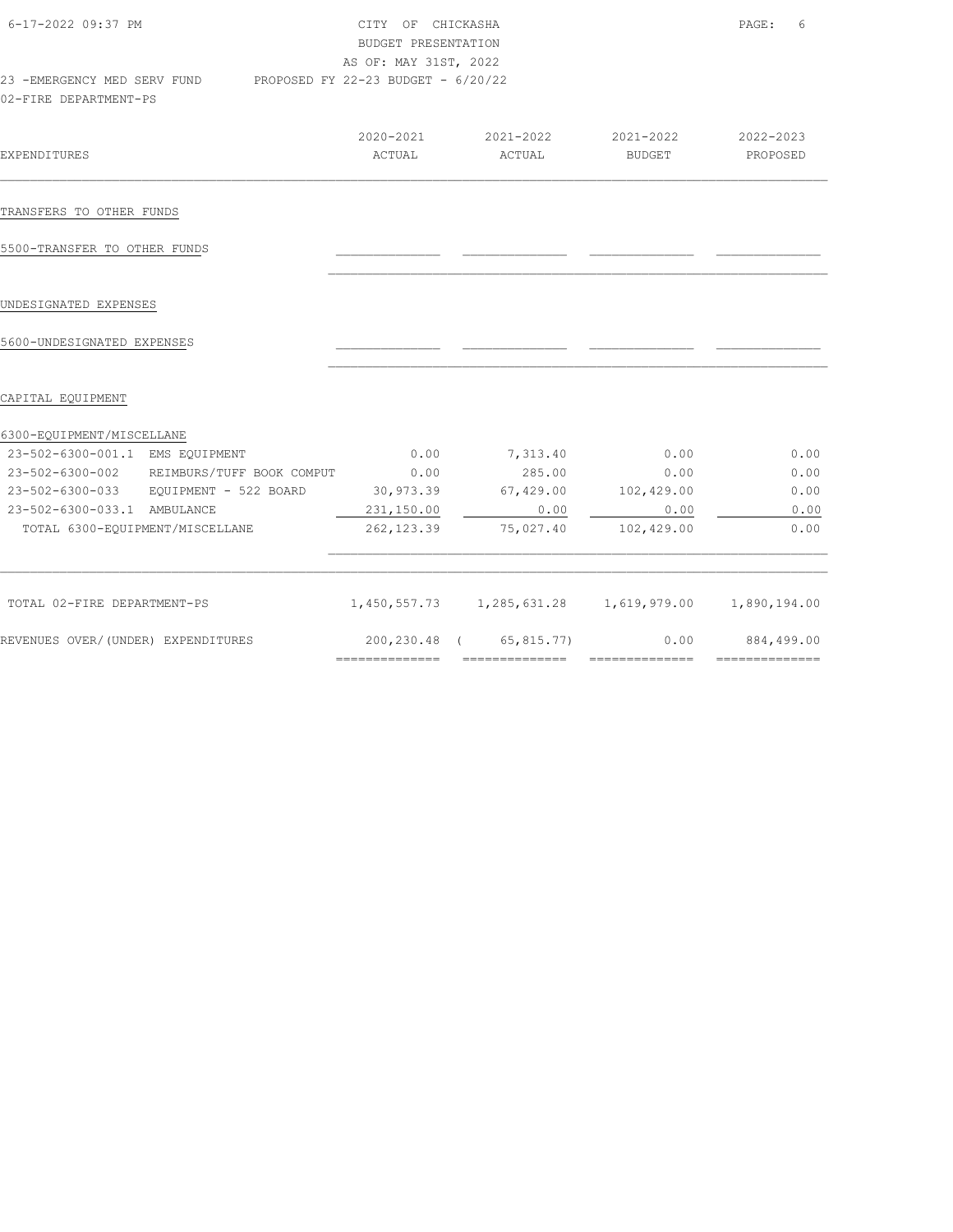| 6-17-2022 09:37 PM        | CITY OF CHICKASHA                    | PAGE: | $\overline{1}$ |
|---------------------------|--------------------------------------|-------|----------------|
|                           | BUDGET PRESENTATION                  |       |                |
|                           | AS OF: MAY 31ST, 2022                |       |                |
| 25 -CHICKASHA INDUST AUTH | PROPOSED FY 22-23 BUDGET - $6/20/22$ |       |                |
| BUDGET SUMMARY            |                                      |       |                |

| ACCT#<br>ACCOUNT NAME              |          | $2020 - 2021$<br>ACTUAL | 2021-2022<br>ACTUAL | 2021-2022<br><b>BUDGET</b> | 2022-2023<br>PROPOSED   |
|------------------------------------|----------|-------------------------|---------------------|----------------------------|-------------------------|
| REVENUE SUMMARY                    |          |                         |                     |                            |                         |
| <b>DONATIONS</b>                   |          | 20,358.00               | 16,500.00           | 10,000.00                  | 0.00                    |
| CONTRACTS/AGREEMENTS               |          | 81,250.00               | 0.00                | 0.00                       | 0.00                    |
| MISC REVENUES                      |          | 6,471.45                | 0.00                | 0.00                       | 0.00                    |
| TRANSFER OTHER FUNDS-EQU           |          | 507,204.06              | 546, 437.03         | 607,500.00                 | 607,500.00              |
| INTEREST                           |          | 827.52                  | 1,019.77            | 0.00                       | 0.00                    |
| PRIOR YEAR FUND BALANCE C          |          | 0.00                    | 0.00                | 279,723.00                 | 0.00                    |
| TOTAL REVENUES                     |          | 616, 111.03             | 563,956.80          | 897,223.00                 | 607,500.00              |
| EXPENDITURE SUMMARY                |          |                         |                     |                            |                         |
| 25-CHICKASHA INDUSTRIAL            |          | 696,984.57              | 560,920.55          | 897,223.00 1,002,435.00    |                         |
| TOTAL EXPENDITURES                 |          | 696,984.57              | 560,920.55          |                            | 897,223.00 1,002,435.00 |
|                                    |          |                         |                     |                            | --------------          |
| REVENUES OVER/(UNDER) EXPENDITURES | $\left($ | 80,873.54)              | 3,036.25            | $0.00$ (                   | 394,935.00)             |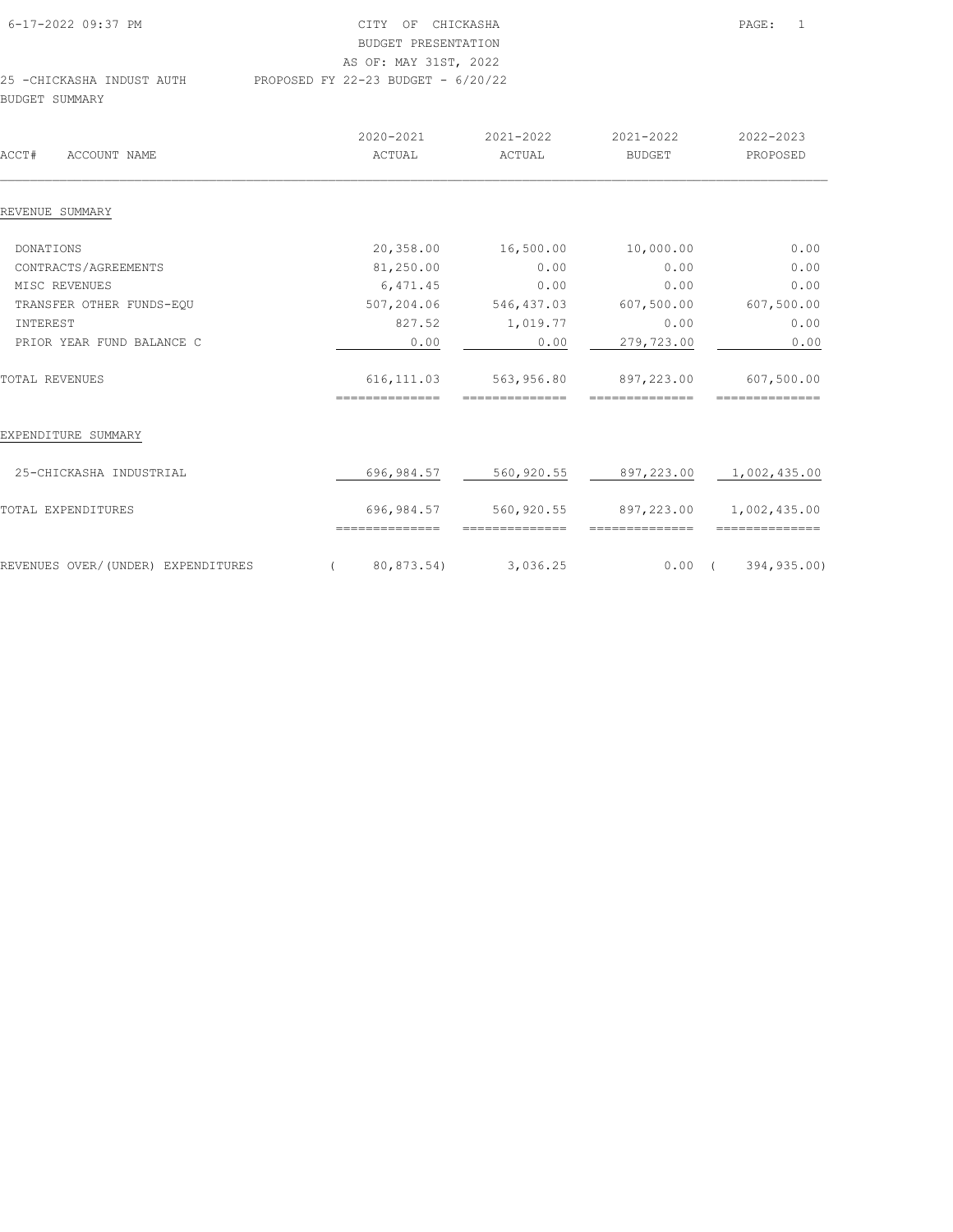| 6-17-2022 09:37 PM        | CITY OF CHICKASHA                    | PAGE: | $\overline{\phantom{0}}$ 2 |
|---------------------------|--------------------------------------|-------|----------------------------|
|                           | BUDGET PRESENTATION                  |       |                            |
|                           | AS OF: MAY 31ST, 2022                |       |                            |
| 25 -CHICKASHA INDUST AUTH | PROPOSED FY 22-23 BUDGET - $6/20/22$ |       |                            |

| REVENUES                                           | 2020-2021<br>ACTUAL | 2021-2022<br>ACTUAL | 2021-2022<br><b>BUDGET</b> | 2022-2023<br>PROPOSED |
|----------------------------------------------------|---------------------|---------------------|----------------------------|-----------------------|
|                                                    |                     |                     |                            |                       |
| FEES                                               |                     |                     |                            |                       |
| STATE TAX                                          |                     |                     |                            |                       |
| OTHER TAX                                          |                     |                     |                            |                       |
| GRANTS AND PROGRAMS                                |                     |                     |                            |                       |
| DONATIONS                                          |                     |                     |                            |                       |
| 25-4310-012<br>LOAN REPAYMENTS (WESNIDGE)          | 20,358.00           | 16,500.00           | 10,000.00                  | 0.00                  |
| TOTAL DONATIONS                                    | 20,358.00           | 16,500.00           | 10,000.00                  | 0.00                  |
| CONTRACTS/AGREEMENTS                               |                     |                     |                            |                       |
| $25 - 4360 - 001$<br>EDC - ADMIN SERVICS AGREEMENT | 81,250.00           | 0.00                | 0.00                       | 0.00                  |
| TOTAL CONTRACTS/AGREEMENTS                         | 81,250.00           | 0.00                | 0.00                       | 0.00                  |
| MISC REVENUES                                      |                     |                     |                            |                       |
| 25-4400-000 MISCELLANEOUS REVENUE                  | 6,471.45            | 0.00                | 0.00                       | 0.00                  |
| TOTAL MISC REVENUES                                | 6,471.45            | 0.00                | 0.00                       | 0.00                  |
| TRANSFER OTHER FUNDS-EQU                           |                     |                     |                            |                       |
| 25-4500-011<br>TRANSFER FROM GENERAL F11           | 507,204.06          | 546,437.03          | 607,500.00                 | 607,500.00            |
| TOTAL TRANSFER OTHER FUNDS-EQU                     | 507,204.06          | 546, 437.03         | 607,500.00                 | 607,500.00            |
| INTEREST                                           |                     |                     |                            |                       |
| 25-4600-001<br>INTEREST INCOME - CD                | 827.52              | 1,019.77            | 0.00                       | 0.00                  |
| TOTAL INTEREST                                     | 827.52              | 1,019.77            | 0.00                       | 0.00                  |
| PRIOR YEAR FUND BALANCE C                          |                     |                     |                            |                       |
| 25-4700-001<br>AVAILABLE FUND BALANCE - CD         | 0.00                | 0.00                | 279,723.00                 | 0.00                  |
| TOTAL PRIOR YEAR FUND BALANCE C                    | 0.00                | 0.00                | 279,723.00                 | 0.00                  |
| TOTAL REVENUES                                     | 616, 111.03         | 563,956.80          | 897,223.00                 | 607,500.00            |
|                                                    | ==============      |                     | ---------------            | ==============        |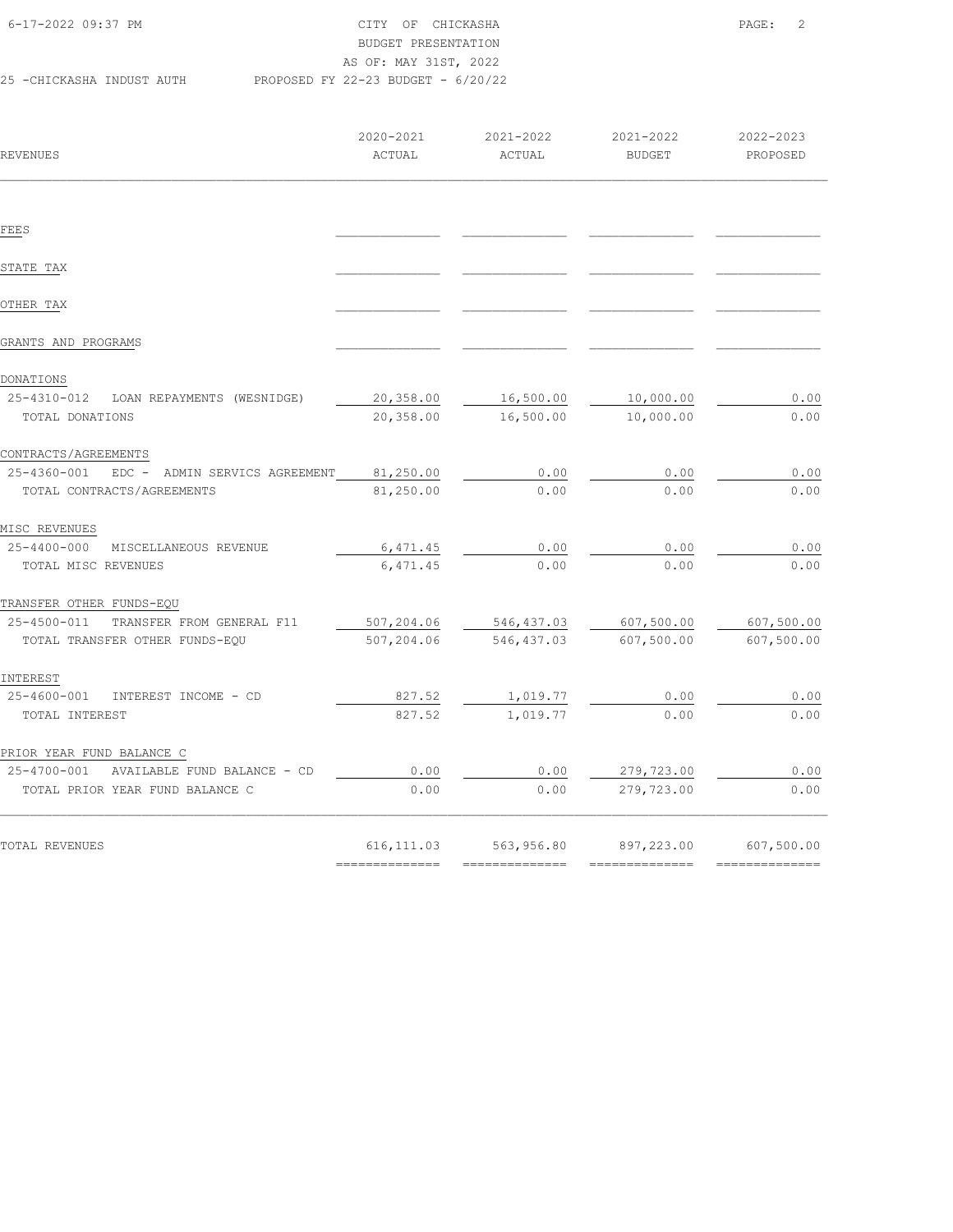| 6-17-2022 09:37 PM                                                | CITY<br>OF            | CHICKASHA     |               | 3<br>PAGE: |  |  |  |  |
|-------------------------------------------------------------------|-----------------------|---------------|---------------|------------|--|--|--|--|
|                                                                   | BUDGET PRESENTATION   |               |               |            |  |  |  |  |
|                                                                   | AS OF: MAY 31ST, 2022 |               |               |            |  |  |  |  |
| PROPOSED FY 22-23 BUDGET - $6/20/22$<br>25 -CHICKASHA INDUST AUTH |                       |               |               |            |  |  |  |  |
|                                                                   |                       |               |               |            |  |  |  |  |
|                                                                   |                       |               |               |            |  |  |  |  |
|                                                                   | $2020 - 2021$         | $2021 - 2022$ | $2021 - 2022$ | 2022-2023  |  |  |  |  |
| EXPENDITURES                                                      | ACTUAL                | ACTUAL        | BUDGET        | PROPOSED   |  |  |  |  |
|                                                                   |                       |               |               |            |  |  |  |  |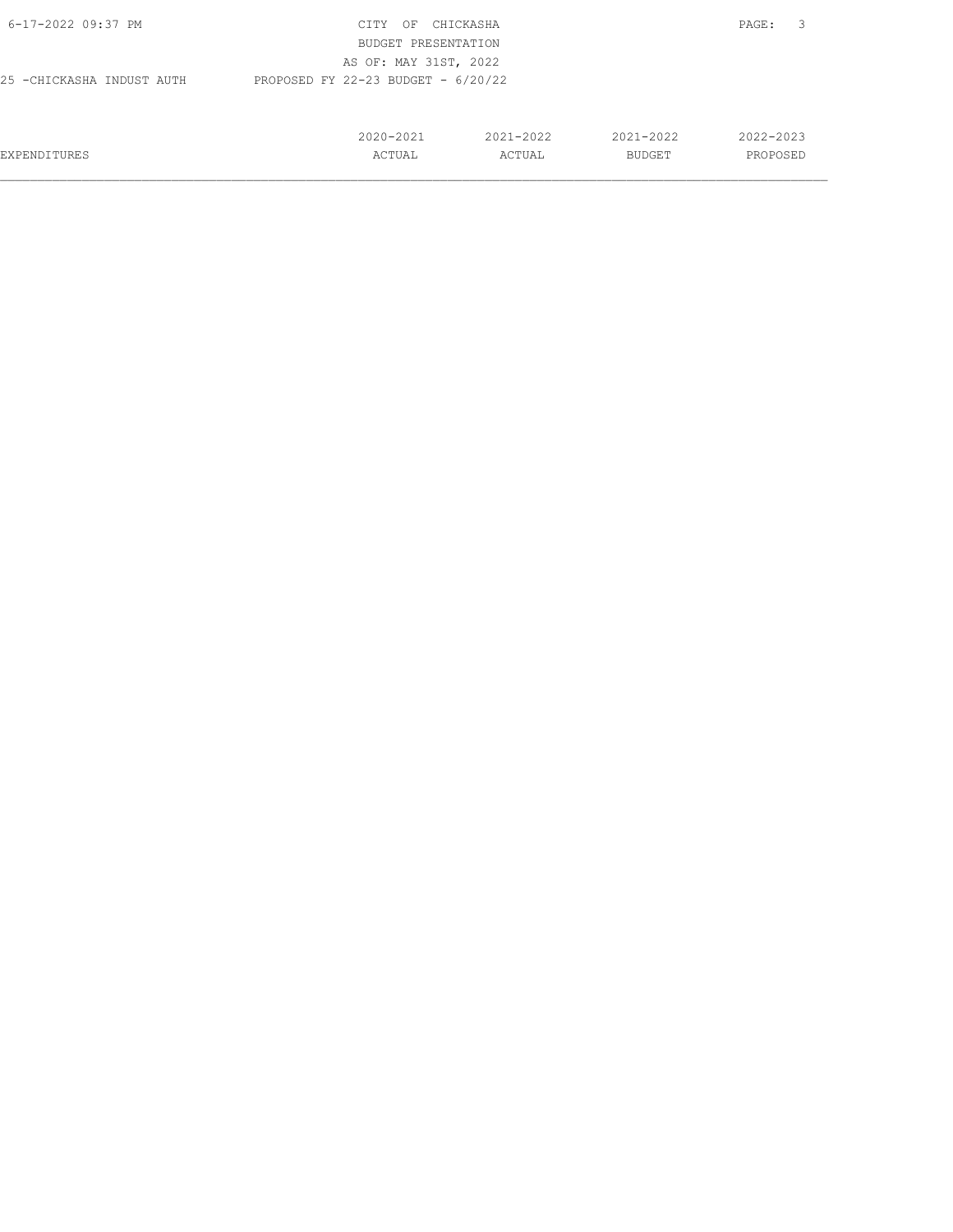| 6-17-2022 09:37 PM        | CITY OF CHICKASHA                    | PAGE: | $\overline{4}$ |
|---------------------------|--------------------------------------|-------|----------------|
|                           | BUDGET PRESENTATION                  |       |                |
|                           | AS OF: MAY 31ST, 2022                |       |                |
| 25 -CHICKASHA INDUST AUTH | PROPOSED FY 22-23 BUDGET - $6/20/22$ |       |                |
| 25-CHICKASHA INDUSTRIAL   |                                      |       |                |

| EXPENDITURES                   |                                     | 2020-2021<br>ACTUAL | 2021-2022<br>ACTUAL | 2021-2022<br><b>BUDGET</b> | 2022-2023<br>PROPOSED |
|--------------------------------|-------------------------------------|---------------------|---------------------|----------------------------|-----------------------|
|                                |                                     |                     |                     |                            |                       |
| PERSONNEL COST                 |                                     |                     |                     |                            |                       |
| 5101-DIRECT PERSONNEL COSTS    |                                     |                     |                     |                            |                       |
| 25-525-5101-001                | SALARIES                            | 119,808.78          | 57,020.14           | 70,000.00                  | 74,200.00             |
| 25-525-5101-003                | OVERTIME                            | 880.21              | 395.86              | 1,000.00                   | 500.00                |
| 25-525-5101-006                | COMPENSATED ABSENCES                | 0.00                | 1,875.01            | 2,500.00                   | 450.00                |
| 25-525-5101-007                | HOLIDAY PAY                         | 2,587.20            | 1,464.48            | 1,500.00                   | 1,500.00              |
|                                | TOTAL 5101-DIRECT PERSONNEL COSTS   | 123,276.19          | 60,755.49           | 75,000.00                  | 76,650.00             |
| 5102-RETIREMENT/PENSION COSTS  |                                     |                     |                     |                            |                       |
| 25-525-5102-003                | MUNICIPAL PENSION                   | 11,661.98           | 6,306.11            | 12,500.00                  | 7,670.00              |
| 25-525-5102-004                | FICA                                | 9,441.45            | 4, 411.49           | 6, 278.00                  | 5,870.00              |
|                                | TOTAL 5102-RETIREMENT/PENSION COSTS | 21,103.43           | 10,717.60           | 18,778.00                  | 13,540.00             |
| 5103-INDIRECT PERSONNEL COSTS  |                                     |                     |                     |                            |                       |
| 25-525-5103-003                | AUTO ALLOWANCE                      | 2,400.00            | 0.00                | 0.00                       | 0.00                  |
| 25-525-5103-006                | LONGEVITY PAY                       | 60.00               | 120.00              | 120.00                     | 120.00                |
|                                | TOTAL 5103-INDIRECT PERSONNEL COSTS | 2,460.00            | 120.00              | 120.00                     | 120.00                |
| 5104-HEALTH CARE               |                                     |                     |                     |                            |                       |
| 25-525-5104-002                | HEALTH INSURANCE                    | 6,767.00            | 4,565.00            | 5,800.00                   | 4,500.00              |
| 25-525-5104-003                | WORKERS COMPENSATION                | 0.00                | 843.75              | 1,125.00                   | 1,125.00              |
| TOTAL 5104-HEALTH CARE         |                                     | 6,767.00            | 5,408.75            | 6,925.00                   | 5,625.00              |
| MAINTENANCE AND OPERATION      |                                     |                     |                     |                            |                       |
| 5201-SUPPLIES                  |                                     |                     |                     |                            |                       |
| 25-525-5201-001                | OFFICE SUPPLIES/MAINTENAN           | 600.83              | 366.45              | 3,500.00                   | 1,500.00              |
| TOTAL 5201-SUPPLIES            |                                     | 600.83              | 366.45              | 3,500.00                   | 1,500.00              |
| 5205-MAINTENANCE-PROPERTY & BL |                                     |                     |                     |                            |                       |
| 5206-UTILITIES                 |                                     |                     |                     |                            |                       |
| 25-525-5206-001                | MARKETING                           | 308.00              | 3,918.55            | 60,000.00                  | 60,000.00             |
| 25-525-5206-003                | ELECTRICITY (SIGN)                  | 1,640.29            | 1,720.45            | 2,500.00                   | 2,500.00              |
| 25-525-5206-004                | PROFESSIONAL DEVELOPMENT            | 0.00                | 0.00                | 5,000.00                   | 2,500.00              |
| TOTAL 5206-UTILITIES           |                                     | 1,948.29            | 5,639.00            | 67,500.00                  | 65,000.00             |
| 5208-MISCELLANEOUS             |                                     |                     |                     |                            |                       |
| 25-525-5208-004                | BANK CHARGES                        | 30.00               | 45.00               | 0.00                       | 0.00                  |
| TOTAL 5208-MISCELLANEOUS       |                                     | 30.00               | 45.00               | 0.00                       | 0.00                  |
|                                |                                     |                     |                     |                            |                       |

5210-ADVERTISING 25-525-5210-004 SPECIAL PROMOTIONS/OUTDOO 0.00 2,375.00 0.00 5,000.00 25-525-5210-004 SPECIAL PROMOTIONS/OUTDOO\_\_\_\_\_\_\_\_\_\_0.00 2,375.00 \_\_\_\_\_\_\_\_\_\_0.00 5,000.00<br>
TOTAL 5210-ADVERTISING 0.00 2,375.00 0.00 5,000.00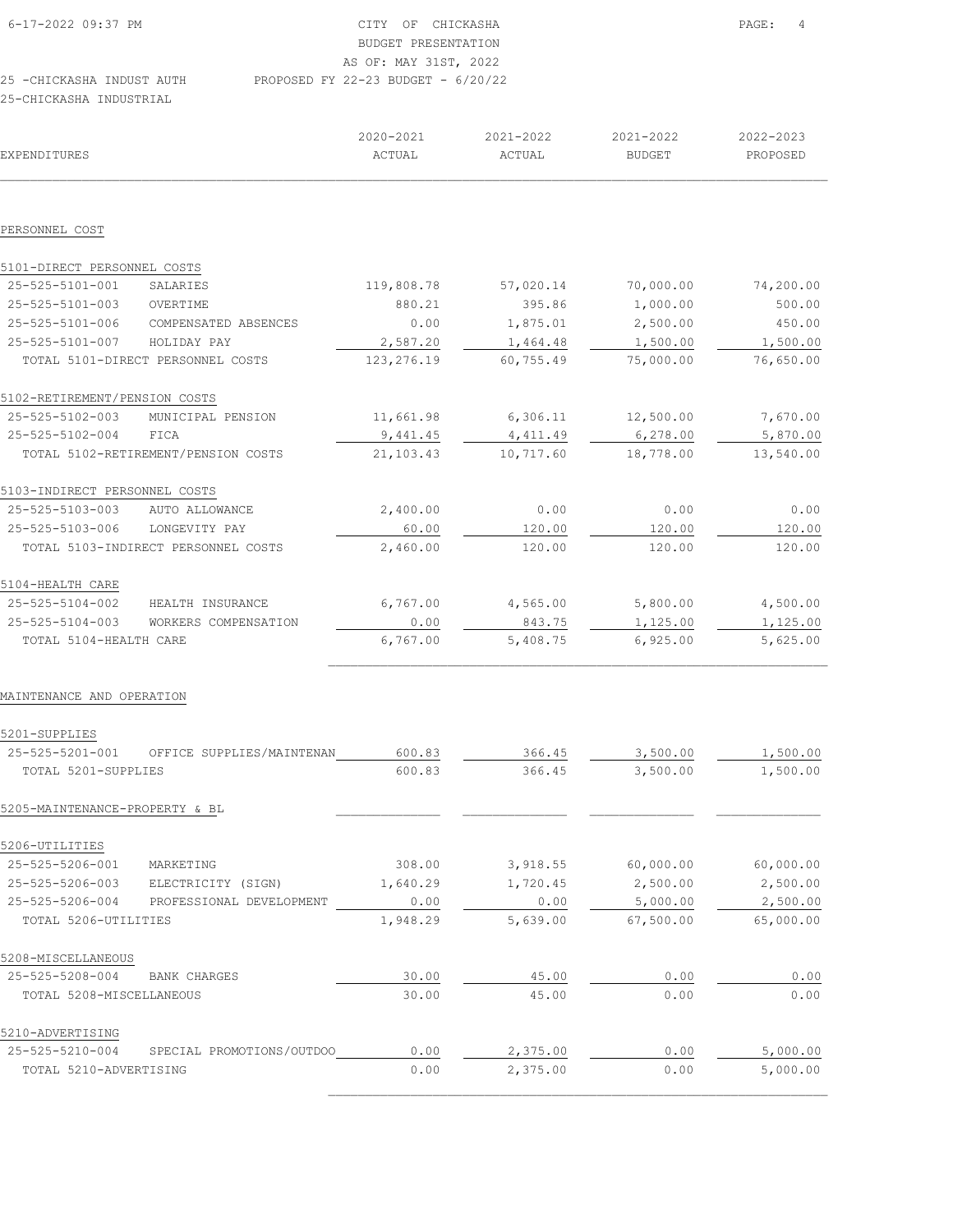| 6-17-2022 09:37 PM         | CITY OF CHICKASHA                    | PAGE: 5 |
|----------------------------|--------------------------------------|---------|
|                            | BUDGET PRESENTATION                  |         |
|                            | AS OF: MAY 31ST, 2022                |         |
| 25 - CHICKASHA INDUST AUTH | PROPOSED FY 22-23 BUDGET - $6/20/22$ |         |
| 25-CHICKASHA INDUSTRIAL    |                                      |         |
|                            |                                      |         |

|                           |                                 | 2020-2021  | 2021-2022   | 2021-2022     | 2022-2023  |
|---------------------------|---------------------------------|------------|-------------|---------------|------------|
| EXPENDITURES              |                                 | ACTUAL     | ACTUAL      | <b>BUDGET</b> | PROPOSED   |
|                           |                                 |            |             |               |            |
| OTHER SERVICE CHARGES     |                                 |            |             |               |            |
| 5301-OPERATIONAL CONTRACT |                                 |            |             |               |            |
| 25-525-5301-021           | MARKETING                       | 4,827.81   | 0.00        | 0.00          | 0.00       |
|                           | TOTAL 5301-OPERATIONAL CONTRACT | 4,827.81   | 0.00        | 0.00          | 0.00       |
| 5305-GRANTS & PROGRAMS    |                                 |            |             |               |            |
| 5350-SERVICE AGENCIES AND |                                 |            |             |               |            |
| 25-525-5350-002           | ECONOMIC<br>DEVELOPMENT COUN    | 370,399.92 | 339,533.26  | 370,400.00    | 400,000.00 |
| 25-525-5350-003           | TOURISM                         | 22,710.00  | 4,710.00    | 100,000.00    | 100,000.00 |
| 25-525-5350-007           | CHICKASHA FESTIVAL OF LIG       | 1,250.00   | 21,250.00   | 30,000.00     | 30,000.00  |
|                           | TOTAL 5350-SERVICE AGENCIES AND | 394,359.92 | 365, 493.26 | 500,400.00    | 530,000.00 |

### TRANSFERS TO OTHER FUNDS

# 5500-TRANSFER TO OTHER FUNDS \_\_\_\_\_\_\_\_\_\_\_\_\_\_ \_\_\_\_\_\_\_\_\_\_\_\_\_\_ \_\_\_\_\_\_\_\_\_\_\_\_\_\_ \_\_\_\_\_\_\_\_\_\_\_\_\_\_

### UNDESIGNATED EXPENSES

## 5600-UNDESIGNATED EXPENSES \_\_\_\_\_\_\_\_\_\_\_\_\_\_ \_\_\_\_\_\_\_\_\_\_\_\_\_\_ \_\_\_\_\_\_\_\_\_\_\_\_\_\_ \_\_\_\_\_\_\_\_\_\_\_\_\_\_

## CAPITAL EQUIPMENT

| 6450-PROJECTS       |                                      |      |      |      |           |
|---------------------|--------------------------------------|------|------|------|-----------|
|                     | 25-525-6450-031 STREET SCAPE PROGRAM | חח ר | 0.00 | 0.00 | 50,000.00 |
| TOTAL 6450-PROJECTS |                                      | 0.00 | 0.00 | 0.00 | 50,000.00 |

 $\mathcal{L}_\text{max}$ 

 $\mathcal{L}_\text{max}$ 

 $\mathcal{L}_\text{max}$ 

### CAPITAL EQUIPMENT

| 6500-PROGRAMS             |                           |            |            |            |              |
|---------------------------|---------------------------|------------|------------|------------|--------------|
| 25-525-6500-001           | FESTIVAL OF LIGHT         | 116,611.10 | 100,000.00 | 100,000.00 | 100,000.00   |
| $25 - 525 - 6500 - 001.1$ | FESTIVAL OF LIGHT-IMPROVE | 0.00       | 0.00       | 20,000.00  | 20,000.00    |
| 25-525-6500-002           | FAIRGROUND EVENTS         | 15,000.00  | 0.00       | 15,000.00  | 15,000.00    |
| 25-525-6500-003           | UNDESIGNATED PROGRAMS     | 0.00       | 0.00       | 25,000.00  | 55,000.00    |
| 25-525-6500-007           | DOWNTOWN FACADE GRANT     | 0.00       | 0.00       | 50,000.00  | 50,000.00    |
| $25 - 525 - 6500 - 008$   | ROCK ISLAND ARTS FESTIVAL | 0.00       | 0.00       | 5,000.00   | 5,000.00     |
| 25-525-6500-009           | OK FOOD TRUCK CHAMPIONSHI | 10,000.00  | 10,000.00  | 10,000.00  | 10,000.00    |
| TOTAL 6500-PROGRAMS       |                           | 141,611.10 | 110,000.00 | 225,000.00 | 255,000.00   |
|                           |                           |            |            |            |              |
| TOTAL 25-CHICKASHA        | INDUSTRIAL                | 696,984.57 | 560,920.55 | 897,223.00 | 1,002,435.00 |
| REVENUES OVER/(UNDER)     | EXPENDITURES              | 80,873.54) | 3,036.25   | 0.00       | 394,935.00)  |

============== ============== ============== ==============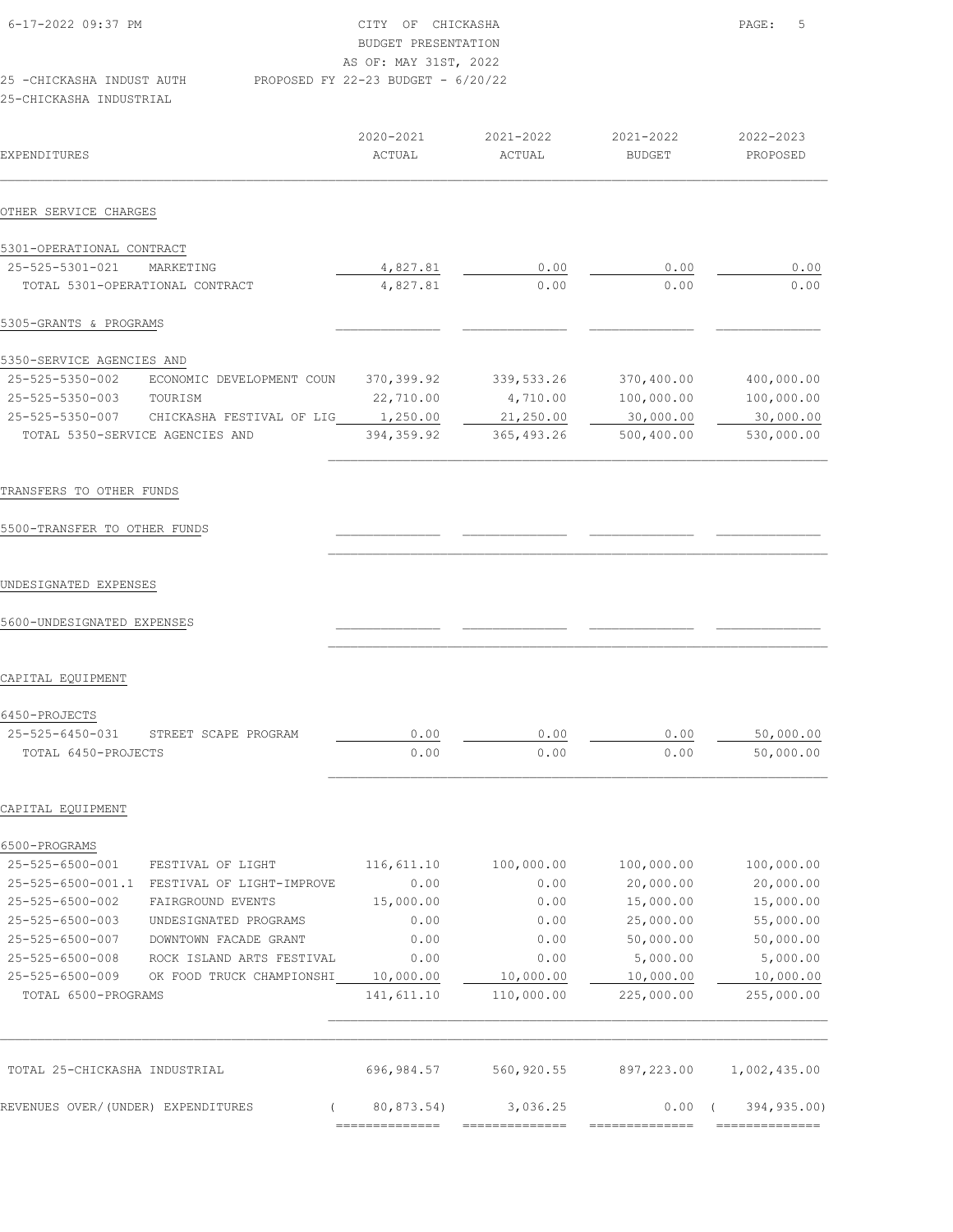| 6-17-2022 09:37 PM         | CITY OF CHICKASHA                    | PAGE: | $\overline{1}$ |
|----------------------------|--------------------------------------|-------|----------------|
|                            | BUDGET PRESENTATION                  |       |                |
|                            | AS OF: MAY 31ST, 2022                |       |                |
| 26 -ED-DEDICATED SALES TAX | PROPOSED FY 22-23 BUDGET - $6/20/22$ |       |                |
| BUDGET SUMMARY             |                                      |       |                |

| ACCT#<br>ACCOUNT NAME              | $2020 - 2021$<br>ACTUAL |            | $2021 - 2022$<br>ACTUAL   | $2021 - 2022$<br><b>BUDGET</b>         | 2022-2023<br>PROPOSED  |
|------------------------------------|-------------------------|------------|---------------------------|----------------------------------------|------------------------|
| REVENUE SUMMARY                    |                         |            |                           |                                        |                        |
| MISC REVENUES                      |                         | 6,282.78   | 0.00                      | 0.00                                   | 0.00                   |
| INTEREST                           |                         | 16,764.54  | 6,137.19                  | 20,000.00                              | 5,000.00               |
| PRIOR YEAR FUND BALANCE C          |                         | 0.00       | 0.00                      | 1,576,515.00                           | 0.00                   |
| TOTAL REVENUES                     |                         | 23,047.32  | 6,137.19                  | 1,596,515.00                           | 5,000.00               |
|                                    |                         |            |                           |                                        |                        |
| EXPENDITURE SUMMARY                |                         |            |                           |                                        |                        |
| 26-ED DED. SALES TAX               |                         | 291,055.80 |                           | 658,950.00  1,596,515.00  1,875,085.00 |                        |
| TOTAL EXPENDITURES                 |                         | 291,055.80 | 658,950.00                | 1,596,515.00 1,875,085.00              |                        |
|                                    |                         |            |                           |                                        |                        |
| REVENUES OVER/(UNDER) EXPENDITURES | $\overline{(\ }$        |            | 268,008.48) ( 652,812.81) |                                        | $0.00$ ( 1,870,085.00) |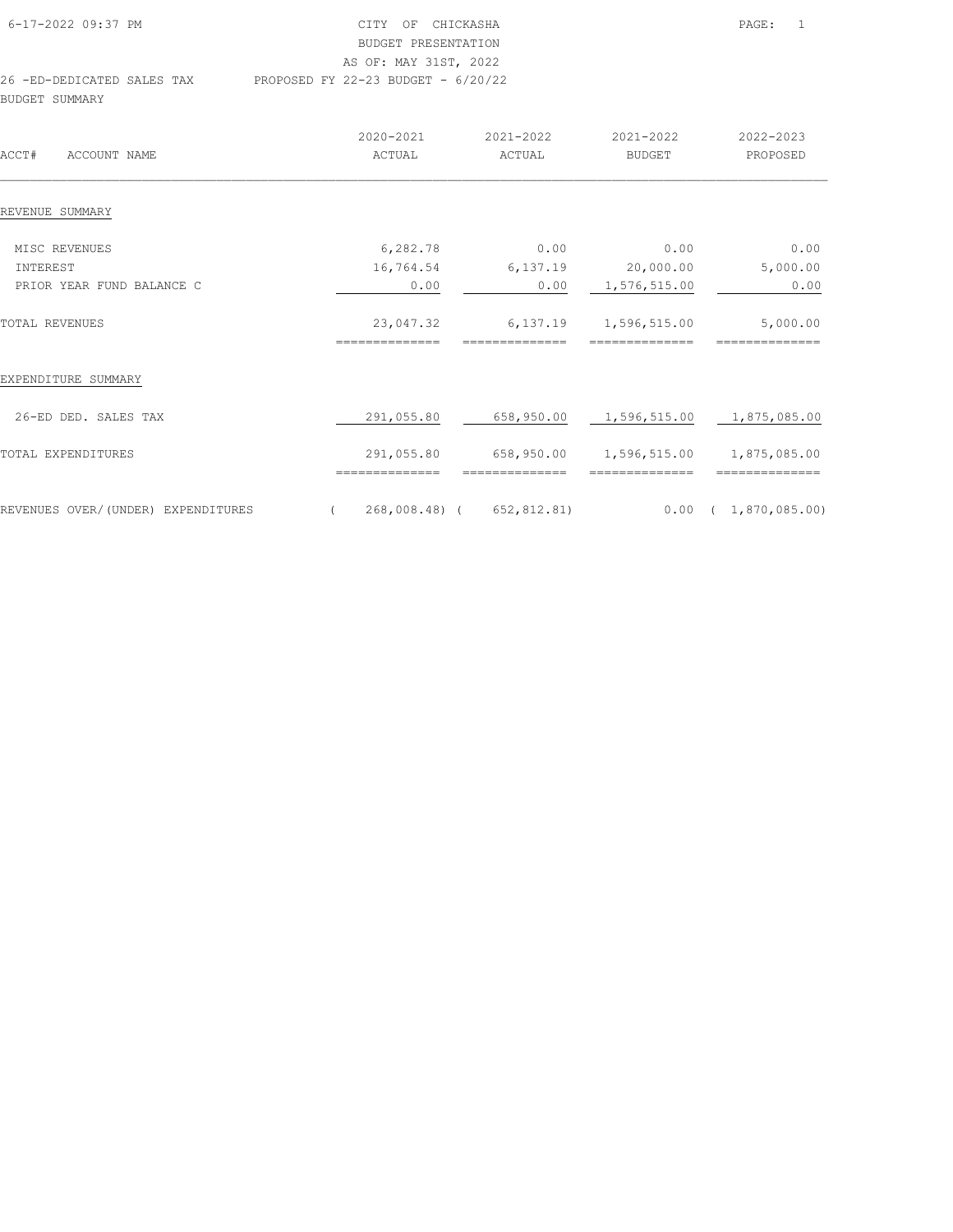| 6-17-2022 09:37 PM         | CITY OF CHICKASHA                    | PAGE: | $\overline{2}$ |
|----------------------------|--------------------------------------|-------|----------------|
|                            | BUDGET PRESENTATION                  |       |                |
|                            | AS OF: MAY 31ST, 2022                |       |                |
| 26 -ED-DEDICATED SALES TAX | PROPOSED FY 22-23 BUDGET - $6/20/22$ |       |                |

| REVENUES                                   | 2020-2021<br>ACTUAL | 2021-2022<br>ACTUAL | 2021-2022<br><b>BUDGET</b> | 2022-2023<br>PROPOSED |
|--------------------------------------------|---------------------|---------------------|----------------------------|-----------------------|
|                                            |                     |                     |                            |                       |
| STATE TAX                                  |                     |                     |                            |                       |
| MISC REVENUES                              |                     |                     |                            |                       |
| $26 - 4400 - 000$<br>MISCELLANEOUS REVENUE | 31.00               | 0.00                | 0.00                       | 0.00                  |
| 26-4400-020<br>PROCEEDS FROM SALEOFASSETS  | 6,251.78            | 0.00                | 0.00                       | 0.00                  |
| TOTAL MISC REVENUES                        | 6,282.78            | 0.00                | 0.00                       | 0.00                  |
| TRANSFER OTHER FUNDS-EQU                   |                     |                     |                            |                       |
| INTEREST                                   |                     |                     |                            |                       |
| 26-4600-001<br>INTEREST INCOME - GG        | 16,764.54           | 6,137.19            | 20,000.00                  | 5,000.00              |
| TOTAL INTEREST                             | 16,764.54           | 6,137.19            | 20,000.00                  | 5,000.00              |
| PRIOR YEAR FUND BALANCE C                  |                     |                     |                            |                       |
| 26-4700-001<br>AVAILABLE FUND BALANCE      | 0.00                |                     | 0.00 1,576,515.00          | 0.00                  |
| TOTAL PRIOR YEAR FUND BALANCE C            | 0.00                | 0.00                | 1,576,515.00               | 0.00                  |
|                                            |                     |                     |                            |                       |
| TOTAL REVENUES                             | 23,047.32           | 6,137.19            | 1,596,515.00               | 5,000.00              |
|                                            | ---------------     | ---------------     | --------------             | ---------------       |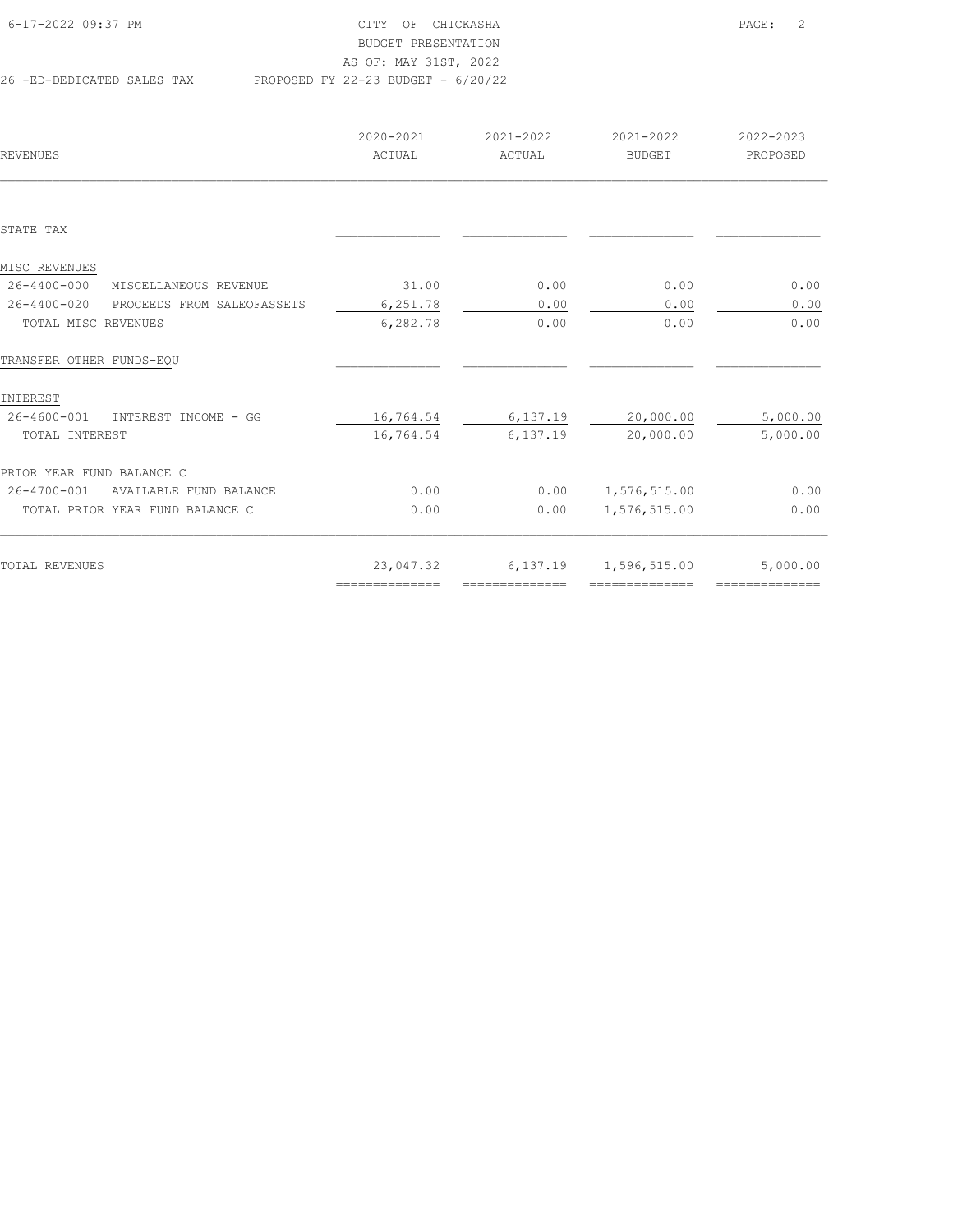| 6-17-2022 09:37 PM         | CITY<br>OF                           | CHICKASHA     |               | 3<br>PAGE: |
|----------------------------|--------------------------------------|---------------|---------------|------------|
|                            | BUDGET PRESENTATION                  |               |               |            |
|                            | AS OF: MAY 31ST, 2022                |               |               |            |
| 26 -ED-DEDICATED SALES TAX | PROPOSED FY 22-23 BUDGET - $6/20/22$ |               |               |            |
|                            |                                      |               |               |            |
|                            |                                      |               |               |            |
|                            | $2020 - 2021$                        | $2021 - 2022$ | $2021 - 2022$ | 2022-2023  |
| EXPENDITURES               | ACTUAL                               | ACTUAL        | BUDGET        | PROPOSED   |
|                            |                                      |               |               |            |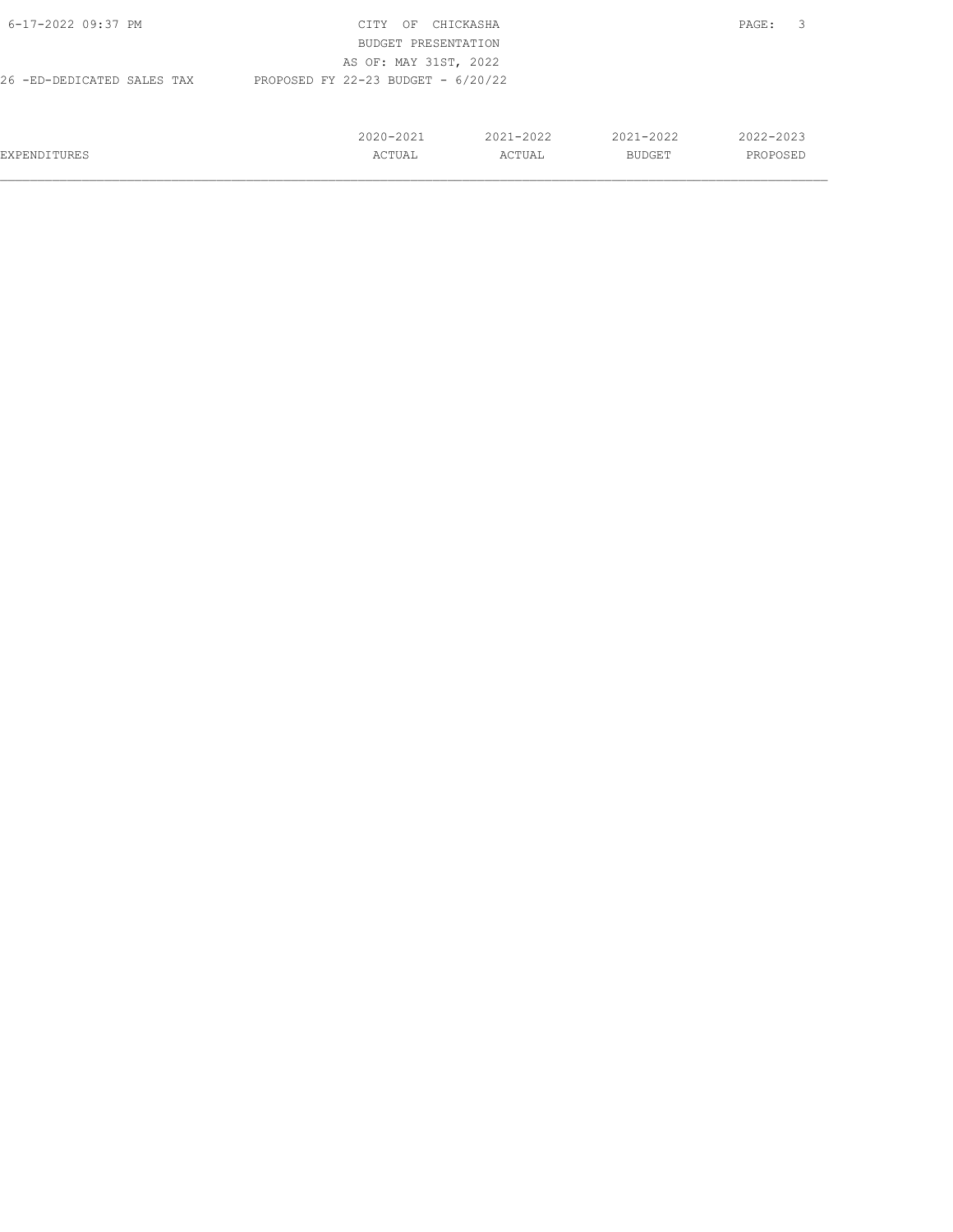| $6 - 17 - 2022$ 09:37 PM   |  | CITY OF CHICKASHA                    |
|----------------------------|--|--------------------------------------|
|                            |  | BUDGET PRESENTATION                  |
|                            |  | AS OF: MAY 31ST, 2022                |
| 26 -ED-DEDICATED SALES TAX |  | PROPOSED FY 22-23 BUDGET - $6/20/22$ |
| 26-ED DED. SALES TAX       |  |                                      |
|                            |  |                                      |

| EXPENDITURES                                                                                                       | 2020-2021<br>ACTUAL | 2021-2022<br>ACTUAL | 2021-2022<br><b>BUDGET</b> | 2022-2023<br>PROPOSED      |
|--------------------------------------------------------------------------------------------------------------------|---------------------|---------------------|----------------------------|----------------------------|
| MAINTENANCE AND OPERATION                                                                                          |                     |                     |                            |                            |
| 5208-MISCELLANEOUS<br>26-526-5208-000 OTHER PERMITS, FEES, TAXE 396.00<br>TOTAL 5208-MISCELLANEOUS                 | 396.00              | 0.00<br>0.00        | 0.00<br>0.00               | 0.00<br>0.00               |
| 5210-ADVERTISING                                                                                                   |                     |                     |                            |                            |
| OTHER SERVICE CHARGES<br>5301-OPERATIONAL CONTRACT                                                                 |                     |                     |                            |                            |
| 26-526-5301-010 ENGINEER/ARCHITECT/SURVEY 5,485.00 1,735.00 195,000.00 5,000.00<br>TOTAL 5301-OPERATIONAL CONTRACT | 5,485.00            |                     | 1,735.00 195,000.00        | 5,000.00                   |
| 5350-SERVICE AGENCIES AND                                                                                          |                     |                     |                            |                            |
| 26-526-5350-006 INCENTIVES (UN-SPECIFIED) 0.00 0.00 0.00                                                           |                     |                     |                            | $0.00 \qquad 1,196,422.00$ |
| 26-526-5350-034 GREAT PLAINS LAND&CATTLE, 80,000.00 40,000.00 40,000.00                                            |                     |                     |                            | 0.00                       |
| TOTAL 5350-SERVICE AGENCIES AND                                                                                    | 80,000.00           | 40,000.00           | 40,000.00 1,196,422.00     |                            |

 $\mathcal{L}_\text{max}$ 

 $\mathcal{L}_\text{max}$ 

PAGE: 4

UNDESIGNATED EXPENSES

5600-UNDESIGNATED EXPENSES \_\_\_\_\_\_\_\_\_\_\_\_\_\_ \_\_\_\_\_\_\_\_\_\_\_\_\_\_ \_\_\_\_\_\_\_\_\_\_\_\_\_\_ \_\_\_\_\_\_\_\_\_\_\_\_\_\_

CAPITAL EQUIPMENT

| 6500-PROGRAMS<br>26-526-6500-010   | ECONOMIC DEVELOPMENT INCE | 97,500.00      | 0.00        | 0.00         | 0.00          |
|------------------------------------|---------------------------|----------------|-------------|--------------|---------------|
|                                    |                           |                |             |              |               |
| 26-526-6500-043                    | LSPI INCENTIVE PROGRAM    | 2,000.00)      | 0.00        | 0.00         | 0.00          |
| $26 - 526 - 6500 - 044$            | TRAMMELL TRUST            | 0.00           | 0.00        | 110,000.00   | 110,000.00    |
| 26-526-6500-045                    | CHICKASHA TODAY, LLC      | 0.00           | 0.00        | 254,663.00   | 254,663.00    |
| 26-526-6500-047                    | VIRIDIAN COFFEE, LLC      | 85,000.00      | 0.00        | 0.00         | 0.00          |
| $26 - 526 - 6500 - 048$            | MIXED USE DEVELOPMENT PRO | 24,674.80      | 496,215.00  | 675,852.00   | 109,000.00    |
| 26-526-6500-049                    | CHICKASHA TODAY-125 W CHI | 0.00           | 0.00        | 100,000.00   | 100,000.00    |
| 26-526-6500-050                    | CHICKASHA TODAY-101 & 103 | 0.00           | 0.00        | 85,000.00    | 85,000.00     |
| 26-526-6500-051                    | CODY WHITE                | 0.00           | 50,000.00   | 50,000.00    | 0.00          |
| 26-526-6500-052                    | <b>GAIL BUSH</b>          | 0.00           | 71,000.00   | 86,000.00    | 15,000.00     |
| TOTAL 6500-PROGRAMS                |                           | 205,174.80     | 617,215.00  | 1,361,515.00 | 673,663.00    |
|                                    |                           |                |             |              |               |
| TOTAL 26-ED DED. SALES TAX         |                           | 291,055.80     | 658,950.00  | 1,596,515.00 | 1,875,085.00  |
| REVENUES OVER/(UNDER) EXPENDITURES |                           | $268,008.48$ ( | 652,812.81) | 0.00         | 1,870,085.00) |
|                                    |                           | ==========     |             |              |               |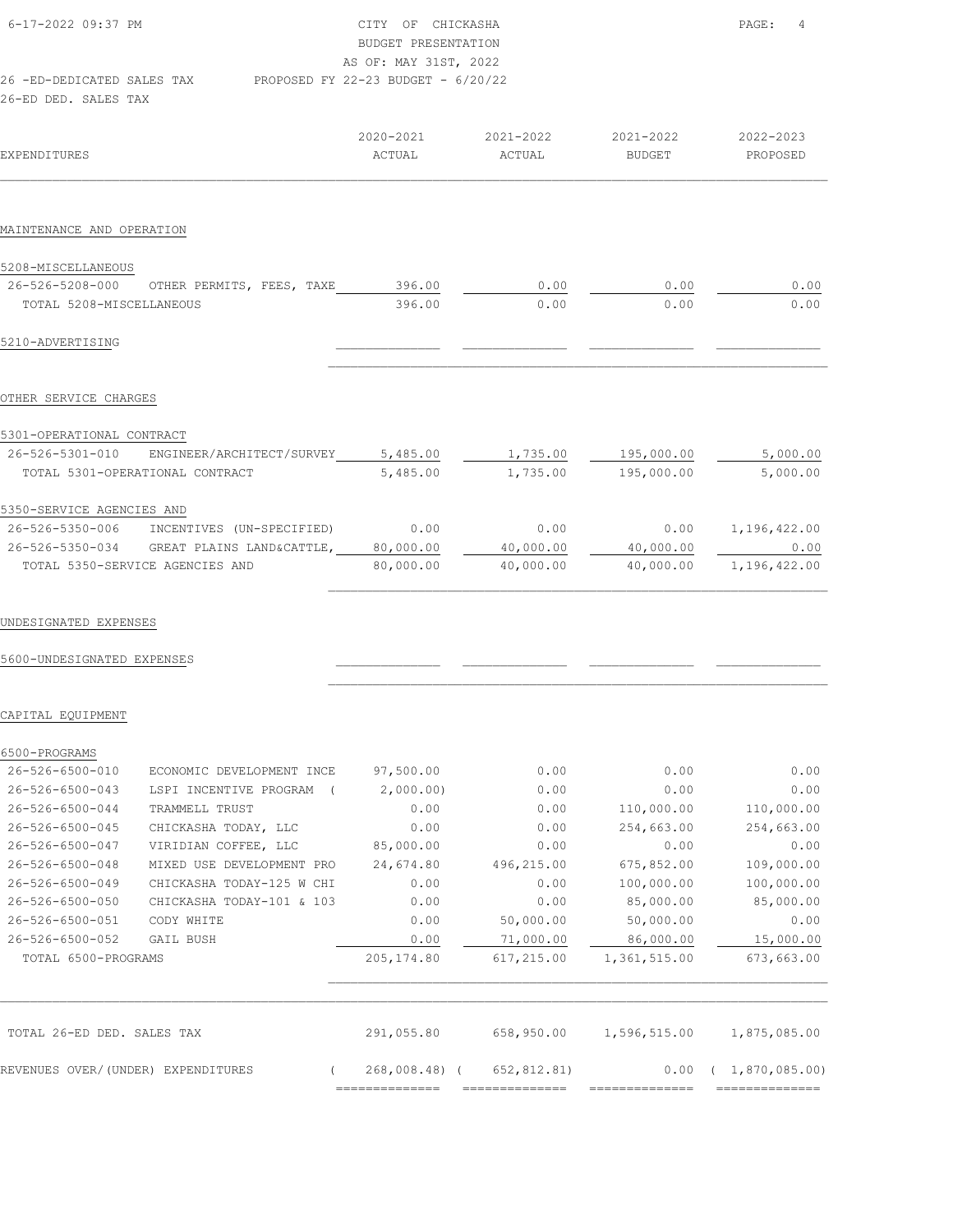| 6-17-2022 09:37 PM               | CHICKASHA<br>CITY<br>OF<br>BUDGET PRESENTATION<br>AS OF: MAY 31ST, 2022 |                     |                            | PAGE:<br>-1           |
|----------------------------------|-------------------------------------------------------------------------|---------------------|----------------------------|-----------------------|
| 27 -E-911 FUND<br>BUDGET SUMMARY | PROPOSED FY 22-23 BUDGET - $6/20/22$                                    |                     |                            |                       |
| ACCOUNT NAME<br>ACCT#            | 2020-2021<br>ACTUAL                                                     | 2021-2022<br>ACTUAL | 2021-2022<br><b>BUDGET</b> | 2022-2023<br>PROPOSED |
| REVENUE SUMMARY                  |                                                                         |                     |                            |                       |
| $E - 911$                        | 157,983.79                                                              | 143,674.18          | 143,000.00                 | 143,000.00            |
| GRANTS AND PROGRAMS<br>INTEREST  | 7,773.60<br>294.11                                                      | 20,836.80<br>125.67 | 175,562.00<br>500.00       | 0.00<br>100.00        |

| REVENUE SUMMARY                    |                |                          |                             |                             |
|------------------------------------|----------------|--------------------------|-----------------------------|-----------------------------|
|                                    |                |                          |                             |                             |
| $E-911$                            | 157,983.79     | 143,674.18               | 143,000.00                  | 143,000.00                  |
| GRANTS AND<br>PROGRAMS             | 7,773.60       | 20,836.80                | 175,562.00                  | 0.00                        |
| INTEREST                           | 294.11         | 125.67                   | 500.00                      | 100.00                      |
| TOTAL REVENUES                     | 166,051.50     | 164,636.65               | 319,062.00                  | 143,100.00                  |
|                                    | =========      |                          |                             |                             |
| EXPENDITURE SUMMARY                |                |                          |                             |                             |
| 27-EMERGENCY 911-PS                | 116,266.28     | 220,652.16               | 319,062.00                  | 93,600.00                   |
| TOTAL EXPENDITURES                 | 116,266.28     | 220,652.16               | 319,062.00<br>------------- | 93,600.00<br>-------------- |
|                                    | ============== | ==============           |                             |                             |
| REVENUES OVER/(UNDER) EXPENDITURES | 49,785.22      | 56,015.51)<br>$\sqrt{2}$ | 0.00                        | 49,500.00                   |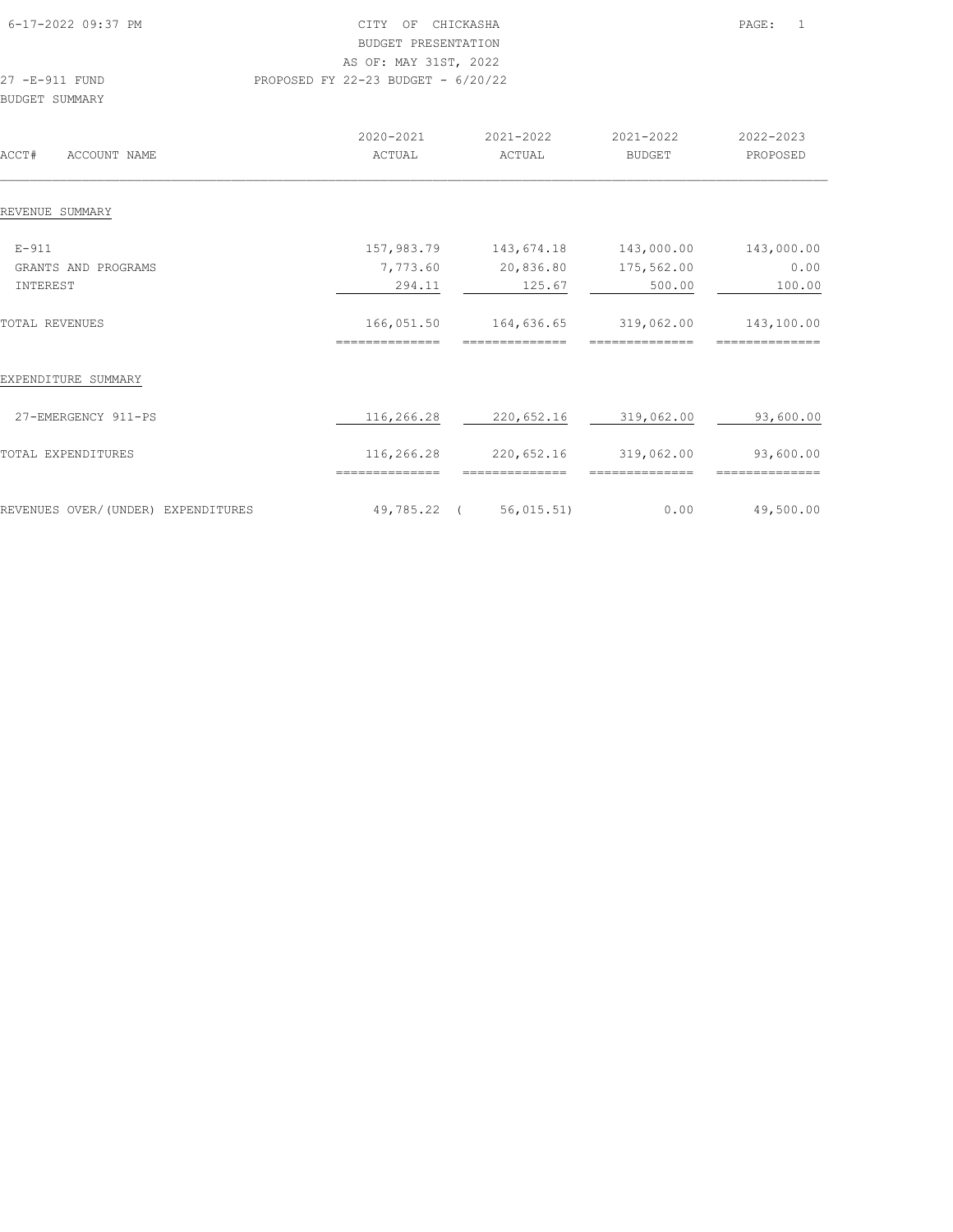| 6-17-2022 09:37 PM |                                      | CITY OF CHICKASHA     | PAGE: | $\overline{\phantom{0}}^2$ |
|--------------------|--------------------------------------|-----------------------|-------|----------------------------|
|                    |                                      | BUDGET PRESENTATION   |       |                            |
|                    |                                      | AS OF: MAY 31ST, 2022 |       |                            |
| 27 - R-911 FUND    | PROPOSED FY 22-23 BUDGET - $6/20/22$ |                       |       |                            |

| REVENUES                                              | 2020-2021<br>ACTUAL                                                                                                                                                                                                                                                                                                                                                                                                                                                                    | 2021-2022<br>ACTUAL             | 2021-2022<br><b>BUDGET</b>                                                                                                                                                                                                                                                                                                                                                                                                                                                             | 2022-2023<br>PROPOSED |
|-------------------------------------------------------|----------------------------------------------------------------------------------------------------------------------------------------------------------------------------------------------------------------------------------------------------------------------------------------------------------------------------------------------------------------------------------------------------------------------------------------------------------------------------------------|---------------------------------|----------------------------------------------------------------------------------------------------------------------------------------------------------------------------------------------------------------------------------------------------------------------------------------------------------------------------------------------------------------------------------------------------------------------------------------------------------------------------------------|-----------------------|
|                                                       |                                                                                                                                                                                                                                                                                                                                                                                                                                                                                        |                                 |                                                                                                                                                                                                                                                                                                                                                                                                                                                                                        |                       |
| $E - 911$                                             |                                                                                                                                                                                                                                                                                                                                                                                                                                                                                        |                                 |                                                                                                                                                                                                                                                                                                                                                                                                                                                                                        |                       |
| 27-4110-001<br>COLLECTIONS-CHICKASHA - PS             | 157,983.79                                                                                                                                                                                                                                                                                                                                                                                                                                                                             | 143,674.18                      | 143,000.00                                                                                                                                                                                                                                                                                                                                                                                                                                                                             | 143,000.00            |
| TOTAL E-911                                           | 157,983.79                                                                                                                                                                                                                                                                                                                                                                                                                                                                             | 143,674.18                      | 143,000.00                                                                                                                                                                                                                                                                                                                                                                                                                                                                             | 143,000.00            |
| GRANTS AND PROGRAMS                                   |                                                                                                                                                                                                                                                                                                                                                                                                                                                                                        |                                 |                                                                                                                                                                                                                                                                                                                                                                                                                                                                                        |                       |
| 27-4300-002<br>OEM/911 AUTH -2019 911 GRANT           | 7,773.60                                                                                                                                                                                                                                                                                                                                                                                                                                                                               | 20,836.80                       | 175,562.00                                                                                                                                                                                                                                                                                                                                                                                                                                                                             | 0.00                  |
| TOTAL GRANTS AND PROGRAMS                             | 7,773.60                                                                                                                                                                                                                                                                                                                                                                                                                                                                               | 20,836.80                       | 175,562.00                                                                                                                                                                                                                                                                                                                                                                                                                                                                             | 0.00                  |
|                                                       |                                                                                                                                                                                                                                                                                                                                                                                                                                                                                        |                                 |                                                                                                                                                                                                                                                                                                                                                                                                                                                                                        |                       |
| MISC REVENUES                                         |                                                                                                                                                                                                                                                                                                                                                                                                                                                                                        |                                 |                                                                                                                                                                                                                                                                                                                                                                                                                                                                                        |                       |
| TRANSFER OTHER FUNDS-EQU                              |                                                                                                                                                                                                                                                                                                                                                                                                                                                                                        |                                 |                                                                                                                                                                                                                                                                                                                                                                                                                                                                                        |                       |
|                                                       |                                                                                                                                                                                                                                                                                                                                                                                                                                                                                        |                                 |                                                                                                                                                                                                                                                                                                                                                                                                                                                                                        |                       |
| INTEREST<br>$27 - 4600 - 001$<br>INTEREST INCOME - PS | 294.11                                                                                                                                                                                                                                                                                                                                                                                                                                                                                 | 125.67                          | 500.00                                                                                                                                                                                                                                                                                                                                                                                                                                                                                 | 100.00                |
| TOTAL INTEREST                                        | 294.11                                                                                                                                                                                                                                                                                                                                                                                                                                                                                 | 125.67                          | 500.00                                                                                                                                                                                                                                                                                                                                                                                                                                                                                 | 100.00                |
|                                                       |                                                                                                                                                                                                                                                                                                                                                                                                                                                                                        |                                 |                                                                                                                                                                                                                                                                                                                                                                                                                                                                                        |                       |
| PRIOR YEAR FUND BALANCE C                             |                                                                                                                                                                                                                                                                                                                                                                                                                                                                                        |                                 |                                                                                                                                                                                                                                                                                                                                                                                                                                                                                        |                       |
|                                                       |                                                                                                                                                                                                                                                                                                                                                                                                                                                                                        |                                 |                                                                                                                                                                                                                                                                                                                                                                                                                                                                                        |                       |
| TOTAL REVENUES                                        | 166,051.50                                                                                                                                                                                                                                                                                                                                                                                                                                                                             | 164,636.65                      | 319,062.00                                                                                                                                                                                                                                                                                                                                                                                                                                                                             | 143,100.00            |
|                                                       | $\begin{array}{cccccccccc} \multicolumn{2}{c}{} & \multicolumn{2}{c}{} & \multicolumn{2}{c}{} & \multicolumn{2}{c}{} & \multicolumn{2}{c}{} & \multicolumn{2}{c}{} & \multicolumn{2}{c}{} & \multicolumn{2}{c}{} & \multicolumn{2}{c}{} & \multicolumn{2}{c}{} & \multicolumn{2}{c}{} & \multicolumn{2}{c}{} & \multicolumn{2}{c}{} & \multicolumn{2}{c}{} & \multicolumn{2}{c}{} & \multicolumn{2}{c}{} & \multicolumn{2}{c}{} & \multicolumn{2}{c}{} & \multicolumn{2}{c}{} & \mult$ | $=$ = = = = = = = = = = = = = = | $\begin{array}{cccccccccc} \multicolumn{2}{c}{} & \multicolumn{2}{c}{} & \multicolumn{2}{c}{} & \multicolumn{2}{c}{} & \multicolumn{2}{c}{} & \multicolumn{2}{c}{} & \multicolumn{2}{c}{} & \multicolumn{2}{c}{} & \multicolumn{2}{c}{} & \multicolumn{2}{c}{} & \multicolumn{2}{c}{} & \multicolumn{2}{c}{} & \multicolumn{2}{c}{} & \multicolumn{2}{c}{} & \multicolumn{2}{c}{} & \multicolumn{2}{c}{} & \multicolumn{2}{c}{} & \multicolumn{2}{c}{} & \multicolumn{2}{c}{} & \mult$ |                       |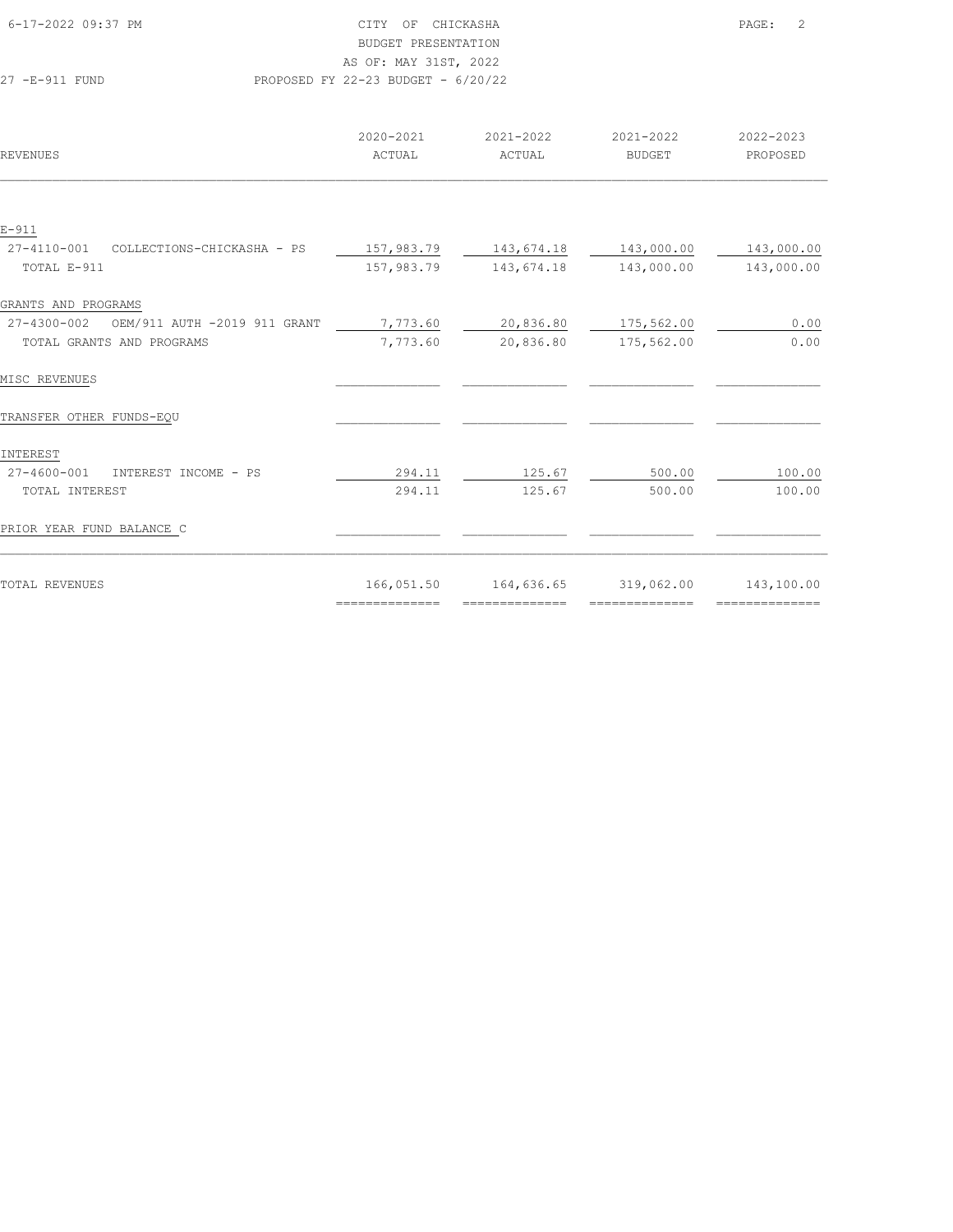| 6-17-2022 09:37 PM  | CITY<br>OF                           | CHICKASHA |               | 3<br>PAGE: |
|---------------------|--------------------------------------|-----------|---------------|------------|
|                     | BUDGET PRESENTATION                  |           |               |            |
|                     | AS OF: MAY 31ST, 2022                |           |               |            |
| 27 -E-911 FUND      | PROPOSED FY 22-23 BUDGET - $6/20/22$ |           |               |            |
|                     |                                      |           |               |            |
|                     |                                      |           |               |            |
|                     | 2020-2021                            | 2021-2022 | $2021 - 2022$ | 2022-2023  |
| <b>EXPENDITURES</b> | ACTUAL                               | ACTUAL    | <b>BUDGET</b> | PROPOSED   |
|                     |                                      |           |               |            |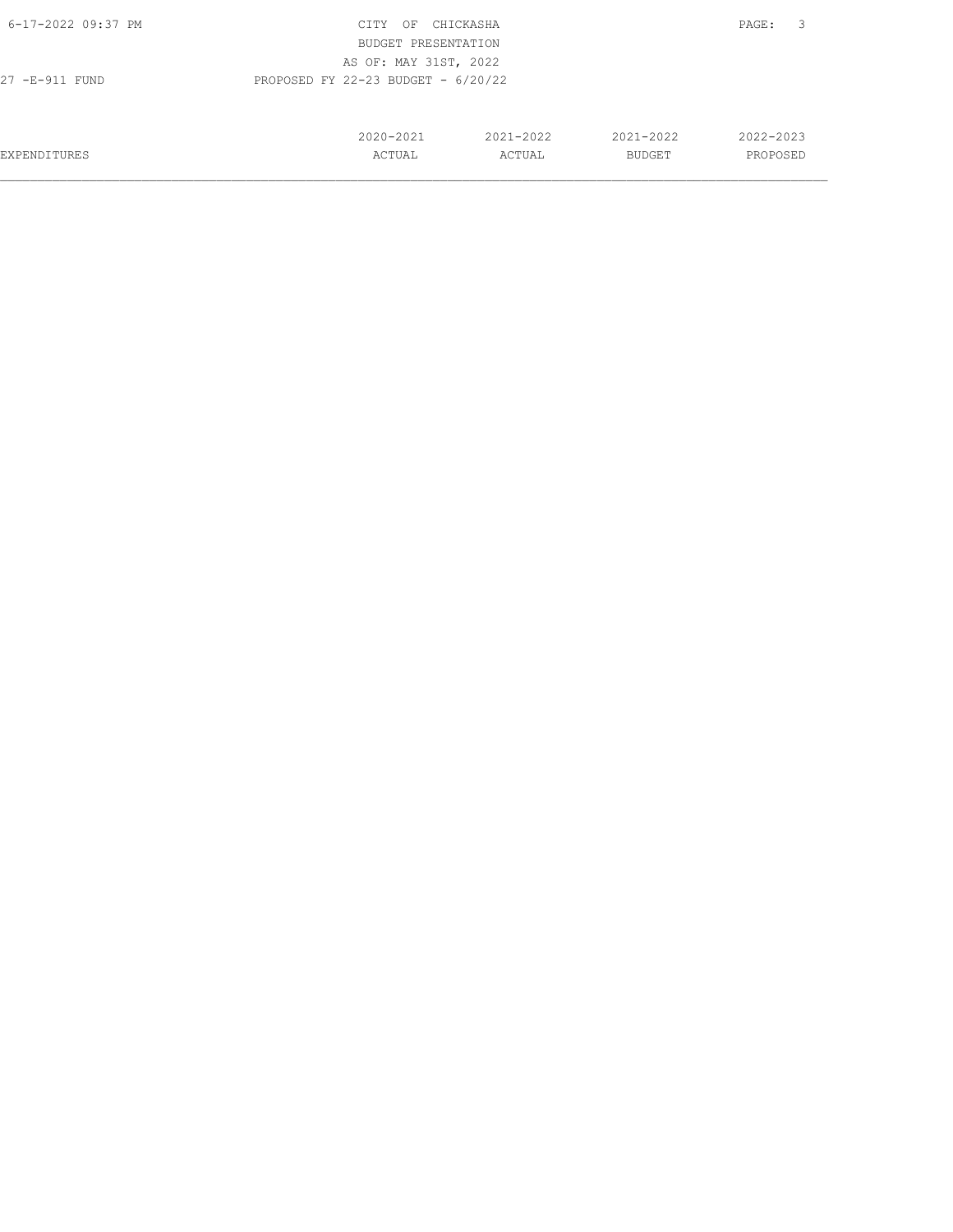|                                                                                | CITY OF CHICKASHA<br>BUDGET PRESENTATION<br>AS OF: MAY 31ST, 2022 | PAGE:<br>4          |                        |                        |
|--------------------------------------------------------------------------------|-------------------------------------------------------------------|---------------------|------------------------|------------------------|
| 27 -E-911 FUND<br>27-EMERGENCY 911-PS                                          | PROPOSED FY 22-23 BUDGET - $6/20/22$                              |                     |                        |                        |
| <b>EXPENDITURES</b>                                                            | 2020-2021<br>ACTUAL                                               | 2021-2022<br>ACTUAL | 2021-2022<br>BUDGET    | 2022-2023<br>PROPOSED  |
| MAINTENANCE AND OPERATION                                                      |                                                                   |                     |                        |                        |
| 5202-MAINTENANCE-VEHICLES & EQ                                                 |                                                                   |                     |                        |                        |
| 27-527-5202-003 MAINT & REPAIRS-STORM SIR                                      | 0.00                                                              | 0.00                | 3,600.00               | 5,000.00               |
| TOTAL 5202-MAINTENANCE-VEHICLES & EO                                           | 0.00                                                              | 0.00                | 3,600.00               | 5,000.00               |
| 5206-UTILITIES                                                                 |                                                                   |                     |                        |                        |
| 27-527-5206-001 TELEPHONE T-1 LINE COMM                                        | 34, 317.75                                                        | 35,155.79           | 35,500.00              | 36,600.00              |
| 27-527-5206-003 ELECTRICITY-STORM SIRENS                                       | 457.41                                                            | 479.24              | 3,000.00               | 1,500.00               |
| TOTAL 5206-UTILITIES                                                           | 34,775.16                                                         | 35,635.03           | 38,500.00              | 38,100.00              |
| 5208-MISCELLANEOUS                                                             |                                                                   |                     |                        |                        |
| 5209-TRAVEL & ENTERTAINMENT                                                    |                                                                   |                     |                        |                        |
| 5211-TRAINING & EDUCATION                                                      |                                                                   |                     |                        |                        |
| OTHER SERVICE CHARGES                                                          |                                                                   |                     |                        |                        |
|                                                                                |                                                                   |                     |                        |                        |
| 5301-OPERATIONAL CONTRACT                                                      |                                                                   |                     |                        |                        |
|                                                                                |                                                                   |                     |                        |                        |
| 5302-SERVICE CONTRACTS<br>27-527-5302-003<br>IT SERVICES                       |                                                                   |                     |                        |                        |
| TOTAL 5302-SERVICE CONTRACTS                                                   | 0.00<br>0.00                                                      | 0.00<br>0.00        | 0.00<br>0.00           | 50,500.00<br>50,500.00 |
|                                                                                |                                                                   |                     |                        |                        |
| 5399-CONTINGENCY RESERVE<br>27-527-5399-000<br>CONTINGENCY RESERVE             |                                                                   |                     |                        |                        |
| TOTAL 5399-CONTINGENCY RESERVE                                                 | 0.00<br>0.00                                                      | 0.00<br>0.00        | 63,131.00<br>63,131.00 | 0.00<br>0.00           |
| UNDESIGNATED EXPENSES                                                          |                                                                   |                     |                        |                        |
| 5600-UNDESIGNATED EXPENSES                                                     |                                                                   |                     |                        |                        |
| CAPITAL EQUIPMENT                                                              |                                                                   |                     |                        |                        |
|                                                                                |                                                                   |                     |                        |                        |
| 6300-EQUIPMENT/MISCELLANE                                                      |                                                                   |                     |                        |                        |
| 27-527-6300-022<br>COMMUNICATIONS EQUIPMENT<br>TOTAL 6300-EQUIPMENT/MISCELLANE | 81,491.12                                                         | 185,017.13          | 182,431.00             | 0.00<br>0.00           |
| CAPITAL EQUIPMENT                                                              |                                                                   |                     |                        |                        |
|                                                                                |                                                                   |                     |                        |                        |
| 6400-BUILDINGS<br>27-527-6400-020<br>CENTRAL DISPATCH FACILITY                 | 0.00                                                              | 0.00                | 31,400.00              | 0.00                   |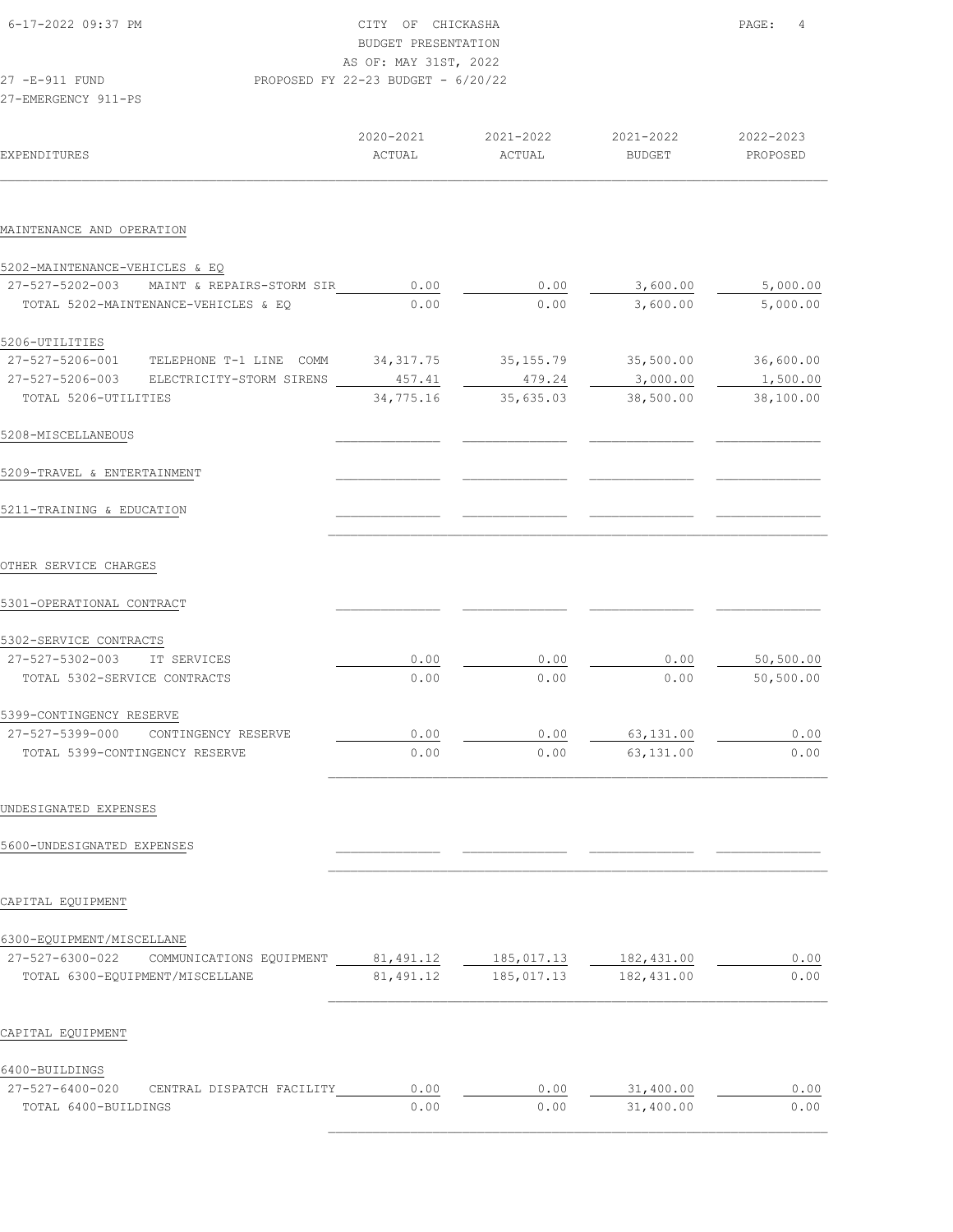| 6-17-2022 09:37 PM                    | CITY OF CHICKASHA<br>BUDGET PRESENTATION<br>AS OF: MAY 31ST, 2022 |                                         |                        | 5<br>PAGE:                  |
|---------------------------------------|-------------------------------------------------------------------|-----------------------------------------|------------------------|-----------------------------|
| 27 -E-911 FUND<br>27-EMERGENCY 911-PS | PROPOSED FY 22-23 BUDGET - 6/20/22                                |                                         |                        |                             |
| EXPENDITURES                          | 2020-2021<br>ACTUAL                                               | 2021-2022<br>ACTUAL                     | 2021-2022<br>BUDGET    | 2022-2023<br>PROPOSED       |
| DEBT SERVICE                          |                                                                   |                                         |                        |                             |
| 7000-DEBT SERVICE                     |                                                                   |                                         |                        |                             |
| TOTAL 27-EMERGENCY 911-PS             |                                                                   | 116,266.28 220,652.16 319,062.00        |                        | 93,600.00                   |
| REVENUES OVER/(UNDER) EXPENDITURES    | ==============                                                    | 49,785.22 (56,015.51)<br>============== | 0.00<br>============== | 49,500.00<br>============== |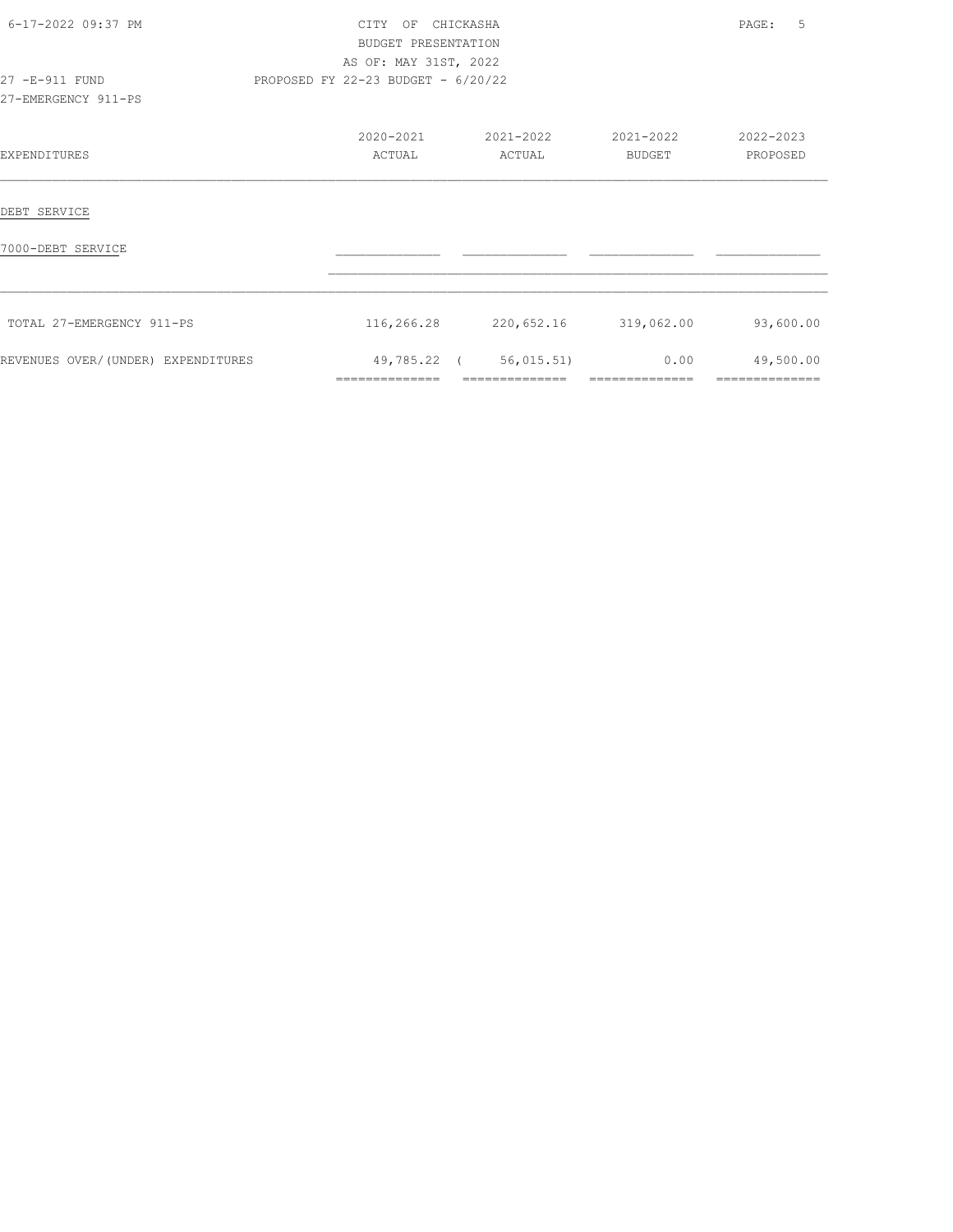| 6-17-2022 09:37 PM         | CITY OF CHICKASHA                    | PAGE: | $\overline{1}$ |
|----------------------------|--------------------------------------|-------|----------------|
|                            | BUDGET PRESENTATION                  |       |                |
|                            | AS OF: MAY 31ST, 2022                |       |                |
| 28 -FIRE/EMS TRAINING FUND | PROPOSED FY 22-23 BUDGET - $6/20/22$ |       |                |
| BUDGET SUMMARY             |                                      |       |                |

| ACCT#<br>ACCOUNT NAME              | 2020-2021<br>ACTUAL     | 2021-2022<br>ACTUAL     | 2021-2022<br><b>BUDGET</b> | 2022-2023<br>PROPOSED |
|------------------------------------|-------------------------|-------------------------|----------------------------|-----------------------|
| REVENUE SUMMARY                    |                         |                         |                            |                       |
| TRANSFER OTHER FUNDS-EQU           | 97.97                   | 69.03                   | 100.00                     | 100.00                |
| INTEREST                           | 0.98                    | 0.41                    | 0.00                       | 0.00                  |
| TOTAL REVENUES                     | 98.95<br>============== | 69.44<br>============== | 100.00<br>-----------      | 100.00<br>=========== |
| EXPENDITURE SUMMARY                |                         |                         |                            |                       |
| 02-FIRE DEPARTMENT-PS              | 0.00                    | 0.00                    | 100.00                     | 100.00                |
| TOTAL EXPENDITURES                 | 0.00                    | 0.00                    | 100.00                     | 100.00                |
| REVENUES OVER/(UNDER) EXPENDITURES | 98.95                   | 69.44                   | 0.00                       | 0.00                  |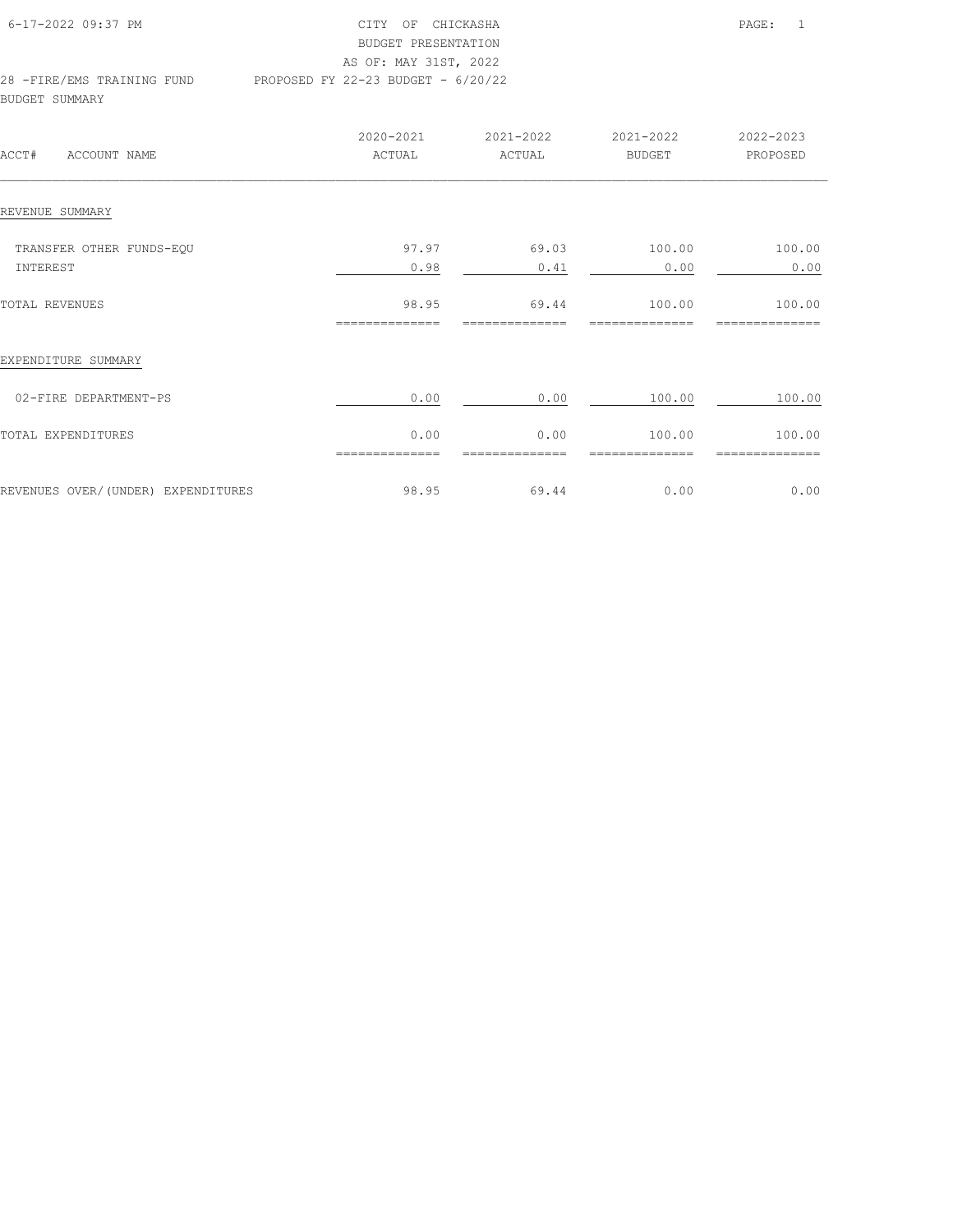| 6-17-2022 09:37 PM         | CITY OF CHICKASHA                    | PAGE: | $\overline{\phantom{0}}^2$ |
|----------------------------|--------------------------------------|-------|----------------------------|
|                            | BUDGET PRESENTATION                  |       |                            |
|                            | AS OF: MAY 31ST, 2022                |       |                            |
| 28 -FIRE/EMS TRAINING FUND | PROPOSED FY 22-23 BUDGET - $6/20/22$ |       |                            |

| REVENUES                             | 2020-2021<br>ACTUAL | 2021-2022<br>ACTUAL | 2021-2022<br>BUDGET | 2022-2023<br>PROPOSED |
|--------------------------------------|---------------------|---------------------|---------------------|-----------------------|
|                                      |                     |                     |                     |                       |
| MISC REVENUES                        |                     |                     |                     |                       |
| TRANSFER OTHER FUNDS-EQU             |                     |                     |                     |                       |
| 28-4500-023<br>POLICE BOND FUND - PS | 97.97               | 69.03               | 100.00              | 100.00                |
| TOTAL TRANSFER OTHER FUNDS-EQU       | 97.97               | 69.03               | 100.00              | 100.00                |
| INTEREST                             |                     |                     |                     |                       |
| 28-4600-001<br>INTEREST INCOME - PS  | 0.98                | 0.41                | 0.00                | 0.00                  |
| TOTAL INTEREST                       | 0.98                | 0.41                | 0.00                | 0.00                  |
|                                      |                     |                     |                     |                       |
| TOTAL REVENUES                       | 98.95               | 69.44               | 100.00              | 100.00                |
|                                      | ==============      | ==============      | ============        | ==============        |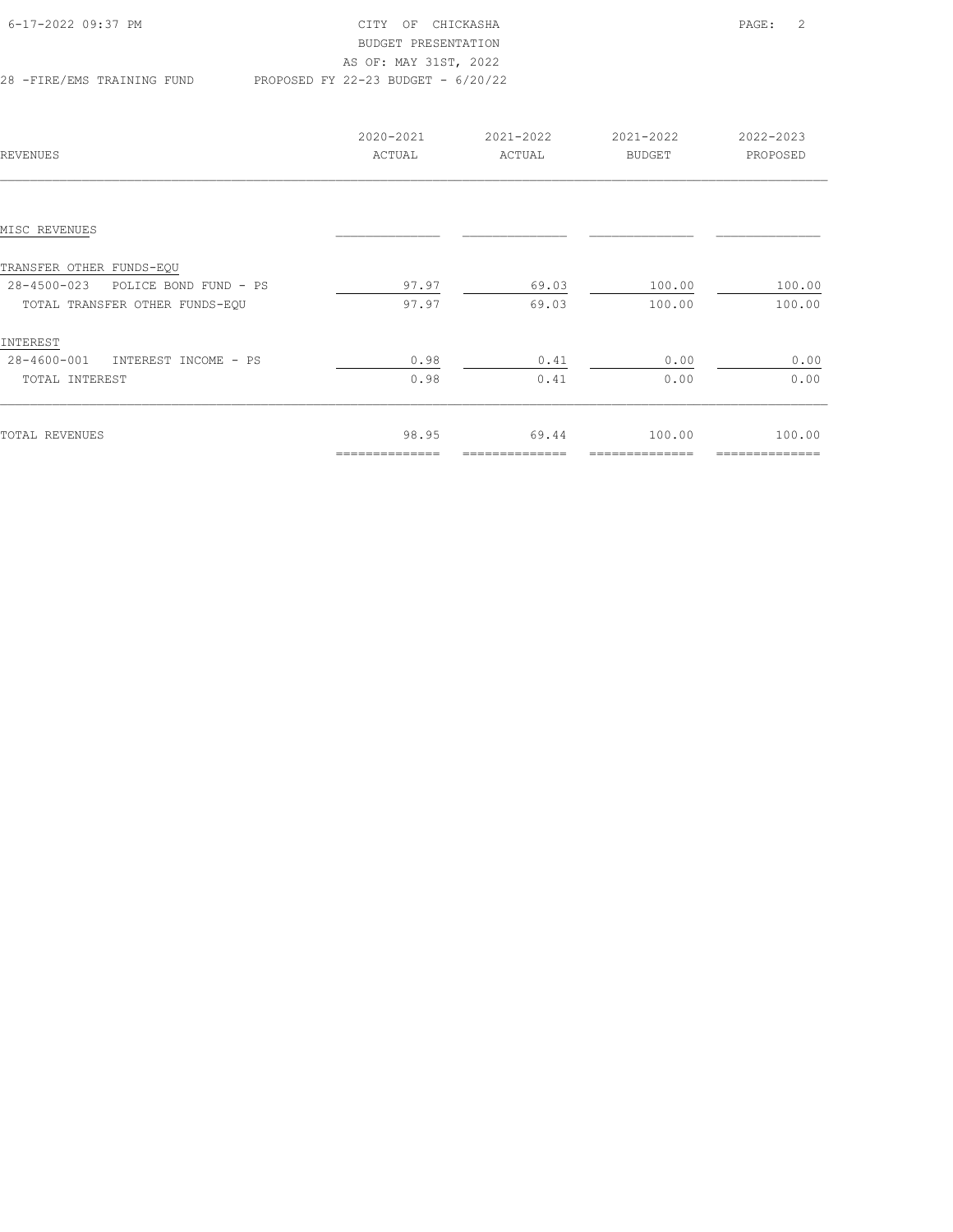| 6-17-2022 09:37 PM         | CITY<br>OF                           | CHICKASHA     |               | 3<br>PAGE: |
|----------------------------|--------------------------------------|---------------|---------------|------------|
|                            | BUDGET PRESENTATION                  |               |               |            |
|                            | AS OF: MAY 31ST, 2022                |               |               |            |
| 28 -FIRE/EMS TRAINING FUND | PROPOSED FY 22-23 BUDGET - $6/20/22$ |               |               |            |
|                            |                                      |               |               |            |
|                            |                                      |               |               |            |
|                            | $2020 - 2021$                        | $2021 - 2022$ | $2021 - 2022$ | 2022-2023  |
| EXPENDITURES               | ACTUAL                               | ACTUAL        | BUDGET        | PROPOSED   |
|                            |                                      |               |               |            |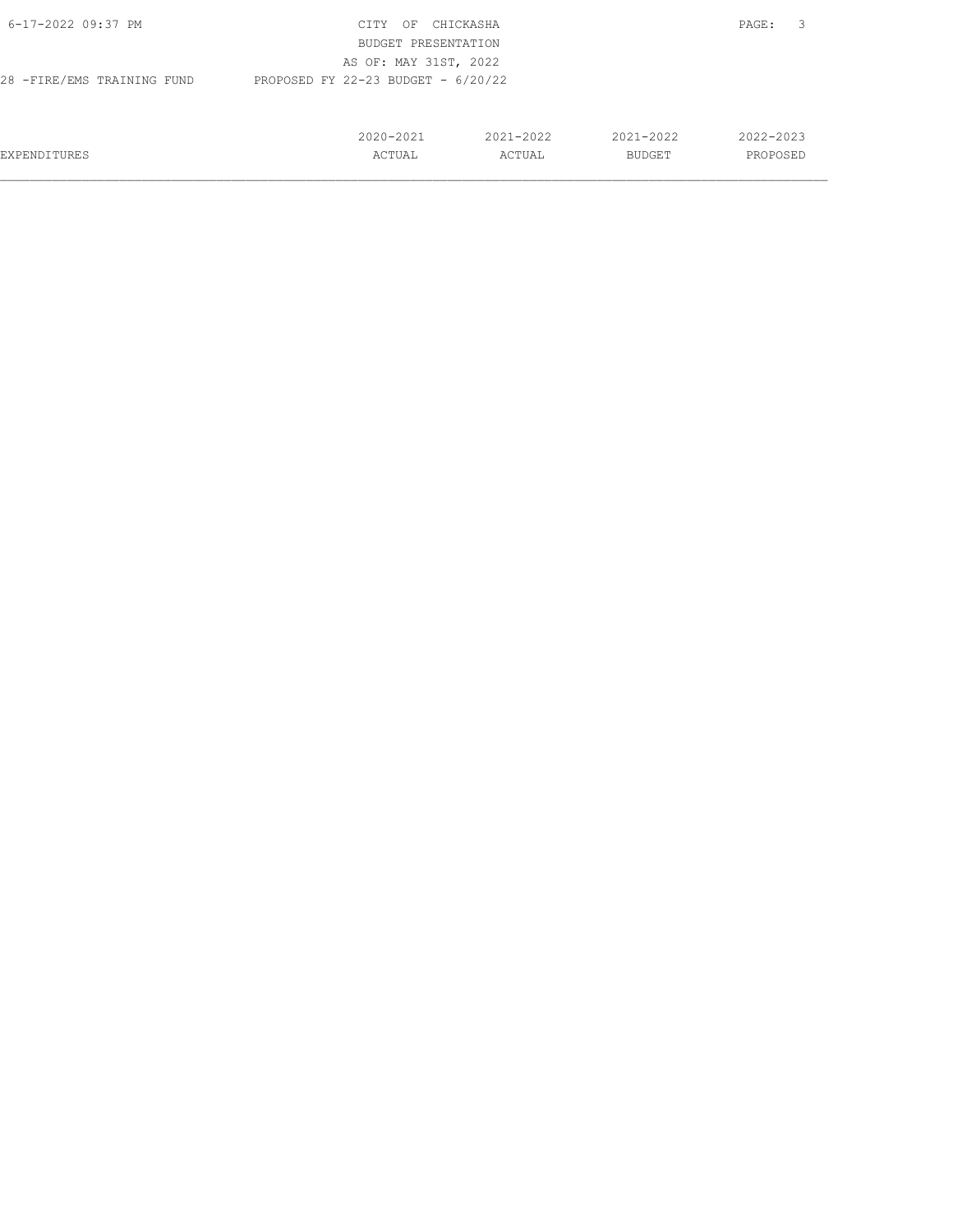| 6-17-2022 09:37 PM<br>28 - FIRE/EMS TRAINING FUND<br>02-FIRE DEPARTMENT-PS    | CITY OF CHICKASHA<br>BUDGET PRESENTATION<br>AS OF: MAY 31ST, 2022<br>PROPOSED FY 22-23 BUDGET - 6/20/22 |                     |                            | PAGE:<br>4            |  |
|-------------------------------------------------------------------------------|---------------------------------------------------------------------------------------------------------|---------------------|----------------------------|-----------------------|--|
| <b>EXPENDITURES</b>                                                           | 2020-2021<br>ACTUAL                                                                                     | 2021-2022<br>ACTUAL | 2021-2022<br><b>BUDGET</b> | 2022-2023<br>PROPOSED |  |
| MAINTENANCE AND OPERATION                                                     |                                                                                                         |                     |                            |                       |  |
| 5201-SUPPLIES<br>28-502-5201-014<br>EDUCATION SUPPLIES<br>TOTAL 5201-SUPPLIES | 0.00<br>0.00                                                                                            | 0.00<br>0.00        | 0.00<br>0.00               | 100.00<br>100.00      |  |
| 5202-MAINTENANCE-VEHICLES & EQ                                                |                                                                                                         |                     |                            |                       |  |
| 5208-MISCELLANEOUS                                                            |                                                                                                         |                     |                            |                       |  |
| 5209-TRAVEL & ENTERTAINMENT                                                   |                                                                                                         |                     |                            |                       |  |
| 5211-TRAINING & EDUCATION                                                     |                                                                                                         |                     |                            |                       |  |
| OTHER SERVICE CHARGES                                                         |                                                                                                         |                     |                            |                       |  |
| 5303-LEASE/PURCHASE AGREE                                                     |                                                                                                         |                     |                            |                       |  |
| 5399-CONTINGENCY RESERVE<br>28-502-5399-000<br>CONTINGENCY RESERVE            | 0.00                                                                                                    | 0.00                | 100.00                     | 0.00                  |  |
| TOTAL 5399-CONTINGENCY RESERVE                                                | 0.00                                                                                                    | 0.00                | 100.00                     | 0.00                  |  |
| UNDESIGNATED EXPENSES                                                         |                                                                                                         |                     |                            |                       |  |
| 5600-UNDESIGNATED EXPENSES                                                    |                                                                                                         |                     |                            |                       |  |
| TOTAL 02-FIRE DEPARTMENT-PS                                                   | 0.00                                                                                                    | 0.00                | 100.00                     | 100.00                |  |

REVENUES OVER/(UNDER) EXPENDITURES 69.95 69.44 0.00 0.00

============== ============== ============== ==============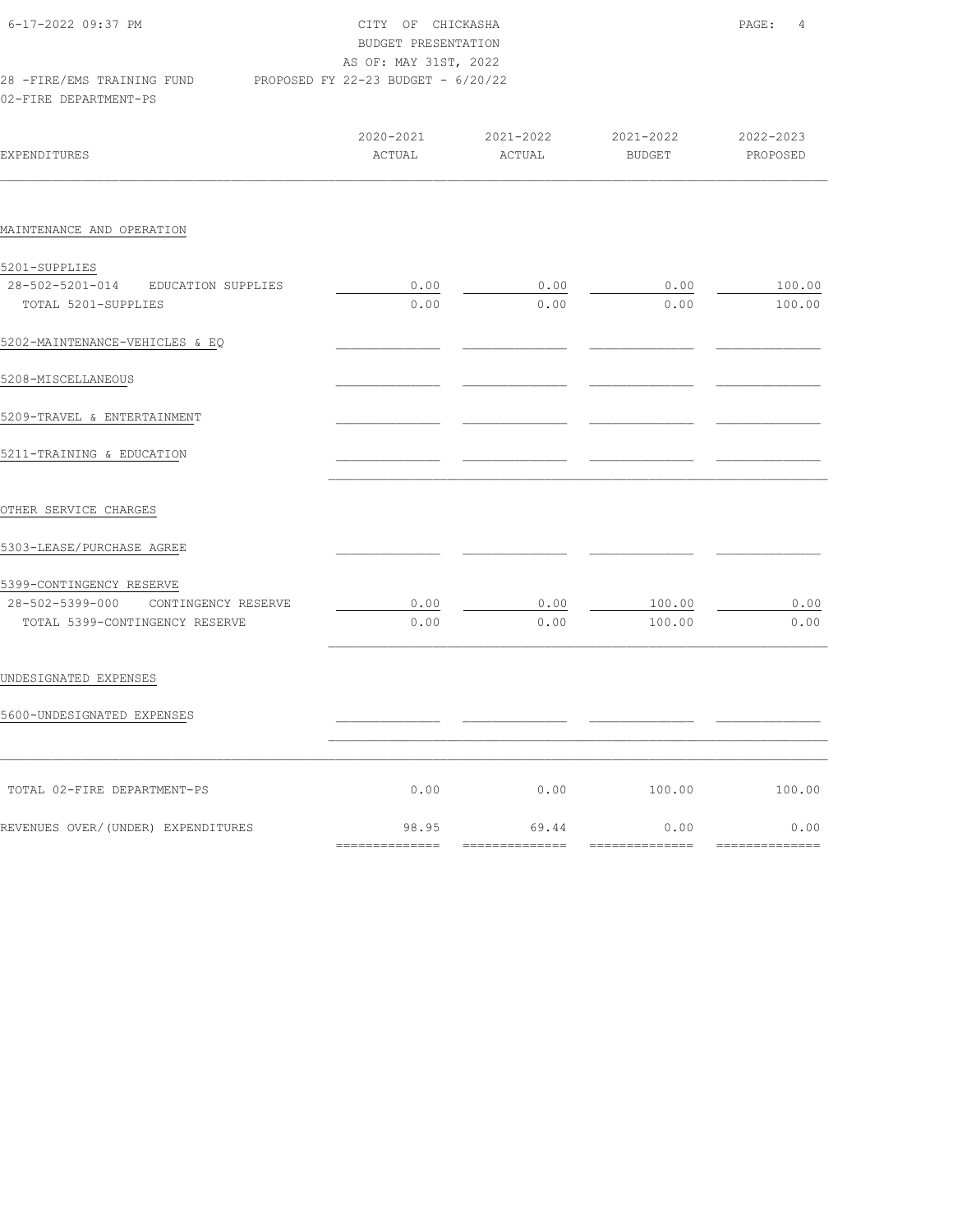| 6-17-2022 09:37 PM       | OF CHICKASHA<br>CTTY.                | $\overline{1}$<br>PAGE: |
|--------------------------|--------------------------------------|-------------------------|
|                          | BUDGET PRESENTATION                  |                         |
|                          | AS OF: MAY 31ST, 2022                |                         |
| 29 -POLICE TRAINING FUND | PROPOSED FY 22-23 BUDGET - $6/20/22$ |                         |
| BUDGET SUMMARY           |                                      |                         |
|                          |                                      |                         |

| ACCT#<br>ACCOUNT NAME              | 2020-2021<br>ACTUAL        | 2021-2022<br>ACTUAL  | 2021-2022<br><b>BUDGET</b> | 2022-2023<br>PROPOSED |
|------------------------------------|----------------------------|----------------------|----------------------------|-----------------------|
| REVENUE SUMMARY                    |                            |                      |                            |                       |
| TRANSFER OTHER FUNDS-EQU           | 8,822.58                   | 3,790.31             | 10,000.00                  | 9,900.00              |
| INTEREST                           | 82.11                      | 11.15                | 40.00                      | 0.00                  |
| TOTAL REVENUES                     | 8,904.69                   | 3,801.46             | 10,040.00                  | 9,900.00              |
| EXPENDITURE SUMMARY                | ==============             |                      |                            |                       |
| 03-POLICE DEPARTMENT-PS            | 1,033.93                   | 1,235.75             | 10,040.00                  | 9,900.00              |
| TOTAL EXPENDITURES                 | 1,033.93<br>============== | 1,235.75<br>======== | 10,040.00<br>====          | 9,900.00              |
| REVENUES OVER/(UNDER) EXPENDITURES | 7,870.76                   | 2,565.71             | 0.00                       | 0.00                  |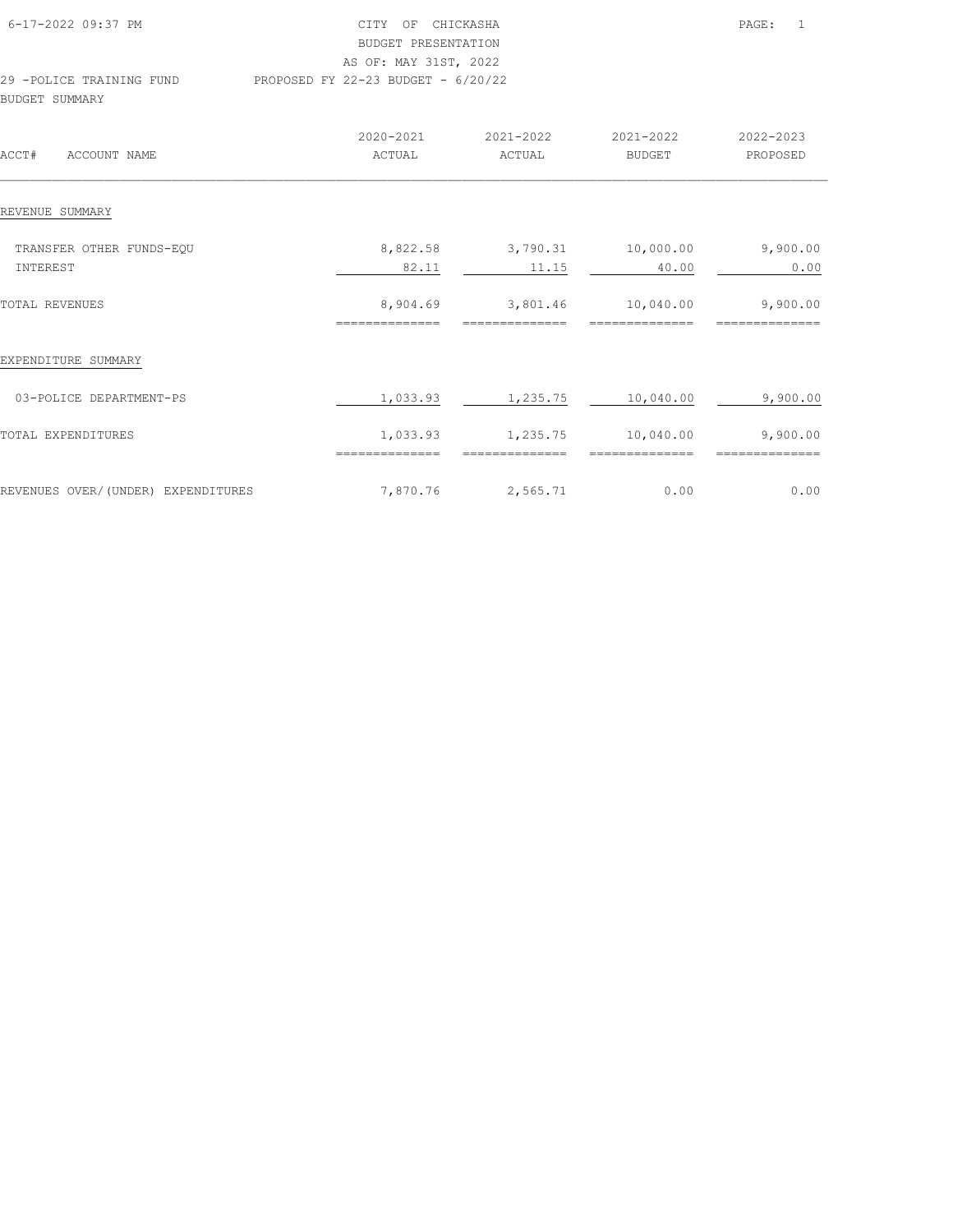| 6-17-2022 09:37 PM       | CITY OF CHICKASHA                    | PAGE: | $\overline{\phantom{0}}$ 2 |
|--------------------------|--------------------------------------|-------|----------------------------|
|                          | BUDGET PRESENTATION                  |       |                            |
|                          | AS OF: MAY 31ST, 2022                |       |                            |
| 29 -POLICE TRAINING FUND | PROPOSED FY 22-23 BUDGET - $6/20/22$ |       |                            |

| REVENUES                             | 2020-2021<br>ACTUAL | 2021-2022<br>ACTUAL | 2021-2022<br><b>BUDGET</b> | 2022-2023<br>PROPOSED |
|--------------------------------------|---------------------|---------------------|----------------------------|-----------------------|
|                                      |                     |                     |                            |                       |
| MISC REVENUES                        |                     |                     |                            |                       |
| TRANSFER OTHER FUNDS-EQU             |                     |                     |                            |                       |
| 29-4500-023<br>POLICE BOND FUND - PS | 8,822.58            | 3,790.31            | 10,000.00                  | 9,900.00              |
| TOTAL TRANSFER OTHER FUNDS-EQU       | 8,822.58            | 3,790.31            | 10,000.00                  | 9,900.00              |
| INTEREST                             |                     |                     |                            |                       |
| 29-4600-001<br>INTEREST INCOME - PS  | 82.11               | 11.15               | 40.00                      | 0.00                  |
| TOTAL INTEREST                       | 82.11               | 11.15               | 40.00                      | 0.00                  |
| PRIOR YEAR FUND BALANCE C            |                     |                     |                            |                       |
| TOTAL REVENUES                       | 8,904.69            | 3,801.46            | 10,040.00                  | 9,900.00              |
|                                      | ==============      |                     |                            |                       |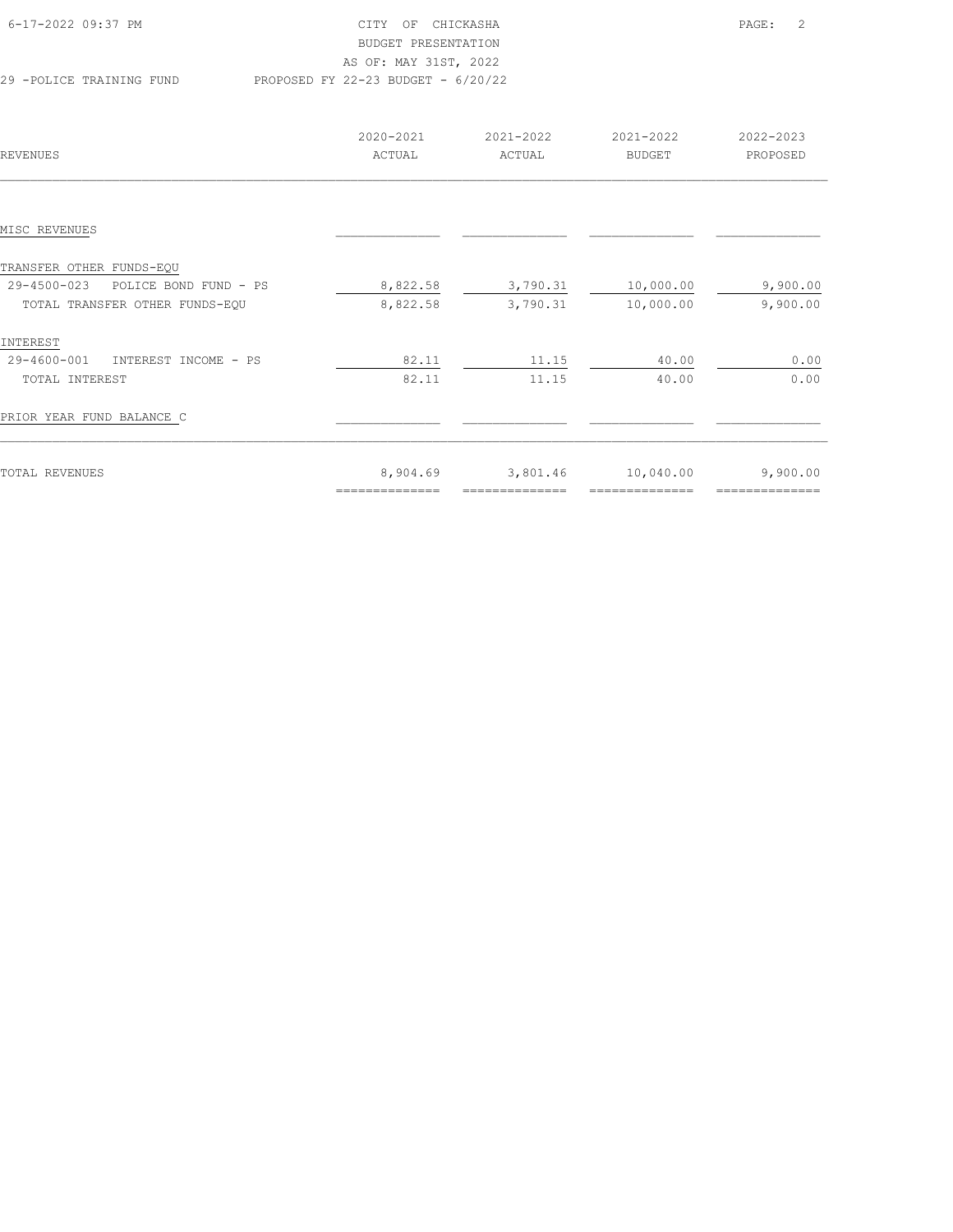| 6-17-2022 09:37 PM       | CITY<br>OF                           | CHICKASHA |               | -3<br>PAGE: |
|--------------------------|--------------------------------------|-----------|---------------|-------------|
|                          | BUDGET PRESENTATION                  |           |               |             |
|                          | AS OF: MAY 31ST, 2022                |           |               |             |
| 29 -POLICE TRAINING FUND | PROPOSED FY 22-23 BUDGET - $6/20/22$ |           |               |             |
|                          |                                      |           |               |             |
|                          |                                      |           |               |             |
|                          | 2020-2021                            | 2021-2022 | $2021 - 2022$ | 2022-2023   |
| <b>EXPENDITURES</b>      | ACTUAL                               | ACTUAL    | BUDGET        | PROPOSED    |
|                          |                                      |           |               |             |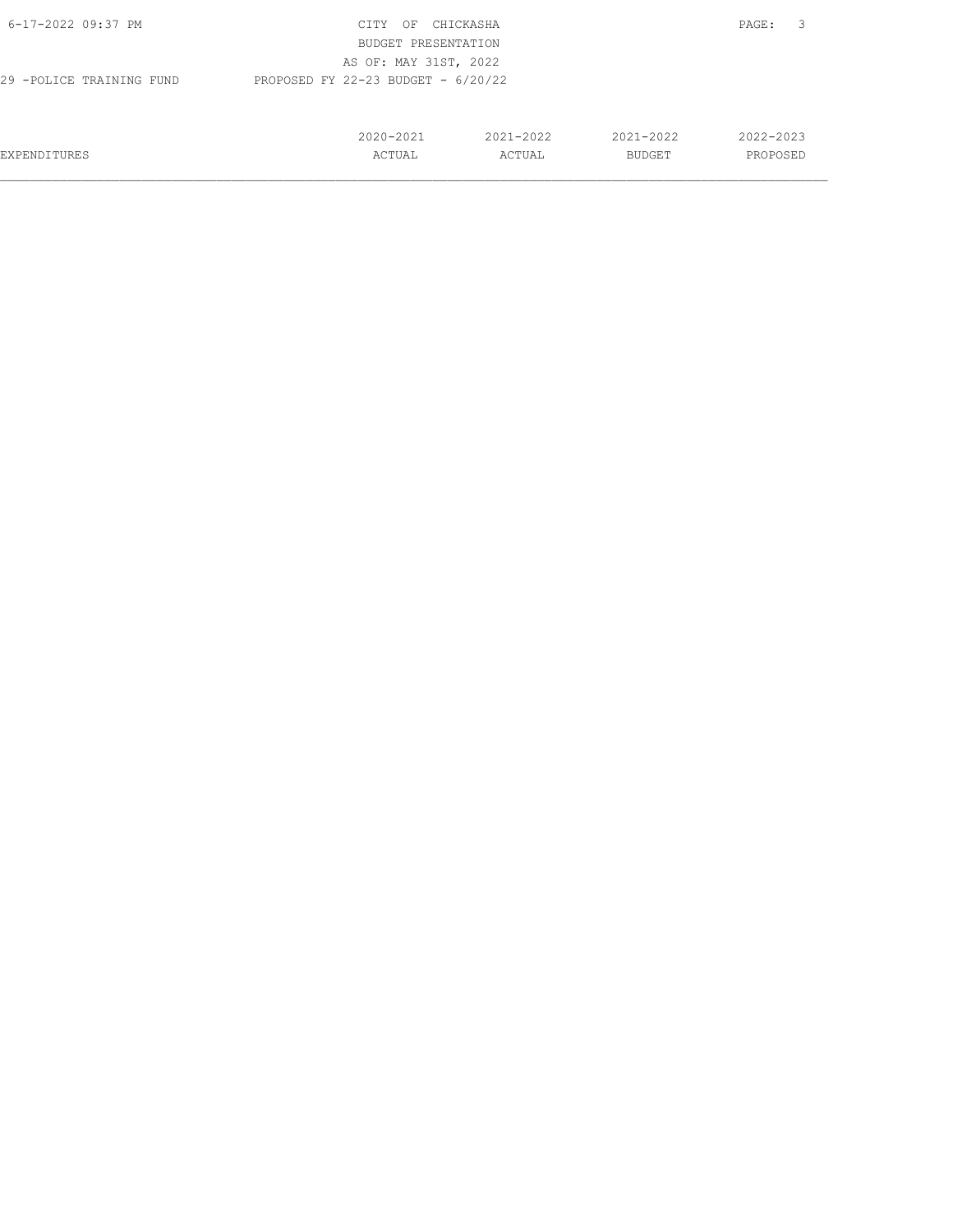| 6-17-2022 09:37 PM       | CITY OF CHICKASHA                    | PAGE: | $\overline{4}$ |
|--------------------------|--------------------------------------|-------|----------------|
|                          | BUDGET PRESENTATION                  |       |                |
|                          | AS OF: MAY 31ST, 2022                |       |                |
| 29 -POLICE TRAINING FUND | PROPOSED FY 22-23 BUDGET - $6/20/22$ |       |                |
| 03-POLICE DEPARTMENT-PS  |                                      |       |                |

| EXPENDITURES                                 | 2020-2021<br>ACTUAL | 2021-2022<br>ACTUAL | 2021-2022<br><b>BUDGET</b> | 2022-2023<br>PROPOSED |
|----------------------------------------------|---------------------|---------------------|----------------------------|-----------------------|
|                                              |                     |                     |                            |                       |
| MAINTENANCE AND OPERATION                    |                     |                     |                            |                       |
| 5201-SUPPLIES                                |                     |                     |                            |                       |
| AMMUNITION, TARGETS, ETC.<br>29-503-5201-007 | 14.36               | 0.00                | 4,000.00                   | 4,900.00              |
| 29-503-5201-014<br>EDUCATIONAL SUPPLIES      | 0.00                | 0.00                | 300.00                     | 500.00                |
| TOTAL 5201-SUPPLIES                          | 14.36               | 0.00                | 4,300.00                   | 5,400.00              |
| 5208-MISCELLANEOUS                           |                     |                     |                            |                       |
| 5209-TRAVEL & ENTERTAINMENT                  |                     |                     |                            |                       |
| 29-503-5209-001<br>TRAVEL EXPENSE            | 0.00                | 0.00                | 500.00                     | 500.00                |
| TOTAL 5209-TRAVEL & ENTERTAINMENT            | 0.00                | 0.00                | 500.00                     | 500.00                |
| 5211-TRAINING & EDUCATION                    |                     |                     |                            |                       |
| 29-503-5211-001<br>SEMINAR - REGISTRATION    | 0.00                | 0.00                | 2,000.00                   | 2,000.00              |
| 29-503-5211-002<br>EDUCATIONAL COURSES       | 1,019.57            | 1,235.75            | 2,000.00                   | 2,000.00              |
| TOTAL 5211-TRAINING & EDUCATION              | 1,019.57            | 1,235.75            | 4,000.00                   | 4,000.00              |
| OTHER SERVICE CHARGES                        |                     |                     |                            |                       |
| 5301-OPERATIONAL CONTRACT                    |                     |                     |                            |                       |
| 5399-CONTINGENCY RESERVE                     |                     |                     |                            |                       |
| 29-503-5399-000<br>CONTINGENCY RESERVE       | 0.00                | 0.00                | 1,240.00                   | 0.00                  |
| TOTAL 5399-CONTINGENCY RESERVE               | 0.00                | 0.00                | 1,240.00                   | 0.00                  |
| UNDESIGNATED EXPENSES                        |                     |                     |                            |                       |
|                                              |                     |                     |                            |                       |
| 5600-UNDESIGNATED EXPENSES                   |                     |                     |                            |                       |
|                                              |                     |                     |                            |                       |
| TOTAL 03-POLICE DEPARTMENT-PS                | 1,033.93            | 1,235.75            | 10,040.00                  | 9,900.00              |
| REVENUES OVER/(UNDER) EXPENDITURES           | 7,870.76            | 2,565.71            | 0.00                       | 0.00                  |
|                                              | ==============      | =========           | ------                     |                       |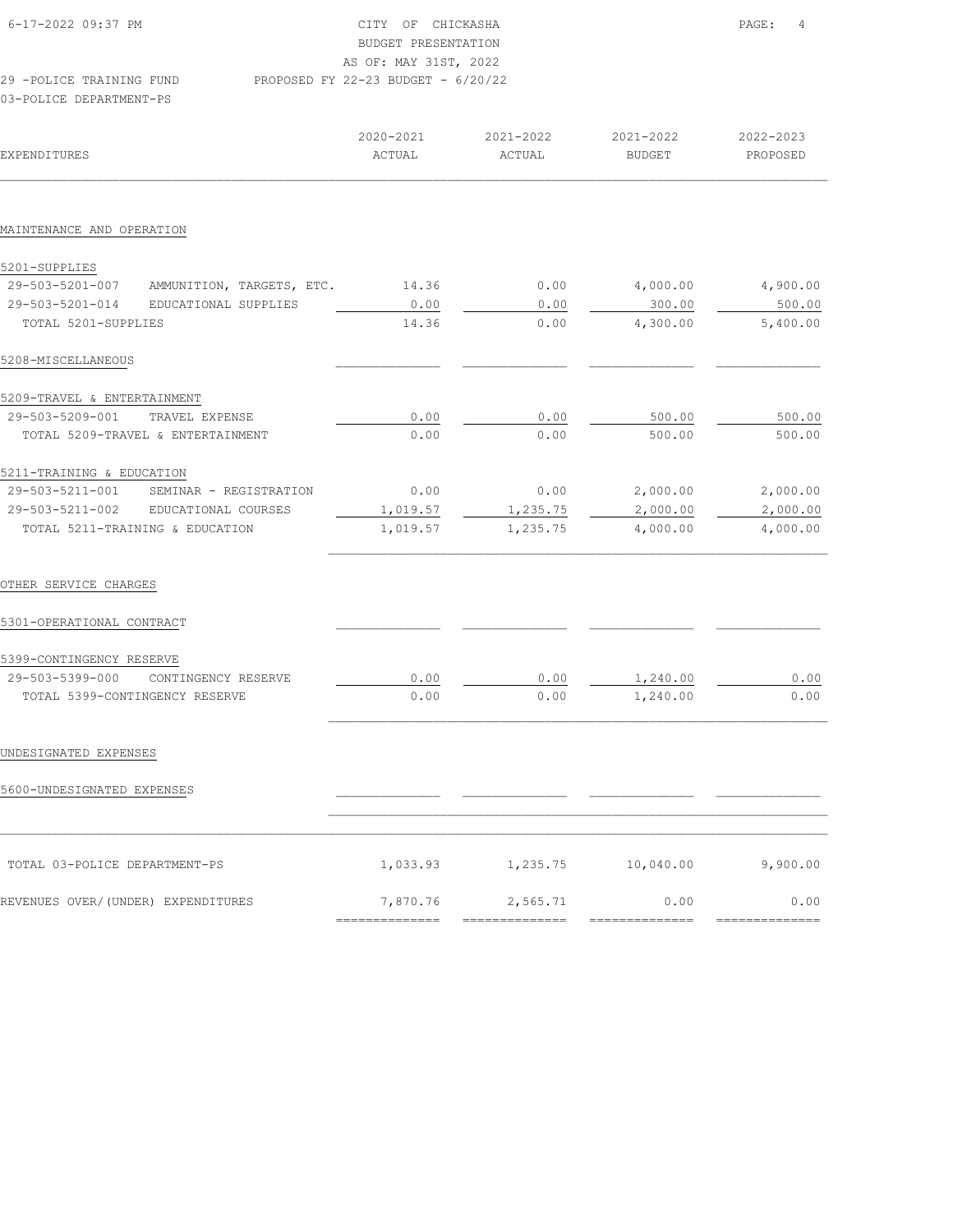| 6-17-2022 09:37 PM           | CITY OF CHICKASHA                    |
|------------------------------|--------------------------------------|
|                              | BUDGET PRESENTATION                  |
|                              | AS OF: MAY 31ST, 2022                |
| 31 -CHICKASHA MUNICIPAL AUTH | PROPOSED FY 22-23 BUDGET - $6/20/22$ |

BUDGET SUMMARY

| ACCT#<br>ACCOUNT NAME              | 2020-2021<br>ACTUAL             | 2021-2022<br><b>ACTUAL</b>                       | 2021-2022<br><b>BUDGET</b>       | 2022-2023<br>PROPOSED            |
|------------------------------------|---------------------------------|--------------------------------------------------|----------------------------------|----------------------------------|
| REVENUE SUMMARY                    |                                 |                                                  |                                  |                                  |
| LICENSES                           | 16,236.99                       | 26,772.00                                        | 18,110.00                        | 30,000.00                        |
| FEES                               | 23,390.40                       | 22,538.94                                        | 23,000.00                        | 25,000.00                        |
| <b>RENT</b>                        | 161,240.32                      | 155,727.18                                       | 141,000.00                       | 162,750.00                       |
| OIL & GAS                          | 3,300.00                        | 11,550.00                                        | 7,500.00                         | 12,000.00                        |
| UTILITY SERVICE                    | 6,837,733.26                    | 7,159,424.28                                     | 7,372,120.00                     | 11, 317, 500.00                  |
| MISC REVENUES                      | 380,040.06                      | 55, 173.83                                       | 15,000.00                        | 15,000.00                        |
| TRANSFER OTHER FUNDS-EQU           | 4, 263, 917.68                  | 4,266,594.81                                     | 3,273,500.00                     | 3,666,667.00                     |
| INTEREST                           | 121, 473.18                     | 37,888.30                                        | 75,000.00                        | 40,000.00                        |
| PRIOR YEAR FUND BALANCE C          | 0.00                            | 0.00                                             | 7,531,481.00                     | 1,713,590.00                     |
| TOTAL REVENUES                     | 11,807,331.89<br>============== | 11,735,669.34<br>$=$ = = = = = = = = = = = = = = | 18,456,711.00<br>==============  | 16,982,507.00<br>==============  |
| EXPENDITURE SUMMARY                |                                 |                                                  |                                  |                                  |
| 30-CMA CAPITAL                     | 171, 215.37                     | 119,573.86                                       | 9,258,000.00                     | 7,145,714.00                     |
| 31-CMA GENERAL-BT                  | 2, 424, 561.62                  | 2,182,283.94                                     | 2,385,200.00                     | 2,314,200.00                     |
| 15-UTILITY BILLING                 | 148,756.46                      | 152,751.33                                       | 273,502.00                       | 255,276.00                       |
| 32-PUBLIC WORKS ADMIN-BT           | 185,652.60                      | 124,973.01                                       | 377,178.00                       | 257,022.00                       |
| 33-SANITATION-BT                   | 2, 155, 564.66                  | 2,025,400.08                                     | 2,078,755.00                     | 2,553,910.00                     |
| 34-WATER PLANT-BT                  | 1,559,277.22                    | 1,716,622.77                                     | 1,832,500.00                     | 2,122,000.00                     |
| 35-WASTEWATER PLANT-BT             | 823, 877.54                     | 775, 793.42                                      | 1,037,000.00                     | 973,500.00                       |
| 36-LINE MAINTENANCE-BT             | 486, 159. 13                    | 453,608.32                                       | 592,868.00                       | 650,885.00                       |
| 37-LAKE CHICKASHA-C&R              | 22,361.81                       | 27,578.62                                        | 38,610.00                        | 155,156.00                       |
| 38-BUILDING MAINTENANCE            | 731,811.75                      | 446, 910.02                                      | 583,098.00                       | 554,844.00                       |
| TOTAL EXPENDITURES                 | 8,709,238.16                    | 8,025,495.37<br>==============                   | 18,456,711.00<br>--------------- | 16,982,507.00<br>--------------- |
| REVENUES OVER/(UNDER) EXPENDITURES | 3,098,093.73                    | 3,710,173.97                                     | 0.00                             | 0.00                             |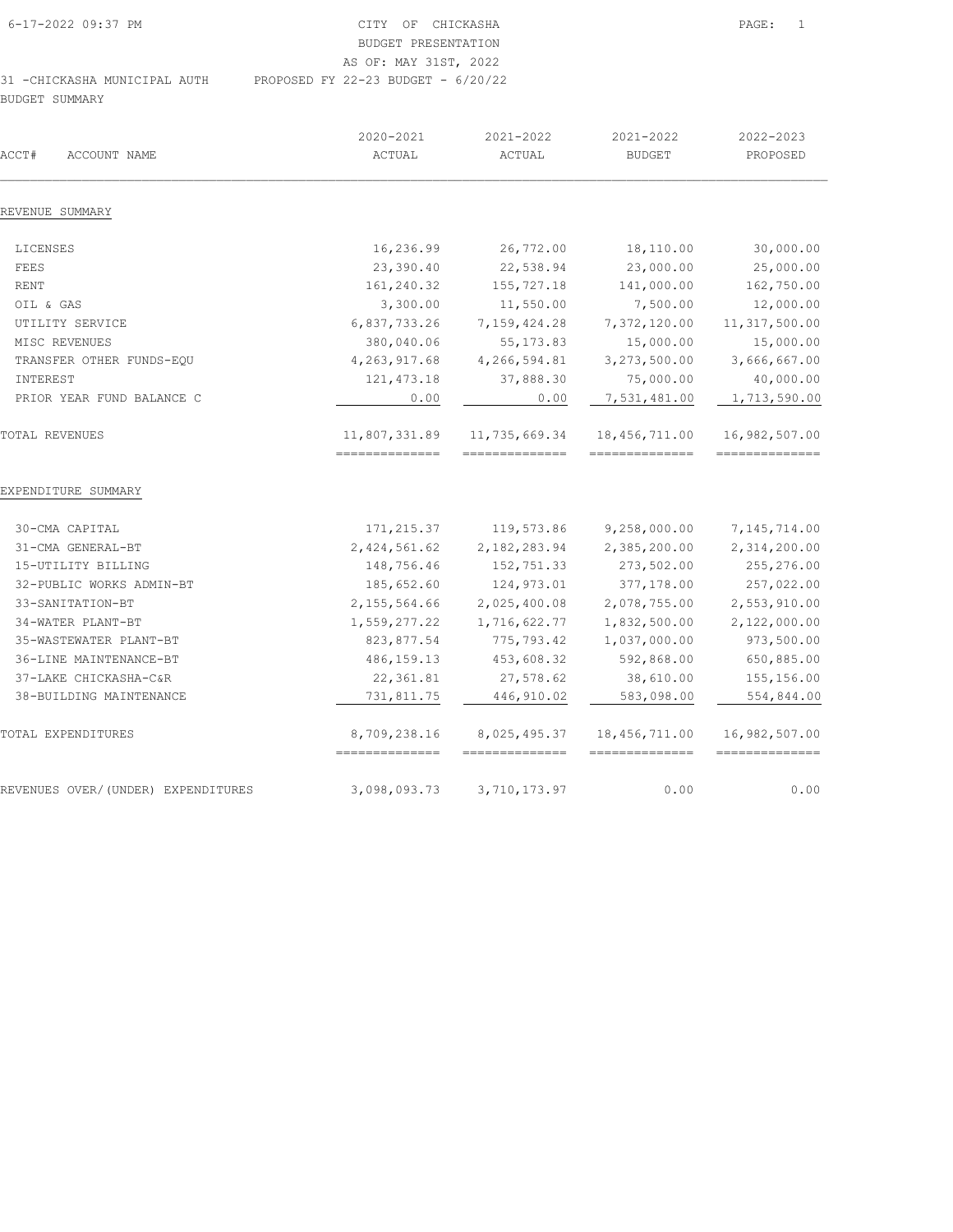| 6-17-2022 09:37 PM           | CITY OF CHICKASHA                    | $\overline{\phantom{0}}^2$<br>PAGE: |
|------------------------------|--------------------------------------|-------------------------------------|
|                              | BUDGET PRESENTATION                  |                                     |
|                              | AS OF: MAY 31ST, 2022                |                                     |
| 31 -CHICKASHA MUNICIPAL AUTH | PROPOSED FY 22-23 BUDGET - $6/20/22$ |                                     |

|                           |                                       | 2020-2021    | 2021-2022    | 2021-2022     | 2022-2023    |
|---------------------------|---------------------------------------|--------------|--------------|---------------|--------------|
| REVENUES                  |                                       | ACTUAL       | ACTUAL       | <b>BUDGET</b> | PROPOSED     |
|                           |                                       |              |              |               |              |
| LICENSES                  |                                       |              |              |               |              |
| $31 - 4002 - 022$         | LAKE BOATING, CAMPING - C&R           | 16,236.99    | 26,772.00    | 18,110.00     | 30,000.00    |
| TOTAL LICENSES            |                                       | 16,236.99    | 26,772.00    | 18,110.00     | 30,000.00    |
| FEES                      |                                       |              |              |               |              |
| $31 - 4004 - 010$         | OK STATE USER FEE-SANI - BT           | 23,390.40    | 22,538.94    | 23,000.00     | 25,000.00    |
| TOTAL FEES                |                                       | 23,390.40    | 22,538.94    | 23,000.00     | 25,000.00    |
| RENT                      |                                       |              |              |               |              |
| $31 - 4020 - 003$         | DOCK SPACES/LAKE - BT                 | 16,008.37    | 13,150.00    | 11,000.00     | 15,000.00    |
| 31-4020-003.1 CABINS/LAKE |                                       | 5,437.51     | 4,950.00     | 6,500.00      | 5,000.00     |
|                           | 31-4020-003.2 TRAILER/LAKE            | 2,979.17     | 1,650.00     | 3,000.00      | 2,000.00     |
| $31 - 4020 - 004$         | 6 MONTH CAMPERS/LAKE - BT             | 18,730.02    | 18,150.00    | 9,000.00      | 20,000.00    |
| 31-4020-007.1 AGRICULTURE |                                       | 64,335.00    | 62,430.00    | 60,000.00     | 62,500.00    |
|                           | 31-4020-007.2 WEATHERBANK / MSR1 CORP | 0.00         | 250.00       | 500.00        | 250.00       |
|                           | 31-4020-017.1 T-MOBILE TOWER LEASE    | 18,240.00    | 16,999.68    | 10,000.00     | 17,000.00    |
| 31-4020-017.2 US CELLULAR |                                       | 29,510.25    | 32,647.50    | 35,000.00     | 35,000.00    |
| $31 - 4020 - 018$         | OTHER TOWER LEASE                     | 6,000.00     | 5,500.00     | 6,000.00      | 6,000.00     |
| TOTAL RENT                |                                       | 161,240.32   | 155,727.18   | 141,000.00    | 162,750.00   |
| SALE/LEASE/RENT OF PROPER |                                       |              |              |               |              |
| STATE TAX                 |                                       |              |              |               |              |
| GRANTS AND PROGRAMS       |                                       |              |              |               |              |
| OIL & GAS                 |                                       |              |              |               |              |
| $31 - 4350 - 004$         | INSPECTION FEES - GG                  | 3,300.00     | 11,550.00    | 7,500.00      | 12,000.00    |
| TOTAL OIL & GAS           |                                       | 3,300.00     | 11,550.00    | 7,500.00      | 12,000.00    |
| CONTRACTS/AGREEMENTS      |                                       |              |              |               |              |
| UTILITY SERVICE           |                                       |              |              |               |              |
| 31-4395-001               | WATER - BT                            | 2,476,899.09 | 2,715,487.86 | 2,964,500.00  | 5,000,000.00 |
| $31 - 4395 - 002$         | $SEWER - BT$                          | 1,713,614.87 | 1,723,707.19 | 1,996,500.00  | 3,500,000.00 |
| $31 - 4395 - 003$         | SANITATION - BT                       | 2,313,250.06 | 2,463,054.89 | 2,150,170.00  | 2,500,000.00 |
| $31 - 4395 - 004$         | RECONNECT FEES - BT                   | 70,110.00    | 61, 287.60   | 55,000.00     | 60,000.00    |
| $31 - 4395 - 005$         | PULLED METERS - RECONNECT - BT        | 0.00         | 615.00       | 1,500.00      | 2,500.00     |
| 31-4395-006               | PENALTIES - BT                        | 185,066.68   | 156,964.46   | 152,000.00    | 150,000.00   |
| $31 - 4395 - 007$         | WATER TAP FEES-BT                     | 27,940.00    | 10,422.50    | 17,000.00     | 25,000.00    |
| $31 - 4395 - 008$         | BAD DEBT FEE/COLLECTION SRV           | 2,502.98     | 3,793.68     | 1,500.00      | 5,000.00     |
| $31 - 4395 - 009$         | LIMB / DEBRIS PICKUP                  | 1,188.00     | 5,859.10     | 4,950.00      | 45,000.00    |
| 31-4395-010               | WATER METER / MXU                     | 46,511.58    | 17,727.00    | 25,000.00     | 25,000.00    |
| 31-4395-011               | FIRE HYDRANT/PARTS/INSTALL            | 650.00       | 295.00       | 4,000.00      | 5,000.00     |
|                           |                                       |              |              |               |              |

 31-4395-012 CLEAN AND SHOW 0.00 210.00 0.00 0.00 TOTAL UTILITY SERVICE 6,837,733.26 7,159,424.28 7,372,120.00 11,317,500.00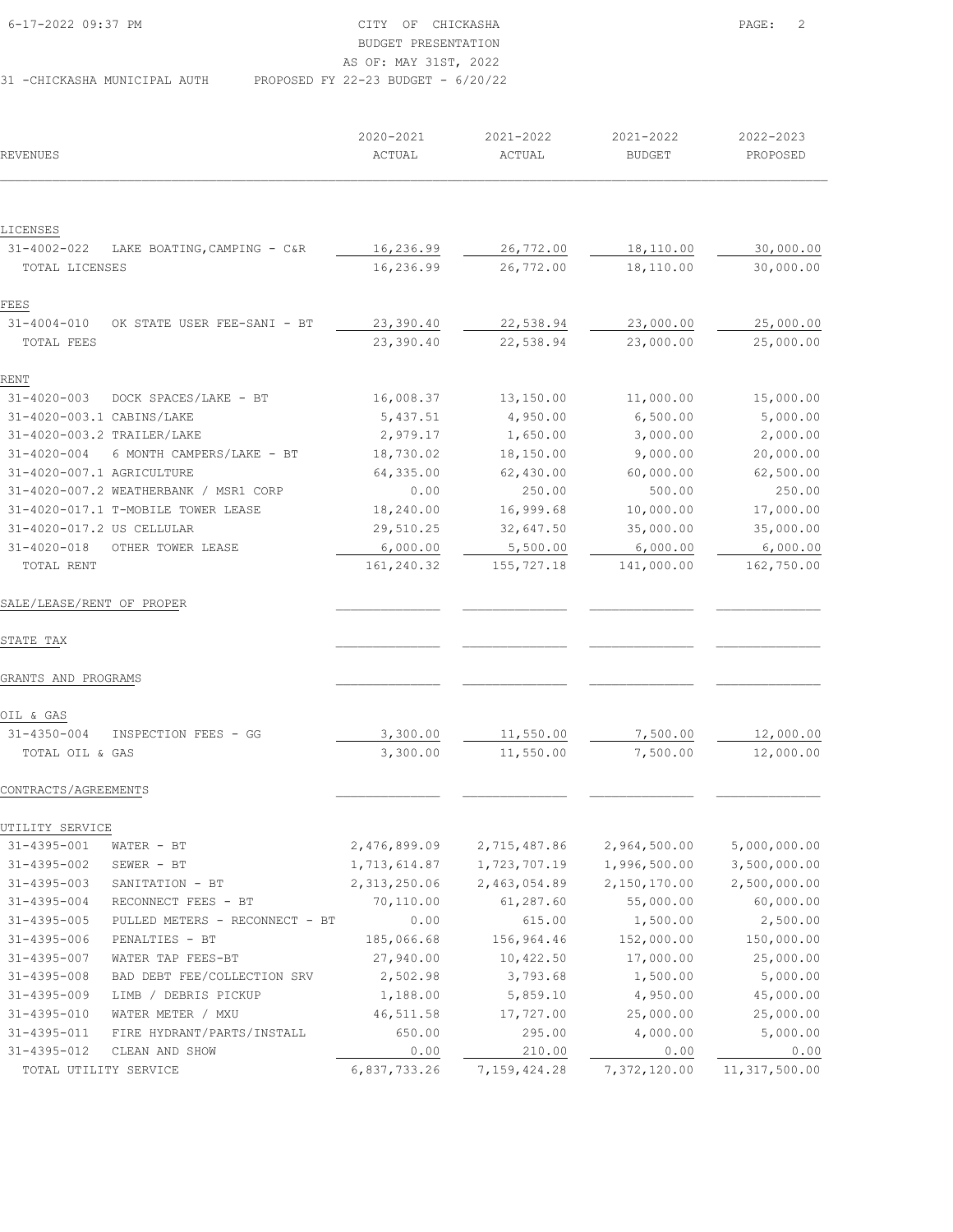| 6-17-2022 09:37 PM           | CITY OF CHICKASHA                    | $\overline{\phantom{a}}$<br>PAGE: |
|------------------------------|--------------------------------------|-----------------------------------|
|                              | BUDGET PRESENTATION                  |                                   |
|                              | AS OF: MAY 31ST, 2022                |                                   |
| 31 -CHICKASHA MUNICIPAL AUTH | PROPOSED FY 22-23 BUDGET - $6/20/22$ |                                   |

|                                                    | 2020-2021       | 2021-2022       | 2021-2022      | 2022-2023       |
|----------------------------------------------------|-----------------|-----------------|----------------|-----------------|
| REVENUES                                           | ACTUAL          | ACTUAL          | <b>BUDGET</b>  | PROPOSED        |
|                                                    |                 |                 |                |                 |
| MISC REVENUES                                      |                 |                 |                |                 |
| $31 - 4400 - 000$<br>MISCELLANEOUS REVENUE         | 28,691.85       | 55, 173.83      | 15,000.00      | 15,000.00       |
| $31 - 4400 - 020$<br>PROCEEDS FROM SALEOFASSETS    | 351, 348.21     | 0.00            | 0.00           | 0.00            |
| TOTAL MISC REVENUES                                | 380,040.06      | 55, 173.83      | 15,000.00      | 15,000.00       |
| TRANSFER OTHER FUNDS-EQU                           |                 |                 |                |                 |
| $31 - 4500 - 011$<br>TRANSFER IN - GENERAL (11)    | 3,106,895.04    | 3, 201, 753.99  | 3,273,500.00   | 3,666,667.00    |
| $31 - 4500 - 053$<br>TRANSFER IN - CIP DED ST FUND | 1,157,022.64    | 1,064,840.82    | 0.00           | 0.00            |
| TOTAL TRANSFER OTHER FUNDS-EQU                     | 4, 263, 917.68  | 4,266,594.81    | 3,273,500.00   | 3,666,667.00    |
| INTEREST                                           |                 |                 |                |                 |
| $31 - 4600 - 001$<br>INTEREST INCOME - GG          | 121, 473.18     | 37,888.30       | 75,000.00      | 40,000.00       |
| TOTAL INTEREST                                     | 121, 473.18     | 37,888.30       | 75,000.00      | 40,000.00       |
| PRIOR YEAR FUND BALANCE C                          |                 |                 |                |                 |
| 31-4700-001<br>AVAILABLE FUND BALANCE - BT         | 0.00            | 0.00            | 7,531,481.00   | 1,713,590.00    |
| TOTAL PRIOR YEAR FUND BALANCE C                    | 0.00            | 0.00            | 7,531,481.00   | 1,713,590.00    |
|                                                    |                 |                 |                |                 |
| TOTAL REVENUES                                     | 11,807,331.89   | 11,735,669.34   | 18,456,711.00  | 16,982,507.00   |
|                                                    | --------------- | --------------- | -------------- | --------------- |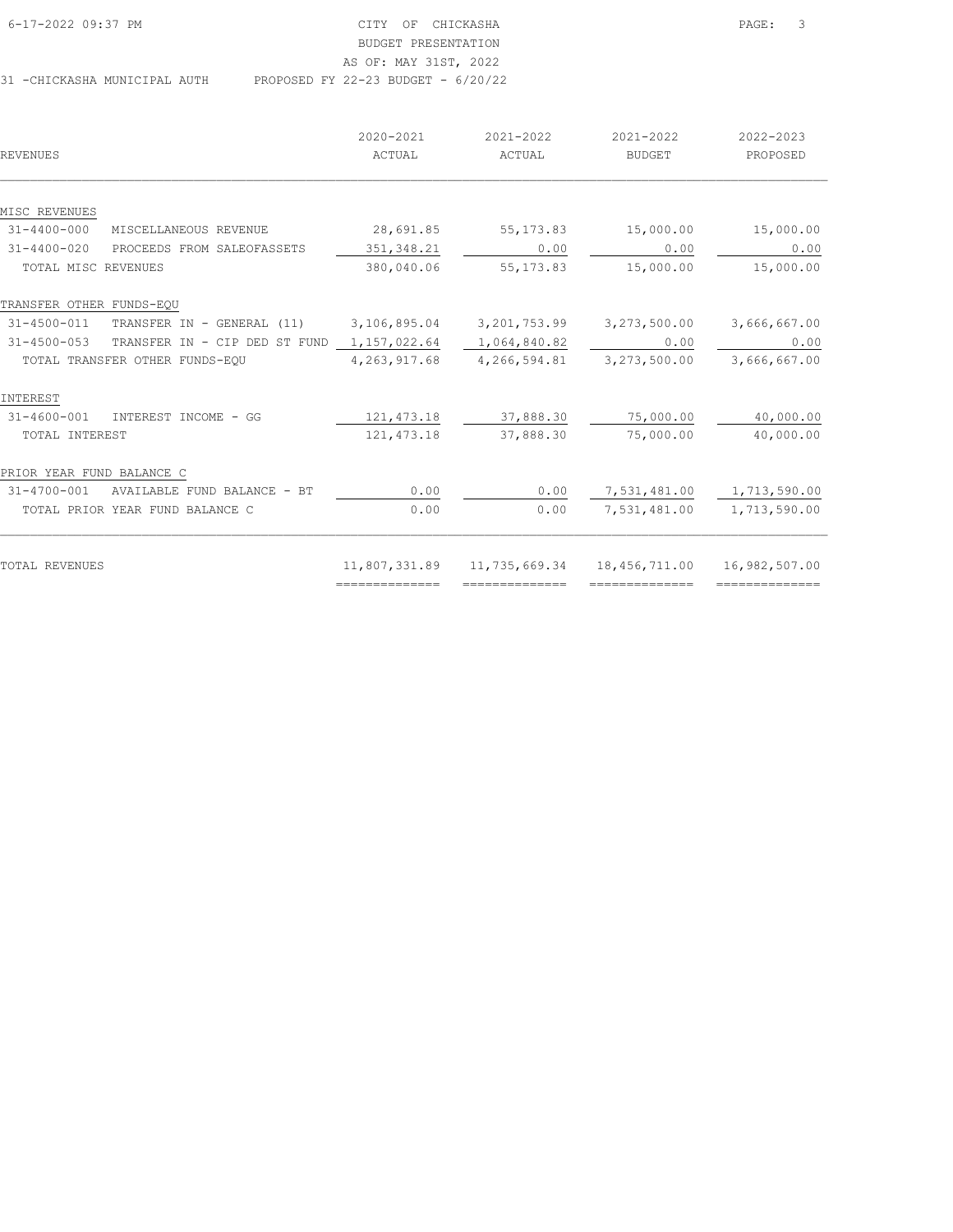| 6-17-2022 09:37 PM            | CITY<br>ΟF                           | CHICKASHA     |               | PAGE:<br>4    |  |
|-------------------------------|--------------------------------------|---------------|---------------|---------------|--|
|                               | BUDGET PRESENTATION                  |               |               |               |  |
|                               | AS OF: MAY 31ST, 2022                |               |               |               |  |
| 31 - CHICKASHA MUNICIPAL AUTH | PROPOSED FY 22-23 BUDGET - $6/20/22$ |               |               |               |  |
|                               |                                      |               |               |               |  |
|                               |                                      |               |               |               |  |
|                               | $2020 - 2021$                        | $2021 - 2022$ | $2021 - 2022$ | $2022 - 2023$ |  |
| EXPENDITURES                  | ACTUAL                               | ACTUAL        | BUDGET        | PROPOSED      |  |
|                               |                                      |               |               |               |  |

 $\mathcal{L}_\text{max} = \mathcal{L}_\text{max} = \mathcal{L}_\text{max} = \mathcal{L}_\text{max} = \mathcal{L}_\text{max} = \mathcal{L}_\text{max} = \mathcal{L}_\text{max} = \mathcal{L}_\text{max} = \mathcal{L}_\text{max} = \mathcal{L}_\text{max} = \mathcal{L}_\text{max} = \mathcal{L}_\text{max} = \mathcal{L}_\text{max} = \mathcal{L}_\text{max} = \mathcal{L}_\text{max} = \mathcal{L}_\text{max} = \mathcal{L}_\text{max} = \mathcal{L}_\text{max} = \mathcal{$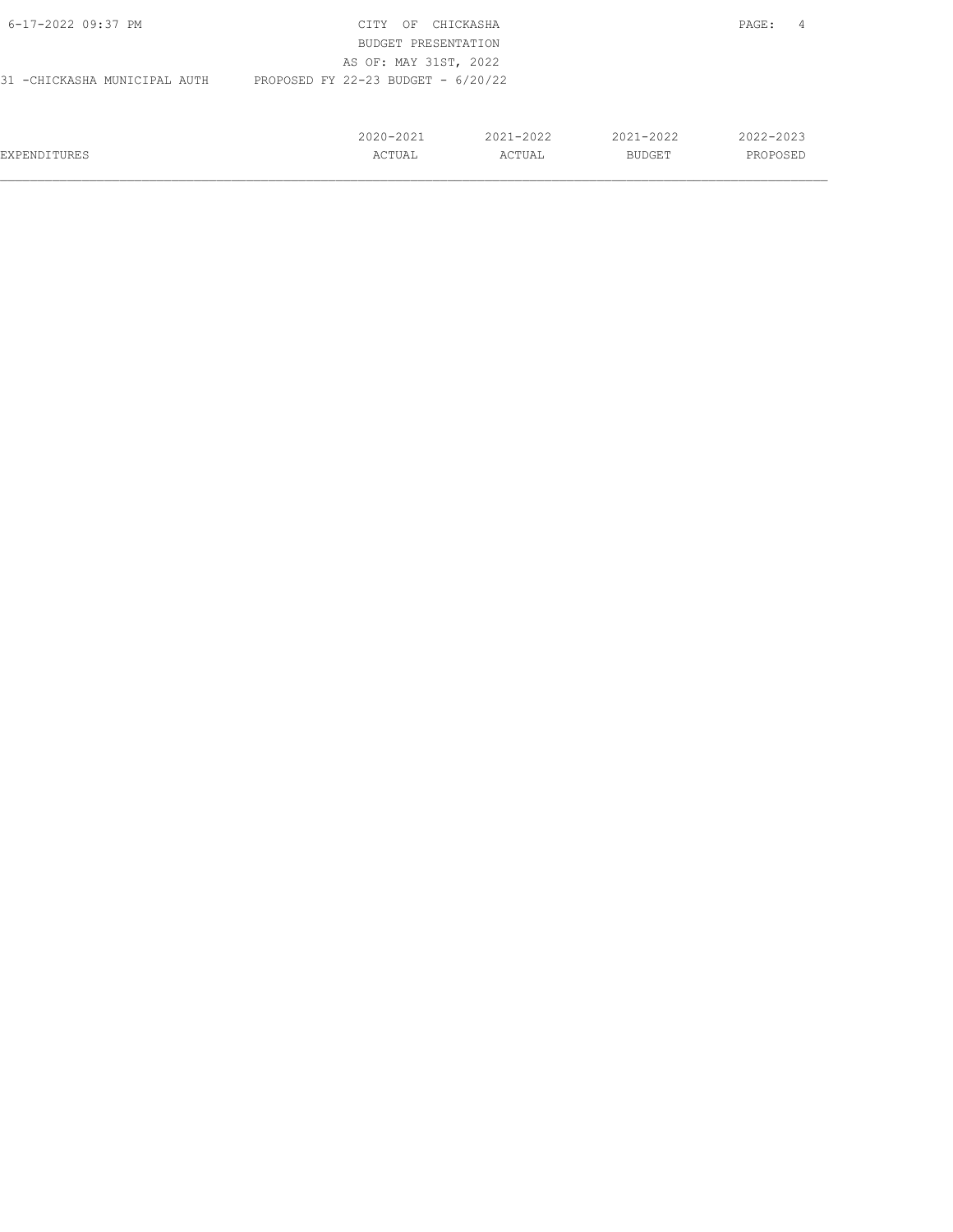| 6-17-2022 09:37 PM                                                                       | CITY OF CHICKASHA<br>BUDGET PRESENTATION<br>AS OF: MAY 31ST, 2022 |                                         |        | 5<br>PAGE:            |
|------------------------------------------------------------------------------------------|-------------------------------------------------------------------|-----------------------------------------|--------|-----------------------|
| 31 -CHICKASHA MUNICIPAL AUTH PROPOSED FY 22-23 BUDGET - 6/20/22<br>30-CMA CAPITAL        |                                                                   |                                         |        |                       |
| <b>EXPENDITURES</b>                                                                      | ACTUAL                                                            | 2020-2021 2021-2022 2021-2022<br>ACTUAL | BUDGET | 2022-2023<br>PROPOSED |
|                                                                                          |                                                                   |                                         |        |                       |
|                                                                                          |                                                                   |                                         |        |                       |
| OTHER SERVICE CHARGES                                                                    |                                                                   |                                         |        |                       |
| 5300-OTHER SRV & CHARGES                                                                 |                                                                   |                                         |        |                       |
|                                                                                          |                                                                   |                                         |        |                       |
| 5301-OPERATIONAL CONTRACT                                                                |                                                                   | 0.00                                    | 0.00   | 0.00                  |
| 31-530-5301-007.1 W&WASTE WATER DRAINAGE ST 89,729.20<br>TOTAL 5301-OPERATIONAL CONTRACT | 89,729.20                                                         | 0.00                                    | 0.00   | 0.00                  |

### CAPITAL EQUIPMENT

| $31 - 530 - 6300 - 058$ | OTHER-INLET IMPROVEMENTS        | 0.00   | 0.00 | 300,000.00 | 0.00       |
|-------------------------|---------------------------------|--------|------|------------|------------|
| 31-530-6300-060         | OTHER CONDUIT IMPROVEMENT       | 616.25 | 0.00 | 300,000.00 | 200,000.00 |
|                         | TOTAL 6300-EQUIPMENT/MISCELLANE | 616.25 | 0.00 | 600,000,00 | 200,000.00 |

 $\mathcal{L}_\text{max}$ 

 $\mathcal{L}_\text{max}$ 

#### CAPITAL EQUIPMENT

| 6400-BUILDINGS            |                              |           |            |              |              |
|---------------------------|------------------------------|-----------|------------|--------------|--------------|
| 31-530-6400-008           | WATER/WASTEWATER MP CONST    | 0.00      | 0.00       | 1,000,000.00 | 0.00         |
| $31 - 530 - 6400 - 010$   | WATER/WW MP CONST/DEBT       | 0.00      | 0.00       | 0.00         | 1,000,000.00 |
| TOTAL 6400-BUILDINGS      |                              | 0.00      | 0.00       | 1,000,000.00 | 1,000,000.00 |
| 6450-PROJECTS             |                              |           |            |              |              |
| $31 - 530 - 6450 - 019.2$ | WATER LINE<br>REPLACEMENT    | 72,482.34 | 113,785.46 | 1,000,000.00 | 1,500,000.00 |
| $31 - 530 - 6450 - 022.1$ | SEWER - WW<br>LINE REPLACEME | 826.25    | 5,788.40   | 750,000.00   | 750,000.00   |
| TOTAL 6450-PROJECTS       |                              | 73,308.59 | 119,573.86 | 1,750,000.00 | 2,250,000.00 |
| 6451-PROJECTS<br>(MISC)   |                              |           |            |              |              |
| 31-530-6451-001           | INFRASTRUCTURE REPAIRS       | 0.00      | 0.00       | 4,000,000.00 | 3,500,000.00 |
| $31 - 530 - 6451 - 002$   | 17TH STREET GRAND TO IDAH    | 0.00      | 0.00       | 1,500,000.00 | 0.00         |
| $31 - 530 - 6451 - 003$   | CDBG 17TH STREET PATH        | 7,561.33  | 0.00       | 0.00         | 195,714.00   |
| TOTAL 6451-PROJECTS       | (MISC)                       | 7,561.33  | 0.00       | 5,500,000.00 | 3,695,714.00 |
|                           |                              |           |            |              |              |

### DEBT SERVICE

| 7000-DEBT SERVICE       |              |      |      |            |      |
|-------------------------|--------------|------|------|------------|------|
| 31-530-7000-000         | DEBT SERVICE | 0.00 | 0.00 | 408,000.00 | 0.00 |
| TOTAL 7000-DEBT SERVICE |              | 0.00 | 0.00 | 408,000.00 | 0.00 |
|                         |              |      |      |            |      |

 $\mathcal{L}_\text{max} = \mathcal{L}_\text{max} = \mathcal{L}_\text{max} = \mathcal{L}_\text{max} = \mathcal{L}_\text{max} = \mathcal{L}_\text{max} = \mathcal{L}_\text{max} = \mathcal{L}_\text{max} = \mathcal{L}_\text{max} = \mathcal{L}_\text{max} = \mathcal{L}_\text{max} = \mathcal{L}_\text{max} = \mathcal{L}_\text{max} = \mathcal{L}_\text{max} = \mathcal{L}_\text{max} = \mathcal{L}_\text{max} = \mathcal{L}_\text{max} = \mathcal{L}_\text{max} = \mathcal{$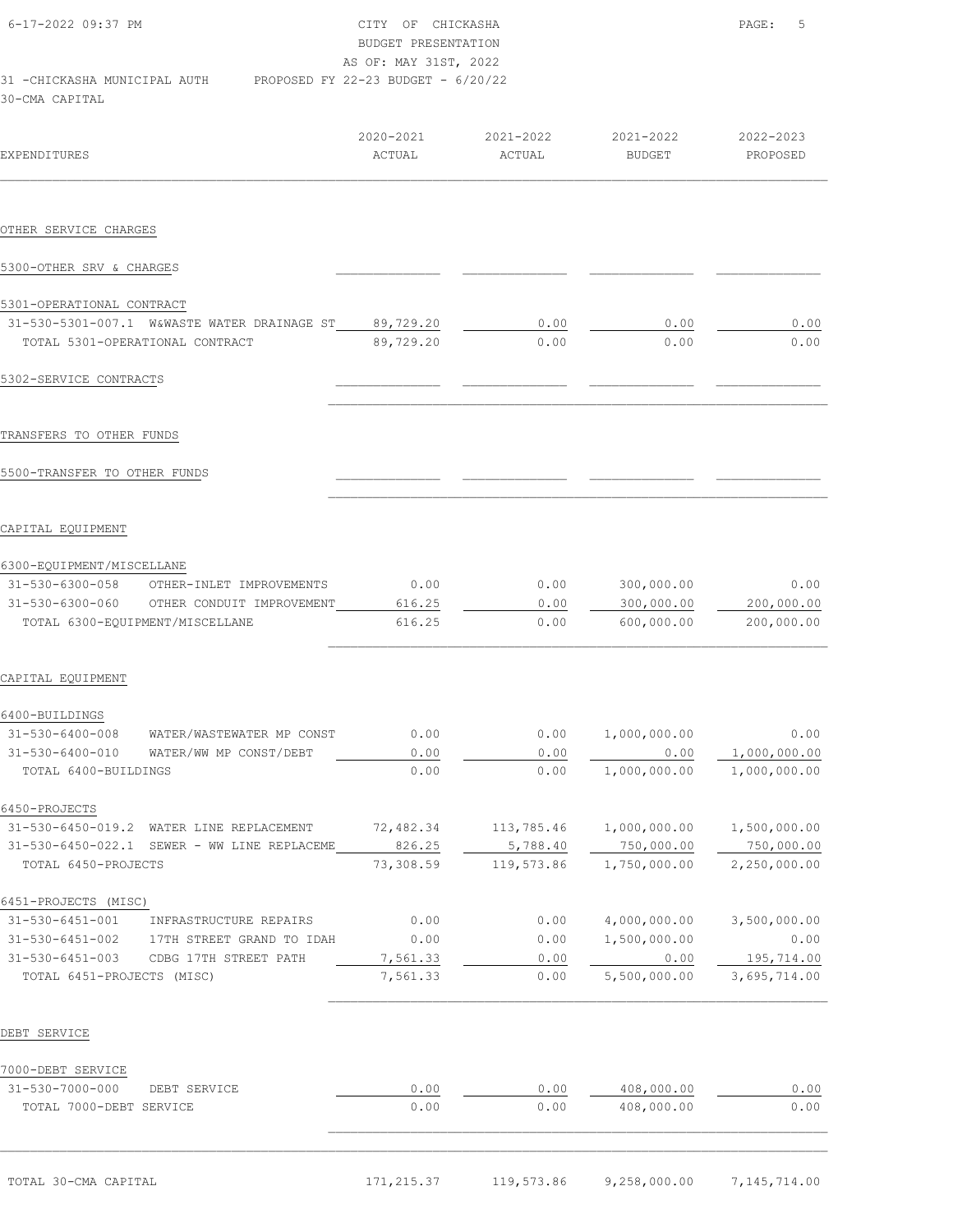| 6-17-2022 09:37 PM            | CITY OF CHICKASHA                    | $\texttt{PAGE}$ : | - 6 |
|-------------------------------|--------------------------------------|-------------------|-----|
|                               | BUDGET PRESENTATION                  |                   |     |
|                               | AS OF: MAY 31ST, 2022                |                   |     |
| 31 - CHICKASHA MUNICIPAL AUTH | PROPOSED FY 22-23 BUDGET - $6/20/22$ |                   |     |
| 31-CMA GENERAL-BT             |                                      |                   |     |

| EXPENDITURES                   |                                      | 2020-2021<br>ACTUAL | 2021-2022<br>ACTUAL | 2021-2022<br><b>BUDGET</b> | 2022-2023<br>PROPOSED |
|--------------------------------|--------------------------------------|---------------------|---------------------|----------------------------|-----------------------|
| PERSONNEL COST                 |                                      |                     |                     |                            |                       |
| 5101-DIRECT PERSONNEL COSTS    |                                      |                     |                     |                            |                       |
| 5102-RETIREMENT/PENSION COSTS  |                                      |                     |                     |                            |                       |
| 31-531-5102-003                | MUNICIPAL PENSION                    | 0.00                | 7.50)               | 0.00                       | 0.00                  |
|                                | TOTAL 5102-RETIREMENT/PENSION COSTS  | 0.00                | 7.50)               | 0.00                       | 0.00                  |
| 5105-INDIRECT PERSONNEL COST   |                                      |                     |                     |                            |                       |
| 31-531-5105-001                | CONTRACT SERVICES OR PRIS            | 3,891.38            | 0.00                | 0.00                       | 0.00                  |
|                                | TOTAL 5105-INDIRECT PERSONNEL COST   | 3,891.38            | 0.00                | 0.00                       | 0.00                  |
| MAINTENANCE AND OPERATION      |                                      |                     |                     |                            |                       |
| 5201-SUPPLIES                  |                                      |                     |                     |                            |                       |
| 31-531-5201-001                | OFFICE SUPPLIES                      | 0.00                | 223.70              | 0.00                       | 0.00                  |
| 31-531-5201-018                | CEREMONIAL SUPPLIES                  | 0.00                | 1,920.84            | 0.00                       | 0.00                  |
| TOTAL 5201-SUPPLIES            |                                      | 0.00                | 2,144.54            | 0.00                       | 0.00                  |
| 5205-MAINTENANCE-PROPERTY & BL |                                      |                     |                     |                            |                       |
| 31-531-5205-001                | BUILDING AND GROUNDS                 | 0.00                | 250.00              | 0.00                       | 0.00                  |
|                                | TOTAL 5205-MAINTENANCE-PROPERTY & BL | 0.00                | 250.00              | 0.00                       | 0.00                  |
| 5206-UTILITIES                 |                                      |                     |                     |                            |                       |
| 31-531-5206-007                | COMMUNICATIONS                       | 16,697.68           | 2,493.65            | 16,000.00                  | 7,500.00              |
| TOTAL 5206-UTILITIES           |                                      | 16,697.68           | 2,493.65            | 16,000.00                  | 7,500.00              |
| 5207-GENERAL INSURANCE         |                                      |                     |                     |                            |                       |
| 5208-MISCELLANEOUS             |                                      |                     |                     |                            |                       |
| 31-531-5208-004                | BANK / SERVICE CHARGES               | 41,038.31           | 43, 404. 48         | 20,000.00                  | 42,000.00             |
| 31-531-5208-006                | REIMBURSEMENT / REFUND OF            | 0.00                | 152.14              | 1,000.00                   | 500.00                |
| $31 - 531 - 5208 - 008$        | TRUSTEE FEES                         | 2,000.00            | 2,000.00            | 2,000.00                   | 2,000.00              |
| $31 - 531 - 5208 - 009$        | INTEREST EXPENSE - 2014 N            | 94,205.00           | 69,916.00           | 0.00                       | 0.00                  |
| 31-531-5208-021                | BAD DEBT EXPENSE                     | 60,238.72           | 97,962.36           | 50,000.00                  | 70,000.00             |
| TOTAL 5208-MISCELLANEOUS       |                                      | 197,482.03          | 213, 434.98         | 73,000.00                  | 114,500.00            |
| 5211-TRAINING & EDUCATION      |                                      |                     |                     |                            |                       |
| 5212-CITY COUNCIL/TRUSTEE EXPE |                                      |                     |                     |                            |                       |

## OTHER SERVICE CHARGES

## 5301-OPERATIONAL CONTRACT

| $31 - 531 - 5301 - 010$ | ENGINEER/ARCHITECT/SURVEY | 147 | 0.00 | .000.00 | 10.000.00 |
|-------------------------|---------------------------|-----|------|---------|-----------|
| $31 - 531 - 5301 - 019$ | ANNUAL WATER LINE AGREEME |     | . nn | .00     | n n       |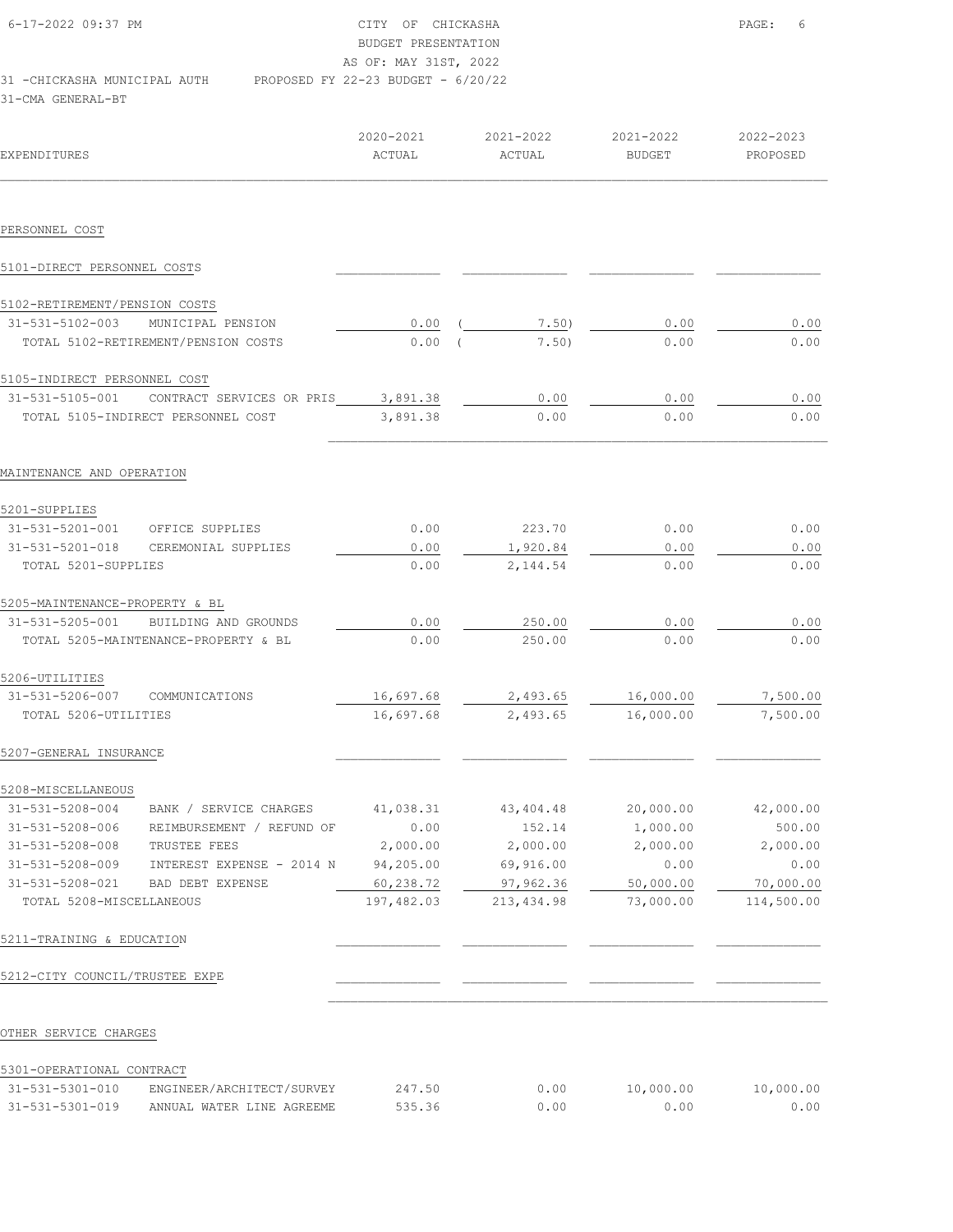| 6-17-2022 09:37 PM           | CITY OF CHICKASHA                    | PAGE: |
|------------------------------|--------------------------------------|-------|
|                              | BUDGET PRESENTATION                  |       |
|                              | AS OF: MAY 31ST, 2022                |       |
| 31 -CHICKASHA MUNICIPAL AUTH | PROPOSED FY 22-23 BUDGET - $6/20/22$ |       |

|                              |                                 | 2020-2021  | 2021-2022  | 2021-2022     | 2022-2023  |
|------------------------------|---------------------------------|------------|------------|---------------|------------|
| EXPENDITURES                 |                                 | ACTUAL     | ACTUAL     | <b>BUDGET</b> | PROPOSED   |
| 31-531-5301-020              | CONTRACT SERVICES FOR LAB       | 1,635.25   | 0.00       | 0.00          | 0.00       |
|                              | TOTAL 5301-OPERATIONAL CONTRACT | 2,418.11   | 0.00       | 10,000.00     | 10,000.00  |
| 5302-SERVICE CONTRACTS       |                                 |            |            |               |            |
| 31-531-5302-001              | COPY MACHINES SVR CONTRAC       | 1,744.34   | 1,546.22   | 1,000.00      | 2,000.00   |
| $31 - 531 - 5302 - 003$      | IT SERVICES                     | 70,105.58  | 15,605.41  | 50,000.00     | 20,000.00  |
| TOTAL 5302-SERVICE CONTRACTS |                                 | 71,849.92  | 17, 151.63 | 51,000.00     | 22,000.00  |
| 5303-LEASE/PURCHASE AGREE    |                                 |            |            |               |            |
| 5307-INSURANCE COVERAGE E    |                                 |            |            |               |            |
| 31-531-5307-000              | COMBINED INSURANCE              | 172,222.50 | 150,150.01 | 200,200.00    | 200,200.00 |
|                              | TOTAL 5307-INSURANCE COVERAGE E | 172,222.50 | 150,150.01 | 200,200.00    | 200,200.00 |
| 5350-SERVICE AGENCIES AND    |                                 |            |            |               |            |
|                              |                                 |            |            |               |            |

## TRANSFERS TO OTHER FUNDS

| 5500-TRANSFER TO OTHER FUNDS |                                    |              |              |              |              |
|------------------------------|------------------------------------|--------------|--------------|--------------|--------------|
| $31 - 531 - 5500 - 001$      | GENERAL FUND                       | 1,960,000.00 | 1,796,666.63 | 1,960,000.00 | 1,960,000.00 |
| 31-531-5500-020              | TIF FUND TRANSFERS                 | 0.00         | 0.00         | 75,000.00    | 0.00         |
|                              | TOTAL 5500-TRANSFER TO OTHER FUNDS | 1,960,000.00 | 1,796,666.63 | 2,035,000.00 | 1,960,000.00 |

 $\mathcal{L}_\text{max}$ 

 $\mathcal{L}_\text{max}$ 

 $\mathcal{L}_\text{max}$ 

 $\mathcal{L}_\text{max}$ 

 $\mathcal{L}_\text{max}$ 

#### UNDESIGNATED EXPENSES

# 5600-UNDESIGNATED EXPENSES \_\_\_\_\_\_\_\_\_\_\_\_\_\_ \_\_\_\_\_\_\_\_\_\_\_\_\_\_ \_\_\_\_\_\_\_\_\_\_\_\_\_\_ \_\_\_\_\_\_\_\_\_\_\_\_\_\_

### CAPITAL EQUIPMENT

# 6000-CAPITAL EQUIPMENT \_\_\_\_\_\_\_\_\_\_\_\_\_\_ \_\_\_\_\_\_\_\_\_\_\_\_\_\_ \_\_\_\_\_\_\_\_\_\_\_\_\_\_ \_\_\_\_\_\_\_\_\_\_\_\_\_\_

## CAPITAL EQUIPMENT

## 6100-FURNISHINGS \_\_\_\_\_\_\_\_\_\_\_\_\_\_ \_\_\_\_\_\_\_\_\_\_\_\_\_\_ \_\_\_\_\_\_\_\_\_\_\_\_\_\_ \_\_\_\_\_\_\_\_\_\_\_\_\_\_

## CAPITAL EQUIPMENT

# 6300-EQUIPMENT/MISCELLANE \_\_\_\_\_\_\_\_\_\_\_\_\_\_ \_\_\_\_\_\_\_\_\_\_\_\_\_\_ \_\_\_\_\_\_\_\_\_\_\_\_\_\_ \_\_\_\_\_\_\_\_\_\_\_\_\_\_

### CAPITAL EQUIPMENT

6400-BUILDINGS \_\_\_\_\_\_\_\_\_\_\_\_\_\_ \_\_\_\_\_\_\_\_\_\_\_\_\_\_ \_\_\_\_\_\_\_\_\_\_\_\_\_\_ \_\_\_\_\_\_\_\_\_\_\_\_\_\_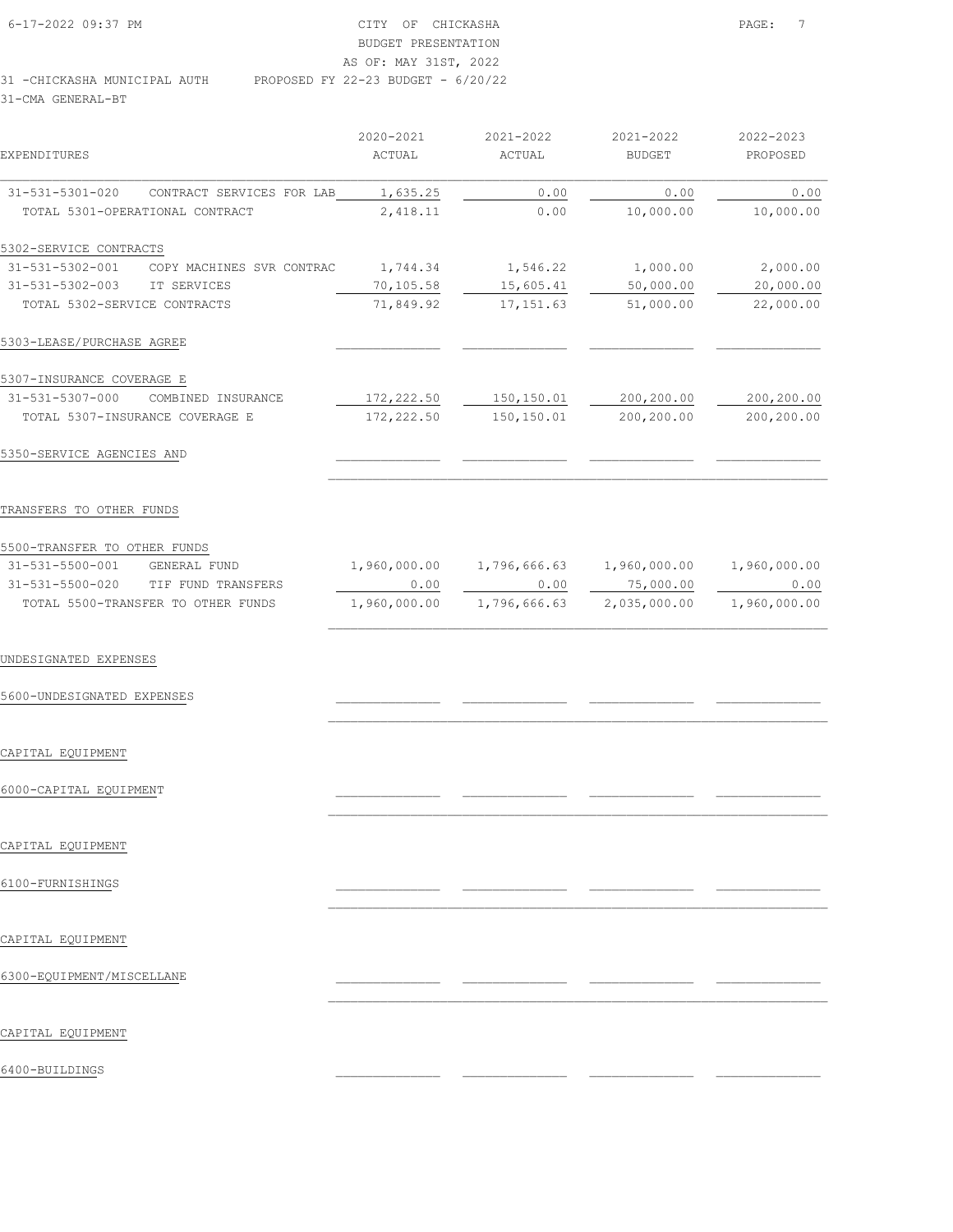| 6-17-2022 09:37 PM<br>31 - CHICKASHA MUNICIPAL AUTH | CITY OF CHICKASHA<br>BUDGET PRESENTATION<br>AS OF: MAY 31ST, 2022<br>PROPOSED FY 22-23 BUDGET - 6/20/22 |                     |                                                     | 8<br>PAGE:            |
|-----------------------------------------------------|---------------------------------------------------------------------------------------------------------|---------------------|-----------------------------------------------------|-----------------------|
| 31-CMA GENERAL-BT                                   |                                                                                                         |                     |                                                     |                       |
| EXPENDITURES                                        | 2020-2021<br>ACTUAL                                                                                     | 2021-2022<br>ACTUAL | 2021-2022<br>BUDGET                                 | 2022-2023<br>PROPOSED |
| 6450-PROJECTS                                       |                                                                                                         |                     |                                                     |                       |
| DEBT SERVICE                                        |                                                                                                         |                     |                                                     |                       |
| 7000-DEBT SERVICE                                   |                                                                                                         |                     |                                                     |                       |
| TOTAL 31-CMA GENERAL-BT                             |                                                                                                         |                     | 2,424,561.62 2,182,283.94 2,385,200.00 2,314,200.00 |                       |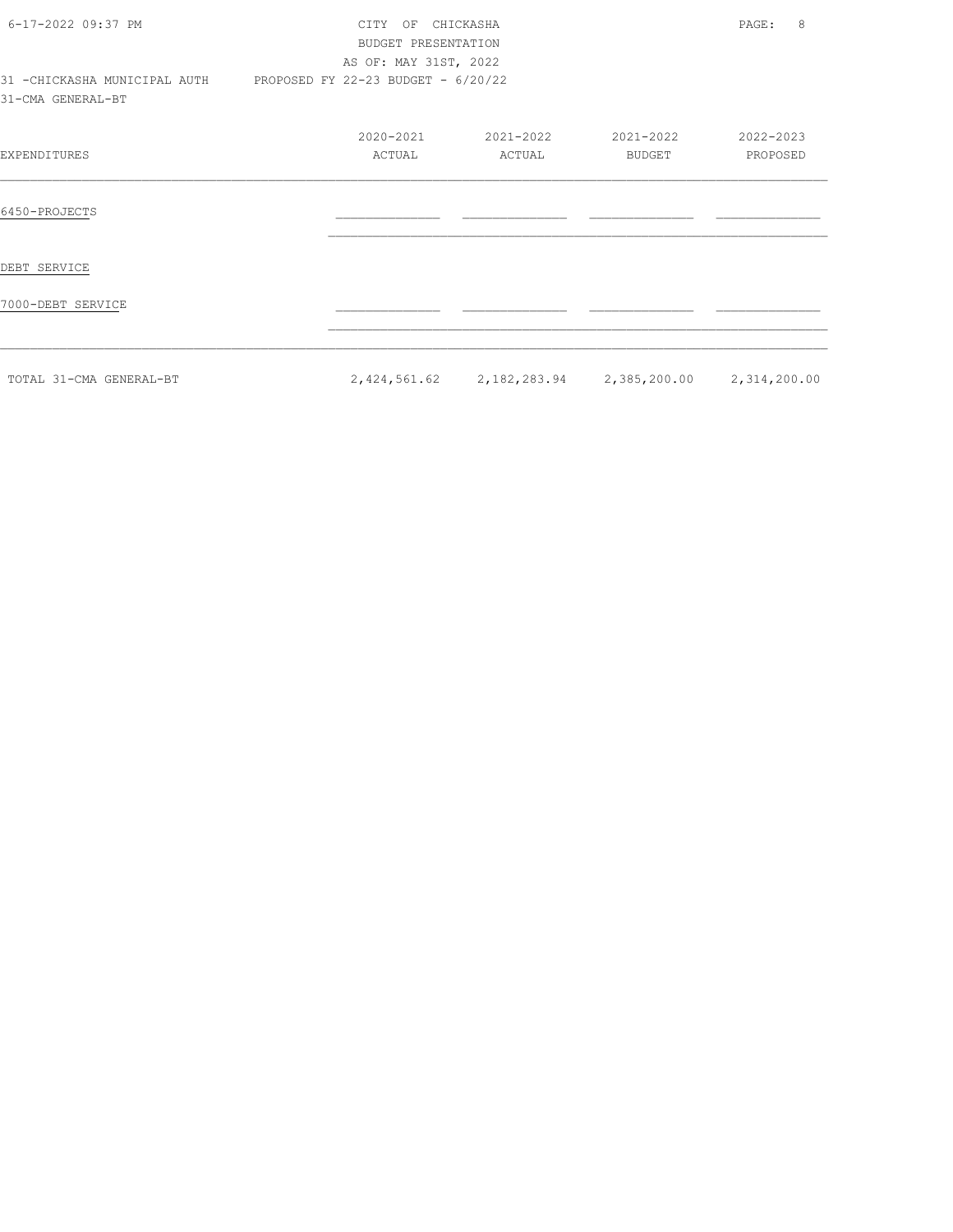| $6 - 17 - 2022$ 09:37 PM     | CITY OF CHICKASHA                    | PAGE: 9 |
|------------------------------|--------------------------------------|---------|
|                              | BUDGET PRESENTATION                  |         |
|                              | AS OF: MAY 31ST, 2022                |         |
| 31 -CHICKASHA MUNICIPAL AUTH | PROPOSED FY 22-23 BUDGET - $6/20/22$ |         |

15-UTILITY BILLING

| <b>EXPENDITURES</b>             |                                           | 2020-2021<br>ACTUAL | 2021-2022<br>ACTUAL | 2021-2022<br><b>BUDGET</b> | 2022-2023<br>PROPOSED |
|---------------------------------|-------------------------------------------|---------------------|---------------------|----------------------------|-----------------------|
| PERSONNEL COST                  |                                           |                     |                     |                            |                       |
| 5101-DIRECT PERSONNEL COSTS     |                                           |                     |                     |                            |                       |
| 31-515-5101-001                 | SALARIES                                  | 62,762.12           | 66,144.05           | 82,600.00                  | 121,925.00            |
| 31-515-5101-003                 | OVERTIME                                  | 1,919.49            | 4,284.58            | 3,000.00                   | 3,000.00              |
|                                 | 31-515-5101-006 COMPENSATED ABSENCES      | 450.00              | 337.50              | 450.00                     | 450.00                |
| 31-515-5101-007                 | HOLIDAY PAY                               | 2,283.52            | 1,641.60            | 2,644.00                   | 2,600.00              |
|                                 | TOTAL 5101-DIRECT PERSONNEL COSTS         | 67, 415.13          | 72,407.73           | 88,694.00                  | 127,975.00            |
| 5102-RETIREMENT/PENSION COSTS   |                                           |                     |                     |                            |                       |
| 31-515-5102-003 OMRF RETIREMENT |                                           | 4,877.50            | 6,582.93            | 8,540.00                   | 9,500.00              |
| 31-515-5102-004 FICA & MEDICARE |                                           | 4,972.17            | 5,430.71            | 6,700.00                   | 9,805.00              |
|                                 | TOTAL 5102-RETIREMENT/PENSION COSTS       | 9,849.67            | 12,013.64           | 15,240.00                  | 19,305.00             |
| 5103-INDIRECT PERSONNEL COSTS   |                                           |                     |                     |                            |                       |
| 31-515-5103-006                 | LONGEVITY                                 | 60.00               | 0.00                | 180.00                     | 180.00                |
|                                 | TOTAL 5103-INDIRECT PERSONNEL COSTS       | 60.00               | 0.00                | 180.00                     | 180.00                |
| 5104-HEALTH CARE                |                                           |                     |                     |                            |                       |
| 31-515-5104-002                 | HEALTH BENEFIT PKG                        | 7,463.68            | 3,754.80            | 32,948.00                  | 30,000.00             |
| 31-515-5104-003                 | WORKERS COMPENSATION                      | 9,540.00            | 7,155.00            | 9,540.00                   | 3,566.00              |
| 31-515-5104-004                 | UNEMPLOYMENT CLAIMS PAID                  | 522.66              | 0.00                | 0.00                       | 0.00                  |
| TOTAL 5104-HEALTH CARE          |                                           | 17,526.34           | 10,909.80           | 42,488.00                  | 33,566.00             |
| 5105-INDIRECT PERSONNEL COST    |                                           |                     |                     |                            |                       |
| MAINTENANCE AND OPERATION       |                                           |                     |                     |                            |                       |
| 5201-SUPPLIES                   |                                           |                     |                     |                            |                       |
| 31-515-5201-001                 | OFFICE SUPPLIES & PUBLICA                 | 3,799.37            | 2,145.00            | 3,500.00                   | 3,500.00              |
| 31-515-5201-020                 | SMALL TOOLS & SUPPLIES                    | 15.99               | 0.00                | 500.00                     | 500.00                |
| TOTAL 5201-SUPPLIES             |                                           | 3,815.36            | 2,145.00            | 4,000.00                   | 4,000.00              |
| 5202-MAINTENANCE-VEHICLES & EQ  |                                           |                     |                     |                            |                       |
|                                 | 31-515-5202-001 GAS, FUELS, OILS, LUBRICA | 995.02              | 995.02              | 1,000.00                   | 1,250.00              |
|                                 | 31-515-5202-002 VEHICLE MAINT & REPAIRS   | 287.70              | 0.00                | 400.00                     | 500.00                |
|                                 | TOTAL 5202-MAINTENANCE-VEHICLES & EQ      | 1,282.72            | 995.02              | 1,400.00                   | 1,750.00              |
| 5208-MISCELLANEOUS              |                                           |                     |                     |                            |                       |
| 31-515-5208-013                 | UNIFORMS                                  | 0.00                | 0.00                | 500.00                     | 500.00                |
| TOTAL 5208-MISCELLANEOUS        |                                           | 0.00                | 0.00                | 500.00                     | 500.00                |
| 5209-TRAVEL & ENTERTAINMENT     |                                           |                     |                     |                            |                       |

| $31 - 515 - 5209 - 001$ | TRAVEL EXPENSE                    |     |         | 250.   | 500.00 |
|-------------------------|-----------------------------------|-----|---------|--------|--------|
|                         | TOTAL 5209-TRAVEL & ENTERTAINMENT | .00 | .) . 00 | 250.00 | 500.00 |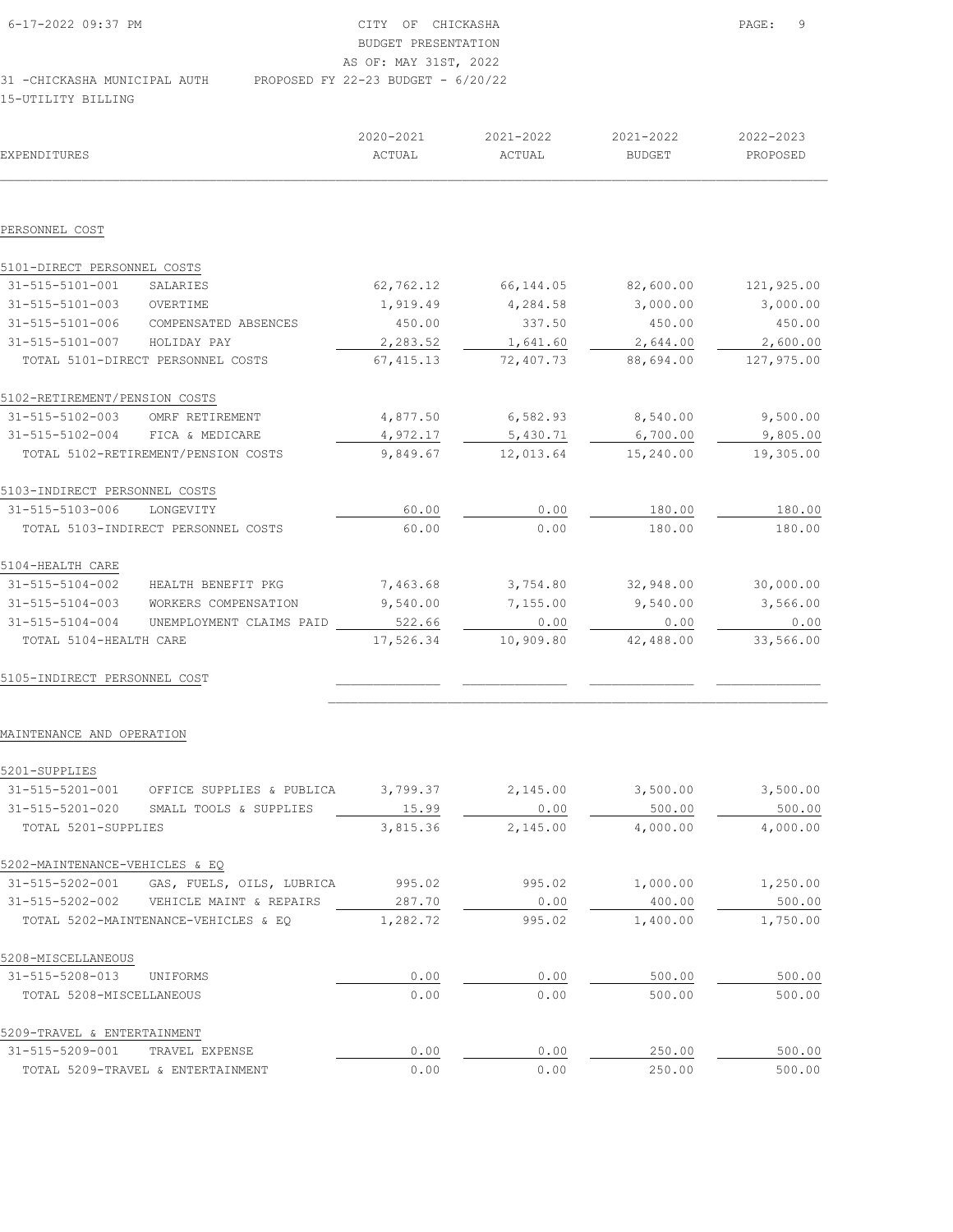| 6-17-2022 09:37 PM<br>PROPOSED FY 22-23 BUDGET - 6/20/22<br>31 - CHICKASHA MUNICIPAL AUTH<br>15-UTILITY BILLING                                                                 | CITY OF CHICKASHA<br>BUDGET PRESENTATION<br>AS OF: MAY 31ST, 2022 | PAGE: 10                                   |                                        |                                                                                      |
|---------------------------------------------------------------------------------------------------------------------------------------------------------------------------------|-------------------------------------------------------------------|--------------------------------------------|----------------------------------------|--------------------------------------------------------------------------------------|
| <b>EXPENDITURES</b>                                                                                                                                                             | 2020-2021<br>ACTUAL                                               | 2021-2022<br>ACTUAL                        | 2021-2022<br>BUDGET                    | 2022-2023<br>PROPOSED                                                                |
| 5211-TRAINING & EDUCATION<br>31-515-5211-001<br>PROFESSIONAL DEVELOPMENT<br>TOTAL 5211-TRAINING & EDUCATION                                                                     | 0.00<br>0.00                                                      | 0.00<br>0.00                               | 750.00<br>750.00                       | 1,500.00<br>1,500.00                                                                 |
| OTHER SERVICE CHARGES                                                                                                                                                           |                                                                   |                                            |                                        |                                                                                      |
| 5300-OTHER SRV & CHARGES                                                                                                                                                        |                                                                   |                                            |                                        |                                                                                      |
| 5302-SERVICE CONTRACTS<br>31-515-5302-001 OUTSOURCE LETTER BILLING<br>31-515-5302-003 IT SERVICES<br>31-515-5302-008<br>AMS COLLECTION SERVICES<br>TOTAL 5302-SERVICE CONTRACTS | 46,304.26<br>0.00<br>2,502.98<br>48,807.24                        | 46,354.13<br>0.00<br>3,886.01<br>50,240.14 | 60,000.00<br>0.00<br>0.00<br>60,000.00 | 55,000.00<br>6,000.00<br>5,000.00<br>66,000.00                                       |
| 5303-LEASE/PURCHASE AGREE                                                                                                                                                       |                                                                   |                                            |                                        |                                                                                      |
| UNDESIGNATED EXPENSES<br>5600-UNDESIGNATED EXPENSES                                                                                                                             |                                                                   |                                            |                                        |                                                                                      |
| CAPITAL EQUIPMENT                                                                                                                                                               |                                                                   |                                            |                                        |                                                                                      |
| 6300-EQUIPMENT/MISCELLANE<br>31-515-6300-020.1 SOFTWARE UPGRADE (SENSUS)<br>TOTAL 6300-EQUIPMENT/MISCELLANE                                                                     | 0.00<br>0.00                                                      | 4,040.00<br>4,040.00                       | 60,000.00<br>60,000.00                 | 0.00<br>$\ensuremath{\mathbf{0}}$ . $\ensuremath{\mathbf{0}}\ensuremath{\mathbf{0}}$ |
| DEBT SERVICE                                                                                                                                                                    |                                                                   |                                            |                                        |                                                                                      |
| 7000-DEBT SERVICE                                                                                                                                                               |                                                                   |                                            |                                        |                                                                                      |
| TOTAL 15-UTILITY BILLING                                                                                                                                                        | 148,756.46                                                        | 152,751.33                                 | 273,502.00                             | 255,276.00                                                                           |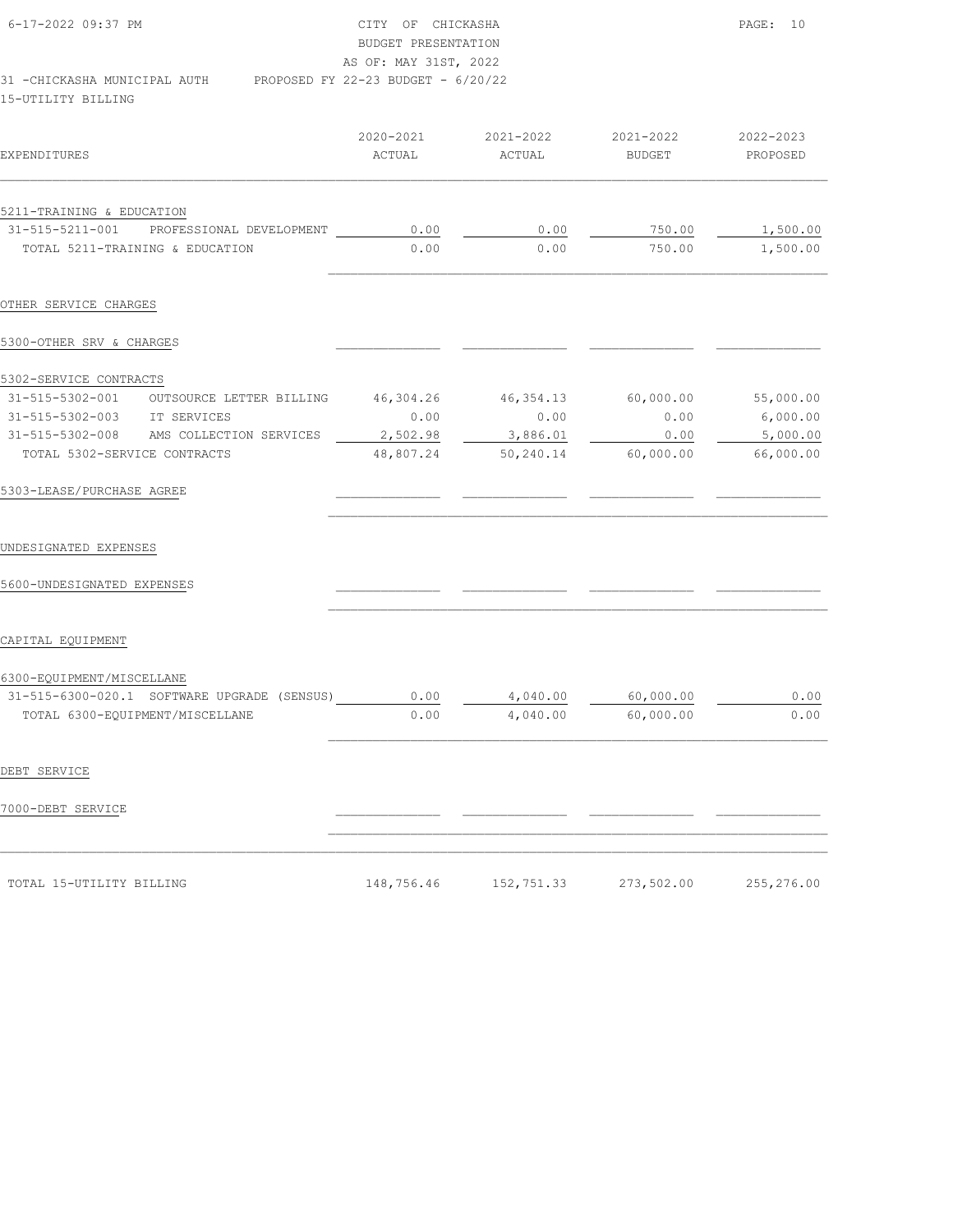| 6-17-2022 09:37 PM           |                                      | CITY OF CHICKASHA     |  |  |
|------------------------------|--------------------------------------|-----------------------|--|--|
|                              |                                      | BUDGET PRESENTATION   |  |  |
|                              |                                      | AS OF: MAY 31ST, 2022 |  |  |
| 31 -CHICKASHA MUNICIPAL AUTH | PROPOSED FY 22-23 BUDGET - $6/20/22$ |                       |  |  |

32-PUBLIC WORKS ADMIN-BT

| EXPENDITURES                   |                                          | 2020-2021<br>ACTUAL | 2021-2022<br>ACTUAL | 2021-2022<br><b>BUDGET</b> | 2022-2023<br>PROPOSED |
|--------------------------------|------------------------------------------|---------------------|---------------------|----------------------------|-----------------------|
|                                |                                          |                     |                     |                            |                       |
| PERSONNEL COST                 |                                          |                     |                     |                            |                       |
| 5101-DIRECT PERSONNEL COSTS    |                                          |                     |                     |                            |                       |
| 31-532-5101-001                | SALARIES                                 | 82,408.28           | 68,293.19           | 224,715.00                 | 150,000.00            |
| 31-532-5101-003                | OVERTIME                                 | 179.50              | 0.00                | 1,200.00                   | 1,200.00              |
| 31-532-5101-006                | COMPENSATED ABSENCES                     | 1,800.00            | 1,350.00            | 1,800.00                   | 1,350.00              |
| 31-532-5101-007                | HOLIDAY PAY                              | 27.62               | 0.00                | 800.00                     | 0.00                  |
|                                | TOTAL 5101-DIRECT PERSONNEL COSTS        | 84, 415.40          | 69,643.19           | 228,515.00                 | 152,550.00            |
| 5102-RETIREMENT/PENSION COSTS  |                                          |                     |                     |                            |                       |
| 31-532-5102-003                | OMRF RETIREMENT                          | 7,815.31            | 7,314.17            | 20,898.00                  | 10,000.00             |
| 31-532-5102-004                | FICA & MEDICARE                          | 6,317.80            | 5, 110.14           | 15,173.00                  | 12,000.00             |
|                                | TOTAL 5102-RETIREMENT/PENSION COSTS      | 14, 133. 11         | 12,424.31           | 36,071.00                  | 22,000.00             |
| 5103-INDIRECT PERSONNEL COSTS  |                                          |                     |                     |                            |                       |
| 31-532-5103-006                | LONGEVITY PAY                            | 1,870.00            | 120.00              | 1,860.00                   | 1,920.00              |
|                                | 31-532-5103-012 DRUG AND ALCOHOL TESTING | 0.00                | 0.00                | 100.00                     | 200.00                |
|                                | TOTAL 5103-INDIRECT PERSONNEL COSTS      | 1,870.00            | 120.00              | 1,960.00                   | 2,120.00              |
| 5104-HEALTH CARE               |                                          |                     |                     |                            |                       |
|                                | 31-532-5104-002 HEALTH BENEFIT PKG       | 5,179.04            | 4,565.00            | 39,330.00                  | 30,000.00             |
| $31 - 532 - 5104 - 003$        | WORKERS COMPENSATION                     | 9,752.00            | 7,313.99            | 9,752.00                   | 9,602.00              |
| TOTAL 5104-HEALTH CARE         |                                          | 14,931.04           | 11,878.99           | 49,082.00                  | 39,602.00             |
| 5105-INDIRECT PERSONNEL COST   |                                          |                     |                     |                            |                       |
| 31-532-5105-001                | CONTRACT LABOR                           | 36,849.90           | 20,306.87           | 20,000.00                  | 20,000.00             |
|                                | TOTAL 5105-INDIRECT PERSONNEL COST       | 36,849.90           | 20,306.87           | 20,000.00                  | 20,000.00             |
| MAINTENANCE AND OPERATION      |                                          |                     |                     |                            |                       |
| 5201-SUPPLIES                  |                                          |                     |                     |                            |                       |
| 31-532-5201-001                | OFFICE SUPPLIES & PUBLICA                | 1,936.83            | 365.19              | 1,800.00                   | 2,000.00              |
| $31 - 532 - 5201 - 004$        | JANITORIAL SUPPLIES                      | 0.00                | 325.99              | 0.00                       | 0.00                  |
| 31-532-5201-010                | SAFETY APPAREL                           | 0.00                | 0.00                | 500.00                     | 0.00                  |
| $31 - 532 - 5201 - 020$        | SMALL TOOLS & SUPPLIES                   | 27.00               | 0.00                | 300.00                     | 500.00                |
| TOTAL 5201-SUPPLIES            |                                          | 1,963.83            | 691.18              | 2,600.00                   | 2,500.00              |
| 5202-MAINTENANCE-VEHICLES & EQ |                                          |                     |                     |                            |                       |
| 31-532-5202-001                | GAS, FUELS, OILS, LUBRICA                | 2,953.30            | 2,885.96            | 2,500.00                   | 5,000.00              |
| 31-532-5202-002                | VEHICLE MAINT & REPAIRS                  | 89.06               | 152.12              | 200.00                     | 1,000.00              |
|                                | TOTAL 5202-MAINTENANCE-VEHICLES & EQ     | 3,042.36            | 3,038.08            | 2,700.00                   | 6,000.00              |
| 5205-MAINTENANCE-PROPERTY & BL |                                          |                     |                     |                            |                       |
| 31-532-5205-001                | BUILDING AND GROUNDS                     | 0.00                | 1,610.66            | 1,250.00                   | 1,250.00              |

TOTAL 5205-MAINTENANCE-PROPERTY & BL 0.00 1,610.66 1,250.00 1,250.00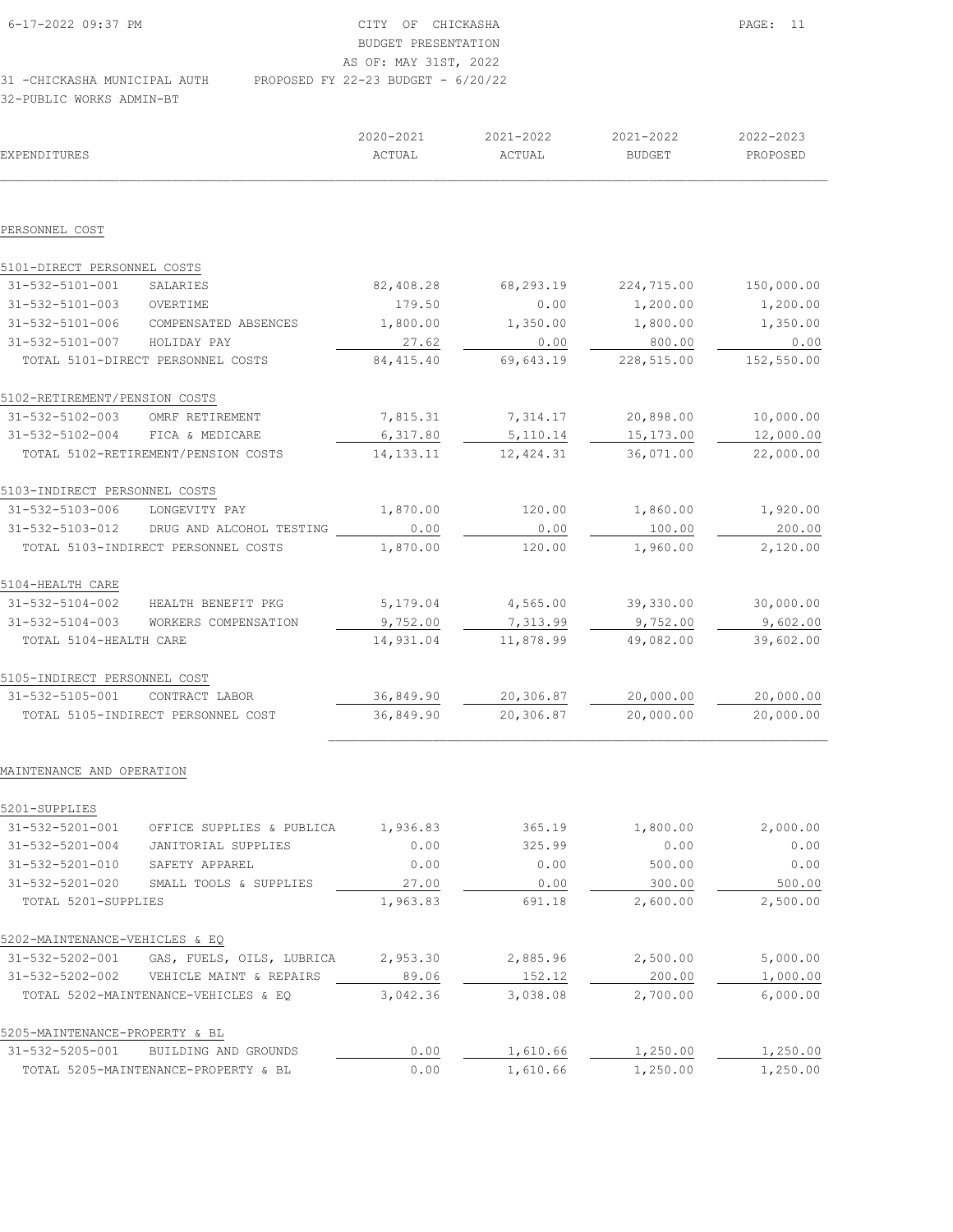| 6-17-2022 09:37 PM           | CITY OF CHICKASHA                    | PAGE: 12 |
|------------------------------|--------------------------------------|----------|
|                              | BUDGET PRESENTATION                  |          |
|                              | AS OF: MAY 31ST, 2022                |          |
| 31 -CHICKASHA MUNICIPAL AUTH | PROPOSED FY 22-23 BUDGET - $6/20/22$ |          |
| 32-PUBLIC WORKS ADMIN-BT     |                                      |          |

 2020-2021 2021-2022 2021-2022 2022-2023 EXPENDITURES ACTUAL ACTUAL BUDGET PROPOSED  $\mathcal{L}_\text{max} = \mathcal{L}_\text{max} = \mathcal{L}_\text{max} = \mathcal{L}_\text{max} = \mathcal{L}_\text{max} = \mathcal{L}_\text{max} = \mathcal{L}_\text{max} = \mathcal{L}_\text{max} = \mathcal{L}_\text{max} = \mathcal{L}_\text{max} = \mathcal{L}_\text{max} = \mathcal{L}_\text{max} = \mathcal{L}_\text{max} = \mathcal{L}_\text{max} = \mathcal{L}_\text{max} = \mathcal{L}_\text{max} = \mathcal{L}_\text{max} = \mathcal{L}_\text{max} = \mathcal{$ 5206-UTIL<u>ITIE</u>S 5208-MISCELLANEOUS \_\_\_\_\_\_\_\_\_\_\_\_\_\_ \_\_\_\_\_\_\_\_\_\_\_\_\_\_ \_\_\_\_\_\_\_\_\_\_\_\_\_\_ \_\_\_\_\_\_\_\_\_\_\_\_\_\_ 5209-TRAVEL & ENTERTAINMENT<br>31-532-5209-001 TRAVEL EXPENSE<br>TOTAL 5209-TRAVEL & ENTERTAINMENT 31-532-5209-001 TRAVEL EXPENSE 677.44 493.43 1,000.00 3,000.00 TOTAL 5209-TRAVEL & ENTERTAINMENT 677.44 493.43 1,000.00 3,000.00 5211-TRAINING & EDUCATION 31-532-5211-001 PROFESSIONAL DEVELOPMENT 1,479.00 1,737.50 2,000.00 3,000.00 TOTAL 5211-TRAINING & EDUCATION 1,479.00 1,737.50 2,000.00 3,000.00  $\mathcal{L}_\text{max}$ OTHER SERVICE CHARGES 5302-SERVICE CONTRACTS 31-532-5302-003 IT SERVICES 1,571.60 3,028.80 5,000.00 5,000.00 31-532-5302-004 VEHICLE GPS CONTRACT 24,718.92 0.00 27,000.00 0.00 TOTAL 5302-SERVICE CONTRACTS 26,290.52 3,028.80 32,000.00 5,000.00 5350-SERVICE AGENCIES AND  $\mathcal{L}_\text{max}$ CAPITAL EQUIPMENT 6000-CAPITAL EQUIPMENT \_\_\_\_\_\_\_\_\_\_\_\_\_\_ \_\_\_\_\_\_\_\_\_\_\_\_\_\_ \_\_\_\_\_\_\_\_\_\_\_\_\_\_ \_\_\_\_\_\_\_\_\_\_\_\_\_\_  $\mathcal{L}_\text{max}$ CAPITAL EQUIPMENT 6100-FURNISHINGS \_\_\_\_\_\_\_\_\_\_\_\_\_\_ \_\_\_\_\_\_\_\_\_\_\_\_\_\_ \_\_\_\_\_\_\_\_\_\_\_\_\_\_ \_\_\_\_\_\_\_\_\_\_\_\_\_\_  $\mathcal{L}_\text{max}$ 

CAPITAL EQUIPMENT

6250-FLEET/EQUIPMENT/MISC \_\_\_\_\_\_\_\_\_\_\_\_\_\_ \_\_\_\_\_\_\_\_\_\_\_\_\_\_ \_\_\_\_\_\_\_\_\_\_\_\_\_\_ \_\_\_\_\_\_\_\_\_\_\_\_\_\_

CAPITAL EQUIPMENT

6300-EQUIPMENT/MISCELLANE \_\_\_\_\_\_\_\_\_\_\_\_\_\_ \_\_\_\_\_\_\_\_\_\_\_\_\_\_ \_\_\_\_\_\_\_\_\_\_\_\_\_\_ \_\_\_\_\_\_\_\_\_\_\_\_\_\_

DEBT SERVICE

7000-DEBT SERVICE

TOTAL 32-PUBLIC WORKS ADMIN-BT 185,652.60 124,973.01 377,178.00 257,022.00

 $\mathcal{L}_\text{max}$ 

 $\mathcal{L}_\text{max}$ 

 $\mathcal{L}_\text{max}$  $\mathcal{L}_\text{max} = \mathcal{L}_\text{max} = \mathcal{L}_\text{max} = \mathcal{L}_\text{max} = \mathcal{L}_\text{max} = \mathcal{L}_\text{max} = \mathcal{L}_\text{max} = \mathcal{L}_\text{max} = \mathcal{L}_\text{max} = \mathcal{L}_\text{max} = \mathcal{L}_\text{max} = \mathcal{L}_\text{max} = \mathcal{L}_\text{max} = \mathcal{L}_\text{max} = \mathcal{L}_\text{max} = \mathcal{L}_\text{max} = \mathcal{L}_\text{max} = \mathcal{L}_\text{max} = \mathcal{$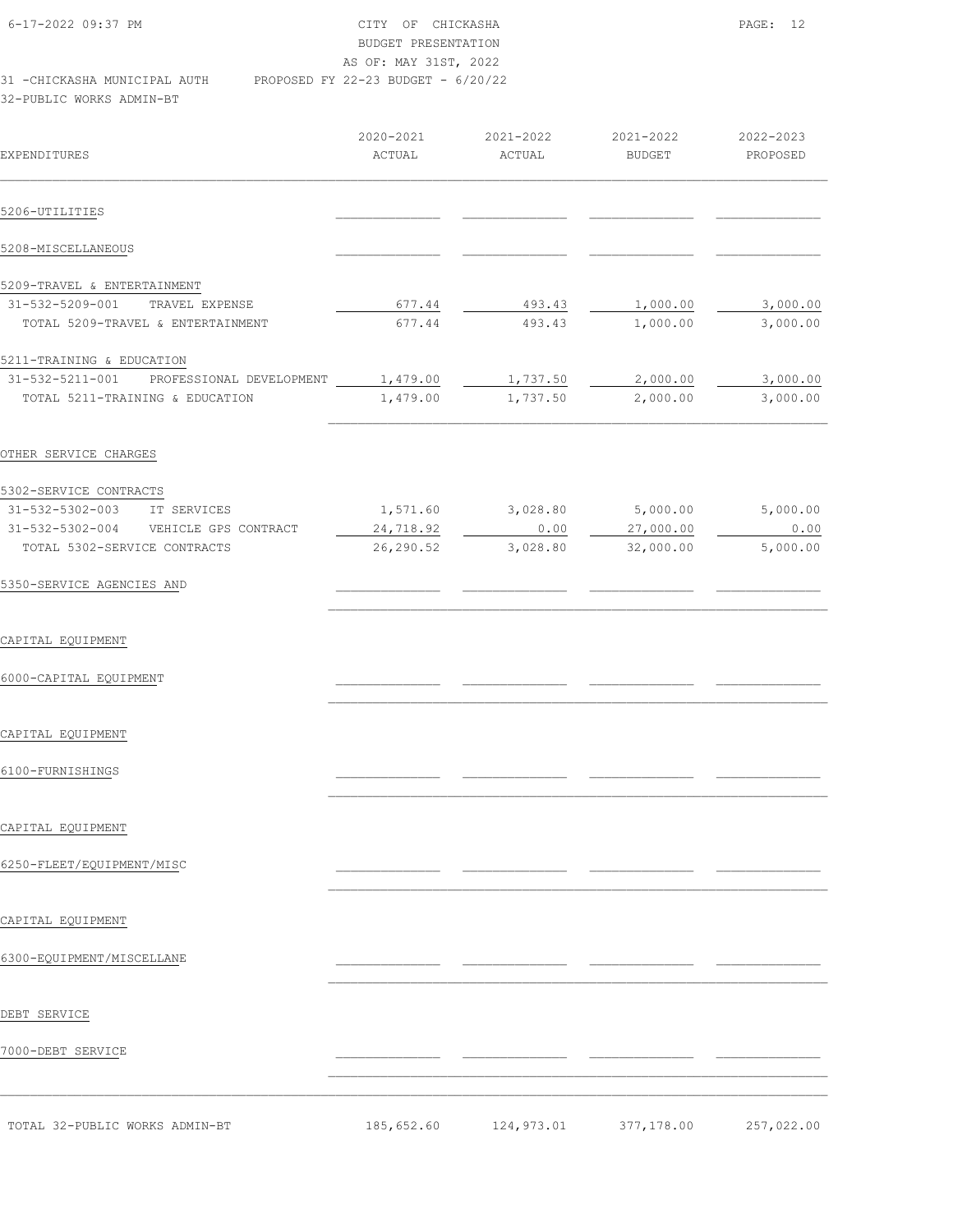| 6-17-2022 09:37 PM           | CITY OF CHICKASHA                    | PAGE: 13 |
|------------------------------|--------------------------------------|----------|
|                              | BUDGET PRESENTATION                  |          |
|                              | AS OF: MAY 31ST, 2022                |          |
| 31 -CHICKASHA MUNICIPAL AUTH | PROPOSED FY 22-23 BUDGET - $6/20/22$ |          |
| 33-SANITATION-BT             |                                      |          |

| EXPENDITURES                   |                                         | 2020-2021<br>ACTUAL | 2021-2022<br><b>ACTUAL</b> | 2021-2022<br><b>BUDGET</b> | 2022-2023<br>PROPOSED |
|--------------------------------|-----------------------------------------|---------------------|----------------------------|----------------------------|-----------------------|
|                                |                                         |                     |                            |                            |                       |
| PERSONNEL COST                 |                                         |                     |                            |                            |                       |
| 5101-DIRECT PERSONNEL COSTS    |                                         |                     |                            |                            |                       |
| 31-533-5101-001                | SALARIES                                | 30,983.40           | 28,831.62                  | 31,469.00                  | 33,515.00             |
| 31-533-5101-003                | OVERTIME                                | 4,639.80            | 4,936.20                   | 500.00                     | 5,000.00              |
| 31-533-5101-006                | COMPENSATED ABSENCES                    | 300.00              | 225.00                     | 300.00                     | 250.00                |
| 31-533-5101-007                | HOLIDAY PAY                             | 942.40              | 729.60                     | 1,084.00                   | 750.00                |
|                                | TOTAL 5101-DIRECT PERSONNEL COSTS       | 36,865.60           | 34,722.42                  | 33, 353.00                 | 39,515.00             |
| 5102-RETIREMENT/PENSION COSTS  |                                         |                     |                            |                            |                       |
| 31-533-5102-003                | OMRF RETIREMENT                         | 3,459.06            | 3,702.18                   | 3,513.00                   | 4,500.00              |
| $31 - 533 - 5102 - 004$        | FICA & MEDICARE                         | 2,565.45            | 2,512.68                   | 2,609.00                   | 3,150.00              |
|                                | TOTAL 5102-RETIREMENT/PENSION COSTS     | 6,024.51            | 6,214.86                   | 6,122.00                   | 7,650.00              |
| 5103-INDIRECT PERSONNEL COSTS  |                                         |                     |                            |                            |                       |
| 31-533-5103-006                | LONGEVITY PAY                           | 720.00              | 780.00                     | 780.00                     | 1,020.00              |
|                                | TOTAL 5103-INDIRECT PERSONNEL COSTS     | 720.00              | 780.00                     | 780.00                     | 1,020.00              |
| 5104-HEALTH CARE               |                                         |                     |                            |                            |                       |
| 31-533-5104-002                | HEALTH BENEFIT PKG                      | 14,512.80           | 9,407.40                   | 20,050.00                  | 17,820.00             |
| $31 - 533 - 5104 - 003$        | WORKERS COMPENSATION                    | 4,400.00            | 3,299.99                   | 4,400.00                   | 11,705.00             |
| TOTAL 5104-HEALTH CARE         |                                         | 18,912.80           | 12,707.39                  | 24,450.00                  | 29,525.00             |
| MAINTENANCE AND OPERATION      |                                         |                     |                            |                            |                       |
| 5201-SUPPLIES                  |                                         |                     |                            |                            |                       |
| $31 - 533 - 5201 - 020$        | SMALL TOOLS & SUPPLIES                  | 0.00                | 0.00                       | 150.00                     | 200.00                |
| TOTAL 5201-SUPPLIES            |                                         | 0.00                | 0.00                       | 150.00                     | 200.00                |
| 5202-MAINTENANCE-VEHICLES & EQ |                                         |                     |                            |                            |                       |
| 31-533-5202-001                | GAS, FUELS, OILS, LUBRICA               | 5,018.12            | 125.78                     | 5,200.00                   | 7,000.00              |
|                                | 31-533-5202-002 VEHICLE MAINT & REPAIRS | 6,774.13            | 1,086.84                   | 8,300.00                   | 3,000.00              |
|                                | TOTAL 5202-MAINTENANCE-VEHICLES & EQ    | 11,792.25           | 1,212.62                   | 13,500.00                  | 10,000.00             |
| 5204-PURCHASE OF CHEMICALS     |                                         |                     |                            |                            |                       |
| 5205-MAINTENANCE-PROPERTY & BL |                                         |                     |                            |                            |                       |
| 31-533-5205-013                | DUMPSTER AND TRASH CAN RE               | 12.06               | 0.00                       | 0.00                       | 40,000.00             |
|                                | TOTAL 5205-MAINTENANCE-PROPERTY & BL    | 12.06               | 0.00                       | 0.00                       | 40,000.00             |
| 5206-UTILITIES                 |                                         |                     |                            |                            |                       |
| 5208-MISCELLANEOUS             |                                         |                     |                            |                            |                       |
| 31-533-5208-013                | UNIFORMS                                | 678.47              | 608.41                     | 400.00                     | 1,000.00              |
| 31-533-5208-020                | CONTINGENCY-2020 ICE STOR               | 242,564.20          | 30,910.00                  | 0.00                       | 225,000.00            |
| TOTAL 5208-MISCELLANEOUS       |                                         | 243, 242.67         | 31,518.41                  | 400.00                     | 226,000.00            |

 $\mathcal{L}_\text{max}$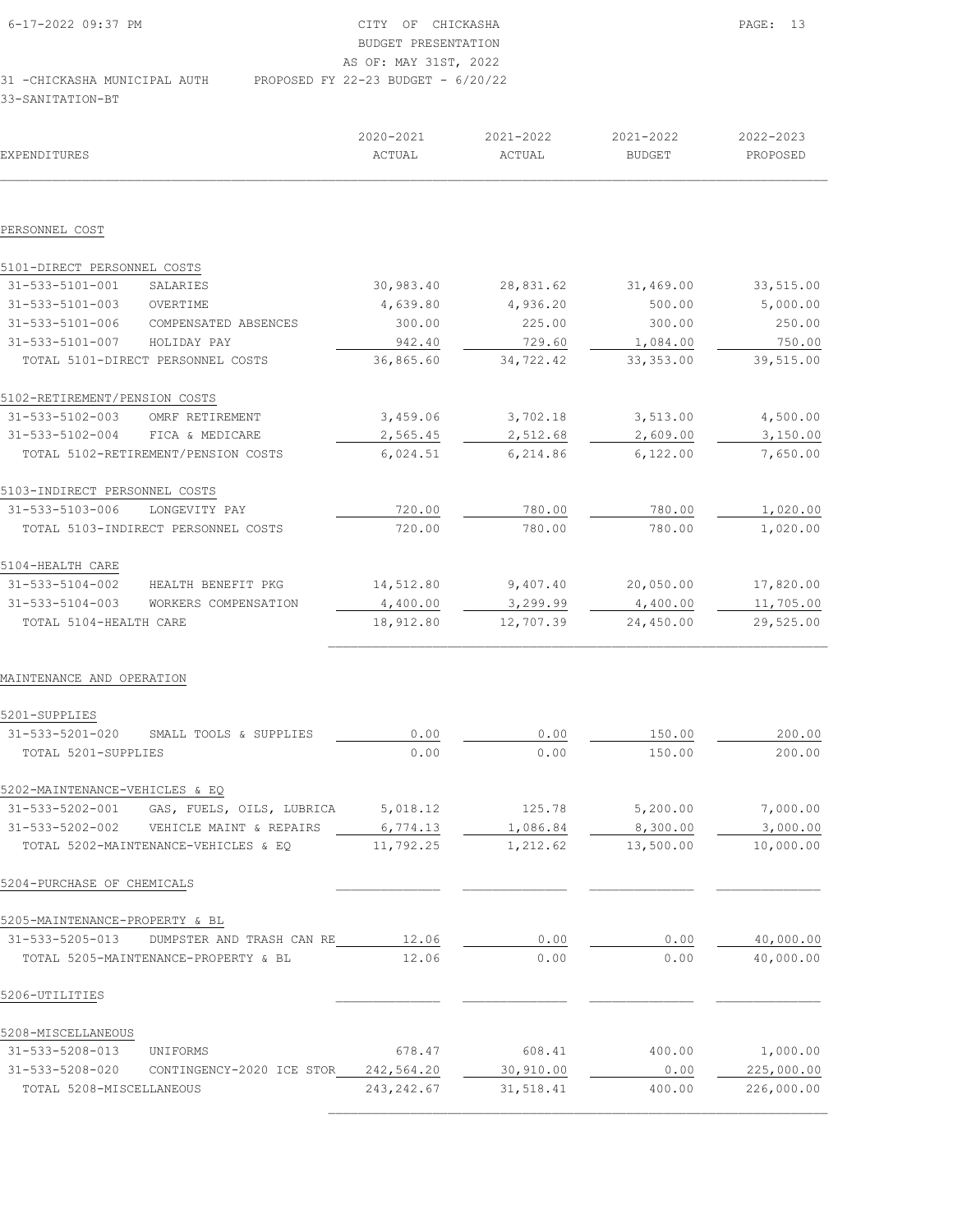| 6-17-2022 09:37 PM                                | OF<br>CITY<br>BUDGET PRESENTATION<br>AS OF: MAY 31ST, 2022 | PAGE: 14            |                     |                       |
|---------------------------------------------------|------------------------------------------------------------|---------------------|---------------------|-----------------------|
| 31 - CHICKASHA MUNICIPAL AUTH<br>33-SANITATION-BT | PROPOSED FY 22-23 BUDGET - 6/20/22                         |                     |                     |                       |
| EXPENDITURES                                      | 2020-2021<br>ACTUAL                                        | 2021-2022<br>ACTUAL | 2021-2022<br>BUDGET | 2022-2023<br>PROPOSED |
| OTHER SERVICE CHARGES                             |                                                            |                     |                     |                       |

| 31-533-5301-030           | SANITTION COLLECTION CONT 1,837,994.77 |              | 1,938,244.38 | 2,000,000.00 | 2,200,000.00 |
|---------------------------|----------------------------------------|--------------|--------------|--------------|--------------|
|                           | TOTAL 5301-OPERATIONAL CONTRACT        | 1,837,994.77 | 1,938,244.38 | 2,000,000.00 | 2,200,000.00 |
| 5302-SERVICE CONTRACTS    |                                        |              |              |              |              |
| 5303-LEASE/PURCHASE AGREE |                                        |              |              |              |              |
| 5304-RENTAL EXPENSES      |                                        |              |              |              |              |

 $\mathcal{L}_\text{max}$ 

 $\mathcal{L}_\text{max}$ 

 $\mathcal{L}_\text{max}$ 

 $\mathcal{L}_\text{max}$ 

 $\mathcal{L}_\text{max}$ 

 $\mathcal{L}_\text{max}$ 

TRANSFERS TO OTHER FUNDS

5301-OPERATIONAL CONTRACT

5500-TRANSFER TO OTHER FUNDS \_\_\_\_\_\_\_\_\_\_\_\_\_\_ \_\_\_\_\_\_\_\_\_\_\_\_\_\_ \_\_\_\_\_\_\_\_\_\_\_\_\_\_ \_\_\_\_\_\_\_\_\_\_\_\_\_\_

### UNDESIGNATED EXPENSES

5600-UNDESIGNATED EXPENSES \_\_\_\_\_\_\_\_\_\_\_\_\_\_ \_\_\_\_\_\_\_\_\_\_\_\_\_\_ \_\_\_\_\_\_\_\_\_\_\_\_\_\_ \_\_\_\_\_\_\_\_\_\_\_\_\_\_

CAPITAL EQUIPMENT

6000-CAPITAL EQUIPMENT \_\_\_\_\_\_\_\_\_\_\_\_\_\_ \_\_\_\_\_\_\_\_\_\_\_\_\_\_ \_\_\_\_\_\_\_\_\_\_\_\_\_\_ \_\_\_\_\_\_\_\_\_\_\_\_\_\_

#### CAPITAL EQUIPMENT

6150-FLEET/MOTOR POOL \_\_\_\_\_\_\_\_\_\_\_\_\_\_ \_\_\_\_\_\_\_\_\_\_\_\_\_\_ \_\_\_\_\_\_\_\_\_\_\_\_\_\_ \_\_\_\_\_\_\_\_\_\_\_\_\_\_

CAPITAL EQUIPMENT

6300-EQUIPMENT/MISCELLANE \_\_\_\_\_\_\_\_\_\_\_\_\_\_ \_\_\_\_\_\_\_\_\_\_\_\_\_\_ \_\_\_\_\_\_\_\_\_\_\_\_\_\_ \_\_\_\_\_\_\_\_\_\_\_\_\_\_

DEBT SERVICE

7000-DEBT SERVICE \_\_\_\_\_\_\_\_\_\_\_\_\_\_ \_\_\_\_\_\_\_\_\_\_\_\_\_\_ \_\_\_\_\_\_\_\_\_\_\_\_\_\_ \_\_\_\_\_\_\_\_\_\_\_\_\_\_

TOTAL 33-SANITATION-BT 2,155,564.66 2,025,400.08 2,078,755.00 2,553,910.00

 $\mathcal{L}_\text{max}$  $\mathcal{L}_\text{max} = \mathcal{L}_\text{max} = \mathcal{L}_\text{max} = \mathcal{L}_\text{max} = \mathcal{L}_\text{max} = \mathcal{L}_\text{max} = \mathcal{L}_\text{max} = \mathcal{L}_\text{max} = \mathcal{L}_\text{max} = \mathcal{L}_\text{max} = \mathcal{L}_\text{max} = \mathcal{L}_\text{max} = \mathcal{L}_\text{max} = \mathcal{L}_\text{max} = \mathcal{L}_\text{max} = \mathcal{L}_\text{max} = \mathcal{L}_\text{max} = \mathcal{L}_\text{max} = \mathcal{$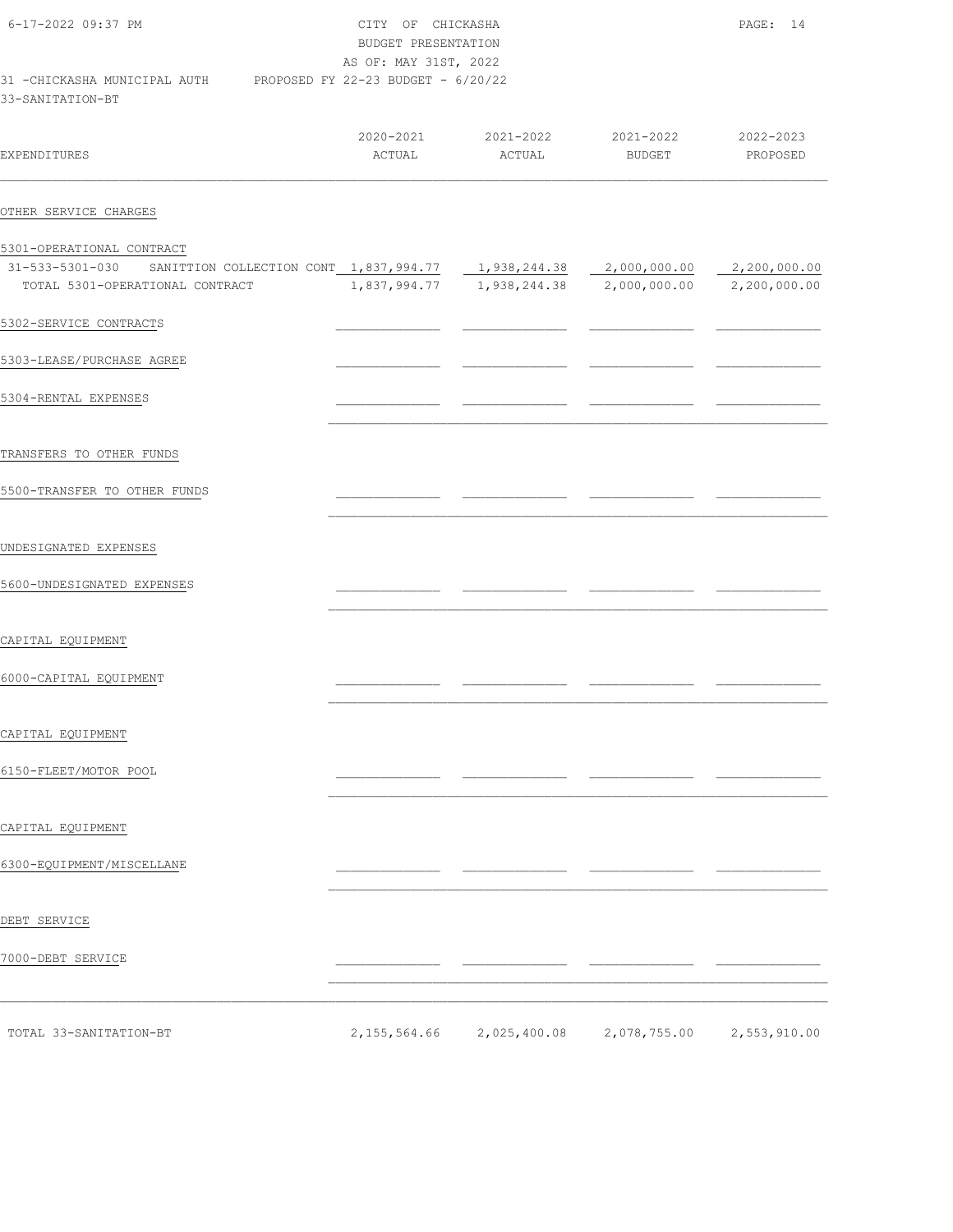| 6-17-2022 09:37 PM                                 | OF<br>CTTY .                         | CHICKASHA |           | PAGE:         | 15 |
|----------------------------------------------------|--------------------------------------|-----------|-----------|---------------|----|
|                                                    | BUDGET PRESENTATION                  |           |           |               |    |
|                                                    | AS OF: MAY 31ST, 2022                |           |           |               |    |
| 31 - CHICKASHA MUNICIPAL AUTH<br>34-WATER PLANT-BT | PROPOSED FY 22-23 BUDGET - $6/20/22$ |           |           |               |    |
|                                                    | 2020-2021                            | 2021-2022 | 2021-2022 | $2022 - 2023$ |    |

| <b>EXPENDITURES</b>             |                          | ACTUAL       | ACTUAL         | <b>BUDGET</b> | PROPOSED     |
|---------------------------------|--------------------------|--------------|----------------|---------------|--------------|
|                                 |                          |              |                |               |              |
| PERSONNEL COST                  |                          |              |                |               |              |
| 5101-DIRECT PERSONNEL COSTS     |                          |              |                |               |              |
| MAINTENANCE AND OPERATION       |                          |              |                |               |              |
| 5201-SUPPLIES                   |                          |              |                |               |              |
| 5202-MAINTENANCE-VEHICLES & EQ  |                          |              |                |               |              |
| 5204-PURCHASE OF CHEMICALS      |                          |              |                |               |              |
| 5205-MAINTENANCE-PROPERTY & BL  |                          |              |                |               |              |
| 5206-UTILITIES                  |                          |              |                |               |              |
| 31-534-5206-003                 | UTILITIES                | 218, 245.83  | 254,943.03     | 230,000.00    | 300,000.00   |
| TOTAL 5206-UTILITIES            |                          | 218, 245.83  | 254, 943.03    | 230,000.00    | 300,000.00   |
| 5208-MISCELLANEOUS              |                          |              |                |               |              |
| 31-534-5208-009                 | PERMIT FEES              | 7,913.73     | 9,363.29       | 15,000.00     | 15,000.00    |
| TOTAL 5208-MISCELLANEOUS        |                          | 7,913.73     | 9,363.29       | 15,000.00     | 15,000.00    |
| OTHER SERVICE CHARGES           |                          |              |                |               |              |
| 5301-OPERATIONAL CONTRACT       |                          |              |                |               |              |
| 31-534-5301-007                 | FORT COBB WATER CONTRACT | 332, 349.53  | 406,091.76     | 400,000.00    | 500,000.00   |
| 31-534-5301-018                 | WATER PLANT CONTRACT     | 994,625.88   | 1,029,382.41   | 885,000.00    | 1,250,000.00 |
| TOTAL 5301-OPERATIONAL CONTRACT |                          | 1,326,975.41 | 1, 435, 474.17 | 1,285,000.00  | 1,750,000.00 |
| 5302-SERVICE CONTRACTS          |                          |              |                |               |              |

5306-LABORATORY EXPENSES

| $31 - 534 - 5306 - 006$ | WATER PLANT LAB SERVICES       | 0.00 | 4,879.28 | 2,500.00 | 7,000.00 |
|-------------------------|--------------------------------|------|----------|----------|----------|
|                         | TOTAL 5306-LABORATORY EXPENSES | 0.00 | 4.879.28 | 2,500.00 | 7,000.00 |
|                         |                                |      |          |          |          |

 $\mathcal{L}_\text{max}$ 

 $\mathcal{L}_\text{max}$ 

## CAPITAL EQUIPMENT

6000-CAPITAL EQUIPMENT \_\_\_\_\_\_\_\_\_\_\_\_\_\_ \_\_\_\_\_\_\_\_\_\_\_\_\_\_ \_\_\_\_\_\_\_\_\_\_\_\_\_\_ \_\_\_\_\_\_\_\_\_\_\_\_\_\_

### CAPITAL EQUIPMENT

6300-EQUIPMENT/MISCELLANE \_\_\_\_\_\_\_\_\_\_\_\_\_\_ \_\_\_\_\_\_\_\_\_\_\_\_\_\_ \_\_\_\_\_\_\_\_\_\_\_\_\_\_ \_\_\_\_\_\_\_\_\_\_\_\_\_\_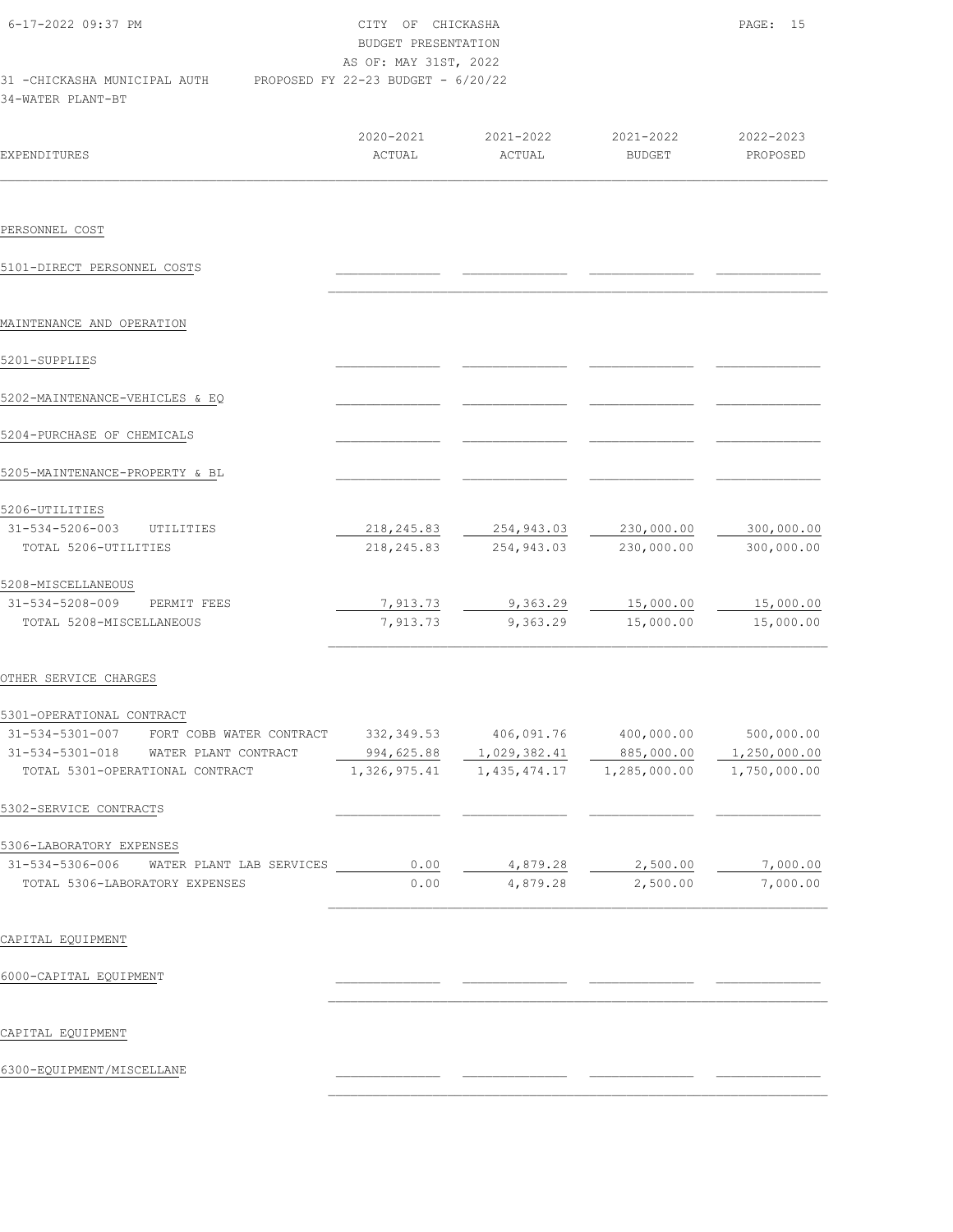| 6-17-2022 09:37 PM<br>31 -CHICKASHA MUNICIPAL AUTH PROPOSED FY 22-23 BUDGET - 6/20/22 | CITY OF CHICKASHA<br>BUDGET PRESENTATION<br>AS OF: MAY 31ST, 2022 |                     |                                                             | PAGE: 16               |
|---------------------------------------------------------------------------------------|-------------------------------------------------------------------|---------------------|-------------------------------------------------------------|------------------------|
| 34-WATER PLANT-BT                                                                     |                                                                   |                     |                                                             |                        |
| <b>EXPENDITURES</b>                                                                   | 2020-2021<br>ACTUAL                                               | 2021-2022<br>ACTUAL | 2021-2022<br>BUDGET                                         | 2022-2023<br>PROPOSED  |
| CAPITAL EQUIPMENT                                                                     |                                                                   |                     |                                                             |                        |
| 6400-BUILDINGS<br>PLANT REHAB/UPGRAGE<br>31-534-6400-020<br>TOTAL 6400-BUILDINGS      | 6,142.25                                                          | 11,963.00           | $6,142.25$ 11,963.00 300,000.00<br>300,000.00               | 50,000.00<br>50,000.00 |
| 6450-PROJECTS                                                                         |                                                                   |                     |                                                             |                        |
| DEBT SERVICE                                                                          |                                                                   |                     |                                                             |                        |
| 7000-DEBT SERVICE                                                                     |                                                                   |                     |                                                             |                        |
| TOTAL 34-WATER PLANT-BT                                                               |                                                                   |                     | $1,559,277.22$ $1,716,622.77$ $1,832,500.00$ $2,122,000.00$ |                        |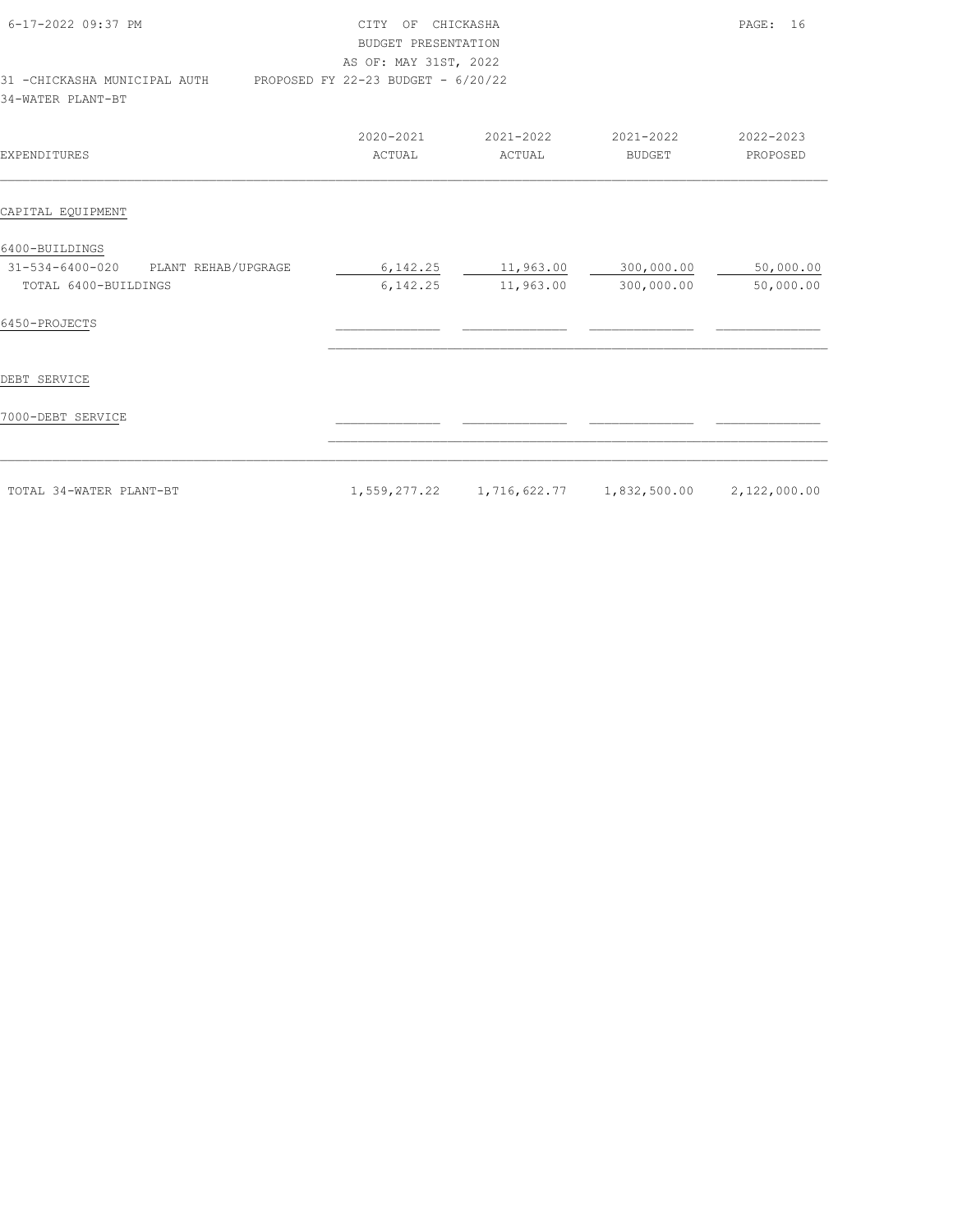| 6-17-2022 09:37 PM                                                                                                     | CITY OF CHICKASHA<br>BUDGET PRESENTATION<br>AS OF: MAY 31ST, 2022 |                                  |                                  | PAGE: 17                         |  |
|------------------------------------------------------------------------------------------------------------------------|-------------------------------------------------------------------|----------------------------------|----------------------------------|----------------------------------|--|
| 31 - CHICKASHA MUNICIPAL AUTH<br>35-WASTEWATER PLANT-BT                                                                | PROPOSED FY 22-23 BUDGET - 6/20/22                                |                                  |                                  |                                  |  |
| <b>EXPENDITURES</b>                                                                                                    | 2020-2021<br>ACTUAL                                               | 2021-2022<br>ACTUAL              | 2021-2022<br><b>BUDGET</b>       | 2022-2023<br>PROPOSED            |  |
| PERSONNEL COST                                                                                                         |                                                                   |                                  |                                  |                                  |  |
| 5101-DIRECT PERSONNEL COSTS                                                                                            |                                                                   |                                  |                                  |                                  |  |
| MAINTENANCE AND OPERATION                                                                                              |                                                                   |                                  |                                  |                                  |  |
| 5202-MAINTENANCE-VEHICLES & EQ                                                                                         |                                                                   |                                  |                                  |                                  |  |
| 5204-PURCHASE OF CHEMICALS                                                                                             |                                                                   |                                  |                                  |                                  |  |
| 5205-MAINTENANCE-PROPERTY & BL<br>31-535-5205-001<br>BUILDING AND GROUNDS<br>TOTAL 5205-MAINTENANCE-PROPERTY & BL      | 2,294.72<br>2,294.72                                              | 1,750.19<br>1,750.19             | 1,500.00<br>1,500.00             | 5,000.00<br>5,000.00             |  |
| 5206-UTILITIES<br>31-535-5206-001<br>TELEPHONE (LIFT STATIONS)<br>31-535-5206-003<br>UTILITIES<br>TOTAL 5206-UTILITIES | 114.55<br>134,789.96<br>134,904.51                                | 0.00<br>149,942.16<br>149,942.16 | 0.00<br>175,000.00<br>175,000.00 | 0.00<br>200,000.00<br>200,000.00 |  |
| 5208-MISCELLANEOUS<br>31-535-5208-009<br>PERMIT FEE<br>TOTAL 5208-MISCELLANEOUS                                        | 15,755.38<br>15,755.38                                            | 15,343.07<br>15,343.07           | 18,500.00<br>18,500.00           | 18,500.00<br>18,500.00           |  |
| 5210-ADVERTISING                                                                                                       |                                                                   |                                  |                                  |                                  |  |
| OTHER SERVICE CHARGES                                                                                                  |                                                                   |                                  |                                  |                                  |  |
| 5301-OPERATIONAL CONTRACT<br>31-535-5301-005<br>WASTEWATER TREATMENT PLAN<br>TOTAL 5301-OPERATIONAL CONTRACT           | 669,494.53<br>669, 494.53                                         | 607,812.00<br>607,812.00         | 642,000.00<br>642,000.00         | 700,000.00<br>700,000.00         |  |
| 5302-SERVICE CONTRACTS                                                                                                 |                                                                   |                                  |                                  |                                  |  |
| 5306-LABORATORY EXPENSES                                                                                               |                                                                   |                                  |                                  |                                  |  |
| CAPITAL EQUIPMENT                                                                                                      |                                                                   |                                  |                                  |                                  |  |
| 6000-CAPITAL EQUIPMENT                                                                                                 |                                                                   |                                  |                                  |                                  |  |
|                                                                                                                        |                                                                   |                                  |                                  |                                  |  |

CAPITAL EQUIPMENT

6300-EQUIPMENT/MISCELLANE \_\_\_\_\_\_\_\_\_\_\_\_\_\_ \_\_\_\_\_\_\_\_\_\_\_\_\_\_ \_\_\_\_\_\_\_\_\_\_\_\_\_\_ \_\_\_\_\_\_\_\_\_\_\_\_\_\_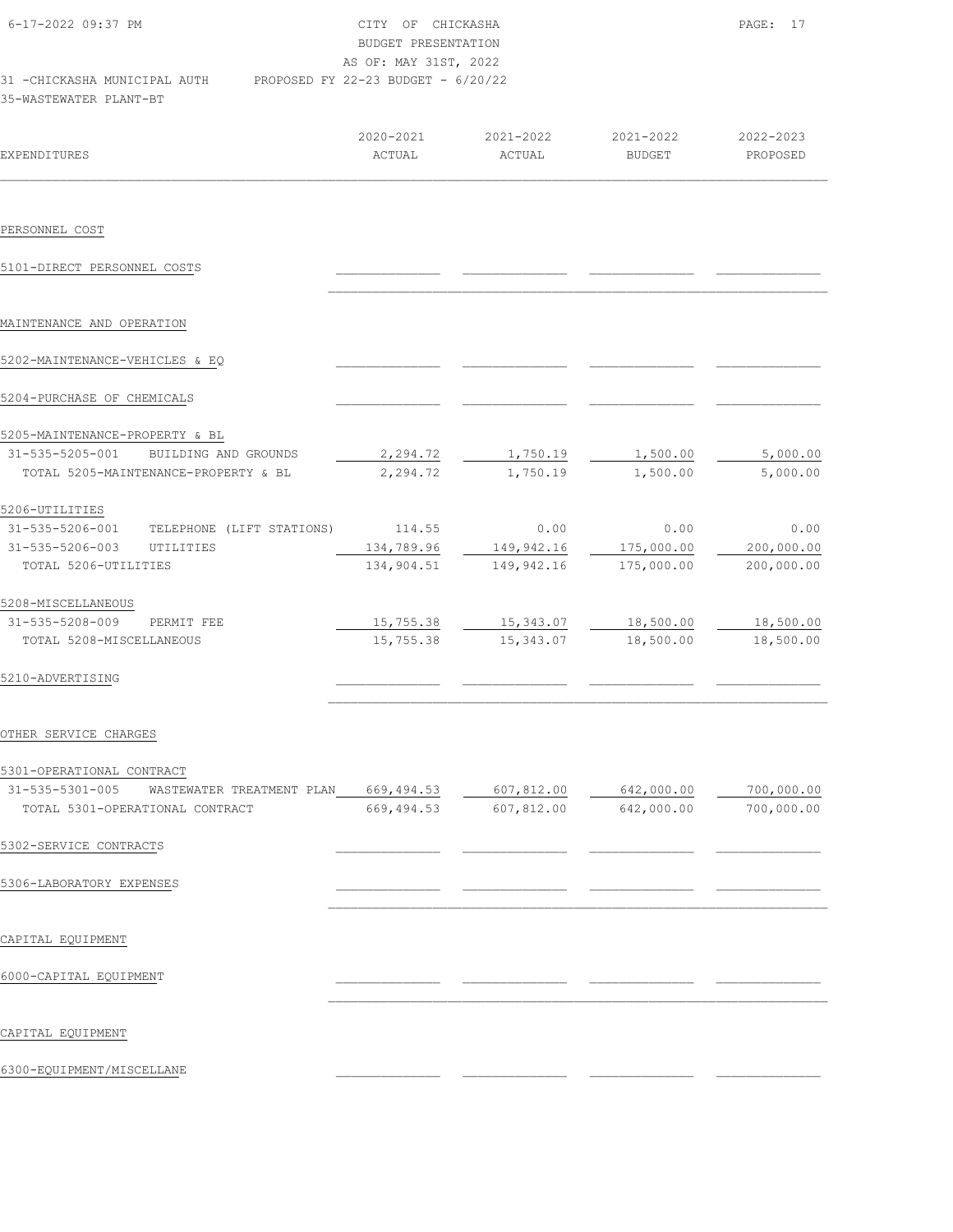| 6-17-2022 09:37 PM<br>31 -CHICKASHA MUNICIPAL AUTH PROPOSED FY 22-23 BUDGET - 6/20/22 | CITY OF CHICKASHA<br>BUDGET PRESENTATION<br>AS OF: MAY 31ST, 2022 |           |                         | PAGE: 18   |
|---------------------------------------------------------------------------------------|-------------------------------------------------------------------|-----------|-------------------------|------------|
| 35-WASTEWATER PLANT-BT                                                                |                                                                   |           |                         |            |
|                                                                                       | 2020-2021                                                         | 2021-2022 | 2021-2022               | 2022-2023  |
| <b>EXPENDITURES</b>                                                                   | ACTUAL                                                            | ACTUAL    | <b>BUDGET</b>           | PROPOSED   |
| 6350-EQUIPMENT/CONSTRUCTI                                                             |                                                                   |           |                         |            |
| CAPITAL EQUIPMENT                                                                     |                                                                   |           |                         |            |
| 6400-BUILDINGS                                                                        |                                                                   |           |                         |            |
| 31-535-6400-018.5 REHAB/UPGRADE                                                       | 1,428.40                                                          | 946.00    | 200,000.00              | 50,000.00  |
| TOTAL 6400-BUILDINGS                                                                  | 1,428.40                                                          | 946.00    | 200,000.00              | 50,000.00  |
| DEBT SERVICE                                                                          |                                                                   |           |                         |            |
| 7000-DEBT SERVICE                                                                     |                                                                   |           |                         |            |
|                                                                                       |                                                                   |           |                         |            |
| TOTAL 35-WASTEWATER PLANT-BT                                                          | 823,877.54                                                        |           | 775,793.42 1,037,000.00 | 973,500.00 |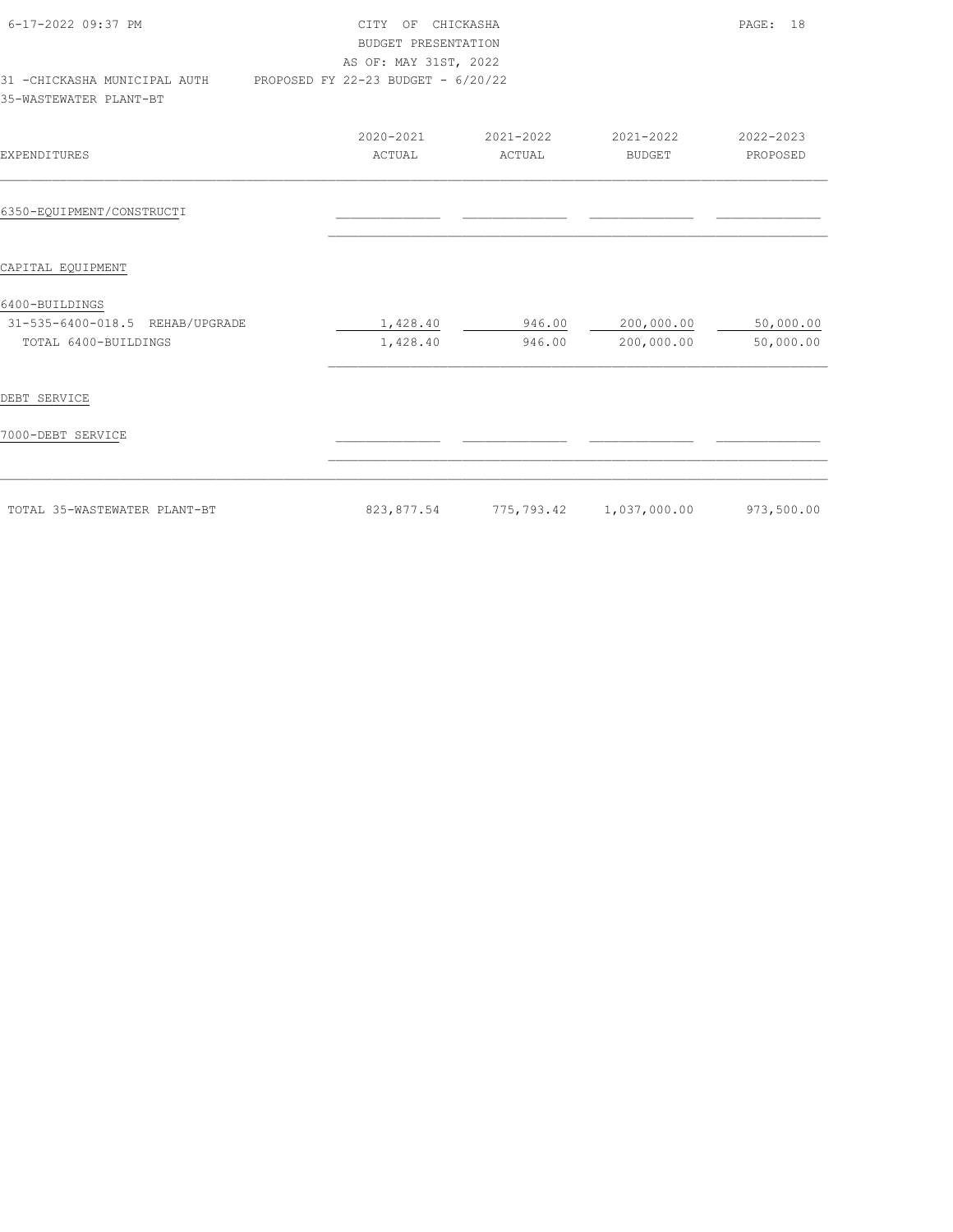| 6-17-2022 09:37 PM           | CITY OF CHICKASHA                    |
|------------------------------|--------------------------------------|
|                              | BUDGET PRESENTATION                  |
|                              | AS OF: MAY 31ST, 2022                |
| 31 -CHICKASHA MUNICIPAL AUTH | PROPOSED FY 22-23 BUDGET - $6/20/22$ |

36-LINE MAINTENANCE-BT

| EXPENDITURES                   |                                           | 2020-2021<br>ACTUAL | 2021-2022<br>ACTUAL | 2021-2022<br><b>BUDGET</b> | 2022-2023<br>PROPOSED |
|--------------------------------|-------------------------------------------|---------------------|---------------------|----------------------------|-----------------------|
| PERSONNEL COST                 |                                           |                     |                     |                            |                       |
| 5101-DIRECT PERSONNEL COSTS    |                                           |                     |                     |                            |                       |
| $31 - 536 - 5101 - 001$        | SALARIES                                  | 171,801.67          | 186,279.34          | 224,253.00                 | 217,485.00            |
| $31 - 536 - 5101 - 003$        | OVERTIME                                  | 42,504.93           | 36,748.96           | 8,820.00                   | 36,750.00             |
| 31-536-5101-006                | COMPENSATED ABSENCES                      | 1,960.00            | 1,470.01            | 1,960.00                   | 1,400.00              |
| 31-536-5101-007                | HOLIDAY PAY                               | 5,913.24            | 4,706.48            | 7,500.00                   | 4,700.00              |
|                                | TOTAL 5101-DIRECT PERSONNEL COSTS         | 222,179.84          | 229,204.79          | 242,533.00                 | 260,335.00            |
| 5102-RETIREMENT/PENSION COSTS  |                                           |                     |                     |                            |                       |
| 31-536-5102-003                | OMRF RETIREMENT                           | 21,064.60           | 24,675.30           | 23,120.00                  | 30,000.00             |
| 31-536-5102-004                | FICA & MEDICARE                           | 15,901.25           | 16,449.58           | 18,023.00                  | 20,250.00             |
|                                | TOTAL 5102-RETIREMENT/PENSION COSTS       | 36,965.85           | 41, 124.88          | 41,143.00                  | 50,250.00             |
| 5103-INDIRECT PERSONNEL COSTS  |                                           |                     |                     |                            |                       |
| 31-536-5103-006                | LONGEVITY PAY                             | 2,280.00            | 2,520.00            | 2,760.00                   | 2,800.00              |
| 31-536-5103-008                | ON CALL PAY                               | 2,450.00            | 2,660.00            | 3,640.00                   | 3,500.00              |
|                                | TOTAL 5103-INDIRECT PERSONNEL COSTS       | 4,730.00            | 5,180.00            | 6,400.00                   | 6,300.00              |
| 5104-HEALTH CARE               |                                           |                     |                     |                            |                       |
| 31-536-5104-002                | HEALTH BENEFIT PKG                        | 46,828.30           | 44, 332.44          | 125,250.00                 | 100,000.00            |
| 31-536-5104-003                | WORKERS COMPENSATION                      | 32,542.00           | 24,406.51           | 32,542.00                  | 30,000.00             |
| TOTAL 5104-HEALTH CARE         |                                           | 79,370.30           | 68,738.95           | 157,792.00                 | 130,000.00            |
| 5105-INDIRECT PERSONNEL COST   |                                           |                     |                     |                            |                       |
| 31-536-5105-001                | CONTRACT LABOR                            | 33, 373.40          | 0.00                | 27,500.00                  | 27,500.00             |
|                                | TOTAL 5105-INDIRECT PERSONNEL COST        | 33, 373.40          | 0.00                | 27,500.00                  | 27,500.00             |
| MAINTENANCE AND OPERATION      |                                           |                     |                     |                            |                       |
| 5201-SUPPLIES                  |                                           |                     |                     |                            |                       |
| 31-536-5201-001                | OFFICE SUPPLIES & PUBLICA                 | 0.00                | 0.00                | 1,000.00                   | 2,000.00              |
| 31-536-5201-020                | SMALL TOOLS & SUPPLIES                    | 211.42              | 263.89              | 1,000.00                   | 10,000.00             |
| TOTAL 5201-SUPPLIES            |                                           | 211.42              | 263.89              | 2,000.00                   | 12,000.00             |
| 5202-MAINTENANCE-VEHICLES & EQ |                                           |                     |                     |                            |                       |
| 31-536-5202-001                | GAS, FUELS, OILS, LUBRICA                 | 11,637.69           | 13, 447.87          | 15,000.00                  | 30,000.00             |
|                                | 31-536-5202-002 VEHICLE MAINTENANCE & REP | 2,848.59            | 5,756.57            | 3,000.00                   | 15,000.00             |
| 31-536-5202-004                | EQUIPMENT MAINT & REPAIRS                 | 3,311.10            | 2,934.45            | 3,000.00                   | 20,000.00             |
|                                | TOTAL 5202-MAINTENANCE-VEHICLES & EO      | 17,797.38           | 22, 138.89          | 21,000.00                  | 65,000.00             |
| 5205-MAINTENANCE-PROPERTY & BL |                                           |                     |                     |                            |                       |
| 31-536-5205-001                | BUILDING AND GROUNDS                      | 71,145.27           | 77,699.88           | 80,000.00                  | 0.00                  |
| 31-536-5205-004                | OUTSIDE CONSTRUCTION COST                 | 48.60               | 0.00                | 0.00                       | 0.00                  |
|                                | TOTAL 5205-MAINTENANCE-PROPERTY & BL      | 71,193.87           | 77,699.88           | 80,000.00                  | 0.00                  |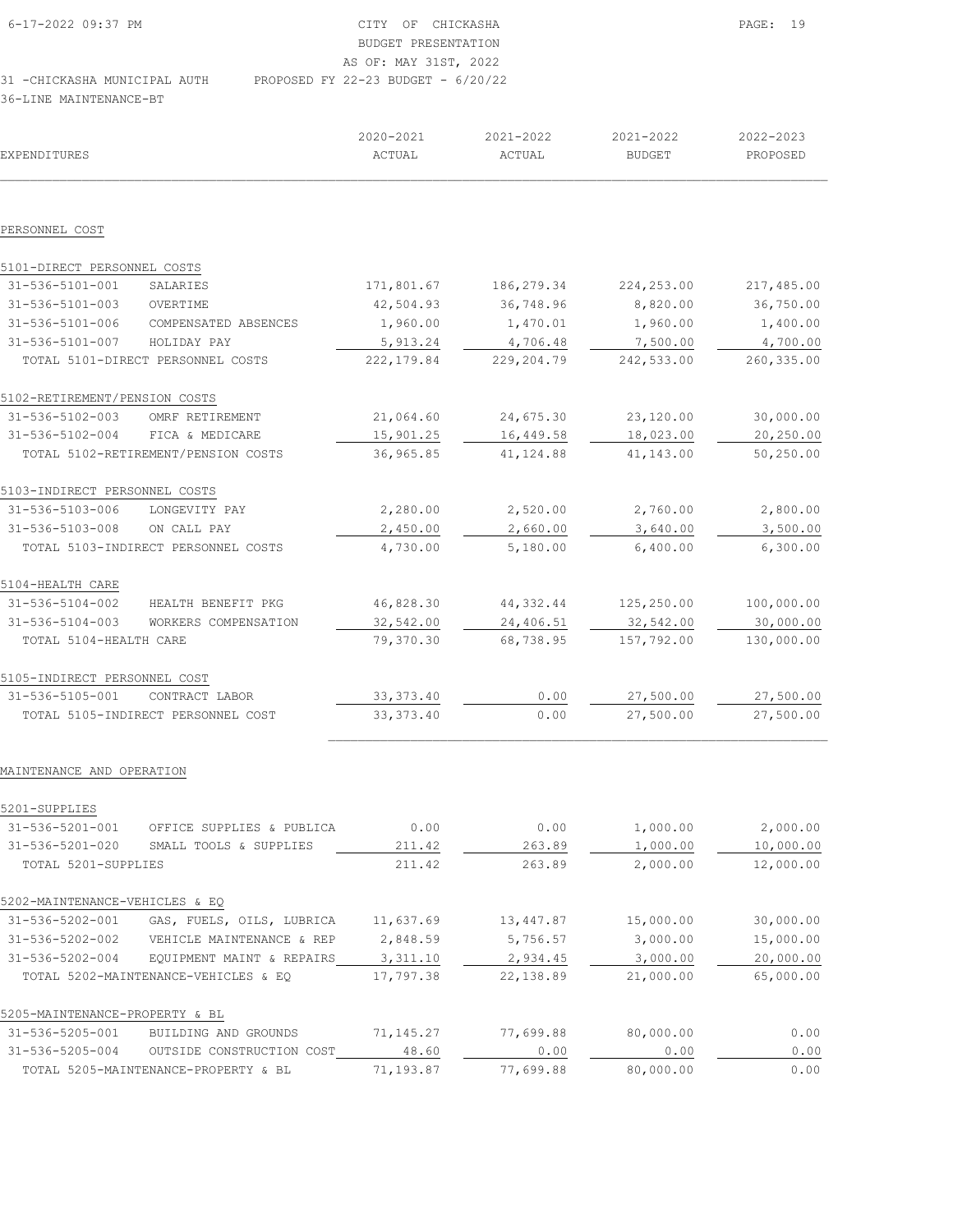| 6-17-2022 09:37 PM            | CITY OF CHICKASHA                  | PAGE: 20 |
|-------------------------------|------------------------------------|----------|
|                               | BUDGET PRESENTATION                |          |
|                               | AS OF: MAY 31ST, 2022              |          |
| 31 - CHICKASHA MUNICIPAL AUTH | PROPOSED FY 22-23 BUDGET - 6/20/22 |          |

| EXPENDITURES                                | 2020-2021<br>ACTUAL | 2021-2022<br>ACTUAL | 2021-2022<br><b>BUDGET</b> | 2022-2023<br>PROPOSED |
|---------------------------------------------|---------------------|---------------------|----------------------------|-----------------------|
|                                             |                     |                     |                            |                       |
| 5206-UTILITIES                              |                     |                     |                            |                       |
| 31-536-5206-007<br>COMMUNICATIONS           | 16,601.40           | 5,385.53            | 10,000.00                  | 10,000.00             |
| TOTAL 5206-UTILITIES                        | 16,601.40           | 5,385.53            | 10,000.00                  | 10,000.00             |
| 5208-MISCELLANEOUS                          |                     |                     |                            |                       |
| 31-536-5208-013<br>UNIFORMS                 | 3,735.67            | 3,549.51            | 4,000.00                   | 12,000.00             |
| TOTAL 5208-MISCELLANEOUS                    | 3,735.67            | 3,549.51            | 4,000.00                   | 12,000.00             |
| 5209-TRAVEL & ENTERTAINMENT                 |                     |                     |                            |                       |
| 5211-TRAINING & EDUCATION                   |                     |                     |                            |                       |
| 31-536-5211-001<br>PROFESSIONAL DEVELOPMENT | 0.00                | 322.00              | 500.00                     | 2,500.00              |
| TOTAL 5211-TRAINING & EDUCATION             | 0.00                | 322.00              | 500.00                     | 2,500.00              |
| OTHER SERVICE CHARGES                       |                     |                     |                            |                       |
| 5301-OPERATIONAL CONTRACT                   |                     |                     |                            |                       |
| 5302-SERVICE CONTRACTS                      |                     |                     |                            |                       |
| 5303-LEASE/PURCHASE AGREE                   |                     |                     |                            |                       |
| 5304-RENTAL EXPENSES                        |                     |                     |                            |                       |
| 31-536-5304-003<br>MACHINERY                | 0.00                | 0.00                | 0.00                       | 75,000.00             |
| TOTAL 5304-RENTAL EXPENSES                  | 0.00                | 0.00                | 0.00                       | 75,000.00             |

 $\mathcal{L}_\text{max}$ 

 $\mathcal{L}_\text{max}$ 

 $\mathcal{L}_\text{max}$ 

 $\mathcal{L}_\text{max}$ 

 $\mathcal{L}_\text{max}$ 

TRANSFERS TO OTHER FUNDS

5500-TRANSFER TO OTHER FUNDS \_\_\_\_\_\_\_\_\_\_\_\_\_\_ \_\_\_\_\_\_\_\_\_\_\_\_\_\_ \_\_\_\_\_\_\_\_\_\_\_\_\_\_ \_\_\_\_\_\_\_\_\_\_\_\_\_\_

UNDESIGNATED EXPENSES

5600-UNDESIGNATED EXPENSES \_\_\_\_\_\_\_\_\_\_\_\_\_\_ \_\_\_\_\_\_\_\_\_\_\_\_\_\_ \_\_\_\_\_\_\_\_\_\_\_\_\_\_ \_\_\_\_\_\_\_\_\_\_\_\_\_\_

CAPITAL EQUIPMENT

6000-CAPITAL EQUIPMENT \_\_\_\_\_\_\_\_\_\_\_\_\_\_ \_\_\_\_\_\_\_\_\_\_\_\_\_\_ \_\_\_\_\_\_\_\_\_\_\_\_\_\_ \_\_\_\_\_\_\_\_\_\_\_\_\_\_

CAPITAL EQUIPMENT

6150-FLEET/MOTOR POOL \_\_\_\_\_\_\_\_\_\_\_\_\_\_ \_\_\_\_\_\_\_\_\_\_\_\_\_\_ \_\_\_\_\_\_\_\_\_\_\_\_\_\_ \_\_\_\_\_\_\_\_\_\_\_\_\_\_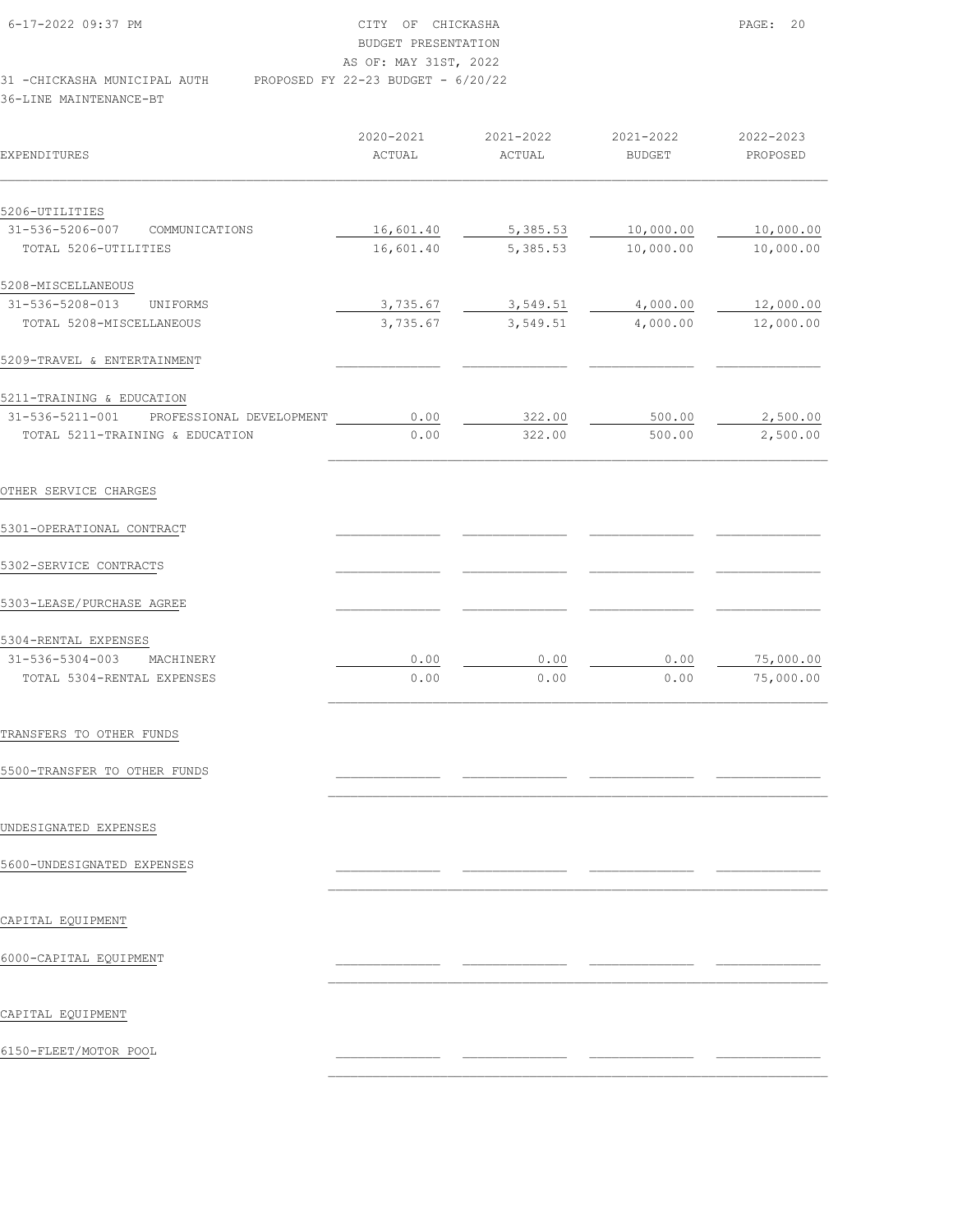| 6-17-2022 09:37 PM                                                                         |        | CITY OF CHICKASHA<br>BUDGET PRESENTATION<br>AS OF: MAY 31ST, 2022 |                                             |                       |  |
|--------------------------------------------------------------------------------------------|--------|-------------------------------------------------------------------|---------------------------------------------|-----------------------|--|
| 31 - CHICKASHA MUNICIPAL AUTH PROPOSED FY 22-23 BUDGET - 6/20/22<br>36-LINE MAINTENANCE-BT |        |                                                                   |                                             |                       |  |
| <b>EXPENDITURES</b>                                                                        | ACTUAL | ACTUAL                                                            | 2020-2021 2021-2022 2021-2022<br>BUDGET     | 2022-2023<br>PROPOSED |  |
| CAPITAL EQUIPMENT                                                                          |        |                                                                   |                                             |                       |  |
| 6250-FLEET/EQUIPMENT/MISC                                                                  |        |                                                                   |                                             |                       |  |
| CAPITAL EQUIPMENT                                                                          |        |                                                                   |                                             |                       |  |
| 6300-EQUIPMENT/MISCELLANE                                                                  |        |                                                                   |                                             |                       |  |
| 6350-EQUIPMENT/CONSTRUCTI                                                                  |        |                                                                   |                                             |                       |  |
| CAPITAL EQUIPMENT                                                                          |        |                                                                   |                                             |                       |  |
| 6450-PROJECTS                                                                              |        |                                                                   |                                             |                       |  |
| DEBT SERVICE                                                                               |        |                                                                   |                                             |                       |  |
| 7000-DEBT SERVICE                                                                          |        |                                                                   |                                             |                       |  |
| TOTAL 36-LINE MAINTENANCE-BT                                                               |        |                                                                   | 486,159.13 453,608.32 592,868.00 650,885.00 |                       |  |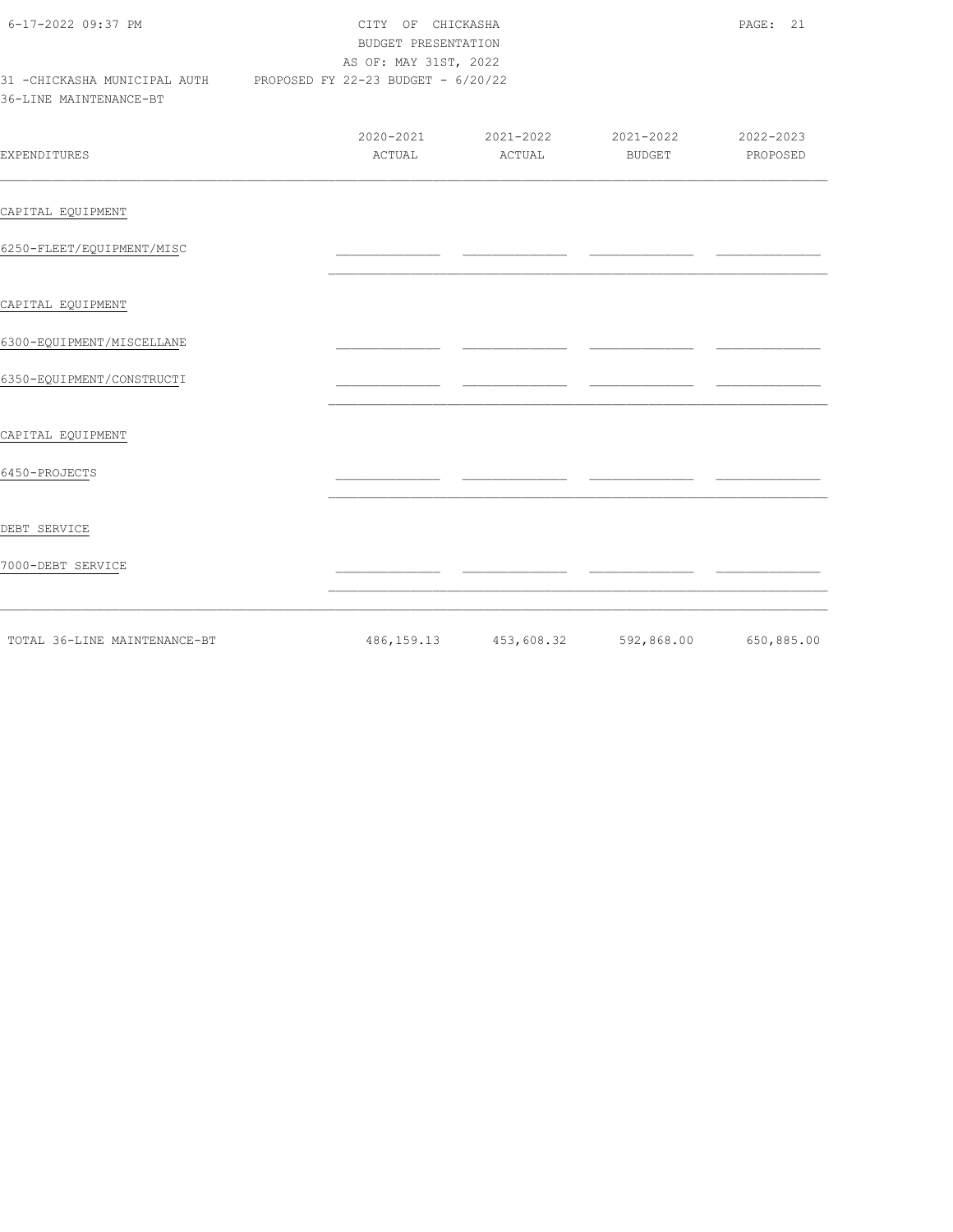| 6-17-2022 09:37 PM           | CITY OF CHICKASHA                    | PAGE: 22 |
|------------------------------|--------------------------------------|----------|
|                              | BUDGET PRESENTATION                  |          |
|                              | AS OF: MAY 31ST, 2022                |          |
| 31 -CHICKASHA MUNICIPAL AUTH | PROPOSED FY 22-23 BUDGET - $6/20/22$ |          |
| 37-LAKE CHICKASHA-C&R        |                                      |          |

| EXPENDITURES                                 | 2020-2021<br>ACTUAL | 2021-2022<br>ACTUAL | 2021-2022<br><b>BUDGET</b> | 2022-2023<br>PROPOSED |
|----------------------------------------------|---------------------|---------------------|----------------------------|-----------------------|
|                                              |                     |                     |                            |                       |
| PERSONNEL COST                               |                     |                     |                            |                       |
| 5101-DIRECT PERSONNEL COSTS                  |                     |                     |                            |                       |
| 31-537-5101-001<br>SALARIES                  | 0.00                | 2,680.80            | 6, 270.00                  | 11,130.00             |
| 31-537-5101-003<br>OVERTIME                  | 0.00                | 45.00               | 265.00                     | 500.00                |
| TOTAL 5101-DIRECT PERSONNEL COSTS            | 0.00                | 2,725.80            | 6, 535.00                  | 11,630.00             |
| 5102-RETIREMENT/PENSION COSTS                |                     |                     |                            |                       |
| 31-537-5102-004<br>FICA                      | 0.00                | 208.53              | 500.00                     | 891.00                |
| TOTAL 5102-RETIREMENT/PENSION COSTS          | 0.00                | 208.53              | 500.00                     | 891.00                |
| 5103-INDIRECT PERSONNEL COSTS                |                     |                     |                            |                       |
| 5104-HEALTH CARE                             |                     |                     |                            |                       |
| 31-537-5104-003<br>WORKERS COMPENSATION      | 0.00                | 232.50              | 465.00                     | 1,575.00              |
| TOTAL 5104-HEALTH CARE                       | 0.00                | 232.50              | 465.00                     | 1,575.00              |
| 5105-INDIRECT PERSONNEL COST                 |                     |                     |                            |                       |
| 31-537-5105-001<br>CONTRACT LABOR            | 0.00                | 2,610.00            | 2,610.00                   | 2,610.00              |
| TOTAL 5105-INDIRECT PERSONNEL COST           | 0.00                | 2,610.00            | 2,610.00                   | 2,610.00              |
| MAINTENANCE AND OPERATION<br>5201-SUPPLIES   |                     |                     |                            |                       |
| 31-537-5201-001<br>OFFICE SUPPLIES & PUBLICA | 110.00              | 15.90               | 0.00                       | 100.00                |
| 31-537-5201-020<br>SMALL TOOLS & SUPPLIES    | 0.00                | 119.32              | 500.00                     | 1,000.00              |
| TOTAL 5201-SUPPLIES                          | 110.00              | 135.22              | 500.00                     | 1,100.00              |
| 5202-MAINTENANCE-VEHICLES & EQ               |                     |                     |                            |                       |
| 31-537-5202-001<br>GAS, FUELS, OILS, LUBRICA | 17.39               | 50.00               | 500.00                     | 750.00                |
| TOTAL 5202-MAINTENANCE-VEHICLES & EQ         | 17.39               | 50.00               | 500.00                     | 750.00                |
| 5204-PURCHASE OF CHEMICALS                   |                     |                     |                            |                       |
| 5205-MAINTENANCE-PROPERTY & BL               |                     |                     |                            |                       |
| 31-537-5205-001<br>BUILDING AND GROUNDS      | 2,624.23            | 2,369.76            | 5,000.00                   | 10,000.00             |
| TOTAL 5205-MAINTENANCE-PROPERTY & BL         | 2,624.23            | 2,369.76            | 5,000.00                   | 10,000.00             |
| 5206-UTILITIES                               |                     |                     |                            |                       |
| 31-537-5206-003<br>UTILITIES                 | 17,644.41           | 17,428.89           | 21,000.00                  | 21,000.00             |
| 31-537-5206-007<br>COMMUNICATIONS            | 259.40              | 317.92              | 0.00                       | 2,000.00              |
| TOTAL 5206-UTILITIES                         | 17,903.81           | 17,746.81           | 21,000.00                  | 23,000.00             |
| 5208-MISCELLANEOUS                           |                     |                     |                            |                       |
| 31-537-5208-013<br>UNIFORMS                  | 206.38              | 0.00                | 0.00                       | 100.00                |
| TOTAL 5208-MISCELLANEOUS                     | 206.38              | 0.00                | 0.00                       | 100.00                |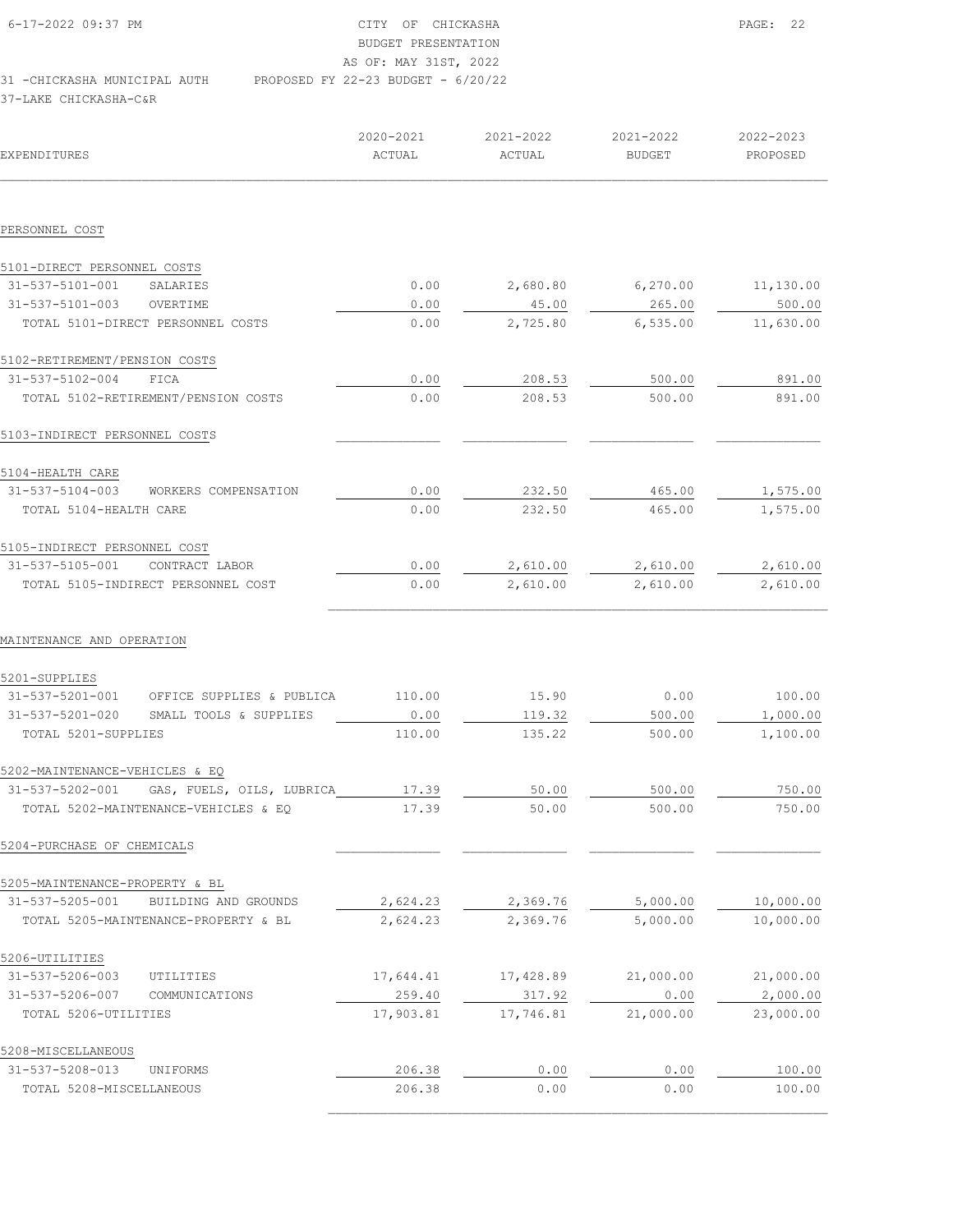| 6-17-2022 09:37 PM           | CITY OF CHICKASHA                    | PAGE: 23 |
|------------------------------|--------------------------------------|----------|
|                              | BUDGET PRESENTATION                  |          |
|                              | AS OF: MAY 31ST, 2022                |          |
| 31 -CHICKASHA MUNICIPAL AUTH | PROPOSED FY 22-23 BUDGET - $6/20/22$ |          |
| 37-LAKE CHICKASHA-C&R        |                                      |          |

| EXPENDITURES                                                                                                        | 2020-2021<br>ACTUAL | 2021-2022 2021-2022<br>ACTUAL | BUDGET       | 2022-2023<br>PROPOSED    |
|---------------------------------------------------------------------------------------------------------------------|---------------------|-------------------------------|--------------|--------------------------|
| OTHER SERVICE CHARGES                                                                                               |                     |                               |              |                          |
| 5301-OPERATIONAL CONTRACT<br>31-537-5301-019 ANNUAL BRIDGE/DAM INSPECT 1,500.00 1,500.00 1,500.00 1,500.00 1,500.00 |                     |                               |              |                          |
| TOTAL 5301-OPERATIONAL CONTRACT                                                                                     |                     | 1,500.00 1,500.00 1,500.00    |              | 1,500.00                 |
| 5302-SERVICE CONTRACTS                                                                                              |                     |                               |              |                          |
| 5304-RENTAL EXPENSES                                                                                                |                     |                               |              |                          |
| 31-537-5304-003 MACHINERY<br>TOTAL 5304-RENTAL EXPENSES                                                             | 0.00<br>0.00        | 0.00<br>0.00                  | 0.00<br>0.00 | 2,000.00<br>2,000.00     |
| TRANSFERS TO OTHER FUNDS                                                                                            |                     |                               |              |                          |
| 5500-TRANSFER TO OTHER FUNDS                                                                                        |                     |                               |              |                          |
| UNDESIGNATED EXPENSES                                                                                               |                     |                               |              |                          |
| 5600-UNDESIGNATED EXPENSES                                                                                          |                     |                               |              |                          |
| CAPITAL EQUIPMENT                                                                                                   |                     |                               |              |                          |
| 6000-CAPITAL EQUIPMENT                                                                                              |                     |                               |              |                          |
| CAPITAL EQUIPMENT                                                                                                   |                     |                               |              |                          |
| 6200-FLEET/HEAVY EQUIPMEN                                                                                           |                     |                               |              |                          |
| 6250-FLEET/EQUIPMENT/MISC                                                                                           |                     |                               |              |                          |
| CAPITAL EQUIPMENT                                                                                                   |                     |                               |              |                          |
| 6300-EQUIPMENT/MISCELLANE                                                                                           |                     |                               |              |                          |
| 6350-EQUIPMENT/CONSTRUCTI                                                                                           |                     |                               |              |                          |
| CAPITAL EQUIPMENT                                                                                                   |                     |                               |              |                          |
| 6450-PROJECTS                                                                                                       |                     |                               |              |                          |
| 31-537-6450-006<br>LAKE IMPROVEMENTS<br>TOTAL 6450-PROJECTS                                                         | 0.00<br>0.00        | 0.00<br>0.00                  | 0.00<br>0.00 | 100,000.00<br>100,000.00 |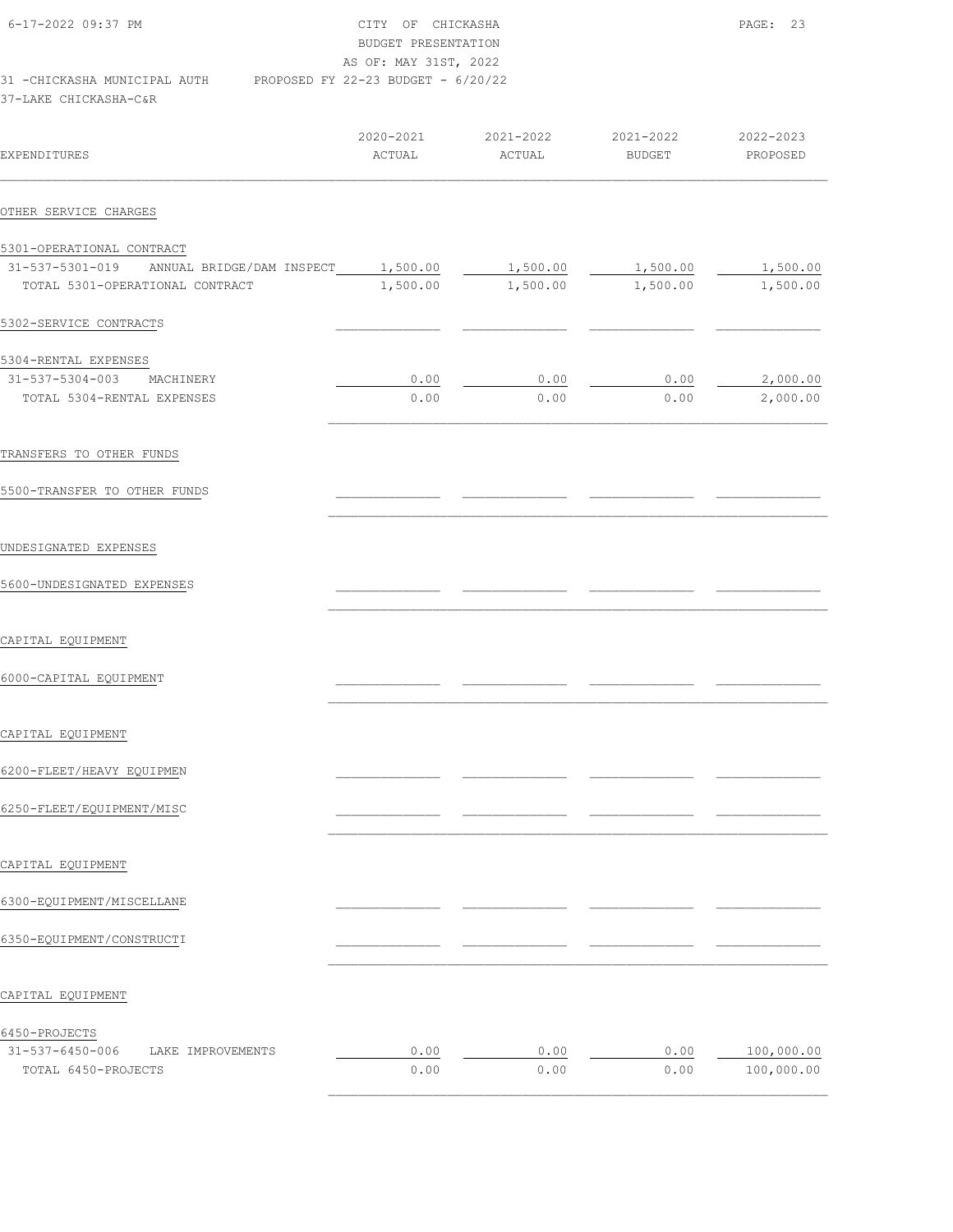| 6-17-2022 09:37 PM                                     | CHICKASHA<br><b>CTTY</b><br>OF<br>BUDGET PRESENTATION<br>AS OF: MAY 31ST, 2022 | PAGE: 24            |                     |                       |
|--------------------------------------------------------|--------------------------------------------------------------------------------|---------------------|---------------------|-----------------------|
| 31 - CHICKASHA MUNICIPAL AUTH<br>37-LAKE CHICKASHA-C&R | PROPOSED FY 22-23 BUDGET - 6/20/22                                             |                     |                     |                       |
| EXPENDITURES                                           | 2020-2021<br>ACTUAL                                                            | 2021-2022<br>ACTUAL | 2021-2022<br>BUDGET | 2022-2023<br>PROPOSED |
| DEBT SERVICE                                           |                                                                                |                     |                     |                       |
| 7000-DEBT SERVICE                                      |                                                                                |                     |                     |                       |
| TOTAL 37-LAKE CHICKASHA-C&R                            | 22,361.81                                                                      | 27,578.62           | 38,610.00           | 155,156.00            |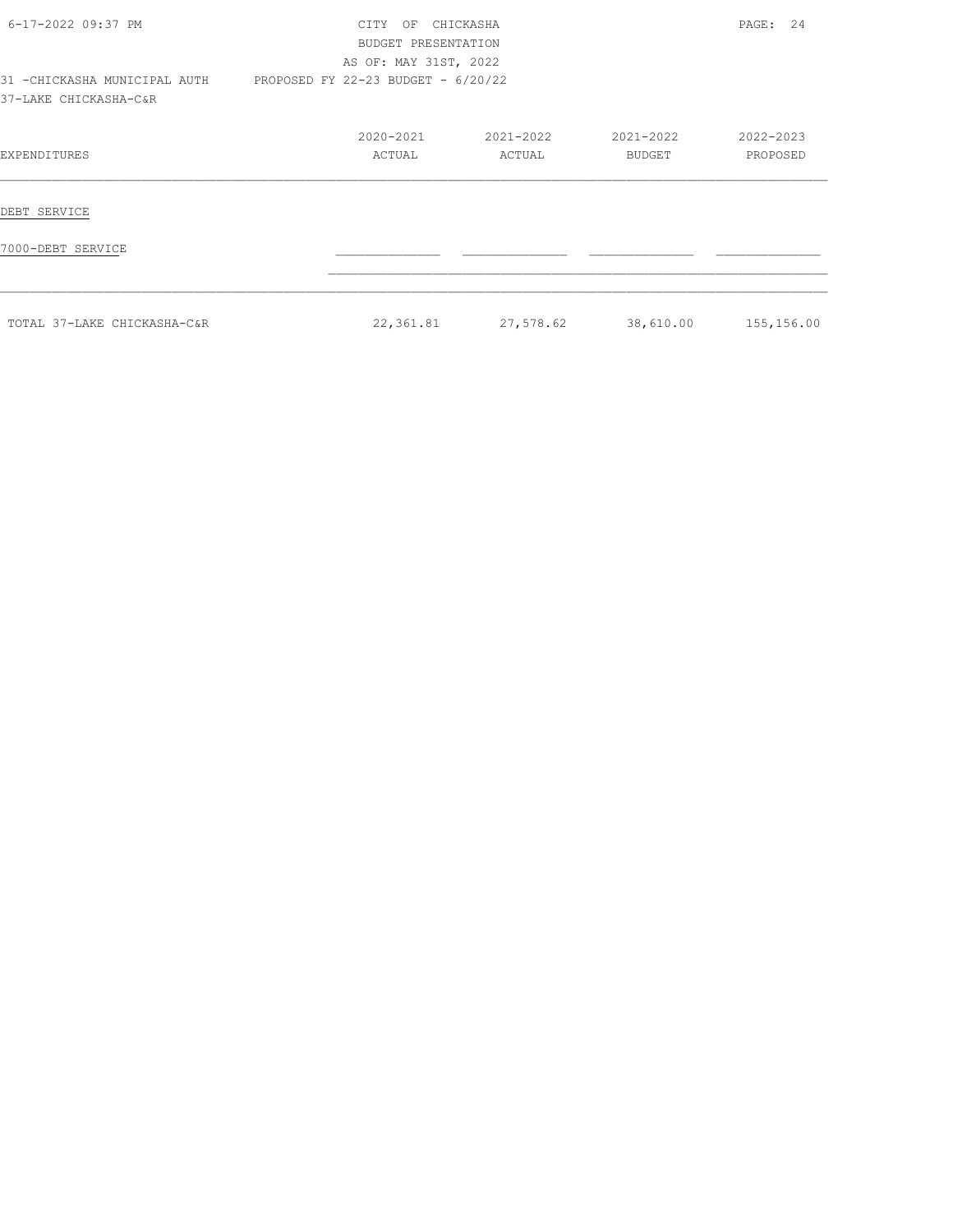| 6-17-2022 09:37 PM           |                                      | CITY OF CHICKASHA     |  |  |
|------------------------------|--------------------------------------|-----------------------|--|--|
|                              |                                      | BUDGET PRESENTATION   |  |  |
|                              |                                      | AS OF: MAY 31ST, 2022 |  |  |
| 31 -CHICKASHA MUNICIPAL AUTH | PROPOSED FY 22-23 BUDGET - $6/20/22$ |                       |  |  |

38-BUILDING MAINTENANCE

| <b>EXPENDITURES</b>            |                                      | 2020-2021<br>ACTUAL | 2021-2022<br>ACTUAL | 2021-2022<br><b>BUDGET</b> | 2022-2023<br>PROPOSED |
|--------------------------------|--------------------------------------|---------------------|---------------------|----------------------------|-----------------------|
|                                |                                      |                     |                     |                            |                       |
| PERSONNEL COST                 |                                      |                     |                     |                            |                       |
| 5101-DIRECT PERSONNEL COSTS    |                                      |                     |                     |                            |                       |
| 31-538-5101-001                | SALARIES                             | 30,254.56           | 28,388.11           | 62,400.00                  | 33,500.00             |
| 31-538-5101-003                | OVERTIME                             | 323.81              | 123.17              | 3,000.00                   | 2,500.00              |
| 31-538-5101-006                | COMPENSATED ABSENCES                 | 150.00              | 112.50              | 150.00                     | 1,250.00              |
| 31-538-5101-007                | HOLIDAY PAY                          | 1,212.00            | 727.20              | 1,500.00                   | 0.00                  |
|                                | TOTAL 5101-DIRECT PERSONNEL COSTS    | 31,940.37           | 29,350.98           | 67,050.00                  | 37,250.00             |
| 5102-RETIREMENT/PENSION COSTS  |                                      |                     |                     |                            |                       |
| 31-538-5102-003                | OMRF RETIREMENT                      | 3,007.41            | 3, 131.45           | 5,284.00                   | 2,700.00              |
| 31-538-5102-004                | FICA & MEDICARE                      | 2,316.36            | 2,135.08            | 3,500.00                   | 2,850.00              |
|                                | TOTAL 5102-RETIREMENT/PENSION COSTS  | 5,323.77            | 5,266.53            | 8,784.00                   | 5,550.00              |
| 5103-INDIRECT PERSONNEL COSTS  |                                      |                     |                     |                            |                       |
| 31-538-5103-006                | LONGEVITY                            | 180.00              | 240.00              | 0.00                       | 0.00                  |
|                                | TOTAL 5103-INDIRECT PERSONNEL COSTS  | 180.00              | 240.00              | 0.00                       | 0.00                  |
| 5104-HEALTH CARE               |                                      |                     |                     |                            |                       |
| 31-538-5104-002                | HEALTH BENEFIT PKG                   | 4,952.64            | 4,565.00            | 16,500.00                  | 12,000.00             |
| 31-538-5104-003                | WORKERS COMPENSATION                 | 4,664.00            | 3,497.99            | 4,664.00                   | 2,044.00              |
| TOTAL 5104-HEALTH CARE         |                                      | 9,616.64            | 8,062.99            | 21,164.00                  | 14,044.00             |
| MAINTENANCE AND OPERATION      |                                      |                     |                     |                            |                       |
| 5201-SUPPLIES                  |                                      |                     |                     |                            |                       |
| $31 - 538 - 5201 - 020$        | SMALL TOOLS & SUPPLIES               | 230.75              | 47.99               | 5,000.00                   | 5,000.00              |
| TOTAL 5201-SUPPLIES            |                                      | 230.75              | 47.99               | 5,000.00                   | 5,000.00              |
| 5202-MAINTENANCE-VEHICLES & EQ |                                      |                     |                     |                            |                       |
| 31-538-5202-001                | GAS, FUELS, OILS, LUBRICA            | 3,276.74            | 2,642.87            | 2,600.00                   | 3,000.00              |
| 31-538-5202-002                | VEHICLE MAINT & REPAIRS              | 79.03               | 1,607.68            | 1,000.00                   | 6,000.00              |
|                                | TOTAL 5202-MAINTENANCE-VEHICLES & EQ | 3,355.77            | 4,250.55            | 3,600.00                   | 9,000.00              |
| 5205-MAINTENANCE-PROPERTY & BL |                                      |                     |                     |                            |                       |
| 31-538-5205-001                | BUILDING & GROUND                    | 24,358.56           | 20,014.48           | 63,000.00                  | 65,000.00             |
|                                | TOTAL 5205-MAINTENANCE-PROPERTY & BL | 24,358.56           | 20,014.48           | 63,000.00                  | 65,000.00             |
| 5206-UTILITIES                 |                                      |                     |                     |                            |                       |
| 31-538-5206-001                | TELEPHONE                            | 334.20              | 0.00                | 0.00                       | 0.00                  |
| 31-538-5206-002                | NATURAL GAS                          | 55.54               | 0.00                | 0.00                       | 0.00                  |
| 31-538-5206-003                | UTILITIES                            | 38, 472.16          | 48, 943. 95         | 50,000.00                  | 60,000.00             |
| 31-538-5206-007                | COMMUNICATIONS                       | 506,807.27          | 253,605.37          | 295,000.00                 | 265,000.00            |
| TOTAL 5206-UTILITIES           |                                      | 545,669.17          | 302,549.32          | 345,000.00                 | 325,000.00            |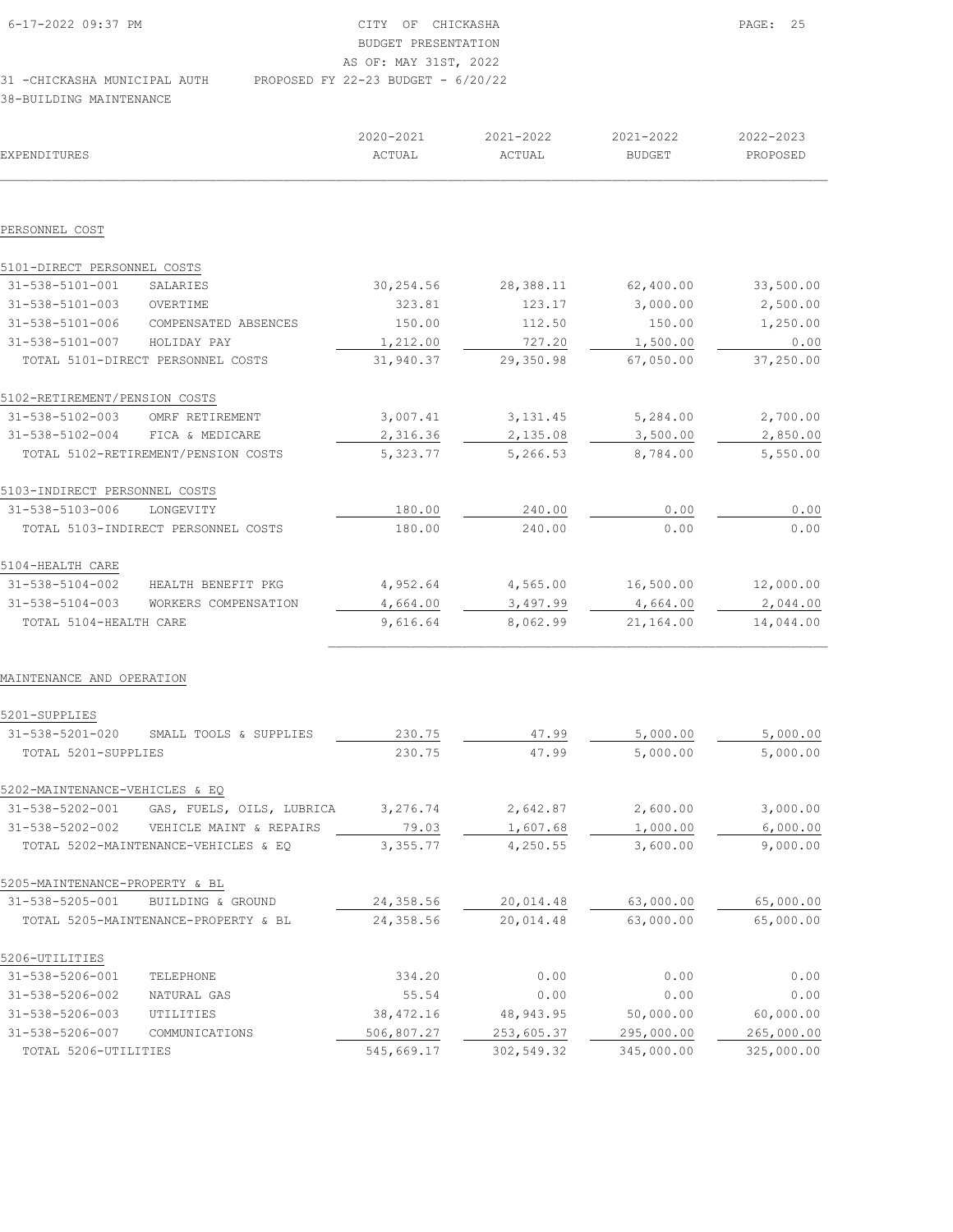| 6-17-2022 09:37 PM<br>31 - CHICKASHA MUNICIPAL AUTH<br>38-BUILDING MAINTENANCE |                     | CITY OF CHICKASHA<br>BUDGET PRESENTATION<br>AS OF: MAY 31ST, 2022<br>PROPOSED FY 22-23 BUDGET - 6/20/22 |                            |                       |  |  |
|--------------------------------------------------------------------------------|---------------------|---------------------------------------------------------------------------------------------------------|----------------------------|-----------------------|--|--|
| EXPENDITURES                                                                   | 2020-2021<br>ACTUAL | 2021-2022<br>ACTUAL                                                                                     | 2021-2022<br><b>BUDGET</b> | 2022-2023<br>PROPOSED |  |  |
| 5208-MISCELLANEOUS                                                             |                     |                                                                                                         |                            |                       |  |  |
| 31-538-5208-013<br>UNIFORMS                                                    | 455.20              | 401.80                                                                                                  | 0.00                       | 1,000.00              |  |  |
| TOTAL 5208-MISCELLANEOUS                                                       | 455.20              | 401.80                                                                                                  | 0.00                       | 1,000.00              |  |  |
| OTHER SERVICE CHARGES<br>5301-OPERATIONAL CONTRACT                             |                     |                                                                                                         |                            |                       |  |  |
| 5302-SERVICE CONTRACTS                                                         |                     |                                                                                                         |                            |                       |  |  |
| 31-538-5302-006<br>JANITORIAL SERVICES/SERVI                                   | 32,742.00           | 27,285.00                                                                                               | 29,000.00                  | 35,000.00             |  |  |
| 31-538-5302-008 FIRE EXTINGUISH/SPRINKER                                       | 1,475.00            | 0.00                                                                                                    | 1,600.00                   | 2,000.00              |  |  |
| 31-538-5302-014 HVAC SERVICE CONTRACT                                          | 53,697.96           | 49,440.38                                                                                               | 10,000.00                  | 54,000.00             |  |  |
| 31-538-5302-015 ELEVATOR SERVICE CONTRACT                                      | 0.00                | 0.00                                                                                                    | 1,400.00                   | 2,000.00              |  |  |
| TOTAL 5302-SERVICE CONTRACTS                                                   | 87, 914.96          | 76,725.38                                                                                               | 42,000.00                  | 93,000.00             |  |  |
| CAPITAL EQUIPMENT<br>6300-EQUIPMENT/MISCELLANE                                 |                     |                                                                                                         |                            |                       |  |  |
| CAPITAL EQUIPMENT                                                              |                     |                                                                                                         |                            |                       |  |  |
| 6400-BUILDINGS                                                                 |                     |                                                                                                         |                            |                       |  |  |
| 31-538-6400-010<br>OTHER PROJECTS                                              | 22,766.56           | 0.00                                                                                                    | 27,500.00                  | 0.00                  |  |  |
| TOTAL 6400-BUILDINGS                                                           | 22,766.56           | 0.00                                                                                                    | 27,500.00                  | 0.00                  |  |  |
| DEBT SERVICE                                                                   |                     |                                                                                                         |                            |                       |  |  |

# 7000-DEBT SERVICE \_\_\_\_\_\_\_\_\_\_\_\_\_\_ \_\_\_\_\_\_\_\_\_\_\_\_\_\_ \_\_\_\_\_\_\_\_\_\_\_\_\_\_ \_\_\_\_\_\_\_\_\_\_\_\_\_\_

| TOTAL 38-BUILDING MAINTENANCE<br>$\sim$ . The contract of the contract of the contract of the contract of the contract of the contract of the contract of the contract of the contract of the contract of the contract of the contract of the contract of the co | 731,811.75 | 446,910.02 | 583,098.00 | 554,844.00 |
|------------------------------------------------------------------------------------------------------------------------------------------------------------------------------------------------------------------------------------------------------------------|------------|------------|------------|------------|

 $\mathcal{L}_\text{max}$  $\mathcal{L}_\text{max} = \mathcal{L}_\text{max} = \mathcal{L}_\text{max} = \mathcal{L}_\text{max} = \mathcal{L}_\text{max} = \mathcal{L}_\text{max} = \mathcal{L}_\text{max} = \mathcal{L}_\text{max} = \mathcal{L}_\text{max} = \mathcal{L}_\text{max} = \mathcal{L}_\text{max} = \mathcal{L}_\text{max} = \mathcal{L}_\text{max} = \mathcal{L}_\text{max} = \mathcal{L}_\text{max} = \mathcal{L}_\text{max} = \mathcal{L}_\text{max} = \mathcal{L}_\text{max} = \mathcal{$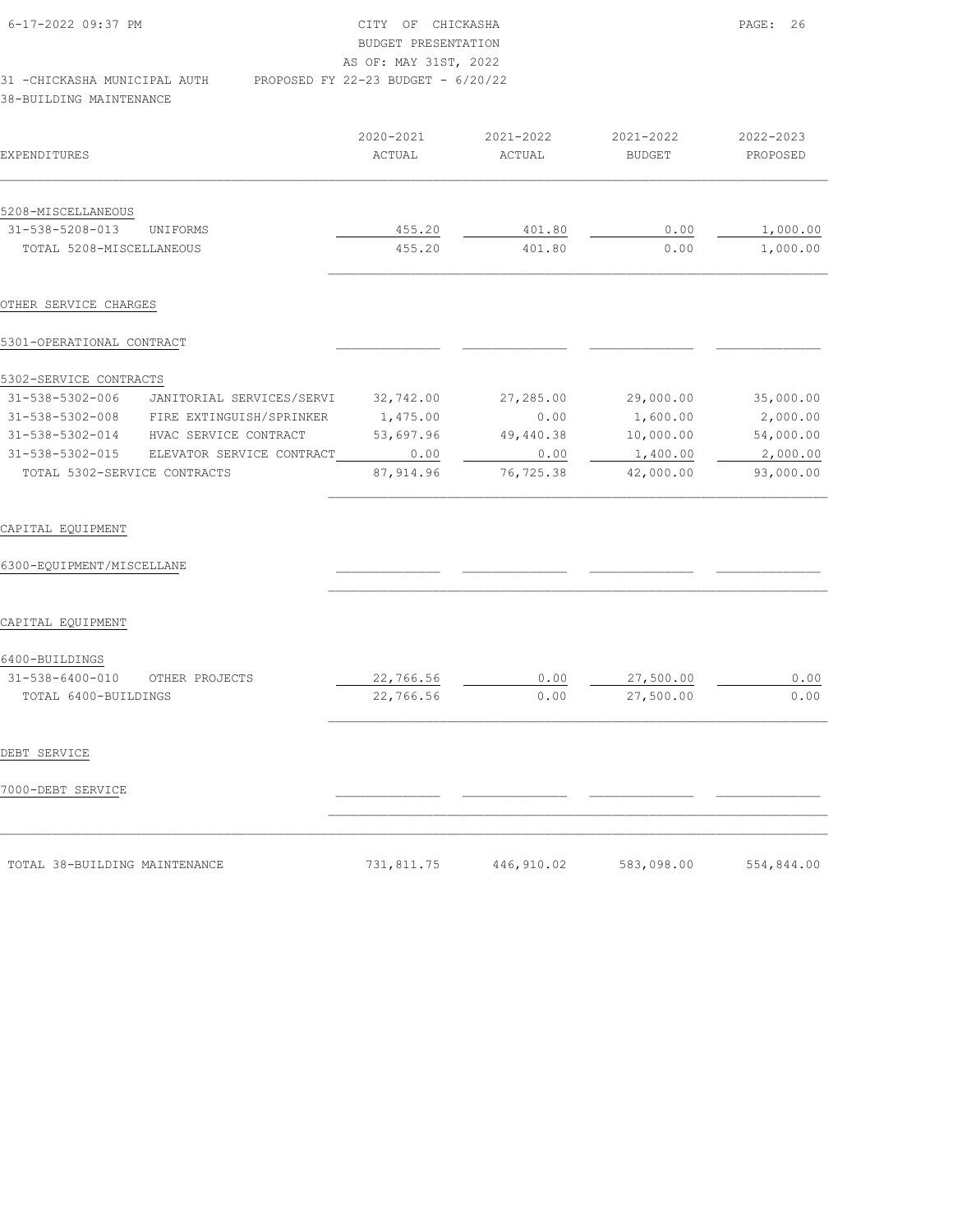| 6-17-2022 09:37 PM                                                                          |        | CITY OF CHICKASHA<br>BUDGET PRESENTATION<br>AS OF: MAY 31ST, 2022 |        |                       |  |  |
|---------------------------------------------------------------------------------------------|--------|-------------------------------------------------------------------|--------|-----------------------|--|--|
| 31 -CHICKASHA MUNICIPAL AUTH PROPOSED FY 22-23 BUDGET - 6/20/22<br>39-STORMWATER MANAGEMENT |        |                                                                   |        |                       |  |  |
| <b>EXPENDITURES</b>                                                                         | ACTUAL | 2020-2021 2021-2022 2021-2022<br>ACTUAL                           | BUDGET | 2022-2023<br>PROPOSED |  |  |
|                                                                                             |        |                                                                   |        |                       |  |  |
| PERSONNEL COST                                                                              |        |                                                                   |        |                       |  |  |
| 5101-DIRECT PERSONNEL COSTS                                                                 |        |                                                                   |        |                       |  |  |
| 5102-RETIREMENT/PENSION COSTS                                                               |        |                                                                   |        |                       |  |  |
| 5103-INDIRECT PERSONNEL COSTS                                                               |        |                                                                   |        |                       |  |  |
| 5104-HEALTH CARE                                                                            |        |                                                                   |        |                       |  |  |
| MAINTENANCE AND OPERATION                                                                   |        |                                                                   |        |                       |  |  |
| 5201-SUPPLIES                                                                               |        |                                                                   |        |                       |  |  |
| 5202-MAINTENANCE-VEHICLES & EQ                                                              |        |                                                                   |        |                       |  |  |
| 5205-MAINTENANCE-PROPERTY & BL                                                              |        |                                                                   |        |                       |  |  |
| 5208-MISCELLANEOUS                                                                          |        |                                                                   |        |                       |  |  |
| 5209-TRAVEL & ENTERTAINMENT                                                                 |        |                                                                   |        |                       |  |  |
| 5211-TRAINING & EDUCATION                                                                   |        |                                                                   |        |                       |  |  |
| OTHER SERVICE CHARGES                                                                       |        |                                                                   |        |                       |  |  |
| 5301-OPERATIONAL CONTRACT                                                                   |        |                                                                   |        |                       |  |  |
| 5303-LEASE/PURCHASE AGREE                                                                   |        |                                                                   |        |                       |  |  |
| 5304-RENTAL EXPENSES                                                                        |        |                                                                   |        |                       |  |  |
|                                                                                             |        |                                                                   |        |                       |  |  |
| CAPITAL EQUIPMENT                                                                           |        |                                                                   |        |                       |  |  |
| 6300-EQUIPMENT/MISCELLANE                                                                   |        |                                                                   |        |                       |  |  |
| DEBT SERVICE                                                                                |        |                                                                   |        |                       |  |  |
| 7000-DEBT SERVICE                                                                           |        |                                                                   |        |                       |  |  |
|                                                                                             |        |                                                                   |        |                       |  |  |
| REVENUES OVER/(UNDER) EXPENDITURES                                                          |        | 3,098,093.73 3,710,173.97                                         | 0.00   | 0.00                  |  |  |

============== ============== ============== ==============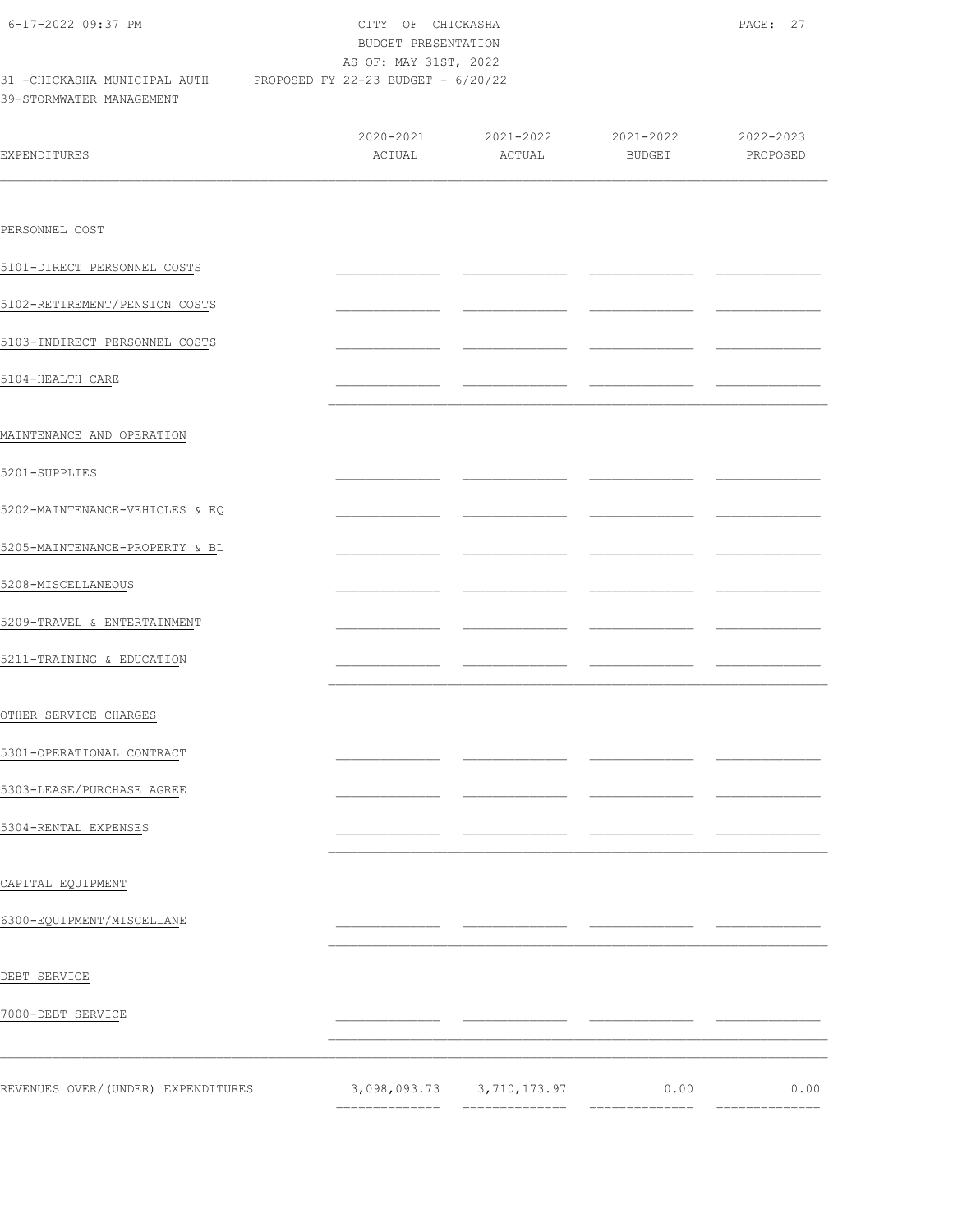| 6-17-2022 09:37 PM | CITY OF CHICKASHA                    | $\texttt{PAGE}$ : |
|--------------------|--------------------------------------|-------------------|
|                    | BUDGET PRESENTATION                  |                   |
|                    | AS OF: MAY 31ST, 2022                |                   |
| 39 -AIRPORT        | PROPOSED FY 22-23 BUDGET - $6/20/22$ |                   |

BUDGET SUMMARY

| ACCT#<br>ACCOUNT NAME              | 2020-2021<br>2021-2022<br>ACTUAL<br>ACTUAL |                | 2021-2022<br><b>BUDGET</b> | 2022-2023<br>PROPOSED |
|------------------------------------|--------------------------------------------|----------------|----------------------------|-----------------------|
| REVENUE SUMMARY                    |                                            |                |                            |                       |
| <b>RENT</b>                        | 103,129.57                                 | 88,006.64      | 89,600.00                  | 88,055.00             |
| GRANTS AND PROGRAMS                | 903,505.36                                 | 48,323.00      | 0.00                       | 0.00                  |
| OIL & GAS                          | 436,493.07                                 | 604,286.46     | 475,000.00                 | 675,000.00            |
|                                    |                                            |                |                            |                       |
| MISC REVENUES                      | 40.40                                      | 28,514.13      | 18,000.00                  | 30,000.00             |
| TRANSFER OTHER FUNDS-EQU           | 0.00                                       | 0.00           | 5,000.00                   | 5,000.00              |
| INTEREST                           | 17,709.39                                  | 7,503.04       | 15,000.00                  | 10,000.00             |
| PRIOR YEAR FUND BALANCE C          | 0.00                                       | 0.00           | 1,099,538.00               | 725,135.00            |
| <b>TOTAL REVENUES</b>              | 1,460,877.79                               |                | 776,633.27 1,702,138.00    | 1,533,190.00          |
|                                    | ==============                             | ============== | ==============             | ==============        |
| EXPENDITURE SUMMARY                |                                            |                |                            |                       |
| 39-AIRPORT-BT                      | 1,187,427.93                               |                | 380,893.65 1,702,138.00    | 1,533,190.00          |
| TOTAL EXPENDITURES                 | 1,187,427.93                               | 380,893.65     | 1,702,138.00               | 1,533,190.00          |
|                                    | ---------------                            | ============== | --------------             | ==============        |
| REVENUES OVER/(UNDER) EXPENDITURES | 273,449.86                                 | 395,739.62     | 0.00                       | 0.00                  |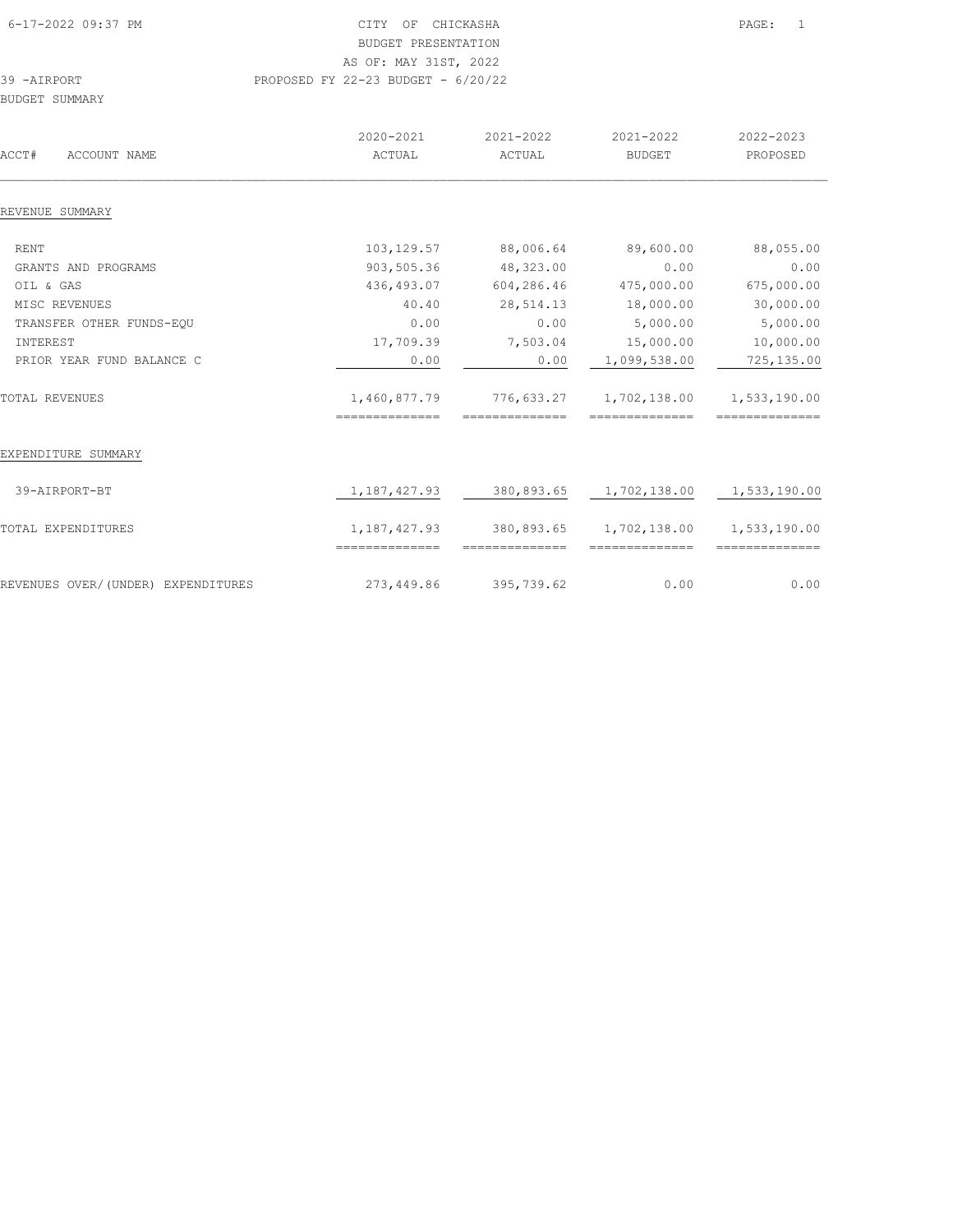|  |  | AS OF: MAY 31ST, 2022 |  |                                |  |
|--|--|-----------------------|--|--------------------------------|--|
|  |  |                       |  | OSED FY 22-23 BUDGET - 6/20/22 |  |

| REVENUES                                             | 2020-2021<br>ACTUAL | 2021-2022<br>ACTUAL | 2021-2022<br><b>BUDGET</b> | 2022-2023<br>PROPOSED |
|------------------------------------------------------|---------------------|---------------------|----------------------------|-----------------------|
|                                                      |                     |                     |                            |                       |
| FEES                                                 |                     |                     |                            |                       |
| RENT                                                 |                     |                     |                            |                       |
| 39-4020-000<br>OTHER-BT                              | 13,742.00           | 0.00                | 0.00                       | 0.00                  |
| $39 - 4020 - 008$<br>LAND/AIRPORT-BT                 | 0.00                | 13,742.00           | 13,700.00                  | 0.00                  |
| $39 - 4020 - 009$<br>ARMORY RENT                     | 18,055.57           | 18,055.57           | 0.00                       | 18,055.00             |
| $39 - 4020 - 015$<br>HANGARS/AIRPORT-BT              | 71,332.00           | 56,209.07           | 75,900.00                  | 70,000.00             |
| TOTAL RENT                                           | 103, 129.57         | 88,006.64           | 89,600.00                  | 88,055.00             |
| GRANTS AND PROGRAMS                                  |                     |                     |                            |                       |
| 39-4300-010.6 2015 AIP 3-40-0018-013-2015            | 5,922.00            | 0.00                | 0.00                       | 0.00                  |
| 39-4300-010.9 FAA/AIP 3-40-0018-017-2019             | 434,908.00          | 48, 323.00          | 0.00                       | 0.00                  |
| 39-4300-011.3 OAC/CHK-20A-S (RUNWAY LIGHTS)          | 432,675.36          | 0.00                | 0.00                       | 0.00                  |
| $39 - 4300 - 050$<br>CARES GRANT-STIMULUS (COVID-19) | 30,000.00           | 0.00                | 0.00                       | 0.00                  |
| TOTAL GRANTS AND PROGRAMS                            | 903,505.36          | 48,323.00           | 0.00                       | 0.00                  |
| OIL & GAS                                            |                     |                     |                            |                       |
| 39-4350-003<br>ROYALTIES-BT                          | 321,532.47          | 474, 461.53         | 300,000.00                 | 500,000.00            |
| $39 - 4350 - 005$<br>RETAIL SALES-BT                 | 544.81              | 457.97              | 0.00                       | 0.00                  |
| 39-4350-005.1 FUEL                                   | 113,485.79          | 129,366.96          | 175,000.00                 | 175,000.00            |
| 39-4350-005.2 MISCELLANEOUS                          | 930.00              | 0.00                | 0.00                       | 0.00                  |
| TOTAL OIL & GAS                                      | 436, 493.07         | 604,286.46          | 475,000.00                 | 675,000.00            |
| MISC REVENUES                                        |                     |                     |                            |                       |
| $39 - 4400 - 000$<br>MISCELLANEOUS REVENUE           | 40.40               | 28, 514.13          | 18,000.00                  | 30,000.00             |
| TOTAL MISC REVENUES                                  | 40.40               | 28, 514.13          | 18,000.00                  | 30,000.00             |
| TRANSFER OTHER FUNDS-EQU                             |                     |                     |                            |                       |
| 39-4500-025<br>TRANSFER IN-CIA                       | 0.00                | 0.00                | 5,000.00                   | 5,000.00              |
| TOTAL TRANSFER OTHER FUNDS-EQU                       | 0.00                | 0.00                | 5,000.00                   | 5,000.00              |
| INTEREST                                             |                     |                     |                            |                       |
| 39-4600-001<br>INTEREST INCOME-BT                    | 17,709.39           | 7,503.04            | 15,000.00                  | 10,000.00             |
| TOTAL INTEREST                                       | 17,709.39           | 7,503.04            | 15,000.00                  | 10,000.00             |
|                                                      |                     |                     |                            |                       |
| PRIOR YEAR FUND BALANCE C<br>39-4700-001             | 0.00                |                     |                            |                       |
| AVAILABLE FUND BALANCE - BT                          |                     | 0.00                | 1,099,538.00               | 725,135.00            |
| TOTAL PRIOR YEAR FUND BALANCE C                      | 0.00                | 0.00                | 1,099,538.00               | 725,135.00            |
| TOTAL REVENUES                                       | 1,460,877.79        | 776,633.27          | 1,702,138.00               | 1,533,190.00          |
|                                                      | ---------------     | --------------      | ==============             | ==============        |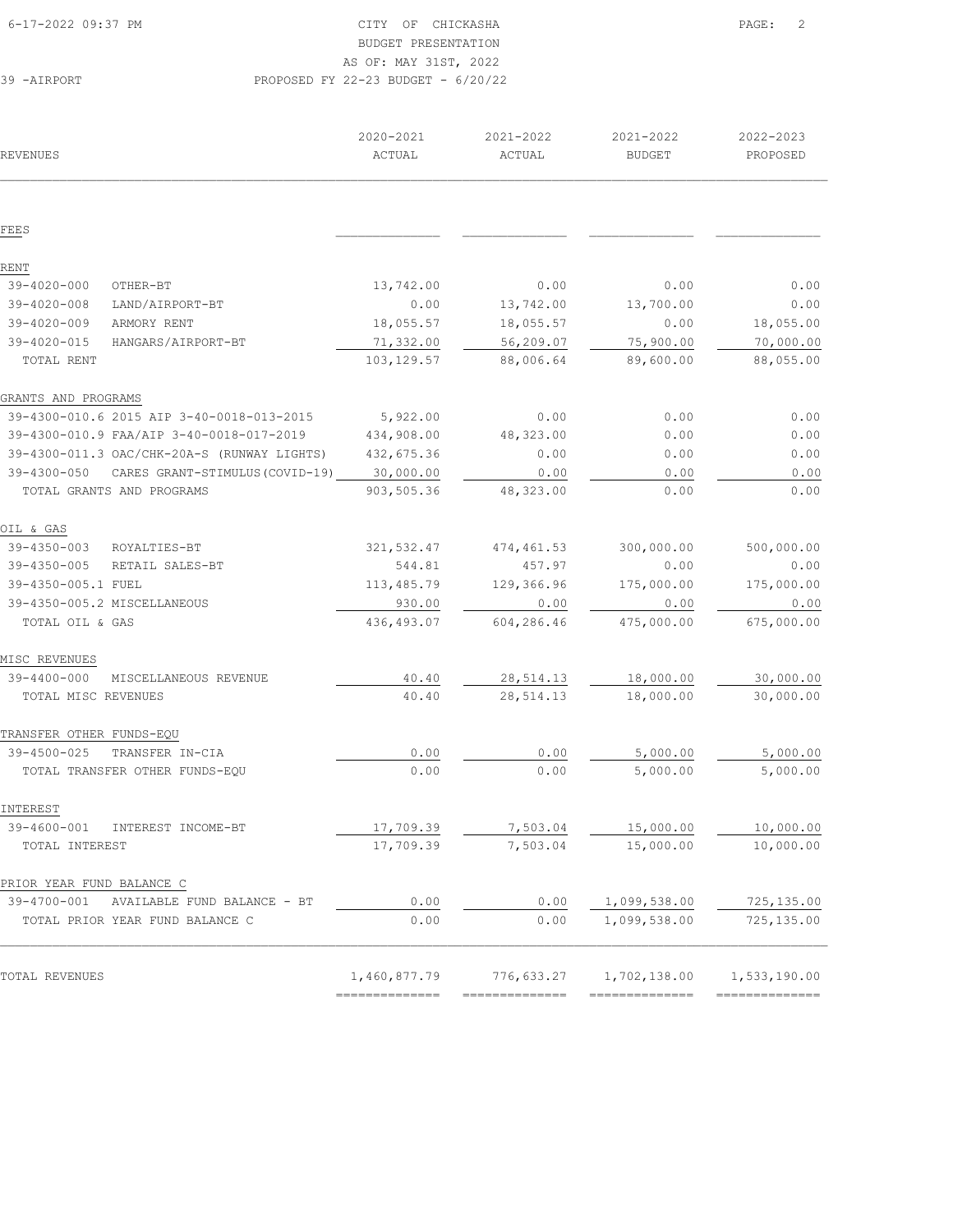| 6-17-2022 09:37 PM                                  | CITY<br>OF          | CHICKASHA |               | 3<br>PAGE: |  |
|-----------------------------------------------------|---------------------|-----------|---------------|------------|--|
|                                                     | BUDGET PRESENTATION |           |               |            |  |
| AS OF: MAY 31ST, 2022                               |                     |           |               |            |  |
| PROPOSED FY 22-23 BUDGET - $6/20/22$<br>39 -AIRPORT |                     |           |               |            |  |
|                                                     |                     |           |               |            |  |
|                                                     |                     |           |               |            |  |
|                                                     | 2020-2021           | 2021-2022 | $2021 - 2022$ | 2022-2023  |  |
| EXPENDITURES                                        | ACTUAL              | ACTUAL    | <b>BUDGET</b> | PROPOSED   |  |
|                                                     |                     |           |               |            |  |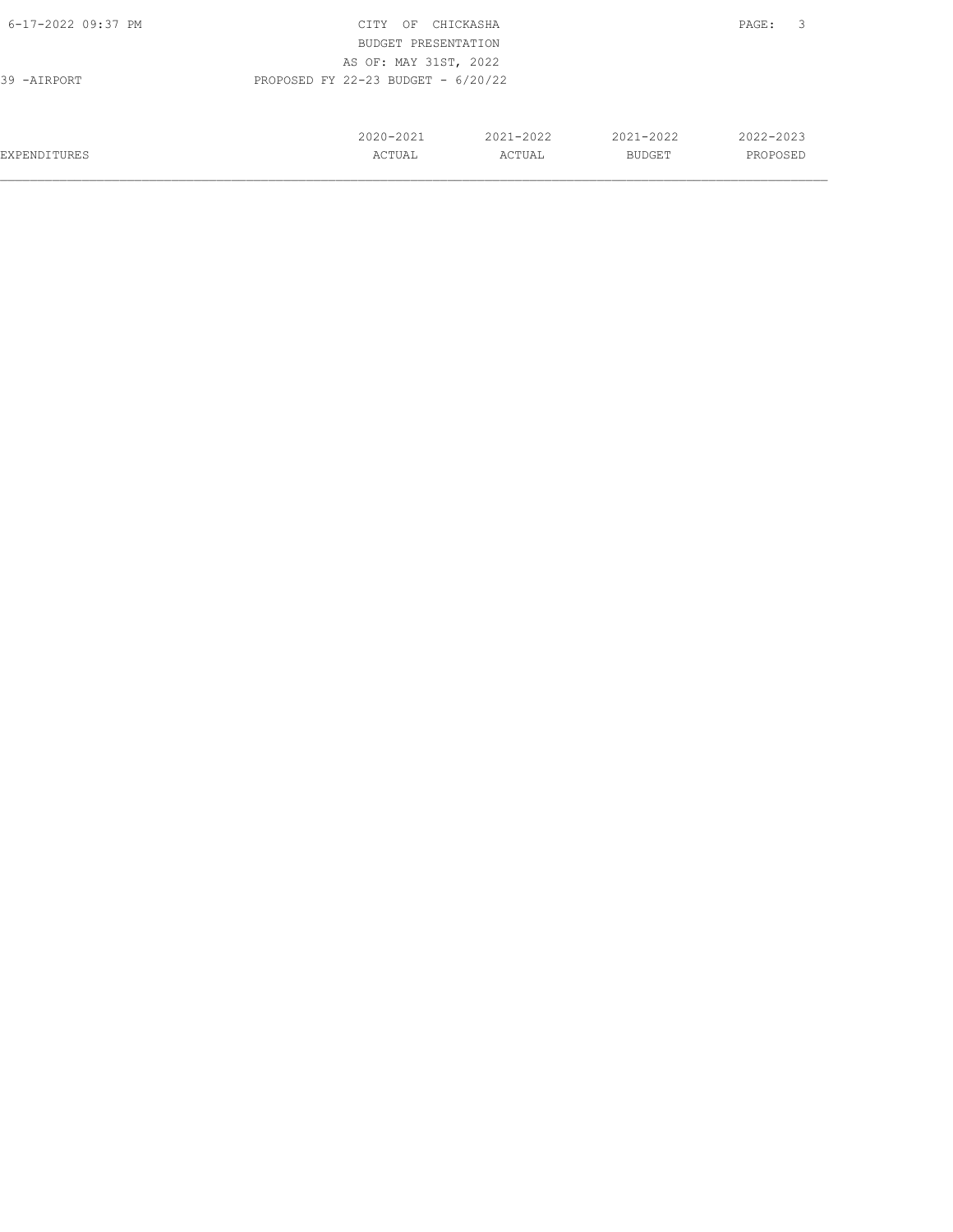| EXPENDITURES                  |                                     | 2020-2021<br>ACTUAL | 2021-2022<br>ACTUAL | 2021-2022<br><b>BUDGET</b> | 2022-2023<br>PROPOSED |
|-------------------------------|-------------------------------------|---------------------|---------------------|----------------------------|-----------------------|
|                               |                                     |                     |                     |                            |                       |
|                               |                                     |                     |                     |                            |                       |
| PERSONNEL COST                |                                     |                     |                     |                            |                       |
| 5101-DIRECT PERSONNEL COSTS   |                                     |                     |                     |                            |                       |
| 39-539-5101-001               | SALARIES                            | 55,489.25           | 51,618.86           | 63,500.00                  | 117,700.00            |
| 39-539-5101-003               | OVERTIME                            | 2,282.05            | 2,848.00            | 500.00                     | 2,800.00              |
| 39-539-5101-006               | COMPENSATED ABSENCES                | 800.00              | 599.99              | 800.00                     | 685.00                |
| 39-539-5101-007               | HOLIDAY PAY                         | 2,723.10            | 1,507.62            | 2,338.00                   | 2,585.00              |
|                               | TOTAL 5101-DIRECT PERSONNEL COSTS   | 61,294.40           | 56, 574.47          | 67,138.00                  | 123,770.00            |
| 5102-RETIREMENT/PENSION COSTS |                                     |                     |                     |                            |                       |
| 39-539-5102-003               | OMRF RETIREMENT                     | 5,722.77            | 5,994.86            | 7,300.00                   | 10,000.00             |
| 39-539-5102-004               | FICA & MEDICARE                     | 4,357.07            | 4,223.65            | 5,200.00                   | 9,100.00              |
|                               | TOTAL 5102-RETIREMENT/PENSION COSTS | 10,079.84           | 10,218.51           | 12,500.00                  | 19,100.00             |
| 5103-INDIRECT PERSONNEL COSTS |                                     |                     |                     |                            |                       |
| 39-539-5103-006               | LONGEVITY PAY                       | 1,080.00            | 1,200.00            | 1,200.00                   | 1,320.00              |
| 39-539-5103-011               | UNIFORM PURCHASE/REPLACEM           | 2,503.67            | 2,269.06            | 1,500.00                   | 3,000.00              |
| 39-539-5103-012               | DRUG AND ALCOHOL TESTING            | 0.00                | 0.00                | 50.00                      | 0.00                  |
|                               | TOTAL 5103-INDIRECT PERSONNEL COSTS | 3,583.67            | 3,469.06            | 2,750.00                   | 4,320.00              |
| 5104-HEALTH CARE              |                                     |                     |                     |                            |                       |
| 39-539-5104-002               | HEALTH BENEFIT PKG                  | 15,365.76           | 15,439.60           | 23,600.00                  | 30,000.00             |
| 39-539-5104-003               | WORKERS COMPENSATION                | 5,200.00            | 3,900.01            | 5,200.00                   | 5,000.00              |
| 39-539-5104-004               | UNEMPLOYMENT COMPENSATION           | 472.94              | 0.00                | 0.00                       | 0.00                  |
| TOTAL 5104-HEALTH CARE        |                                     | 21,038.70           | 19,339.61           | 28,800.00                  | 35,000.00             |
|                               |                                     |                     |                     |                            |                       |

#### MAINTENANCE AND OPERATION

| 5201-SUPPLIES                  |                                      |           |             |            |            |
|--------------------------------|--------------------------------------|-----------|-------------|------------|------------|
| 39-539-5201-001                | OFFICE SUPPLIES & PUBLICA            | 1,761.92  | 2,348.48    | 2,000.00   | 3,000.00   |
| 39-539-5201-004                | JANITORIAL SUPPLIES                  | 29.25     | 0.00        | 0.00       | 0.00       |
| 39-539-5201-020                | SMALL TOOLS & SUPPLIES               | 1,222.28  | 1,587.62    | 1,050.00   | 2,500.00   |
| TOTAL 5201-SUPPLIES            |                                      | 3,013.45  | 3,936.10    | 3,050.00   | 5,500.00   |
| 5202-MAINTENANCE-VEHICLES & EQ |                                      |           |             |            |            |
| 39-539-5202-001.2              | GAS, FUEL & OIL DEPARTMEN            | 884.38    | 1,808.99    | 0.00       | 3,000.00   |
| 39-539-5202-002                | VEHICLE MAINT & REPAIRS              | 2,056.43  | 3,811.05    | 3,500.00   | 5,000.00   |
| 39-539-5202-002.1              | OILS, FUELS, LUBRICANTS R            | 78,405.04 | 146,546.46  | 175,000.00 | 200,000.00 |
| 39-539-5202-002.2              | OILS, FUELS LUBRICANT<br>DEP         | 2,825.62  | 508.32      | 2,000.00   | 950.00     |
| 39-539-5202-003                | EQUIPMENT MAINT<br>& REPAIRS         | 10,085.81 | 9,520.53    | 7,500.00   | 12,500.00  |
|                                | TOTAL 5202-MAINTENANCE-VEHICLES & EQ | 94,257.28 | 162, 195.35 | 188,000.00 | 221,450.00 |
| 5204-PURCHASE OF CHEMICALS     |                                      |           |             |            |            |
| 5205-MAINTENANCE-PROPERTY & BL |                                      |           |             |            |            |
| 39-539-5205-001                | BUILDINGS AND GROUNDS                | 14,851.68 | 12,974.67   | 10,000.00  | 15,000.00  |
| 39-539-5205-014                | TANK-REGISTR<br>FUEL STORAGE         | 50.00     | 50.00       | 100.00     | 100.00     |
|                                | TOTAL 5205-MAINTENANCE-PROPERTY & BL | 14,901.68 | 13,024.67   | 10,100.00  | 15,100.00  |
|                                |                                      |           |             |            |            |

 $\mathcal{L}_\text{max}$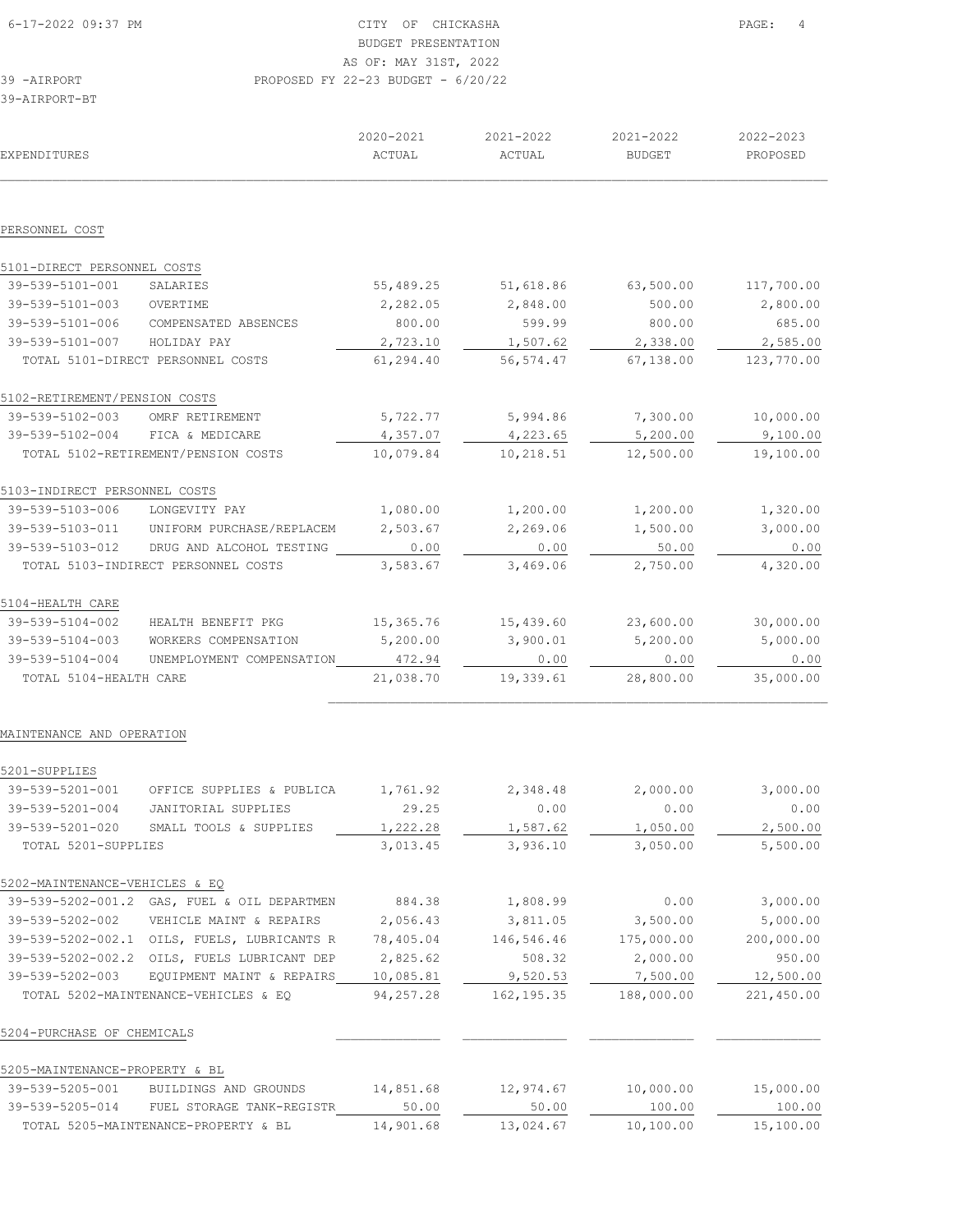# BUDGET PRESENTATION

AS OF: MAY 31ST, 2022

39 -AIRPORT PROPOSED FY 22-23 BUDGET - 6/20/22

39-AIRPORT-BT

| EXPENDITURES                                       | 2020-2021<br>ACTUAL | 2021-2022<br>ACTUAL | 2021-2022<br><b>BUDGET</b> | 2022-2023<br>PROPOSED |
|----------------------------------------------------|---------------------|---------------------|----------------------------|-----------------------|
| 5206-UTILITIES                                     |                     |                     |                            |                       |
| 39-539-5206-003<br>UTILITIES                       |                     |                     |                            |                       |
| 39-539-5206-007<br>COMMUNICATIONS                  | 13,299.18<br>0.00   | 16, 195.78<br>26.57 | 19,000.00<br>500.00        | 19,000.00<br>50.00    |
| TOTAL 5206-UTILITIES                               | 13,299.18           | 16,222.35           | 19,500.00                  | 19,050.00             |
| 5207-GENERAL INSURANCE                             |                     |                     |                            |                       |
|                                                    |                     |                     |                            |                       |
| 5208-MISCELLANEOUS                                 |                     |                     |                            |                       |
| 39-539-5208-004<br>BANK / SERVICE CHARGES          | 2,735.93            | 171.88              | 2,500.00                   | 300.00                |
| 39-539-5208-007<br>REIMBURSEMENT HANGER            | 0.00                | 125.00              | 0.00                       | 0.00                  |
| TOTAL 5208-MISCELLANEOUS                           | 2,735.93            | 296.88              | 2,500.00                   | 300.00                |
| 5210-ADVERTISING                                   |                     |                     |                            |                       |
| 39-539-5210-004<br>SPECIAL PROMOTIONS              | 17,715.71           | 26,629.95           | 42,000.00                  | 35,000.00             |
| TOTAL 5210-ADVERTISING                             | 17,715.71           | 26,629.95           | 42,000.00                  | 35,000.00             |
|                                                    |                     |                     |                            |                       |
| 5211-TRAINING & EDUCATION                          |                     |                     |                            |                       |
| 39-539-5211-001<br>PROFESSIONAL DEVELOPMENT        | 0.00                | 0.00                | 500.00                     | 0.00                  |
| 39-539-5211-003<br>PROFESSIONAL FEES               | 1,554.00            | 0.00                | 1,500.00                   | 0.00                  |
| TOTAL 5211-TRAINING & EDUCATION                    | 1,554.00            | 0.00                | 2,000.00                   | 0.00                  |
| OTHER SERVICE CHARGES<br>5301-OPERATIONAL CONTRACT |                     |                     |                            |                       |
| 39-539-5301-002<br>LEGAL FEES - AIRPORT            | 0.00                | 0.00                | 2,000.00                   | 2,000.00              |
| TOTAL 5301-OPERATIONAL CONTRACT                    | 0.00                | 0.00                | 2,000.00                   | 2,000.00              |
| 5302-SERVICE CONTRACTS                             |                     |                     |                            |                       |
| 39-539-5302-001<br>COPY MACHINE SVR CONTRACT       | 195.94              | 162.61              | 0.00                       | 200.00                |
| 39-539-5302-020<br>AWOS/NDB MAINTENANCE/OPER       | 1,734.29            | 0.00                | 6,500.00                   | 6,500.00              |
| TOTAL 5302-SERVICE CONTRACTS                       | 1,930.23            | 162.61              | 6,500.00                   | 6,700.00              |
| 5303-LEASE/PURCHASE AGREE                          |                     |                     |                            |                       |
| 5304-RENTAL EXPENSES                               |                     |                     |                            |                       |
| 5305-GRANTS & PROGRAMS                             |                     |                     |                            |                       |
| 39-539-5305-018<br>OASC AIRPORT ENTITLEMENT        | 405, 947. 75        | 0.00                | 0.00                       | 0.00                  |
| 39-539-5305-018.9 2019 AIP/FAA PROJECT             | 492,801.56          | 0.00                | 0.00                       | 0.00                  |
| 39-539-5305-020.2 OAC PAPI FLIGHT INSPECTIO        | 390.55              | 0.00                | 0.00                       | 0.00                  |
| TOTAL 5305-GRANTS & PROGRAMS                       | 899,139.86          | 0.00                | 0.00                       | 0.00                  |
| 5307-INSURANCE COVERAGE E                          |                     |                     |                            |                       |
| 39-539-5307-000<br>COMBINED INSURANCE              | 27,889.00           | 33, 357.37          | 29,300.00                  | 45,900.00             |
| TOTAL 5307-INSURANCE COVERAGE E                    | 27,889.00           | 33, 357.37          | 29,300.00                  | 45,900.00             |

 $\mathcal{L}_\text{max}$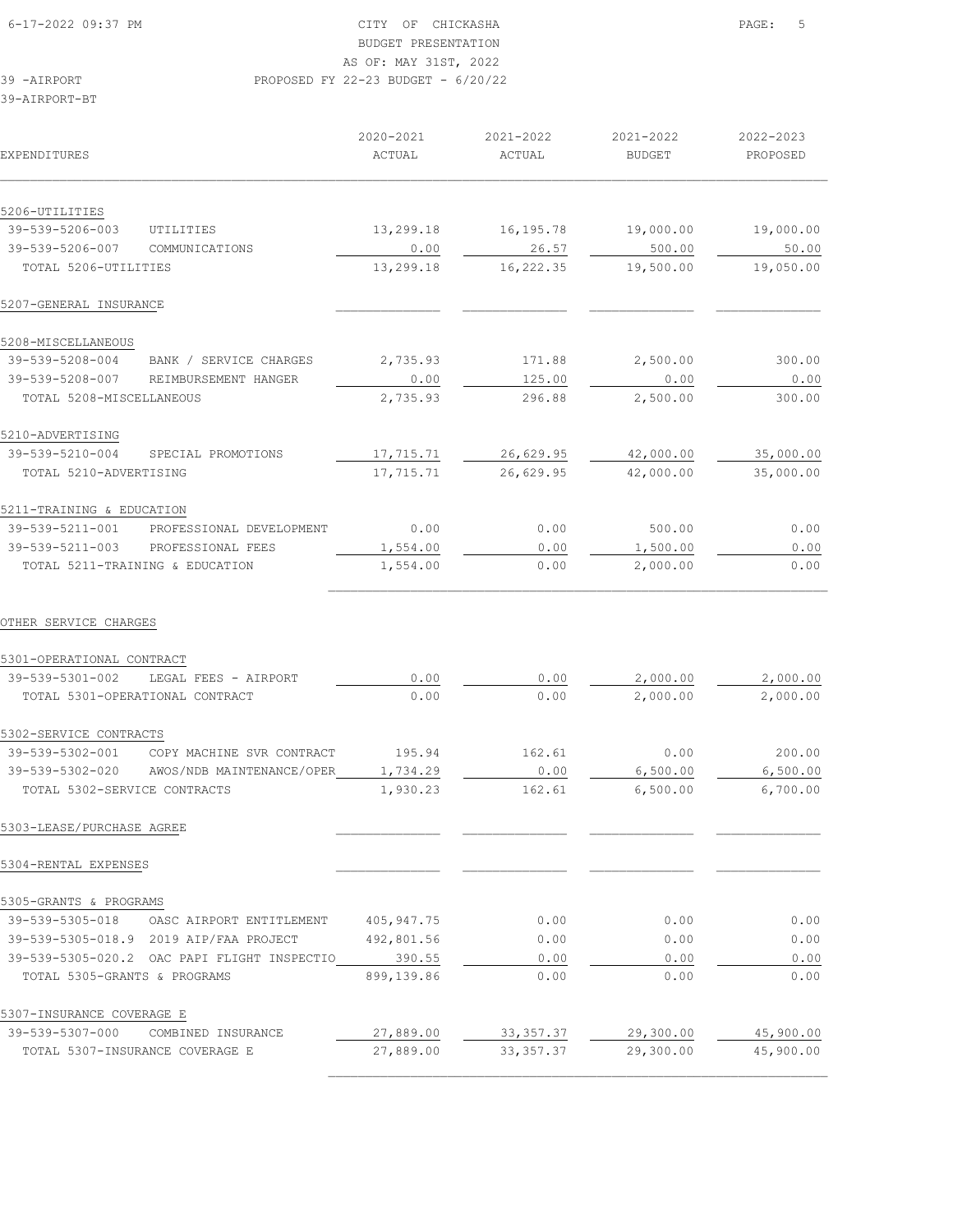| 6-17-2022 09:37 PM<br>39 -AIRPORT<br>39-AIRPORT-BT |                     | CITY OF CHICKASHA<br>BUDGET PRESENTATION<br>AS OF: MAY 31ST, 2022<br>PROPOSED FY 22-23 BUDGET - $6/20/22$ |                            |                       |  |
|----------------------------------------------------|---------------------|-----------------------------------------------------------------------------------------------------------|----------------------------|-----------------------|--|
| <b>EXPENDITURES</b>                                | 2020-2021<br>ACTUAL | 2021-2022<br>ACTUAL                                                                                       | 2021-2022<br><b>BUDGET</b> | 2022-2023<br>PROPOSED |  |
| TRANSFERS TO OTHER FUNDS                           |                     |                                                                                                           |                            |                       |  |
| 5500-TRANSFER TO OTHER FUNDS                       |                     |                                                                                                           |                            |                       |  |
| UNDESIGNATED EXPENSES                              |                     |                                                                                                           |                            |                       |  |
| 5600-UNDESIGNATED EXPENSES                         |                     |                                                                                                           |                            |                       |  |
| CAPITAL EQUIPMENT                                  |                     |                                                                                                           |                            |                       |  |
| 6250-FLEET/EQUIPMENT/MISC                          |                     |                                                                                                           |                            |                       |  |
| 39-539-6250-001.5 OTHER                            | 0.00                | 0.00                                                                                                      | 250,000.00                 | 0.00                  |  |
| TOTAL 6250-FLEET/EQUIPMENT/MISC                    | 0.00                | 0.00                                                                                                      | 250,000.00                 | 0.00                  |  |
| CAPITAL EQUIPMENT                                  |                     |                                                                                                           |                            |                       |  |
| 6300-EQUIPMENT/MISCELLANE                          |                     |                                                                                                           |                            |                       |  |
| 6350-EQUIPMENT/CONSTRUCTI                          |                     |                                                                                                           |                            |                       |  |
| CAPITAL EQUIPMENT                                  |                     |                                                                                                           |                            |                       |  |
| 6450-PROJECTS                                      |                     |                                                                                                           |                            |                       |  |
| 39-539-6450-037<br>HANGER REHABILITATION           | 0.00                | 0.00                                                                                                      | 1,000,000.00               | 250,000.00            |  |
| 39-539-6450-038<br>NEW HANGER                      | 0.00                | 0.00                                                                                                      | 0.00                       | 750,000.00            |  |
| 39-539-6450-039<br>TRACTOR - AIRPORT               | 14,995.00           | 35,466.72                                                                                                 | 36,000.00                  | 0.00                  |  |
| TOTAL 6450-PROJECTS                                | 14,995.00           | 35,466.72                                                                                                 | 1,036,000.00               | 1,000,000.00          |  |
| TOTAL 39-AIRPORT-BT                                | 1, 187, 427.93      | 380,893.65                                                                                                | 1,702,138.00               | 1,533,190.00          |  |
| REVENUES OVER/(UNDER) EXPENDITURES                 | 273,449.86          | 395,739.62                                                                                                | 0.00                       | 0.00                  |  |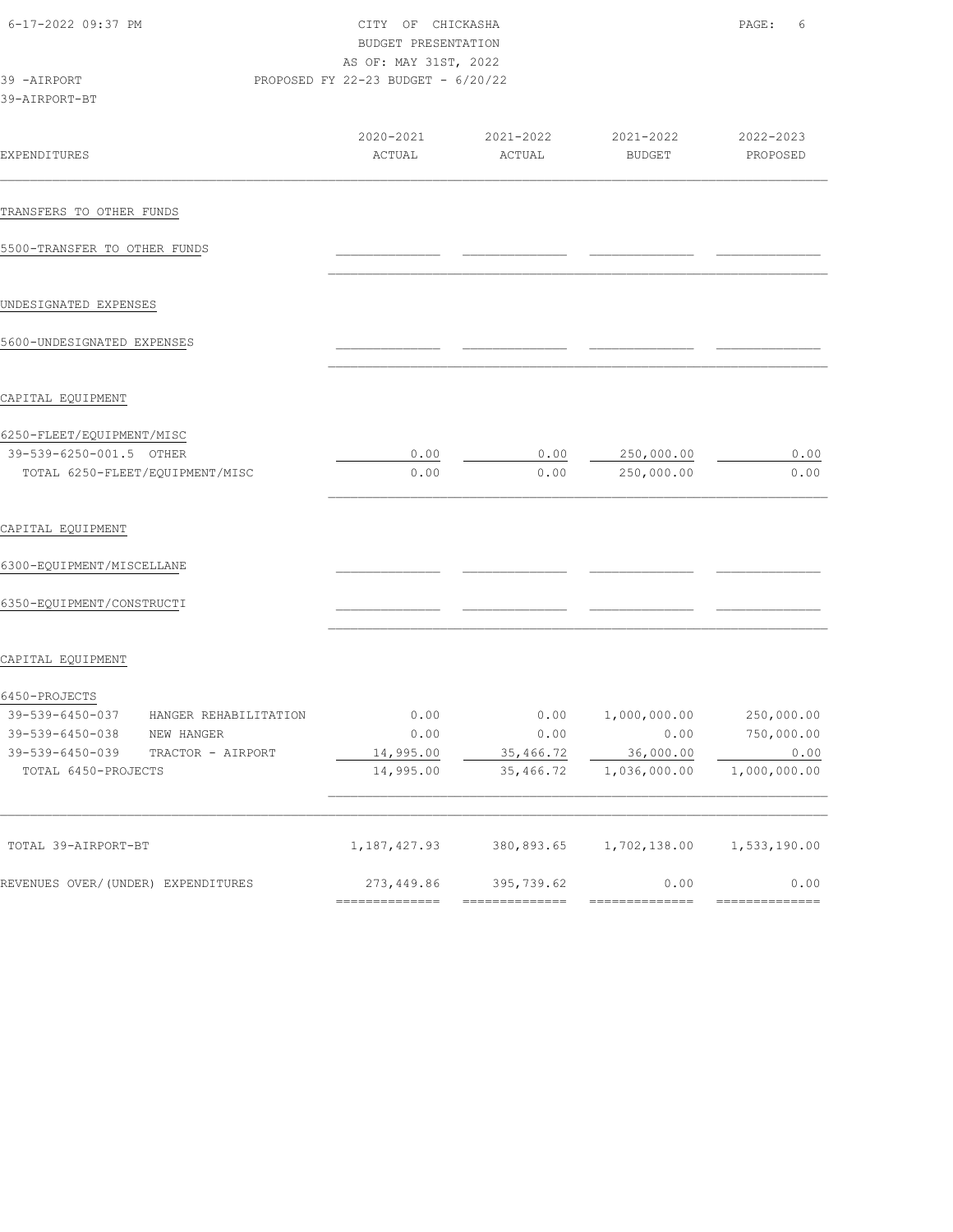| 6-17-2022 09:37 PM                                 |                                    | CITY OF CHICKASHA<br><b>BUDGET PRESENTATION</b><br>AS OF: MAY 31ST, 2022 |                                                          |                             |  |
|----------------------------------------------------|------------------------------------|--------------------------------------------------------------------------|----------------------------------------------------------|-----------------------------|--|
| 44 - ARPA TARGETED GRANTS<br><b>BUDGET SUMMARY</b> | PROPOSED FY 22-23 BUDGET - 6/20/22 |                                                                          |                                                          |                             |  |
|                                                    | 2020-2021                          | 2021-2022                                                                | 2021-2022                                                | 2022-2023                   |  |
| ACCT#<br>ACCOUNT NAME                              | ACTUAL                             | ACTUAL                                                                   | BUDGET                                                   | PROPOSED                    |  |
| REVENUE SUMMARY                                    |                                    |                                                                          |                                                          |                             |  |
| GRANTS AND PROGRAMS                                | 0.00                               | 1,455,998.86 1,535,334.86                                                |                                                          | 0.00                        |  |
| <b>TOTAL REVENUES</b>                              | 0.00                               | 1,455,998.86 1,535,334.86                                                |                                                          | 0.00                        |  |
|                                                    | --------------                     | ---------------                                                          | ==============                                           | ==============              |  |
| EXPENDITURE SUMMARY                                |                                    |                                                                          |                                                          |                             |  |
| 01-GENERAL                                         | 0.00                               |                                                                          | 128,979.29   1,434,880.77   1,278,902.00                 |                             |  |
| 07-FIRE OPERATIONS                                 | 0.00                               | 79,336.00                                                                | 79,336.00                                                | 0.00                        |  |
| 08-LIBRARY                                         | 0.00                               | 19,291.57                                                                | 21,118.09                                                | 0.00                        |  |
| TOTAL EXPENDITURES                                 | 0.00<br>==============             | ==============                                                           | 227,606.86  1,535,334.86  1,278,902.00<br>-------------- | ==============              |  |
| REVENUES OVER/(UNDER) EXPENDITURES                 | 0.00                               | 1,228,392.00                                                             |                                                          | $0.00 \quad (1,278,902.00)$ |  |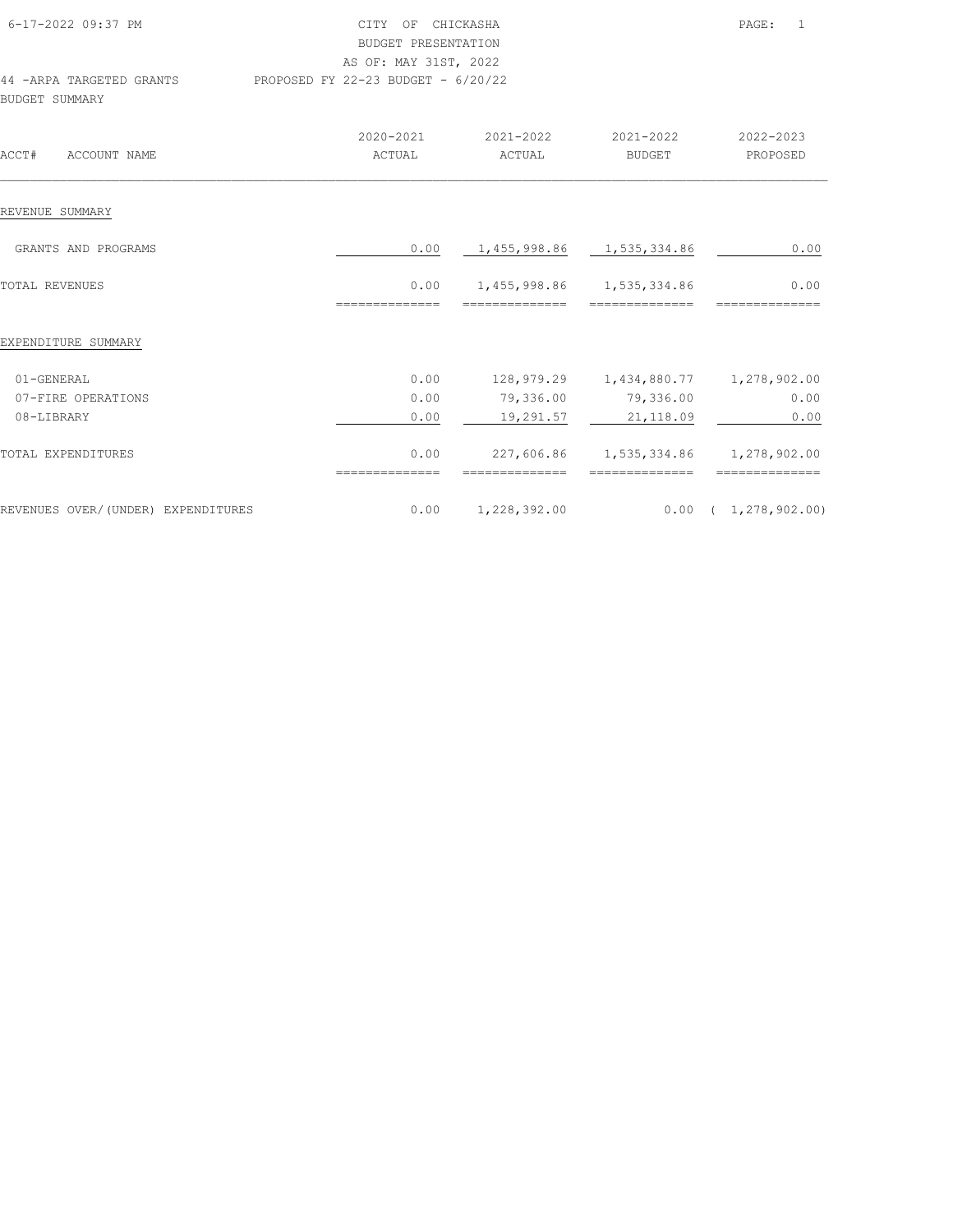| 6-17-2022 09:37 PM       | CITY OF CHICKASHA                    | PAGE: | $\overline{\phantom{0}}^2$ |
|--------------------------|--------------------------------------|-------|----------------------------|
|                          | BUDGET PRESENTATION                  |       |                            |
|                          | AS OF: MAY 31ST, 2022                |       |                            |
| 44 -ARPA TARGETED GRANTS | PROPOSED FY 22-23 BUDGET - $6/20/22$ |       |                            |

| REVENUES            |                           | 2020-2021<br>ACTUAL | 2021-2022<br>ACTUAL | 2021-2022<br><b>BUDGET</b> | 2022-2023<br>PROPOSED |
|---------------------|---------------------------|---------------------|---------------------|----------------------------|-----------------------|
|                     |                           |                     |                     |                            |                       |
| GRANTS AND PROGRAMS |                           |                     |                     |                            |                       |
| 44-4300-101         | ARPA-GENERAL              | 0.00                | 1,434,880.77        | 1,434,880.77               | 0.00                  |
| 44-4300-107         | ARPA-FIRE OPERATIONS      | 0.00                | 0.00                | 79,336.00                  | 0.00                  |
| 44-4300-108         | ARPA-LIBRARY              | 0.00                | 21, 118.09          | 21,118.09                  | 0.00                  |
|                     | TOTAL GRANTS AND PROGRAMS | 0.00                | 1,455,998.86        | 1,535,334.86               | 0.00                  |
| INTEREST            |                           |                     |                     |                            |                       |
| TOTAL REVENUES      |                           | 0.00                | 1,455,998.86        | 1,535,334.86               | 0.00                  |
|                     |                           |                     |                     |                            |                       |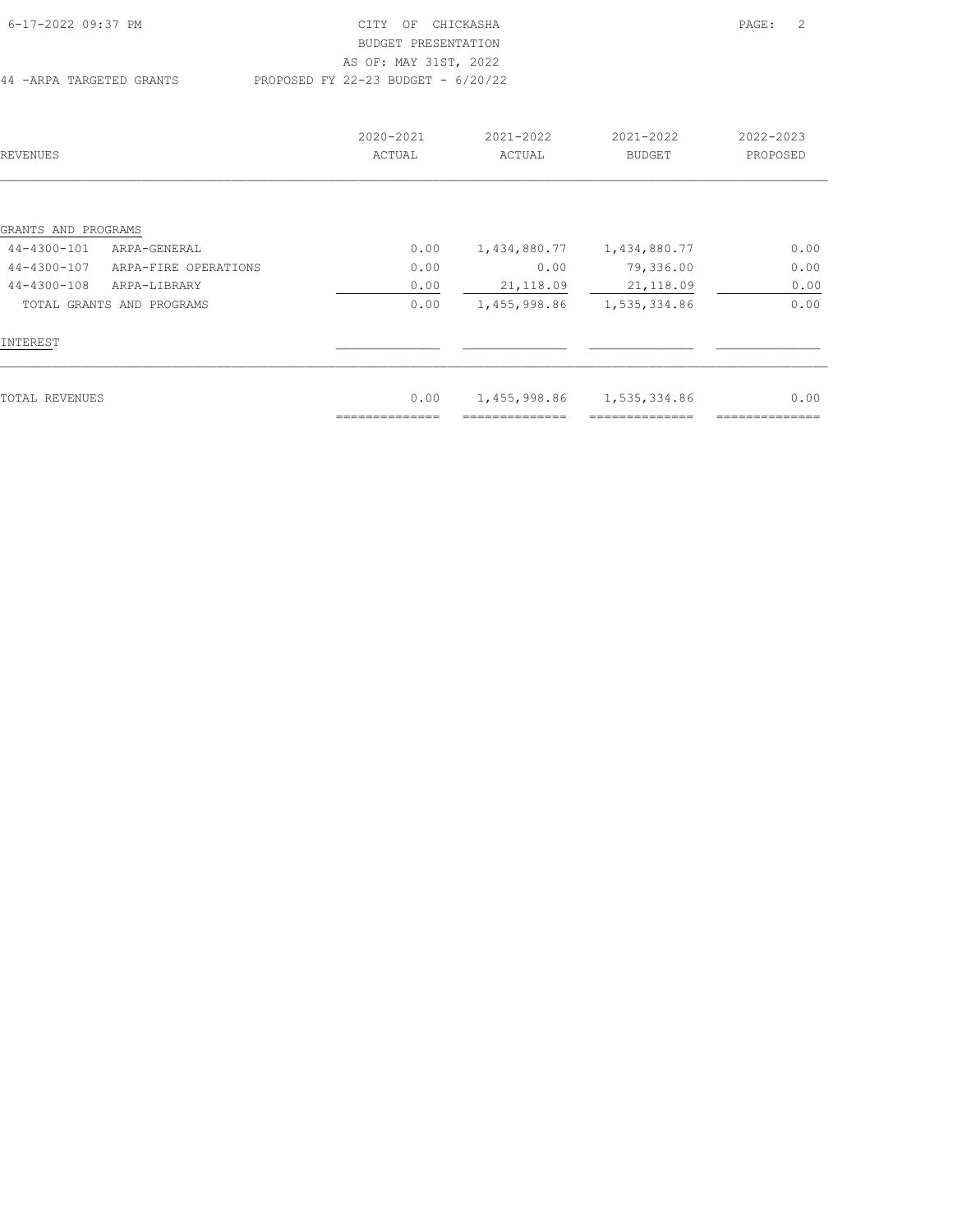| 6-17-2022 09:37 PM                                                | CITY<br>OF          | CHICKASHA |               | 3<br>PAGE: |  |
|-------------------------------------------------------------------|---------------------|-----------|---------------|------------|--|
|                                                                   | BUDGET PRESENTATION |           |               |            |  |
| AS OF: MAY 31ST, 2022                                             |                     |           |               |            |  |
| PROPOSED FY 22-23 BUDGET - $6/20/22$<br>44 - ARPA TARGETED GRANTS |                     |           |               |            |  |
|                                                                   |                     |           |               |            |  |
|                                                                   |                     |           |               |            |  |
|                                                                   | 2020-2021           | 2021-2022 | $2021 - 2022$ | 2022-2023  |  |
| <b>EXPENDITURES</b>                                               | ACTUAL              | ACTUAL    | BUDGET        | PROPOSED   |  |
|                                                                   |                     |           |               |            |  |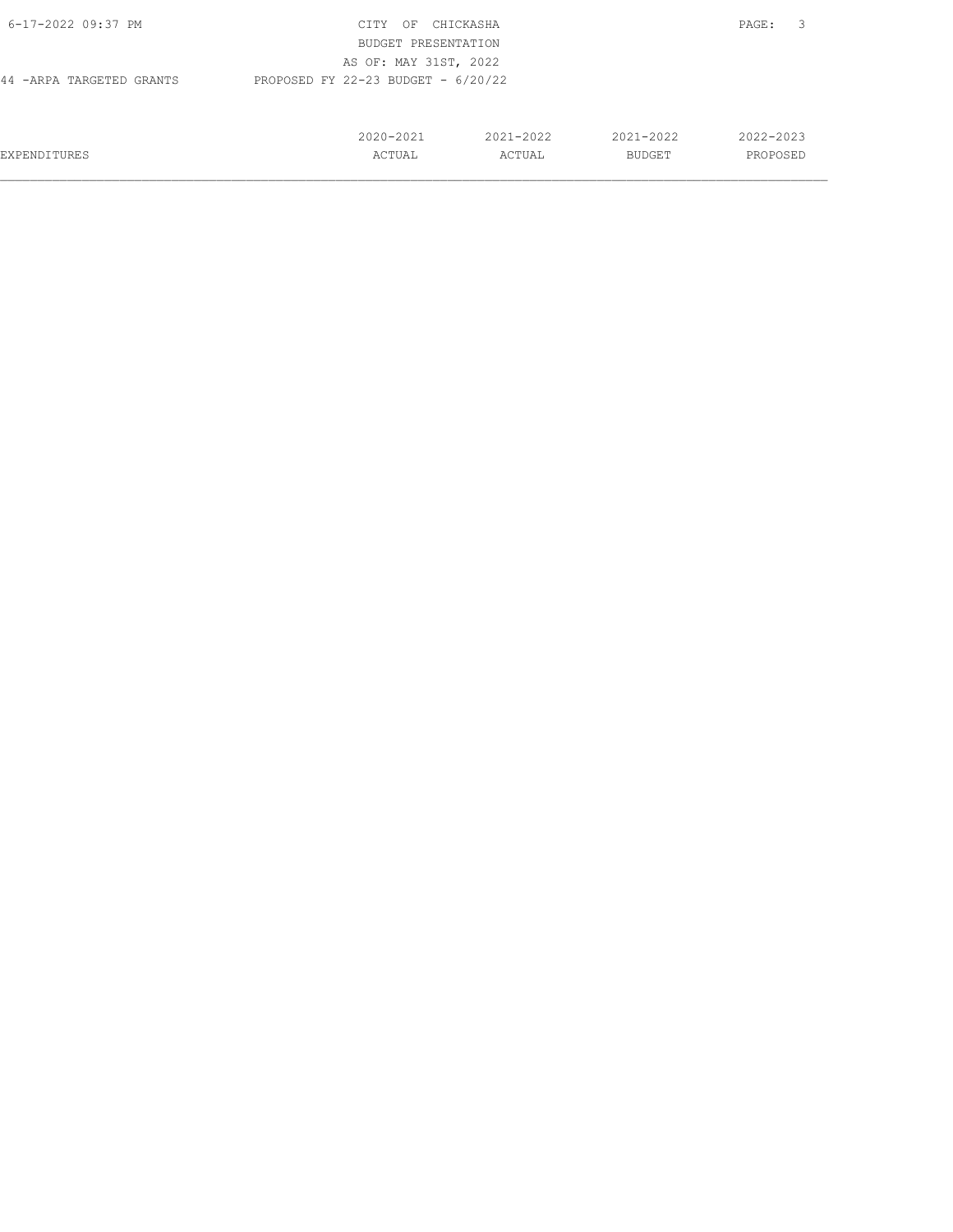| 6-17-2022 09:37 PM                                                  | <b>CTTY</b><br>CHICKASHA<br>OF<br>BUDGET PRESENTATION<br>AS OF: MAY 31ST, 2022 | PAGE:<br>4                         |                     |                                                                                      |                       |
|---------------------------------------------------------------------|--------------------------------------------------------------------------------|------------------------------------|---------------------|--------------------------------------------------------------------------------------|-----------------------|
| 44 - ARPA TARGETED GRANTS<br>01-GENERAL                             |                                                                                | PROPOSED FY 22-23 BUDGET - 6/20/22 |                     |                                                                                      |                       |
| EXPENDITURES                                                        |                                                                                | 2020-2021<br>ACTUAL                | 2021-2022<br>ACTUAL | 2021-2022<br><b>BUDGET</b>                                                           | 2022-2023<br>PROPOSED |
| CAPITAL EQUIPMENT                                                   |                                                                                |                                    |                     |                                                                                      |                       |
| 6450-PROJECTS<br>44-501-6450-001<br>PROJECTS<br>TOTAL 6450-PROJECTS |                                                                                | 0.00<br>0.00                       |                     | 128,979.29   1,434,880.77   1,278,902.00<br>128,979.29   1,434,880.77   1,278,902.00 |                       |
| TOTAL 01-GENERAL                                                    |                                                                                | 0.00                               | 128,979.29          | 1,434,880.77 1,278,902.00                                                            |                       |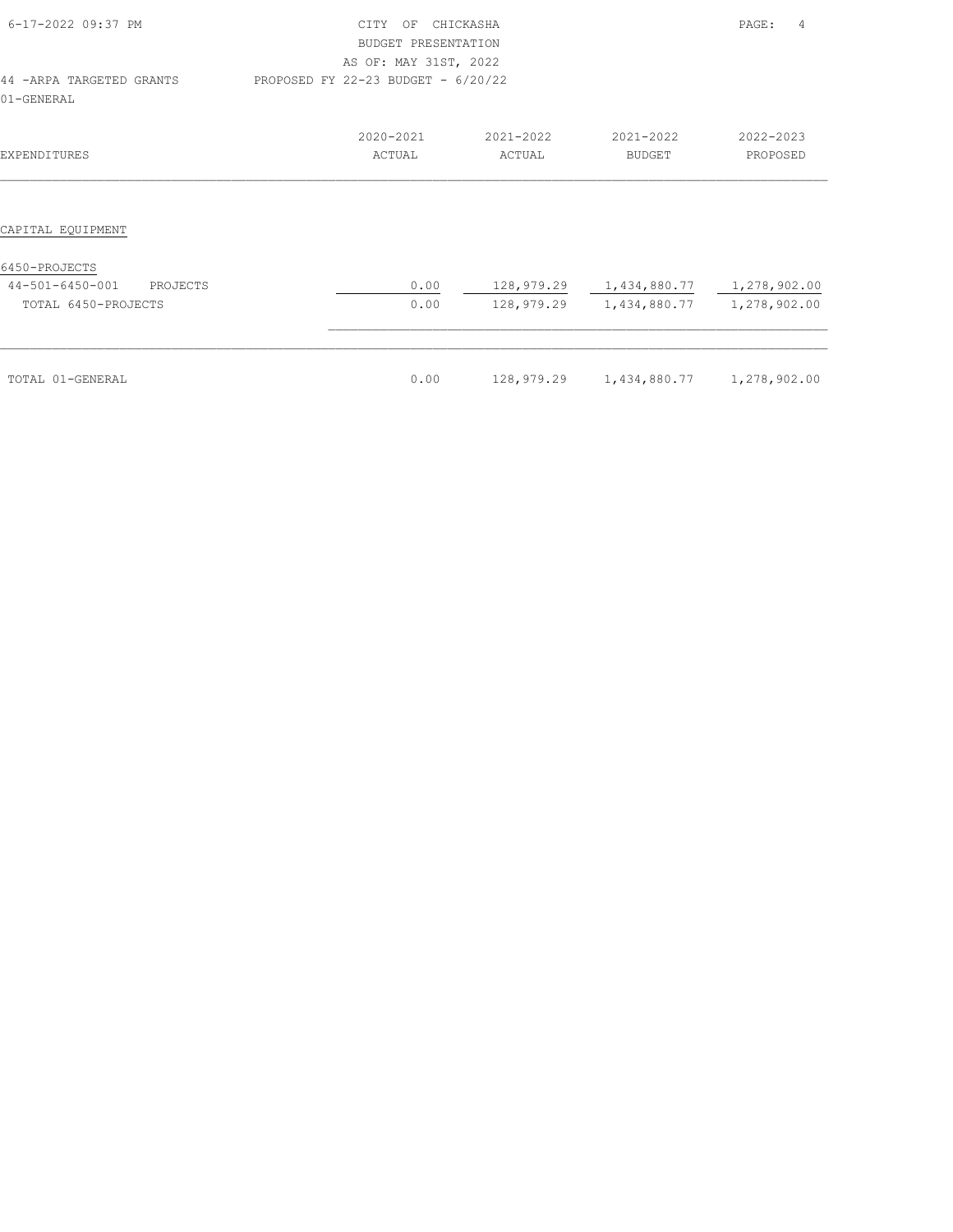| 6-17-2022 09:37 PM                                                         | <b>CTTY</b><br>OF<br>BUDGET PRESENTATION<br>AS OF: MAY 31ST, 2022 | CHICKASHA              |                            | 5<br>PAGE:            |
|----------------------------------------------------------------------------|-------------------------------------------------------------------|------------------------|----------------------------|-----------------------|
| 44 - ARPA TARGETED GRANTS<br>07-FIRE OPERATIONS                            | PROPOSED FY 22-23 BUDGET - 6/20/22                                |                        |                            |                       |
| EXPENDITURES                                                               | 2020-2021<br>ACTUAL                                               | 2021-2022<br>ACTUAL    | 2021-2022<br><b>BUDGET</b> | 2022-2023<br>PROPOSED |
| CAPITAL EQUIPMENT                                                          |                                                                   |                        |                            |                       |
| 6300-EQUIPMENT/MISCELLANE                                                  |                                                                   |                        |                            |                       |
| 44-507-6300-035<br>AUTOMATED CPR DEVICE<br>TOTAL 6300-EQUIPMENT/MISCELLANE | 0.00<br>0.00                                                      | 79,336.00<br>79,336.00 | 79,336.00<br>79,336.00     | 0.00<br>0.00          |
|                                                                            |                                                                   |                        |                            |                       |
| TOTAL 07-FIRE OPERATIONS                                                   | 0.00                                                              | 79,336.00              | 79,336.00                  | 0.00                  |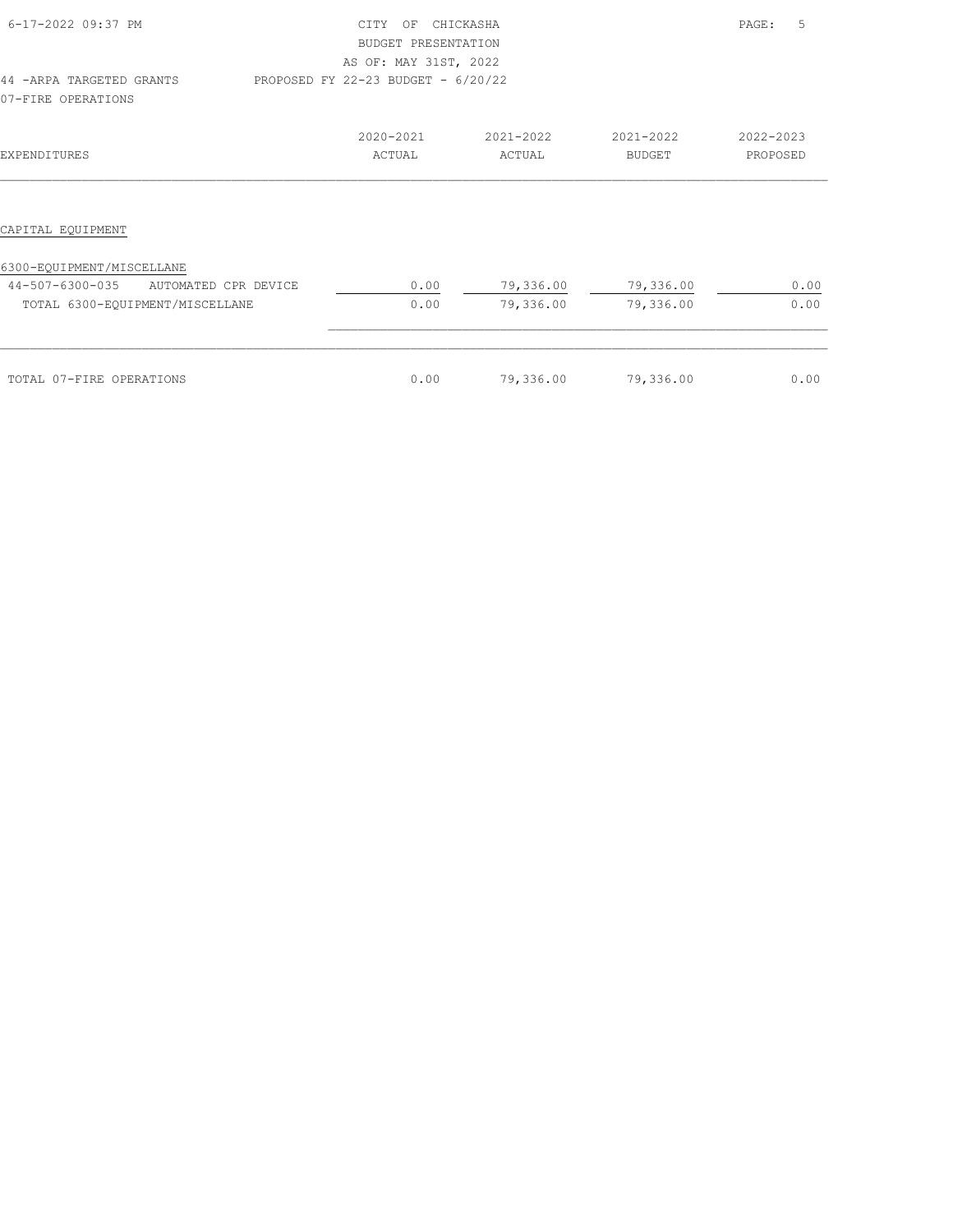| 6-17-2022 09:37 PM        | CITY OF CHICKASHA                    | PAGE: | - 6 |
|---------------------------|--------------------------------------|-------|-----|
|                           | BUDGET PRESENTATION                  |       |     |
|                           | AS OF: MAY 31ST, 2022                |       |     |
| 44 - ARPA TARGETED GRANTS | PROPOSED FY 22-23 BUDGET - $6/20/22$ |       |     |
| 08-LIBRARY                |                                      |       |     |

| EXPENDITURES                       |                           | 2020-2021<br>ACTUAL | 2021-2022<br>ACTUAL | 2021-2022<br><b>BUDGET</b> | 2022-2023<br>PROPOSED       |
|------------------------------------|---------------------------|---------------------|---------------------|----------------------------|-----------------------------|
|                                    |                           |                     |                     |                            |                             |
| MAINTENANCE AND OPERATION          |                           |                     |                     |                            |                             |
| 5201-SUPPLIES                      |                           |                     |                     |                            |                             |
| 44-508-5201-001                    | OFFICE SUPPLIES           | 0.00                | 26.66               | 29.99                      | 0.00                        |
| 44-508-5201-005                    | CLEANING/PPE SUPPLIES     | 0.00                | 79.56               | 125.42                     | 0.00                        |
| 44-508-5201-016                    | COMPUTER SUPPLIES         | 0.00                | 1,333.00            | 1,333.00                   | 0.00                        |
| 44-508-5201-021                    | LIBRARY PROGRAM SUPPLIES  | 0.00                | 155.60              | 205.52                     | 0.00                        |
| TOTAL 5201-SUPPLIES                |                           | 0.00                | 1,594.82            | 1,693.93                   | 0.00                        |
| 5206-UTILITIES                     |                           |                     |                     |                            |                             |
| 44-508-5206-007                    | COMMUNICATIONS            | 0.00                | 1,795.20            | 3,272.00                   | 0.00                        |
| TOTAL 5206-UTILITIES               |                           | 0.00                | 1,795.20            | 3,272.00                   | 0.00                        |
| 5211-TRAINING & EDUCATION          |                           |                     |                     |                            |                             |
| 44-508-5211-004                    | SUBSCRIPTIONS             | 0.00                | 6,279.10            | 6, 279.10                  | 0.00                        |
| TOTAL 5211-TRAINING & EDUCATION    |                           | 0.00                | 6, 279.10           | 6,279.10                   | 0.00                        |
| CAPITAL EQUIPMENT                  |                           |                     |                     |                            |                             |
| 6100-FURNISHINGS                   |                           |                     |                     |                            |                             |
| 44-508-6100-001                    | MISCELLANEOUS FURNISHINGS | 0.00                | 3,239.45            | 3,225.06                   | 0.00                        |
| TOTAL 6100-FURNISHINGS             |                           | 0.00                | 3,239.45            | 3,225.06                   | 0.00                        |
| CAPITAL EQUIPMENT                  |                           |                     |                     |                            |                             |
| 6300-EQUIPMENT/MISCELLANE          |                           |                     |                     |                            |                             |
| 44-508-6300-019 AWE COMPUTER(S)    |                           | 0.00                | 6,383.00            | 6,648.00                   | 0.00                        |
| TOTAL 6300-EQUIPMENT/MISCELLANE    |                           | 0.00                | 6,383.00            | 6,648.00                   | 0.00                        |
|                                    |                           |                     |                     |                            |                             |
| TOTAL 08-LIBRARY                   |                           | 0.00                | 19,291.57           | 21,118.09                  | 0.00                        |
| REVENUES OVER/(UNDER) EXPENDITURES |                           | 0.00                | 1,228,392.00        |                            | $0.00 \quad (1,278,902.00)$ |
|                                    |                           | --------------      | ---------------     |                            | --------------              |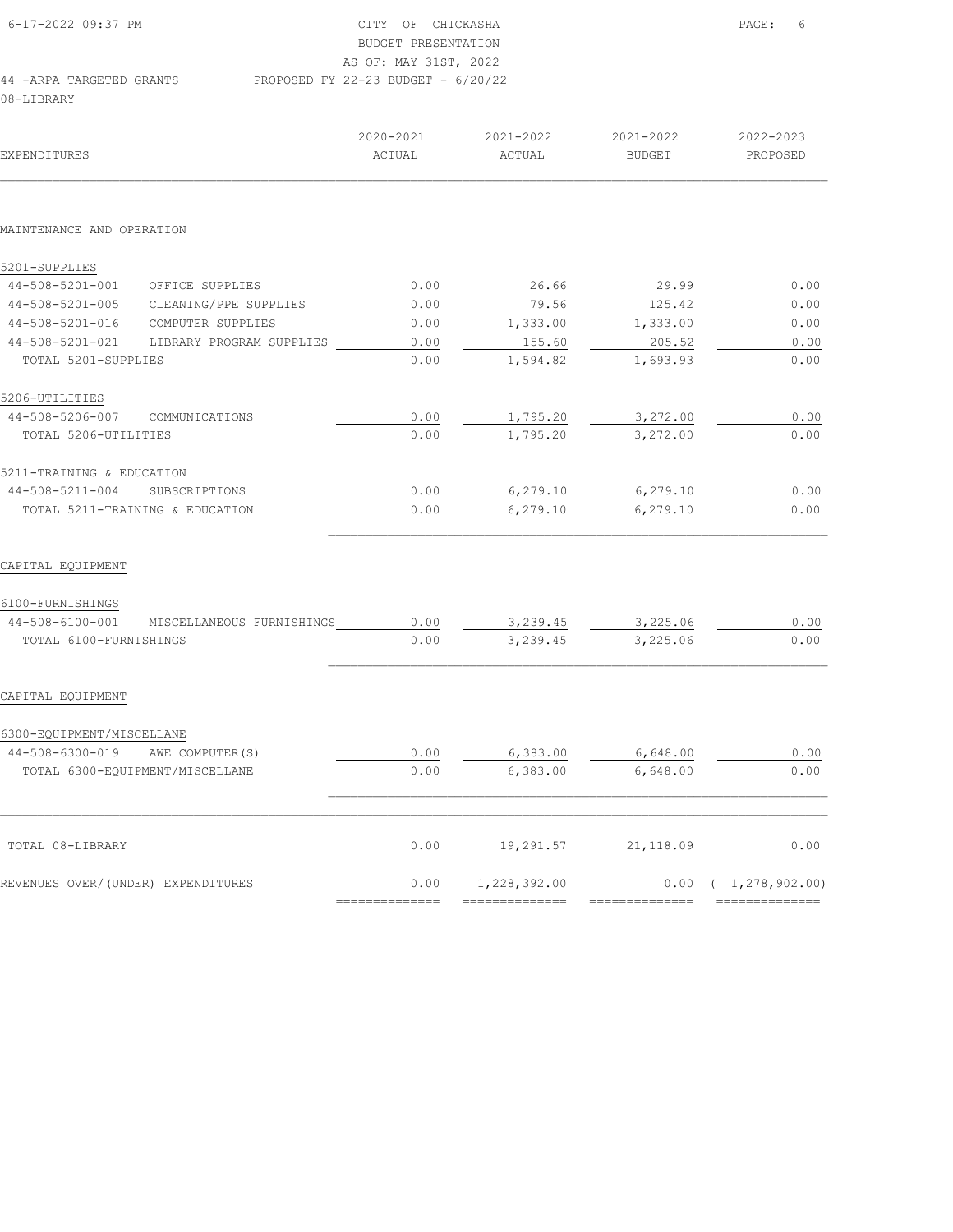| 6-17-2022 09:37 PM        | CITY OF CHICKASHA                    | $\overline{1}$<br>PAGE: |
|---------------------------|--------------------------------------|-------------------------|
|                           | BUDGET PRESENTATION                  |                         |
|                           | AS OF: MAY 31ST, 2022                |                         |
| 52 -CAPITAL PROJECTS FUND | PROPOSED FY 22-23 BUDGET - $6/20/22$ |                         |
| BUDGET SUMMARY            |                                      |                         |

| ACCT#<br>ACCOUNT NAME              | 2020-2021<br>ACTUAL          | 2021-2022<br>ACTUAL      | 2021-2022<br><b>BUDGET</b>                   | 2022-2023<br>PROPOSED        |
|------------------------------------|------------------------------|--------------------------|----------------------------------------------|------------------------------|
| REVENUE SUMMARY                    |                              |                          |                                              |                              |
| OIL & GAS                          | 20,452.97                    | 41,712.10                | 20,000.00                                    | 30,000.00                    |
| MISC REVENUES                      | 3,553.24                     | 474,514.99               | 474,515.00                                   | 0.00                         |
| INTEREST                           | 5,483.17                     | 2,327.98                 | 10,000.00                                    | 1,900.00                     |
| PRIOR YEAR FUND BALANCE C          | 0.00                         | 0.00                     | 1,246,341.22                                 | 0.00                         |
| TOTAL REVENUES                     | 29,489.38                    | 518,555.07               | 1,750,856.22                                 | 31,900.00                    |
| EXPENDITURE SUMMARY                |                              |                          |                                              |                              |
| CAPITAL PROJECTS                   | 120,957.47                   |                          | 586, 144.71 1, 750, 856.22                   | 150,900.00                   |
| TOTAL EXPENDITURES                 | 120,957.47<br>============== | ==============           | 586, 144.71 1, 750, 856.22<br>============== | 150,900.00<br>============== |
| REVENUES OVER/(UNDER) EXPENDITURES |                              | $91,468.09$ ( 67,589.64) | $0.00$ (                                     | 119,000.00)                  |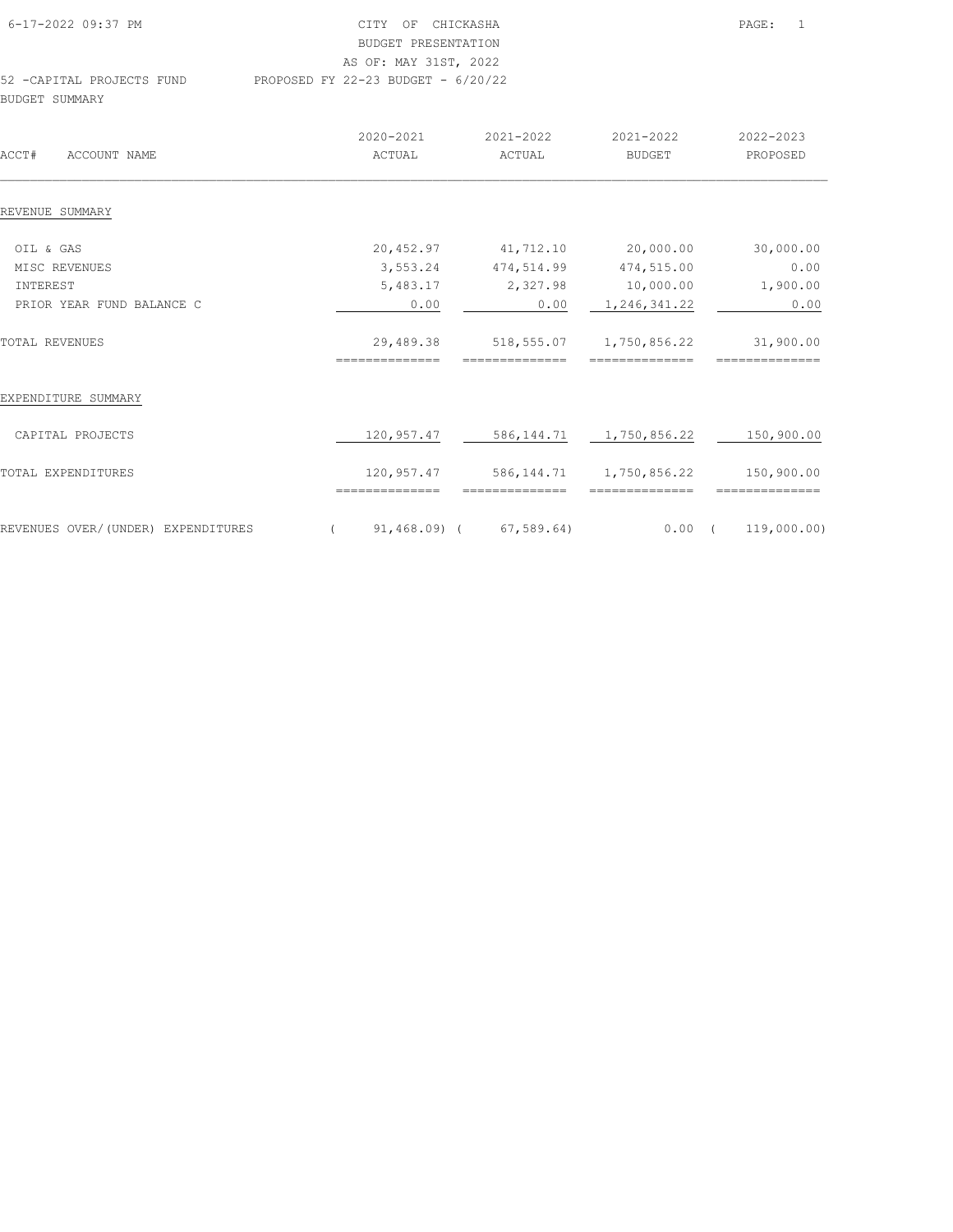| 6-17-2022 09:37 PM        | CITY OF CHICKASHA                    | $\overline{\phantom{0}}^2$<br>PAGE: |  |
|---------------------------|--------------------------------------|-------------------------------------|--|
|                           | BUDGET PRESENTATION                  |                                     |  |
|                           | AS OF: MAY 31ST, 2022                |                                     |  |
| 52 -CAPITAL PROJECTS FUND | PROPOSED FY 22-23 BUDGET - $6/20/22$ |                                     |  |

| REVENUES                                | 2020-2021<br>ACTUAL | 2021-2022<br>ACTUAL   | 2021-2022<br>BUDGET                  | 2022-2023<br>PROPOSED |
|-----------------------------------------|---------------------|-----------------------|--------------------------------------|-----------------------|
|                                         |                     |                       |                                      |                       |
| RENT                                    |                     |                       |                                      |                       |
| STATE TAX                               |                     |                       |                                      |                       |
| GRANTS AND PROGRAMS                     |                     |                       |                                      |                       |
| OIL & GAS                               |                     |                       |                                      |                       |
| 52-4350-003 ROYALTIES - GG              |                     | 20,452.97 41,712.10   | 20,000.00                            | 30,000.00             |
| TOTAL OIL & GAS                         |                     | 20,452.97 41,712.10   | 20,000.00                            | 30,000.00             |
| MISC REVENUES                           |                     |                       |                                      |                       |
| 52-4400-000 MISCELLANEOUS REVENUE       | 3,553.24            | 0.00                  | 0.00                                 | 0.00                  |
| 52-4400-010 PROCEEDS FROM FINANCING     | 0.00                | 474,514.99            | 474,515.00                           | 0.00                  |
| TOTAL MISC REVENUES                     | 3,553.24            | 474,514.99 474,515.00 |                                      | 0.00                  |
| TRANSFER OTHER FUNDS-EQU                |                     |                       |                                      |                       |
| INTEREST                                |                     |                       |                                      |                       |
| 52-4600-001 INTEREST INCOME - GG        |                     |                       | 5,483.17 2,327.98 10,000.00 1,900.00 |                       |
| TOTAL INTEREST                          | 5,483.17            | 2,327.98              | 10,000.00                            | 1,900.00              |
| PRIOR YEAR FUND BALANCE C               |                     |                       |                                      |                       |
| 52-4700-001 AVAILABLE FUND BALANCE - GG | 0.00                |                       | $0.00$ $1,246,341.22$                | 0.00                  |
| TOTAL PRIOR YEAR FUND BALANCE C         | 0.00                | 0.00                  | 1,246,341.22                         | 0.00                  |
| TOTAL REVENUES                          |                     |                       | 29,489.38 518,555.07 1,750,856.22    | 31,900.00             |
|                                         | ===============     | ===============       | ===============                      | ===============       |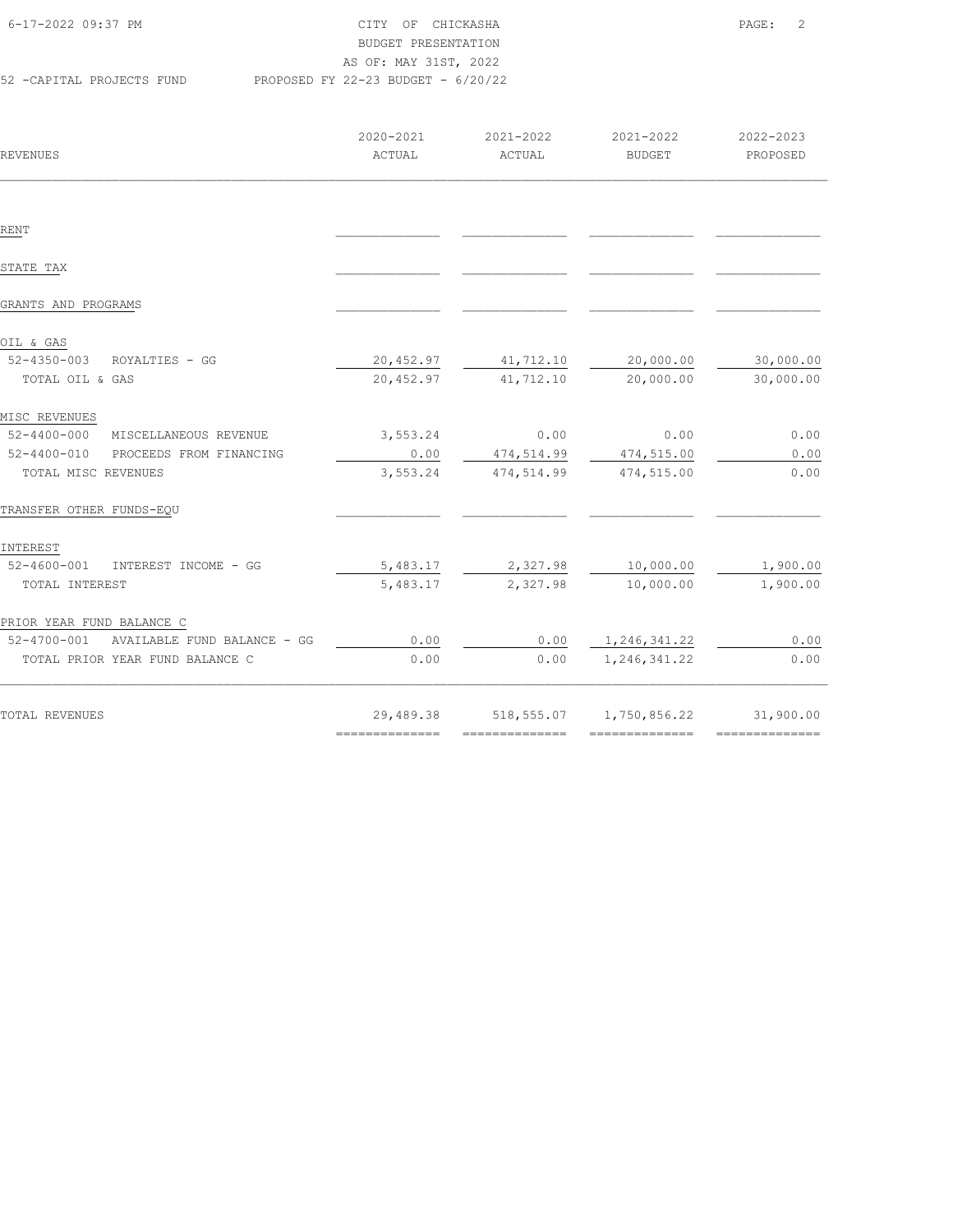| 6-17-2022 09:37 PM        | CITY<br>OF                           | CHICKASHA     |               | 3<br>PAGE: |
|---------------------------|--------------------------------------|---------------|---------------|------------|
|                           | BUDGET PRESENTATION                  |               |               |            |
|                           | AS OF: MAY 31ST, 2022                |               |               |            |
| 52 -CAPITAL PROJECTS FUND | PROPOSED FY 22-23 BUDGET - $6/20/22$ |               |               |            |
|                           |                                      |               |               |            |
|                           |                                      |               |               |            |
|                           | $2020 - 2021$                        | $2021 - 2022$ | $2021 - 2022$ | 2022-2023  |
| EXPENDITURES              | ACTUAL                               | ACTUAL        | BUDGET        | PROPOSED   |
|                           |                                      |               |               |            |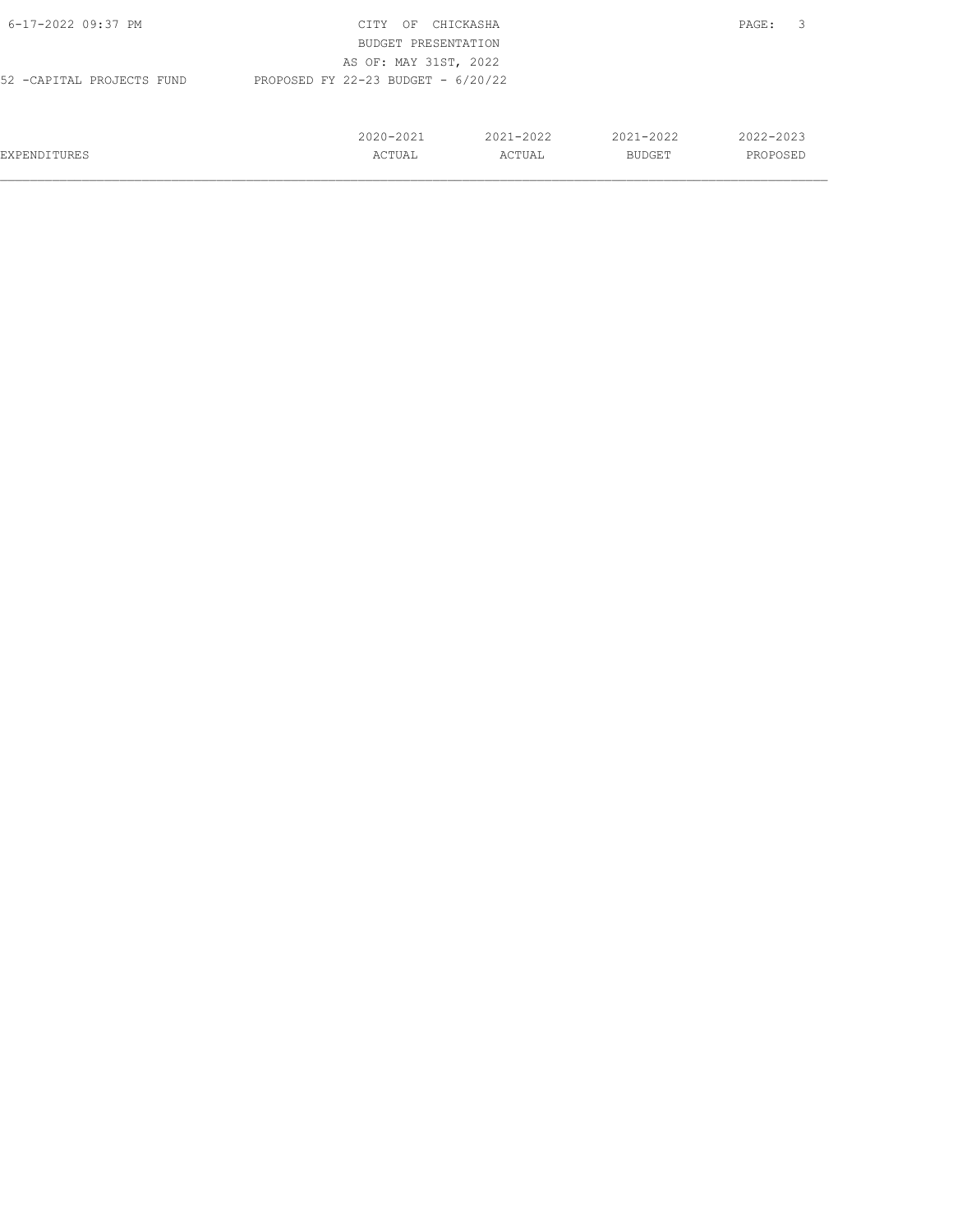| 6-17-2022 09:37 PM                                                               | CITY OF CHICKASHA<br>BUDGET PRESENTATION<br>AS OF: MAY 31ST, 2022 | PAGE:<br>4       |                                         |              |
|----------------------------------------------------------------------------------|-------------------------------------------------------------------|------------------|-----------------------------------------|--------------|
| 52 -CAPITAL PROJECTS FUND PROPOSED FY 22-23 BUDGET - 6/20/22<br>CAPITAL PROJECTS |                                                                   |                  |                                         |              |
|                                                                                  |                                                                   |                  | 2020-2021 2021-2022 2021-2022 2022-2023 |              |
| <b>EXPENDITURES</b>                                                              | ACTUAL                                                            | ACTUAL           | BUDGET                                  | PROPOSED     |
| MAINTENANCE AND OPERATION                                                        |                                                                   |                  |                                         |              |
| 5208-MISCELLANEOUS                                                               |                                                                   |                  |                                         |              |
| OTHER SERVICE CHARGES                                                            |                                                                   |                  |                                         |              |
| 5301-OPERATIONAL CONTRACT                                                        |                                                                   |                  |                                         |              |
| 5303-LEASE/PURCHASE AGREE                                                        |                                                                   |                  |                                         |              |
| 5305-GRANTS & PROGRAMS                                                           |                                                                   |                  |                                         |              |
| TRANSFERS TO OTHER FUNDS                                                         |                                                                   |                  |                                         |              |
| 5500-TRANSFER TO OTHER FUNDS                                                     |                                                                   |                  |                                         |              |
| UNDESIGNATED EXPENSES                                                            |                                                                   |                  |                                         |              |
| 5600-UNDESIGNATED EXPENSES                                                       |                                                                   |                  |                                         |              |
| CAPITAL EQUIPMENT                                                                |                                                                   |                  |                                         |              |
| 6000-CAPITAL EQUIPMENT<br>$52 - 552 - 6000 - 268$<br>FIRE TRUCK (PUMPER)         | 0.00                                                              | 474,514.99       | 474,515.00                              | 0.00         |
| TOTAL 6000-CAPITAL EQUIPMENT                                                     | 0.00                                                              | 474,514.99       | 474,515.00                              | 0.00         |
| CAPITAL EQUIPMENT                                                                |                                                                   |                  |                                         |              |
| 6400-BUILDINGS<br>52-552-6400-011<br>EQUIPMENT LEASE PAYMENT                     | 23,573.61                                                         | 0.00             | 0.00                                    | 0.00         |
| TOTAL 6400-BUILDINGS                                                             | 23,573.61                                                         | 0.00             | 0.00                                    | 0.00         |
| 6450-PROJECTS                                                                    |                                                                   |                  |                                         |              |
| 52-552-6450-044.1 81-ENGINEERING SVCS                                            | 13,381.25                                                         | 9,157.50         | 40,000.00                               | 0.00         |
| 52-552-6450-044.2 81-SANITARY SVCS RELOCATE                                      | 0.00                                                              | 0.00             | 242,090.00                              | 0.00         |
| 52-552-6450-044.3 81-WATER MAIN RELOCATE<br>TOTAL 6450-PROJECTS                  | 0.00<br>13,381.25                                                 | 0.00<br>9,157.50 | 886,750.00<br>1,168,840.00              | 0.00<br>0.00 |
| 6452-PROJECTS (MISC)                                                             |                                                                   |                  |                                         |              |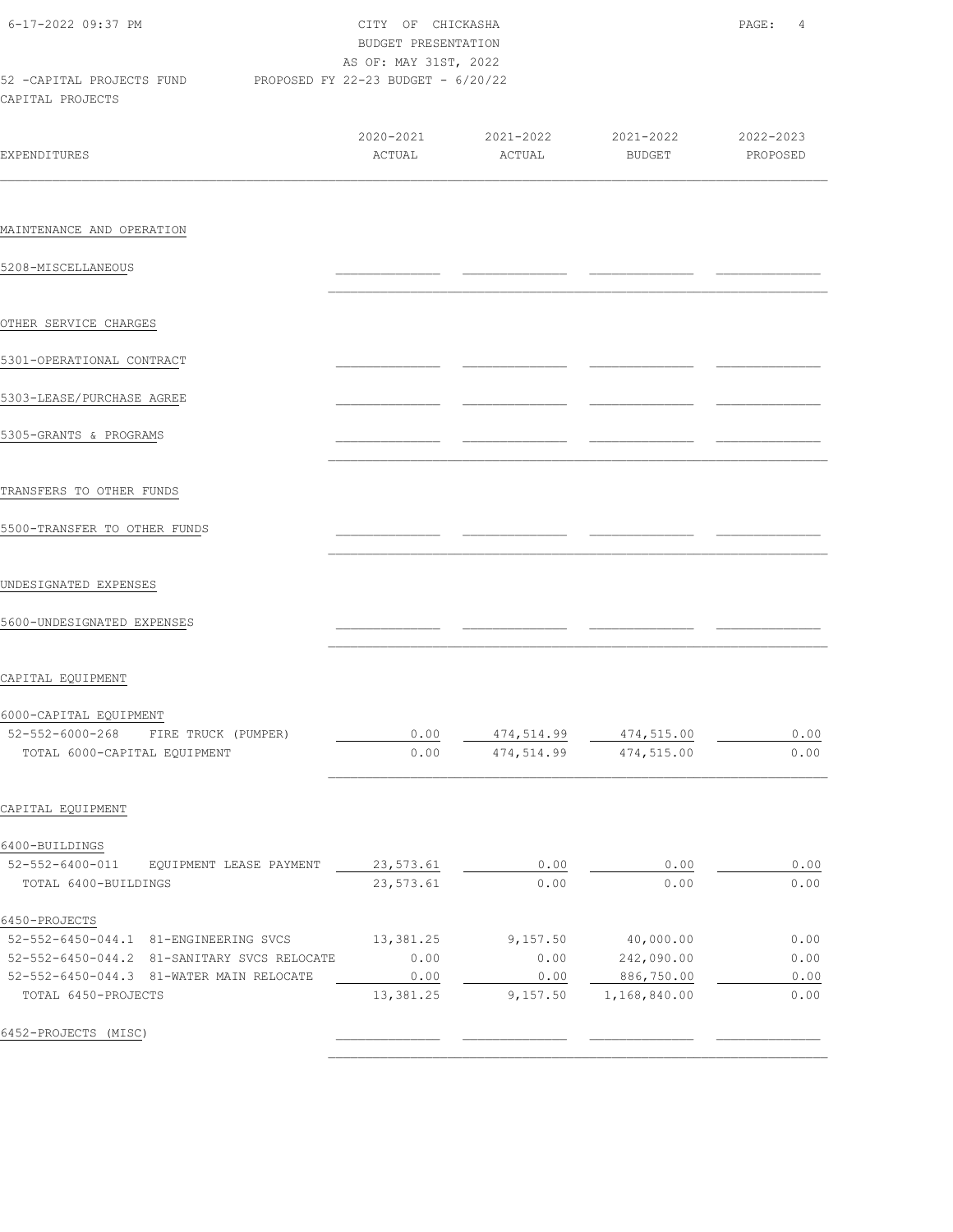| 6-17-2022 09:37 PM                 | CITY OF CHICKASHA                  |                          |                            |            | .5<br>PAGE:    |
|------------------------------------|------------------------------------|--------------------------|----------------------------|------------|----------------|
|                                    | BUDGET PRESENTATION                |                          |                            |            |                |
|                                    | AS OF: MAY 31ST, 2022              |                          |                            |            |                |
| 52 - CAPITAL PROJECTS FUND         | PROPOSED FY 22-23 BUDGET - 6/20/22 |                          |                            |            |                |
| CAPITAL PROJECTS                   |                                    |                          |                            |            |                |
|                                    | 2020-2021                          | 2021-2022                | 2021-2022                  |            | 2022-2023      |
| <b>EXPENDITURES</b>                | ACTUAL                             | ACTUAL                   | <b>BUDGET</b>              |            | PROPOSED       |
| DEBT SERVICE                       |                                    |                          |                            |            |                |
|                                    |                                    |                          |                            |            |                |
| 7000-DEBT SERVICE                  |                                    |                          |                            |            |                |
| 52-552-7000-000<br>DEBT SERVICE    |                                    | 84,002.61 102,472.22     | 107,501.22                 |            | 150,900.00     |
| TOTAL 7000-DEBT SERVICE            | 84,002.61                          | 102,472.22               | 107,501.22                 |            | 150,900.00     |
|                                    |                                    |                          |                            |            |                |
| TOTAL CAPITAL PROJECTS             | 120,957.47                         |                          | 586, 144.71 1, 750, 856.22 |            | 150,900.00     |
| REVENUES OVER/(UNDER) EXPENDITURES |                                    | $91,468.09$ ( 67,589.64) | 0.00                       | $\sqrt{2}$ | 119,000.00)    |
|                                    | --------------                     | --------------           | ==============             |            | ============== |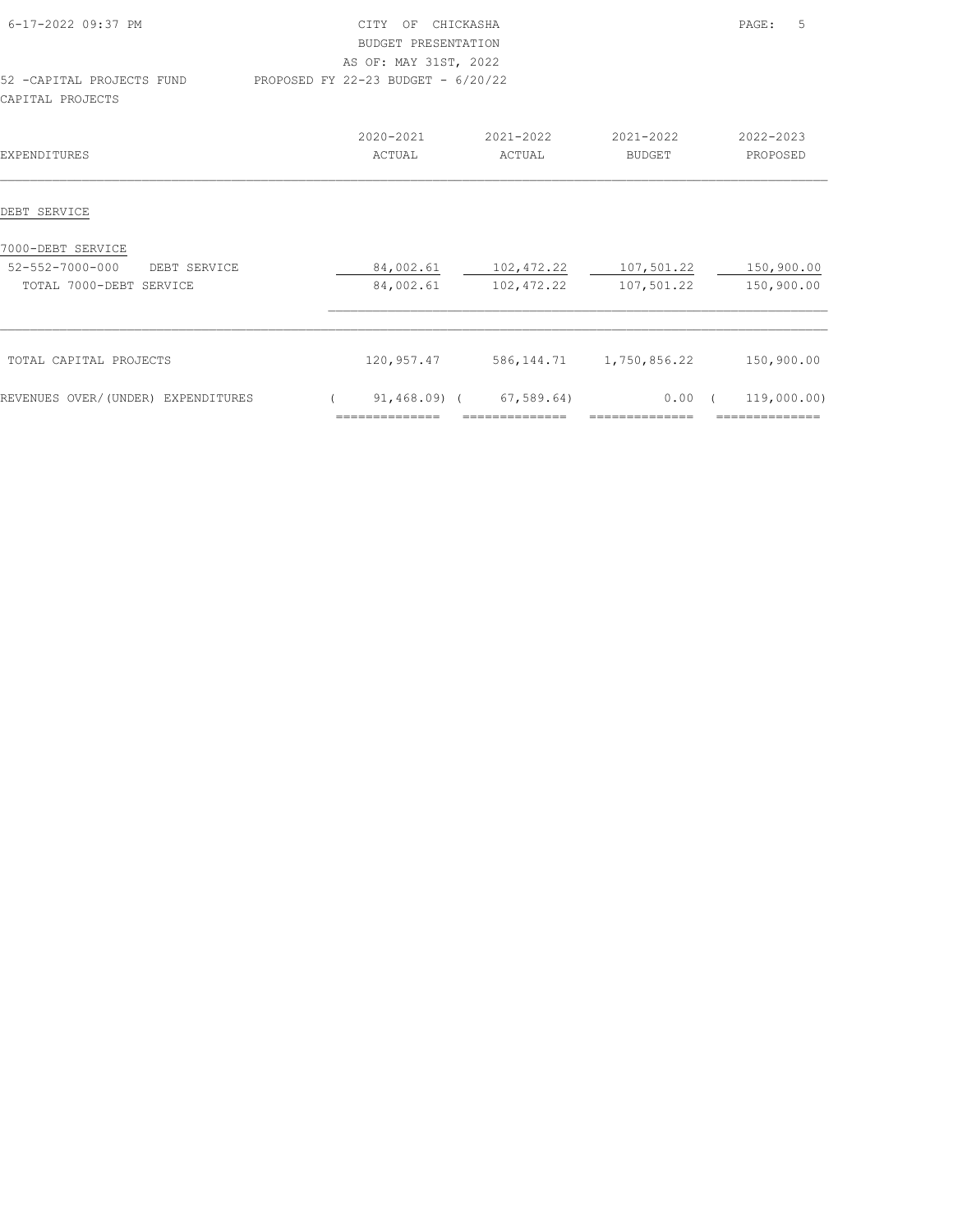| 6-17-2022 09:37 PM          | CITY OF CHICKASHA                    | PAGE: | $\overline{1}$ |
|-----------------------------|--------------------------------------|-------|----------------|
|                             | BUDGET PRESENTATION                  |       |                |
|                             | AS OF: MAY 31ST, 2022                |       |                |
| 53 -CIP-DEDICATED SALES TAX | PROPOSED FY 22-23 BUDGET - $6/20/22$ |       |                |
| BUDGET SUMMARY              |                                      |       |                |

|                                    | 2020-2021      | 2021-2022                 | 2021-2022                                                             | 2022-2023      |
|------------------------------------|----------------|---------------------------|-----------------------------------------------------------------------|----------------|
| ACCT#<br>ACCOUNT NAME              | ACTUAL         | ACTUAL                    | <b>BUDGET</b>                                                         | PROPOSED       |
| REVENUE SUMMARY                    |                |                           |                                                                       |                |
|                                    |                |                           |                                                                       |                |
| TRANSFER OTHER FUNDS-EOU           |                |                           | 2,556,030.00  2,714,110.71  2,615,000.00  2,930,000.00                |                |
| <b>INTEREST</b>                    | 10,445.66      | 8,268.45                  | 7,500.00                                                              | 7,500.00       |
| PRIOR YEAR FUND BALANCE C          | 0.00           | 0.00                      | 135, 149. 31                                                          | 0.00           |
| TOTAL REVENUES                     |                |                           | 2,566,475.66 2,722,379.16 2,757,649.31 2,937,500.00                   |                |
|                                    | ============== | --------------            | --------------                                                        | -------------- |
| EXPENDITURE SUMMARY                |                |                           |                                                                       |                |
| 53-DEDICATED SALE TAX-GG           |                |                           | 1, 163, 447.64 1, 164, 840.82 2, 757, 649.31 2, 330, 440.00           |                |
| TOTAL EXPENDITURES                 |                |                           | 1, 163, 447. 64   1, 164, 840. 82   2, 757, 649. 31   2, 330, 440. 00 |                |
|                                    | ============== | ==============            | ==============                                                        | -------------- |
| REVENUES OVER/(UNDER) EXPENDITURES |                | 1,403,028.02 1,557,538.34 | 0.00                                                                  | 607,060.00     |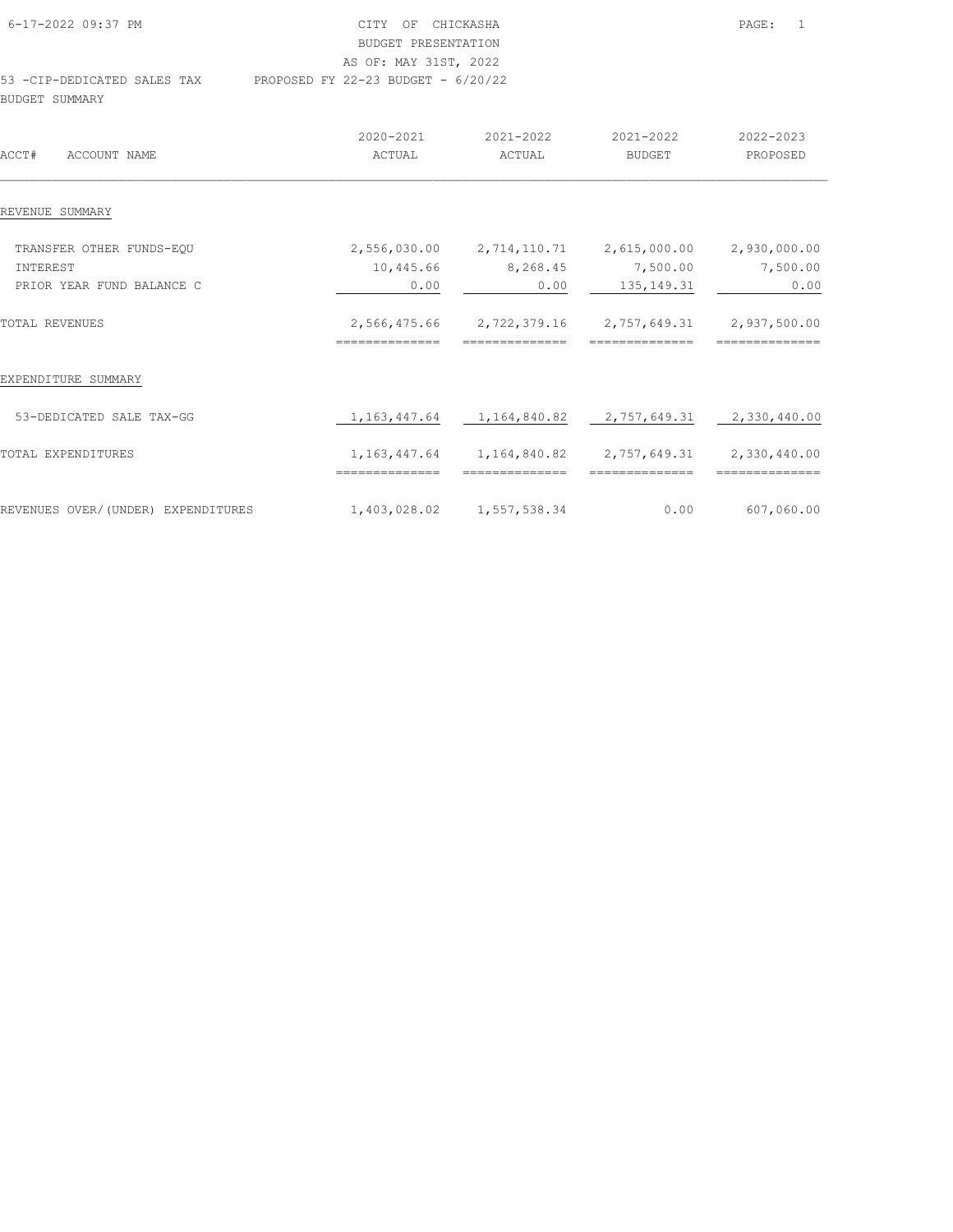| 6-17-2022 09:37 PM          | CITY OF CHICKASHA                    | PAGE: 2 |  |
|-----------------------------|--------------------------------------|---------|--|
|                             | BUDGET PRESENTATION                  |         |  |
|                             | AS OF: MAY 31ST, 2022                |         |  |
| 53 -CIP-DEDICATED SALES TAX | PROPOSED FY 22-23 BUDGET - $6/20/22$ |         |  |

| REVENUES                                  | 2020-2021<br>ACTUAL                                         | 2021-2022<br>ACTUAL | 2021-2022<br>BUDGET                                                    | 2022-2023<br>PROPOSED                                                                                                                                                                                                                                                                                                                                                                                                                                                                  |
|-------------------------------------------|-------------------------------------------------------------|---------------------|------------------------------------------------------------------------|----------------------------------------------------------------------------------------------------------------------------------------------------------------------------------------------------------------------------------------------------------------------------------------------------------------------------------------------------------------------------------------------------------------------------------------------------------------------------------------|
|                                           |                                                             |                     |                                                                        |                                                                                                                                                                                                                                                                                                                                                                                                                                                                                        |
| STATE TAX                                 |                                                             |                     |                                                                        |                                                                                                                                                                                                                                                                                                                                                                                                                                                                                        |
| GRANTS AND PROGRAMS                       |                                                             |                     |                                                                        |                                                                                                                                                                                                                                                                                                                                                                                                                                                                                        |
| MISC REVENUES                             |                                                             |                     |                                                                        |                                                                                                                                                                                                                                                                                                                                                                                                                                                                                        |
| TRANSFER OTHER FUNDS-EQU                  |                                                             |                     |                                                                        |                                                                                                                                                                                                                                                                                                                                                                                                                                                                                        |
| 53-4500-011<br>TRANSFER IN - GENERAL (11) | $2,556,030.00$ $2,714,110.71$ $2,615,000.00$ $2,930,000.00$ |                     |                                                                        |                                                                                                                                                                                                                                                                                                                                                                                                                                                                                        |
| TOTAL TRANSFER OTHER FUNDS-EQU            |                                                             |                     | 2,556,030.00 2,714,110.71 2,615,000.00                                 | 2,930,000.00                                                                                                                                                                                                                                                                                                                                                                                                                                                                           |
| INTEREST                                  |                                                             |                     |                                                                        |                                                                                                                                                                                                                                                                                                                                                                                                                                                                                        |
| 53-4600-001<br>INTEREST INCOME - GG       | 10,445.66                                                   | 8,268.45            | 7,500.00                                                               | 7,500.00                                                                                                                                                                                                                                                                                                                                                                                                                                                                               |
| TOTAL INTEREST                            | 10,445.66                                                   | 8,268.45            | 7,500.00                                                               | 7,500.00                                                                                                                                                                                                                                                                                                                                                                                                                                                                               |
| PRIOR YEAR FUND BALANCE C                 |                                                             |                     |                                                                        |                                                                                                                                                                                                                                                                                                                                                                                                                                                                                        |
| 53-4700-001 AVAILABLE FUND BALANCE - GG   | 0.00                                                        | 0.00                | 135, 149. 31                                                           | 0.00                                                                                                                                                                                                                                                                                                                                                                                                                                                                                   |
| TOTAL PRIOR YEAR FUND BALANCE C           | 0.00                                                        | 0.00                | 135, 149. 31                                                           | 0.00                                                                                                                                                                                                                                                                                                                                                                                                                                                                                   |
|                                           |                                                             |                     |                                                                        |                                                                                                                                                                                                                                                                                                                                                                                                                                                                                        |
| TOTAL REVENUES                            | ==============                                              | ==============      | 2,566,475.66 2,722,379.16 2,757,649.31 2,937,500.00<br>--------------- | $\begin{array}{cccccccccc} \multicolumn{2}{c}{} & \multicolumn{2}{c}{} & \multicolumn{2}{c}{} & \multicolumn{2}{c}{} & \multicolumn{2}{c}{} & \multicolumn{2}{c}{} & \multicolumn{2}{c}{} & \multicolumn{2}{c}{} & \multicolumn{2}{c}{} & \multicolumn{2}{c}{} & \multicolumn{2}{c}{} & \multicolumn{2}{c}{} & \multicolumn{2}{c}{} & \multicolumn{2}{c}{} & \multicolumn{2}{c}{} & \multicolumn{2}{c}{} & \multicolumn{2}{c}{} & \multicolumn{2}{c}{} & \multicolumn{2}{c}{} & \mult$ |
|                                           |                                                             |                     |                                                                        |                                                                                                                                                                                                                                                                                                                                                                                                                                                                                        |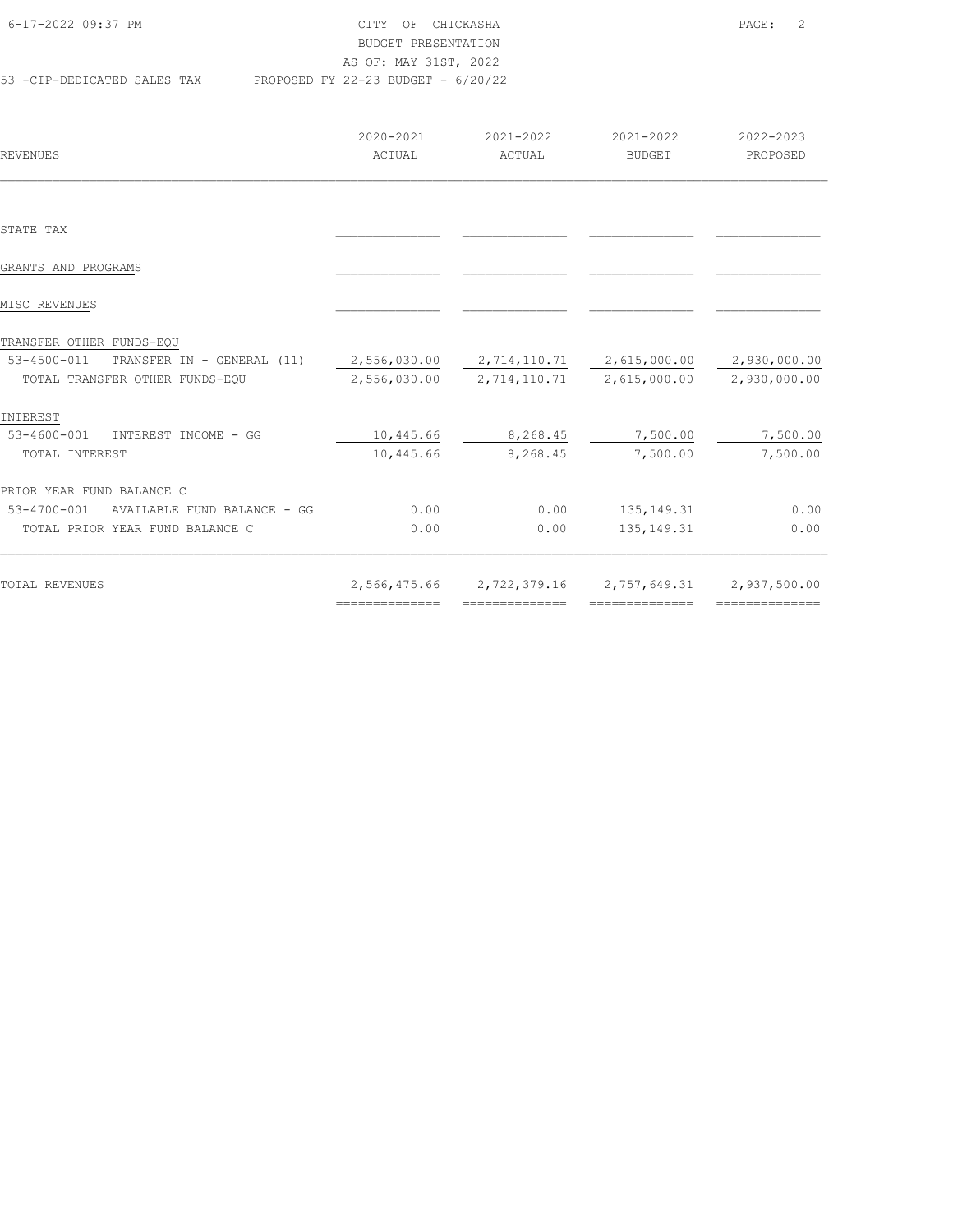| 6-17-2022 09:37 PM           | CITY<br>ΟF                           | CHICKASHA     |               | 3<br>PAGE: |
|------------------------------|--------------------------------------|---------------|---------------|------------|
|                              | BUDGET PRESENTATION                  |               |               |            |
|                              | AS OF: MAY 31ST, 2022                |               |               |            |
| 53 - CIP-DEDICATED SALES TAX | PROPOSED FY 22-23 BUDGET - $6/20/22$ |               |               |            |
|                              |                                      |               |               |            |
|                              |                                      |               |               |            |
|                              | $2020 - 2021$                        | $2021 - 2022$ | $2021 - 2022$ | 2022-2023  |
| <b>EXPENDITURES</b>          | ACTUAL                               | ACTUAL        | <b>BUDGET</b> | PROPOSED   |
|                              |                                      |               |               |            |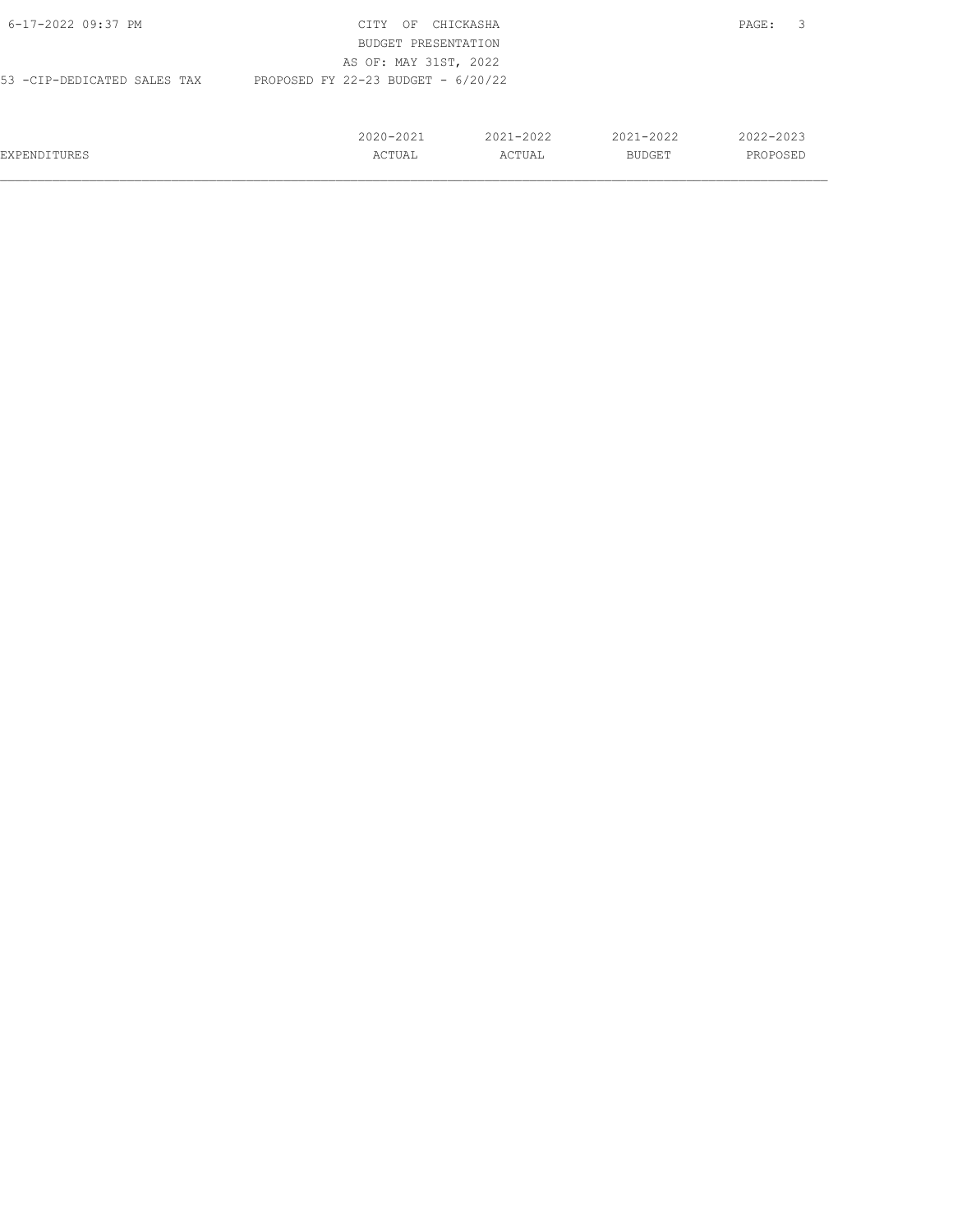| 6-17-2022 09:37 PM                                                                         | CITY OF CHICKASHA<br>BUDGET PRESENTATION<br>AS OF: MAY 31ST, 2022 |                     |                            | PAGE:<br>4            |
|--------------------------------------------------------------------------------------------|-------------------------------------------------------------------|---------------------|----------------------------|-----------------------|
| 53 -CIP-DEDICATED SALES TAX PROPOSED FY 22-23 BUDGET - 6/20/22<br>53-DEDICATED SALE TAX-GG |                                                                   |                     |                            |                       |
| <b>EXPENDITURES</b>                                                                        | 2020-2021<br>ACTUAL                                               | 2021-2022<br>ACTUAL | 2021-2022<br><b>BUDGET</b> | 2022-2023<br>PROPOSED |
|                                                                                            |                                                                   |                     |                            |                       |
| MAINTENANCE AND OPERATION                                                                  |                                                                   |                     |                            |                       |
| 5208-MISCELLANEOUS                                                                         |                                                                   |                     |                            |                       |
| OTHER SERVICE CHARGES                                                                      |                                                                   |                     |                            |                       |
| 5301-OPERATIONAL CONTRACT                                                                  |                                                                   |                     |                            |                       |
| 53-553-5301-013.4 DEBT SERVICES - CLEARWELL                                                | 0.00                                                              | 0.00                | 1,161,660.56               | 1,161,600.00          |
| TOTAL 5301-OPERATIONAL CONTRACT                                                            | 0.00                                                              | 0.00                | 1,161,660.56               | 1,161,600.00          |
| 5305-GRANTS & PROGRAMS                                                                     |                                                                   |                     |                            |                       |
| TRANSFERS TO OTHER FUNDS                                                                   |                                                                   |                     |                            |                       |
| 5500-TRANSFER TO OTHER FUNDS                                                               |                                                                   |                     |                            |                       |
| 53-553-5500-031 TRANSFER TO CMA                                                            | 1, 157, 022.64 1, 064, 840.82                                     |                     | 0.00                       | 0.00                  |
| TOTAL 5500-TRANSFER TO OTHER FUNDS                                                         | 1, 157, 022.64                                                    | 1,064,840.82        | 0.00                       | 0.00                  |
| UNDESIGNATED EXPENSES                                                                      |                                                                   |                     |                            |                       |
| 5600-UNDESIGNATED EXPENSES                                                                 |                                                                   |                     |                            |                       |
| CAPITAL EQUIPMENT                                                                          |                                                                   |                     |                            |                       |
| 6000-CAPITAL EQUIPMENT                                                                     |                                                                   |                     |                            |                       |
| CAPITAL EQUIPMENT                                                                          |                                                                   |                     |                            |                       |
| 6450-PROJECTS                                                                              |                                                                   |                     |                            |                       |
| $53 - 553 - 6450 - 015$<br>STREET IMPROVEMENTS/REPAI                                       | 0.00                                                              | 100,000.00          | 100,000.00                 | 0.00                  |
| $53 - 553 - 6450 - 015.2$<br>CONCRETE ROADS/CURBS                                          | 6,425.00                                                          | 0.00                | 395,988.75                 | 0.00                  |
| $53 - 553 - 6450 - 015.3$<br>GUARDRAILS                                                    | 0.00                                                              | 0.00                | 100,000.00                 | 0.00                  |

| $53 - 553 - 6450 - 015.3$ | GUARDRATLS                | 0.00     | 0.00       | 100,000.00   | 0.00         |
|---------------------------|---------------------------|----------|------------|--------------|--------------|
| $53 - 553 - 6450 - 015.8$ | STREET MASTER PLAN        | 0.00     | 0.00       | 300,000.00   | 0.00         |
| 53-553-6450-017           | DRAINAGE PROJECTS         | 0.00     | 0.00       | 300,000.00   | 0.00         |
| $53 - 553 - 6450 - 019.1$ | WATER LINE REPLACEMENT    | 0.00     | 0.00       | 400,000.00   | 0.00         |
| $53 - 553 - 6450 - 044.1$ | 81-ENGINEERING SVCS       | 0.00     | 0.00       | 0.00         | 40,000.00    |
| $53 - 553 - 6450 - 044.2$ | 81-SANITARY SVCS RELOCATE | 0.00     | 0.00       | 0.00         | 242,090.00   |
| $53 - 553 - 6450 - 044.3$ | 81-WATER MAIN RELOCATE    | 0.00     | 0.00       | 0.00         | 886,750.00   |
| TOTAL 6450-PROJECTS       |                           | 6,425.00 | 100,000.00 | 1,595,988.75 | 1,168,840.00 |
|                           |                           |          |            |              |              |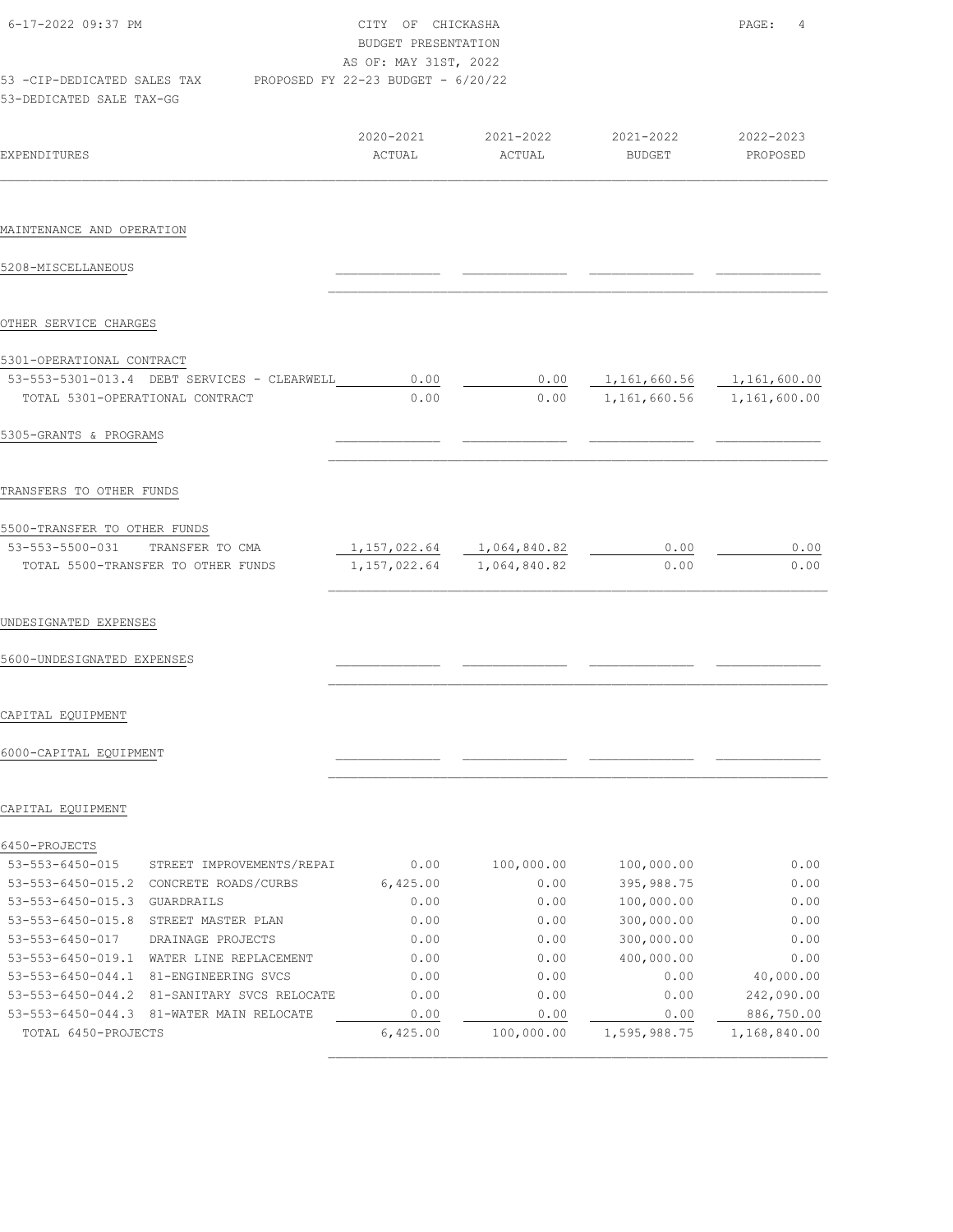| 6-17-2022 09:37 PM                                             | OF CHICKASHA<br>CTTY C<br>BUDGET PRESENTATION |                           |                                                             | 5<br>PAGE: |
|----------------------------------------------------------------|-----------------------------------------------|---------------------------|-------------------------------------------------------------|------------|
|                                                                | AS OF: MAY 31ST, 2022                         |                           |                                                             |            |
| 53 -CIP-DEDICATED SALES TAX PROPOSED FY 22-23 BUDGET - 6/20/22 |                                               |                           |                                                             |            |
| 53-DEDICATED SALE TAX-GG                                       |                                               |                           |                                                             |            |
|                                                                | 2020-2021                                     | 2021-2022                 | 2021-2022                                                   | 2022-2023  |
| <b>EXPENDITURES</b>                                            | ACTUAL                                        | ACTUAL                    | BUDGET                                                      | PROPOSED   |
|                                                                |                                               |                           |                                                             |            |
| DEBT SERVICE                                                   |                                               |                           |                                                             |            |
| 7000-DEBT SERVICE                                              |                                               |                           |                                                             |            |
|                                                                |                                               |                           |                                                             |            |
| TOTAL 53-DEDICATED SALE TAX-GG                                 |                                               |                           | 1, 163, 447.64 1, 164, 840.82 2, 757, 649.31 2, 330, 440.00 |            |
| REVENUES OVER/(UNDER) EXPENDITURES                             |                                               | 1,403,028.02 1,557,538.34 | 0.00                                                        | 607,060.00 |
|                                                                | ==============                                |                           |                                                             |            |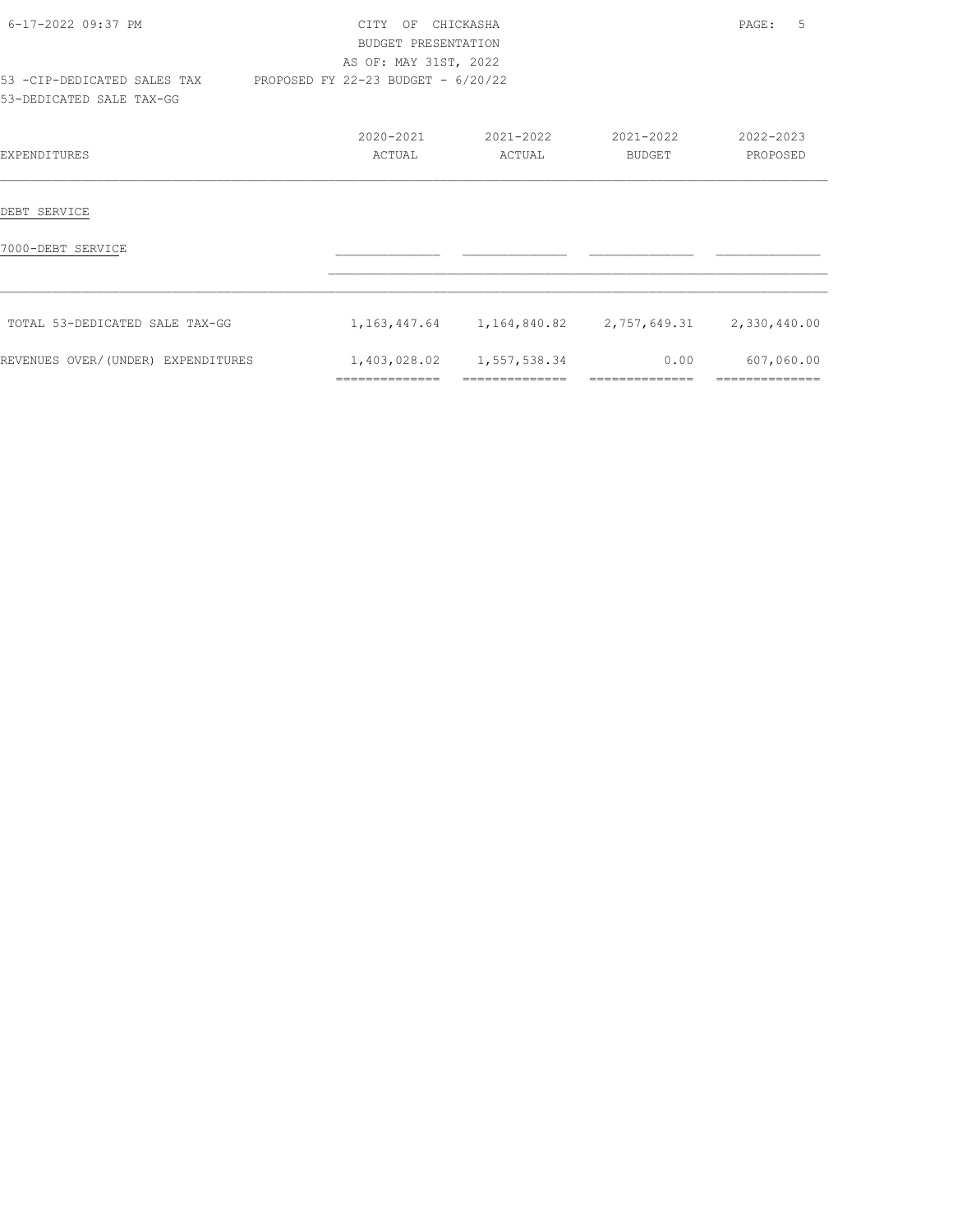| 6-17-2022 09:37 PM        | CITY OF CHICKASHA                    | PAGE: | $\overline{1}$ |
|---------------------------|--------------------------------------|-------|----------------|
|                           | BUDGET PRESENTATION                  |       |                |
|                           | AS OF: MAY 31ST, 2022                |       |                |
| 54 -STREET AND ALLEY FUND | PROPOSED FY 22-23 BUDGET - $6/20/22$ |       |                |
| BUDGET SUMMARY            |                                      |       |                |

| ACCT#<br>ACCOUNT NAME              | 2020-2021<br>ACTUAL          | 2021-2022<br>ACTUAL           | 2021-2022<br><b>BUDGET</b>   | 2022-2023<br>PROPOSED        |
|------------------------------------|------------------------------|-------------------------------|------------------------------|------------------------------|
| REVENUE SUMMARY                    |                              |                               |                              |                              |
| STATE TAX                          | 27,977.87                    | 26,447.81                     | 30,000.00                    | 30,000.00                    |
| OTHER TAX                          | 118,097.88                   | 117,557.64                    | 125,000.00                   | 125,000.00                   |
| GRANTS AND PROGRAMS                | 144,181.00                   | 0.00                          | 0.00                         | 0.00                         |
| INTEREST                           | 297.09                       | 412.38                        | 600.00                       | 500.00                       |
| PRIOR YEAR FUND BALANCE C          | 0.00                         | 0.00                          | 32,262.00                    | 0.00                         |
| TOTAL REVENUES                     | 290,553.84<br>============== | 144, 417.83<br>-------------- | 187,862.00<br>-------------- | 155,500.00<br>============== |
| EXPENDITURE SUMMARY                |                              |                               |                              |                              |
| 09-STREET & STORM                  | 534,237.06                   | 20,000.00                     | 187,862.00                   | 155,500.00                   |
| TOTAL EXPENDITURES                 | 534,237.06                   | 20,000.00                     | 187,862.00                   | 155,500.00                   |
| REVENUES OVER/(UNDER) EXPENDITURES | 243,683.22)                  | 124, 417.83                   | 0.00                         | 0.00                         |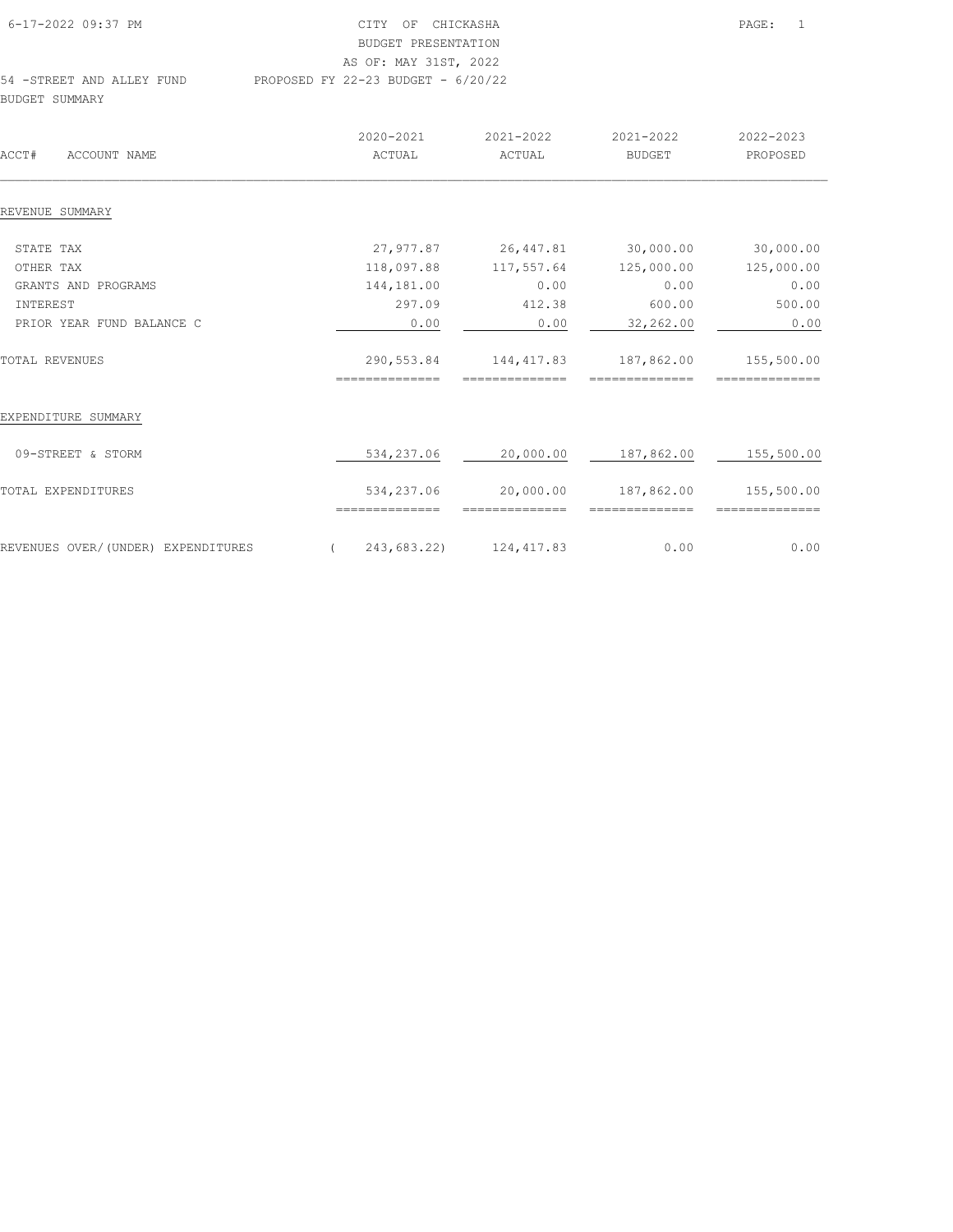| 6-17-2022 09:37 PM        | CITY OF CHICKASHA                    | $\overline{2}$<br>PAGE: |
|---------------------------|--------------------------------------|-------------------------|
|                           | BUDGET PRESENTATION                  |                         |
|                           | AS OF: MAY 31ST, 2022                |                         |
| 54 -STREET AND ALLEY FUND | PROPOSED FY 22-23 BUDGET - $6/20/22$ |                         |

| REVENUES                                   | 2020-2021<br>ACTUAL | 2021-2022<br>ACTUAL             | 2021-2022<br><b>BUDGET</b>                                                                                                                                                                                                                                                                                                                                                                                                                                                             | 2022-2023<br>PROPOSED |
|--------------------------------------------|---------------------|---------------------------------|----------------------------------------------------------------------------------------------------------------------------------------------------------------------------------------------------------------------------------------------------------------------------------------------------------------------------------------------------------------------------------------------------------------------------------------------------------------------------------------|-----------------------|
|                                            |                     |                                 |                                                                                                                                                                                                                                                                                                                                                                                                                                                                                        |                       |
| STATE TAX                                  |                     |                                 |                                                                                                                                                                                                                                                                                                                                                                                                                                                                                        |                       |
| 54-4200-002<br>GASOLINE TAX - TR           | 27,977.87           | 26, 447.81                      | 30,000.00                                                                                                                                                                                                                                                                                                                                                                                                                                                                              | 30,000.00             |
| TOTAL STATE TAX                            | 27,977.87           | 26, 447.81                      | 30,000.00                                                                                                                                                                                                                                                                                                                                                                                                                                                                              | 30,000.00             |
| OTHER TAX                                  |                     |                                 |                                                                                                                                                                                                                                                                                                                                                                                                                                                                                        |                       |
| $54 - 4210 - 003$<br>VEHICLE TAX - TR      | 118,097.88          | 117,557.64                      | 125,000.00                                                                                                                                                                                                                                                                                                                                                                                                                                                                             | 125,000.00            |
| TOTAL OTHER TAX                            | 118,097.88          | 117,557.64                      | 125,000.00                                                                                                                                                                                                                                                                                                                                                                                                                                                                             | 125,000.00            |
| GRANTS AND PROGRAMS                        |                     |                                 |                                                                                                                                                                                                                                                                                                                                                                                                                                                                                        |                       |
| 54-4300-012<br>CDBG-SIDEWALKS PROJECT      | 144,181.00          | 0.00                            | 0.00                                                                                                                                                                                                                                                                                                                                                                                                                                                                                   | 0.00                  |
| TOTAL GRANTS AND PROGRAMS                  | 144,181.00          | 0.00                            | 0.00                                                                                                                                                                                                                                                                                                                                                                                                                                                                                   | 0.00                  |
| MISC REVENUES                              |                     |                                 |                                                                                                                                                                                                                                                                                                                                                                                                                                                                                        |                       |
| INTEREST                                   |                     |                                 |                                                                                                                                                                                                                                                                                                                                                                                                                                                                                        |                       |
| 54-4600-001<br>INTEREST INCOME - TR        | 297.09              | 412.38                          | 600.00                                                                                                                                                                                                                                                                                                                                                                                                                                                                                 | 500.00                |
| TOTAL INTEREST                             | 297.09              | 412.38                          | 600.00                                                                                                                                                                                                                                                                                                                                                                                                                                                                                 | 500.00                |
| PRIOR YEAR FUND BALANCE C                  |                     |                                 |                                                                                                                                                                                                                                                                                                                                                                                                                                                                                        |                       |
| 54-4700-001<br>AVAILABLE FUND BALANCE - TR | 0.00                | 0.00                            | 32,262.00                                                                                                                                                                                                                                                                                                                                                                                                                                                                              | 0.00                  |
| TOTAL PRIOR YEAR FUND BALANCE C            | 0.00                | 0.00                            | 32,262.00                                                                                                                                                                                                                                                                                                                                                                                                                                                                              | 0.00                  |
| TOTAL REVENUES                             | 290,553.84          | 144, 417.83                     | 187,862.00                                                                                                                                                                                                                                                                                                                                                                                                                                                                             | 155,500.00            |
|                                            | ==============      | $=$ = = = = = = = = = = = = = = | $\begin{array}{cccccccccc} \multicolumn{2}{c}{} & \multicolumn{2}{c}{} & \multicolumn{2}{c}{} & \multicolumn{2}{c}{} & \multicolumn{2}{c}{} & \multicolumn{2}{c}{} & \multicolumn{2}{c}{} & \multicolumn{2}{c}{} & \multicolumn{2}{c}{} & \multicolumn{2}{c}{} & \multicolumn{2}{c}{} & \multicolumn{2}{c}{} & \multicolumn{2}{c}{} & \multicolumn{2}{c}{} & \multicolumn{2}{c}{} & \multicolumn{2}{c}{} & \multicolumn{2}{c}{} & \multicolumn{2}{c}{} & \multicolumn{2}{c}{} & \mult$ | ===============       |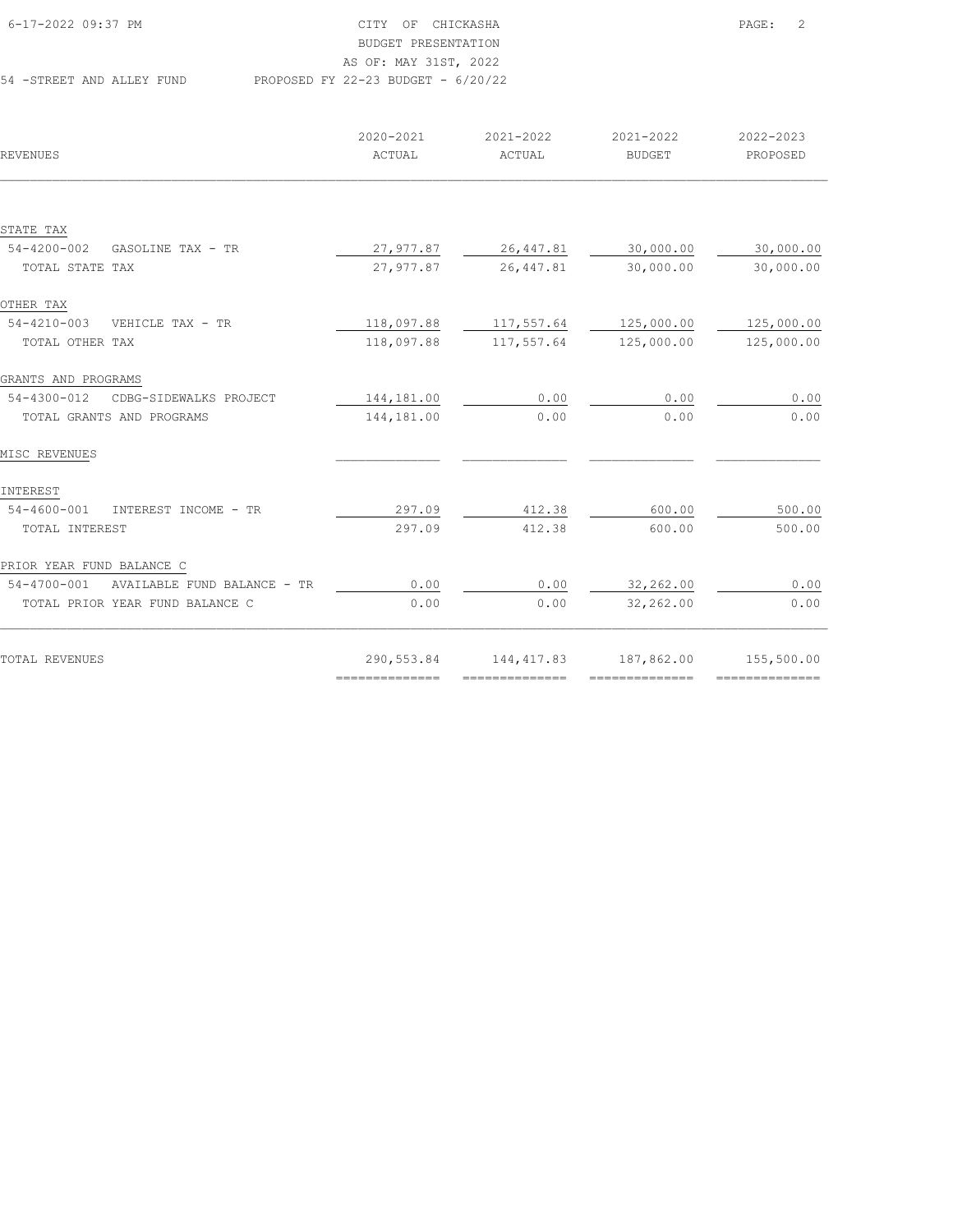| 6-17-2022 09:37 PM         | CITY<br>OF                           | CHICKASHA     |               | -3<br>PAGE: |
|----------------------------|--------------------------------------|---------------|---------------|-------------|
|                            | BUDGET PRESENTATION                  |               |               |             |
|                            | AS OF: MAY 31ST, 2022                |               |               |             |
| 54 - STREET AND ALLEY FUND | PROPOSED FY 22-23 BUDGET - $6/20/22$ |               |               |             |
|                            |                                      |               |               |             |
|                            |                                      |               |               |             |
|                            | $2020 - 2021$                        | $2021 - 2022$ | $2021 - 2022$ | 2022-2023   |
| <b>EXPENDITURES</b>        | ACTUAL                               | ACTUAL        | BUDGET        | PROPOSED    |
|                            |                                      |               |               |             |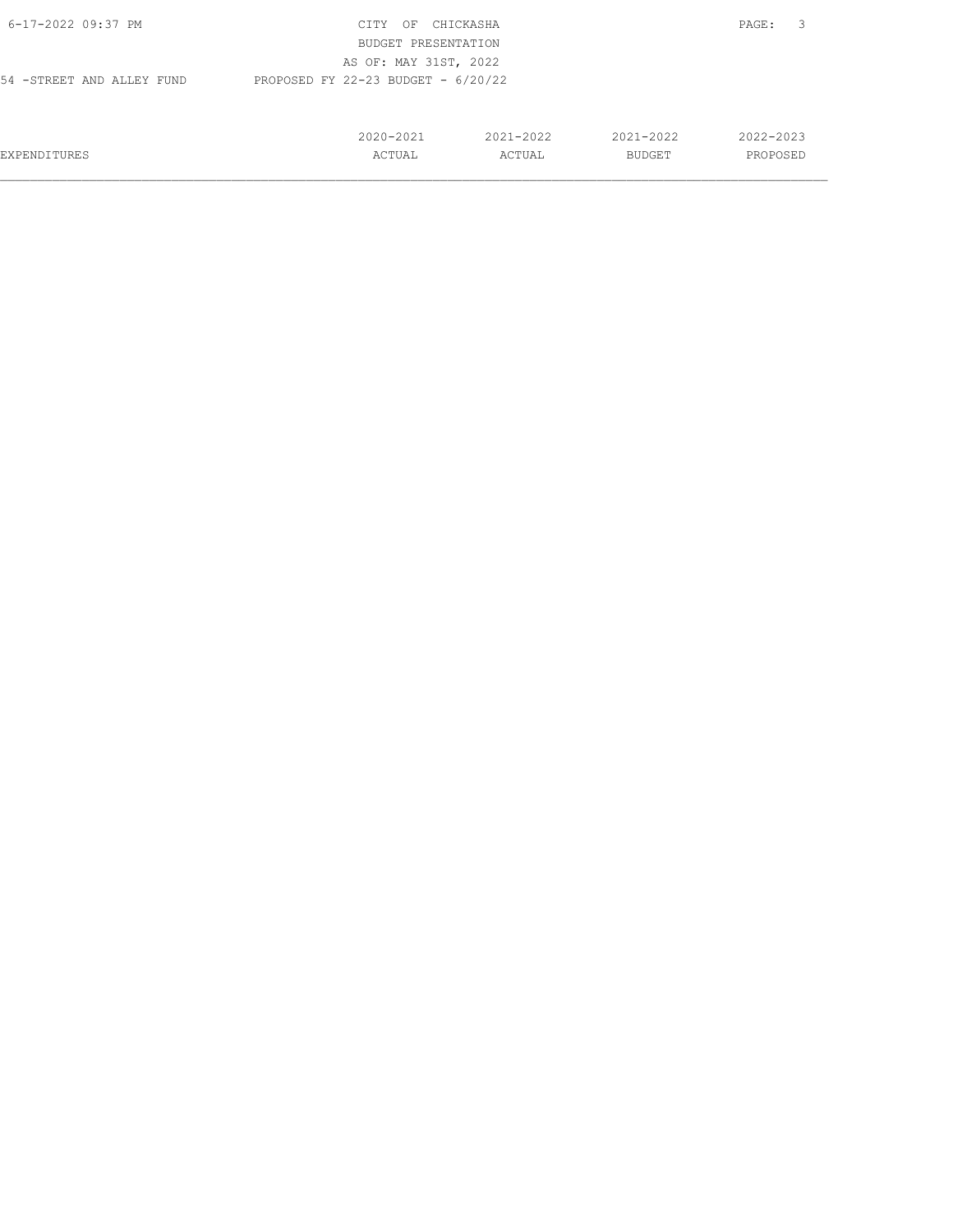| 6-17-2022 09:37 PM<br>54 -STREET AND ALLEY FUND             | CITY OF CHICKASHA<br>BUDGET PRESENTATION<br>AS OF: MAY 31ST, 2022<br>PROPOSED FY 22-23 BUDGET - 6/20/22 | PAGE:<br>4          |                     |                       |
|-------------------------------------------------------------|---------------------------------------------------------------------------------------------------------|---------------------|---------------------|-----------------------|
| 09-STREET & STORM                                           |                                                                                                         |                     |                     |                       |
| <b>EXPENDITURES</b>                                         | 2020-2021<br>ACTUAL                                                                                     | 2021-2022<br>ACTUAL | 2021-2022<br>BUDGET | 2022-2023<br>PROPOSED |
| MAINTENANCE AND OPERATION                                   |                                                                                                         |                     |                     |                       |
| 5208-MISCELLANEOUS                                          |                                                                                                         |                     |                     |                       |
| OTHER SERVICE CHARGES                                       |                                                                                                         |                     |                     |                       |
| 5303-LEASE/PURCHASE AGREE                                   |                                                                                                         |                     |                     |                       |
| UNDESIGNATED EXPENSES                                       |                                                                                                         |                     |                     |                       |
| 5600-UNDESIGNATED EXPENSES                                  |                                                                                                         |                     |                     |                       |
| CAPITAL EQUIPMENT                                           |                                                                                                         |                     |                     |                       |
| 6250-FLEET/EQUIPMENT/MISC                                   |                                                                                                         |                     |                     |                       |
| CAPITAL EQUIPMENT                                           |                                                                                                         |                     |                     |                       |
| 6450-PROJECTS<br>54-509-6450-014<br>TRAFFIC SIGNAL REHAB    | 30,000.00                                                                                               | 20,000.00           | 50,000.00           | 0.00                  |
| 54-509-6450-015.1 STRIPING                                  | 0.00                                                                                                    | 0.00                | 20,000.00           | 0.00                  |
| 54-509-6450-015.2 ANNUAL OVERLAY PROGRAM                    | 278,031.48                                                                                              | 0.00                | 117,862.00          | 155,500.00            |
| $54 - 509 - 6450 - 031$<br>SIDEWALKS<br>TOTAL 6450-PROJECTS | 226,205.58<br>534,237.06                                                                                | 0.00<br>20,000.00   | 0.00<br>187,862.00  | 0.00<br>155,500.00    |
| TOTAL 09-STREET & STORM                                     | 534,237.06                                                                                              | 20,000.00           | 187,862.00          | 155,500.00            |
| REVENUES OVER/(UNDER) EXPENDITURES                          | (243, 683.22)                                                                                           | 124,417.83          | 0.00                | 0.00                  |
|                                                             | ==============                                                                                          | ==============      | ==============      | ==============        |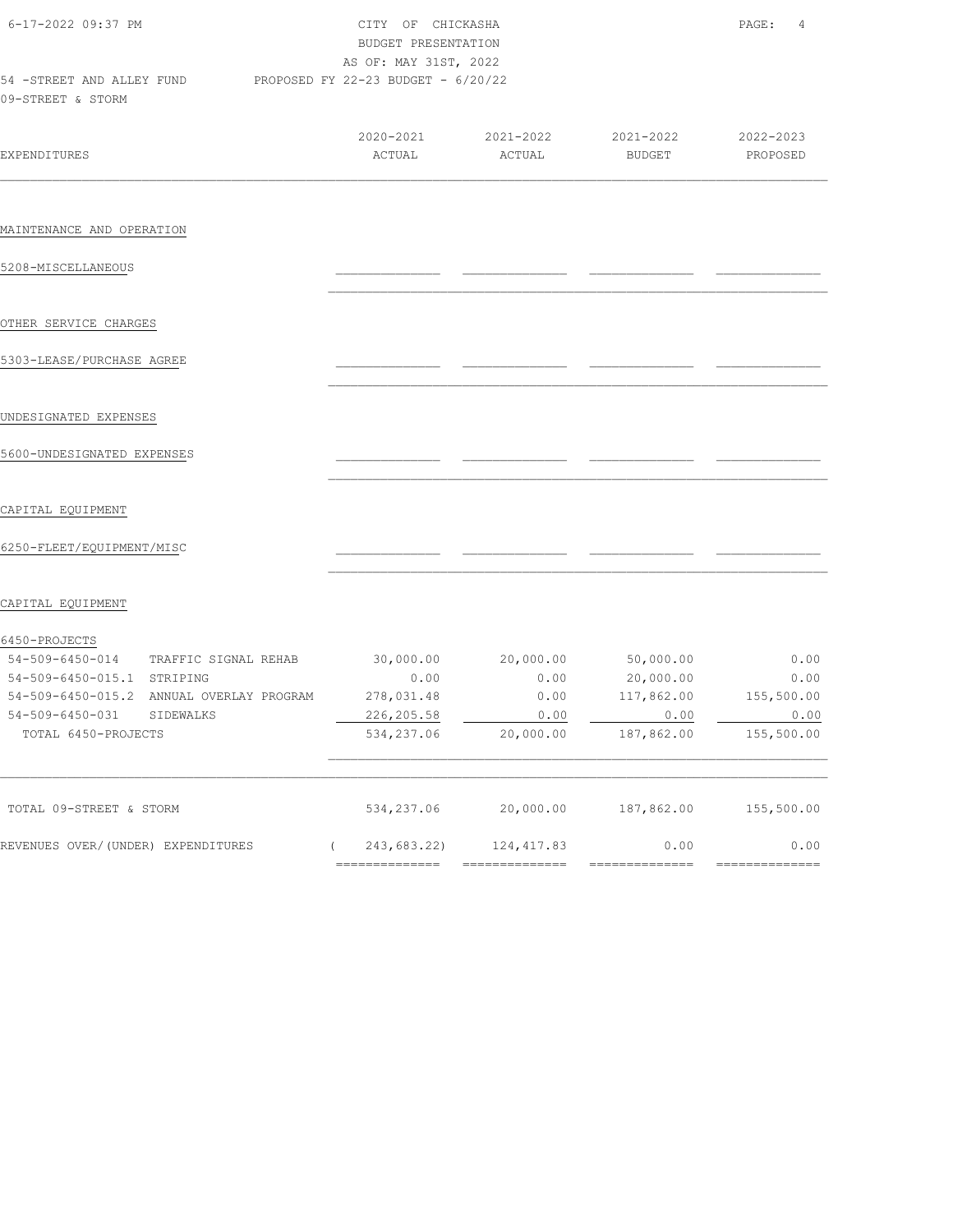|                | 6-17-2022 09:37 PM | CHICKASHA<br>CTTY .<br>OF<br>BUDGET PRESENTATION |                         |                     | PAGE:                 |
|----------------|--------------------|--------------------------------------------------|-------------------------|---------------------|-----------------------|
|                |                    | AS OF: MAY 31ST, 2022                            |                         |                     |                       |
| BUDGET SUMMARY | 56 - CEMETERY CARE | PROPOSED FY 22-23 BUDGET - $6/20/22$             |                         |                     |                       |
| ACCT#          | ACCOUNT NAME       | 2020-2021<br>ACTUAL                              | $2021 - 2022$<br>ACTUAL | 2021-2022<br>BUDGET | 2022-2023<br>PROPOSED |

## REVENUE SUMMARY

| CEMETERY                           | 31, 361.37    | 31,943.13   | 35,000.00   | 35,000.00   |
|------------------------------------|---------------|-------------|-------------|-------------|
| INTEREST                           | 7,365.30      | 1,264.36    | 6,500.00    | 2,000.00    |
| PRIOR YEAR FUND BALANCE C          | 0.00          | 0.00        | 133,500.00  | 0.00        |
| <b>TOTAL REVENUES</b>              | 38,726.67     | 33,207.49   | 175,000.00  | 37,000.00   |
|                                    | :============ | ___________ | =========== | =========== |
| EXPENDITURE SUMMARY                |               |             |             |             |
| 06-CEMETERY MAINT.-C               | 2,170.26      | 0.00        | 175,000.00  | 175,000.00  |
| TOTAL EXPENDITURES                 | 2,170.26      | 0.00        | 175,000.00  | 175,000.00  |
|                                    |               |             |             |             |
| REVENUES OVER/(UNDER) EXPENDITURES | 36,556.41     | 33,207.49   | 0.00        | 138,000.00) |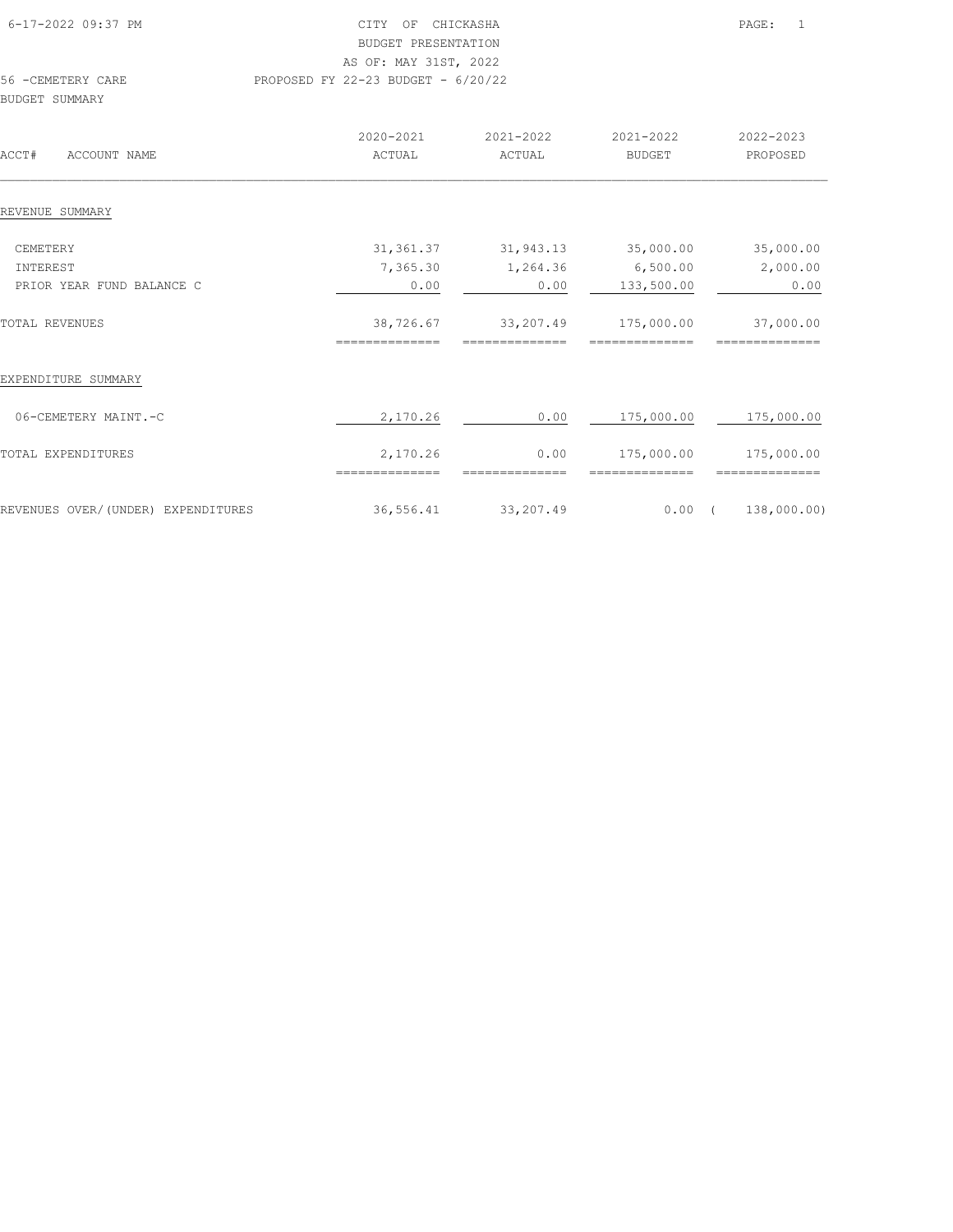| 6-17-2022 09:37 PM | CITY OF CHICKASHA                    | PAGE: | $\overline{2}$ |
|--------------------|--------------------------------------|-------|----------------|
|                    |                                      |       |                |
|                    | BUDGET PRESENTATION                  |       |                |
|                    | AS OF: MAY 31ST, 2022                |       |                |
| 56 - CEMETERY CARE | PROPOSED FY 22-23 BUDGET - $6/20/22$ |       |                |

| REVENUES                                     | 2020-2021<br>ACTUAL                                                                                                                                                                                                                                                                                                                                                                                                                                                                    | 2021-2022<br>ACTUAL | 2021-2022<br><b>BUDGET</b> | 2022-2023<br>PROPOSED |
|----------------------------------------------|----------------------------------------------------------------------------------------------------------------------------------------------------------------------------------------------------------------------------------------------------------------------------------------------------------------------------------------------------------------------------------------------------------------------------------------------------------------------------------------|---------------------|----------------------------|-----------------------|
|                                              |                                                                                                                                                                                                                                                                                                                                                                                                                                                                                        |                     |                            |                       |
|                                              |                                                                                                                                                                                                                                                                                                                                                                                                                                                                                        |                     |                            |                       |
| CEMETERY                                     |                                                                                                                                                                                                                                                                                                                                                                                                                                                                                        |                     |                            |                       |
| 56-4003-001<br>LOT FEES-C&R                  | 11,990.10                                                                                                                                                                                                                                                                                                                                                                                                                                                                              | 18,130.00           | 15,000.00                  | 15,000.00             |
| 56-4003-002<br>GRAVE OPENINGS & CLOSINGS-C&R | 19,371.27                                                                                                                                                                                                                                                                                                                                                                                                                                                                              | 13,813.13           | 20,000.00                  | 20,000.00             |
| TOTAL CEMETERY                               | 31, 361.37                                                                                                                                                                                                                                                                                                                                                                                                                                                                             | 31,943.13           | 35,000.00                  | 35,000.00             |
| GRANTS AND PROGRAMS                          |                                                                                                                                                                                                                                                                                                                                                                                                                                                                                        |                     |                            |                       |
| MISC REVENUES                                |                                                                                                                                                                                                                                                                                                                                                                                                                                                                                        |                     |                            |                       |
| TRANSFER OTHER FUNDS-EQU                     |                                                                                                                                                                                                                                                                                                                                                                                                                                                                                        |                     |                            |                       |
| INTEREST                                     |                                                                                                                                                                                                                                                                                                                                                                                                                                                                                        |                     |                            |                       |
| $56 - 4600 - 001$<br>INTEREST INCOME-C&R     | 7,365.30                                                                                                                                                                                                                                                                                                                                                                                                                                                                               | 1,264.36            | 6,500.00                   | 2,000.00              |
| TOTAL INTEREST                               | 7,365.30                                                                                                                                                                                                                                                                                                                                                                                                                                                                               | 1,264.36            | 6,500.00                   | 2,000.00              |
| PRIOR YEAR FUND BALANCE C                    |                                                                                                                                                                                                                                                                                                                                                                                                                                                                                        |                     |                            |                       |
| 56-4700-001 AVAILABLE FUND BALANCE - C&R     | 0.00                                                                                                                                                                                                                                                                                                                                                                                                                                                                                   | 0.00                | 133,500.00                 | 0.00                  |
| TOTAL PRIOR YEAR FUND BALANCE C              | 0.00                                                                                                                                                                                                                                                                                                                                                                                                                                                                                   | 0.00                | 133,500.00                 | 0.00                  |
| TOTAL REVENUES                               | 38,726.67                                                                                                                                                                                                                                                                                                                                                                                                                                                                              | 33,207.49           | 175,000.00                 | 37,000.00             |
|                                              | $\begin{array}{cccccccccc} \multicolumn{2}{c}{} & \multicolumn{2}{c}{} & \multicolumn{2}{c}{} & \multicolumn{2}{c}{} & \multicolumn{2}{c}{} & \multicolumn{2}{c}{} & \multicolumn{2}{c}{} & \multicolumn{2}{c}{} & \multicolumn{2}{c}{} & \multicolumn{2}{c}{} & \multicolumn{2}{c}{} & \multicolumn{2}{c}{} & \multicolumn{2}{c}{} & \multicolumn{2}{c}{} & \multicolumn{2}{c}{} & \multicolumn{2}{c}{} & \multicolumn{2}{c}{} & \multicolumn{2}{c}{} & \multicolumn{2}{c}{} & \mult$ | --------------      | --------------             |                       |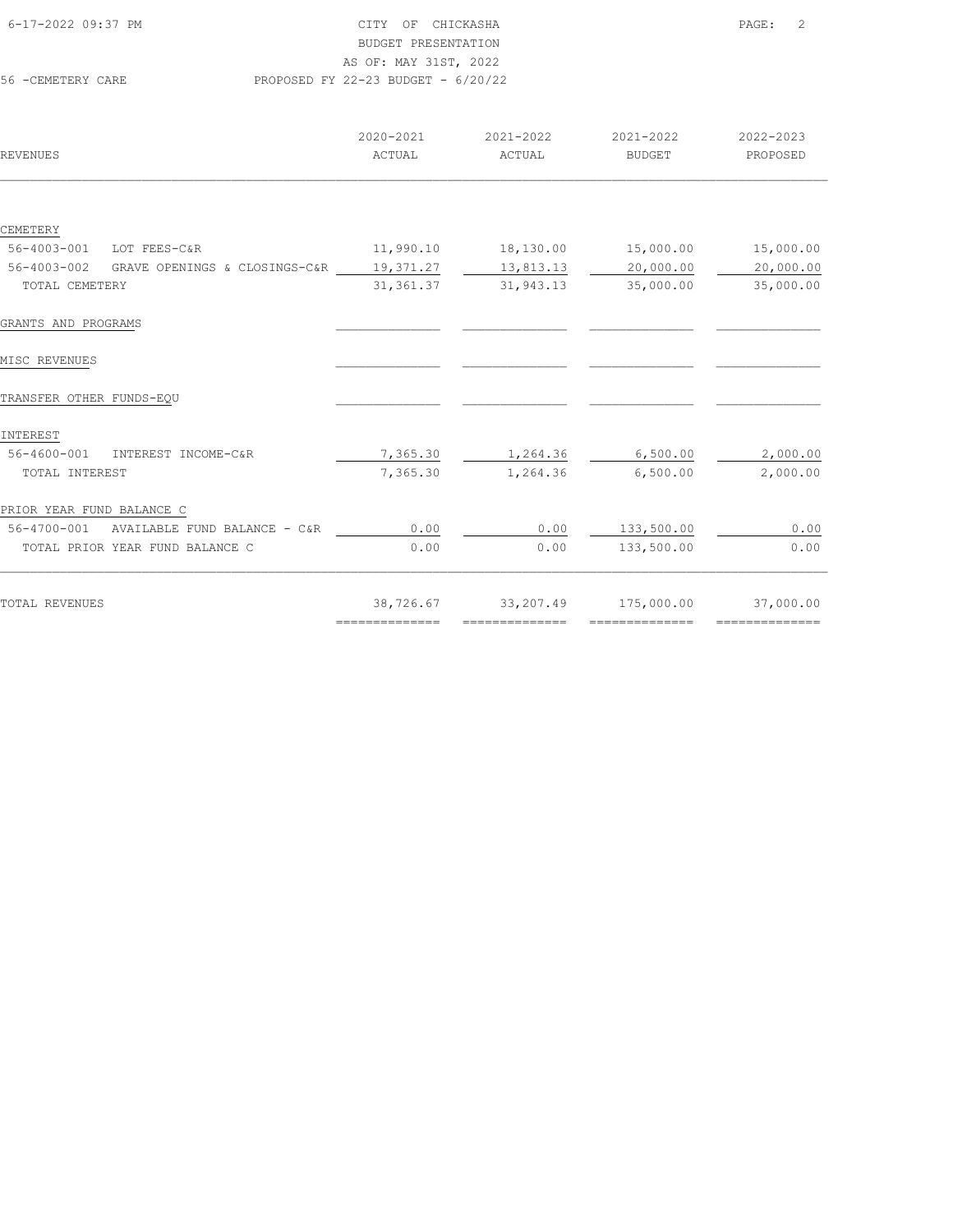| 6-17-2022 09:37 PM                                         | CITY<br>OF            | CHICKASHA |               | 3<br>PAGE: |  |
|------------------------------------------------------------|-----------------------|-----------|---------------|------------|--|
|                                                            | BUDGET PRESENTATION   |           |               |            |  |
|                                                            | AS OF: MAY 31ST, 2022 |           |               |            |  |
| PROPOSED FY 22-23 BUDGET - $6/20/22$<br>56 - CEMETERY CARE |                       |           |               |            |  |
|                                                            |                       |           |               |            |  |
|                                                            |                       |           |               |            |  |
|                                                            | 2020-2021             | 2021-2022 | $2021 - 2022$ | 2022-2023  |  |
| EXPENDITURES                                               | ACTUAL                | ACTUAL    | BUDGET        | PROPOSED   |  |
|                                                            |                       |           |               |            |  |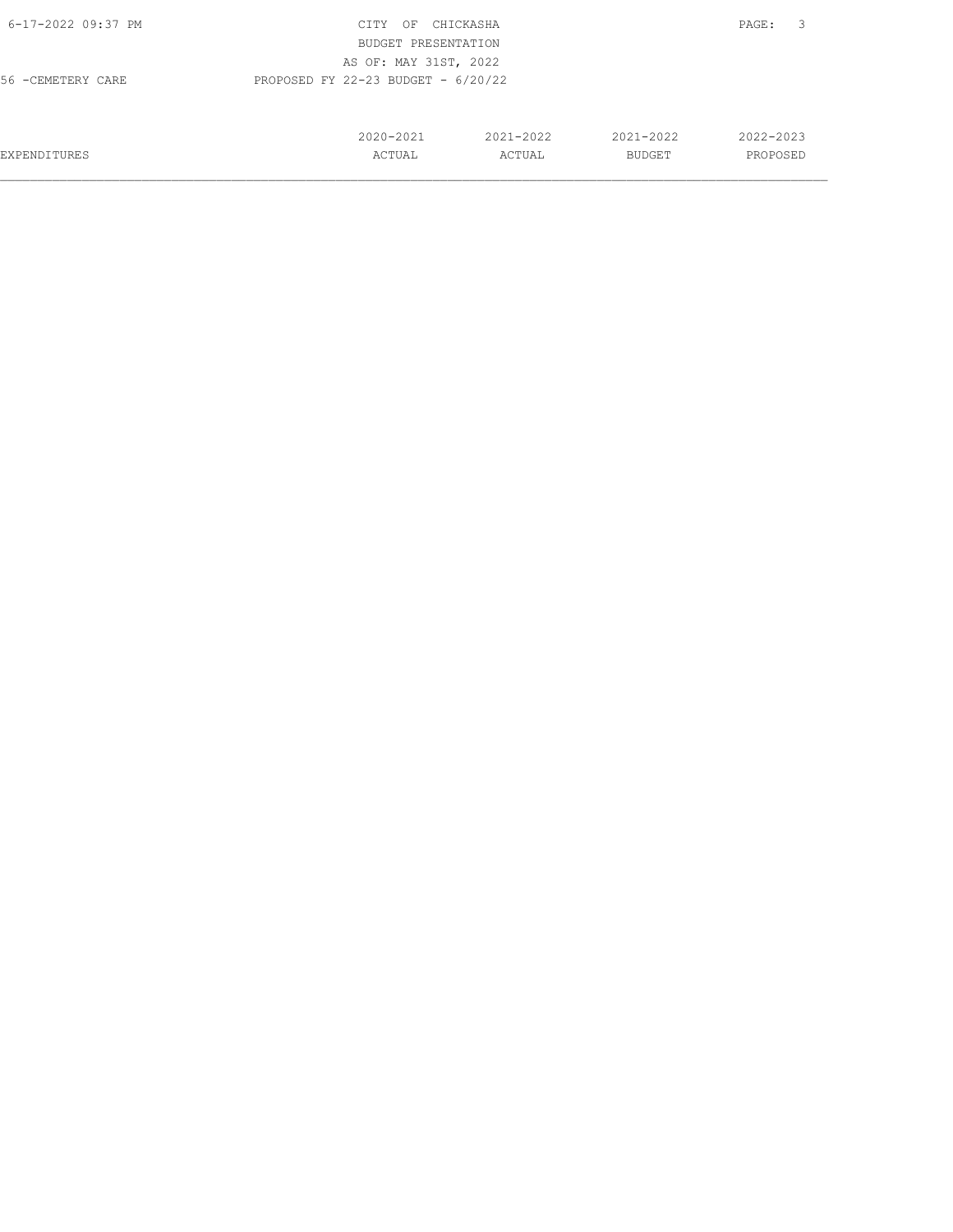| 6-17-2022 09:37 PM<br>CITY OF CHICKASHA<br>BUDGET PRESENTATION |           |                                                                     |                                                                                          |
|----------------------------------------------------------------|-----------|---------------------------------------------------------------------|------------------------------------------------------------------------------------------|
|                                                                |           |                                                                     |                                                                                          |
|                                                                |           |                                                                     |                                                                                          |
|                                                                |           |                                                                     |                                                                                          |
| ACTUAL                                                         | ACTUAL    |                                                                     |                                                                                          |
|                                                                |           |                                                                     |                                                                                          |
|                                                                |           |                                                                     |                                                                                          |
|                                                                |           |                                                                     |                                                                                          |
|                                                                |           |                                                                     |                                                                                          |
|                                                                |           |                                                                     |                                                                                          |
|                                                                |           |                                                                     |                                                                                          |
|                                                                |           |                                                                     |                                                                                          |
|                                                                |           |                                                                     |                                                                                          |
|                                                                |           |                                                                     |                                                                                          |
|                                                                |           |                                                                     |                                                                                          |
|                                                                |           |                                                                     |                                                                                          |
|                                                                |           |                                                                     |                                                                                          |
|                                                                |           |                                                                     |                                                                                          |
|                                                                |           |                                                                     |                                                                                          |
|                                                                |           |                                                                     |                                                                                          |
|                                                                |           |                                                                     |                                                                                          |
|                                                                |           |                                                                     |                                                                                          |
|                                                                |           |                                                                     |                                                                                          |
|                                                                |           |                                                                     |                                                                                          |
|                                                                |           |                                                                     |                                                                                          |
| 0.00                                                           | 0.00      | 100,000.00                                                          | 100,000.00                                                                               |
| 2,042.26                                                       | 0.00      | 25,000.00                                                           | 25,000.00                                                                                |
| 128.00                                                         | 0.00      | 50,000.00                                                           | 50,000.00                                                                                |
| 2,170.26                                                       | 0.00      | 175,000.00                                                          | 175,000.00                                                                               |
|                                                                |           |                                                                     |                                                                                          |
|                                                                |           |                                                                     | 175,000.00                                                                               |
| 36,556.41<br>---------------                                   | 33,207.49 | $0.00$ (<br>--------------                                          | 138,000.00)<br>---------------                                                           |
|                                                                | 2,170.26  | AS OF: MAY 31ST, 2022<br>PROPOSED FY 22-23 BUDGET - 6/20/22<br>0.00 | $2020 - 2021$ $2021 - 2022$ $2021 - 2022$ $2022 - 2023$<br>BUDGET PROPOSED<br>175,000.00 |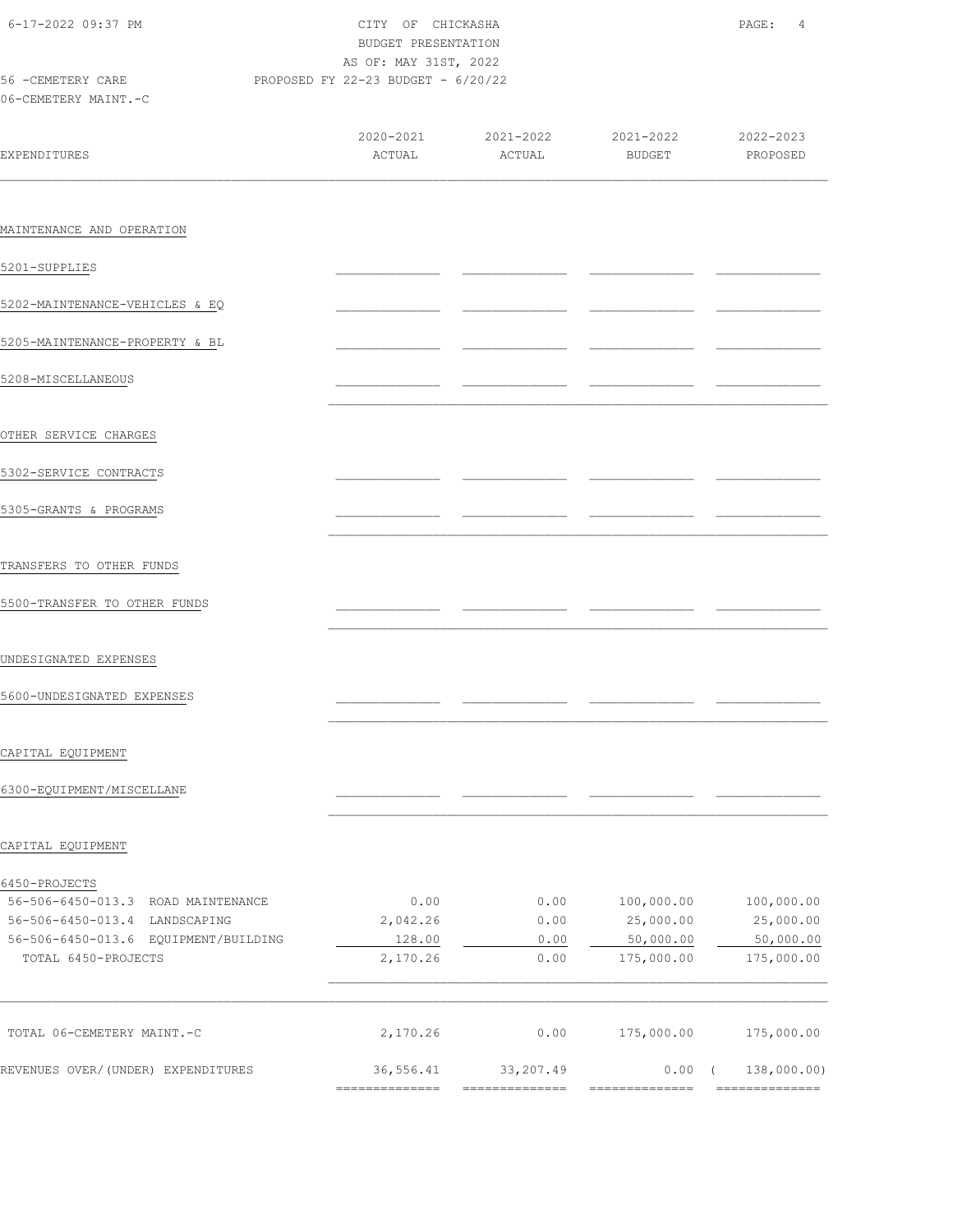| 6-17-2022 09:37 PM                            | CITY OF CHICKASHA<br>BUDGET PRESENTATION                    |                          |                            | PAGE:<br>$\mathbf{1}$     |
|-----------------------------------------------|-------------------------------------------------------------|--------------------------|----------------------------|---------------------------|
| 61 -WATER METER FUND<br><b>BUDGET SUMMARY</b> | AS OF: MAY 31ST, 2022<br>PROPOSED FY 22-23 BUDGET - 6/20/22 |                          |                            |                           |
| ACCT#<br>ACCOUNT NAME                         | 2020-2021<br>ACTUAL                                         | 2021-2022<br>ACTUAL      | 2021-2022<br>BUDGET        | 2022-2023<br>PROPOSED     |
| REVENUE SUMMARY                               |                                                             |                          |                            |                           |
| MISC REVENUES<br>INTEREST                     | 1.30<br>1,291.91                                            | 0.00<br>498.16           | 0.00<br>1,500.00           | 0.00<br>500.00            |
| <b>TOTAL REVENUES</b>                         | 1,293.21<br>==============                                  | 498.16<br>============== | 1,500.00<br>============== | 500.00<br>--------------- |
| EXPENDITURE SUMMARY                           |                                                             |                          |                            |                           |
| 36-LINE MAINTENANCE-BT                        | 0.00                                                        | 0.00                     | 1,500.00                   | 0.00                      |
| TOTAL EXPENDITURES                            | 0.00<br>--------------                                      | 0.00<br>--------------   | 1,500.00<br>-------------- | 0.00                      |
| REVENUES OVER/(UNDER) EXPENDITURES            | 1,293.21                                                    | 498.16                   | 0.00                       | 500.00                    |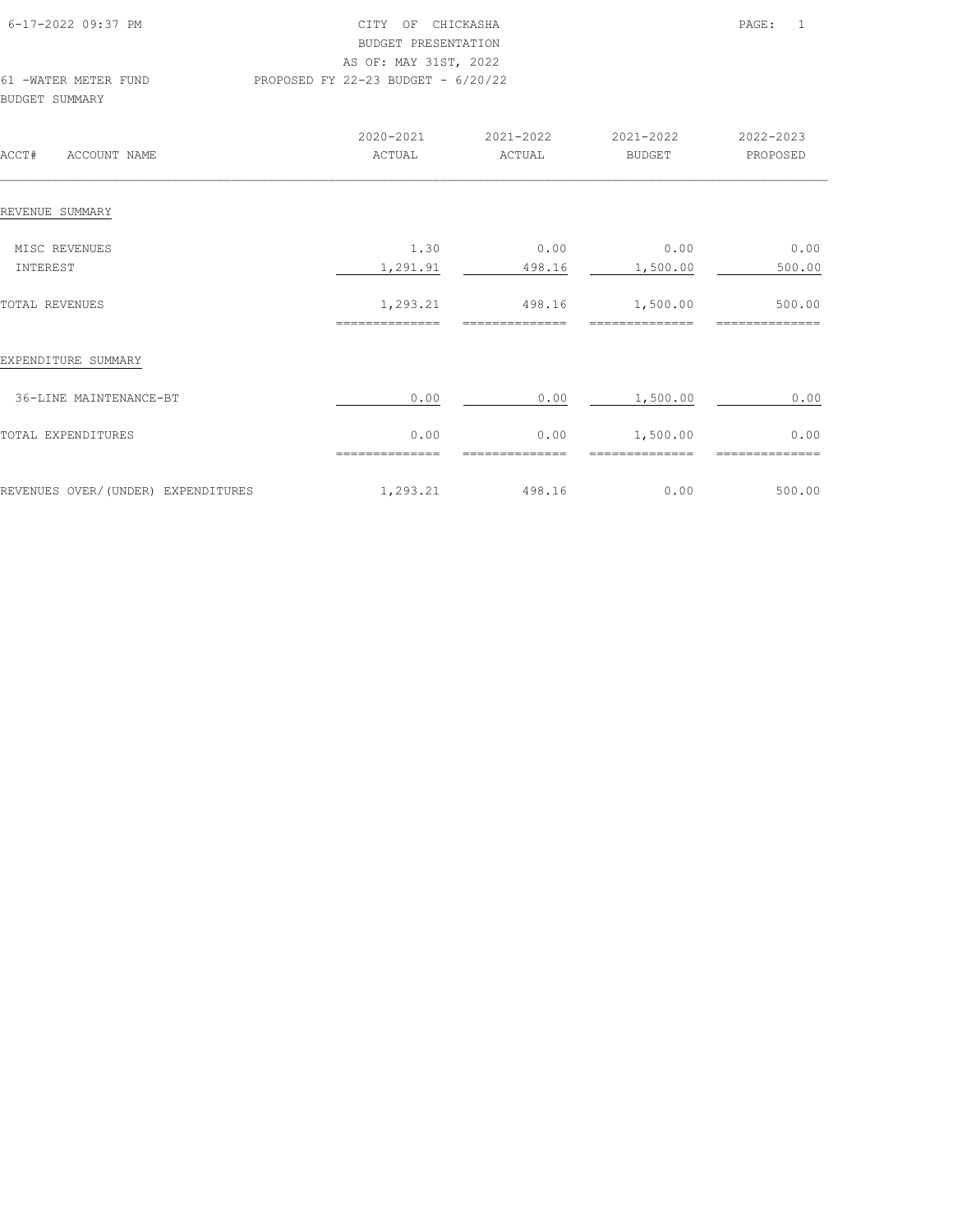| 6-17-2022 09:37 PM   | CITY OF CHICKASHA                    | PAGE: 2 |  |
|----------------------|--------------------------------------|---------|--|
|                      | BUDGET PRESENTATION                  |         |  |
|                      | AS OF: MAY 31ST, 2022                |         |  |
| 61 -WATER METER FUND | PROPOSED FY 22-23 BUDGET - $6/20/22$ |         |  |
|                      |                                      |         |  |

| REVENUES                                  | 2020-2021<br>ACTUAL        | 2021-2022<br>ACTUAL      | 2021-2022<br><b>BUDGET</b> | 2022-2023<br>PROPOSED    |
|-------------------------------------------|----------------------------|--------------------------|----------------------------|--------------------------|
|                                           |                            |                          |                            |                          |
| DEPOSITS                                  |                            |                          |                            |                          |
| MISC REVENUES                             |                            |                          |                            |                          |
| $61 - 4400 - 000$<br>MISCELLANOUS REVENUE | 1.30                       | 0.00                     | 0.00                       | 0.00                     |
| TOTAL MISC REVENUES                       | 1.30                       | 0.00                     | 0.00                       | 0.00                     |
| INTEREST                                  |                            |                          |                            |                          |
| 61-4600-001<br>INTEREST INCOME - BT       | 1,291.91                   | 498.16                   | 1,500.00                   | 500.00                   |
| TOTAL INTEREST                            | 1,291.91                   | 498.16                   | 1,500.00                   | 500.00                   |
| PRIOR YEAR FUND BALANCE C                 |                            |                          |                            |                          |
| TOTAL REVENUES                            | 1,293.21<br>-------------- | 498.16<br>============== | 1,500.00<br>============== | 500.00<br>============== |
|                                           |                            |                          |                            |                          |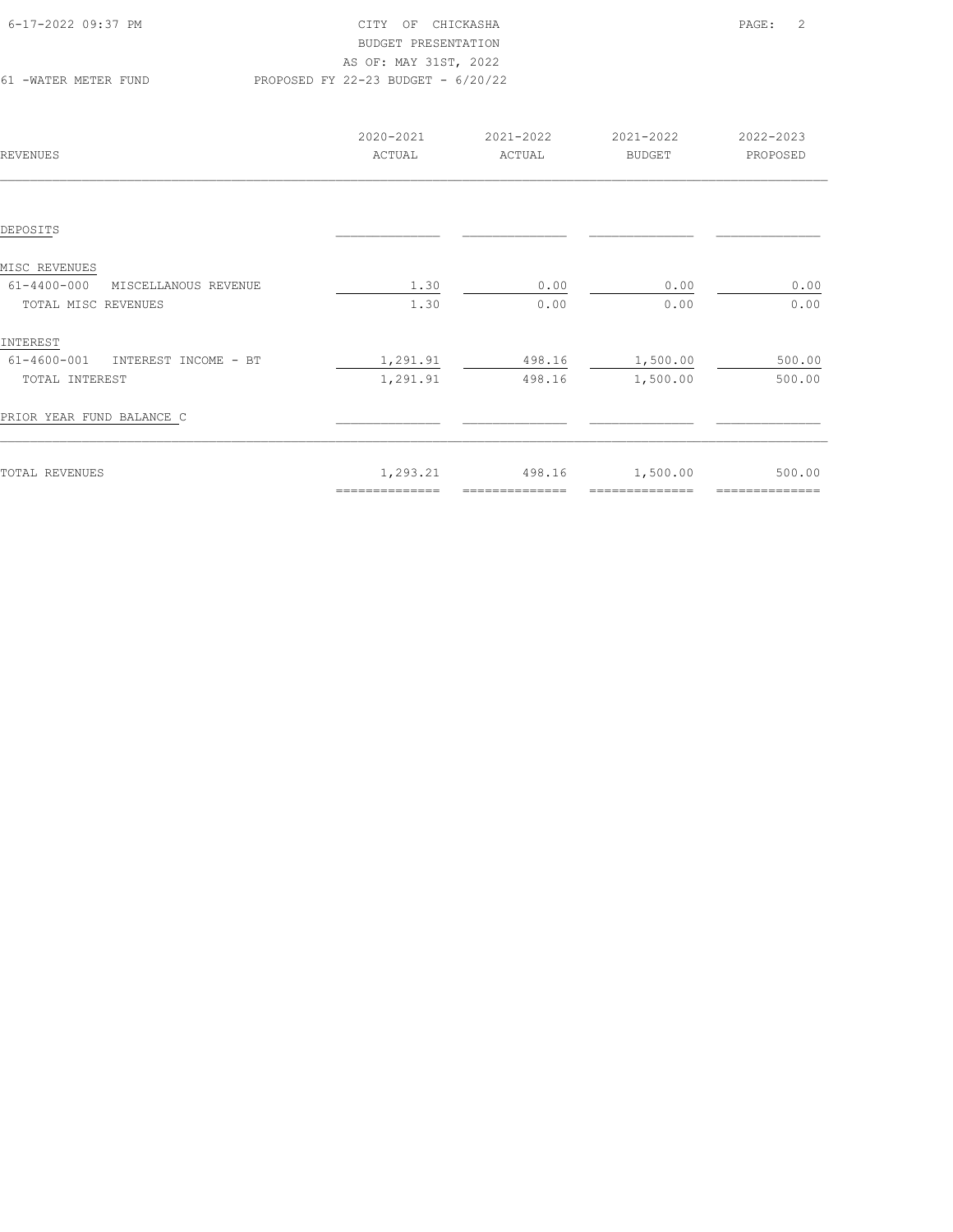| 6-17-2022 09:37 PM   | CITY<br>ΟF                           | CHICKASHA |               | 3<br>PAGE: |
|----------------------|--------------------------------------|-----------|---------------|------------|
|                      | BUDGET PRESENTATION                  |           |               |            |
|                      | AS OF: MAY 31ST, 2022                |           |               |            |
| 61 -WATER METER FUND | PROPOSED FY 22-23 BUDGET - $6/20/22$ |           |               |            |
|                      |                                      |           |               |            |
|                      |                                      |           |               |            |
|                      | 2020-2021                            | 2021-2022 | 2021-2022     | 2022-2023  |
| <b>EXPENDITURES</b>  | ACTUAL                               | ACTUAL    | <b>BUDGET</b> | PROPOSED   |
|                      |                                      |           |               |            |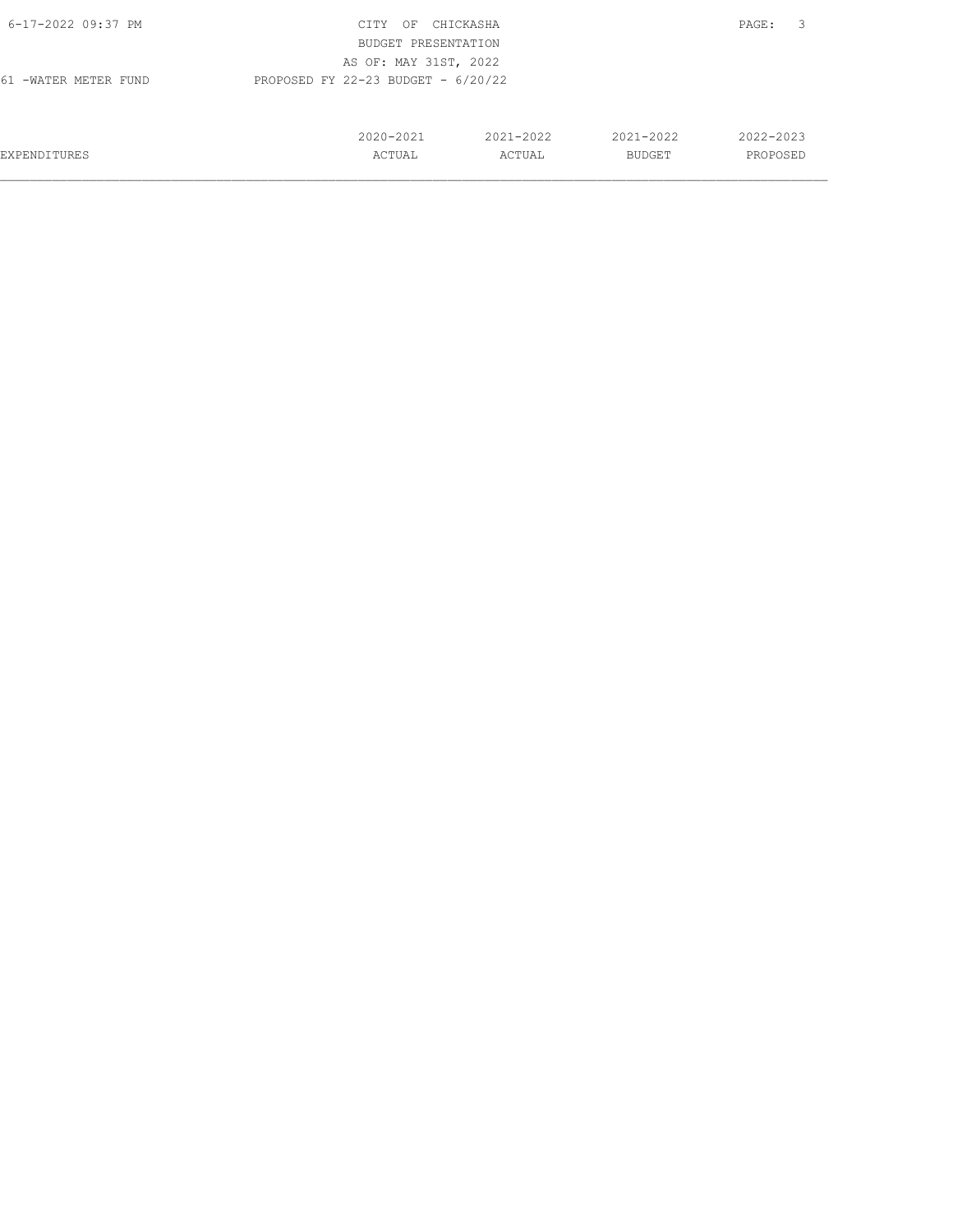| 6-17-2022 09:37 PM<br>61 -WATER METER FUND<br>36-LINE MAINTENANCE-BT                              | CITY OF CHICKASHA<br>BUDGET PRESENTATION<br>AS OF: MAY 31ST, 2022<br>PROPOSED FY 22-23 BUDGET - 6/20/22                                                                                                                                                                                                                                                                                                                                                                                   |                                                                                                                                                                                                                                                                                                                                                                                                                                                                                                  |                            | PAGE:<br>4               |  |  |
|---------------------------------------------------------------------------------------------------|-------------------------------------------------------------------------------------------------------------------------------------------------------------------------------------------------------------------------------------------------------------------------------------------------------------------------------------------------------------------------------------------------------------------------------------------------------------------------------------------|--------------------------------------------------------------------------------------------------------------------------------------------------------------------------------------------------------------------------------------------------------------------------------------------------------------------------------------------------------------------------------------------------------------------------------------------------------------------------------------------------|----------------------------|--------------------------|--|--|
| EXPENDITURES                                                                                      | 2020-2021<br>ACTUAL                                                                                                                                                                                                                                                                                                                                                                                                                                                                       | 2021-2022<br>ACTUAL                                                                                                                                                                                                                                                                                                                                                                                                                                                                              | 2021-2022<br><b>BUDGET</b> | 2022-2023<br>PROPOSED    |  |  |
| MAINTENANCE AND OPERATION                                                                         |                                                                                                                                                                                                                                                                                                                                                                                                                                                                                           |                                                                                                                                                                                                                                                                                                                                                                                                                                                                                                  |                            |                          |  |  |
| 5208-MISCELLANEOUS                                                                                |                                                                                                                                                                                                                                                                                                                                                                                                                                                                                           |                                                                                                                                                                                                                                                                                                                                                                                                                                                                                                  |                            |                          |  |  |
| OTHER SERVICE CHARGES                                                                             |                                                                                                                                                                                                                                                                                                                                                                                                                                                                                           |                                                                                                                                                                                                                                                                                                                                                                                                                                                                                                  |                            |                          |  |  |
| 5301-OPERATIONAL CONTRACT                                                                         |                                                                                                                                                                                                                                                                                                                                                                                                                                                                                           |                                                                                                                                                                                                                                                                                                                                                                                                                                                                                                  |                            |                          |  |  |
| 5303-LEASE/PURCHASE AGREE                                                                         |                                                                                                                                                                                                                                                                                                                                                                                                                                                                                           |                                                                                                                                                                                                                                                                                                                                                                                                                                                                                                  |                            |                          |  |  |
| 5399-CONTINGENCY RESERVE<br>61-536-5399-000 CONTINGENCY RESERVE<br>TOTAL 5399-CONTINGENCY RESERVE | 0.00<br>0.00                                                                                                                                                                                                                                                                                                                                                                                                                                                                              | 0.00<br>0.00                                                                                                                                                                                                                                                                                                                                                                                                                                                                                     | 1,500.00<br>1,500.00       | 0.00<br>0.00             |  |  |
| TRANSFERS TO OTHER FUNDS                                                                          |                                                                                                                                                                                                                                                                                                                                                                                                                                                                                           |                                                                                                                                                                                                                                                                                                                                                                                                                                                                                                  |                            |                          |  |  |
| 5500-TRANSFER TO OTHER FUNDS                                                                      |                                                                                                                                                                                                                                                                                                                                                                                                                                                                                           |                                                                                                                                                                                                                                                                                                                                                                                                                                                                                                  |                            |                          |  |  |
| UNDESIGNATED EXPENSES                                                                             |                                                                                                                                                                                                                                                                                                                                                                                                                                                                                           |                                                                                                                                                                                                                                                                                                                                                                                                                                                                                                  |                            |                          |  |  |
| 5600-UNDESIGNATED EXPENSES                                                                        |                                                                                                                                                                                                                                                                                                                                                                                                                                                                                           |                                                                                                                                                                                                                                                                                                                                                                                                                                                                                                  |                            |                          |  |  |
| CAPITAL EQUIPMENT                                                                                 |                                                                                                                                                                                                                                                                                                                                                                                                                                                                                           |                                                                                                                                                                                                                                                                                                                                                                                                                                                                                                  |                            |                          |  |  |
| 6300-EQUIPMENT/MISCELLANE                                                                         |                                                                                                                                                                                                                                                                                                                                                                                                                                                                                           |                                                                                                                                                                                                                                                                                                                                                                                                                                                                                                  |                            |                          |  |  |
| TOTAL 36-LINE MAINTENANCE-BT                                                                      | 0.00                                                                                                                                                                                                                                                                                                                                                                                                                                                                                      | 0.00                                                                                                                                                                                                                                                                                                                                                                                                                                                                                             | 1,500.00                   | 0.00                     |  |  |
| REVENUES OVER/(UNDER) EXPENDITURES                                                                | 1,293.21<br>$\begin{array}{cccccc} \multicolumn{2}{c}{{\color{red}z}} & \multicolumn{2}{c}{{\color{red}z}} & \multicolumn{2}{c}{{\color{red}z}} & \multicolumn{2}{c}{{\color{red}z}} & \multicolumn{2}{c}{{\color{red}z}} & \multicolumn{2}{c}{{\color{red}z}} & \multicolumn{2}{c}{{\color{red}z}} & \multicolumn{2}{c}{{\color{red}z}} & \multicolumn{2}{c}{{\color{red}z}} & \multicolumn{2}{c}{{\color{red}z}} & \multicolumn{2}{c}{{\color{red}z}} & \multicolumn{2}{c}{{\color{red$ | 498.16<br>$\begin{array}{cccccccccc} \multicolumn{2}{c}{} & \multicolumn{2}{c}{} & \multicolumn{2}{c}{} & \multicolumn{2}{c}{} & \multicolumn{2}{c}{} & \multicolumn{2}{c}{} & \multicolumn{2}{c}{} & \multicolumn{2}{c}{} & \multicolumn{2}{c}{} & \multicolumn{2}{c}{} & \multicolumn{2}{c}{} & \multicolumn{2}{c}{} & \multicolumn{2}{c}{} & \multicolumn{2}{c}{} & \multicolumn{2}{c}{} & \multicolumn{2}{c}{} & \multicolumn{2}{c}{} & \multicolumn{2}{c}{} & \multicolumn{2}{c}{} & \mult$ | 0.00                       | 500.00<br>============== |  |  |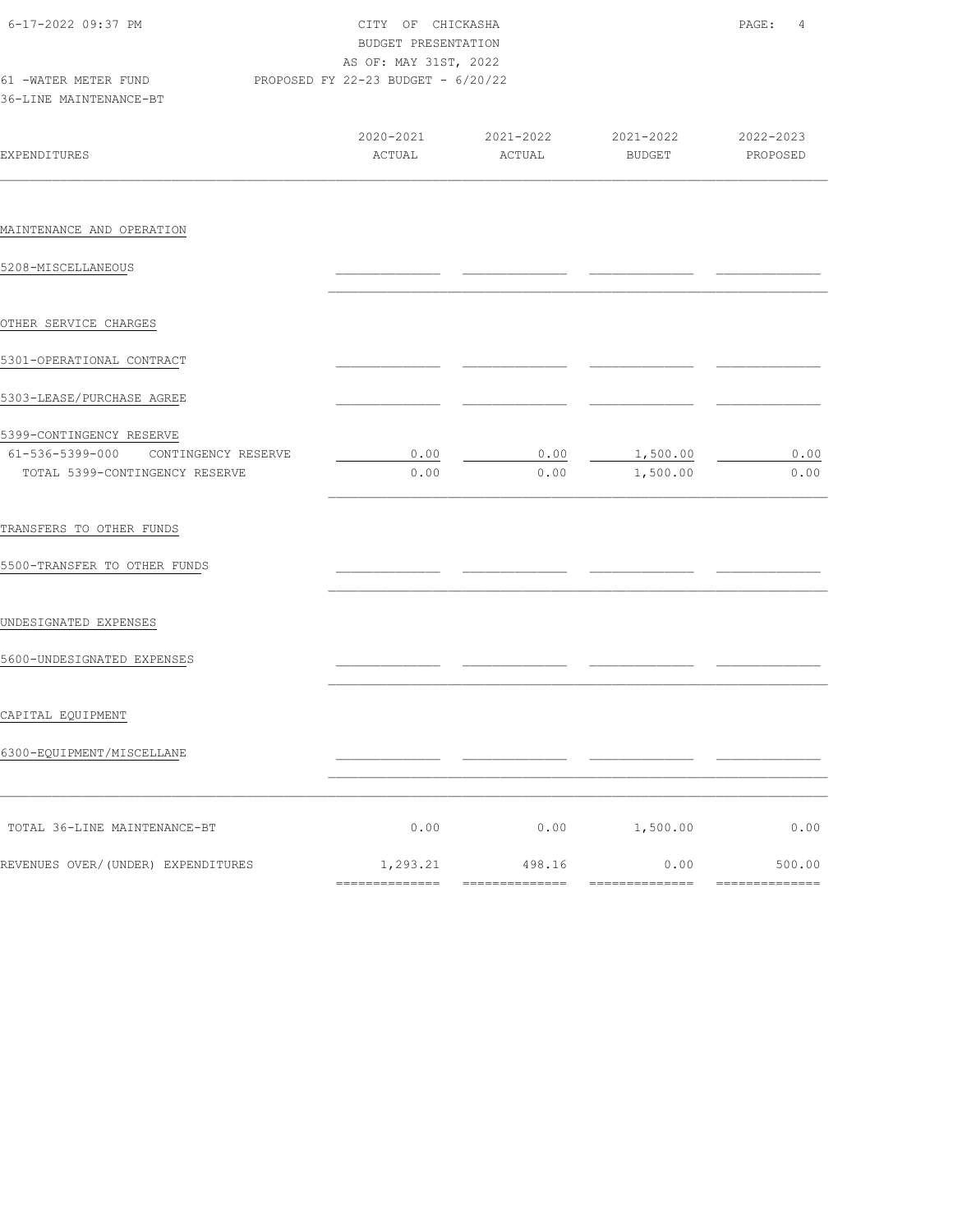| 6-17-2022 09:37 PM                     | CITY<br>BUDGET PRESENTATION<br>AS OF: MAY 31ST, 2022 | OF CHICKASHA        |                     | 1<br>PAGE:            |
|----------------------------------------|------------------------------------------------------|---------------------|---------------------|-----------------------|
| 64 -POLICE BOND FUND<br>BUDGET SUMMARY | PROPOSED FY 22-23 BUDGET - $6/20/22$                 |                     |                     |                       |
| ACCT#<br>ACCOUNT NAME                  | 2020-2021<br>ACTUAL                                  | 2021-2022<br>ACTUAL | 2021-2022<br>BUDGET | 2022-2023<br>PROPOSED |
| REVENUE SUMMARY                        |                                                      |                     |                     |                       |

| POLICE FINES                       | 206,835.91                   | 127,925.18                    | 228,000.00 | 160,000.00                   |
|------------------------------------|------------------------------|-------------------------------|------------|------------------------------|
| MISC REVENUES                      | 2.00                         | 0.00                          | 0.00       | 0.00                         |
| INTEREST                           | 438.97                       | 154.23                        | 100.00     | 100.00                       |
| PRIOR YEAR FUND BALANCE C          | 0.00                         | 0.00                          | 11,750.00  | 0.00                         |
| TOTAL REVENUES                     | 207,276.88<br>============== | 128,079.41<br>==============  | 239,850.00 | 160,100.00<br>============== |
| EXPENDITURE SUMMARY                |                              |                               |            |                              |
| 03-POLICE DEPARTMENT-PS            | 194,284.22                   | 114, 319.23                   | 239,850.00 | 160,000.00                   |
| TOTAL EXPENDITURES                 | 194,284.22<br>============== | 114, 319.23<br>-------------- | 239,850.00 | 160,000.00<br>:============  |
| REVENUES OVER/(UNDER) EXPENDITURES | 12,992.66                    | 13,760.18                     | 0.00       | 100.00                       |
|                                    |                              |                               |            |                              |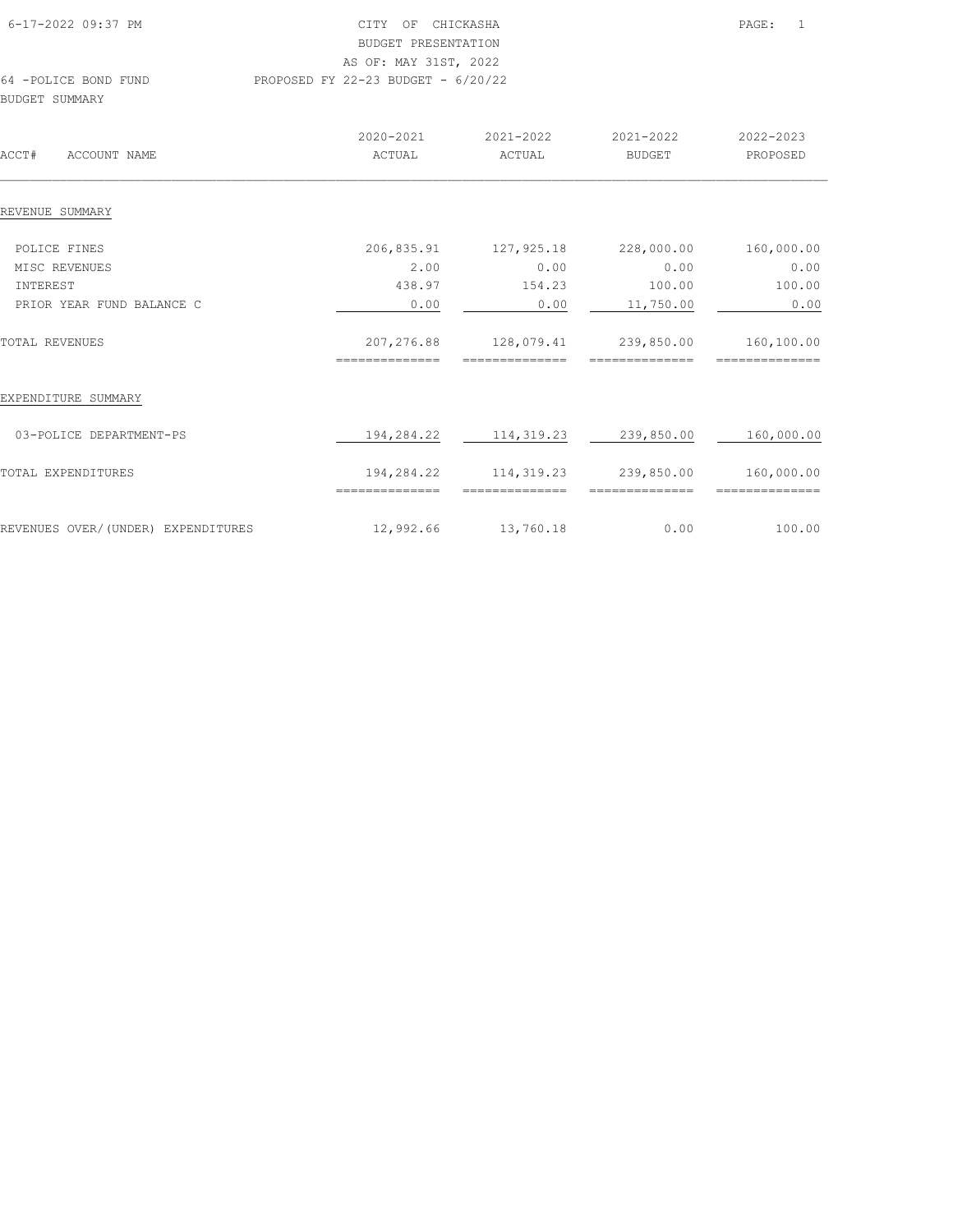| REVENUES                                   | 2020-2021<br>ACTUAL                                                                                                                                                                                                                                                                                                                                                                                                                                                                    | 2021-2022<br>ACTUAL             | 2021-2022<br><b>BUDGET</b> | 2022-2023<br>PROPOSED |
|--------------------------------------------|----------------------------------------------------------------------------------------------------------------------------------------------------------------------------------------------------------------------------------------------------------------------------------------------------------------------------------------------------------------------------------------------------------------------------------------------------------------------------------------|---------------------------------|----------------------------|-----------------------|
|                                            |                                                                                                                                                                                                                                                                                                                                                                                                                                                                                        |                                 |                            |                       |
| POLICE FINES                               |                                                                                                                                                                                                                                                                                                                                                                                                                                                                                        |                                 |                            |                       |
| 64-4040-001<br>CITATION FEES - PS          | 202,725.80                                                                                                                                                                                                                                                                                                                                                                                                                                                                             | 124,409.69                      | 225,000.00                 | 156,000.00            |
| 64-4040-003<br>JUVENILE OFFENDERS - PS     | 1,395.11                                                                                                                                                                                                                                                                                                                                                                                                                                                                               | 1,407.49                        | 1,000.00                   | 1,500.00              |
| $64 - 4040 - 004$<br>INCARCERATION FEES-PS | 2,715.00                                                                                                                                                                                                                                                                                                                                                                                                                                                                               | 2,108.00                        | 2,000.00                   | 2,500.00              |
| TOTAL POLICE FINES                         | 206,835.91                                                                                                                                                                                                                                                                                                                                                                                                                                                                             | 127, 925.18                     | 228,000.00                 | 160,000.00            |
| MISC REVENUES                              |                                                                                                                                                                                                                                                                                                                                                                                                                                                                                        |                                 |                            |                       |
| 64-4400-000<br>MISCELLANEOUS REVENUE       | 2.00                                                                                                                                                                                                                                                                                                                                                                                                                                                                                   | 0.00                            | 0.00                       | 0.00                  |
| TOTAL MISC REVENUES                        | 2.00                                                                                                                                                                                                                                                                                                                                                                                                                                                                                   | 0.00                            | 0.00                       | 0.00                  |
| INTEREST                                   |                                                                                                                                                                                                                                                                                                                                                                                                                                                                                        |                                 |                            |                       |
| 64-4600-001<br>INTEREST INCOME - PS        | 438.97                                                                                                                                                                                                                                                                                                                                                                                                                                                                                 | 154.23                          | 100.00                     | 100.00                |
| TOTAL INTEREST                             | 438.97                                                                                                                                                                                                                                                                                                                                                                                                                                                                                 | 154.23                          | 100.00                     | 100.00                |
| PRIOR YEAR FUND BALANCE C                  |                                                                                                                                                                                                                                                                                                                                                                                                                                                                                        |                                 |                            |                       |
| 64-4700-001<br>AVAILABLE FUND BALANCE - PS | 0.00                                                                                                                                                                                                                                                                                                                                                                                                                                                                                   | 0.00                            | 11,750.00                  | 0.00                  |
| TOTAL PRIOR YEAR FUND BALANCE C            | 0.00                                                                                                                                                                                                                                                                                                                                                                                                                                                                                   | 0.00                            | 11,750.00                  | 0.00                  |
|                                            |                                                                                                                                                                                                                                                                                                                                                                                                                                                                                        |                                 |                            |                       |
| TOTAL REVENUES                             | 207,276.88                                                                                                                                                                                                                                                                                                                                                                                                                                                                             | 128,079.41                      | 239,850.00                 | 160,100.00            |
|                                            | $\begin{array}{cccccccccccccc} \multicolumn{2}{c}{} & \multicolumn{2}{c}{} & \multicolumn{2}{c}{} & \multicolumn{2}{c}{} & \multicolumn{2}{c}{} & \multicolumn{2}{c}{} & \multicolumn{2}{c}{} & \multicolumn{2}{c}{} & \multicolumn{2}{c}{} & \multicolumn{2}{c}{} & \multicolumn{2}{c}{} & \multicolumn{2}{c}{} & \multicolumn{2}{c}{} & \multicolumn{2}{c}{} & \multicolumn{2}{c}{} & \multicolumn{2}{c}{} & \multicolumn{2}{c}{} & \multicolumn{2}{c}{} & \multicolumn{2}{c}{} & \$ | $=$ = = = = = = = = = = = = = = | ==============             | ===============       |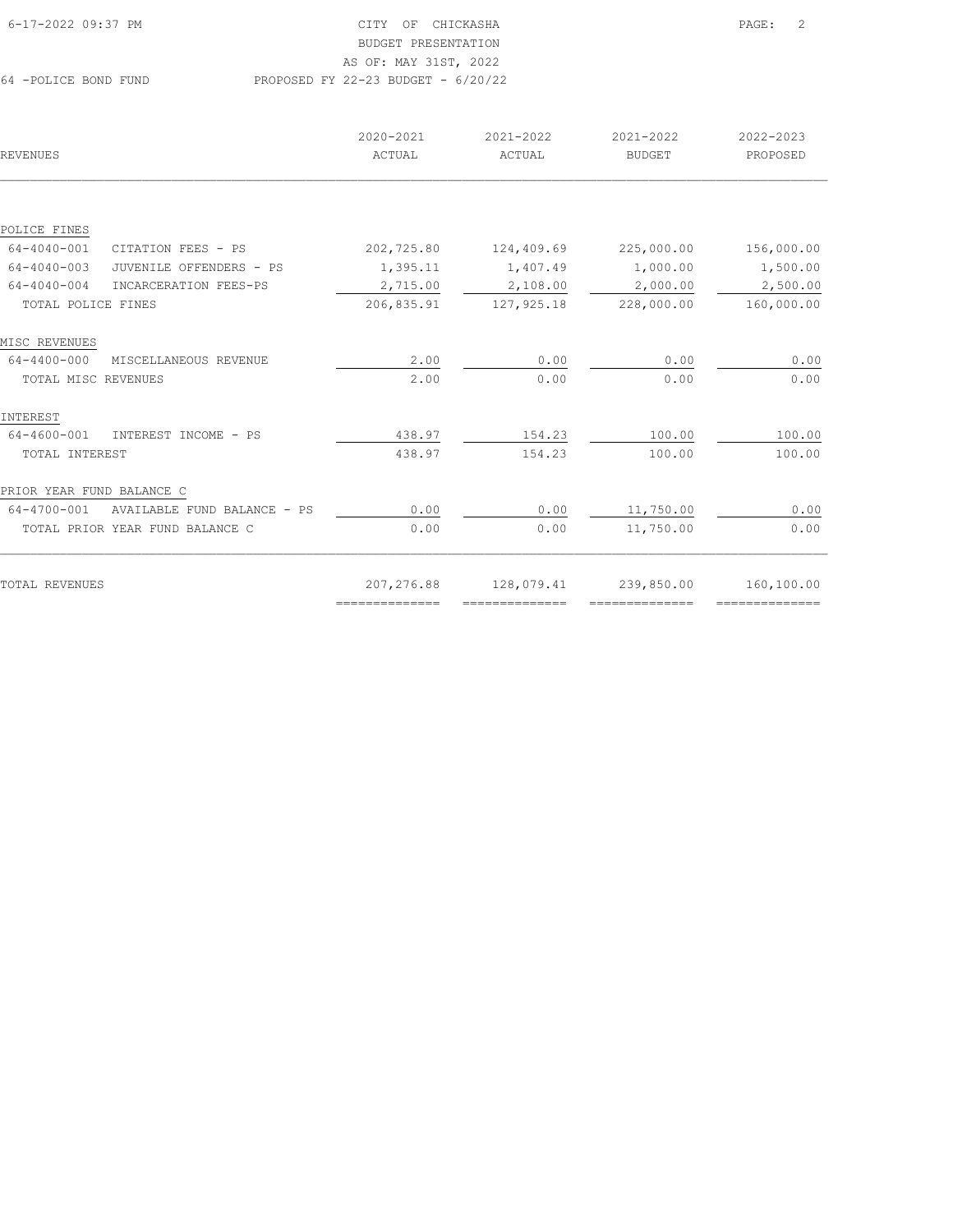| 6-17-2022 09:37 PM   | CITY<br>OF                           | CHICKASHA |               | 3<br>PAGE: |
|----------------------|--------------------------------------|-----------|---------------|------------|
|                      | BUDGET PRESENTATION                  |           |               |            |
|                      | AS OF: MAY 31ST, 2022                |           |               |            |
| 64 -POLICE BOND FUND | PROPOSED FY 22-23 BUDGET - $6/20/22$ |           |               |            |
|                      |                                      |           |               |            |
|                      |                                      |           |               |            |
|                      | 2020-2021                            | 2021-2022 | $2021 - 2022$ | 2022-2023  |
| <b>EXPENDITURES</b>  | ACTUAL                               | ACTUAL    | BUDGET        | PROPOSED   |
|                      |                                      |           |               |            |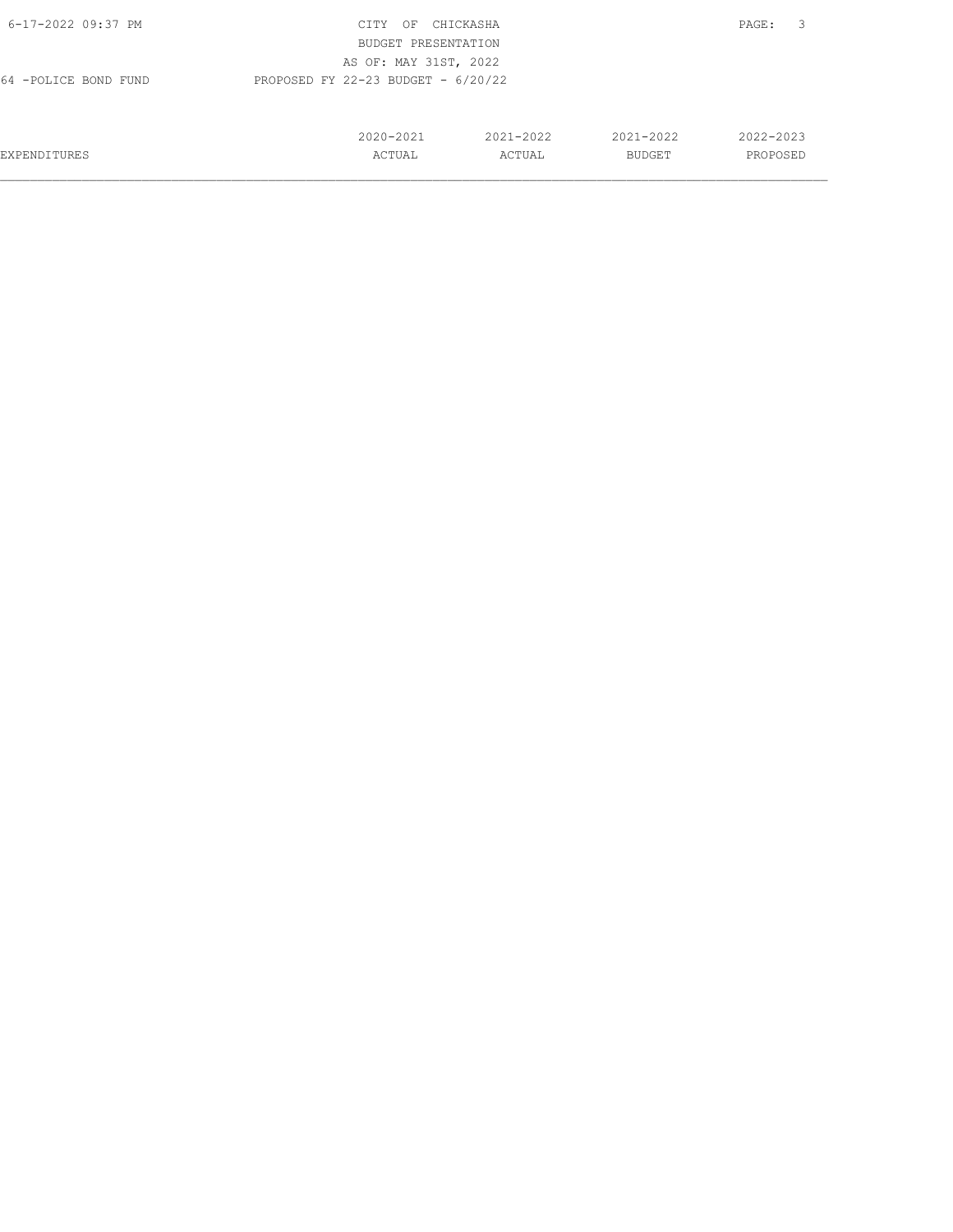| 6-17-2022 09:37 PM                        | CITY OF CHICKASHA<br><b>BUDGET PRESENTATION</b><br>AS OF: MAY 31ST, 2022 |                |               | PAGE:<br>4   |  |
|-------------------------------------------|--------------------------------------------------------------------------|----------------|---------------|--------------|--|
| 64 -POLICE BOND FUND                      | PROPOSED FY 22-23 BUDGET - 6/20/22                                       |                |               |              |  |
| 03-POLICE DEPARTMENT-PS                   |                                                                          |                |               |              |  |
|                                           | 2020-2021                                                                | 2021-2022      | 2021-2022     | 2022-2023    |  |
| <b>EXPENDITURES</b>                       | ACTUAL                                                                   | ACTUAL         | <b>BUDGET</b> | PROPOSED     |  |
|                                           |                                                                          |                |               |              |  |
| MAINTENANCE AND OPERATION                 |                                                                          |                |               |              |  |
| 5208-MISCELLANEOUS                        |                                                                          |                |               |              |  |
| 64-503-5208-001<br>CLEET                  | 28,892.09                                                                | 20,970.89      | 33,750.00     | 30,000.00    |  |
| 64-503-5208-004<br>BANK / SERVICE CHARGES | 1,704.68                                                                 | 1,599.91       | 1,000.00      | 0.00         |  |
| TOTAL 5208-MISCELLANEOUS                  | 30,596.77                                                                | 22,570.80      | 34,750.00     | 30,000.00    |  |
| 5209-TRAVEL & ENTERTAINMENT               |                                                                          |                |               |              |  |
| 5211-TRAINING & EDUCATION                 |                                                                          |                |               |              |  |
| 64-503-5211-001<br>SEMINAR - REGISTRATION | 0.00                                                                     | 0.00           | 15,000.00     | 0.00         |  |
| TOTAL 5211-TRAINING & EDUCATION           | 0.00                                                                     | 0.00           | 15,000.00     | 0.00         |  |
| TRANSFERS TO OTHER FUNDS                  |                                                                          |                |               |              |  |
| 5500-TRANSFER TO OTHER FUNDS              |                                                                          |                |               |              |  |
| 64-503-5500-001 GENERAL - FINES/FEES      | 155,795.96                                                               | 87,889.09      | 180,000.00    | 120,000.00   |  |
| 64-503-5500-013 POLICE TRAINING FUND      | 7,809.52                                                                 | 3,790.31       | 10,000.00     | 9,900.00     |  |
| 64-503-5500-017 FIRE/EMS TRAINING FUND    | 81.97                                                                    | 69.03          | 100.00        | 100.00       |  |
| TOTAL 5500-TRANSFER TO OTHER FUNDS        | 163,687.45                                                               | 91,748.43      | 190,100.00    | 130,000.00   |  |
| UNDESIGNATED EXPENSES                     |                                                                          |                |               |              |  |
|                                           |                                                                          |                |               |              |  |
| 5600-UNDESIGNATED EXPENSES                |                                                                          |                |               |              |  |
| TOTAL 03-POLICE DEPARTMENT-PS             | 194,284.22                                                               | 114, 319.23    | 239,850.00    | 160,000.00   |  |
| REVENUES OVER/(UNDER) EXPENDITURES        | 12,992.66                                                                | 13,760.18      | 0.00          | 100.00       |  |
|                                           | ==============                                                           | ============== | =========     | ============ |  |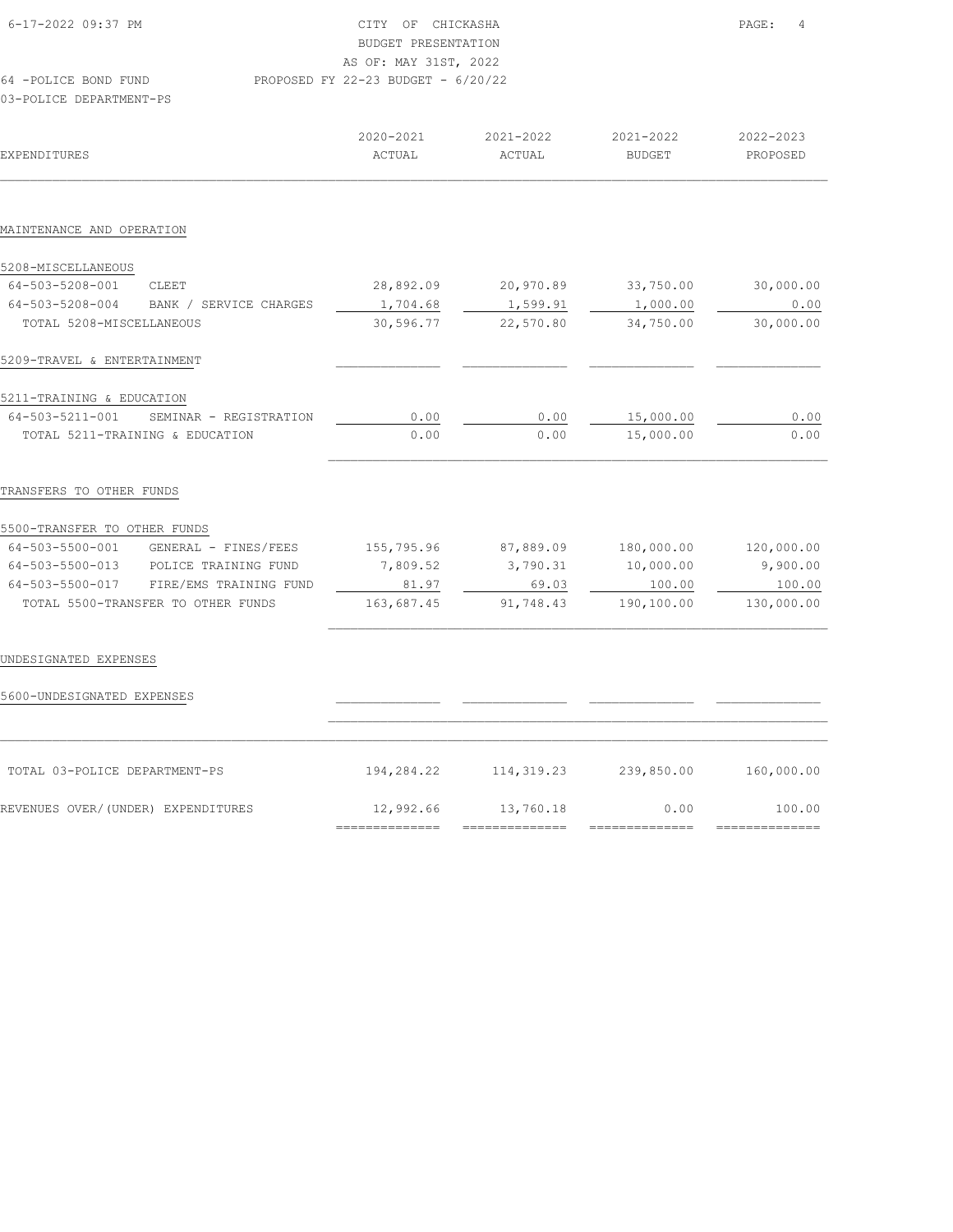| 6-17-2022 09:37 PM      | CITY OF CHICKASHA                    | $\overline{1}$<br>PAGE: |
|-------------------------|--------------------------------------|-------------------------|
|                         | BUDGET PRESENTATION                  |                         |
|                         | AS OF: MAY 31ST, 2022                |                         |
| 68 -WATER RESOURCE FUND | PROPOSED FY 22-23 BUDGET - $6/20/22$ |                         |
| BUDGET SUMMARY          |                                      |                         |
|                         |                                      |                         |

| ACCT#<br>ACCOUNT NAME              | 2020-2021<br>ACTUAL           | 2021-2022<br>ACTUAL         | 2021-2022<br><b>BUDGET</b>   | 2022-2023<br>PROPOSED        |
|------------------------------------|-------------------------------|-----------------------------|------------------------------|------------------------------|
| REVENUE SUMMARY                    |                               |                             |                              |                              |
| UTILITY SERVICE                    | 77,965.40                     | 70,741.20                   | 75,000.00                    | 75,000.00                    |
| INTEREST                           | 3,157.79                      | 1,305.61                    | 1,000.00                     | 1,000.00                     |
| PRIOR YEAR FUND BALANCE C          | 0.00                          | 0.00                        | 474,000.00                   | 0.00                         |
| TOTAL REVENUES                     | 81, 123. 19<br>============== | 72,046.81<br>============== | 550,000.00<br>============== | 76,000.00<br>--------------  |
| EXPENDITURE SUMMARY                |                               |                             |                              |                              |
| 68-WATER RESOURCES                 | 327.28                        | 354.60                      | 550,000.00                   | 550,500.00                   |
| TOTAL EXPENDITURES                 | 327.28<br>==============      | 354.60<br>--------------    | 550,000.00<br>============== | 550,500.00<br>============== |
| REVENUES OVER/(UNDER) EXPENDITURES | 80,795.91                     | 71,692.21                   |                              | $0.00$ ( $474,500.00$ )      |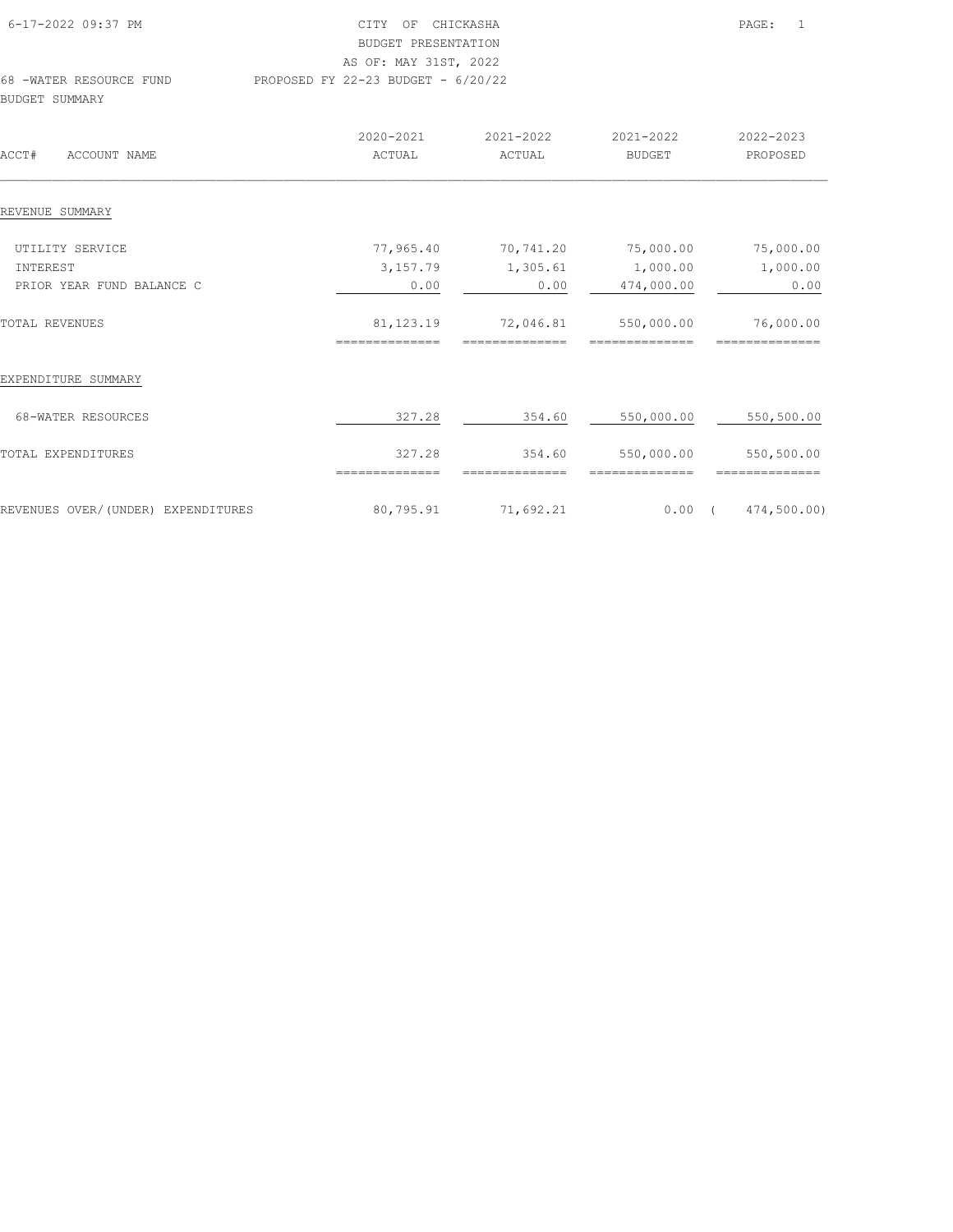| 6-17-2022 09:37 PM      | CITY OF CHICKASHA                    | PAGE: | $\overline{2}$ |
|-------------------------|--------------------------------------|-------|----------------|
|                         | BUDGET PRESENTATION                  |       |                |
|                         | AS OF: MAY 31ST, 2022                |       |                |
| 68 -WATER RESOURCE FUND | PROPOSED FY 22-23 BUDGET - $6/20/22$ |       |                |

| REVENUES                                   | 2020-2021<br>ACTUAL | 2021-2022<br>ACTUAL | 2021-2022<br><b>BUDGET</b> | 2022-2023<br>PROPOSED |
|--------------------------------------------|---------------------|---------------------|----------------------------|-----------------------|
|                                            |                     |                     |                            |                       |
| UTILITY SERVICE                            |                     |                     |                            |                       |
| WATER RESOURCE FEE (\$1.00)<br>68-4395-001 | 77,965.40           | 70,741.20           | 75,000.00                  | 75,000.00             |
| TOTAL UTILITY SERVICE                      | 77,965.40           | 70,741.20           | 75,000.00                  | 75,000.00             |
| MISC REVENUES                              |                     |                     |                            |                       |
| TRANSFER OTHER FUNDS-EQU                   |                     |                     |                            |                       |
| INTEREST                                   |                     |                     |                            |                       |
| 68-4600-001<br>INTEREST INCOME - GG        | 3,157.79            | 1,305.61            | 1,000.00                   | 1,000.00              |
| TOTAL INTEREST                             | 3,157.79            | 1,305.61            | 1,000.00                   | 1,000.00              |
| PRIOR YEAR FUND BALANCE C                  |                     |                     |                            |                       |
| 68-4700-001<br>AVAILABLE FUND BALANCE      | 0.00                | 0.00                | 474,000.00                 | 0.00                  |
| TOTAL PRIOR YEAR FUND BALANCE C            | 0.00                | 0.00                | 474,000.00                 | 0.00                  |
|                                            |                     |                     |                            |                       |
| TOTAL REVENUES                             | 81, 123. 19         | 72,046.81           | 550,000.00                 | 76,000.00             |
|                                            | ==============      | --------------      | --------------             | --------------        |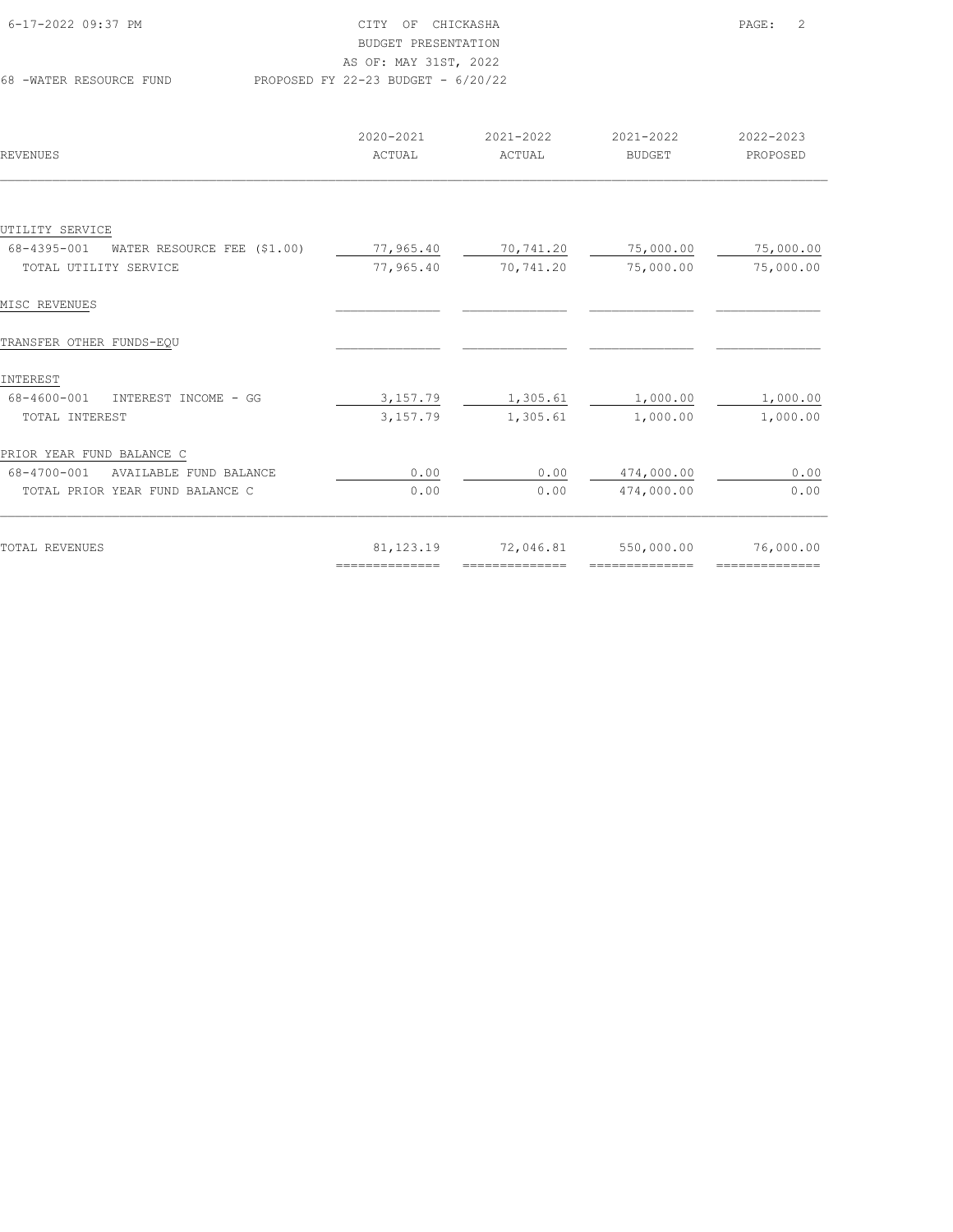| 6-17-2022 09:37 PM      | CITY<br>OF                           | CHICKASHA     |               | $\overline{\mathbf{3}}$<br>PAGE: |
|-------------------------|--------------------------------------|---------------|---------------|----------------------------------|
|                         | BUDGET PRESENTATION                  |               |               |                                  |
|                         | AS OF: MAY 31ST, 2022                |               |               |                                  |
| 68 -WATER RESOURCE FUND | PROPOSED FY 22-23 BUDGET - $6/20/22$ |               |               |                                  |
|                         |                                      |               |               |                                  |
|                         |                                      |               |               |                                  |
|                         | 2020-2021                            | $2021 - 2022$ | $2021 - 2022$ | 2022-2023                        |
| EXPENDITURES            | ACTUAL                               | ACTUAL        | BUDGET        | PROPOSED                         |
|                         |                                      |               |               |                                  |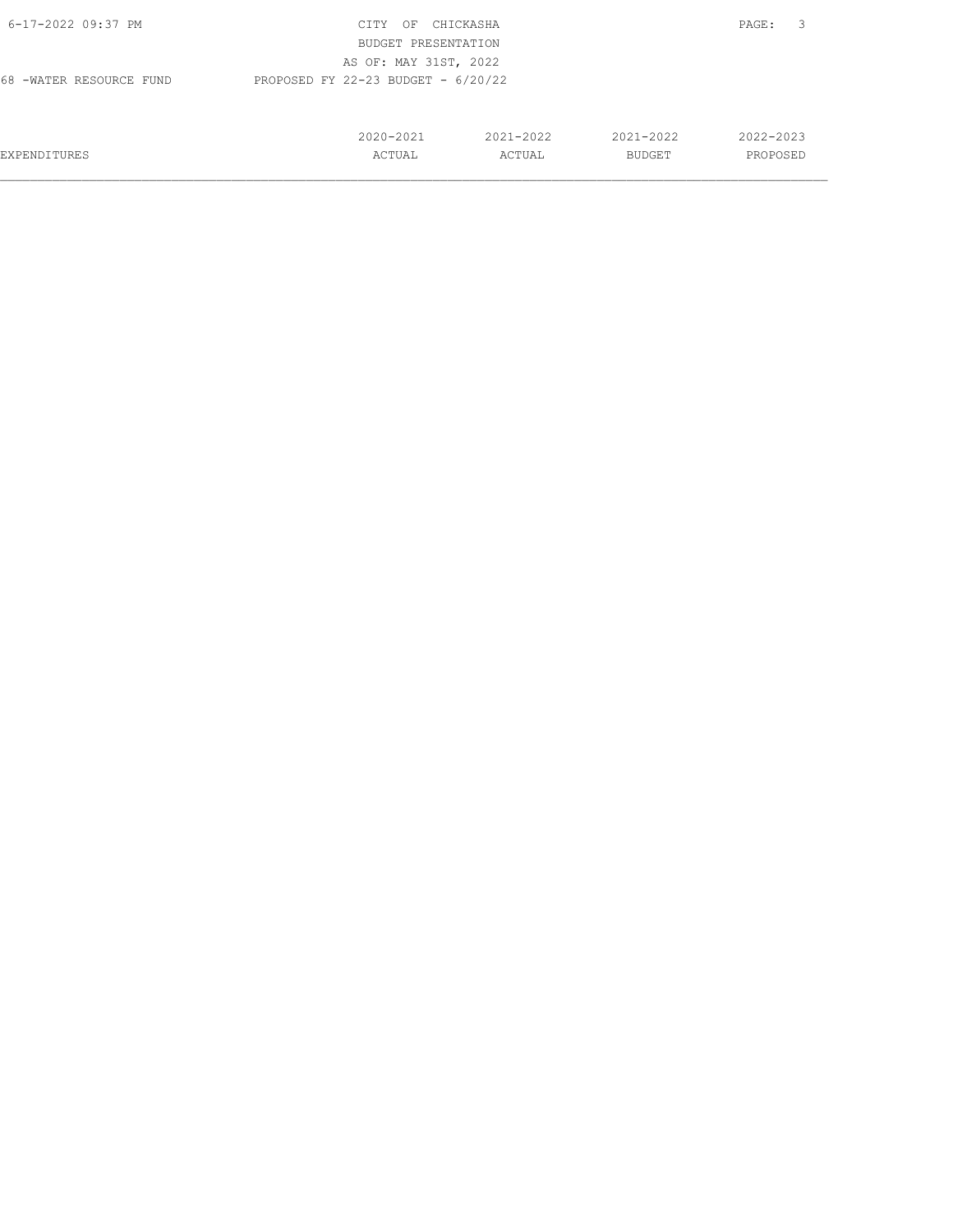| 6-17-2022 09:37 PM<br>68 -WATER RESOURCE FUND<br>68-WATER RESOURCES | CITY OF CHICKASHA<br>BUDGET PRESENTATION<br>AS OF: MAY 31ST, 2022<br>PROPOSED FY 22-23 BUDGET - 6/20/22 | PAGE:<br>4          |                            |                       |
|---------------------------------------------------------------------|---------------------------------------------------------------------------------------------------------|---------------------|----------------------------|-----------------------|
| <b>EXPENDITURES</b>                                                 | 2020-2021<br>ACTUAL                                                                                     | 2021-2022<br>ACTUAL | 2021-2022<br><b>BUDGET</b> | 2022-2023<br>PROPOSED |
| MAINTENANCE AND OPERATION                                           |                                                                                                         |                     |                            |                       |
| 5208-MISCELLANEOUS                                                  |                                                                                                         |                     |                            |                       |
| 68-568-5208-004 BANK CHARGES - WATER RESO                           | 9.00                                                                                                    | 0.00                | 0.00                       | 0.00                  |
| 68-568-5208-021 BAD DEBT EXPENSE                                    | 318.28                                                                                                  | 354.60              | 0.00                       | 500.00                |
| TOTAL 5208-MISCELLANEOUS                                            | 327.28                                                                                                  | 354.60              | 0.00                       | 500.00                |
| OTHER SERVICE CHARGES                                               |                                                                                                         |                     |                            |                       |
| 5301-OPERATIONAL CONTRACT                                           |                                                                                                         |                     |                            |                       |
| UNDESIGNATED EXPENSES                                               |                                                                                                         |                     |                            |                       |
| 5600-UNDESIGNATED EXPENSES                                          |                                                                                                         |                     |                            |                       |
| CAPITAL EQUIPMENT                                                   |                                                                                                         |                     |                            |                       |
| 6301-FT COBB INTAKE                                                 |                                                                                                         |                     |                            |                       |
| 68-568-6301-002 WATER PROJECT - TBD                                 | 0.00                                                                                                    | 0.00                | 550,000.00                 | 550,000.00            |
| TOTAL 6301-FT COBB INTAKE                                           | 0.00                                                                                                    | 0.00                | 550,000.00                 | 550,000.00            |
|                                                                     |                                                                                                         |                     |                            |                       |
| TOTAL 68-WATER RESOURCES                                            | 327.28                                                                                                  | 354.60              | 550,000.00                 | 550,500.00            |
| REVENUES OVER/(UNDER) EXPENDITURES                                  | 80,795.91                                                                                               | 71,692.21           | $0.00$ (                   | 474,500.00)           |
|                                                                     | ==============                                                                                          | --------------      | ==============             | ==============        |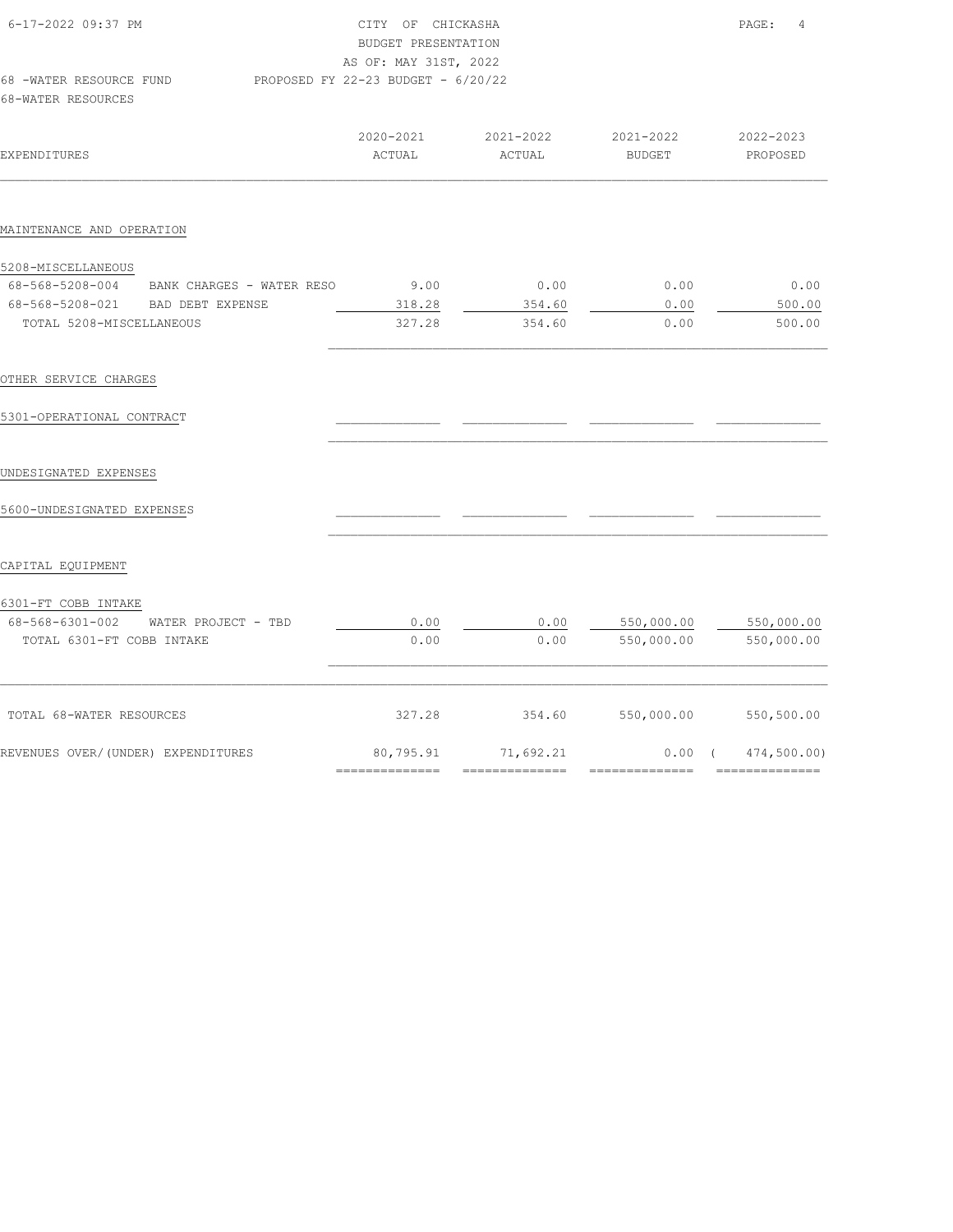| 6-17-2022 09:37 PM<br>71 -COMBINED INSURANCE<br>BUDGET SUMMARY | CITY OF CHICKASHA<br>BUDGET PRESENTATION<br>AS OF: MAY 31ST, 2022<br>PROPOSED FY 22-23 BUDGET - 6/20/22 |                                           |                                                                                  | PAGE:<br>$\overline{1}$ |
|----------------------------------------------------------------|---------------------------------------------------------------------------------------------------------|-------------------------------------------|----------------------------------------------------------------------------------|-------------------------|
| ACCT#<br>ACCOUNT NAME                                          | 2020-2021<br>ACTUAL                                                                                     | 2021-2022 2021-2022<br>ACTUAL             | BUDGET                                                                           | 2022-2023<br>PROPOSED   |
| REVENUE SUMMARY                                                |                                                                                                         |                                           |                                                                                  |                         |
| INSURANCE<br>MISC REVENUES<br>INTEREST                         | 21,861.85                                                                                               | 11,498.18 44,241.89 40,000.00<br>4,175.49 | 2,094,356.71  1,692,065.45  2,068,171.00  714,213.00<br>5,000.00                 | 0.00<br>0.00            |
| TOTAL REVENUES                                                 | ==============                                                                                          | ==============                            | 2, 127, 716.74   1, 740, 482.83   2, 113, 171.00   714, 213.00<br>============== | ==============          |
| EXPENDITURE SUMMARY                                            |                                                                                                         |                                           |                                                                                  |                         |
| 71-COMBINED INSURANCE-CR                                       |                                                                                                         |                                           | $1,713,188.87$ $1,508,794.62$ $2,113,171.00$ $744,213.00$                        |                         |
| TOTAL EXPENDITURES                                             | ==============                                                                                          | ==============                            | $1,713,188.87$ $1,508,794.62$ $2,113,171.00$ $744,213.00$<br>==============      | ==============          |
|                                                                |                                                                                                         |                                           |                                                                                  |                         |

REVENUES OVER/(UNDER) EXPENDITURES 414,527.87 231,688.21 0.00 (30,000.00)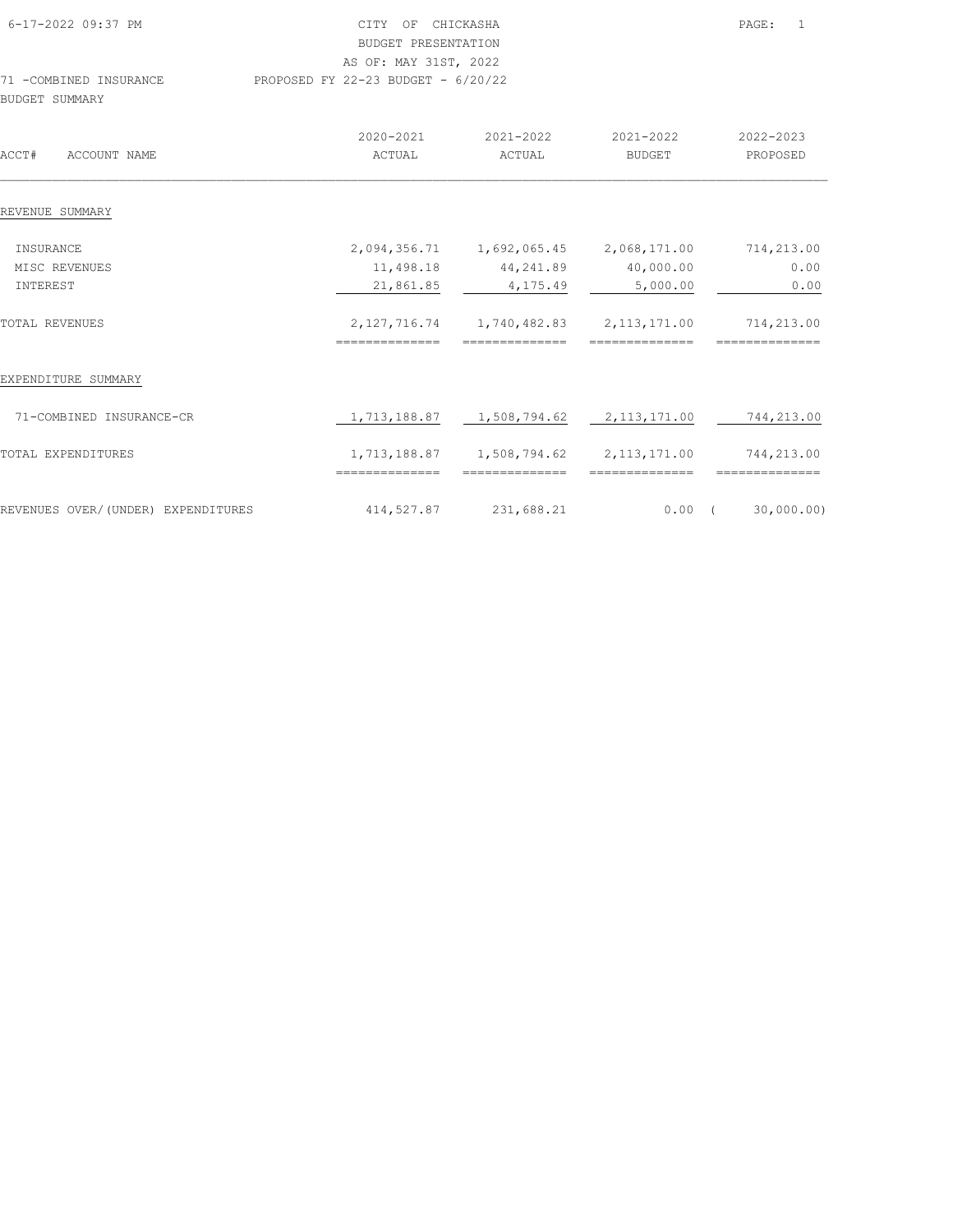## 6-17-2022 09:37 PM CITY OF CHICKASHA PAGE: 2 BUDGET PRESENTATION

AS OF: MAY 31ST, 2022

71 -COMBINED INSURANCE PROPOSED FY 22-23 BUDGET - 6/20/22

| REVENUES                                       | 2020-2021<br>ACTUAL | 2021-2022<br>ACTUAL | 2021-2022<br><b>BUDGET</b> | 2022-2023<br>PROPOSED |
|------------------------------------------------|---------------------|---------------------|----------------------------|-----------------------|
|                                                |                     |                     |                            |                       |
| INSURANCE                                      |                     |                     |                            |                       |
| 71-4010-001<br>HEALTH INS/EMPLOYEE CONT-GG     | 873,886.45          | 686,996.41          | 760,000.00                 | 0.00                  |
| $71 - 4010 - 002$<br>REIMBURSEMENTS/HEALTH-GG  | 79,483.25           | 0.00                | 0.00                       | 0.00                  |
| 71-4010-002.1 PREMIUM REIMBURSED OK SUBSIDY    | 0.00                | 27, 332.93          | 30,000.00                  | 0.00                  |
| $71 - 4010 - 004$<br>REIMBURSEMENTS/VEHICLE-GG | 19,446.81           | 35, 235.55          | 35,236.00                  | 30,000.00             |
| 71-4010-005<br>REIMBURSEMENTS/PROPERTY-GG      | 16,024.20           | 16,741.02           | 14,041.00                  | 15,000.00             |
| 71-4010-011.1 GENERAL-WORKERS COMP-GG          | 440,271.00          | 331, 914.77         | 443,771.00                 | 0.00                  |
| 71-4010-011.2 GENERAL-HEALTH BENEFITS-GG       | 152,635.50          | 181, 499.99         | 242,000.00                 | 0.00                  |
| 71-4010-011.3 GENERAL-PROP & LIAB-GG           | 135,000.00          | 101,250.00          | 135,000.00                 | 450,000.00            |
| 71-4010-023.1 EMS-WORKERS COMP-PS              | 106,000.00          | 84,270.01           | 106,000.00                 | 0.00                  |
| 71-4010-023.3 EMS-PROP & LIAB-PS               | 5,400.00            | 4,050.00            | 5,400.00                   | 5,400.00              |
| 71-4010-025.1 CIA-WORKERS COMP                 | 0.00                | 843.75              | 1,125.00                   | 0.00                  |
| 71-4010-031.1 CMA-WORKERS COMP-GG              | 60,898.00           | 45,905.98           | 60,898.00                  | 0.00                  |
| 71-4010-031.2 CMA-HEALTH-INSURANCE-GG          | 7,222.50            | 26,400.01           | 35,200.00                  | 0.00                  |
| 71-4010-031.3 CMA-PROP & LIAB-GG               | 165,000.00          | 123,750.00          | 165,000.00                 | 165,000.00            |
| 71-4010-039.1 AIRPORT-WORKERS COMP-TR          | 5,200.00            | 3,900.01            | 5,200.00                   | 0.00                  |
| 71-4010-039.2 AIRPORT-HEALTH BENEFITS-TR       | 2,889.00            | 3,225.01            | 4,300.00                   | 0.00                  |
| 71-4010-039.3 AIRPORT-PROP & LIAB-TR           | 25,000.00           | 18,750.01           | 25,000.00                  | 48,813.00             |
| TOTAL INSURANCE                                | 2,094,356.71        | 1,692,065.45        | 2,068,171.00               | 714,213.00            |
| MISC REVENUES                                  |                     |                     |                            |                       |
| $71 - 4400 - 000$<br>MISCELLANEOUS REVENUE     | 11,498.18           | 44, 241.89          | 40,000.00                  | 0.00                  |
| TOTAL MISC REVENUES                            | 11,498.18           | 44, 241.89          | 40,000.00                  | 0.00                  |
| TRANSFER OTHER FUNDS-EQU                       |                     |                     |                            |                       |
| INTEREST                                       |                     |                     |                            |                       |
| 71-4600-001<br>INTEREST INCOME                 | 21,861.85           | 4,175.49            | 5,000.00                   | 0.00                  |
| TOTAL INTEREST                                 | 21,861.85           | 4,175.49            | 5,000.00                   | 0.00                  |
| PRIOR YEAR FUND BALANCE C                      |                     |                     |                            |                       |
| TOTAL REVENUES                                 | 2, 127, 716.74      | 1,740,482.83        | 2, 113, 171.00             | 714,213.00            |
|                                                |                     |                     |                            |                       |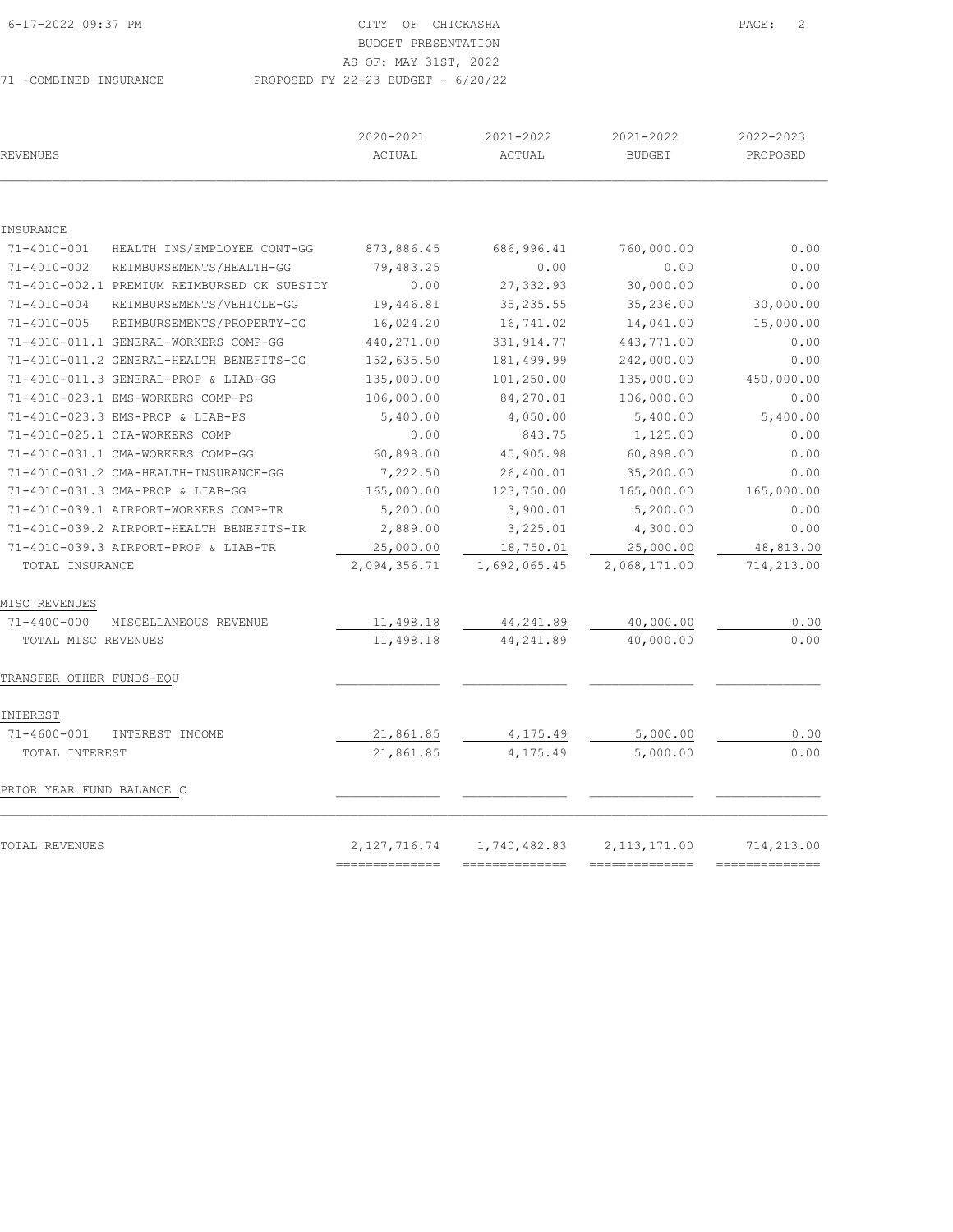| 6-17-2022 09:37 PM     | CITY<br>OF                           | CHICKASHA |               | 3<br>PAGE: |
|------------------------|--------------------------------------|-----------|---------------|------------|
|                        | BUDGET PRESENTATION                  |           |               |            |
|                        | AS OF: MAY 31ST, 2022                |           |               |            |
| 71 -COMBINED INSURANCE | PROPOSED FY 22-23 BUDGET - $6/20/22$ |           |               |            |
|                        |                                      |           |               |            |
|                        |                                      |           |               |            |
|                        | 2020-2021                            | 2021-2022 | $2021 - 2022$ | 2022-2023  |
| EXPENDITURES           | ACTUAL                               | ACTUAL    | BUDGET        | PROPOSED   |
|                        |                                      |           |               |            |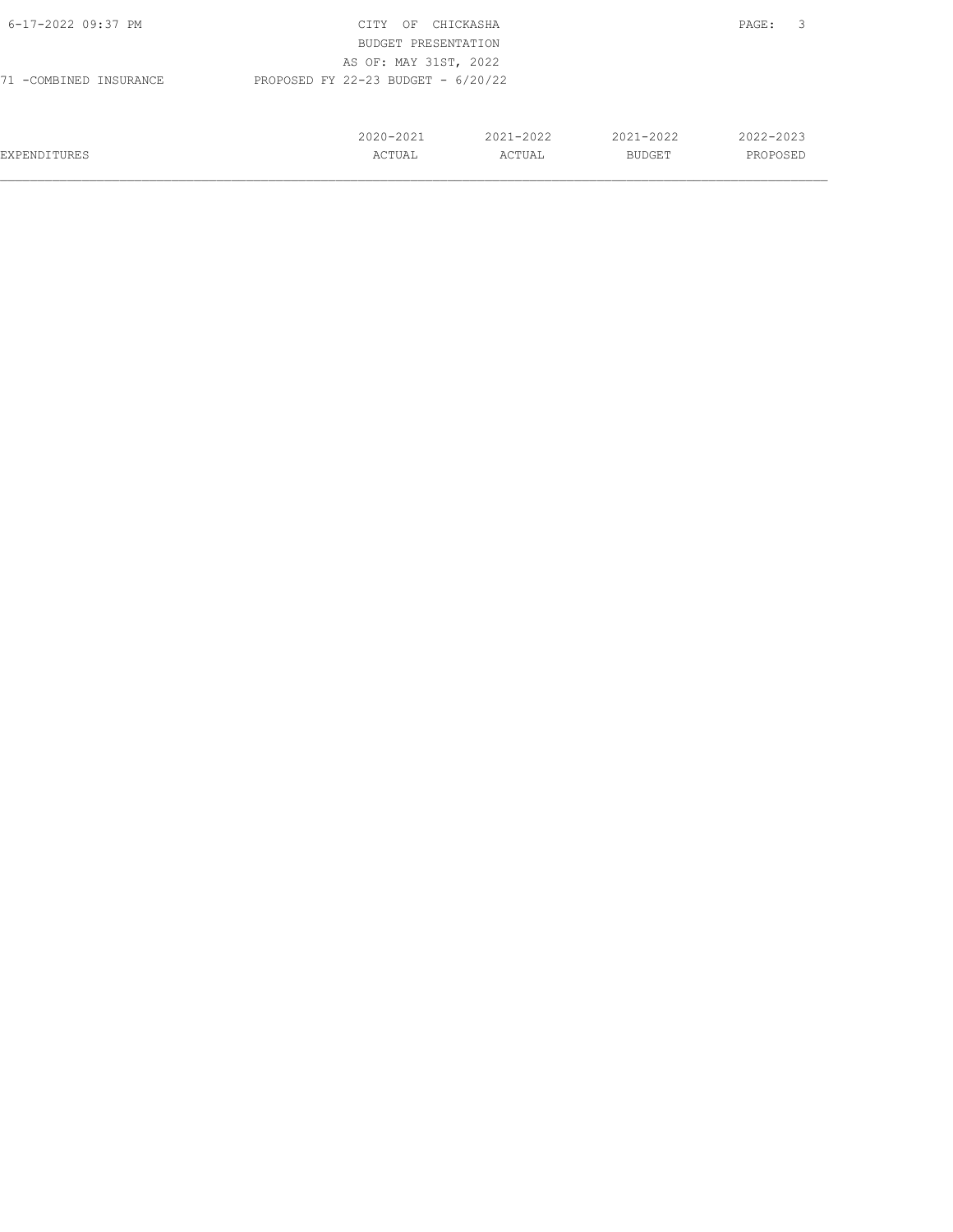| 6-17-2022 09:37 PM       | CITY OF CHICKASHA                    | $\overline{4}$<br>PAGE: |
|--------------------------|--------------------------------------|-------------------------|
|                          | BUDGET PRESENTATION                  |                         |
|                          | AS OF: MAY 31ST, 2022                |                         |
| 71 -COMBINED INSURANCE   | PROPOSED FY 22-23 BUDGET - $6/20/22$ |                         |
| 71-COMBINED INSURANCE-CR |                                      |                         |

| EXPENDITURES                       |                                           | 2020-2021<br>ACTUAL | 2021-2022<br>ACTUAL   | 2021-2022<br><b>BUDGET</b> | 2022-2023<br>PROPOSED |
|------------------------------------|-------------------------------------------|---------------------|-----------------------|----------------------------|-----------------------|
|                                    |                                           |                     |                       |                            |                       |
| MAINTENANCE AND OPERATION          |                                           |                     |                       |                            |                       |
| 5207-GENERAL INSURANCE             |                                           |                     |                       |                            |                       |
| 71-571-5207-001                    | GENERAL LIABILITY                         | 97,029.00           | 71,348.50             | 120,000.00                 | 419,213.00            |
| 71-571-5207-002                    | PROPERTY                                  | 100,882.00          | 78,587.25             | 105,000.00                 | 250,000.00            |
| 71-571-5207-003                    | AIRPORT                                   | 10,350.00           | 0.00                  | 0.00                       | 0.00                  |
| 71-571-5207-007                    | <b>BOND</b>                               | 1,339.12            | 1,339.12              | 0.00                       | 0.00                  |
| TOTAL 5207-GENERAL INSURANCE       |                                           | 209,600.12          | 151,274.87            | 225,000.00                 | 669,213.00            |
| 5208-MISCELLANEOUS                 |                                           |                     |                       |                            |                       |
| 71-571-5208-004                    | BANK / SERVICE CHARGES                    | 28.00               | 0.00                  | 0.00                       | 0.00                  |
| TOTAL 5208-MISCELLANEOUS           |                                           | 28.00               | 0.00                  | 0.00                       | 0.00                  |
| OTHER SERVICE CHARGES              |                                           |                     |                       |                            |                       |
| 5307-INSURANCE COVERAGE E          |                                           |                     |                       |                            |                       |
| 71-571-5307-000                    | CLAIM REPAIRS-AUTO/PROPER                 | 1,095.00            | 4,387.44              | 39,277.00                  | 45,000.00             |
|                                    | 71-571-5307-000.1 CLAIM REPAIRS-CITY HALL | 0.00                | 2,393.07              | 0.00                       | 0.00                  |
| 71-571-5307-001.1                  | CLAIMS PAID-AUTO/PROPERTY                 | 3,135.00            | 3,000.00              | 10,000.00                  | 10,000.00             |
| 71-571-5307-001.2                  | CLAIMS PAID-HEALTH INSURA                 | 88,302.20           | 21,420.91             | 0.00                       | 20,000.00             |
| 71-571-5307-002                    | CLAIMS ADMINISTRATION-HEA                 | 3,000.00            | 250.00                | 10,000.00                  | 0.00                  |
| 71-571-5307-003                    | INSURANCE/CO INSURANCE-WC                 | 546,275.00          | 578,158.67            | 612,369.00                 | 0.00                  |
| 71-571-5307-004                    | CONSULTATION - HEALTH STU                 | 0.00                | 0.00                  | 40,000.00                  | 0.00                  |
| 71-571-5307-010                    | HEALTH INSURANCE                          | 849,821.74          | 747,909.66            | 830,000.00                 | 0.00                  |
| TOTAL 5307-INSURANCE COVERAGE E    |                                           | 1,491,628.94        | 1,357,519.75          | 1,541,646.00               | 75,000.00             |
| 5399-CONTINGENCY RESERVE           |                                           |                     |                       |                            |                       |
| 71-571-5399-000                    | CONTINGENCY RESERVE                       | 0.00                | 0.00                  | 336,525.00                 | 0.00                  |
| TOTAL 5399-CONTINGENCY RESERVE     |                                           | 0.00                | 0.00                  | 336,525.00                 | 0.00                  |
| TRANSFERS TO OTHER FUNDS           |                                           |                     |                       |                            |                       |
| 5500-TRANSFER TO OTHER FUNDS       |                                           |                     |                       |                            |                       |
| 71-571-5500-011                    | TRANSFER TO GENERAL                       | 11,931.81           | 0.00                  | 10,000.00                  | 0.00                  |
|                                    | TOTAL 5500-TRANSFER TO OTHER FUNDS        | 11,931.81           | ${\bf 0}$ . ${\bf 0}$ | 10,000.00                  | 0.00                  |
| UNDESIGNATED EXPENSES              |                                           |                     |                       |                            |                       |
|                                    |                                           |                     |                       |                            |                       |
| 5600-UNDESIGNATED EXPENSES         |                                           |                     |                       |                            |                       |
|                                    |                                           |                     |                       |                            |                       |
| TOTAL 71-COMBINED INSURANCE-CR     |                                           | 1,713,188.87        |                       | 1,508,794.62 2,113,171.00  | 744,213.00            |
| REVENUES OVER/(UNDER) EXPENDITURES |                                           | 414,527.87          | 231,688.21            | 0.00                       | 30,000.00)            |

============== ============== ============== ==============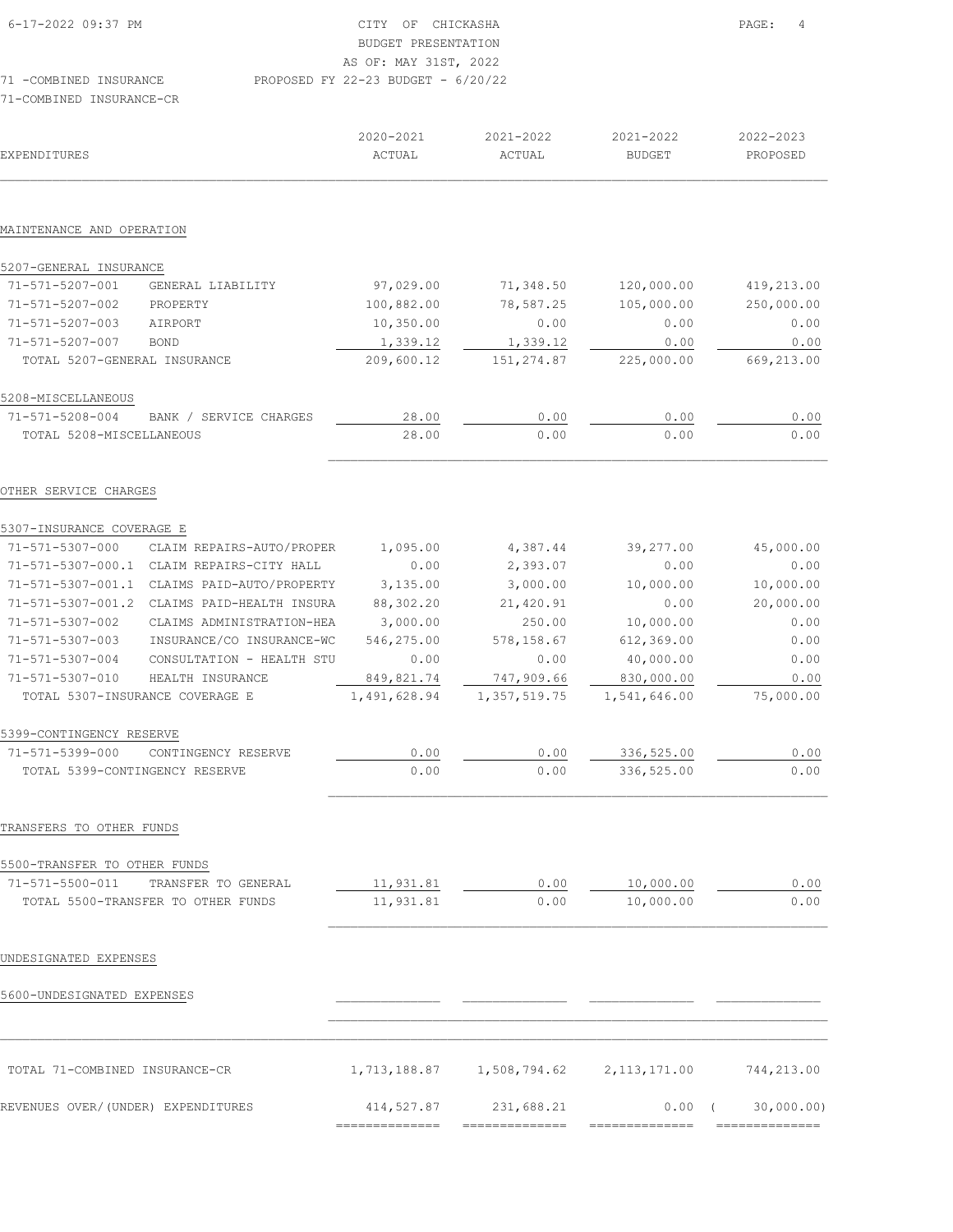| 6-17-2022 09:37 PM            | CITY OF CHICKASHA                    | PAGE: | $\overline{1}$ |
|-------------------------------|--------------------------------------|-------|----------------|
|                               | BUDGET PRESENTATION                  |       |                |
|                               | AS OF: MAY 31ST, 2022                |       |                |
| 72 -COMPENSATED ABSENCES FUND | PROPOSED FY 22-23 BUDGET - $6/20/22$ |       |                |
| BUDGET SUMMARY                |                                      |       |                |

| ACCT#<br>ACCOUNT NAME              | 2020-2021<br>ACTUAL          | 2021-2022<br>ACTUAL         | 2021-2022<br><b>BUDGET</b>   | 2022-2023<br>PROPOSED        |
|------------------------------------|------------------------------|-----------------------------|------------------------------|------------------------------|
| REVENUE SUMMARY                    |                              |                             |                              |                              |
| INSURANCE<br>INTEREST              | 110,194.00<br>68.43          | 92,369.98<br>57.40          | 215,322.00<br>0.00           | 133,356.00<br>0.00           |
| TOTAL REVENUES                     | 110,262.43<br>============== | 92,427.38<br>============== | 215,322.00<br>============== | 133,356.00<br>============== |
| EXPENDITURE SUMMARY                |                              |                             |                              |                              |
| 72-COMPENSATED ABSENCES            | 148,878.94                   | 215,577.01                  | 215,322.00                   | 133,356.00                   |
| TOTAL EXPENDITURES                 | 148,878.94<br>===========    | 215,577.01                  | 215,322.00                   | 133,356.00                   |
| REVENUES OVER/(UNDER) EXPENDITURES |                              | 38,616.51) ( 123,149.63)    | 0.00                         | 0.00                         |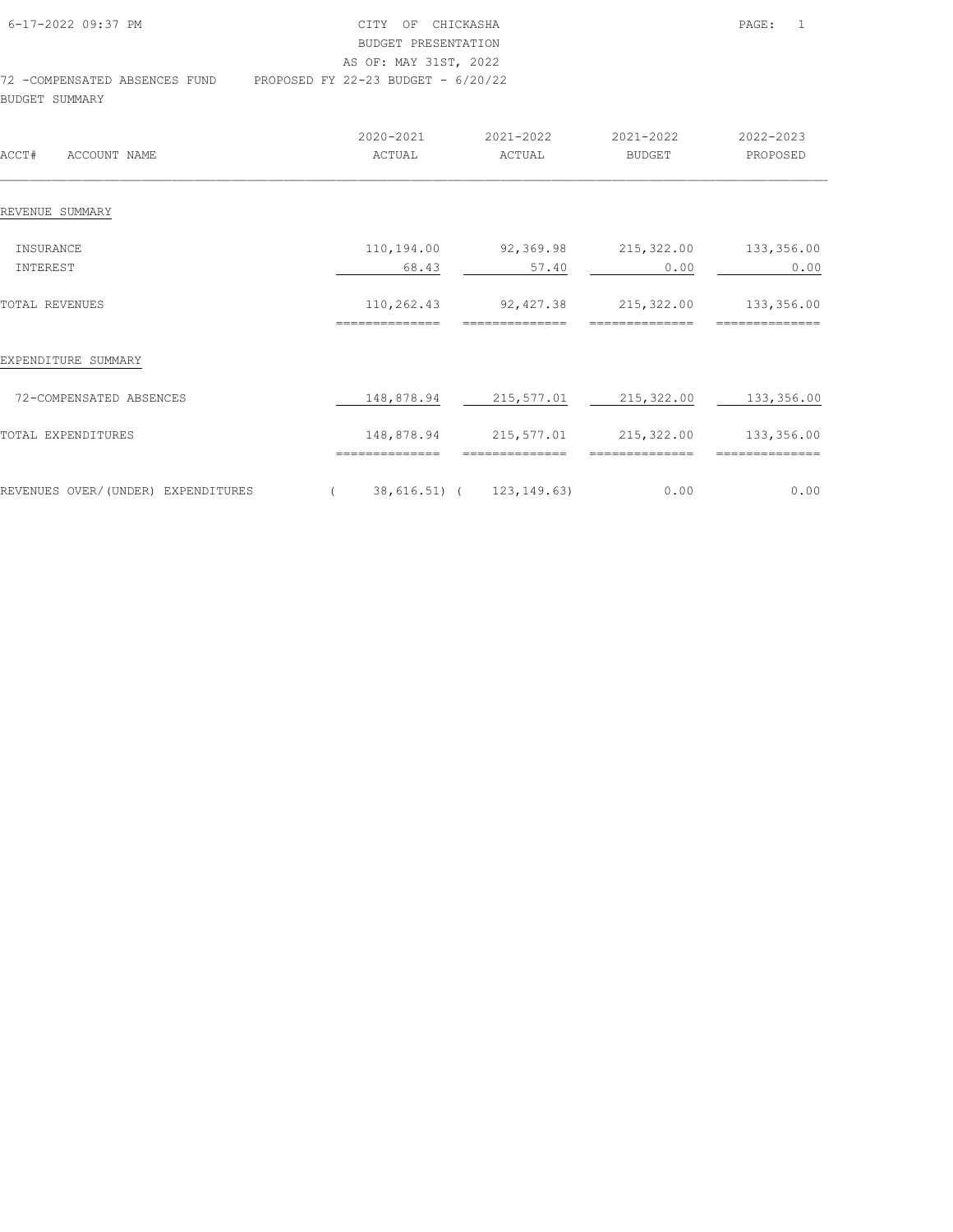| 6-17-2022 09:37 PM             | CITY OF CHICKASHA                    | $\overline{2}$<br>PAGE: |
|--------------------------------|--------------------------------------|-------------------------|
|                                | BUDGET PRESENTATION                  |                         |
|                                | AS OF: MAY 31ST, 2022                |                         |
| 72 - COMPENSATED ABSENCES FUND | PROPOSED FY 22-23 BUDGET - $6/20/22$ |                         |

| REVENUES                                   | 2020-2021<br>ACTUAL                                                                                                                                                                                                                                                                                                                                                                                                                                                                    | 2021-2022<br>ACTUAL | 2021-2022<br><b>BUDGET</b>                                                                                                                                                                                                                                                                                                                                                                                                                                                             | 2022-2023<br>PROPOSED |
|--------------------------------------------|----------------------------------------------------------------------------------------------------------------------------------------------------------------------------------------------------------------------------------------------------------------------------------------------------------------------------------------------------------------------------------------------------------------------------------------------------------------------------------------|---------------------|----------------------------------------------------------------------------------------------------------------------------------------------------------------------------------------------------------------------------------------------------------------------------------------------------------------------------------------------------------------------------------------------------------------------------------------------------------------------------------------|-----------------------|
|                                            |                                                                                                                                                                                                                                                                                                                                                                                                                                                                                        |                     |                                                                                                                                                                                                                                                                                                                                                                                                                                                                                        |                       |
| INSURANCE                                  |                                                                                                                                                                                                                                                                                                                                                                                                                                                                                        |                     |                                                                                                                                                                                                                                                                                                                                                                                                                                                                                        |                       |
| 72-4010-011.5 GENERAL-COMPENSATED ABSENCES | 96,862.00                                                                                                                                                                                                                                                                                                                                                                                                                                                                              | 72,524.98           | 171,362.00                                                                                                                                                                                                                                                                                                                                                                                                                                                                             | 101,770.00            |
| 72-4010-023.5 EMS-COMPENSATED ABSENCES     | 7,872.00                                                                                                                                                                                                                                                                                                                                                                                                                                                                               | 13,874.99           | 36,000.00                                                                                                                                                                                                                                                                                                                                                                                                                                                                              | 27,000.00             |
| 72-4010-025.5 CIA-COMPENSATED ABSENCES     | 0.00                                                                                                                                                                                                                                                                                                                                                                                                                                                                                   | 1,875.01            | 2,500.00                                                                                                                                                                                                                                                                                                                                                                                                                                                                               | 450.00                |
| 72-4010-031.5 CMA-COMPENSATED ABSENCES     | 4,660.00                                                                                                                                                                                                                                                                                                                                                                                                                                                                               | 3,495.01            | 4,660.00                                                                                                                                                                                                                                                                                                                                                                                                                                                                               | 3,450.00              |
| 72-4010-039.5 AIRPORT-COMPENSATED ABSENCES | 800.00                                                                                                                                                                                                                                                                                                                                                                                                                                                                                 | 599.99              | 800.00                                                                                                                                                                                                                                                                                                                                                                                                                                                                                 | 686.00                |
| TOTAL INSURANCE                            | 110,194.00                                                                                                                                                                                                                                                                                                                                                                                                                                                                             | 92,369.98           | 215,322.00                                                                                                                                                                                                                                                                                                                                                                                                                                                                             | 133,356.00            |
| MISC REVENUES                              |                                                                                                                                                                                                                                                                                                                                                                                                                                                                                        |                     |                                                                                                                                                                                                                                                                                                                                                                                                                                                                                        |                       |
| TRANSFER OTHER FUNDS-EQU                   |                                                                                                                                                                                                                                                                                                                                                                                                                                                                                        |                     |                                                                                                                                                                                                                                                                                                                                                                                                                                                                                        |                       |
| TRANSFER OTHER FUNDS                       |                                                                                                                                                                                                                                                                                                                                                                                                                                                                                        |                     |                                                                                                                                                                                                                                                                                                                                                                                                                                                                                        |                       |
| INTEREST                                   |                                                                                                                                                                                                                                                                                                                                                                                                                                                                                        |                     |                                                                                                                                                                                                                                                                                                                                                                                                                                                                                        |                       |
| 72-4600-001<br>INTEREST INCOME             | 68.43                                                                                                                                                                                                                                                                                                                                                                                                                                                                                  | 57.40               | 0.00                                                                                                                                                                                                                                                                                                                                                                                                                                                                                   | 0.00                  |
| TOTAL INTEREST                             | 68.43                                                                                                                                                                                                                                                                                                                                                                                                                                                                                  | 57.40               | 0.00                                                                                                                                                                                                                                                                                                                                                                                                                                                                                   | 0.00                  |
| PRIOR YEAR FUND BALANCE C                  |                                                                                                                                                                                                                                                                                                                                                                                                                                                                                        |                     |                                                                                                                                                                                                                                                                                                                                                                                                                                                                                        |                       |
| TOTAL REVENUES                             | 110,262.43                                                                                                                                                                                                                                                                                                                                                                                                                                                                             | 92, 427.38          | 215,322.00                                                                                                                                                                                                                                                                                                                                                                                                                                                                             | 133,356.00            |
|                                            | $\begin{array}{cccccccccc} \multicolumn{2}{c}{} & \multicolumn{2}{c}{} & \multicolumn{2}{c}{} & \multicolumn{2}{c}{} & \multicolumn{2}{c}{} & \multicolumn{2}{c}{} & \multicolumn{2}{c}{} & \multicolumn{2}{c}{} & \multicolumn{2}{c}{} & \multicolumn{2}{c}{} & \multicolumn{2}{c}{} & \multicolumn{2}{c}{} & \multicolumn{2}{c}{} & \multicolumn{2}{c}{} & \multicolumn{2}{c}{} & \multicolumn{2}{c}{} & \multicolumn{2}{c}{} & \multicolumn{2}{c}{} & \multicolumn{2}{c}{} & \mult$ | ---------------     | $\begin{array}{cccccccccc} \multicolumn{2}{c}{} & \multicolumn{2}{c}{} & \multicolumn{2}{c}{} & \multicolumn{2}{c}{} & \multicolumn{2}{c}{} & \multicolumn{2}{c}{} & \multicolumn{2}{c}{} & \multicolumn{2}{c}{} & \multicolumn{2}{c}{} & \multicolumn{2}{c}{} & \multicolumn{2}{c}{} & \multicolumn{2}{c}{} & \multicolumn{2}{c}{} & \multicolumn{2}{c}{} & \multicolumn{2}{c}{} & \multicolumn{2}{c}{} & \multicolumn{2}{c}{} & \multicolumn{2}{c}{} & \multicolumn{2}{c}{} & \mult$ | ---------------       |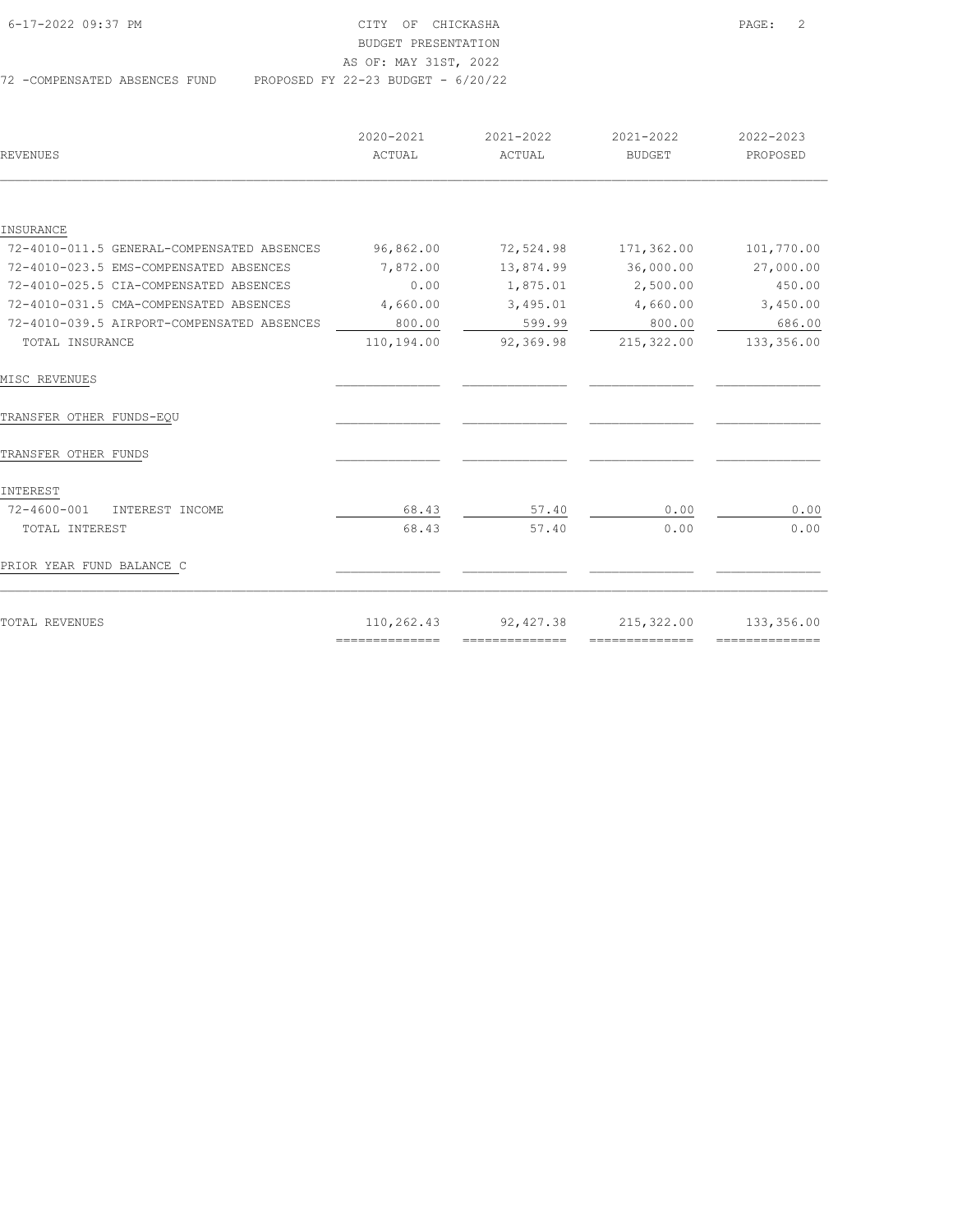| 6-17-2022 09:37 PM            | CTTY<br>OF                           | CHICKASHA     |               | PAGE:         |
|-------------------------------|--------------------------------------|---------------|---------------|---------------|
|                               | BUDGET PRESENTATION                  |               |               |               |
|                               | AS OF: MAY 31ST, 2022                |               |               |               |
| 72 -COMPENSATED ABSENCES FUND | PROPOSED FY 22-23 BUDGET - $6/20/22$ |               |               |               |
|                               |                                      |               |               |               |
|                               |                                      |               |               |               |
|                               | 2020-2021                            | $2021 - 2022$ | $2021 - 2022$ | $2022 - 2023$ |
| <b>EXPENDITURES</b>           | ACTUAL                               | ACTUAL        | BUDGET        | PROPOSED      |

 $\mathcal{L}_\text{max} = \mathcal{L}_\text{max} = \mathcal{L}_\text{max} = \mathcal{L}_\text{max} = \mathcal{L}_\text{max} = \mathcal{L}_\text{max} = \mathcal{L}_\text{max} = \mathcal{L}_\text{max} = \mathcal{L}_\text{max} = \mathcal{L}_\text{max} = \mathcal{L}_\text{max} = \mathcal{L}_\text{max} = \mathcal{L}_\text{max} = \mathcal{L}_\text{max} = \mathcal{L}_\text{max} = \mathcal{L}_\text{max} = \mathcal{L}_\text{max} = \mathcal{L}_\text{max} = \mathcal{$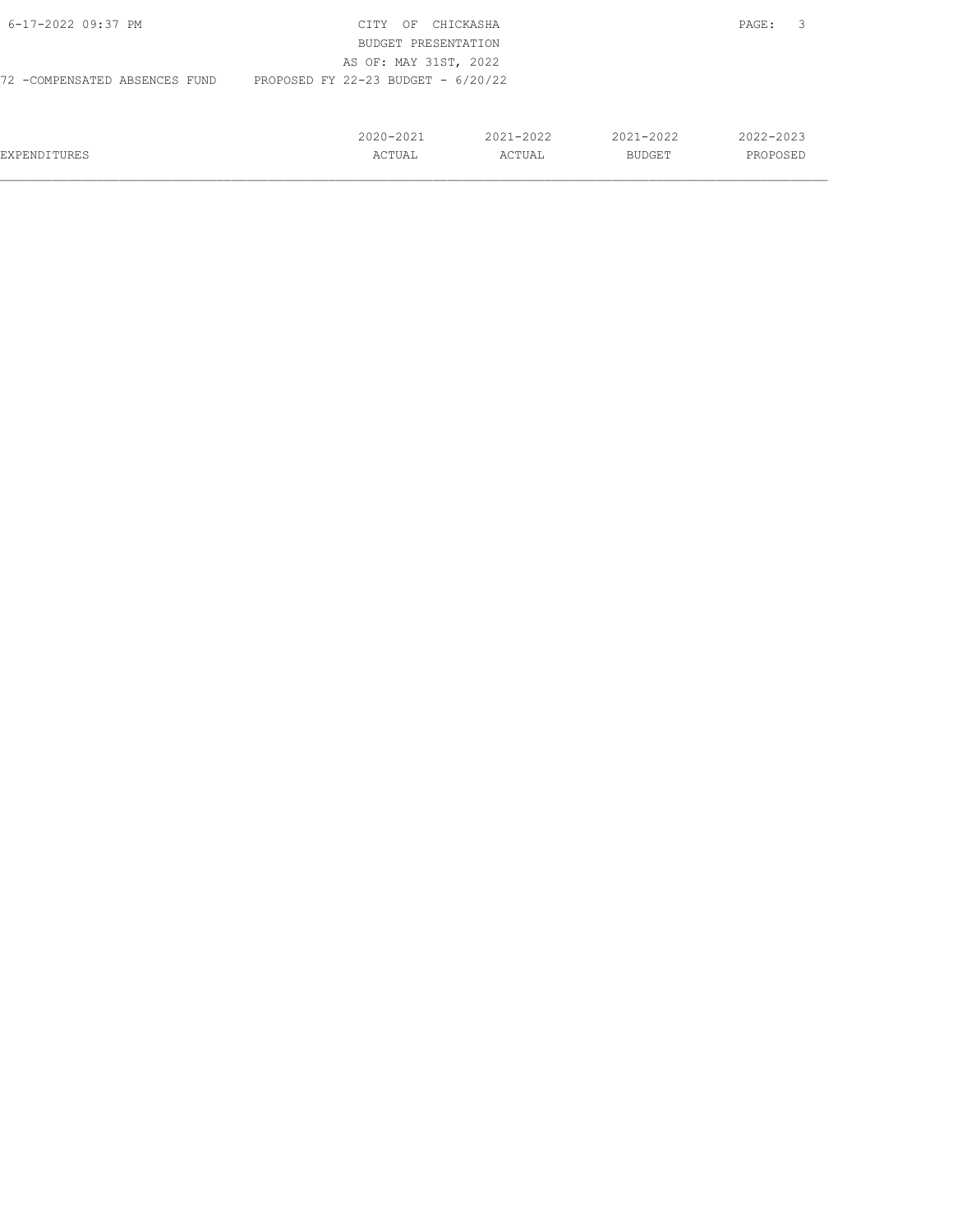| 6-17-2022 09:37 PM             | CITY OF CHICKASHA                    | $\overline{4}$<br>PAGE: |
|--------------------------------|--------------------------------------|-------------------------|
|                                |                                      |                         |
|                                | BUDGET PRESENTATION                  |                         |
|                                | AS OF: MAY 31ST, 2022                |                         |
| 72 - COMPENSATED ABSENCES FUND | PROPOSED FY 22-23 BUDGET - $6/20/22$ |                         |
| 72-COMPENSATED ABSENCES        |                                      |                         |

| EXPENDITURES                         | 2020-2021<br>ACTUAL              | 2021-2022<br>ACTUAL                                                                                                                                                                                                                                                                                                                                                                                                                                                                    | 2021-2022<br>BUDGET   | 2022-2023<br>PROPOSED |
|--------------------------------------|----------------------------------|----------------------------------------------------------------------------------------------------------------------------------------------------------------------------------------------------------------------------------------------------------------------------------------------------------------------------------------------------------------------------------------------------------------------------------------------------------------------------------------|-----------------------|-----------------------|
| PERSONNEL COST                       |                                  |                                                                                                                                                                                                                                                                                                                                                                                                                                                                                        |                       |                       |
| 5101-DIRECT PERSONNEL COSTS          |                                  |                                                                                                                                                                                                                                                                                                                                                                                                                                                                                        |                       |                       |
| 72-572-5101-006 COMPENSATED ABSENCES | 143,143.04                       | 206,516.98                                                                                                                                                                                                                                                                                                                                                                                                                                                                             | 205,050.00            | 123,880.00            |
| TOTAL 5101-DIRECT PERSONNEL COSTS    | 143,143.04                       | 206,516.98                                                                                                                                                                                                                                                                                                                                                                                                                                                                             | 205,050.00            | 123,880.00            |
| 5102-RETIREMENT/PENSION COSTS        |                                  |                                                                                                                                                                                                                                                                                                                                                                                                                                                                                        |                       |                       |
| 72-572-5102-004 FICA                 | 5,735.90                         | 9,060.03                                                                                                                                                                                                                                                                                                                                                                                                                                                                               | 10,272.00             | 9,476.00              |
| TOTAL 5102-RETIREMENT/PENSION COSTS  | 5,735.90                         | 9,060.03                                                                                                                                                                                                                                                                                                                                                                                                                                                                               | 10,272.00             | 9,476.00              |
|                                      |                                  |                                                                                                                                                                                                                                                                                                                                                                                                                                                                                        |                       |                       |
| MAINTENANCE AND OPERATION            |                                  |                                                                                                                                                                                                                                                                                                                                                                                                                                                                                        |                       |                       |
| 5208-MISCELLANEOUS                   |                                  |                                                                                                                                                                                                                                                                                                                                                                                                                                                                                        |                       |                       |
|                                      |                                  |                                                                                                                                                                                                                                                                                                                                                                                                                                                                                        |                       |                       |
| OTHER SERVICE CHARGES                |                                  |                                                                                                                                                                                                                                                                                                                                                                                                                                                                                        |                       |                       |
|                                      |                                  |                                                                                                                                                                                                                                                                                                                                                                                                                                                                                        |                       |                       |
| 5307-INSURANCE COVERAGE E            |                                  |                                                                                                                                                                                                                                                                                                                                                                                                                                                                                        |                       |                       |
|                                      |                                  |                                                                                                                                                                                                                                                                                                                                                                                                                                                                                        |                       |                       |
| TRANSFERS TO OTHER FUNDS             |                                  |                                                                                                                                                                                                                                                                                                                                                                                                                                                                                        |                       |                       |
| 5500-TRANSFER TO OTHER FUNDS         |                                  |                                                                                                                                                                                                                                                                                                                                                                                                                                                                                        |                       |                       |
|                                      |                                  |                                                                                                                                                                                                                                                                                                                                                                                                                                                                                        |                       |                       |
|                                      |                                  |                                                                                                                                                                                                                                                                                                                                                                                                                                                                                        |                       |                       |
| UNDESIGNATED EXPENSES                |                                  |                                                                                                                                                                                                                                                                                                                                                                                                                                                                                        |                       |                       |
| 5600-UNDESIGNATED EXPENSES           |                                  |                                                                                                                                                                                                                                                                                                                                                                                                                                                                                        |                       |                       |
|                                      |                                  |                                                                                                                                                                                                                                                                                                                                                                                                                                                                                        |                       |                       |
|                                      |                                  |                                                                                                                                                                                                                                                                                                                                                                                                                                                                                        |                       |                       |
| TOTAL 72-COMPENSATED ABSENCES        |                                  | 148,878.94 215,577.01                                                                                                                                                                                                                                                                                                                                                                                                                                                                  | 215,322.00 133,356.00 |                       |
| REVENUES OVER/(UNDER) EXPENDITURES   | $($ 38, 616.51) $($ 123, 149.63) |                                                                                                                                                                                                                                                                                                                                                                                                                                                                                        | 0.00                  | 0.00                  |
|                                      | ---------------                  | $\begin{array}{cccccccccc} \multicolumn{2}{c}{} & \multicolumn{2}{c}{} & \multicolumn{2}{c}{} & \multicolumn{2}{c}{} & \multicolumn{2}{c}{} & \multicolumn{2}{c}{} & \multicolumn{2}{c}{} & \multicolumn{2}{c}{} & \multicolumn{2}{c}{} & \multicolumn{2}{c}{} & \multicolumn{2}{c}{} & \multicolumn{2}{c}{} & \multicolumn{2}{c}{} & \multicolumn{2}{c}{} & \multicolumn{2}{c}{} & \multicolumn{2}{c}{} & \multicolumn{2}{c}{} & \multicolumn{2}{c}{} & \multicolumn{2}{c}{} & \mult$ | ==============        | ==============        |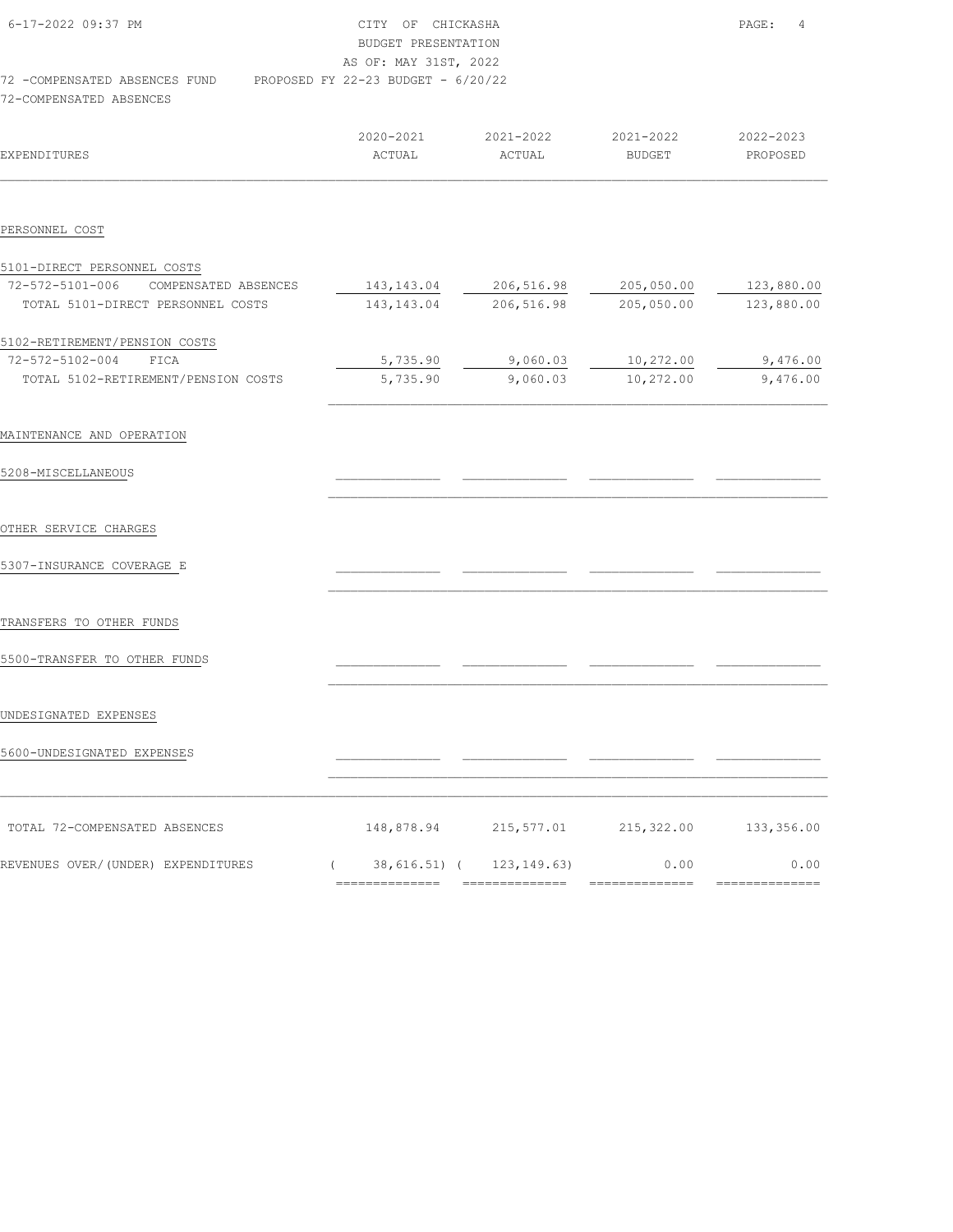| 6-17-2022 09:37 PM                              | <b>CTTY</b><br>OF<br>BUDGET PRESENTATION | CHICKASHA      |                | PAGE:           |  |  |
|-------------------------------------------------|------------------------------------------|----------------|----------------|-----------------|--|--|
|                                                 | AS OF: MAY 31ST, 2022                    |                |                |                 |  |  |
| 98 - PAYROLL BENEFIT CLEARING<br>BUDGET SUMMARY | PROPOSED FY 22-23 BUDGET - 6/20/22       |                |                |                 |  |  |
|                                                 | $2020 - 2021$                            | 2021-2022      | 2021-2022      | 2022-2023       |  |  |
| ACCT#<br>ACCOUNT NAME                           | ACTUAL                                   | ACTUAL         | <b>BUDGET</b>  | PROPOSED        |  |  |
| REVENUE SUMMARY                                 |                                          |                |                |                 |  |  |
| EXPENDITURE SUMMARY                             | ==============                           | ============== | ============== | --------------  |  |  |
|                                                 | ==============                           | ============== | -------------- | --------------- |  |  |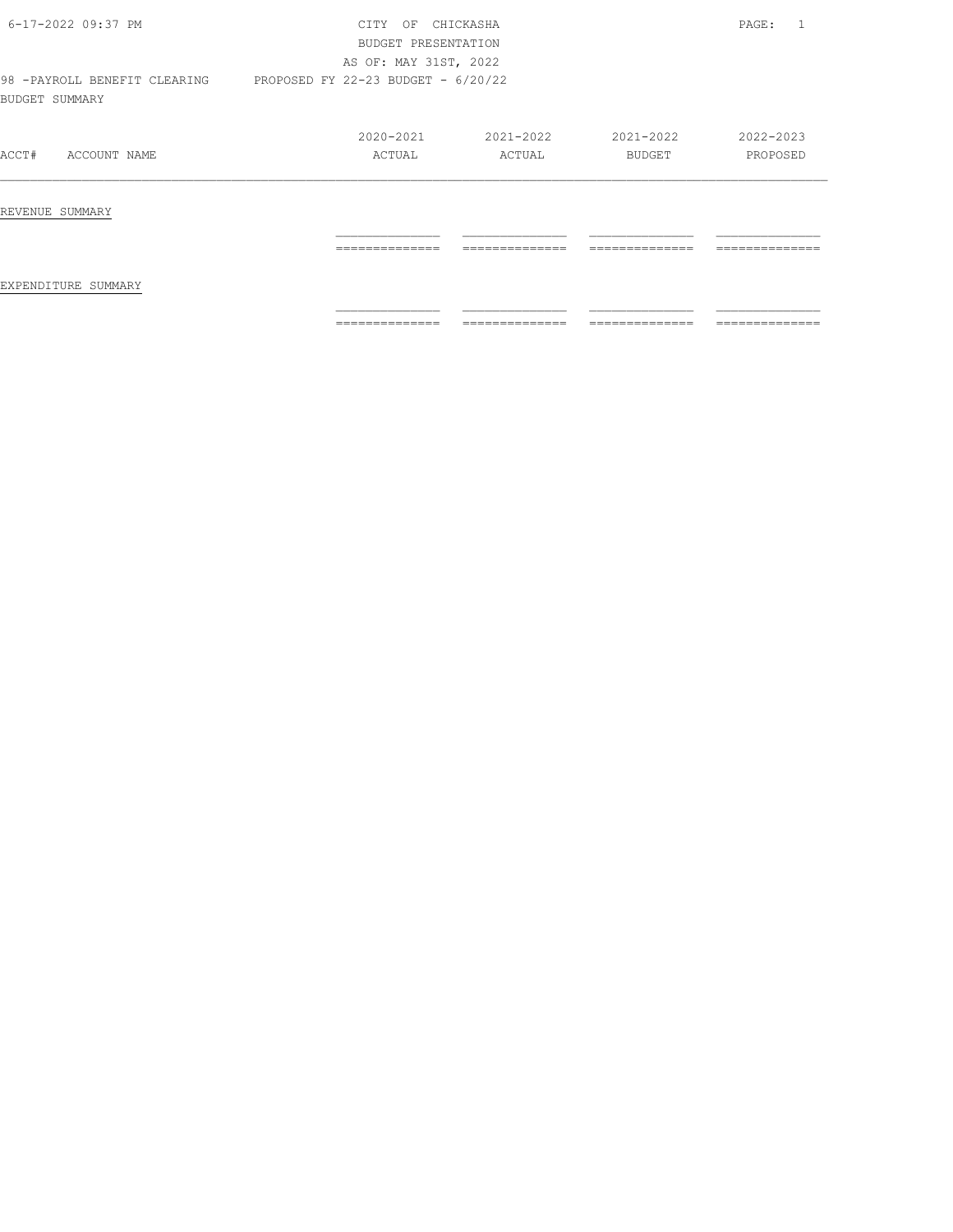|                               | ==============                                                | ==============          | --------------<br>------------- | ==============        |
|-------------------------------|---------------------------------------------------------------|-------------------------|---------------------------------|-----------------------|
| MISC REVENUES                 |                                                               |                         |                                 |                       |
| REVENUES                      | $2020 - 2021$<br>ACTUAL                                       | $2021 - 2022$<br>ACTUAL | $2021 - 2022$<br>BUDGET         | 2022-2023<br>PROPOSED |
| 98 - PAYROLL BENEFIT CLEARING | AS OF: MAY 31ST, 2022<br>PROPOSED FY 22-23 BUDGET - $6/20/22$ |                         |                                 |                       |
|                               | BUDGET PRESENTATION                                           |                         |                                 |                       |
| 6-17-2022 09:37 PM            | CITY OF CHICKASHA                                             |                         |                                 | 2<br>PAGE:            |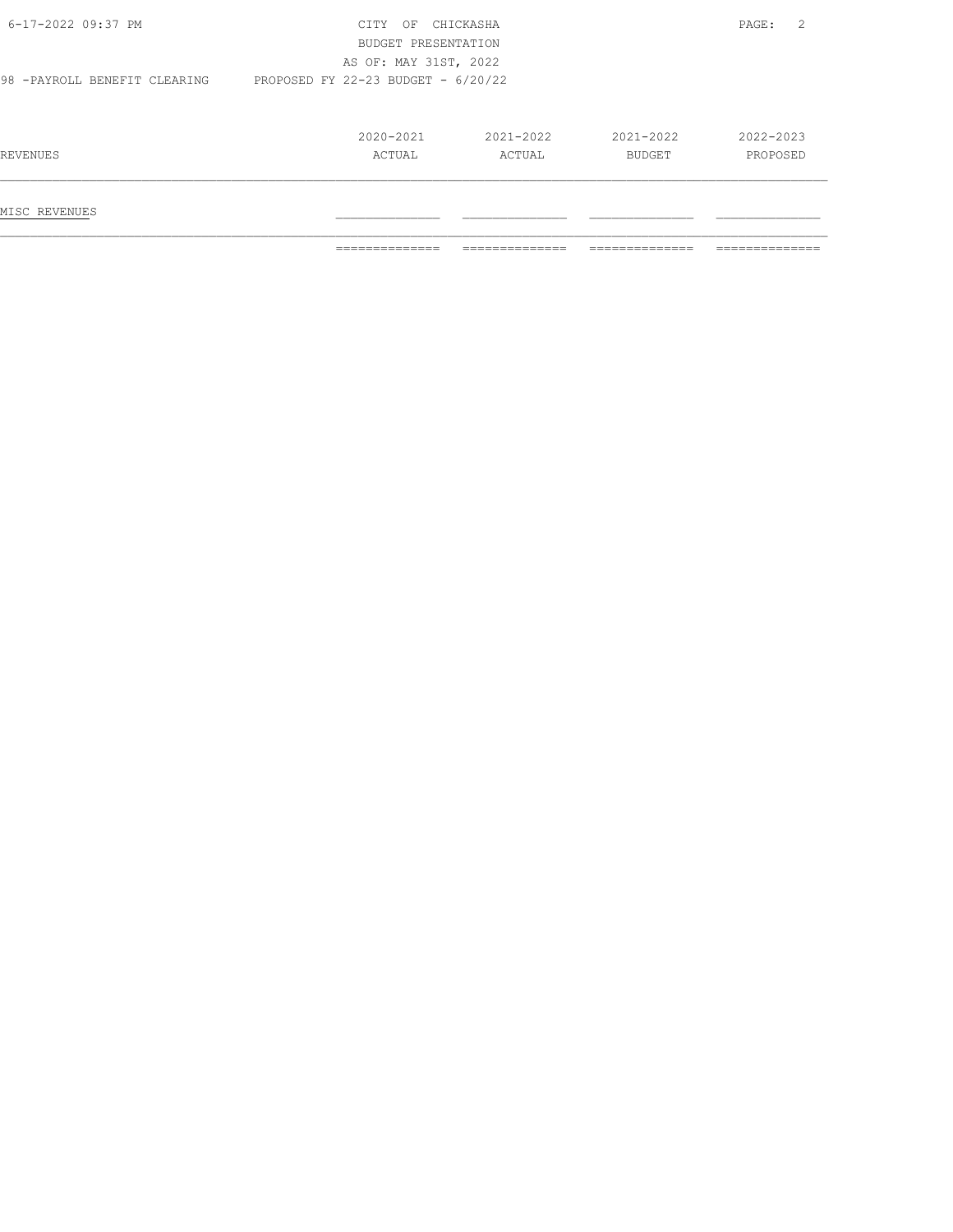| 6-17-2022 09:37 PM                                                    | <b>CTTY</b><br>OF<br>BUDGET PRESENTATION | CHICKASHA     |               | - 3<br>PAGE: |
|-----------------------------------------------------------------------|------------------------------------------|---------------|---------------|--------------|
|                                                                       | AS OF: MAY 31ST, 2022                    |               |               |              |
| PROPOSED FY 22-23 BUDGET - $6/20/22$<br>98 - PAYROLL BENEFIT CLEARING |                                          |               |               |              |
|                                                                       |                                          |               |               |              |
|                                                                       | 2020-2021                                | $2021 - 2022$ | $2021 - 2022$ | 2022-2023    |
| EXPENDITURES                                                          | ACTUAL                                   | ACTUAL        | BUDGET        | PROPOSED     |
|                                                                       |                                          |               |               |              |

============== ============== ============== ==============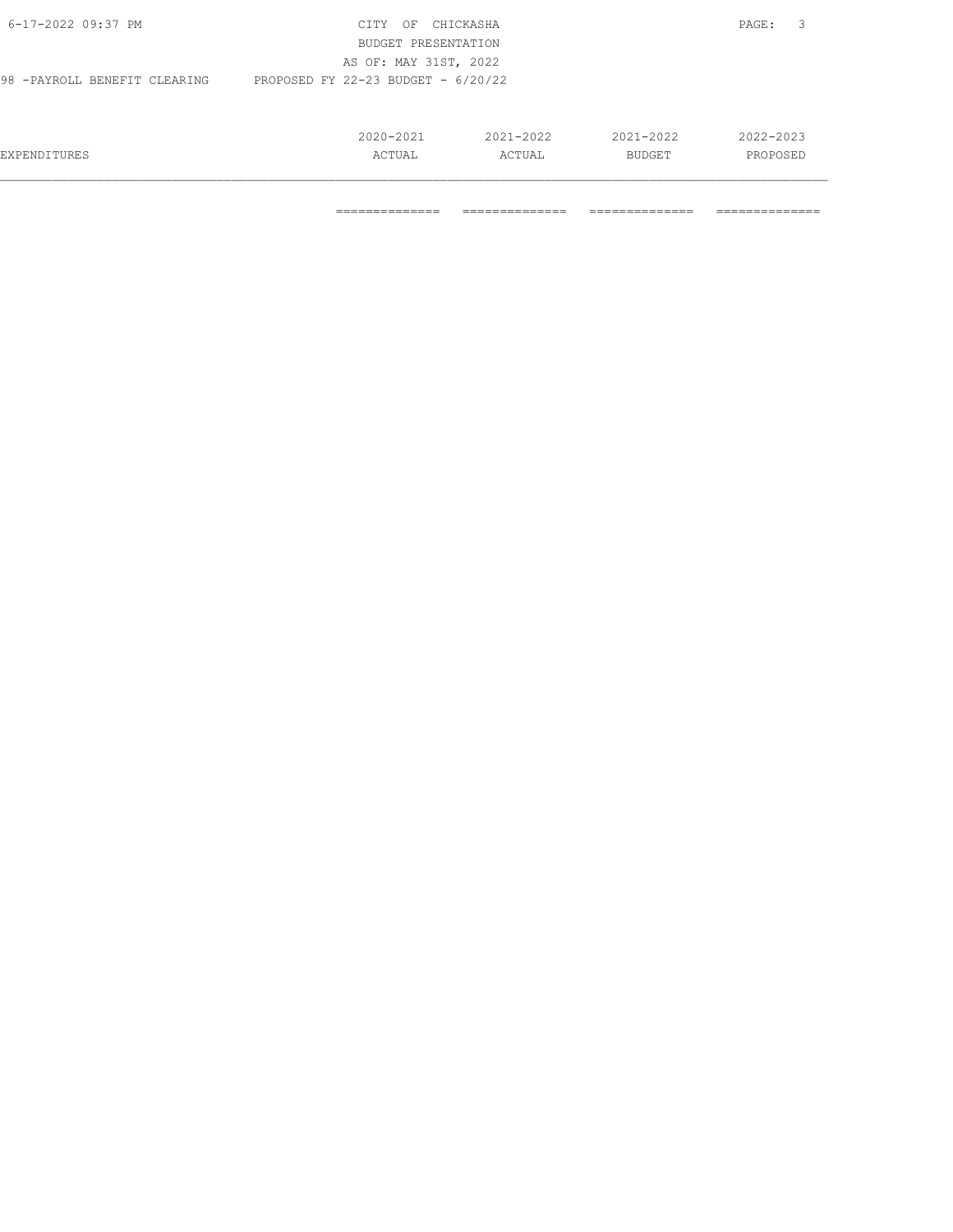| 6-17-2022 09:37 PM                          | CTTY<br>OF<br>BUDGET PRESENTATION | CHICKASHA                          |                | PAGE:          |  |
|---------------------------------------------|-----------------------------------|------------------------------------|----------------|----------------|--|
|                                             | AS OF: MAY 31ST, 2022             |                                    |                |                |  |
| 99 - AP/PAYROLL CASH FUND<br>BUDGET SUMMARY |                                   | PROPOSED FY 22-23 BUDGET - 6/20/22 |                |                |  |
|                                             | $2020 - 2021$                     | 2021-2022                          | 2021-2022      | 2022-2023      |  |
| ACCT#<br>ACCOUNT NAME                       | ACTUAL                            | ACTUAL                             | BUDGET         | PROPOSED       |  |
| REVENUE SUMMARY                             |                                   |                                    |                |                |  |
| EXPENDITURE SUMMARY                         | ==============                    | --------------                     | ------------   | ============== |  |
|                                             | ==============                    | ==============                     | ============== | ============== |  |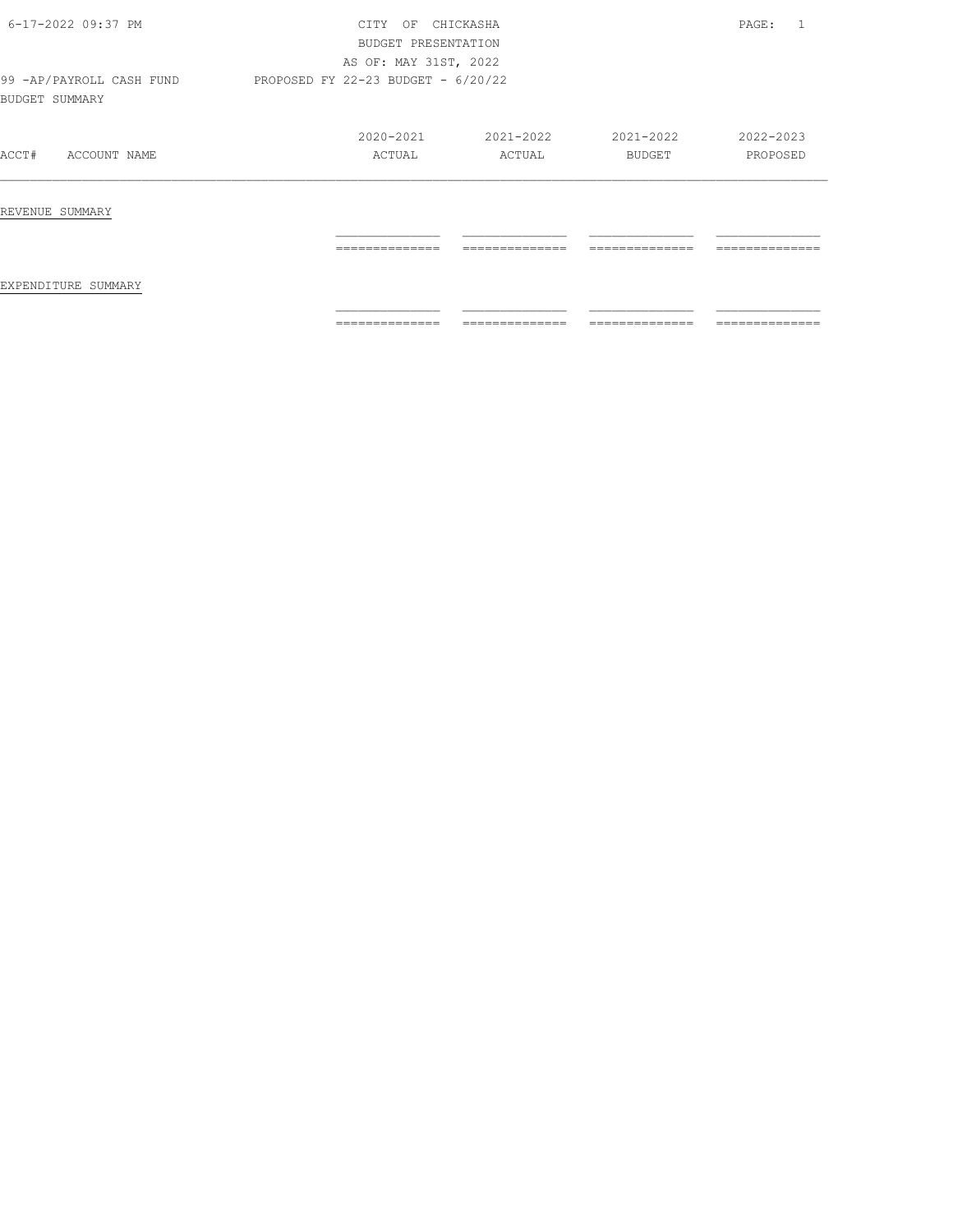|                           | ==============                       | ============== | -------------- | -------------- |
|---------------------------|--------------------------------------|----------------|----------------|----------------|
| MISC REVENUES             |                                      |                |                |                |
| REVENUES                  | ACTUAL                               | ACTUAL         | BUDGET         | PROPOSED       |
|                           | 2020-2021                            | 2021-2022      | 2021-2022      | 2022-2023      |
| 99 - AP/PAYROLL CASH FUND | PROPOSED FY 22-23 BUDGET - $6/20/22$ |                |                |                |
|                           | AS OF: MAY 31ST, 2022                |                |                |                |
|                           | BUDGET PRESENTATION                  |                |                |                |
| 6-17-2022 09:37 PM        | CITY OF                              | CHICKASHA      |                | 2<br>PAGE:     |